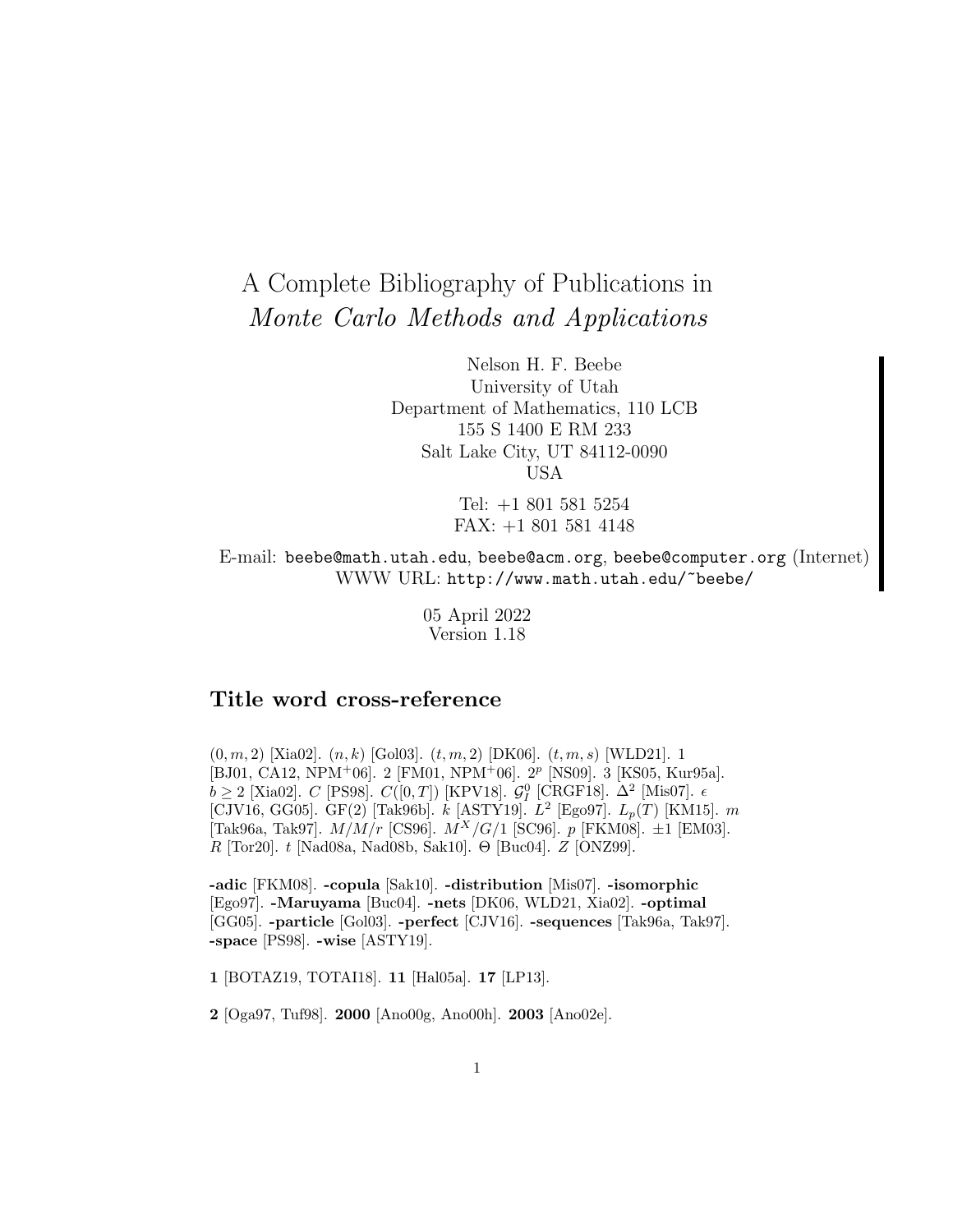**3D** [RBB21]. **3rd** [Ano00a].

**97j** [Oga97]. **97m** [Tuf98].

**a.s** [FP02]. **abrupt** [KLR<sup>+</sup>03]. **Absorbing** [GZ01]. **absorption** [Hal21]. **Abstracts** [Ano00h]. **accelerators** [ONZ99]. **acceptance** [Nk16]. **accuracies** [Gri17]. **Accuracy** [SSS06, KM15, RL18, Tur19]. **across** [MR04]. **Adaptative** [Aro04]. **Adaptive** [BST10, DM10, Kaw07, mMSD04, BFP09, HvSST14, KS16, LL11, ZZA21]. **Additive** [DT01]. **Adiabatic** [DK98b]. **adic** [FKM08]. **Adjoint** [BP97, BP98a, BP98b, KRSV99, mMSD04]. **adjusted** [MDMS20]. **Admissible** [NS07]. **Aerosol** [ZPK02, SRKL96, SK00]. **aerosols** [LT08]. **Affected** [SS07]. **aggregate** [Tor20]. **aggregation** [SZKS21]. **Algebra** [AAD04, Hal08b]. **Algebraic** [Lik98, Ant11, ER06, MM12]. **Algorithm**  $[Ave04, BG01, DSGZ01, GHT00, HPY07, Sim95, SVH<sup>+</sup>04, UŠ96, BCR11,$ BN15, CA12, CRS14, FN09, FGD13, Gri10, Gri17, HvSST14, JML20, KLP14, LL13, MP12, MDMS20, NB19, Raj19, SS03, Sab17, Sab19a, Sab19b, SP20, SS21a, SSDT21, Sha10, SS14a, SS21b, SAKG15]. **Algorithms** [CL02b, Hei04, HMG01, KRSV99, NP04b, Pap04, SM09, SM04, WK05, BGSR08, EW01, ER06, FP02, KS95a, LOR18, NÖ09b, RV99, SRKL96, Sab16d, Sim18, SK05, Spa21, VMS08]. **allowing** [BN15]. **almost** [SD96]. **American** [BCZ05, BKS06]. **among** [Nad08a]. **Amplitude** [AD01]. **analog** [KS16, Smi98]. **Analysis** [BBBR19, BAO<sup>+</sup>04, CS96, KOSY01, DTS22, Hei08, HvSST14, Kol18, Kol21, MZB04, OO03, PPN20, SSDM21, SK05, WENG09, ZCC04]. **angular** [BS18]. **anisotropic** [Sab19b, SS18a, SS19a]. **Announcement** [Ano99e, Ano00a]. **anonymous** [E˘ge09]. **antiferromagnets** [HK14]. **antithetic** [AJC16]. **appearing** [MPC03]. **Appl** [Hal05a, LP13, Oga97, Tuf98]. **Application** [BGSR08, CRS14, KS00, AJC16, FIN02, KK09, MH12, MM00, OO03, PP05, SZKS21, FGM17, Lej03]. **application-based** [MH12]. **Applications** [FP99, LM05, Ökt96, UŠ96, BM19, DM10, Har19, KD99, KD04, ÖG09, PR19, PRS05, SRKL96, Sab16c, SK18, TTEA01, Cos01]. **applied** [Aze12, BFP97, IOR21, LP12, MK06, Nin03, NO09b]. **Approach** [DMZ03, BCZ05, DK98a, Gui97, KLP14, LLM16, LL14, Lej04, MZ98, Min01, NMH04, PP19, Sha10]. **approaches** [PS05]. **Approximate** [EM03, ES10, Kan95, Ego20, Khi00]. **Approximated** [GHT00]. **approximately** [Zhe13]. **Approximating** [LN04, BCR11, Hab11]. **Approximation** [BEH16, GA99, Hid20, KS00, Kaw07, KP02, LS97, PRS05, Tuf04, BFP09, BST10, BBG15, BH18, Cap01, CP02, DM10, Gob01, KLW21, KT11b, KW02, LP12, Mal07, NY19b, Nin03, OO03, OY19, Raj19, SH22, Voy97, Wel06, Wih01, YY18, Yam21]. **Approximations** [BLNSP06, CL02b, DMZ03, EZ04, Ego07, New01, FM01, MT13, NY19a, Rot07]. **aquifers** [KS04b]. **arbitrary** [JWK19]. **area** [ES17, YY18]. **Arithmetic** [LPT03, JS07, JS10]. **Arrays** [Lik98]. **article** [Oga97]. **Asian**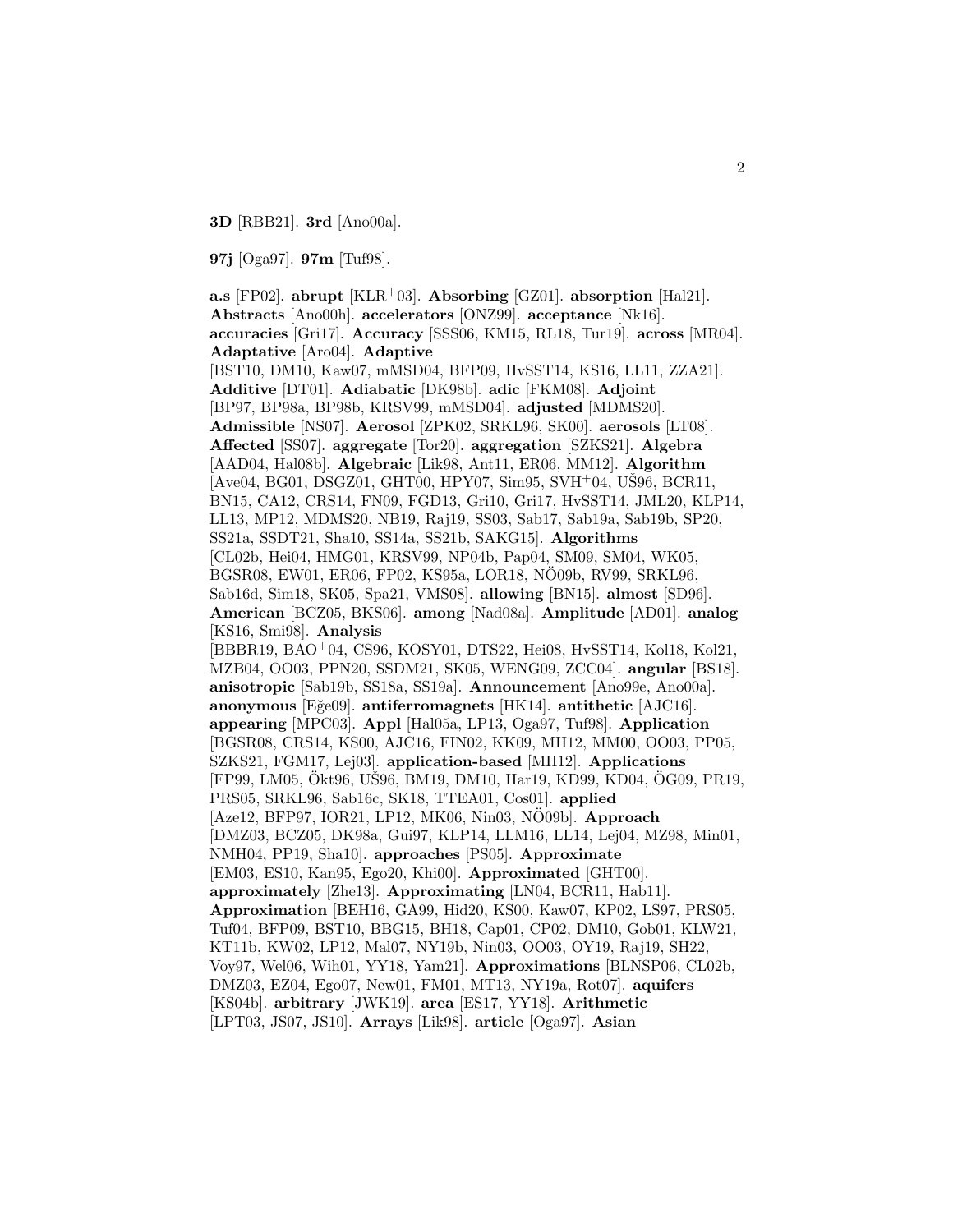[JS10, BK14, JS07]. **aspect** [WN19]. **aspects** [dBDD01]. **assisted** [MDMS20]. **Assumptions** [FGM<sup>+</sup>01]. **Asymptotic** [FGM<sup>+</sup>01, NT97, NZ09, FT00, HS22, OY19, Shv03]. **Asymptotical** [GN05]. **Asymptotically** [NS07]. **asymptotics** [SS20b]. **Atmosphere** [SA96]. **attachment** [Gui08]. **attack** [Vid07]. **autocorrelation** [Man03, Nak97]. **autologistic** [ZNS10]. **Automatic** [ECLR21, KT11a]. **availability** [MZB04]. **average** [JS07, JS10, LPT03, SS15, SS18b]. **averages** [Ari15]. **averaging** [LP12].

**Backward** [SS01, BMO01, IOR21, MS16, NY19a, PG19]. **Balance** [GN99, Gol03, NP04a]. **Balanced** [KS06a, FP99]. **Balking** [CS96]. **ball** [KM22]. **Band** [BAO<sup>+</sup>04, LL14, NMH04]. **bandwidth** [BZ20]. **barrier** [CK18, FHS13, Sag11]. **Barriers** [MPZP04, CP02, DMR16]. **base** [Xia02]. **Based**

[LT04, SUZ04, BGSR08, CPSH07, CP15, DK98a, Ego20, FGD13, FGM17, FS12, Gri10, IIO14, Kaw06, KS15, KPSZ96, LM05, MC20, MH12, NK06, New01, Raj19, Sab16d, SS14a, SAKG15, SH22, Tur19, WENG09, YK08, Zhe13]. **basket** [DM10]. **Baxter** [KKS13]. **Bayesian**

[BZ20, BBBR19, CCG15, LWC18, PP19, PPN20, PP21, Row02, WENG09]. **be** [Hal04, Hal05a, Hal05b]. **Becker** [Gui08]. **Behavior** [Oll01, GN05]. **behaviour** [FP02, Shv03]. **benchmark** [CA12, PWY99, SNDS14]. **Berlin** [Ano00h, Ano02e]. **Bermudan** [KS04a, LL21]. **Bernstein** [SH22]. **Berry** [Bis09]. **Beryllium** [HKHV98]. **Bessel** [Alf05, MG10]. **best** [DK06]. **beta** [CCG15, Voy98]. **beta-distribution** [Voy98]. **Between** [DT01, Nao95, Khi00]. **beyond** [NMH04]. **bias** [IP17, NT97, TOTAI18].

**biased** [PO20]. **biasing** [MZB04]. **Biharmonic** [AS95, SS03]. **Binary** 

[Nek20, Nek16, PMW10]. **biomedical** [TTEA01]. **bit** [Nek20]. **bivariate** [KRSJ17]. **Black** [Sin14]. **Blodgett** [SZKS21]. **Board**

[Ano96a, Ano96b, Ano96c, Ano97a, Ano97b, Ano97c, Ano97d, Ano98a, Ano98b, Ano98c, Ano98d, Ano99a, Ano99b, Ano99c, Ano99d, Ano00b,

Ano00c, Ano00d, Ano00e, Ano01a, Ano01b, Ano02a, Ano02b, Ano02c,

Ano02d, Ano03a, Ano04, Ano05a, Ano05b, Ano05c, Ano06a, Ano06b, Ano06c]. **bodies** [MR04]. **Body** [ZZA21]. **Boltzmann** [BQA03, CRS14, FM01, KS95a, Khi00, Nek03, PW01, PS05, Rog99, TM20, Wag08]. **bond** [AHT04]. **Bootstrapping** [Man03]. **bound** [DK06]. **Boundaries** [DK98b, SL14].

#### **Boundary**

[Hau00c, KMS04, MKL01, ST95, SA96, SM09, Sim95, CA12, GP19, Hal16, HBA16, NVDA07, Pöt12, Rog99, Sab08, SM12, Sab16a, Sim18, Wel06]. **bounded** [BJ01]. **Bounds**

[KS04a, AH12, BDGZ20, FL10, KS06b, Rud10, Sha10]. **Branching** [RKM04, ES11]. **Breusch** [Man03]. **bridge** [Bee21, JWK19]. **Brownian** [AG03, CP02, CL01b, DMR16, GA99, GP19, JWK19, KS00, KPV18, Oga01, Osa01]. **BSDE** [Lej01]. **BSDEs** [KLW21, LL13]. **Budapest** [HKHV98]. **building** [Zal00]. **Burgers** [BFP97, JLH10]. **burst** [SE18]. **Bursts**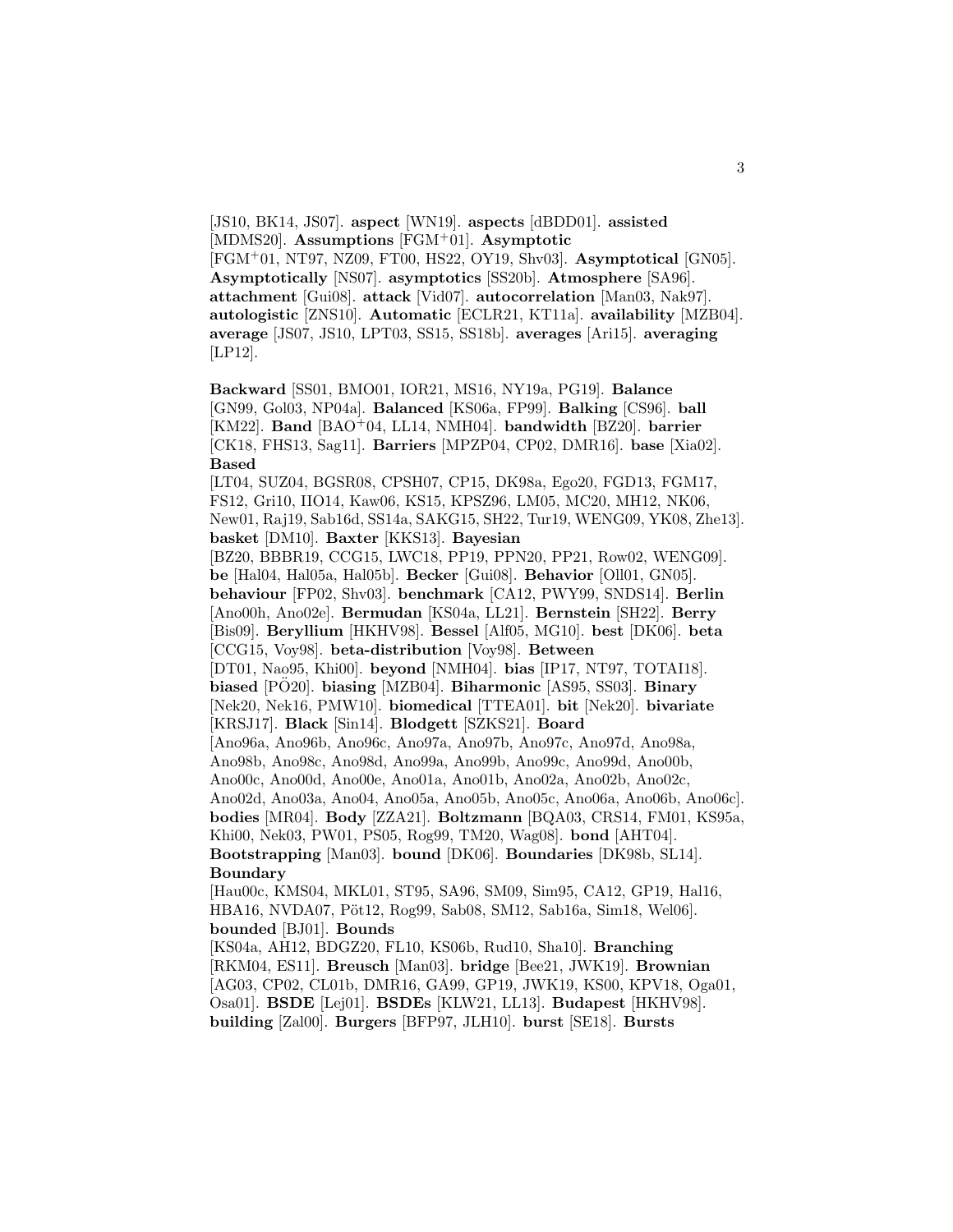#### [KPSZ96].

**cadmium** [SZKS21]. **calculating** [AD99, Ego20]. **calculation** [EM17, KM15, PWY99, Zhe13]. **Calculations** [BP98a, BP98b, KLR<sup>+</sup>03]. **calculus** [BCZ05, NY19a]. **Calibration** [ELZ11]. **called** [Oga01]. **can** [Hal04, Hal05a, Hal05b]. **Capacities** [Com01]. **Carlo** [Ano99e, Ano00a, Ano00g, Ano02e, Ano03b, DS10, Hal05a, JS10, LP13, Oga97, OG09, Sab04b, Tuf98, ZC19, ATBM14, AAD04, Ant96, AE15, Ant15, ¨ Aro04, Ars98, Ars07, AD99, Aze12, Bab99, Bal08, BHA18, BCZ05, BQA03, BK14, Ben16, BP02, BP97, BP98a, BP98b, BS18, BOTAZ19, BDGZ20, BAO<sup>+</sup>04, BG01, But03, CL01a, CL02a, CCMZ08, CA12, CRS14, CP01, DL14, DK98a, DMZ03, ELZ11, ES17, EUW98, EW02, ER06, Erm11, FVK16, FVK17, FM01, GM04, Gri10, Gri14, Gri17, Gui97, Hal04, Hal05b, Hal06, Hal08a, Hau00b, Hau00a, Hei95, HvSST14, Hor02, HPY07, HMG01, JS07, KSPZ20, Kaw07, KD99, KD04, KS95a, Khi00, KPSZ96, KM15, Kra01, KRSV99, LL11, LCRK18, LOR18, LT04, Lej04, Leo06, LM05, Lik98]. **Carlo** [LK02, MT13, MZ98, MZB04, Mar10, MKL01, MH12, MR04, McL11, MM00,  $MP02$ , MWMS18, NEBW20, NT21, NXO18, NPM<sup>+</sup>06, NMH04, NO09b, Okt96, ONZ99, Pan15, Pap04, PW01, PG19, PWY99, Ple00, PGS09, PS98, ¨ PIR04, Pöt12, RS21, RST96, Raj19, RBB21, Rog99, Row03, Rud10, SA96, SK97a, Sab16d, SE18, SP20, SD96, SNDS14, Sen01, SAKG15, Sin14, Smi98, SK05, SS07, SM08, SS14b, SS19b, Sta95, Sug04, TOTAI18, TM20, TTEA01, Tuf96, Tuf04, UV00, VAYT20, VA04, VDM00, Wag08, War18, YJH21, ZPK02, ZCC04, mMSD04]. **Carlo-Based** [LT04]. **cascades** [KK09]. **case** [EUW98, Erm11, PP03, PW01, RJG13]. **CAT** [AHT04]. **cathodoluminescence** [SK18]. **cavity** [HBBA15]. **Cellular** [BAO<sup>+</sup>04]. **censored** [LL14]. **central** [NO09a, Gol03]. **centres** [Gol04]. **certain** [Tak96b, Tur19]. **CFTP** [BN15, FN09]. **Chain** [FVK16, FVK17, LK02, FN09, NB19, Rud10, YY18, MWMS18]. **Chains** [LT04, Mat99, Ari15, Hal21, Smi98]. **change** [Ave04, KLR<sup>+</sup>03]. **changing** [Erm11]. **chaos** [Ego20, NR02, SS14a, SS17, YK08]. **characteristics** [EM17]. **charge** [YJH21]. **chemistry** [KW02]. **choice** [E˘ge09]. **chord** [MR04]. **CIGS** [RBB21]. **cipher** [FVK16, FVK17]. **CIR** [Alf05, Hal15a, Hal15b]. **circular** [BZ20, SL14]. **circular-shaped** [SL14]. **class** [BJ22, EM03, KKS13, Lin06, Oga01, Wag15, Yan13]. **classes** [Tur19, Zal00]. **Classification** [LTD01]. **Clinical** [Nad07]. **clustering** [BN15]. **clusters** [LCRK18]. **coagulating** [KS01]. **Coagulation** [DT01, GZ01, Gui99, SK00, SLP07, WK05, Bab99, EW01, FG04, KS03, SRKL96, SK97a]. **coefficient** [BMO01, CL01a, KSNS15]. **Coefficients** [Pap04, Row02, NZ09, SK97a, SS14a, Spa21]. **coherent** [ATBM14]. **Coin** [NP04b]. **collision** [KS95a]. **collocation** [SM12]. **COM** [KRSJ17]. **COM-Poisson** [KRSJ17]. **combustion** [BC11, MK06, SH08]. **Comments** [Tuf98]. **Communication** [Wih01]. **Comparative** [Nao95, Raj19].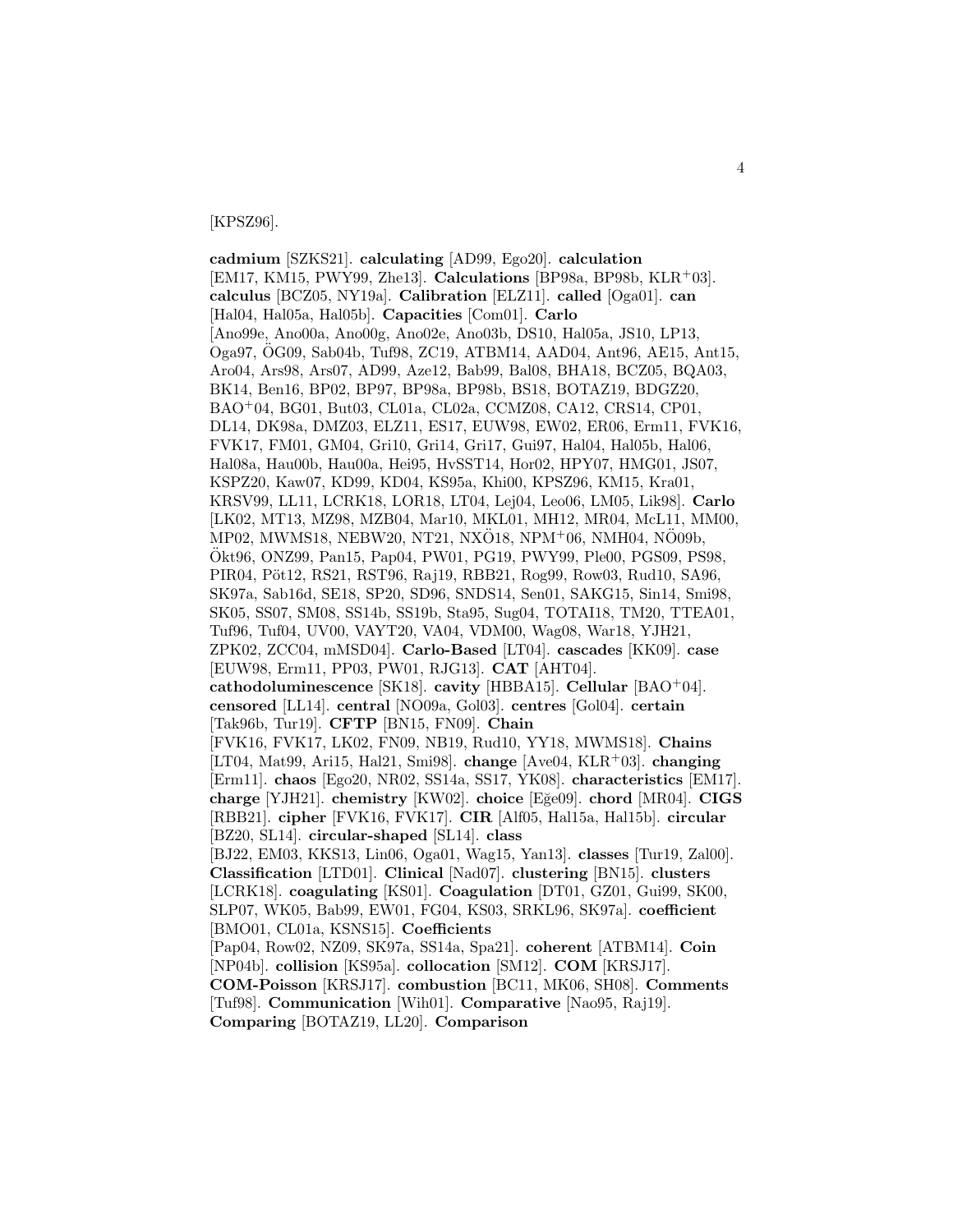[Bea09, BFP97, Har19, Ima13, LT04, Nad07, KSPZ20, Lin06, RST96, SD96]. **Competency** [Sin14]. **Complexity** [Pag07, Lev16, Nek16]. **complicated** [ST00]. **Component** [DGKP08, Gri17]. **Component-by-component** [DGKP08]. **components** [ONZ99]. **Compression** [SUZ04]. **Computable** [KT11a]. **Computation** [Hei04, Cap01, Hei95, JS07, JS10, MS16, PR19]. **computational** [BM19]. **Computations** [Nao95, BDGZ20, DK98a, FGM17]. **compute** [CL01a]. **computed** [TTEA01]. **Computer** [KS00, PGS09, Ben16]. **Computing** [BFP09, BL15, KRSJ17, Nad08a, Ari15, ES17, ES20, MQH14, RS19, Rud10]. **concentration** [SL14]. **Concept** [BP98b]. **Concrete** [MPZP04]. **condition** [SS01]. **conditions** [CA12, HBA16, Sab16a, Wel06]. **conducting** [YJH21]. **cone** [Ste00]. **Conference** [Ano99e, Ano00g]. **confidence** [LL14, MM20, RS21]. **Congruence** [Ant95]. **Congruential** [NS07, AM17, EUW98, GN05]. **Connection** [DT01, Khi00]. **Consensus** [SK15]. **conservation** [BJ01]. **Constant** [CP01, YJH21]. **constraint** [KLW21]. **Constructing** [Hal15a, MM20]. **Construction** [Mor02, Mor05, Yag02, DGKP08, Hal16, Mor08]. **constructions** [Bee21]. **Contaminant** [SVH<sup>+</sup>04]. **continuous** [BMO01, BJ22, IP17, Khi00]. **continuous-time** [BJ22]. **contribution** [BS18]. **Control** [GHT00, NHD06, Pag07, PGB98, BG13, ECLR21, IOR21, KT11a, KLP14, OY19, Pöt12. **Convective** [SA96]. **Convergence** [BF01, BK95, Gol04, KW97, KP02, Rey17, AJC16, BH18, IK00, Kab05, KHO97, KS16, Wel06, Zhe13, BT96]. **convex** [MR04]. **copula** [Sak10]. **copulas** [KRSJ17]. **Core** [HKHV98]. **Corput** [FIN02, IM04]. **Correction** [OG09, IP17]. **correlated** [ABKT18, SM03, ZPK02]. **Correlation** [Nak98]. **correlations** [Rog96]. **Corrigenda** [Hal05a]. **cost** [RV99]. **Couette** [BHA18, HBA16]. **Coulomb** [VA04]. **Coupled** [BP98b]. **Coupling** [BP02, NB19]. **Covariance** [Row00, KS14]. **covariate** [IN17]. **crack** [JLH10]. **credit** [DL14, Sak10]. **criterion** [KS14]. **Critical** [ES11, HK14]. **Cross** [ZPK02, Ant15]. **Cross-correlated** [ZPK02]. **cross-section** [Ant15]. **crossing** [GP19, Pöt12]. **cryptanalysis** [FVK16, FVK17]. **cubatures** [AE15]. **cube** [PC04]. **cuckoo** [EHE18]. **curves** [LL20]. **cusum** [Hab11]. **cusumsq** [Hab11]. **cutoff** [FM01]. **CVA** [ATBM14]. **CVaR** [BFP09]. **cylinder** [SKL09]. **cylinders** [Sab16a]. **cylindrical** [PGS09]. **CZTS** [RBB21].

**D** [BJ01, CA12, FM01, KS05, Kur95a, NPM<sup>+</sup>06]. **Dagger** [ZCC04]. **Dagger-sampling** [ZCC04]. **Darcy** [SKL09, SS17]. **Data** [Nad07, LL14, OO03, PPN20, Tor20, ZZA21]. **de-biased** [PO20]. **debiasing** [McL11]. **decomposition** [Ant95]. **decompositions** [Nek20]. **Decreasing** [FP02]. **Deep** [BP97, PWY99]. **degenerate** [Wih01]. **densities** [DMR16, Nek20]. **Density** [BT96, LH04, Nao95, BZ20, CLP17, ES17, ES20, Kaw06, YJH21, ZZA21]. **Dependence** [Nak98, WLD21]. **dependent** [CP02, KNS04, NO09b, PP19]. **depending** [KM15]. **Depositing** [NPM<sup>+</sup>06]. **depth** [MM00]. **derivative**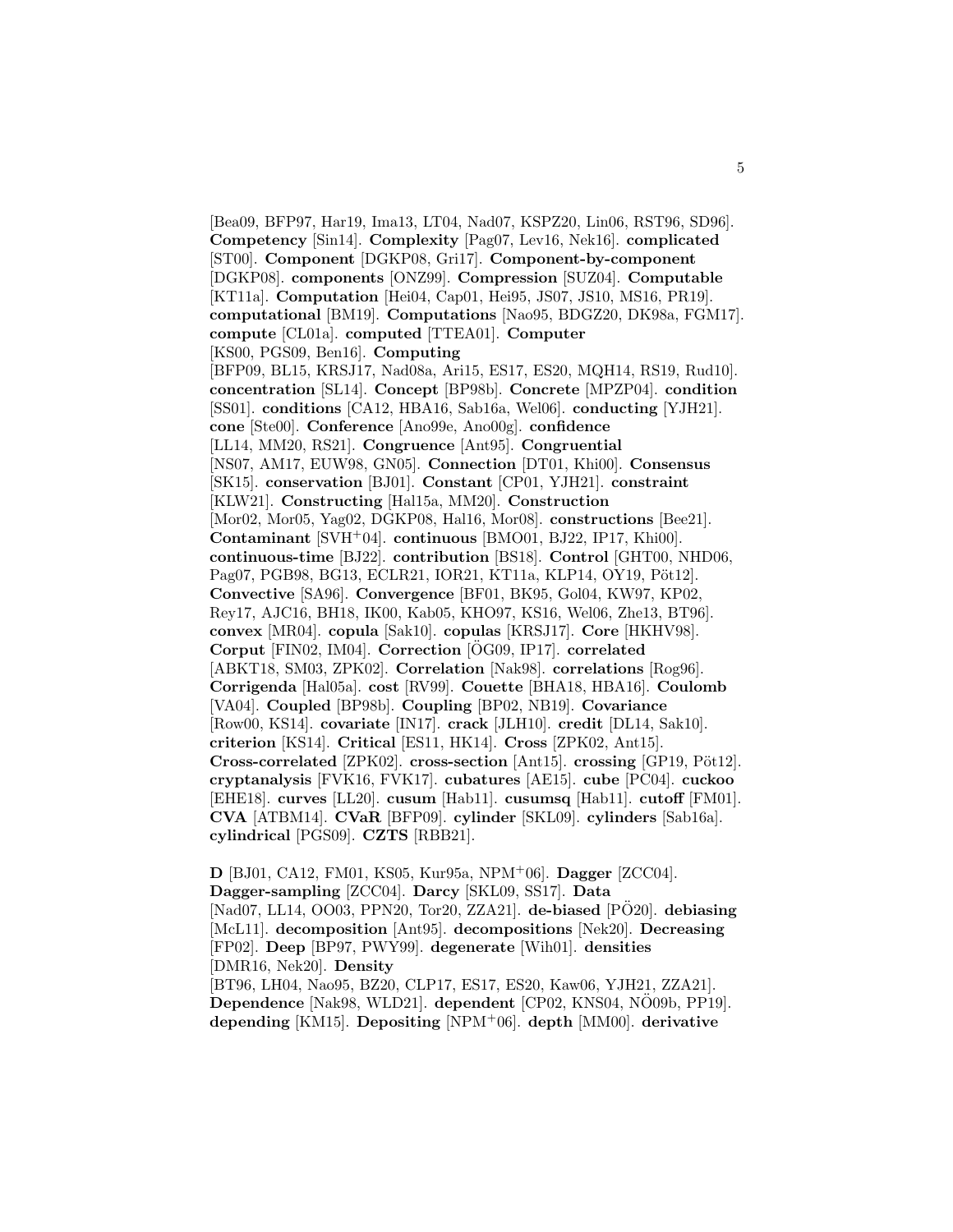[MH12, MH13]. **Derivatives** [KS04a, CCMZ08, EBSY18, KSC11]. **Describing** [Tor20]. **descriptive** [Bea09]. **Design** [Ano96d, NPM<sup>+</sup>06, FGM17, WN19]. **design-based** [FGM17]. **detector** [MM00]. **Determination** [NK06]. **deterministic** [BFP97, Hei95, Wag10]. **Deviational** [Wag08]. **Deviations** [Com01, KM11b, KS06b]. **Devices** [BAO<sup>+</sup>04, VA04, NVDA07]. **diaphony** [PS10]. **difference** [EW02]. **different** [KRSJ17, RST96]. **Differential** [Ano99e, Ano00g, BT96, BF01, Hau00b, Hau00c, Kan95, KM95, LN04, BMO01, BEH16, BH18, Buc04, EZ04, Ego07, ES10, EM17, EP19, EM13, ´ FP99, GR08, Hab12, HS22, Hid20, KM02, LOR18, LWC18, MPC03, NY19b, NT21, NP04a, PG19, Pri01, RJG13, Rot07, WENG09, Xia96, Yan13, Zhe13]. **diffusing** [KS01]. **Diffusion** [CP01, ELV10, HMG01, KT11b, KP02, NPM<sup>+</sup>06, CLP17, FHS13, Hau00a, Lej03, MS14, Raj19, Rey17, SL14, SLK15, Sab16a, Sab16b, Sab17, SK18, Sab19b, SP20, SS18a, SS19a, SS21b, Wih01, YJH21, ZC19]. **diffusion-reaction** [SK18]. **diffusion-recombination** [SS21b]. **Diffusions** [BLNSP06, BST10, Bis09, Gob01, MG10, Oga01]. **Diffusive** [Oll01]. **Digital** [LTD01]. **Digitized** [SM04]. **dilute** [BHA18]. **dimensional** [BEH16, BH18, CRS14, CJV16, EM13, Hid20, HBBA15, Kol20, Mor02, ´ Mor05, Mor08, Pan15, PS10, Rey17, Sim95, SS14b, War18]. **Dimensions** [ELRU04, LW10, SS15, SS18b]. **Direct** [Gui99, KRSV99, WK05, Khi00, MZB04, Rog96, SN13]. **Dirichlet** [AS95, Bou05, NO09b, SS95, Sab16a]. **Discrepancy** [GP12, IM04, Mor99, Mor04, Okt96, AH12, DK06, DGKP08, FL10, Mor98, Mor02, Mor05, Mor08, ¨ MM12, Nk16, OG09, PC04, RST96, Sha10, Tuf96, Tuf98, Xia96]. ¨ **Discrete** [SSL04, Hal21, HS22, KM11a, OO03, PS05, Voy97]. **discrete-stochastic** [PS05, Voy97]. **discretely** [Bis09]. **Discretization** [KLW21, Alf05, NY19a, OY19, Pri01]. **discretized** [Wih01]. **Dispersion** [Kur95b, KS95b, Kur95a, Kur97, SA96, SK98, CCG15, KOSY01]. **distance** [NS09, Rey17]. **Distributed** [PGB98, Row02, Ave04, Buc04, FKM08]. **Distribution** [HPY07, SUZ04, BS18, CRGF18, FN09, Hab11, Kol20, MP12, Mak15, MM20, MR04, Mis07, NZ09, SK18, SSG99, Tor20, Voy98]. **distributions** [Ego97, FT00, Nad08b, PR19]. **DNS** [KOSY01]. **domain** [CL02a]. **domains** [NO09b]. **Döring** [Gui08]. **Double** [FHS13, CL01a, Kol21]. **Double-barrier** [FHS13]. **doubly** [MS16]. **draws** [Rei20]. **Drift** [KSPZ20, DMR16, Sab16b, Sab17, SK18, Sab19b, SP20, SS18a, Spa21]. **drift-diffusion** [SP20, SS18a]. **drift-diffusion-reaction** [Sab17]. **drifts** [Osa01]. **driven** [AG03, BHA18, GR08, Hau00b, Mar10]. **DSMC** [HBBA15]. **dual** [NB19]. **duration** [But03]. **Dynamic** [HMG01, PO04, Ave04, Hei08, Man03, MZ98]. **Dynamical** [MM12, Mor04]. **Dynamics** [Sei04, ZPK02, LLLP12, EW01, LT08].

**ECDLP** [Vid07]. **Edgeworth** [KM02]. **Editorial**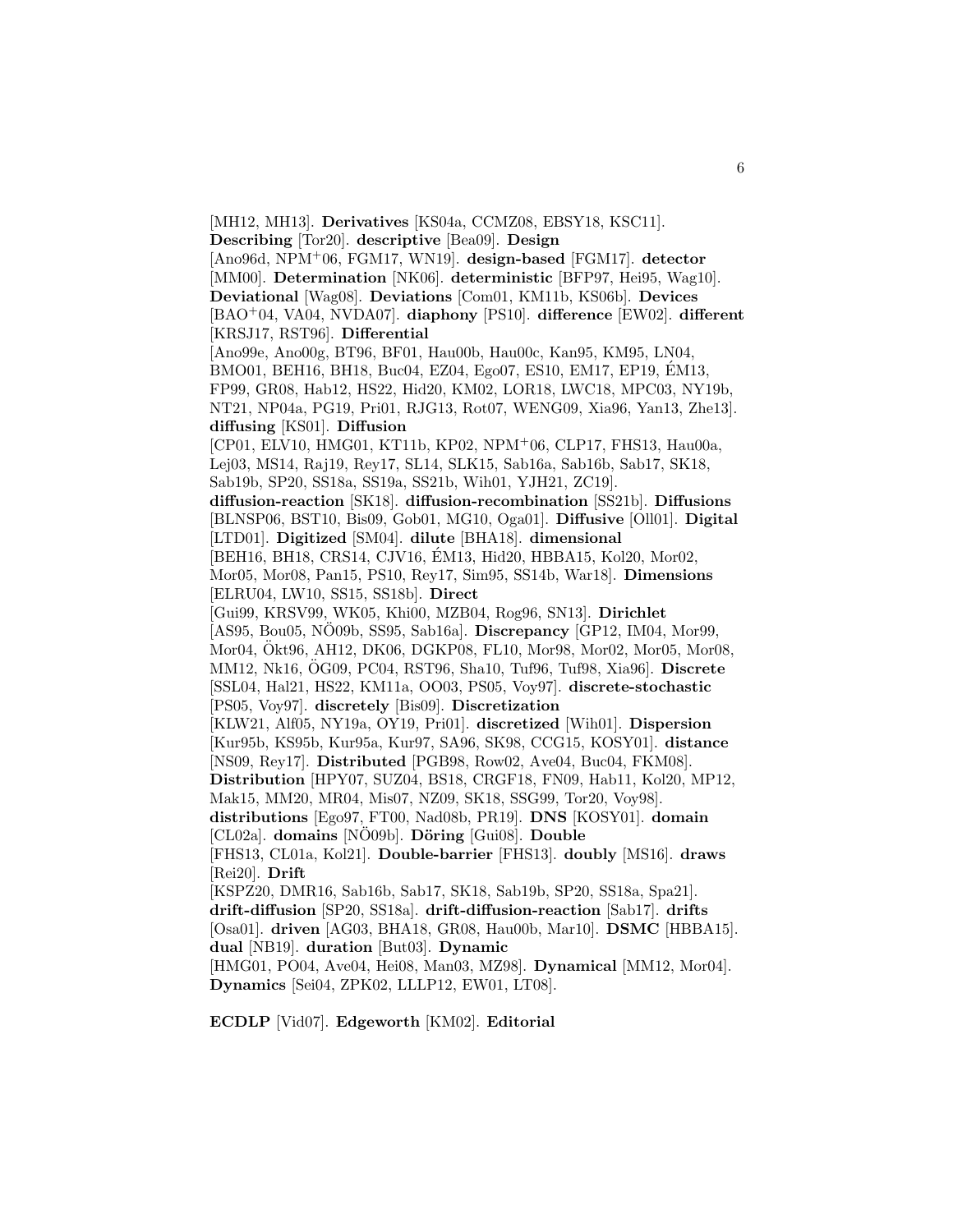[DS10, Ano96a, Ano96b, Ano96c, Ano97a, Ano97b, Ano97c, Ano97d, Ano98a, Ano98b, Ano98c, Ano98d, Ano99a, Ano99b, Ano99c, Ano99d, Ano00b, Ano00c, Ano00d, Ano00e, Ano01a, Ano01b, Ano02a, Ano02b, Ano02c, Ano02d, Ano03a, Ano04, Ano05a, Ano05b, Ano05c, Ano06a, Ano06b, Ano06c]. **Effect** [IN17, ZPK02]. **Effective** [SM04]. **effects** [WENG09]. **Efficient** [Gob01, HPY07, KSC11, ABKT18, AM15, DTS22, Gri14, JML20, JLH10, KW02]. **eigenvalues** [DK98a]. **Elasticity** [CP01, SS02]. **elastostatics** [KS15]. **Electron** [BP98b]. **electronic** [Ben16]. **Element** [BP02]. **ellipsoids** [RS21, SS20a]. **Elliptic** [MKL01, Sab08, SS21a, SSDT21, SS20a, Sim18]. **emission** [EN20]. **emissions** [eZN22]. **Empirical** [SSS06, BG13, FP02]. **energy** [BS18, KK09]. **engineering** [KD99, Lej03]. **entrapment** [HTKM19]. **Entropy** [CL02b]. **environment** [ES11]. **Equation** [BQA03, DT01, KNS04, NAKS04, WK05, AG03, Aze12, Bab99, BFP97, CA12, CRS14, CJV16, EW02, GM04, GA99, GR08, JLH10, KSNS15, KS95a, Khi00, KW97, KS01, KS03, KW02, LT08, LWC18, Man03, Oga01, PW01, PS05, Rog99, Rot07, RJ20, SRKL96, SK97a, SS03, SL14, Sab19a, SS17, TM20, Wag08, Wag15]. **Equations** [Ano99e, Ano00g, Ars07, BT96, BF01, GN99, GZ01, Hau00b, Hau00c, Kan95, KM95, LN04, LS97, Lik98, NP04b, Sim95, Ant11, Aze12, BMO01, BEH16, BH18, Buc04, DKS<sup>+</sup>98, EZ04, Ego07, ES10, EM17, ER06, EP19, EM13, FP99, FM01, Gol03, Gui97, Gui08, Hab12, HS22, Hid20, IK00, KLP14, KS15, KM02, LOR18, MPC03, NY19b, NT21, Nek03, NP04a, PG19, PS98, Pri01, Rie99, RJG13, SSL06, SM09, SLK15, SS21a, SSDT21, SS20a, Sim18, SS19b, WENG09, Xia96, Yan13, Zhe13, dBDD01, Gui99]. **equilibrium** [Ari15]. **Equity** [JWK19, MBK06]. **Equity-linked** [JWK19]. **Erratum** [JS10, LP13, Oga97]. **Error** [Kan95, PS98, Rud10, Tuf04, AH12, AP04, KT11a, KS03, NZ09, OY19, Owe06, RJG13, SS03, TOTAI18]. **Errors** [GN99, SSS06, SS07, Hal04, Hal05a, Hal05b, SS20b]. **escape** [SP20]. **Esseen** [Bis09]. **estimate** [Sha10]. **estimated** [Hal04, Hal05a, Hal05b]. **Estimates** [CP01, SS07, CP02]. **Estimating** [Rei20, SM04, Spa21, LL14]. **Estimation** [AD01, CRT02, Nao95, NHD06, Pap98, Tuf04, eZN22, AN12, BJ22, BZ20, CLP17, KSC11, LWC18, MP12, MM00, NO09a, OW07, Oga08, Pit06, PS98, Pöt12, RJ20, SS03, SH22, ZZA21]. **Estimations** [Kan95, KS03, Smi98]. **estimator** [CK18, McL11]. **Estimators** [SSS06, AJC16, BOTAZ19, Erm11, GLP17, NT97, PÖ20, SD96, SM08, SS18b, TOTAI18]. Euclidean [Ant95]. **Euler** [BT96, BEH16, BH18, CLP17, DKS<sup>+</sup>98, Hid20, Kan95, KHO97, KM02, KP02, NP04a, NZ09]. **Eulerian** [DK98b, KS04b, Nak98, SK03]. **evaluation** [AP04, EM03, MT08, Mis07]. **Evaporation** [Ple00, SZKS21]. **Event** [Nad07, FGM17, MS14, PPN20]. **evolution** [AG03, Gui08, Rog96]. **Exact** [EM13, FG04, JS07, KM11a, MG10, Nak97, Zhe13, JS10]. **Examining** [TM20]. **examples** [PR19]. **exchange** [CL01a]. **excitations** [Sab08]. **Excursion** [Hau00c]. **existence** [PP21]. **exit** [BL15]. **exit-time** [BL15]. **Expansion** [Sab08, Ego20, KT11a, OY19, SS17]. **expansions** [KM02, NT97]. **expectation** [Rud10]. **expectations** [Ego07, ES10, Ego20, Zhe13]. **experiment** [SS14b]. **Experimental** [Ano96d, KSPZ20]. **Explicit**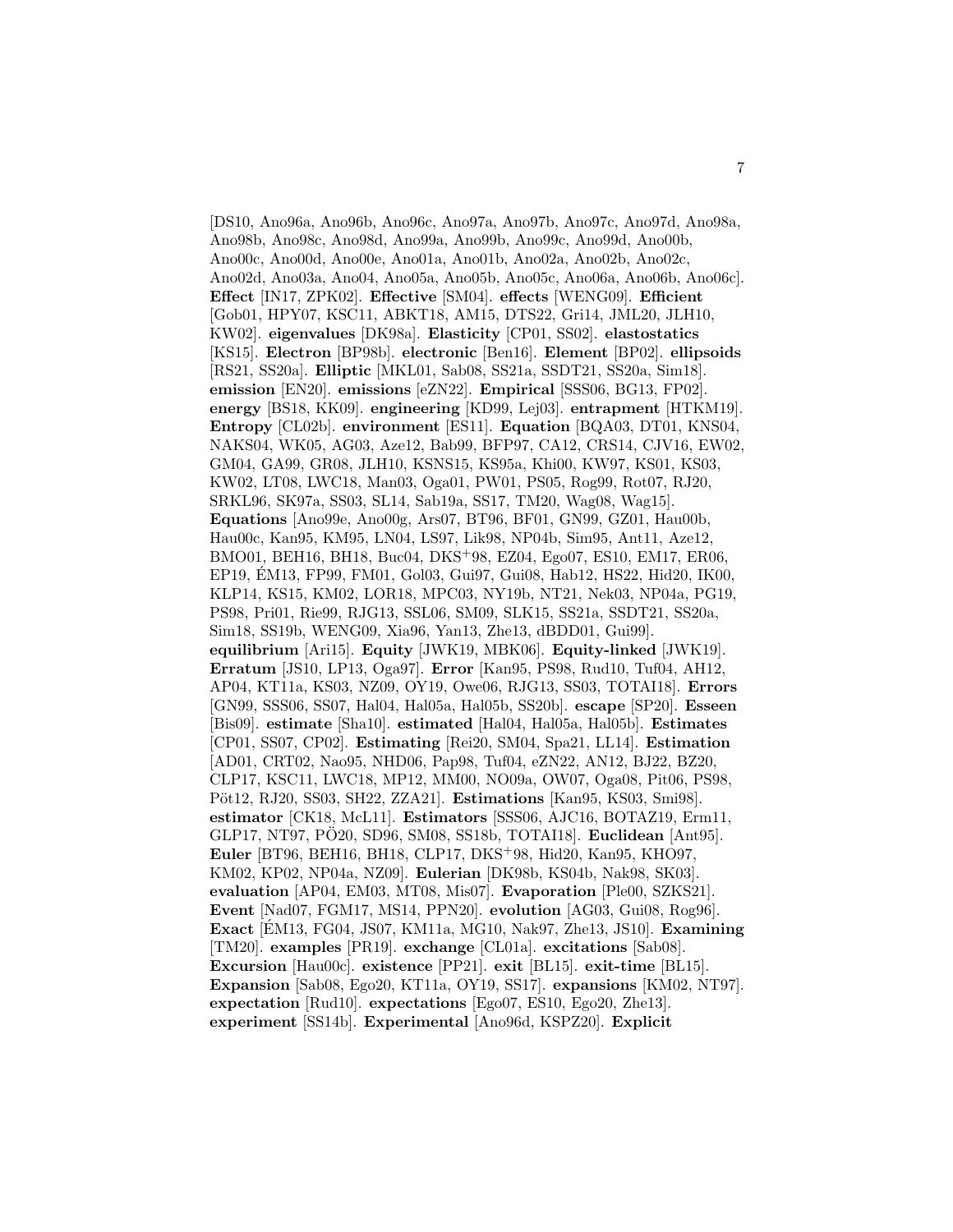[MK06, DMR16]. **Exploitation** [CCMZ08]. **Exponential** [KS06b, KK09, NK06]. **exponential-normal** [KK09]. **exponents** [Wih01]. **expression** [Nak97]. **extensible** [Har16]. **extension** [BMS09]. **extensions** [Sab19a]. **Exterior** [SS95]. **Extrapolation** [Pag07]. **extreme** [AN12].

**factor** [Hal15a]. **Factorization** [Row00]. **Fallout** [KPSZ96]. **Fast** [CPSH07, CL18, LP11, LP13, SLP07]. **feedback** [MC20]. **Feistel** [AM17]. **Feistel-inspired** [AM17]. **Feller** [PR19]. **Feynman** [LOR18, MT08]. **Fibonacci** [AM15]. **fictitious** [KS95a]. **Field** [Hor02, HK14, HBBA15, KM22]. **Field-induced** [HK14]. **Fields** [KS06c, BK95, CL18, KKS13, KS06b, LP11, LP13, Lev16, PMW10, PO04]. **films** [BS18, RBB21]. **filter** [PRS05]. **filtering** [FP99]. **Filters** [New01]. **Filtration** [KS04c]. **Finance** [LP12, KT11b, MQH14, Cos01]. **financial** [ELZ11, Har19, KSC11]. **Finite** [Ars07, BP02, BFP97, BL15, KM11a]. **finite-range** [BL15]. **firefly** [EHE18]. **First** [Ano99e, Ano00a, BLNSP06, Ben16, FHS13, MPC03, Rot07]. **first-** [MPC03]. **first-passage** [FHS13]. **fissured** [Lej04]. **fitness** [Gui08]. **fitting** [TTEA01]. **Fix** [Voy97]. **Fixed** [SSL06]. **floating** [Nek16]. **Flow** [WK05, BHA18, HBBA15, HBA16, KS04b, KS05, Kol18, MPC03, SK03, SKL09]. **Flows** [KS95b, KSK97, SK97b, BP02, Min01, SK00]. **fluctuation** [SLK15]. **fluctuation-induced** [SLK15]. **Fluctuations** [ZPK02, SL14]. **Fluid** [HMG01, KS95b]. **flux** [SL14]. **fly** [FGD13]. **FMRI** [Row03]. **Footprint** [KRSV99, KLR<sup>+</sup>03]. **forced** [MZ98]. **Foreword** [Sab04a, Sab04b]. **form** [KK09, NB19]. **formalization** [LLLP12]. **Forms** [Bou05]. **formula** [Ego20, ES20]. **formulas** [ES10, Zhe13]. **Formulation** [ST95]. **Forward** [SS01, LOR18, NY19a]. **forward-backward** [NY19a]. **Fourier** [Ima13, KS06c]. **Fourier-Wavelet** [KS06c]. **Fourth** [Ano00f]. **fractal** [Kol20]. **fractional** [AG03, GA99, GR08, KPV18]. **fractured** [CL02a]. **Fragmentation** [Gui99, Wag10]. **framework** [LL11]. **Fredholm** [SS19b]. **free** [Nek03]. **Freivalds** [JML20]. **Frequency** [BAO<sup>+</sup>04]. **Frobenius** [Mor08]. **frog** [EUW98]. **frontier** [SSDM21]. **Frontmatter** [Ano14a, Ano14b, Ano14c, Ano14d, Ano15d, Ano15a, Ano15b, Ano15c, Ano16d, Ano16a, Ano16b, Ano16c, Ano17a, Ano17b, Ano17c, Ano18a, Ano18b, Ano18c, Ano18d, Ano19d, Ano19a, Ano19b, Ano19c, Ano20a, Ano20b, Ano20c, Ano20d, Ano21a, Ano21b, Ano21c, Ano21d, Ano22]. **Full** [BAO<sup>+</sup>04, NMH04]. **Full-Band** [BAO<sup>+</sup>04]. **fully** [IOR21, KLP14]. **function** [CA12, CRS14, KS14, MR04, Nak97, Xia96]. **Functional** [CP15, PP05, SS03, Buc04, EM03, EZ04, Mal07, NO09a, Sag11, Zhe13]. **functionals** [Cap01, Ego07, ES10, Ego20, Yam21, Zhe13]. **functions** [AD99, CDGG21, EM03, FT00, Gri17, Hab11, ST00, Zal00].

**G** [BOTAZ19, TOTAI18]. **Gains** [KLW21]. **Gains-process** [KLW21]. **Gamma** [BP97, BP98b, BBG15, SAKG15]. **gamma-rays** [SAKG15]. **GaN** [KSPZ20]. **gas** [BHA18, BC11]. **gas-phase** [BC11]. **Gaussian**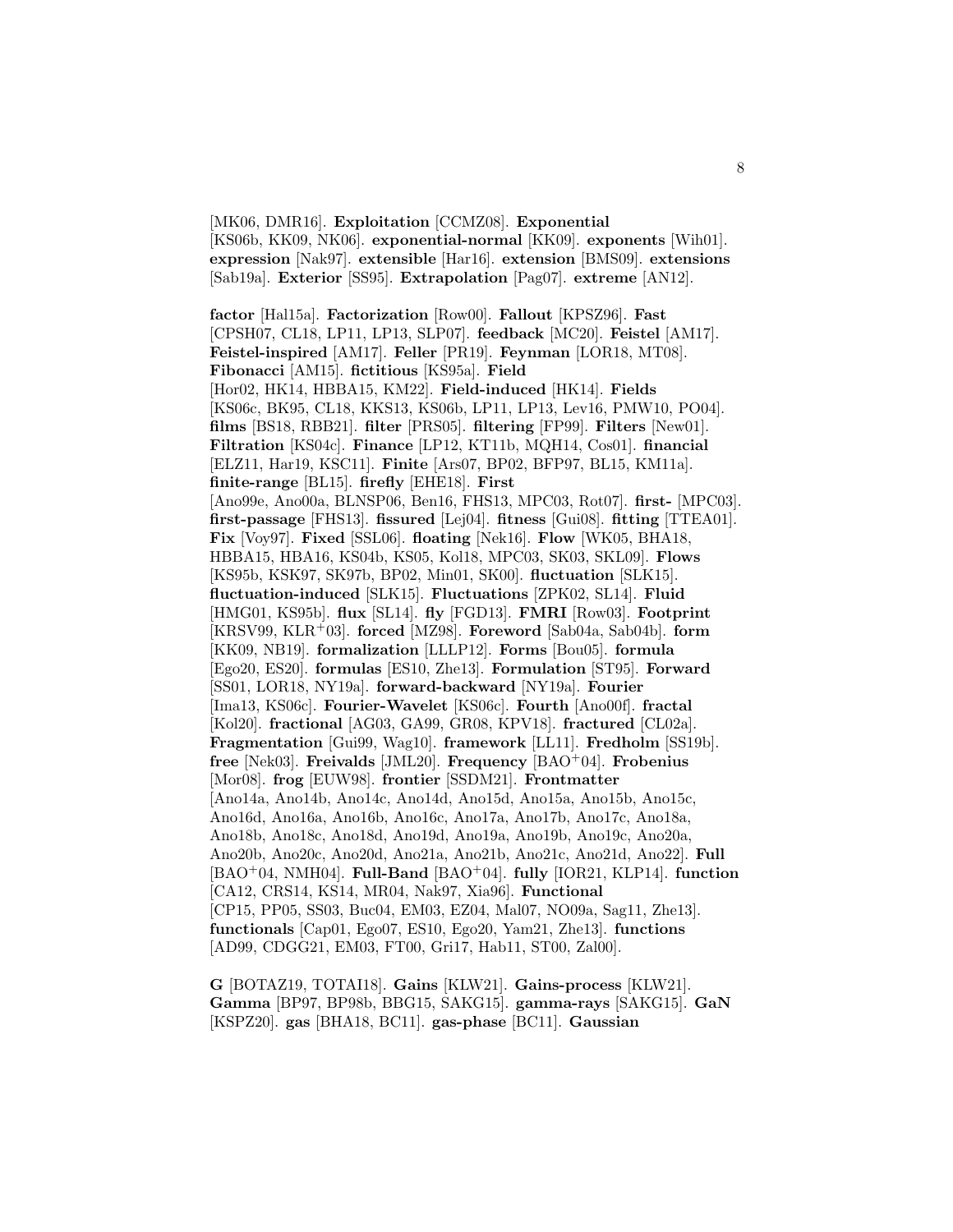[AP04, BK95, CL18, Ego97, FGD13, Gri10, Gri17, JML20, KM22, KKS13, KS14, KS06c, LP11, LP13, Lev16, PP03, PMW10, PP04, Tur11]. **gelation** [EW01]. **general** [LT08, McL11]. **generalization** [DT01]. **Generalized** [BP98b, FGM<sup>+</sup>01, Gui08, FIN02, KS16, KPV18]. **Generalizing** [LW10]. **generated**

[EZ04, IM04, Mor98, Mor99, Mor04, MM12, Nad08b, SSL04, eZN22]. **Generating** [Ste00, Gri10, Yag00]. **Generation** [ASTY19, Chi13, UŠ96, CL18, Eğe09, FGD13, Nek16, Tak00]. **Generator** [Sug95, Ant95, BOTAZ19, MQH14, Sug04, Yag02, YK08]. **Generators** [GGP06, NS07, AM17, AM15, EUW98, GN05, Ima13, MH12, MH13, NS09]. **generic** [BMO01]. **Genetic** [LK02, Sha10]. **geometric** [ES20, KS16, RS21, Rei20, Xia02]. **Geometrical** [VDM00]. **Geometry** [HTKM19, Lev16]. **getLHS** [BOTAZ19]. **getRDS** [BOTAZ19]. **Gibbs** [Row00, Spa21]. **Gillespie** [Raj19]. **given** [Kol20, RL18, Tur19]. **Global** [Kol18, Kol21, SS07, SVH<sup>+</sup>04, KT11a, ME09, Sab19a, SS21a, SSDT21, SBH04, SK05, ZYD19]. **Godfrey** [Man03]. **Good** [Pap04, PS10, VAYT20]. **governed** [SK97a, SLK15]. **governing** [KS01]. **GPU** [AM15, CPSH07, LCRK18]. **GPU-based** [CPSH07]. **gradient** [BJ22, BGSR08]. **graph** [Lej03]. **gravity** [BHA18, HBBA15]. **Greeks** [JWK19]. **Green** [CRS14]. **Green's** [CA12]. **Grid** [LM05, CL02a, SS21a, SSDT21]. **Grid-based** [LM05]. **gridless** [Lej04]. **grids** [SSL04]. **Growth** [NPM<sup>+</sup>06, Hei14, SRKL96]. **GWAS** [KS16].

**Halton** [BM19, FL10, MC04, NEBW20, Owe06]. **Hammerstein** [GA99]. **Hamming** [Tak96a]. **hazard** [PP19]. **heat** [Sab19a]. **Heath** [CK18]. **heavy** [ZZA21]. **heavy-tailed** [ZZA21]. **hedging** [BCZ05, IIO14]. **Height** [BP98a, KLR<sup>+</sup>03]. **Helmholtz** [CA12]. **Hermite** [PG19]. **Heston** [BBG15, CK18, MH13]. **Hidden** [EN20, Cap01]. **High** [BQA03, ELRU04, Kur97, MQH14, Yam21, KK09, MK06, ONZ99, SS14b, War18]. **high-** [ONZ99]. **high-dimensional** [SS14b, War18]. **High-Reynolds** [Kur97]. **high-temperature** [MK06]. **higher** [GP12]. **Highly** [Pap98, DTS22]. **hitting** [CP02]. **HJB** [KLP14]. **HMM** [eZN22]. **Hole** [NPM<sup>+</sup>06]. **Homogeneous**

[GN99, KSSV03, Nak98, SK98, BC11, BK95, FM01, Nak97, NP04a, SE18]. **homogenization** [LLM16, Lej01]. **Horizontally** [SK98]. **Horner** [Yag00]. Hybrid<sup>[BC11</sup>, DL14, Ökt96, Tak00, EHE18, ÖG09, SE18]. Hybrid-Monte [Ökt96, ÖG09]. **hydrometeorological** [PO04]. **hyper** [DM10, RS19, RS21]. **hyper-ellipsoids** [RS21]. **hyper-rectangular** [DM10]. **hyper-volumes** [RS19]. **hyperbolic** [LPT03, Rot07]. **hyperspheres** [AW10]. **hypersurface** [ES17]. **hypothesis** [KS14].

**ICM** [Row02]. **identifiabilities** [MWMS18]. **identification** [HKN12]. **identity** [Rei20]. **II** [BT96]. **IID** [ES11]. **illumination** [SBH04]. **illustration** [Mis07]. **IMACS** [Ano00a, Ano02e, Ano03b, DS10, Sab04b].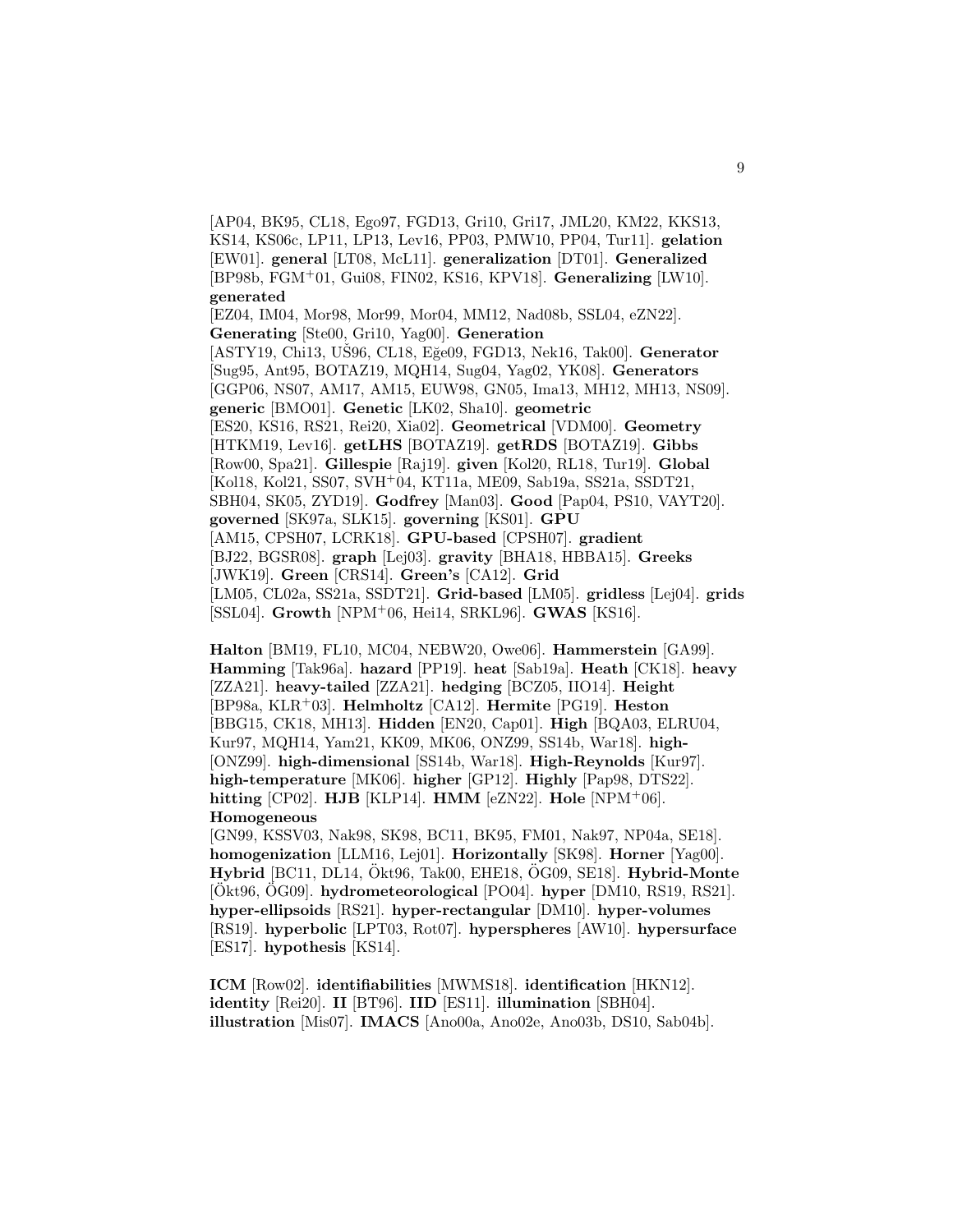**Image** [DSGZ01, SUZ04]. **imaging** [SK18]. **Implementation** [HvSST14, BMS09, LCRK18, NXO18]. **Implementing** [PO20]. **Importance** [BP97, Sta95, BFP09, CRT02, FS12, Kaw06, MS14, ME09, Shv03, UV00]. **improve** [BG13]. **Improved** [FVK16, FVK17, FL10]. **Improvement** [CP01]. **improves** [AM17]. **Improving** [Pöt12]. **imputation** [ZNS10]. **incoming** [SL14]. **Incorporation** [VA04]. **Increasing** [Sak10]. **independent** [ASTY19]. **index** [MC20, Sin14]. **Indices** [SS07, Lin06, SM08]. **induced** [HK14, SLK15]. **inequalities** [Bis09]. **inference** [PPN20]. **Infinite** [Pan15]. **Infinite-dimensional** [Pan15]. **inflated** [IN17]. **Influence** [HKHV98, NPM<sup>+</sup>06]. **Information** [Lev16, LNO15]. **inhomogeneous** [KS01, Yam21]. **initial** [BDGZ20, NVDA07]. **initial-boundary** [NVDA07]. **inner** [Sak10]. **innovation** [LP12, Raj19]. **input** [GA99, RL18]. **inspired** [AM17]. **integers** [FKM08]. **Integral** [Ars07, Mis07, NP04b, ST95, GA99, IK00, PS98]. **integrals** [AD99, EM03, EZ04, KM15, Mal07]. **Integration** [LK02, Mat99, DM10, Dic06, FIN02, Kab05, Pan15, RST96, SS20b, ST00]. **integro** [RJG13]. **integro-differential** [RJG13]. **Interacting** [CL01b, Oll01, CDGG21, Osa01]. **Interaction** [VA04]. **interactions** [Wel06]. **Interest** [CP01, LCRK18]. **intermediate** [JWK19]. **intermittent** [SK00]. **International** [Ano96d, Ano00g, Ano99e]. **intersection** [RS21]. **interval** [BJ01, MM20]. **Invariant** [CLP17, PR19]. **inverse** [KSNS15]. **inversion** [SN13]. **Investigation** [Kab05, BM19, KK09]. **Investors** [HR02]. **involving** [BEH16, BH18, EM13, Hid20]. **Irrational** [Sug95]. **irregular** [Yam21]. **isomorphic** [Ego97]. **Isotropic** [Kur95a, Nak98, CL18, KS15, Nak97, SL14]. **issues** [Min01]. **Itˆo** [NY19b]. **iteration** [BKS06]. **Iterative** [DKS<sup>+</sup>98, PS98, SS02, SL10]. **IV** [Ano02e, Sab04b]. **IVth** [Ano03b].

**Jackknife** [IP17]. **joint** [CCG15, PPN20]. **Jointly** [Row02]. **July** [Ano99e, Ano00g]. **Jump** [BLNSP06, BL15, FHS13, HBA16]. **jump-diffusion** [FHS13]. **Jumps** [KP02, HKN12]. **just** [VAYT20].

**Kac** [CJV16, LOR18, MT08, NR02, Nek03]. **Kac-type** [LOR18]. **Kernel** [Nao95, BGSR08, BZ20, Nad08b, ZZA21]. **kernel-based** [BGSR08]. **Kernels** [Gui99]. **killed** [CP02, Hau00a]. **kind** [NB19]. **kinetic** [SE18]. **kinetic-thermodynamic** [SE18]. **Kinetics** [HKHV98, SLK15]. **Korobov** [Pap04]. **Kosterlitz** [HK14]. **Kou** [Bal08]. **Kronecker** [Chi13]. **Kusuoka** [Nin03].

**lagged** [AM15]. **lagged-Fibonacci** [AM15]. **Lagrangian** [CK04, KS01, Kur95b, KS95b, Kur97, KSK97, KOSY01, KSSV03, KLR<sup>+</sup>03, MPC03, Nak97, Pit06, PGB98, SK97b, SK98, SS01]. **Lam´e** [SSL06]. **Land** [KPSZ96]. **Land-based** [KPSZ96]. **Langevin** [MDMS20]. **Langmuir** [SZKS21]. **Laplace** [SSL06]. **Large** [Com01, HR02, SVH<sup>+</sup>04, KM11b, SSL04, SM09, SL10, Sab16d]. **largest**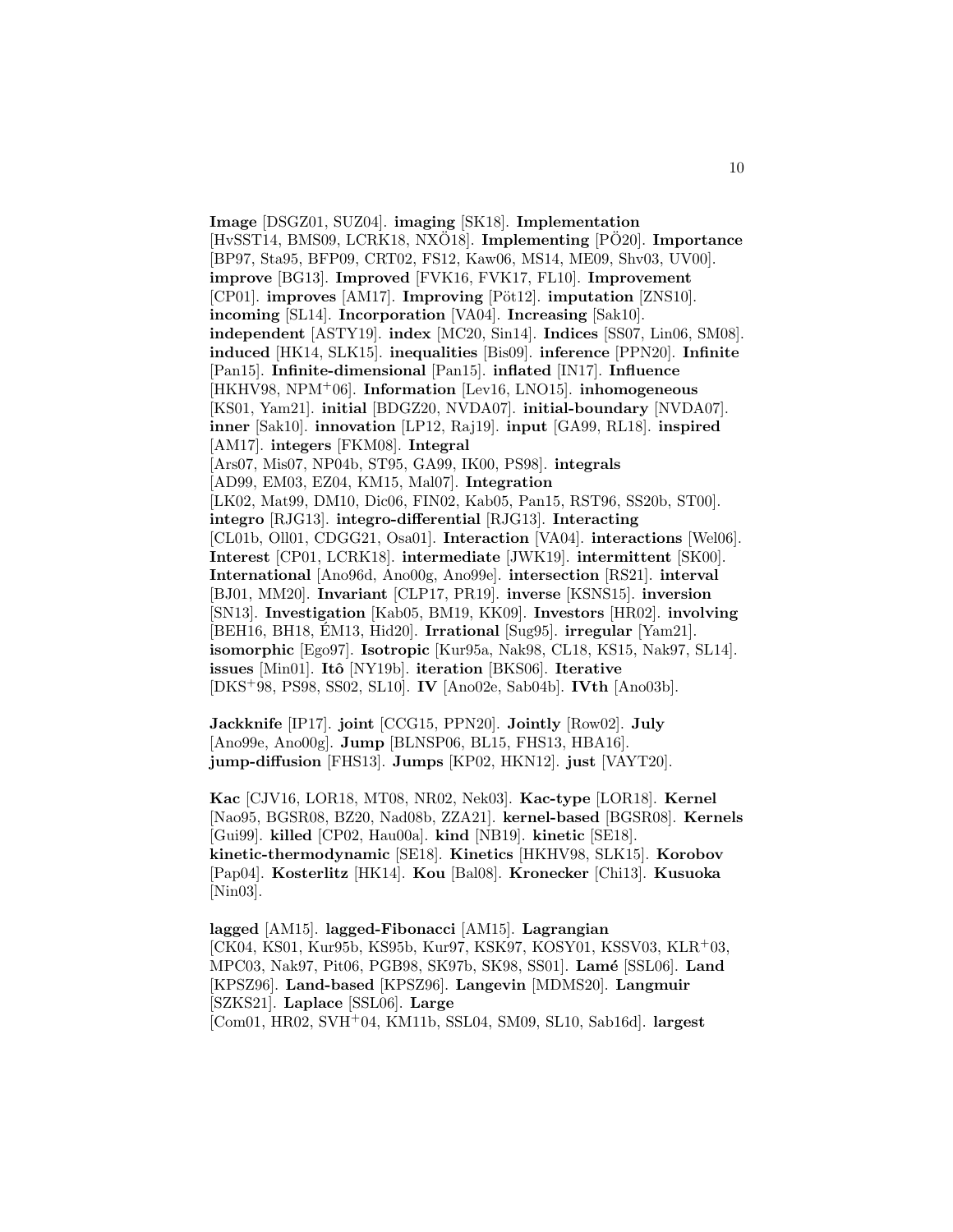[Nad08a]. **latent** [Lin06]. **Latitudes** [BQA03]. **Lattice** [Pap04, ELV10, GP12, HK14, RJG13]. **Law** [BT96, BJ01, HR02]. **Layer** [SA96]. **layers** [BS16, CRS14]. **leap** [EUW98, KT11a]. **leap-frog** [EUW98]. **learning** [KLW21]. **left** [ABKT18]. **left-tail** [ABKT18]. **length** [MR04]. **Levy** [KKS13, Kaw06, KT11b, Leo06, Mar10, YY18]. **Libor** [BMS09]. **life** [SK18]. **like** [SC96]. **likelihood** [BJ22, LWC18]. **likelihoods** [Rei20]. **Limit** [GLP17, Gol03, BK14, NO09a, SS15]. **Linear** [AAD04, DMZ03, EUW98, Hal06, Lik98, NS07, PGB98, AM17, Ant11, ER06, GN05, Hal08a, IM04, Lej01, Mor98, NT21, ONZ99, PP19, Rie99, RL18, SM09, SL10, Sab16d, War18, Zal00]. **linearized** [PS05, TM20]. **lines** [ES17, ES20]. **linked** [JWK19]. **Lipschitz** [NZ09]. **loads** [IOR21]. **Local** [Hau00c, Kur95a, BEH16, BH18, ÉM13, LWC18, NY19a]. **Local-Isotropic** [Kur95a]. **Log** [KS04c, ABKT18, BJ22, LL20]. **log-likelihood** [BJ22]. **log-normal** [ABKT18]. **log-rank** [LL20]. **Log-Stable** [KS04c]. **logistic** [PP21]. **Lomax** [NK06]. **long** [IP17, Yag02]. **long-period** [Yag02]. **longitudinal** [PPN20]. **lot** [AW10]. **Lottery** [BG01]. **Low** [Mor98, DGKP08, Har16, Mor02, Mor05, Mor08, MM12, Nk16, PC04, RST96, Tuf96, Tuf98, Xia96]. **low-discrepancy** [DGKP08, Nk16, PC04, Xia96]. **low-WAFOM** [Har16]. **lower** [BDGZ20, Sha10]. **LSMC** [WN19]. **Lyapunov** [Wih01].

**M** [BOTAZ19, TOTAI18]. **M/G/1** [BOTAZ19, TOTAI18]. **machine** [KLW21]. **maintenance** [SC96]. **Malaysian** [MBK06]. **Malliavin** [BCZ05, NY19a]. **management** [DL14]. **Manhattan** [Ben16]. **mappings** [YK08]. **Maps** [Mor98, Mor99]. **margin** [BDGZ20]. **marginal** [Rei20, Sag11]. **marginalized** [IN17]. **Market** [MBK06, BMS09]. **Markov** [Ari15, CRT02, DMZ03, EN20, FN09, FVK16, FVK17, Hal21, LT04, LK02, Mat99, MWMS18, NB19, Rud10, YY18]. **Markov-Chain** [MWMS18]. **Markovian** [AK02, BBBR19, Cap01, CHK01, EN20, Pap98]. **Marsaglia** [AW10]. **martingale** [LL14]. **martingales** [PG19]. **Maruyama** [BEH16, BH18, Buc04, Hid20, Kan95]. **Mass** [WK05]. **Masthead** [Ano12a, Ano12b, Ano12c, Ano12d, Ano13a, Ano13b, Ano13c, Ano13d, Ano14e]. **material** [BS16]. **Mathematical** [Ano96d, Ant15, LLLP12]. **Matlab** [SAKG15]. **Matlab-based** [SAKG15]. **Matrices** [Row00, Gri14]. **Matrix** [LS97, JML20, Mal07, Sab16d, SZKS21]. **matrix-based** [Sab16d]. **matter** [SAKG15]. **maximum** [Ant15, Hid20]. **Maxwell** [FM01]. **Maxwellian** [PW01]. **MCM2001** [Ano00a]. **MCM2003** [Ano02e]. **MCMC** [BBBR19, FGM17, LTD01, Row02, ZNS10, ZYD19]. **Mean** [CP01, Hei04, Row02, CCG15, Hal21, IP17, PP21, RS19]. **Mean-Reverting** [CP01]. **Means** [Sug95, Hei95, SSL04]. **Measurement** [MPZP04, SSS06]. **measurements** [KSPZ20, MM00, TTEA01]. **Measures** [GN99, Hau00b, SUZ04, EZ04, ES20, FP02]. **Media** [KSSV03, SM04, BCR11, KS04b, KS05, Lej04, MR04, SK03, Smi98]. **median** [AN12]. **Medium** [KS04c, ELV10]. **Memory** [AM15, Buc04]. **mesh** [Kas17].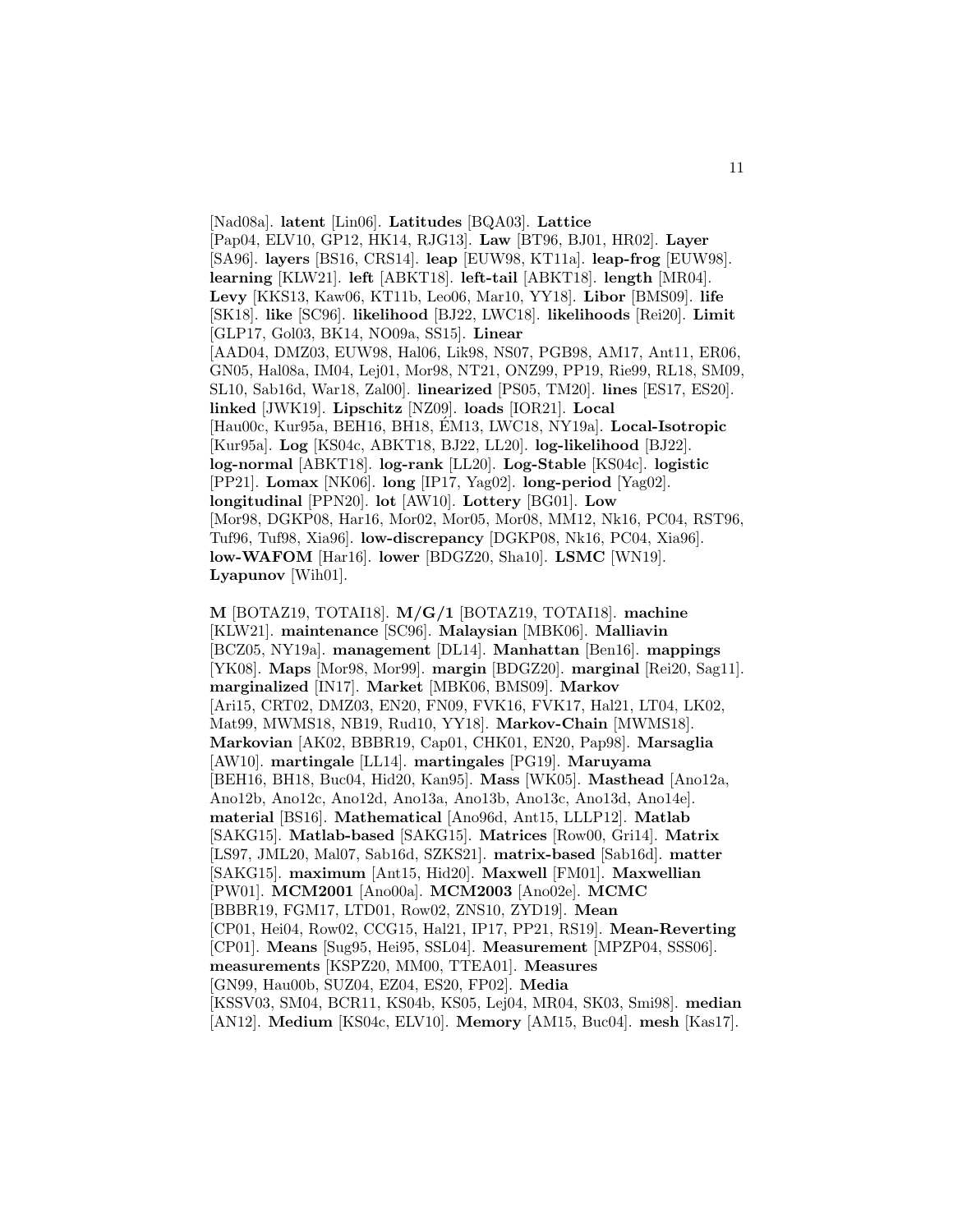**Mesoscopic** [BP02]. **Method** [Aro04, Gui99, KS00, Lik98, MKL01, MP02, Nao95, NAKS04, Oga96, PGB98, ST95, AP04, Ari15, AD99, BPP01, Ben16, BFP97, BJ01, CL01a, CL02a, CDGG21, EM17, ES17, FVK16, FVK17, FP99, GM04, Hab12, HS22, HBBA15, KT11a, Kas17, Kaw06, KW97, Kol21, KS16, KM15, Mar10, McL11, MM12, NP04a, NZ09, Nk16, NXO18, Nin03, Oga97, OY19, PW01, PG19, PGS09, PO04, RS19, RBB21, Rog99, RJG13, SM09, SL14, Sab16b, SN13, SNDS14, SS17, SS18a, SS19a, SS20a, Shv03, SH22, SS19b, Sug04, TM20, VDM00, Yag00, YJH21, Zhe13, Cos01]. **Methods** [AAD04, Ano96d, Ano99e, Ano00g, Ant96, BP02, KS06a, Kra01, KS06c, LP13, LT04, LTD01, Oga97, Tuf04, AE15, Aze12, Bal08, BCZ05, Bee21, BG13, BDGZ20, BBBR19, CCMZ08, CJV16, CP15, DL14, Hal04, Hal05a, Hal05b, Hei95, IK00, JLH10, KSNS15, Kab05, KD99, Khi00, KS03, KOSY01, Lej04, MK06, MWMS18, RS21, RST96, Row03, SS02, SL10, SM12, Sab16c, Sen01, Tuf96, Tuf98, UV00, Voy98, ZYD19, Ano00a, Ano03b, DS10, Sab04b]. **Metropolis** [MDMS20]. **microchannel** [HBA16]. **microelectronic** [NVDA07]. **microstructure** [Oga08]. **Milstein** [KS06a]. **Minimal** [CL02b]. **minimization** [GK08]. **minorization** [Spa21]. **misspecifications** [IN17]. **Mixed** [NVDA07, AH12, CA12, PO20, SS01, Sab16a, WENG09]. **mixed-effects** [WENG09]. **Mixing** [Row02]. **Model** [CS96, EN20, Hor02, KNS04, Kur95b, Kur95a, KSSV03, Oga01, SK98, Bal08, BBG15, BMS09, BBBR19, CL01a, CL02a, CK18, ES17, EBSY18, Hal15a, Hei14, IN17, KRSJ17, KS01, KS04b, LPT03, LCRK18, Lin06, Man03, MH13, SK03, SE18, Sak10, SZKS21, ZNS10]. **Modeling** [KPSZ96, KS04c, SVH<sup>+</sup>04, BC11, CCG15, CRS14, Gui08, Kol20, MPC03, NVDA07, PGS09, PO04, RL18, SH08, VMS08]. **Modelling** [SM03, Min01, Shv03, Voy98]. **Models** [Ano00h, BP02, CK04, KS95b, Kur97, KSK97, SK97b, SS01, BJ22, BK95, CRT02, CCG15, Ego97, ELZ11, Hei08, IP17, Kol21, KOSY01, Lin06, LWC18, NK06, PP19, PPN20, Pit06, PMW10, SSDM21, Wag10, Wag15, WENG09]. **modes** [LWC18]. **modification** [Ant95]. **modifications** [VDM00]. **Modified** [PGB98, Chi13]. **Modulated** [AD01]. **Modulations** [LTD01]. **moduli** [NS09]. **Molecular** [Sei04]. **molecules** [FM01]. **Monaco** [Ano00g, Ano99e]. **monotone** [BN15, Mor99]. **Monte** [Ano99e, Ano00a, Ano00g, Ano02e, Ano03b, DS10, Hal05a, JS10, LP13, Oga97, OG09, Sab04b, Tuf98, ZC19, ATBM14, AAD04, Ano00g, Ant96, ¨ AE15, Ant15, Aro04, Ars98, Ars07, AD99, Aze12, Bab99, Bal08, BHA18, BCZ05, BQA03, BK14, Ben16, BP02, BP97, BP98a, BP98b, BS18, BOTAZ19, BDGZ20, BAO<sup>+</sup>04, BG01, But03, CL01a, CL02a, CCMZ08, CA12, CRS14, CP01, DL14, DK98a, DMZ03, ELZ11, ES17, EUW98, EW02, ER06, Erm11, FVK16, FVK17, FM01, GM04, Gri10, Gri14, Gri17, Gui97, Hal04, Hal05b, Hal06, Hal08a, Hau00b, Hau00a, Hei95, HvSST14, Hor02, HPY07, HMG01, JS07, KSPZ20, Kaw07, KD99, KD04, KS95a, Khi00, KPSZ96, KM15, Kra01, KRSV99, LL11, LCRK18, LOR18, LT04, Lej04, Leo06, LM05]. **Monte** [Lik98, LK02, MT13, MZ98, MZB04, Mar10, MKL01, MH12, MR04, McL11,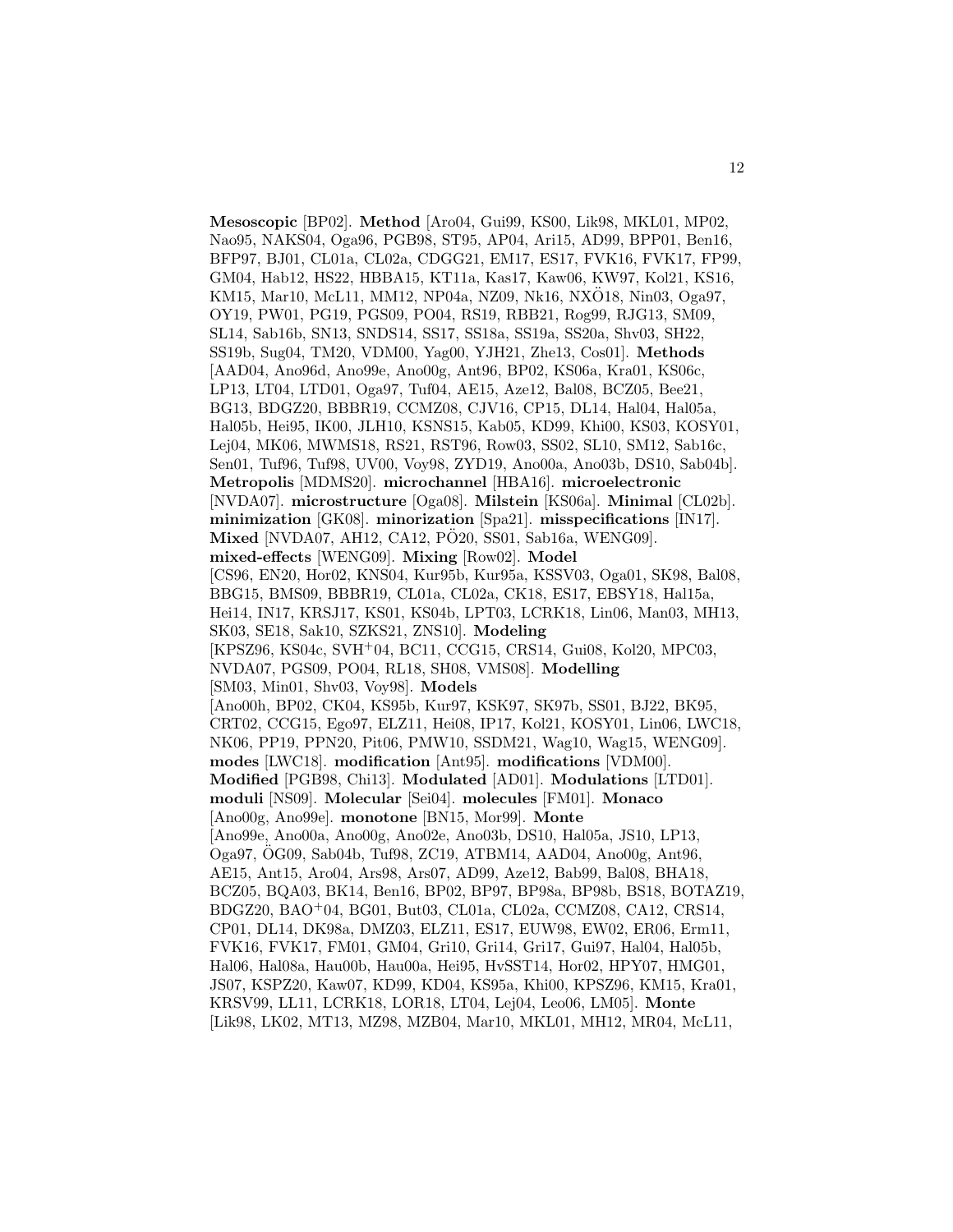MM00, MP02, MWMS18, NEBW20, NT21, NXÖ18, NPM+06, NMH04, NÖ09b, Ökt96, ONZ99, Pan15, Pap04, PW01, PG19, PWY99, Ple00, PGS09, PS98, PIR04, Pöt12, RS21, RST96, Raj19, RBB21, Rog99, Row03, Rud10, SA96, SK97a, Sab16d, SE18, SP20, SD96, SNDS14, Sen01, SAKG15, Sin14, Smi98, SK05, SS07, SM08, SS14b, SS19b, Sta95, Sug04, TOTAI18, TM20, TTEA01, Tuf96, Tuf04, UV00, VAYT20, VA04, VDM00, Wag08, War18, YJH21, ZPK02, ZCC04, mMSD04]. **Monte-Carlo** [FM01, LOR18, MR04, MWMS18, Pan15, RBB21]. **Morgenstern** [Mak15]. **morphology** [BS18]. **Motion** [KS00, KSK97, SK97b, AG03, CP02, DMR16, GA99, GP19, KPV18, Nek03, CP02]. **motions** [Osa01]. **Moving** [DK98b]. **MR1414863** [Oga97]. **MR1434423** [Tuf98]. **MR2338086** [JS10]. **MTTF** [CRT02, Pap98]. **Multi** [Pag07, LCRK18, PP19, Pit06]. **multi-GPU** [LCRK18]. **multi-stage** [PP19]. **Multi-step** [Pag07]. **Multidimensional** [Ars07, Bea09, DTS22, DKS<sup>+</sup>98, NY19b, PO04]. **multifactor** [Sak10]. **Multilevel**

[BK14, BDGZ20, Mar10, NEBW20, AJC16, GLP17, HvSST14, LCRK18]. **Multiple** [BMS09, GZ01, LWC18]. **multiples** [Tak96b]. **Multiplicative** [DT01, Gui99, NS09]. **Multiscale** [KS04c]. **Multivalued** [LN04]. **multivariate** [Dic06, NK06].

**Nanbu** [KW97, NT97]. **nanocrystals** [SZKS21]. **nanosystems** [PGS09]. **Narrow** [VA04, SP20]. **Narrow-Width** [VA04]. **Natural** [US96]. **Navier** [Sim95]. **negative** [Ant11]. **nested** [FGM17, Lin06]. **Nesting** [War18]. **nets** [DK06, WLD21, Xia02]. **network** [LL21, MDMS20]. **networks** [ECLR21]. **Neumann** [CA12, MT13]. **Neural** [LL21, ECLR21, MDMS20]. **neurologic** [Row03]. **neutral** [E˘ge09]. **neutron** [ONZ99, Sen01]. **Newton** [Hab12]. **Nifty** [Sin14]. **Ninomiya** [AJC16]. **no** [Hal05a, Oga97, Tuf98]. **noise** [GR08, Oga08, PP04]. **Non** [Ant11, CHK01, Hal06, Nao95, AP04, BBBR19, Ego97, FGD13, FGM17, FM01, KKS13, MR04, MWMS18, NZ09, SN13, Smi98, WENG09, War18, YJH21]. **non-analog** [Smi98]. **non-Bayesian** [WENG09]. **non-constant** [YJH21]. **non-convex** [MR04]. **non-Gaussian** [AP04, Ego97, KKS13]. **non-identifiabilities** [MWMS18]. **Non-Linear** [Hal06, War18]. **non-Lipschitz** [NZ09]. **Non-Markovian** [CHK01, BBBR19]. **Non-negative** [Ant11]. **Non-parametric** [Nao95, FGM17]. **non-stationary** [FGD13]. **non-uniform** [SN13]. **nonalgebraic** [Yag02]. **Noncommutative** [Com01]. **nonconservative** [LOR18]. **nonhomogeneous** [ELV10]. **Nonlinear** [New01, BHA18, BPP01, CRS14, FG04, KLP14, KS95a, KHO97, Oga01, PS98, dBDD01]. **nonnegative** [ZZA21]. **nonrecursive** [Yag02, YK08]. **nonstationary** [Gri10]. **Normal** [Tuf04, ABKT18, KK09, MM20]. **Normalization** [ELRU04]. **note** [Hab11, Hab12, HS22, KD99]. **Nuclear** [KPSZ96, MPZP04]. **nucleation** [SE18]. **Number** [GGP06, Kur97, Sug95, AM15, Ima13, MH12, MH13, MQH14, Sak10, Tak96b, Tak00, Yag02, YK08]. **Numbers** [Ant96, UŠ96, Ant95, EL18, Yag00]. **Numerical**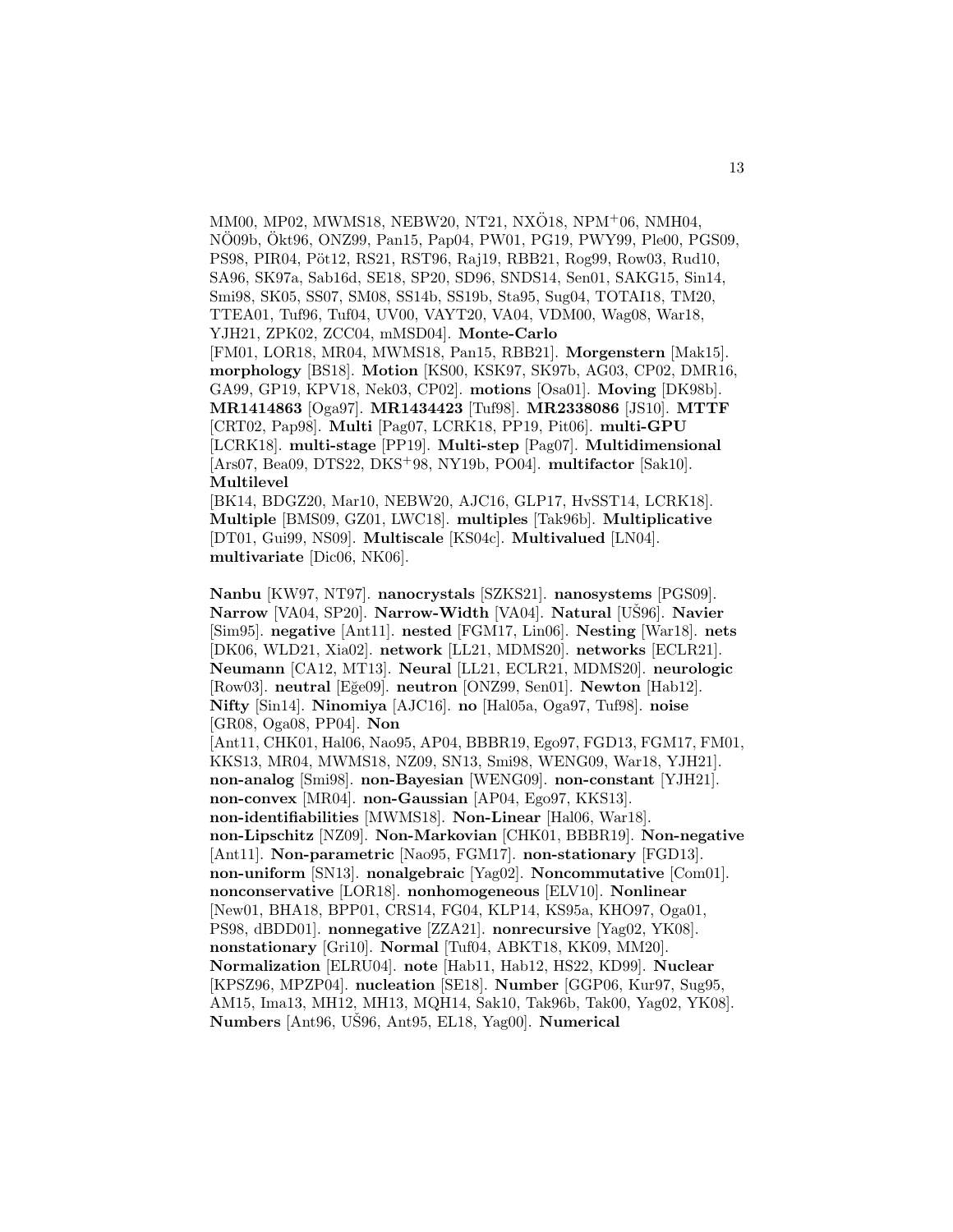[AS95, BF01, Hau00c, KSNS15, Mat99, MS16, SVH<sup>+</sup>04, FIN02, Hal15a, Hal15b, Hal16, Hei95, IIO14, Kab05, KLP14, Min01, MPC03, OY19, PMW10, PO04, RST96, ST00, Voy97, VMS08, Xia96, Yan13, dBDD01, KSK97]. **numerics** [PP03, PP05]. **Nyström** [RJG13].

**Object** [DSGZ01]. **observation** [PRS05]. **observed** [Bis09]. **Oceanic** [CK04]. **October** [Ano00h]. **ODE** [MK06]. **on-the-fly** [FGD13]. **One** [SK98, BEH16, BH18, CJV16, ÉM13, Hid20, KKS13, PS10, Rey17]. **one-dimensional** [BEH16, BH18, CJV16, EM13, Hid20, PS10, Rey17]. ´ **One-Particle** [SK98]. **open** [PGS09]. **Operator** [NAKS04, Ant95, Mor08]. **Operator-Split** [NAKS04]. **Operators** [DMZ03, LK02, NO09b]. **optical** [TTEA01]. **Optimal**

[AD01, CHK01, CDGG21, CL02b, GHT00, LNO15, NS07, NHD06, PP03, Pap04, PGB98, Sei04, AD99, BM19, GG05, Kab05, Kas17, PRS05, WN19]. **Optimising** [Bee21]. **optimization** [EHE18, ME09, PS98, SS03, ZYD19]. **Optimizing** [Ars98]. **option** [BGSR08, DM10, ECLR21, LL21, PP05]. **options**

[BCZ05, BK14, BKS06, CK18, GK08, JS07, JS10, LPT03, Sag11, Sin14]. **Order** [BLNSP06, MPC03, NY19a, NY19b, Rey17, Rot07, SS21a, SSDT21, VMS08, YY18, Yam21]. **Ordinary** [KS06a, LWC18, PP04]. **Orlicz** [KM11b]. **Ornstein** [KM11a]. **outline** [Hal04]. **output** [But03]. **overview** [BKS06]. **oxygenation** [MM00].

**packing** [AW10]. **Pair** [KS95b, Rog96]. **Pairs** [Kur95a]. **papers** [DS10, Sab04b]. **parabolic** [NÖ09b, Pri01, SS20a]. **paradigm** [PIR04]. **Parallel** [AAD04, DK98a, KMS04, MH12, MH13, PGB98, ZYD19, Ari15, LLLP12, Chi13, EUW98, LL13]. **parallelepipeds** [Sab19b]. **Parameter** [NHD06, Pit06, KM15]. **parameters** [IP17]. **Parametric** [Ars07, FGM17, Nao95]. **Pareto** [HPY07]. **parking** [AW10]. **Partial** [Ano99e, Ano00g, GR08, LOR18, LNO15, NT21, Nin03, PRS05, Pri01, Rot07, Xia96]. **Particle** [BP98b, KNS04, Kur95b, Kur95a, Kur97, KSK97, NPM<sup>+</sup>06, Oga96, Oll01, SA96, SK97b, SK98, BFP97, BJ01, Cap01, CDGG21, Gol03, KS03, NVDA07, NR02, Nek03, Oga97, Oga01, Pit06, Rog96, SKL09, SS18b, Wag08, Wel06, ZC19]. **Particles** [KS95b, CL01b, KS01, KOSY01, Osa01, PGS09, SK00, SL14]. **passage** [FHS13]. **past** [NB19]. **paths** [CPSH07, SBH04]. **Patterned** [Row00]. **PD** [WENG09]. **PDE** [BCR11, Lej01]. **PDEs** [IOR21, SSL04, Sab08, SM12, SS14a, War18]. **PDF** [Hei14, KW02, SH08]. **PDMC** [ZC19]. **Pearson** [Tor20]. **penalized** [PPN20]. **Penalty** [KS00]. **Penetration** [BP97, MPZP04, PWY99]. **percentage** [Nad08a]. **Perfect** [CJV16]. **perfectly** [Wel06]. **performance** [MC20, MQH14, TOTAI18]. **period** [Yag02]. **periodic** [But03]. **Permeability** [HMG01, KS04c]. **permutation** [MY09, PS10]. **Perron** [Mor08]. **perspective** [MH13, MQH14]. **perturbation** [KS15]. **Petersburg** [Ano00f]. **Phase**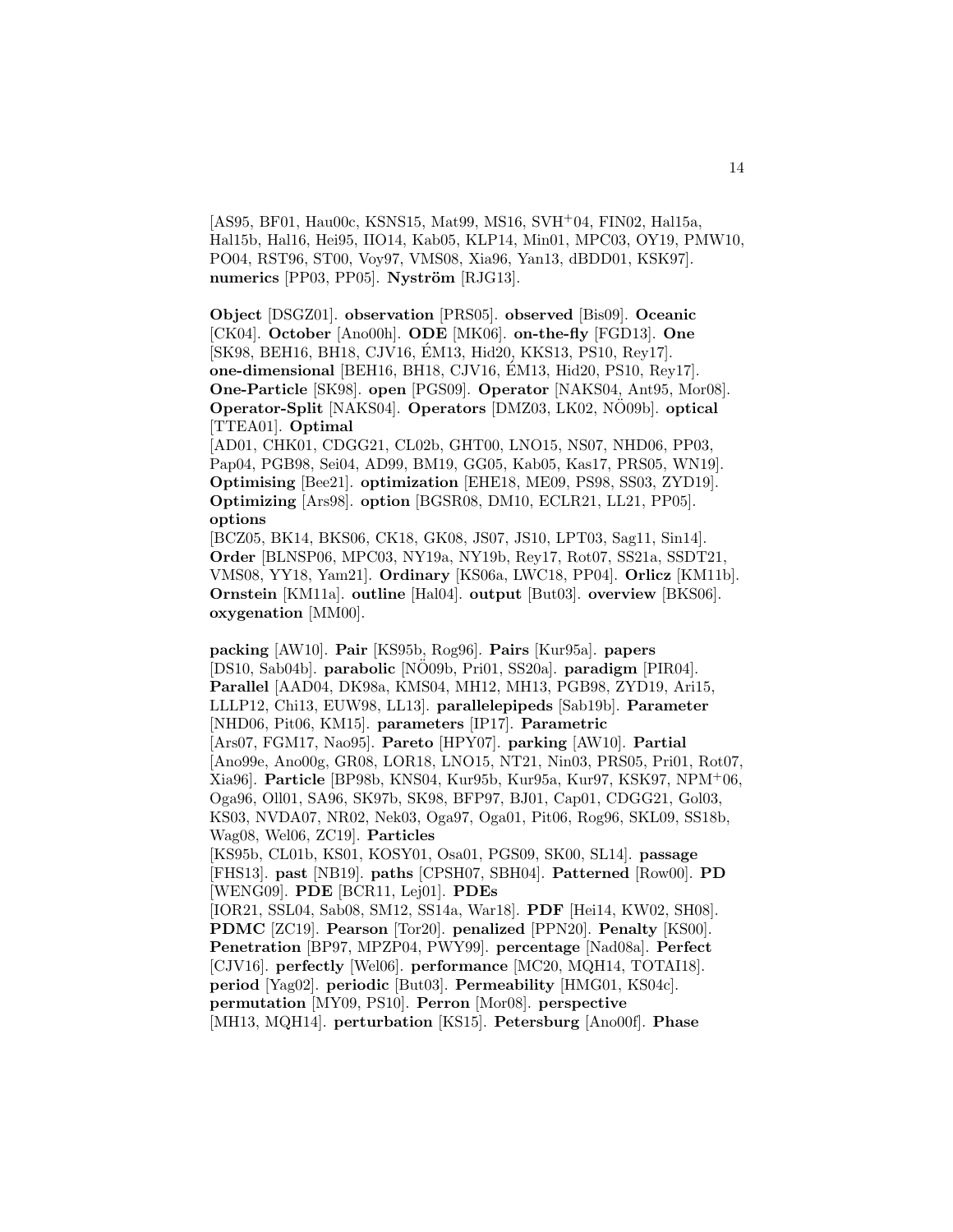[AD01, KD04, NPM<sup>+</sup>06, BC11, Min01, MPC03]. **phenomena** [EW01]. **photo** [ONZ99]. **photo-neutron** [ONZ99]. **photon** [Sen01]. **Photoneutrons** [HKHV98]. **Piecewise** [DMZ03, IM04, Mor98, Mor99, Zal00]. **PK** [WENG09]. **PK/PD** [WENG09]. **planar** [HBA16]. **Plasma** [BQA03, BS16, CRS14]. **Platen** [CK18]. **Point** [GHT00, Smi98, Bea09, BH18, DGKP08, GP12, Har16, Kol20, Nek16, SN13]. **Points** [Pap04, Nad08a, Ste00]. **Poiseuille** [BHA18]. **Poisson** [Bee21, CRS14, GM04, Hau00b, IN17, KRSJ17, TM20]. **Policy** [BKS06]. **Pollard** [Vid07]. **polynomial** [GP12, SS14a, SS17]. **polynomials** [SH22, Tak96b, Zhe13]. **population** [AN12, Hei14]. **porosity** [CL01a]. **Porous** [KSSV03, KS04c, SM04, BCR11, CL02a, KS04b, KS05, Lej04, SK03, SKL09, Smi98]. **Portfolio** [MBK06, GG05, Sak10]. **positivity** [Hal15a]. **possible** [DK06]. **posterior** [PP21, Rei20]. **potential** [CDGG21]. **potentials** [YJH21]. **Power** [Hei04, IOR21]. **practical** [Bou95, Hal08a]. **pre** [TTEA01]. **pre-computed** [TTEA01]. **Prediction** [CHK01, Sei04, But03]. **preference** [E˘ge09]. **preferential** [Gui08]. **Preliminary** [BG13]. **Prelims** [Ano11]. **premixed** [SH08]. **Presence** [SSS06, Oga08]. **presented** [Sab04b]. **preserving** [Hal15a, Hal16]. **preset** [Gri17]. **Preventive** [SC96]. **price** [HKN12, KSC11]. **Pricing** [BCZ05, CK18, Sag11, AHT04, BGSR08, DM10, ECLR21, EBSY18, GK08, JWK19, LL21, MH12, MH13, PP05, Sin14]. **primitive** [Tak96b]. **prior** [PPN20]. **Probabilistic**  $[AH12, Ano99e, Ano00g, Min01, Ökt96, BCR11, ÖG09, PO04, Wag15].$ probabilities [AK02, GP19, Hal21, Pöt12, Sab16c]. Probability [KM11b, SK18, CP02, Hal04, Hal05b, Kol20, KS06b, NB19, Nek20]. **probability.** [Hal05a]. **Problem** [AS95, BP97, BG01, GHT00, KRSV99, PGB98, SS95, Sim95, CA12, KSNS15, Kol18, MT13, ME09, NVDA07]. **Problems** [AAD04, MKL01, ST95, BPP01, Gri14, Kas17, LNO15, NÖ09b, PRS05, Rog99, SS02, Sab16a, Sab16b, Sab17, Sab19b, SP20, Sen01, SS18a, SS19a, SS21b]. **procedure** [BZ20, DKS<sup>+</sup>98]. **procedures** [LL11, Voy97]. **Process** [Ple00, SS95, BEH16, BS16, BL15, EM13, Gui08, Hal15b, Hid20, KLW21, ´ KS14, PRS05, SK18]. **Processes** [Ano00h, DSGZ01, GZ01, KP02, SLP07, AK02, Alf05, Cap01, Ego20, FHS13, FGD13, FG04, Gol03, Gol04, Gri10, Kaw06, KM11a, KT11b, KM11b, Leo06,

MS14, NT97, PR19, PP04, Rey17, Rie99, RL18, SK97a, Tur11, Tur19, Wih01]. **Processing** [DSGZ01]. **product** [JML20, Xia96]. **production** [ONZ99, SC96]. **Profiles** [NPM<sup>+</sup>06, E˘ge09]. **Profit** [CS96]. **Project** [But03, Ben16]. **projection** [IK00, KSNS15, SL10]. **projection-statistical** [IK00]. **proof** [KS16, OG09]. ¨ **Propagation** [NR02, JLH10]. **Properties** [SM04, BMO01, Bou95, Xia02]. **proposed** [BOTAZ19]. **Proximal** [GHT00]. **PSA** [MZ98]. **Pseudo**

 $[GGP06, Sug95, UŠ96, Ant95, MH13, MQH14, Sug04, Tak00].$ **Pseudo-Random**

 $[GGP06, UŠ96, Sug95, Ant95, MH13, MQH14, Sug04, Tak00].$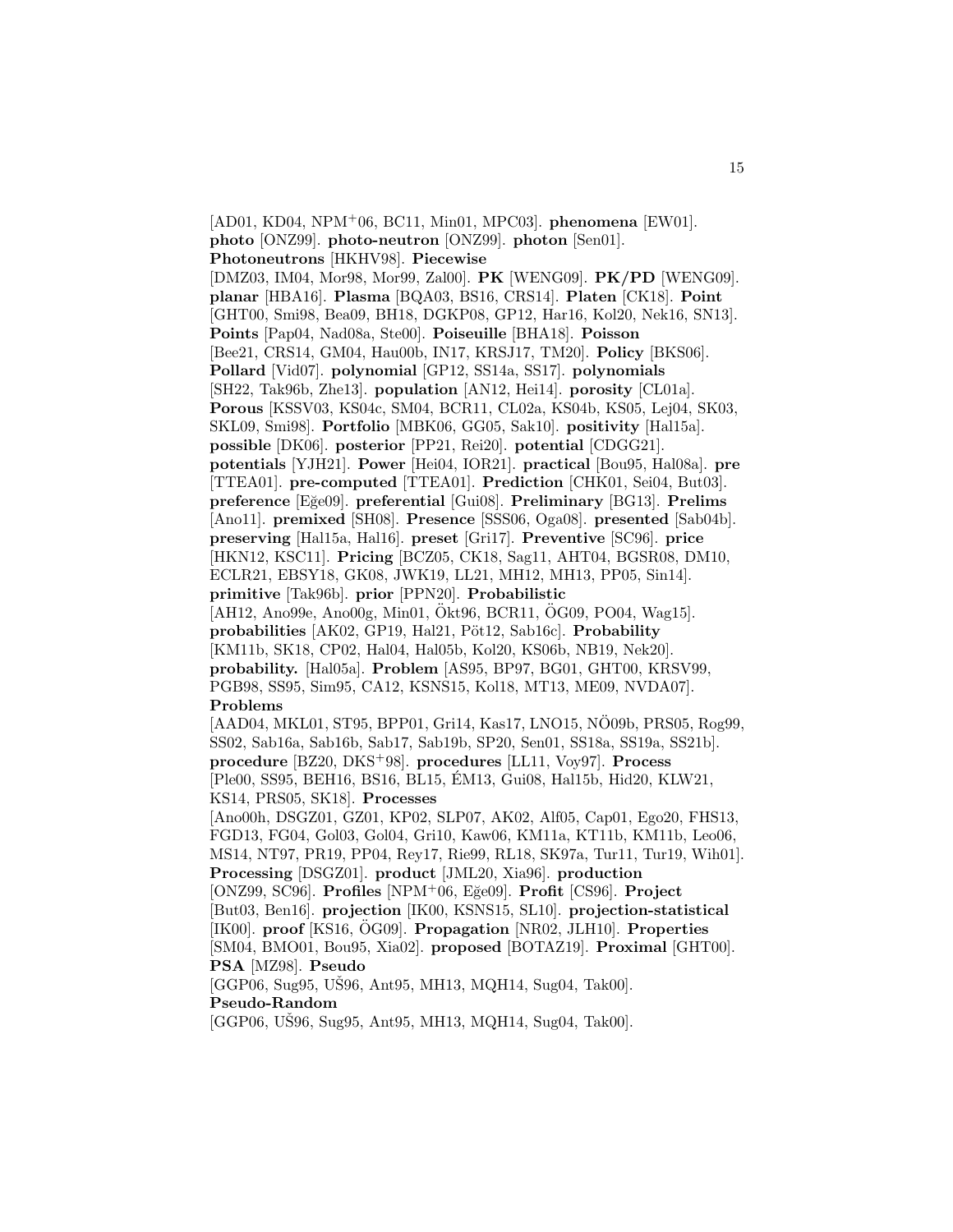**pseudorandom** [FT00, Nek16, Yag02, YK08]. **Pulse** [BP98a]. **Pulse-Height-Spectrum** [BP98a]. **puzzles** [MP12].

**QMC** [AHT04, BM19, SS20b]. **quadratic** [PP03]. **quadrature** [VAYT20]. **quality** [AM17, WLD21]. **quantification** [Hei14]. **quantify** [JLH10]. **quantiles** [MM20]. **Quantisation** [New01]. **quantitative** [MQH14]. **quantities** [eZN22]. **Quantization** [FS12, BPP01, CP15, PP03, PP05, PRS05, Sag11]. **quantization-based** [CP15]. **Quantum** [FGM<sup>+</sup>01, Hei04]. **Quasi** [AAD04, Aze12, Bal08, DMZ03, ER06, Hal05b, HPY07, LT04, LM05, MKL01, Pap04, RST96, SS14b, SS19b, Tuf04, AE15, CCMZ08, ELZ11, ELV10, EL18, Hal04, Hal05a, LT08, Leo06, NXO18, Owe06, SN13, SK05, SS20b, Hal05a]. ¨ **quasi-asymptotics** [SS20b]. **Quasi-Monte** [AAD04, Bal08, ER06, HPY07, LT04, LM05, MKL01, RST96, SS14b, SS19b, Tuf04, Hal05a, AE15, CCMZ08, ELZ11, Hal05b, Leo06, NXO18, SK05]. ¨ **quasi-Monte-Carlo** [Hal04]. **Quasi-probability** [Hal05b, Hal04]. **Quasi-probability.** [Hal05a]. **quasi-random** [ELV10, EL18, SN13]. **quasi-standard** [Owe06]. **quasi-stochastic** [LT08]. **quasilinear** [GR08]. **Quasirandom** [KMS04, RKM04, LLM16]. **queue** [BOTAZ19, SC96]. **queue-like** [SC96]. **Queueing** [CS96, BBBR19, Cos01]. **queues** [TOTAI18]. **Radioactive** [KPSZ96]. **radionuclide** [Smi98]. **radiosity** [CPSH07, SBH04]. **radiotherapy** [ONZ99]. **Raikov** [Fuk96]. **Random** [AW10, AE15, GGP06, Hau00b, Hor02, KS06c, Oga96, RKM04, ST95, SS95, SS02, SS03, SSL06, SM09, Sab16a, Sab16b, Sab17, Sab19b, SS18a, SS20a, SS21b, SM04, Sim18, SS07, SVH<sup>+</sup>04, ST00, Tak97, US96, Wag10, ASTY19,

AM15, Ant95, BK95, CL18, Ego20, ELV10, ES11, EL18, Gri14, Ima13, KM22, KM11b, KKS13, KS06b, LP11, LP13, Lev16, Mak15, MH12, MH13, MQH14,

MS16, MR04, Nad08a, Nek20, Oga97, PMW10, Rie99, RV99, SK97a, SSL04, Sab08, SKL09, SL14, Sab16c, Sab19a, SS21a, SSDT21, SN13, SS14a, SS17,

SS19a, SSG99, SM03, Ste00, Sug95, Sug04, Tak00, Tur19, Yag00].

**random-bit** [Nek20]. **Randomization** [SM09, Tuf04, EL18, KLP14, Kol21].

**Randomized** [HPY07, BK95, CCMZ08]. **Randomizers** [FGM<sup>+</sup>01].

**Randomness** [Yag00, ASTY19]. **Range** [VA04, BL15]. **ranges** [SSG99].

**rank** [GP12, LL20]. **ranked** [AN12]. **Rapid** [HMG01]. **Rare** [MS14, FGM17]. **rarely** [eZN22]. **Rate**

[BT96, CP01, KP02, BH18, Gol04, KHO97, LCRK18, PP19]. **Ratio** [SSS06, MM20, SD96]. **Ray** [BP97, BP98b]. **rays** [SAKG15]. **reaction** [SLK15, Sab17, SK18, Sab19b]. **reaction-diffusion** [SLK15]. **reactions** [BC11]. **Reactor** [HKHV98]. **Real** [Oga08, TTEA01, OW07]. **Real-time** [Oga08, OW07]. **Realizability** [Hei08]. **reciprocal** [Tak97]. **recombination** [SS21b]. **recommendations** [Bou95]. **recovering** [KSNS15]. **rectangles** [Sab19b]. **rectangular** [DM10]. **Recursive**

[Cap01, PR19, SH22, FS12, PW01]. **Reduction**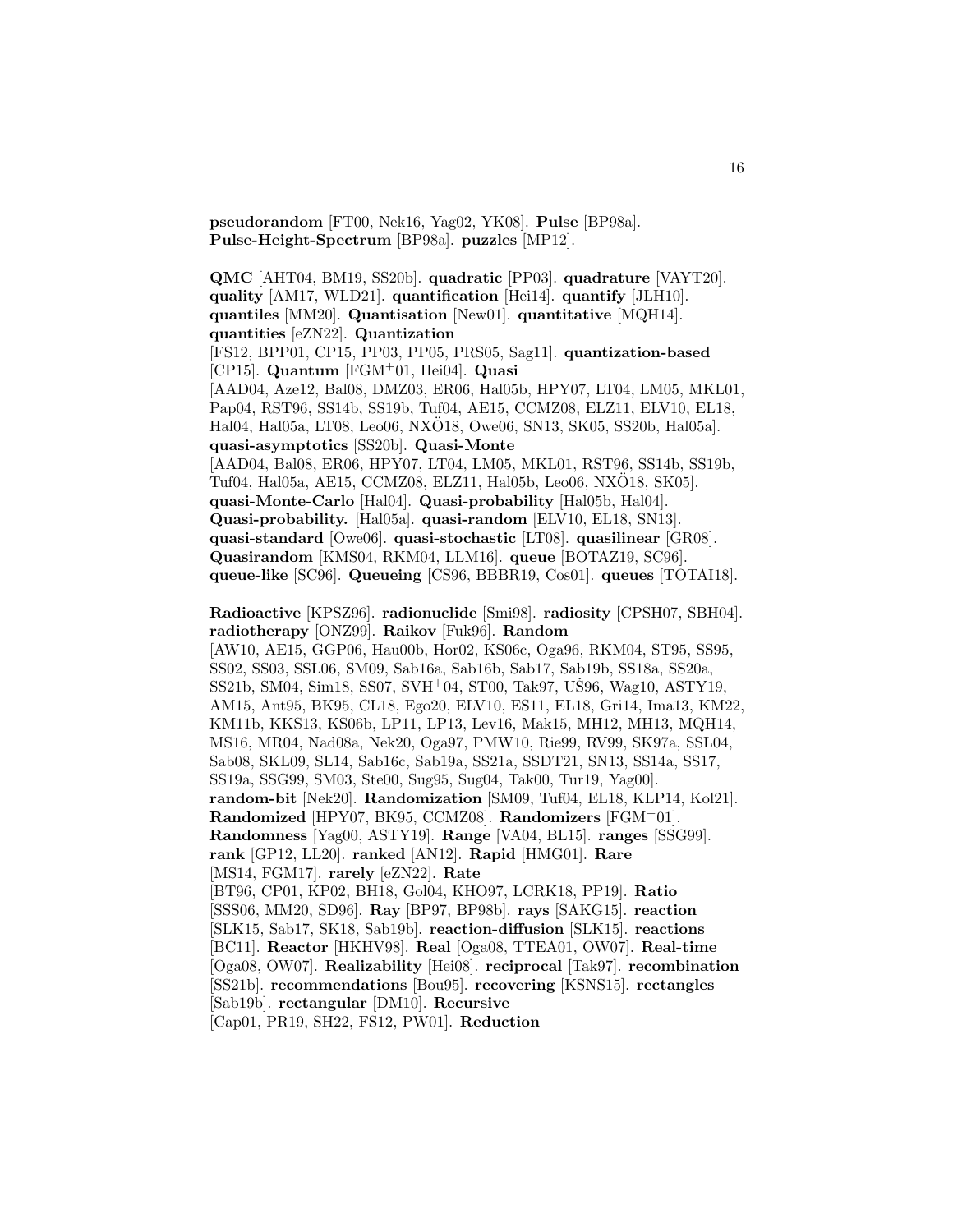[Aro04, Kaw07, NAKS04, Bee21, BOTAZ19, Hei95, KD99, KD04, KS03, MP02, TOTAI18, ZCC04, Cos01]. **Reflected** [Hau00b, HKHV98, BST10, CLP17, Gob01, Yan13]. **Reflecting** [KS00, Wel06]. **Reflection** [Hau00c]. **Reflections** [DK98b]. **regime** [Aze12, EBSY18]. **regions** [DM10]. **Regression** [SSS06, BG13, CCG15, FGM17, LL21, PP21, SH22, WN19, Zal00]. **regular** [GLP17]. **regularization** [Ant11]. **Rejection** [LH04, Voy98, Nk16]. **Relative** [Kur95b, KS95b, Kur95a, Kur97, KOSY01, TOTAI18]. **relaxation** [Zal00]. **Reliability** [KD04, KM15, KD99, MZB04, NK06, RL18, Tur19, ZCC04]. **Reliable** [Pap98, JML20]. **Remarks** [EL18, Pag07]. **Reneging** [CS96]. **Repetition** [GGP06]. **replica** [Ari15, LLLP12]. **Replication** [Kel04]. **replications** [Sak10]. **representation** [DMR16, IOR21, LOR18]. **representations** [MT08]. **repulsion** [CL01b]. **Resampling** [MBK06]. **Research** [HKHV98]. **reservoir** [Lej03]. **resources** [But03]. **respect** [EZ04]. **restart** [TM20]. **restarted** [MP12]. **Restricted** [Kel04, Man03]. **Result** [Okt96, OG09]. **Results** [KSK97, AP04, TTEA01]. **retrial** [TOTAI18]. **retrospective** [JS07, JS10]. **reuse** [CPSH07]. **Reusing** [SBH04]. **reversion** [IP17]. **Reverting** [CP01]. **Review** [Kra01, MQH14]. **Revisited** [PR19]. **Reynolds** [Kur97]. **rho** [Vid07]. **Richardson** [Pag07]. **Riesz** [Fuk96]. **ring** [FKM08]. **risk** [AK02, DL14, FGM17, Sak10]. **RJMCMC** [DSGZ01]. **Robin** [Sab16a]. **robust** [AN12, ST00]. **Robustness** [Oga96, Oga97]. **Romberg** [Pag07]. **Rotation** [Sug95, MP02]. **roughness** [KLR<sup>+</sup>03]. **ROW** [KM95]. **ROW-Type** [KM95]. **ruin** [AK02]. **rule** [HR02, Yag00]. **rules** [E˘ge09].

**Sample** [SS97, NB19, RS19, UV00]. **sample-mean** [RS19]. **samples** [FGD13, Gri10]. **Sampling** [CRGF18, LS97, Row00, SLP07, Sta95, AN12, BFP09, CRT02, CP15, FGD13, FS12, JLH10, Kaw06, KM11a, KS16, Leo06, MS14, ME09, Nin03, Shv03, Spa21, ST00, ZCC04]. **Santalo** [ES20]. **scalar** [BJ01]. **Scale** [SVH<sup>+</sup>04, Hei08, Kaw07, SH22]. **Scheme** [BT96, Hau00c, KM95, AJC16, Bab99, BBG15, Buc04, CLP17, Hal15b, IIO14, KHO97, NT21, OW07, Oga08, Rey17, Rie99, Wel06, Yan13]. **Schemes** [BF01, Vid07, Alf05, EW02, Gob01, Hal15a, Hal16, KM02, MT08, MPC03]. **Scholes** [Sin14]. **Schrödinger** [Wag15, dBDD01]. **science** [SK15]. **Scrambled** [MC04, MY09, WLD21]. **scrambling** [AM17]. **SDE** [KHO97, Mar10]. **SDEs** [KS06a, MS16, NY19a, NZ09, OY19, YY18, Yam21]. **search** [EHE18, Har16]. **Second** [Ano96d, MPC03, NY19a, SS21a, SSDT21, YY18]. **second-order** [MPC03, NY19a, YY18]. **section** [Ant15]. **Security** [Sug04, JWK19]. **Selected** [DS10]. **Selection** [Sab04b, BZ20, LLM16, Lin06, RV99]. **self** [Hei14]. **self-similar** [Hei14]. **semi** [HS22, IIO14, IK00, Lej01, Sab16a]. **semi-cylinders** [Sab16a]. **semi-discrete** [HS22]. **semi-linear** [Lej01]. **semi-static** [IIO14]. **semi-statistical** [IK00]. **semiclassical** [NMH04]. **Semiconductor** [BAO<sup>+</sup>04]. **semiconductors** [KSPZ20]. **semilinear** [IOR21, LOR18]. **Seminar** [Ano00a, Ano02e, Ano03b, DS10, Sab04b].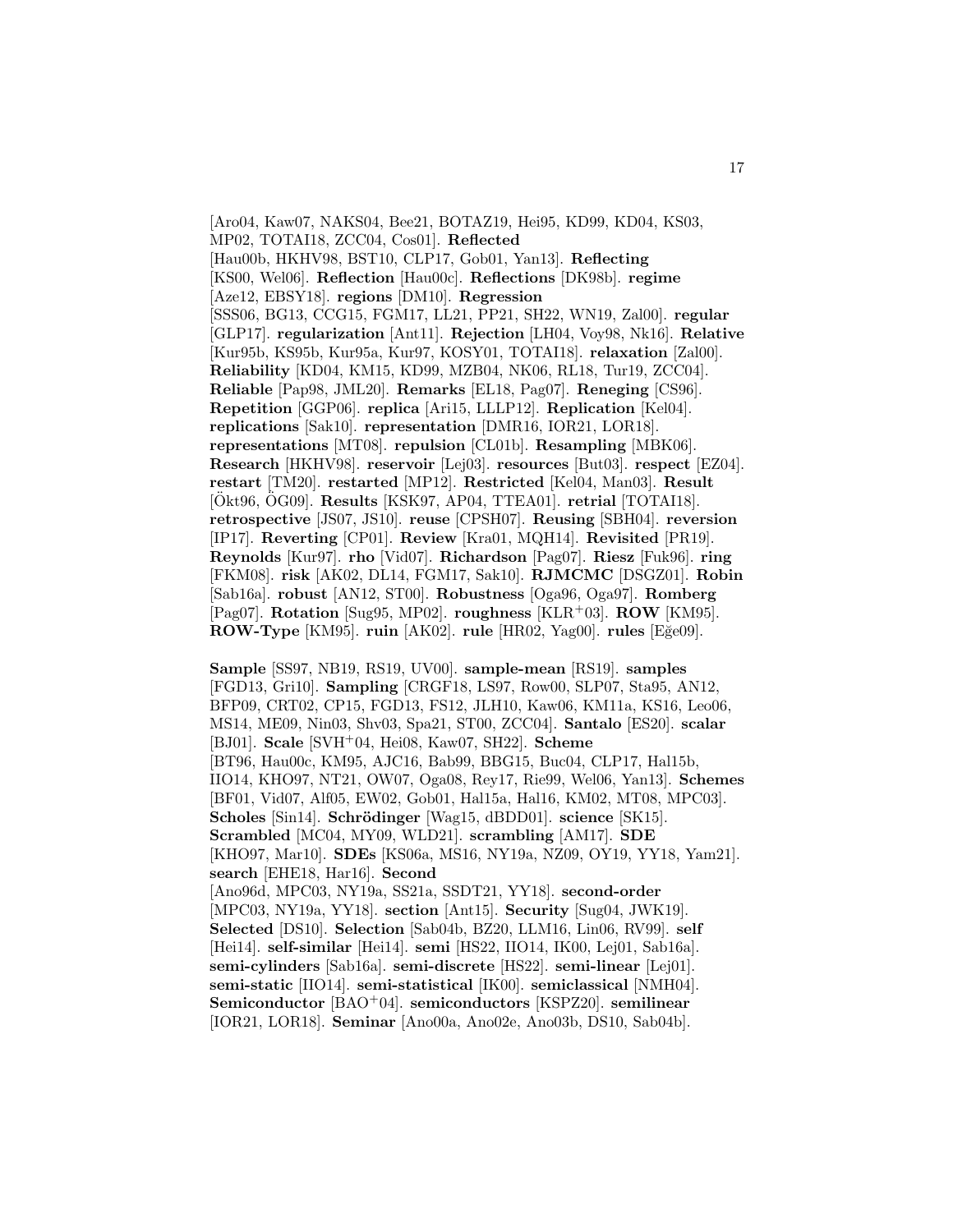**semipermeable** [DMR16]. **sensitivities** [PWY99]. **Sensitivity** [GP19, SSDM21, SS07, CCMZ08, DTS22, KSC11, Kol18, Kol21, MM00, PPN20, SK05, SM08]. **Separable** [Row00]. **Separation** [Row02]. **September** [Ano02e]. **Sequence** [MC04, Ökt96, BM19, FIN02, FKM08, NEBW20, ÖG09]. **Sequences** [Ant96, RKM04, AH12, Chi13, DTS22, FL10, Har19, IM04, MY09, Mor98, Mor99, Mor02, Mor04, Mor05, Mor08, MM12, Nk16, PC04, PÖ20, RST96, SN13, Tak96a, Tak97, Tuf96, Tuf98, Xia96]. **Sequential** [Hal06, Hal08a, LS97]. **set** [AN12]. **sets** [Bea09, DGKP08, GP12, Har16, Kol20]. **setting** [NÖ09b]. **Seventh** [DS10]. **shaped** [SL14]. **Sharp** [CP02, TM20]. **sheath** [CRS14]. **shift** [Bou95]. **shifted** [Gol04]. **Shock** [DK98b]. **Short** [VA04]. **Si** [RBB21]. **Sigma** [Hal08b]. **Sigma-algebra** [Hal08b]. **sign** [Erm11]. **sign-changing** [Erm11]. **Signals** [AD01]. **Significant** [Row03]. **similar** [Hei14]. **simple** [VAYT20, Cos01]. **simplest** [Erm11]. **simplex** [PC04]. **Simulating** [BBG15, Hau00c, Lej03, LN04]. **Simulation** [AK02, Ano96d, BQA03, BP97, Bou05, Gui99, Hau00b, Hor02, KS00, KM22, KPV18, Kra01, LT04, Mak15, ONZ99, Ple00, PMW10, SA96, SLP07, Tur11, VA04, WK05, ATBM14, AP04, ABKT18, Ave04, BHA18, BS16, BS18, BOTAZ19, But03, CJV16, EM13, FN09, FG04, Hau00a, KSPZ20, Khi00, ´ KS04b, KS05, KS15, LP11, LP13, LCRK18, LT08, Leo06, Lev16, MG10, MR04, MS14, Min01, Nek20, NMH04, PIR04, PP04, Raj19, Rog96, SRKL96, SK97a, SK03, SKL09, SLK15, SE18, Sak10, Smi98, SH08, SZKS21, TOTAI18, Tur19, YY18, mMSD04, Ano00f, Mis07]. **Simulations** [BAO<sup>+</sup>04, NPM<sup>+</sup>06, ZPK02, MT08, RBB21]. **single** [Man03]. **singular** [BCR11]. **singularities** [Sim18]. **Sintering** [WK05]. **six** [SD96]. **size** [DGKP08, ES20]. **skew** [DMR16, Osa01]. **Skewed** [Nad08b]. **skin** [MM00]. **slip** [HBA16]. **small** [ASTY19, DGKP08, KS15, NT97, SS19a, SM08]. **Smolouchovsky** [SRKL96]. **Smoluchowski** [Bab99, DT01, GZ01, Gui97, KW97, KS01, KS03, SK97a, SLK15]. **smooth** [AD99]. **Smoothed** [LH04, Cap01]. **Sobol** [Har19]. **Sobol**<sup>'</sup> [MY09]. **social** [E˘ge09]. **software** [NK06]. **SOI** [VA04]. **sojourn** [Tak96a]. **Solid** [NPM<sup>+</sup>06]. **Solutes** [SVH<sup>+</sup>04]. **Solution** [AS95, GN99, KNS04, Lik98, Rog99, BJ01, CRS14, EM17, Gri14, KSNS15, Lej01, MK06, PS98, RJ20, SS02, Xia96]. **Solutions** [DT01, Kan95, NAKS04, BCR11, EZ04, Ego07, ES10, Rot07, Zhe13]. **Solve** [WK05]. **Solving** [Hal06, ER06, EP19, Gol03, KS15, LL13, MP12, PS05, Rie99, SRKL96, SM12, Sab16b, Sab17, Sab19b, SP20, SS14a, SS18a, SS19a, SS20a, SS21b, SS19b]. **Some** [AP04, BMO01, Kra01, MT08, Nao95, Xia02, Khi00, NT21, Sab19a, Xia96, eZN22, Zal00]. **Source** [Row02]. **Space** [BQA03, KD04, KNS04, BJ22, Dic06, EM03, KM11b, KM15, PS98].

**Space-dependent** [KNS04]. **Sparsified** [SM09]. **spatial** [Kol20]. **spatially** [KS01]. **SPDEs** [Oga01]. **Special** [LLM16]. **Spectra** [Mor08]. **Spectral**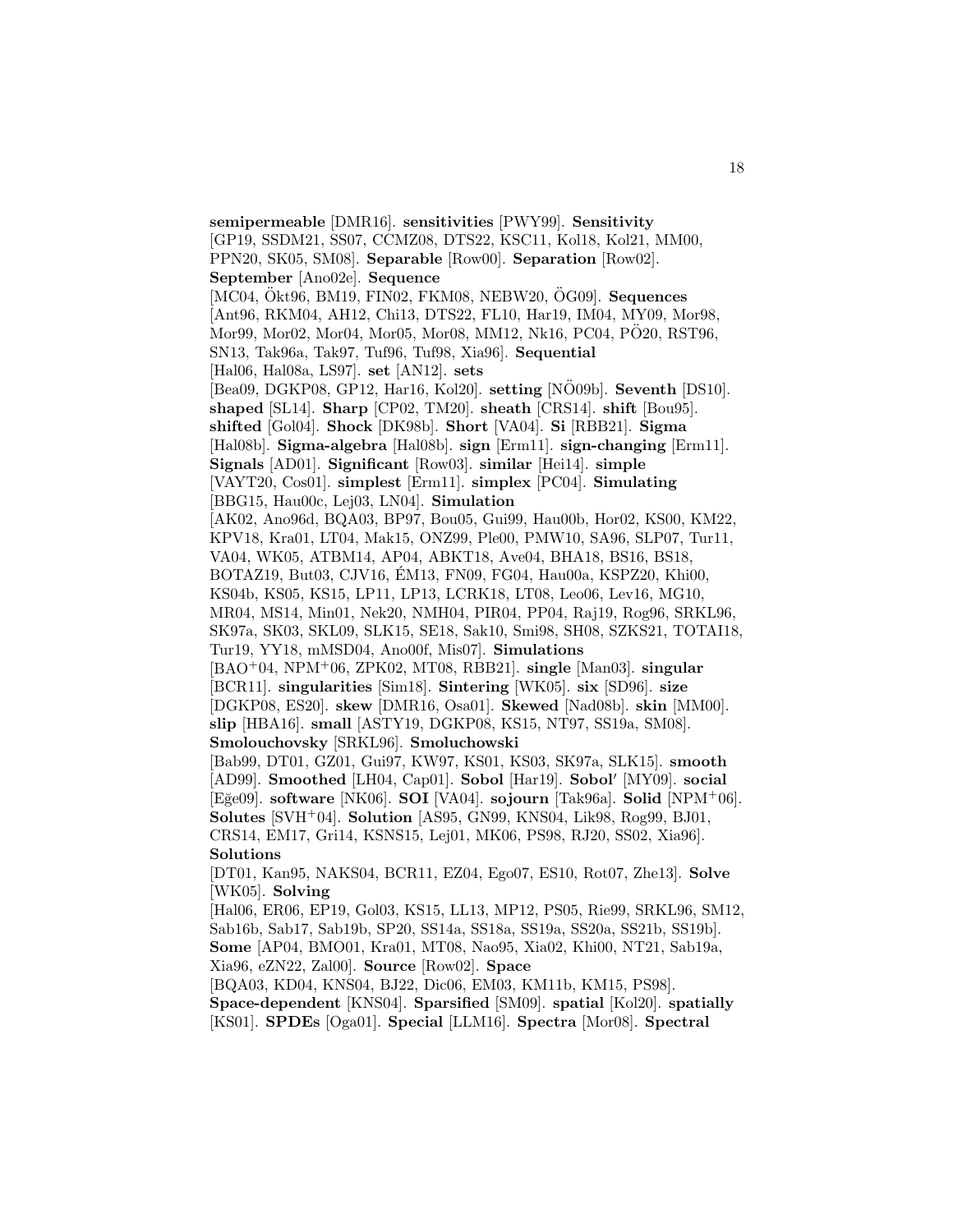[ELRU04, KS06c, NS09, BK95, GM04, Gri10, SM12, SL14]. **spectral-based** [Gri10]. **Spectrum** [BP98a, Nak98]. **Speed** [LK02, Kab05]. **sphere** [CL18, SK18]. **Spheres** [ST95, SS95, SS02, SS03, SSL06, Sab16b, Sab17, Sab19a, SS18a, SS19a, SS21b]. **spherical** [Gol04, SSL04]. **spline** [PPN20]. **Split** [NAKS04]. **Splitting** [Kel04, KD04, Sab16c, Sta95]. **spot** [NO09a]. **sputtering** [BS16, RBB21]. **Square** [NPM<sup>+</sup>06, HBBA15]. **Square-Wave** [NPM<sup>+</sup>06]. **squared** [Alf05]. **St** [Ano00f]. **stability** [HS22]. **Stable** [KM95, KS04c, KM11a]. **stage** [MS14, PP19]. **standard** [Owe06, PIR04]. **star** [DK06, Sha10]. **state** [BJ22, FN09, NB19, PIR04, SS21b, eZN22]. **state-space** [BJ22]. **States** [GZ01]. **static** [IIO14]. **stationary** [FGD13, PGS09, Rog99]. **Statistical** [Kol20, Ave04, IK00, Kol21, Rog96]. **Statistically** [KSSV03, Hal04, Hal05a, Hal05b]. **Statistics** [FGM<sup>+</sup>01, Bea09, BBBR19, VMS08]. **steady** [FN09, NB19, PIR04, SS21b, eZN22]. **steady-state** [FN09, NB19, PIR04, SS21b, eZN22]. **step** [FP02, Pag07]. **Stochastic** [AS95, Ano96d, BT96, BF01, CK04, EW01, FP02, GN99, GHT00, Hau00b, Hau00c, Kan95, Kas17, Kaw07, KS01, KS03, KS04b, KS05, KS15, KM95, KS95b, Kur95a, Kur97, KSK97, KSSV03, KLR<sup>+</sup>03, KS06c, LP12, LN04, NAKS04, NHD06, PGB98, SRKL96, SK97b, SK98, SS01, SK03, SKL09, SL10, SM12, SLK15, SS14a, SS17, Sim95, WK05, Zal00, AG03, BMO01, BPP01, BFP09, BGSR08, BMS09, BEH16, BH18, BFP97, BJ01, Buc04, DTS22, EZ04, Ego07, ES10, EM17, EP19, EM13, FP99, GG05, GA99, GR08, Hab12, HS22, ´ Hei08, Hid20, KSNS15, Kol18, KM02, KS14, KW02, KOSY01, LCRK18, LLM16, LT08, MH13, MPC03, MK06, NY19b, NT21, NP04a, OO03, PG19, Pit06, PS05, Pri01]. **stochastic** [Rot07, RL18, Sab16c, Sab16d, SSDM21, SH22, SZKS21, Voy97, Wel06, Yan13, Zhe13, dBDD01, Ano00h]. **Stokes** [Sim95]. **stopped** [BST10]. **stopping** [Kas17, PRS05]. **Strang** [Voy97]. **Strategies** [SS97]. **strategy** [IIO14]. **Stratified** [Leo06, SLP07, CP15]. **stress** [Hei08]. **Strong** [AJC16, BH18, BLNSP06, KS00, CL01b]. **structure** [Ave04, WLD21, Wih01]. **structures** [LLM16]. **student** [MC20, Nad08a, Nad08b]. **Study** [BS16, SSS06, DTS22, JLH10, Raj19, SNDS14, Sin14]. **studying** [EW01]. **Style** [KS04a]. **sub** [Tur11]. **sub-Gaussian** [Tur11]. **Subdiffusion** [CK04]. **Subdomains** [HTKM19]. **Subgrid** [KS04c, Hei08]. **subgrid-scale** [Hei08]. **subject** [CA12]. **substitution** [FVK16, FVK17]. **substitution-transposition** [FVK17]. **Substrates** [NPM<sup>+</sup>06]. **sudoku** [MP12, LW10]. **sulfide** [SZKS21]. **sum** [ABKT18]. **summary** [Hal08a]. **sums** [Fuk96, KM11b, KS06b]. **supercomputing** [AM15]. **Superdiffusion** [CK04]. **Surface** [NPM<sup>+</sup>06, KLR<sup>+</sup>03, Smi98, YJH21]. **Survey** [Tuf04]. **Surveys** [SS97]. **survival** [LL20, Sab16c]. **switching** [EBSY18, LNO15]. **symmetric** [BL15, Osa01]. **synchrony** [Row03]. **System** [MZB04, PGB98, CDGG21, Hab12, Mor04, MM12, RL18, SC96]. **systematic** [JLH10]. **Systems** [Hal06, KD04, Kra01, Lik98, NR02, Oll01, Pap98, Ant11,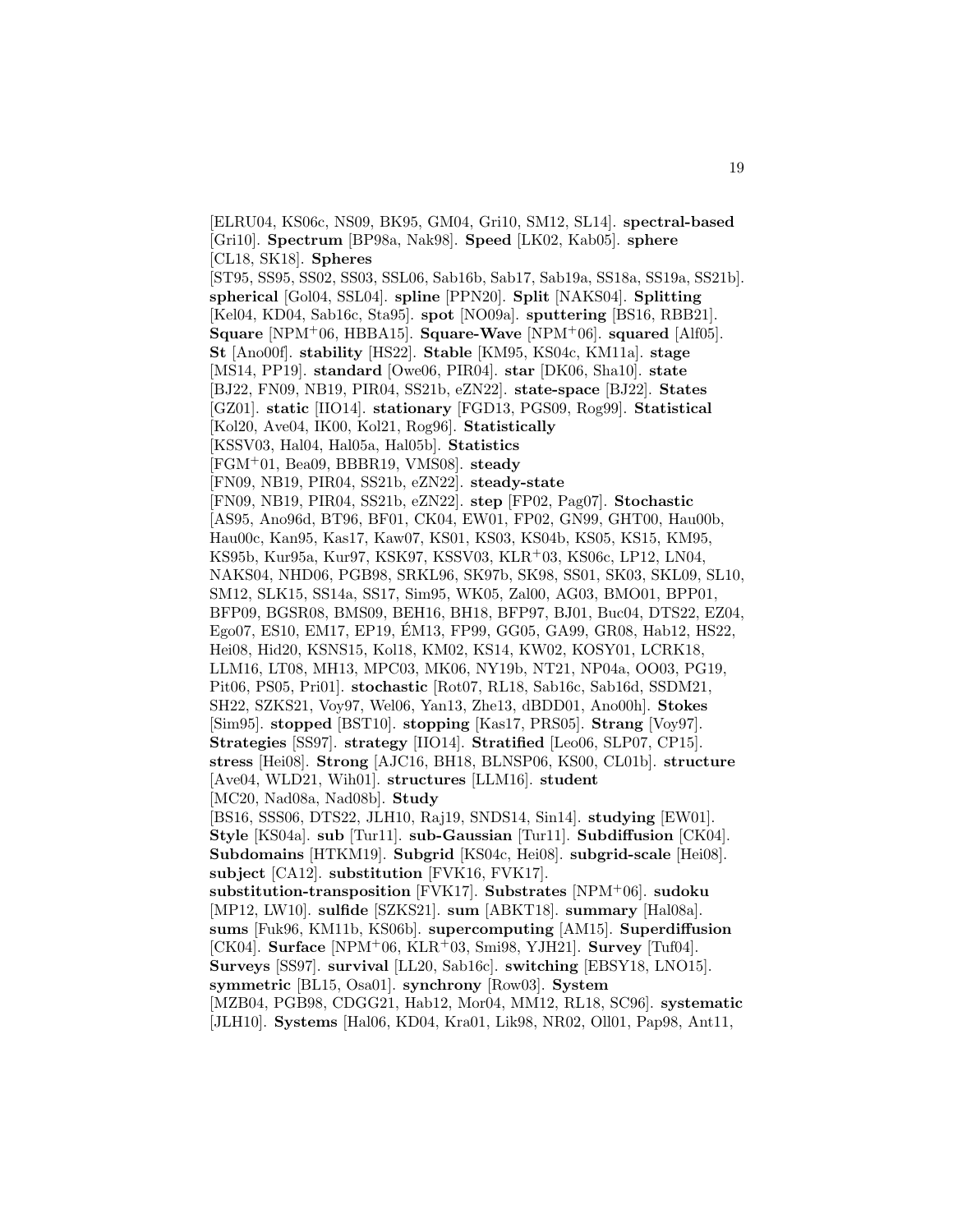Ave04, Hal08a, IOR21, KD99, Nek03, SM09, SL10, Sab16d]. **Systolic** [Lik98].

**Tagged** [Osa01]. **tail** [ABKT18, ZZA21]. **tailed** [ZZA21]. **takeovers** [HR02]. **taking** [EM03]. **tangent** [ES17]. **tau** [KT11a]. **tau-leap** [KT11a]. **Taylor** [Dic06]. **teaching** [MC20]. **Technique** [Aro04, MPZP04, Pap98, Ant15, KS15, MM00, MP02]. **Techniques** [Ars98, Ars07, Hal06, AHT04, BN15]. **temperature** [MK06]. **tempered** [KM11a]. **Tensor** [Nak98]. **term** [Buc04, IP17]. **terminal** [MS16]. **Test** [ELRU04, GGP06, AW10, LL20, Man03, MH12, NS09, Tak96a]. **tested** [BOTAZ19]. **Testing** [FGM<sup>+</sup>01, IP17, KS14, TOTAI18]. **tests** [Hab11, Tak97]. **their** [Hal04, Hal05a, Hal05b]. **Theis** [Aze12]. **theorem** [FGD13, NO09a, SS15, Wel06, Gol03]. **theorems** [BK14, GLP17, Hal08b, KKS13]. **Theoretical** [dBDD01, Min01, PC04]. **Theory** [Hau00c, Com01, Cos01]. **thermodynamic** [SE18]. **thermostatic** [IOR21]. **thin** [BS18, RBB21]. **third** [NY19b, Rey17]. **third-order** [NY19b]. **Thouless** [HK14]. **three** [CRS14, Kol20, LW10, Mor05, SS97]. **three-dimensional** [CRS14, Kol20, Mor05]. **Threshold** [Vid07]. **Time** [Hau00c, Nad07, Nak98, BJ22, BH18, BL15, CP02, EM13, Gui08, Hal21, ´ IP17, Kaw07, Khi00, MS16, NO09b, OW07, Oga08, PP19, PPN20, Pri01, ¨ SK18, Shv03, SH22, Tak96a, TTEA01, Yam21]. **time-dependent** [CP02, NO09b, PP19]. ¨ **time-inhomogeneous** [Yam21]. **Time-to-Event** [Nad07, PPN20]. **times** [BEH16, FHS13, JWK19]. **Tossing** [NP04b]. **total** [Rey17]. **Touching** [Rie99]. **tracking** [SP20]. **Tractability** [NP04b]. **trajectories** [SP20]. **Trajectory** [Kel04, MP02]. **transform** [Fuk96, Ima13]. **transformation** [Kaw06, TTEA01]. **transformations** [IM04]. **Transformed** [LH04]. **transforming** [PC04]. **transient** [Aze12, Sab17, SK18, Sab19a, Sab19b, SS19a, SS21b]. **transition** [DMR16, HK14]. **Transport** [Ano00h, BP98b, CK04, Hor02, KSSV03, LS97, SVH<sup>+</sup>04, KW02, PGS09, PIR04, SS01, SKL09, Sen01, SAKG15, Smi98, SS18b]. **transposition** [FVK16, FVK17]. **Trials** [Nad07]. **triangular** [HK14]. **triangular-lattice** [HK14]. **Turbulence** [Kur95a, Kur97, Nak98, SK98, Nak97]. **Turbulent** [Ano00h, Kra01, Kur95b, KS95b, KSK97, SK97b, SK98, Min01, SK00, SS01, SH08]. **Two** [Kaw07, Kur95b, Kur97, KSK97, NP04a, SK97b, Sim95, DMR16, Hal15a, HBBA15, KOSY01, LL20, MS14, Min01, MPC03, Mor02, Mor08, RS21, SH22]. **Two-dimensional** [Sim95, HBBA15]. **two-factor** [Hal15a]. **Two-Particle** [Kur95b, Kur97, KSK97, SK97b]. **two-phase** [Min01, MPC03]. **two-stage** [MS14]. **Two-time-scale** [Kaw07, SH22]. **Type** [KM95, AK02, BCR11, KW97, KM02, LOR18, Nek03].

**Uhlenbeck** [KM11a]. **ultra** [KK09]. **Unbiased** [BJ22, RJ20, SS97, SD96]. **Uncertainty** [Hei14, JLH10, mMSD04]. **Unconfined** [KS04b]. **unconstrained** [BFP09]. **Understanding** [BS18]. **Uniform**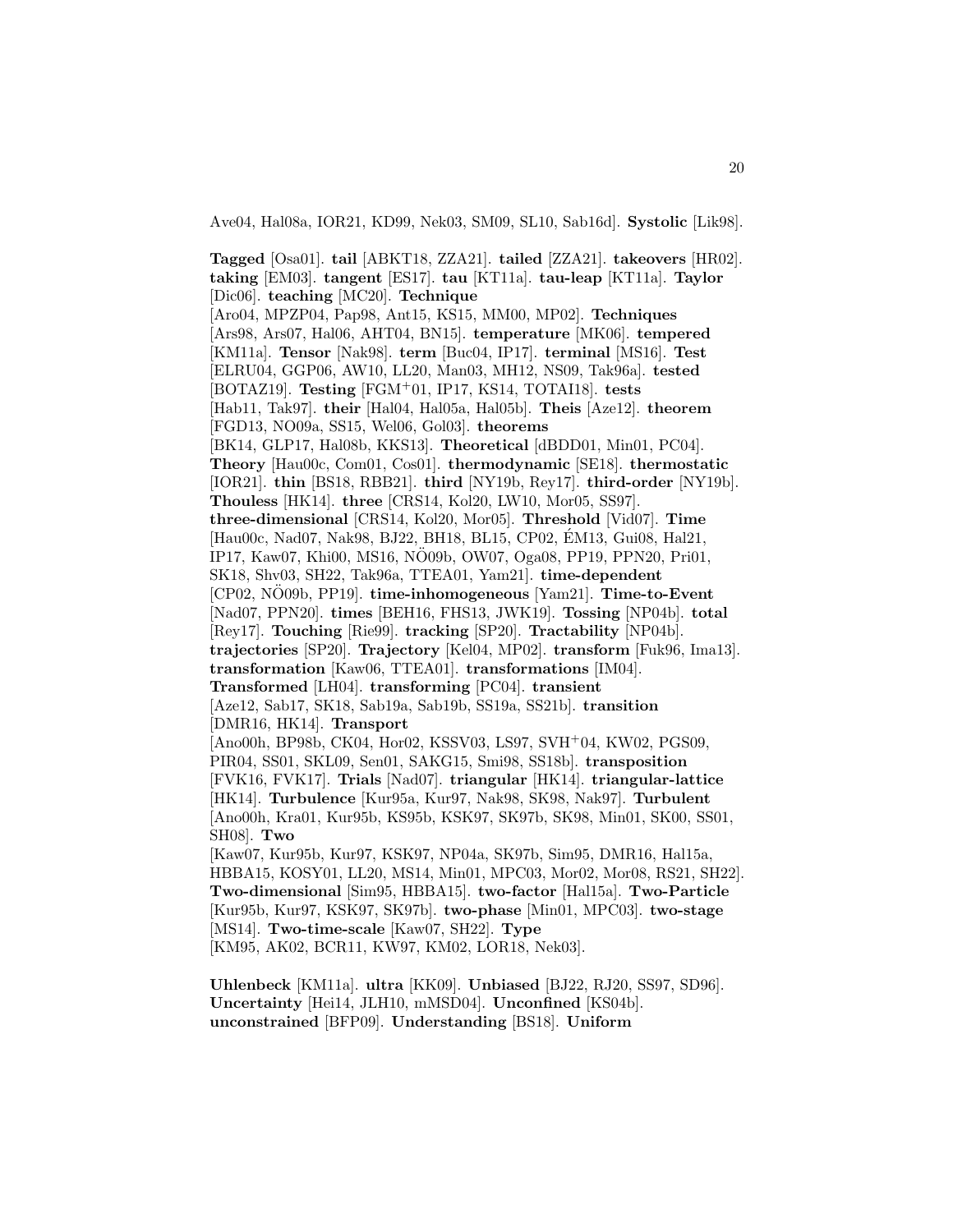[E˘ge09, SUZ04, SN13, Ste00]. **uniformly** [FKM08]. **unknown** [BEH16, EM13]. Unrestricted [Man03]. **updating** [MZ98]. **upon** [SZKS21]. **Upper** [KS04a, BDGZ20, DK06]. **Usage** [UV00]. **use** [Bou95, BN15, IP17, TOTAI18, Tuf96, Tuf98, VMS08]. **used** [Mar10]. **Using** [BAO<sup>+</sup>04, KS00, KNS04, LTD01, LK02, SVH<sup>+</sup>04, Voy97, AN12, BCZ05, BFP09, BS18, BOTAZ19, But03, CRT02, Cap01, CLP17, CK18, ECLR21, Ego20, ELZ11, EBSY18, FN09, Hau00c, JWK19, KD04, LCRK18, Mat99, Mis07, NEBW20, NY19a, PÖ20, RBB21, Row02, Row03, Tur11, YY18].

**Vacuum** [Ple00]. **valid** [Hal04, Hal05a, Hal05b]. **Validation** [CA12]. **Value** [MKL01, ST95, Sim95, NVDA07, Rog99]. **Valued** [Hei04, Gri17, Mal07]. **values** [EM03]. **VaR** [BFP09]. **variables** [ASTY19, Nad08a, Pöt12, SM03]. **Variance**

[Aro04, CP01, Erm11, Hei95, Kaw07, NAKS04, Pag07, Bee21, BOTAZ19, GK08, KD99, KD04, KS03, MP02, Rie99, TOTAI18, ZCC04, Cos01]. **variant** [JML20]. **variants** [NP04a]. **variate** [OY19]. **variates** [ABKT18, BG13, ECLR21, Mak15]. **Variation** [Xia96, KM11a, Rey17]. **Vector** [Hei04, KS06c, Sab16d, Gri17]. **vector-valued** [Gri17]. **Velocity** [Nak98, KSPZ20, Nak97]. **verification** [Ant15, JML20]. **version** [AJC16, SM09]. **versus** [IP17]. **via** [CCMZ08, Hei08, Ima13, MY09, MS14, OY19]. **Victoir** [AJC16]. **view** [Com01, KT11b, PC04]. **vis** [Sin14]. **vis-à-vis** [Sin14]. **Viscoelastic** [BP02]. **viscous** [BJ01]. **volatility**

[BMS09, GG05, LCRK18, MH13, NO09a, OW07, Oga08]. **volume** [BFP97]. **volumes** [RS19, RS21]. **vs** [Man03].

**WAFOM** [Har16]. **Walk** [HTKM19, ST95, SS95, SS02, SS03, SSL06, SM09, SM04, SVH<sup>+</sup>04, ELV10, ES11, Rie99, SSL04, Sab16a, Sab16b, Sab16c, Sab17, Sab19a, Sab19b, SS21a, SSDT21, SS18a, SS19a, SS20a, SS21b, Sim18, Tak97]. **Walk-on-Subdomains** [HTKM19]. **Walks** [KMS04, RKM04]. **Warnock** [Owe06]. **Water** [MPZP04]. **Wave** [NPM<sup>+</sup>06, EW02, KSNS15]. **Wavelet** [KS06c, Nao95, SUZ04, Tur19]. **Wavelet-based** [Tur19]. **wavelets** [Tur11]. **Waves** [DK98b]. **Weak** [KHO97, KM95, KP02, Lej01, MPC03, Rot07, BST10, Gob01, KT11a, KSC11, NY19b, OY19, YY18, Yam21, CP02]. **Weather** [EBSY18]. **Weibull** [NK06]. **Weight** [MZ98, Tak96a]. **Weighted** [PIR04, FP02, GLP17, GK08, KS16, LL20]. **well** [SS01]. **well-mixed** [SS01]. **Weyl** [Fuk96, ST00]. **White** [PP04, GR08]. **WIAS** [Ano00h, Ano02e]. **Widening** [BN15]. **Width** [VA04]. **Wiener** [Ego20]. **Wigner** [KNS04, NAKS04, SNDS14]. **wise** [ASTY19]. **within** [PIR04]. **without** [CL02a, FGM<sup>+</sup>01, FM01, YY18]. **Workshop** [Ano96d, Ano00f, Ano00h]. **world** [Hei14]. **Worst** [RJG13].

**Zakai** [RJ20]. **zero** [BH18, ÉM13, IN17, Rie99]. **zero-inflated** [IN17]. **zerovariance** [Rie99]. **ziggurat** [NXÖ18].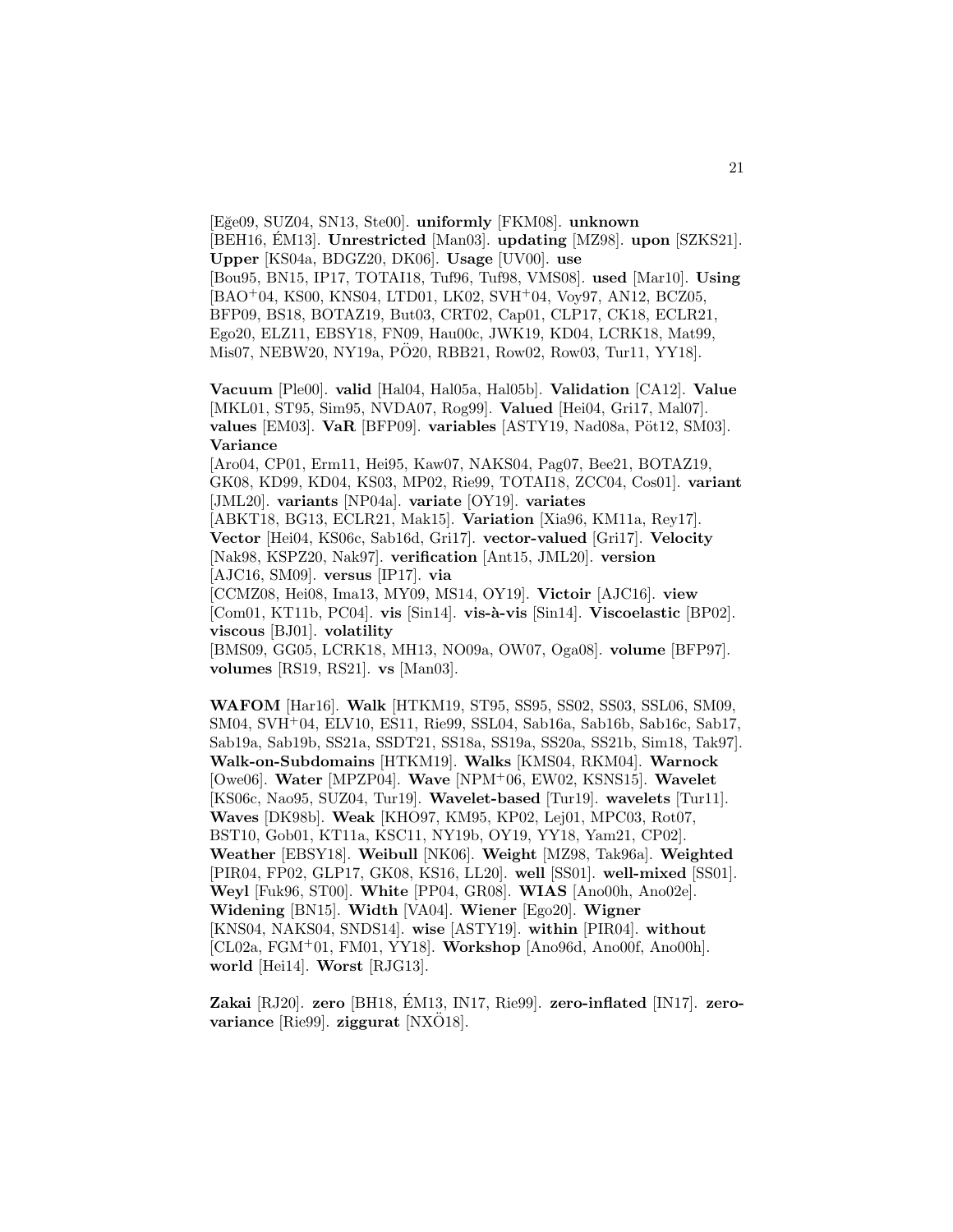# **References**

#### **Alexandrov:2004:PQM**

[AAD04] V. Alexandrov, E. Atanassov, and I. Dimov. Parallel quasi-Monte Carlo methods for linear algebra problems. Monte Carlo Methods and Applications, 10(3–4):213–219, December 2004. CODEN MCMAC6. ISSN 0929-9629 (print), 1569-3961 (electronic). URL http://www.degruyter.com/view/j/mcma.2004.10.issue-3-4/ mcma.2004.10.3-4.213/mcma.2004.10.3-4.213.xml.

# **Alouini:2018:ESL**

[ABKT18] Mohamed-Slim Alouini, Nadhir Ben Rached, Abla Kammoun, and Raul Tempone. On the efficient simulation of the lefttail of the sum of correlated log-normal variates. Monte Carlo Methods and Applications, 24(2):101–115, June 2018. CO-DEN MCMAC6. ISSN 0929-9629 (print), 1569-3961 (electronic). URL https://www.degruyter.com/view/j/mcma.2018. 24.issue-2/mcma-2018-0009/mcma-2018-0009.xml.

## **Atanassov:1999:NOM**

[AD99] Emanouil I. Atanassov and Ivan T. Dimov. A new optimal Monte Carlo method for calculating integrals of smooth functions. Monte Carlo Methods and Applications, 5(2):149–167, ???? 1999. CO-DEN MCMAC6. ISSN 0929-9629 (print), 1569-3961 (electronic). URL http://www.degruyter.com/view/j/mcma.1999.5.issue-2/mcma.1999.5.2.149/mcma.1999.5.2.149.xml.

#### **Andrieu:2001:OEA**

[AD01] Christophe Andrieu and Arnaud Doucet. Optimal estimation of amplitude and phase modulated signals. Monte Carlo Methods and Applications, 7(1–2):1–14, ???? 2001. CODEN MCMAC6. ISSN 0929-9629 (print), 1569-3961 (electronic). URL http://www.degruyter.com/view/j/mcma.2001.7.issue-1-2/mcma.2001.7.1-2.1/mcma.2001.7.1-2.1.xml. Monte Carlo and probabilistic methods for partial differential equations (Monte Carlo, 2000).

# **Antonov:2015:RCQ**

[AE15] Anton A. Antonov and Sergej M. Ermakov. Random cubatures and quasi-Monte Carlo methods. Monte Carlo Methods and Applications, 21(3):179–??, September 2015. CO-DEN MCMAC6. ISSN 0929-9629 (print), 1569-3961 (electronic). URL http://www.degruyter.com/view/j/mcma.2015. 21.issue-3/mcma-2015-0102/mcma-2015-0102.xml.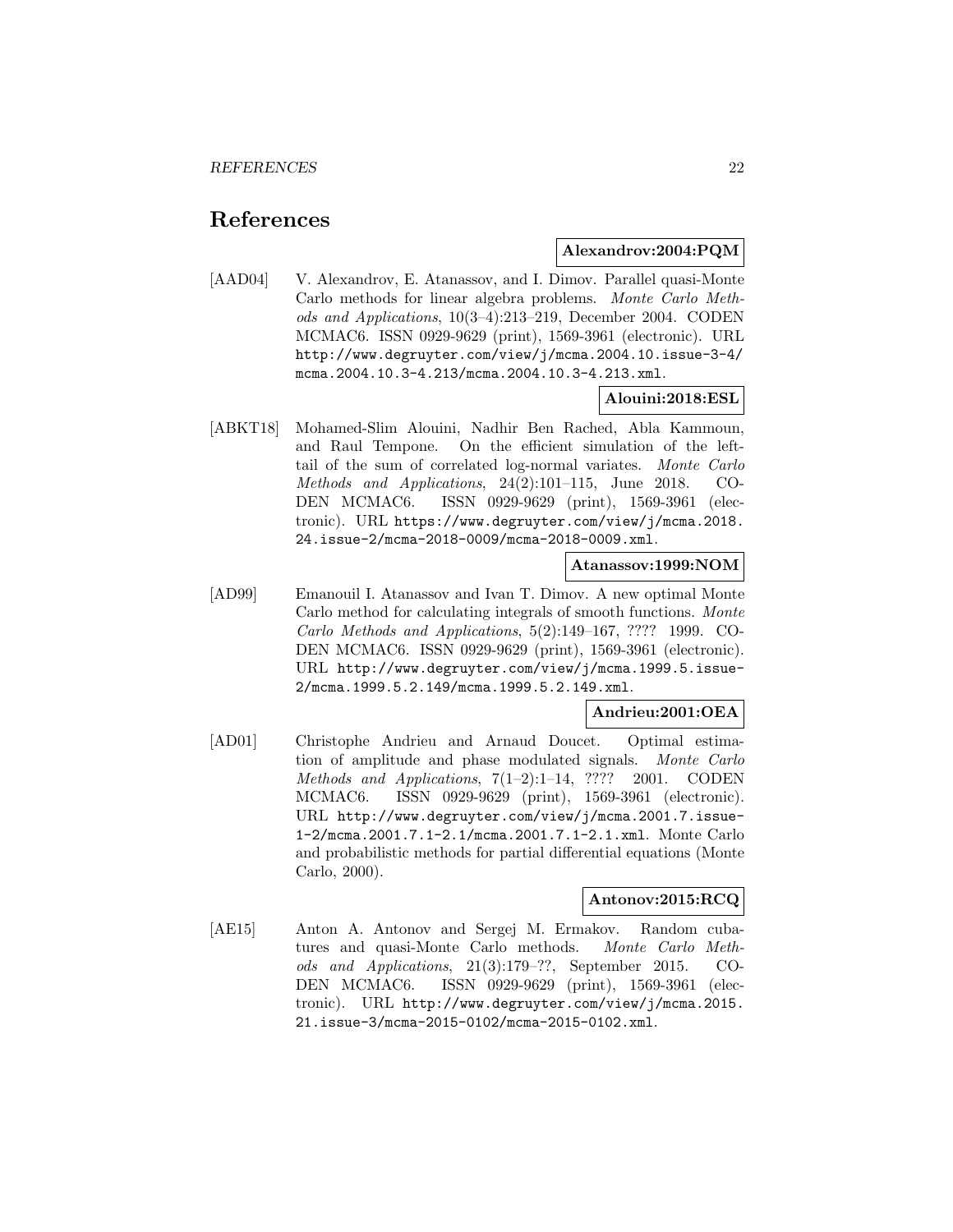# **Anh:2003:FSE**

[AG03] V. V. Anh and W. Grecksch. A fractional stochastic evolution equation driven by fractional Brownian motion. Monte Carlo Methods and Applications, 9(3):189–199, ???? 2003. CO-DEN MCMAC6. ISSN 0929-9629 (print), 1569-3961 (electronic). URL http://www.degruyter.com/view/j/mcma.2003.9.issue-3/156939603322728969/156939603322728969.xml.

# **Aistleitner:2012:PEB**

[AH12] Christoph Aistleitner and Markus Hofer. Probabilistic error bounds for the discrepancy of mixed sequences. Monte Carlo Methods and Applications, 18(2):181–??, June 2012. CO-DEN MCMAC6. ISSN 0929-9629 (print), 1569-3961 (electronic). URL http://www.degruyter.com/view/j/mcma.2012. 18.issue-2/mcma-2012-0006/mcma-2012-0006.xml.

# **Albrecher:2004:QTC**

[AHT04] Hansjörg Albrecher, Jürgen Hartinger, and Robert F. Tichy. QMC techniques for CAT bond pricing. Monte Carlo Methods and Applications, 10(3–4):197–211, December 2004. CODEN MC-MAC6. ISSN 0929-9629 (print), 1569-3961 (electronic). URL http://www.degruyter.com/view/j/mcma.2004.10.issue-3-4/ mcma.2004.10.3-4.197/mcma.2004.10.3-4.197.xml.

# **AlGerbi:2016:NVS**

[AJC16] Anis Al Gerbi, Benjamin Jourdain, and Emmanuelle Clément. Ninomiya–Victoir scheme: Strong convergence, antithetic version and application to multilevel estimators. Monte Carlo Methods and Applications, 22(3):197–??, September 2016. CO-DEN MCMAC6. ISSN 0929-9629 (print), 1569-3961 (electronic). URL https://www.degruyter.com/view/j/mcma.2016. 22.issue-3/mcma-2016-0109/mcma-2016-0109.xml.

#### **Albrecher:2002:SRP**

[AK02] Hansjörg Albrecher and Josef Kantor. Simulation of ruin probabilities for risk processes of Markovian type. Monte Carlo Methods and Applications, 8(2):111–127, ???? 2002. CO-DEN MCMAC6. ISSN 0929-9629 (print), 1569-3961 (electronic). URL http://www.degruyter.com/view/j/mcma.2002.8.issue-2/mcma.2002.8.2.111/mcma.2002.8.2.111.xml.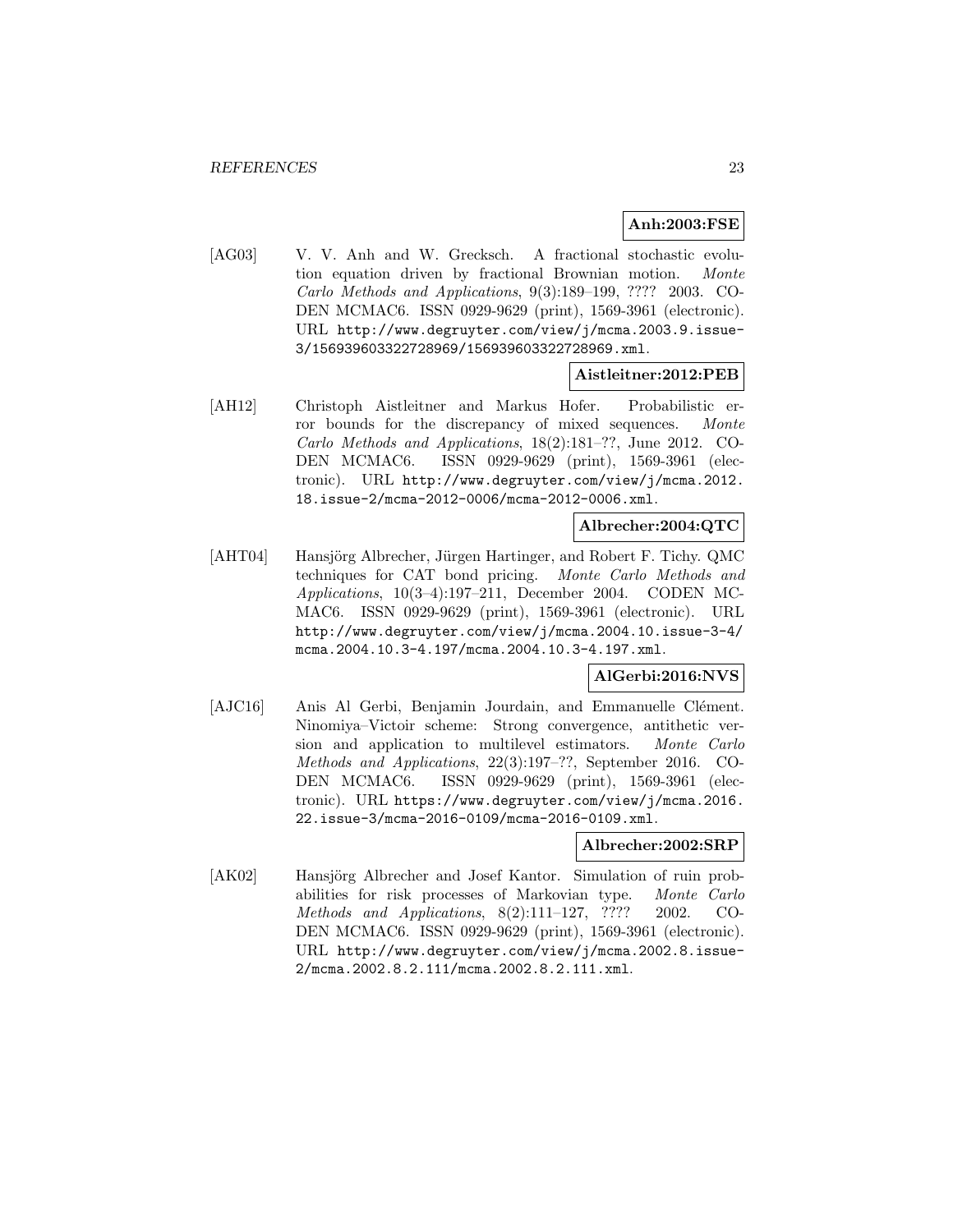#### **Alfonsi:2005:DSC**

[Alf05] Aurélien Alfonsi. On the discretization schemes for the CIR (and Bessel squared) processes. Monte Carlo Methods and Applications, 11(4):355–384, ???? 2005. CODEN MCMAC6. ISSN 0929-9629 (print), 1569-3961 (electronic). URL http://www.degruyter.com/ view/j/mcma.2005.11.issue-4/156939605777438569/156939605777438569. xml.

# **Andersen:2015:MEL**

[AM15] Timothy D. Andersen and Michael Mascagni. Memory efficient lagged-Fibonacci random number generators for GPU supercomputing. Monte Carlo Methods and Applications, 21(2):163–174, June 2015. CODEN MCMAC6. ISSN 0929-9629 (print), 1569- 3961 (electronic). URL http://www.degruyter.com/view/j/ mcma.2015.21.issue-2/mcma-2014-0017/mcma-2014-0017.xml.

## **Aljahdali:2017:FIS**

[AM17] Asia Aljahdali and Michael Mascagni. Feistel-inspired scrambling improves the quality of linear congruential generators. Monte Carlo Methods and Applications, 23(2):89–??, June 2017. CODEN MCMAC6. ISSN 0929-9629 (print), 1569-3961 (electronic). URL https://www.degruyter.com/view/j/mcma.2017. 23.issue-2/mcma-2017-0105/mcma-2017-0105.xml.

#### **Al-Nasser:2012:PME**

[AN12] Amer Ibrahim Al-Omari Amjad D. Al-Nasser. On the population median estimation using robust extreme ranked set sampling. Monte Carlo Methods and Applications, 18(2):109–??, June 2012. CODEN MCMAC6. ISSN 0929-9629 (print), 1569-3961 (electronic). URL http://www.degruyter.com/view/j/mcma.2012. 18.issue-2/mcma-2012-0002/mcma-2012-0002.xml.

#### **Anonymous:1996:EBa**

[Ano96a] Anonymous. Editorial Board. Monte Carlo Methods and Applications, 2(2):172–??, ???? 1996. CODEN MCMAC6. ISSN 0929-9629 (print), 1569-3961 (electronic). URL http://www.degruyter.com/ view/j/mcma.1996.2.issue-2/mcma.1996.2.2.172/mcma.1996. 2.2.172.xml.

#### **Anonymous:1996:EBb**

[Ano96b] Anonymous. Editorial Board. Monte Carlo Methods and Applications, 2(3):251–??, ???? 1996. CODEN MCMAC6. ISSN 0929-9629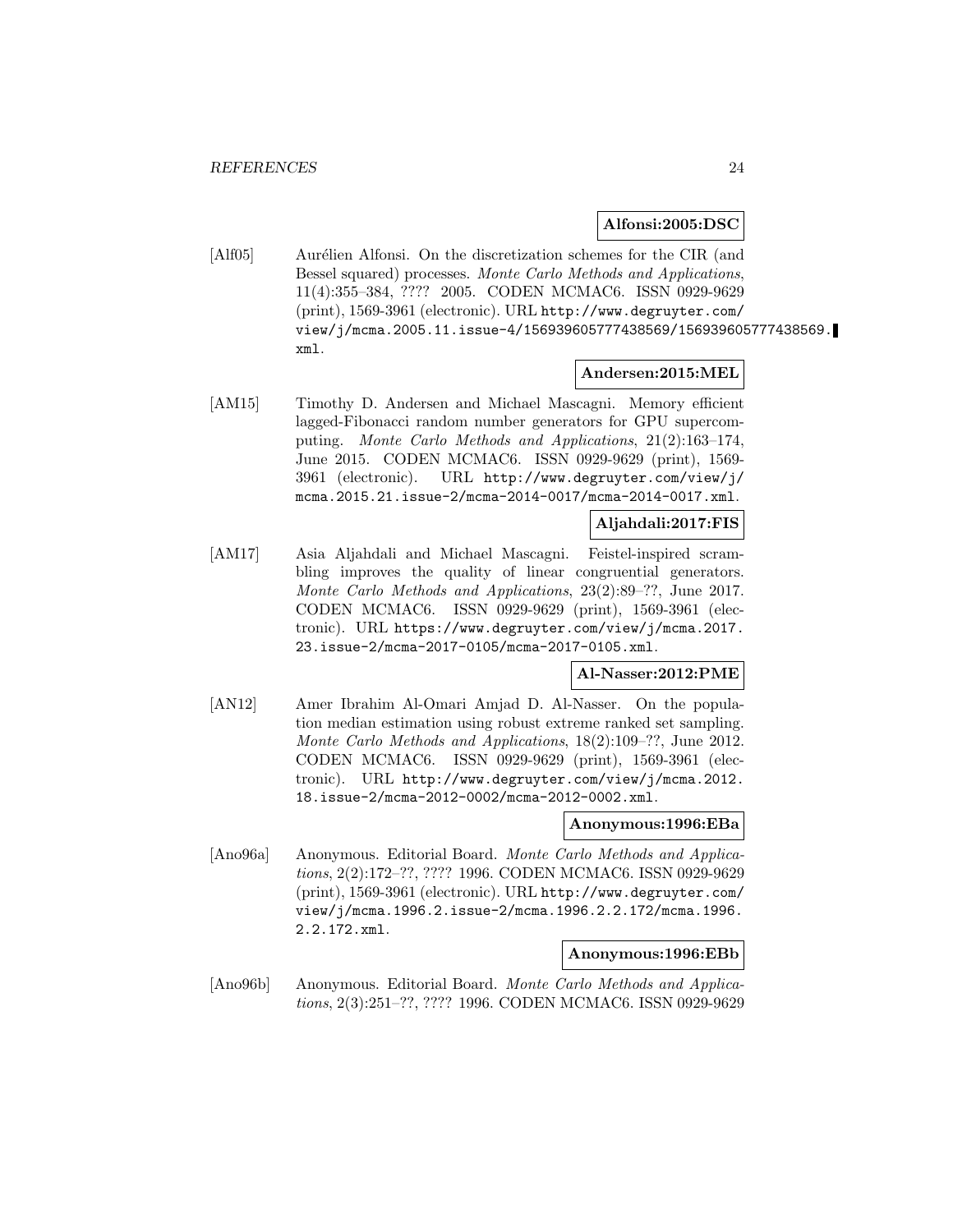(print), 1569-3961 (electronic). URL http://www.degruyter.com/ view/j/mcma.1996.2.issue-3/mcma.1996.2.3.251/mcma.1996. 2.3.251.xml.

# **Anonymous:1996:EBc**

[Ano96c] Anonymous. Editorial Board. Monte Carlo Methods and Applications, 2(4):343–??, ???? 1996. CODEN MCMAC6. ISSN 0929-9629 (print), 1569-3961 (electronic). URL http://www.degruyter.com/ view/j/mcma.1996.2.issue-4/mcma.1996.2.4.343/mcma.1996. 2.4.343.xml.

# **Anonymous:1996:SIW**

[Ano96d] Anonymous. Second international workshop on mathematical methods in stochastic simulation and experimental design. Monte Carlo Methods and Applications, 2(1):89–??, ???? 1996. CO-DEN MCMAC6. ISSN 0929-9629 (print), 1569-3961 (electronic). URL http://www.degruyter.com/view/j/mcma.1996.2.issue-1/mcma.1996.2.1.89/mcma.1996.2.1.89.xml.

# **Anonymous:1997:EBa**

[Ano97a] Anonymous. Editorial Board. Monte Carlo Methods and Applications, 3(1):85–??, ???? 1997. CODEN MCMAC6. ISSN 0929-9629 (print), 1569-3961 (electronic). URL http://www. degruyter.com/view/j/mcma.1997.3.issue-1/mcma.1997.3.1. 85/mcma.1997.3.1.85.xml.

## **Anonymous:1997:EBb**

[Ano97b] Anonymous. Editorial Board. Monte Carlo Methods and Applications, 3(2):167–??, ???? 1997. CODEN MCMAC6. ISSN 0929-9629 (print), 1569-3961 (electronic). URL http://www.degruyter.com/ view/j/mcma.1997.3.issue-2/mcma.1997.3.2.167/mcma.1997. 3.2.167.xml.

## **Anonymous:1997:EBc**

[Ano97c] Anonymous. Editorial Board. Monte Carlo Methods and Applications, 3(3):251–??, ???? 1997. CODEN MCMAC6. ISSN 0929-9629 (print), 1569-3961 (electronic). URL http://www.degruyter.com/ view/j/mcma.1997.3.issue-3/mcma.1997.3.3.251/mcma.1997. 3.3.251.xml.

#### **Anonymous:1997:EBd**

[Ano97d] Anonymous. Editorial Board. Monte Carlo Methods and Applications, 3(4):347–??, ???? 1997. CODEN MCMAC6. ISSN 0929-9629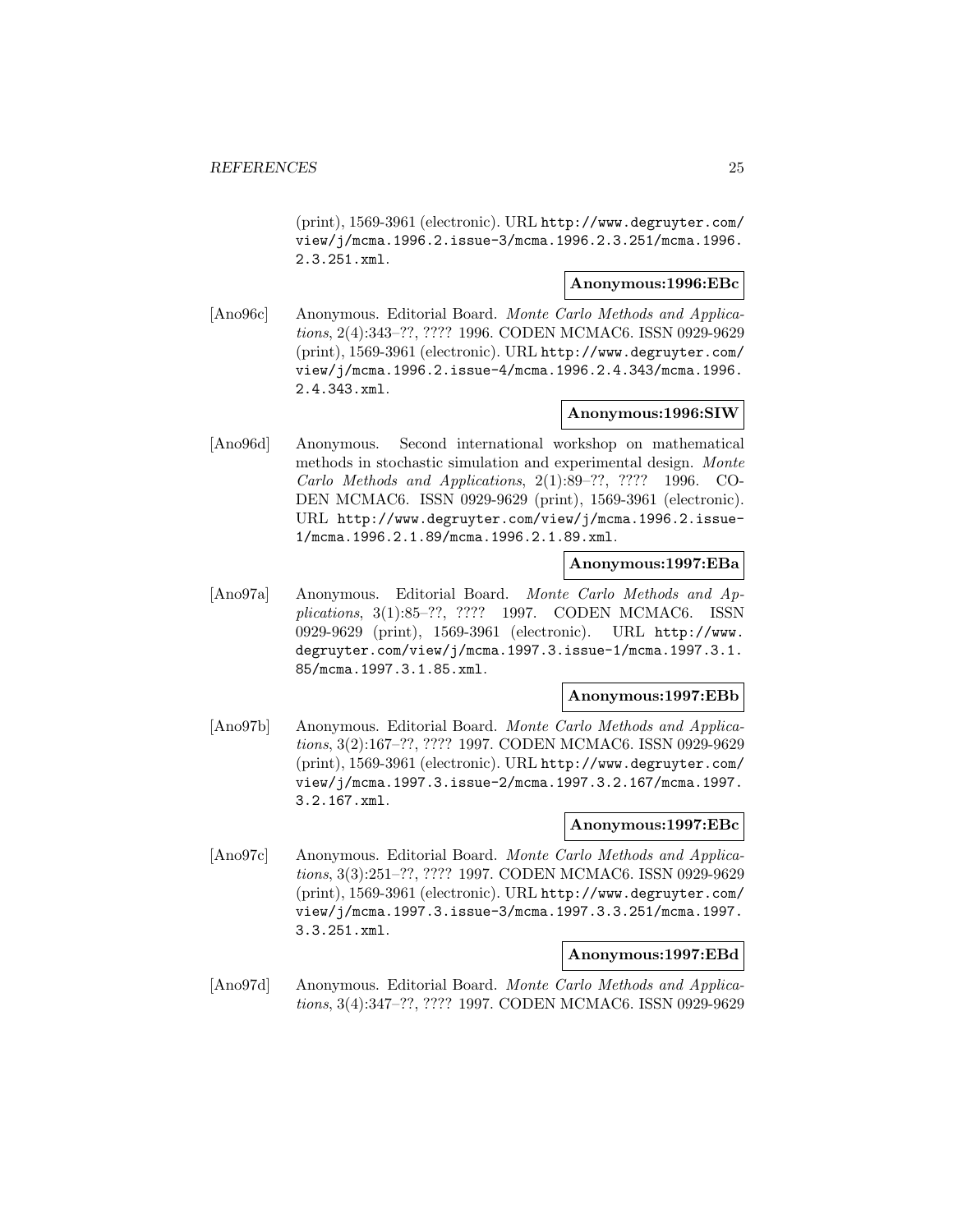(print), 1569-3961 (electronic). URL http://www.degruyter.com/ view/j/mcma.1997.3.issue-4/mcma.1997.3.4.347/mcma.1997. 3.4.347.xml.

# **Anonymous:1998:EBa**

[Ano98a] Anonymous. Editorial Board. Monte Carlo Methods and Applications, 4(1):91–??, ???? 1998. CODEN MCMAC6. ISSN 0929-9629 (print), 1569-3961 (electronic). URL http://www. degruyter.com/view/j/mcma.1998.4.issue-1/mcma.1998.4.1. 91/mcma.1998.4.1.91.xml.

# **Anonymous:1998:EBb**

[Ano98b] Anonymous. Editorial Board. Monte Carlo Methods and Applications, 4(2):177–??, ???? 1998. CODEN MCMAC6. ISSN 0929-9629 (print), 1569-3961 (electronic). URL http://www.degruyter.com/ view/j/mcma.1998.4.issue-2/mcma.1998.4.2.177/mcma.1998. 4.2.177.xml.

# **Anonymous:1998:EBc**

[Ano98c] Anonymous. Editorial Board. Monte Carlo Methods and Applications, 4(3):285–??, ???? 1998. CODEN MCMAC6. ISSN 0929-9629 (print), 1569-3961 (electronic). URL http://www.degruyter.com/ view/j/mcma.1998.4.issue-3/mcma.1998.4.3.285/mcma.1998. 4.3.285.xml.

# **Anonymous:1998:EBd**

[Ano98d] Anonymous. Editorial Board. Monte Carlo Methods and Applications, 4(4):375–??, ???? 1998. CODEN MCMAC6. ISSN 0929-9629 (print), 1569-3961 (electronic). URL http://www.degruyter.com/ view/j/mcma.1998.4.issue-4/mcma.1998.4.4.375/mcma.1998. 4.4.375.xml.

#### **Anonymous:1999:EBa**

[Ano99a] Anonymous. Editorial Board. Monte Carlo Methods and Applications, 5(1):81–??, ???? 1999. CODEN MCMAC6. ISSN 0929-9629 (print), 1569-3961 (electronic). URL http://www. degruyter.com/view/j/mcma.1999.5.issue-1/mcma.1999.5.1. 81/mcma.1999.5.1.81.xml.

#### **Anonymous:1999:EBb**

[Ano99b] Anonymous. Editorial Board. Monte Carlo Methods and Applications, 5(2):189–??, ???? 1999. CODEN MCMAC6. ISSN 0929-9629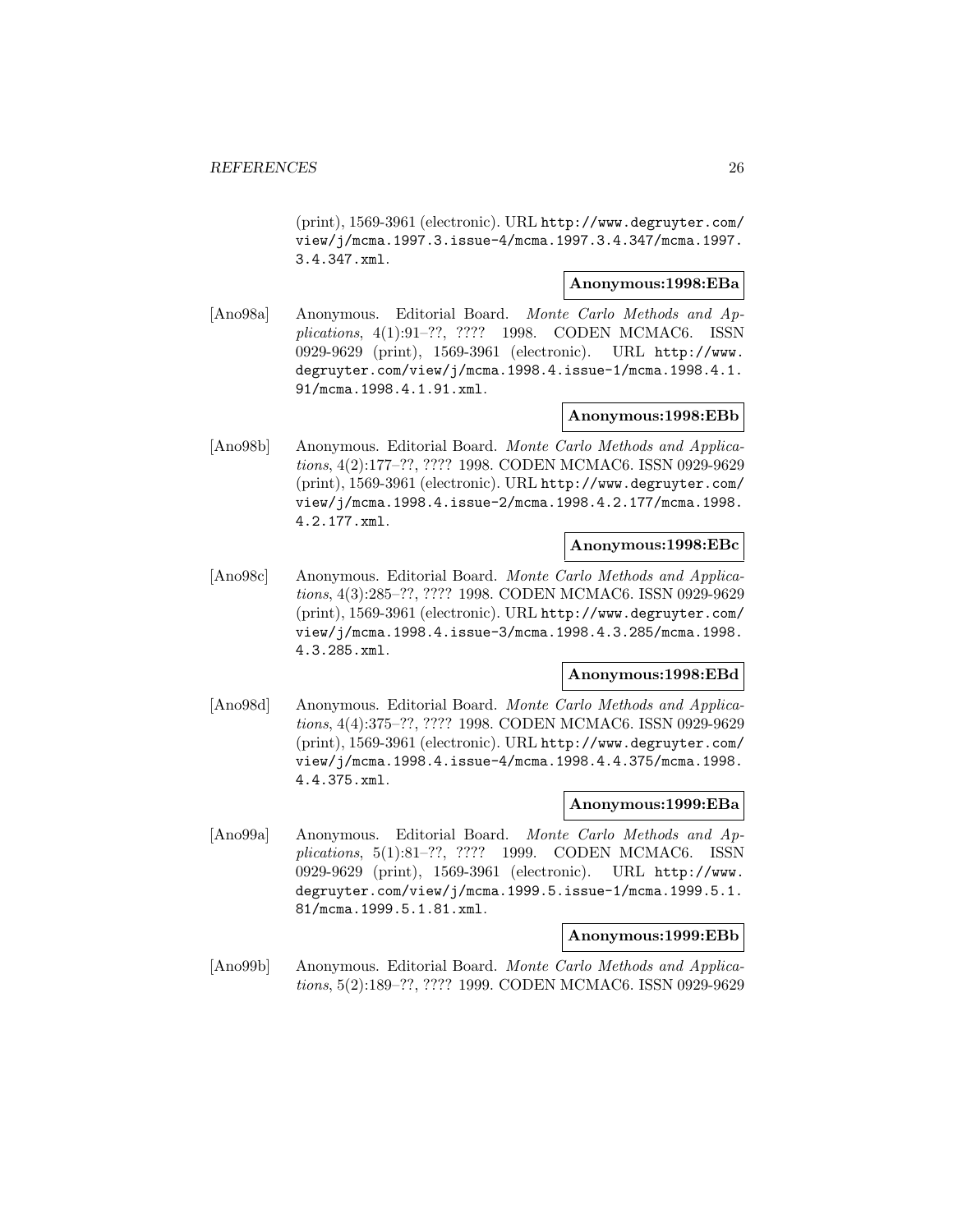(print), 1569-3961 (electronic). URL http://www.degruyter.com/ view/j/mcma.1999.5.issue-2/mcma.1999.5.2.189/mcma.1999. 5.2.189.xml.

# **Anonymous:1999:EBc**

[Ano99c] Anonymous. Editorial Board. Monte Carlo Methods and Applications, 5(3):283–??, ???? 1999. CODEN MCMAC6. ISSN 0929-9629 (print), 1569-3961 (electronic). URL http://www.degruyter.com/ view/j/mcma.1999.5.issue-3/mcma.1999.5.3.283/mcma.1999. 5.3.283.xml.

# **Anonymous:1999:EBd**

[Ano99d] Anonymous. Editorial Board. Monte Carlo Methods and Applications, 5(4):375–??, ???? 1999. CODEN MCMAC6. ISSN 0929-9629 (print), 1569-3961 (electronic). URL http://www.degruyter.com/ view/j/mcma.1999.5.issue-4/mcma.1999.5.4.375/mcma.1999. 5.4.375.xml.

# **Anonymous:1999:ICM**

[Ano99e] Anonymous. International Conference on Monte Carlo and Probabilistic Methods for Partial Differential Equations July, 3– 5, 2000 / Monaco, first announcement. Monte Carlo Methods and Applications, 5(3):281–282, ???? 1999. CODEN MCMAC6. ISSN 0929-9629 (print), 1569-3961 (electronic). URL http://www.degruyter.com/view/j/mcma.1999.5.issue-3/mcma.1999.5.3.281/mcma.1999.5.3.281.xml.

#### **Anonymous:2000:ISM**

[Ano00a] Anonymous. 3rd IMACS Seminar on Monte Carlo Methods (MCM2001: First announcement). Monte Carlo Methods and Applications, 6(3):255–??, ???? 2000. CODEN MCMAC6. ISSN 0929-9629 (print), 1569-3961 (electronic). URL http://www. degruyter.com/view/j/mcma.2000.6.issue-3/mcma.2000.6.3. 255/mcma.2000.6.3.255.xml.

#### **Anonymous:2000:EBa**

[Ano00b] Anonymous. Editorial Board. Monte Carlo Methods and Applications, 6(1):77–??, ???? 2000. CODEN MCMAC6. ISSN 0929-9629 (print), 1569-3961 (electronic). URL http://www. degruyter.com/view/j/mcma.2000.6.issue-1/mcma.2000.6.1. 77/mcma.2000.6.1.77.xml.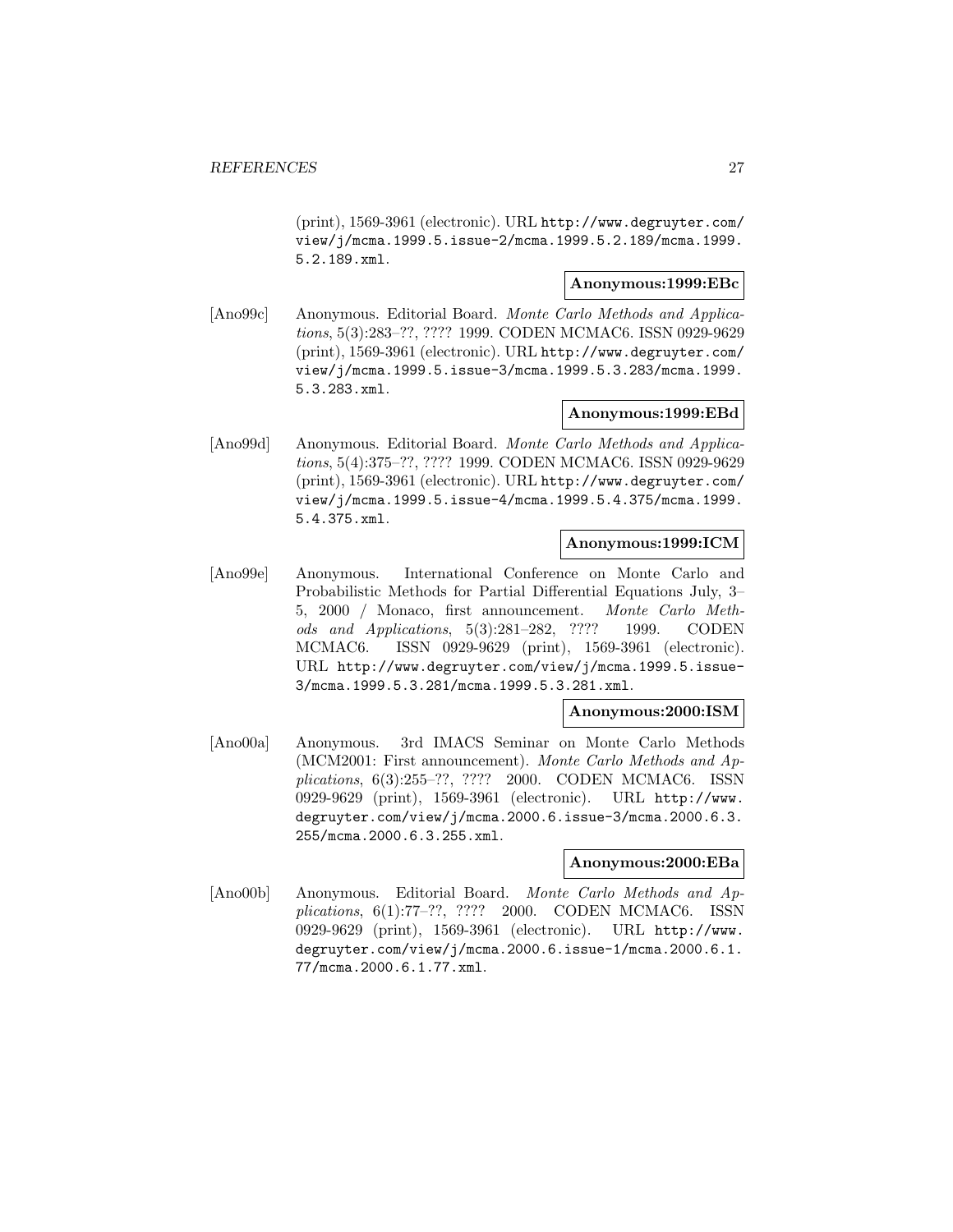#### **Anonymous:2000:EBb**

[Ano00c] Anonymous. Editorial Board. Monte Carlo Methods and Applications, 6(2):163–??, ???? 2000. CODEN MCMAC6. ISSN 0929-9629 (print), 1569-3961 (electronic). URL http://www.degruyter.com/ view/j/mcma.2000.6.issue-2/mcma.2000.6.2.163/mcma.2000. 6.2.163.xml.

#### **Anonymous:2000:EBc**

[Ano00d] Anonymous. Editorial Board. Monte Carlo Methods and Applications, 6(3):259–??, ???? 2000. CODEN MCMAC6. ISSN 0929-9629 (print), 1569-3961 (electronic). URL http://www.degruyter.com/ view/j/mcma.2000.6.issue-3/mcma.2000.6.3.259/mcma.2000. 6.3.259.xml.

## **Anonymous:2000:EBd**

[Ano00e] Anonymous. Editorial Board. Monte Carlo Methods and Applications, 6(4):361–??, ???? 2000. CODEN MCMAC6. ISSN 0929-9629 (print), 1569-3961 (electronic). URL http://www.degruyter.com/ view/j/mcma.2000.6.issue-4/mcma.2000.6.4.361/mcma.2000. 6.4.361.xml.

#### **Anonymous:2000:FSP**

[Ano00f] Anonymous. Fourth St. Petersburg Workshop on Simulation. Monte Carlo Methods and Applications, 6(3):257–??, ???? 2000. CODEN MCMAC6. ISSN 0929-9629 (print), 1569-3961 (electronic). URL http://www.degruyter.com/view/j/mcma.2000.6. issue-3/mcma.2000.6.3.257/mcma.2000.6.3.257.xml.

#### **Anonymous:2000:MCI**

[Ano00g] Anonymous. Monte Carlo 2000: International Conference on Monte Carlo and Probabilistic Methods for Partial Differential Equations, Monte Carlo (Monaco): July 3–5, 2000. Monte Carlo Methods and Applications, 6(2):159–??, ???? 2000. CO-DEN MCMAC6. ISSN 0929-9629 (print), 1569-3961 (electronic). URL http://www.degruyter.com/view/j/mcma.2000.6.issue-2/mcma.2000.6.2.159/mcma.2000.6.2.159.xml.

# **Anonymous:2000:WSM**

[Ano00h] Anonymous. Workshop: Stochastic Models for Turbulent Transport Processes, WIAS, Berlin, 23–25 October 2000. The abstracts. Monte Carlo Methods and Applications, 6(4):349–??, ???? 2000. CODEN MCMAC6. ISSN 0929-9629 (print), 1569-3961 (electronic). URL http://www.degruyter.com/view/j/mcma.2000.6. issue-4/mcma.2000.6.4.349/mcma.2000.6.4.349.xml.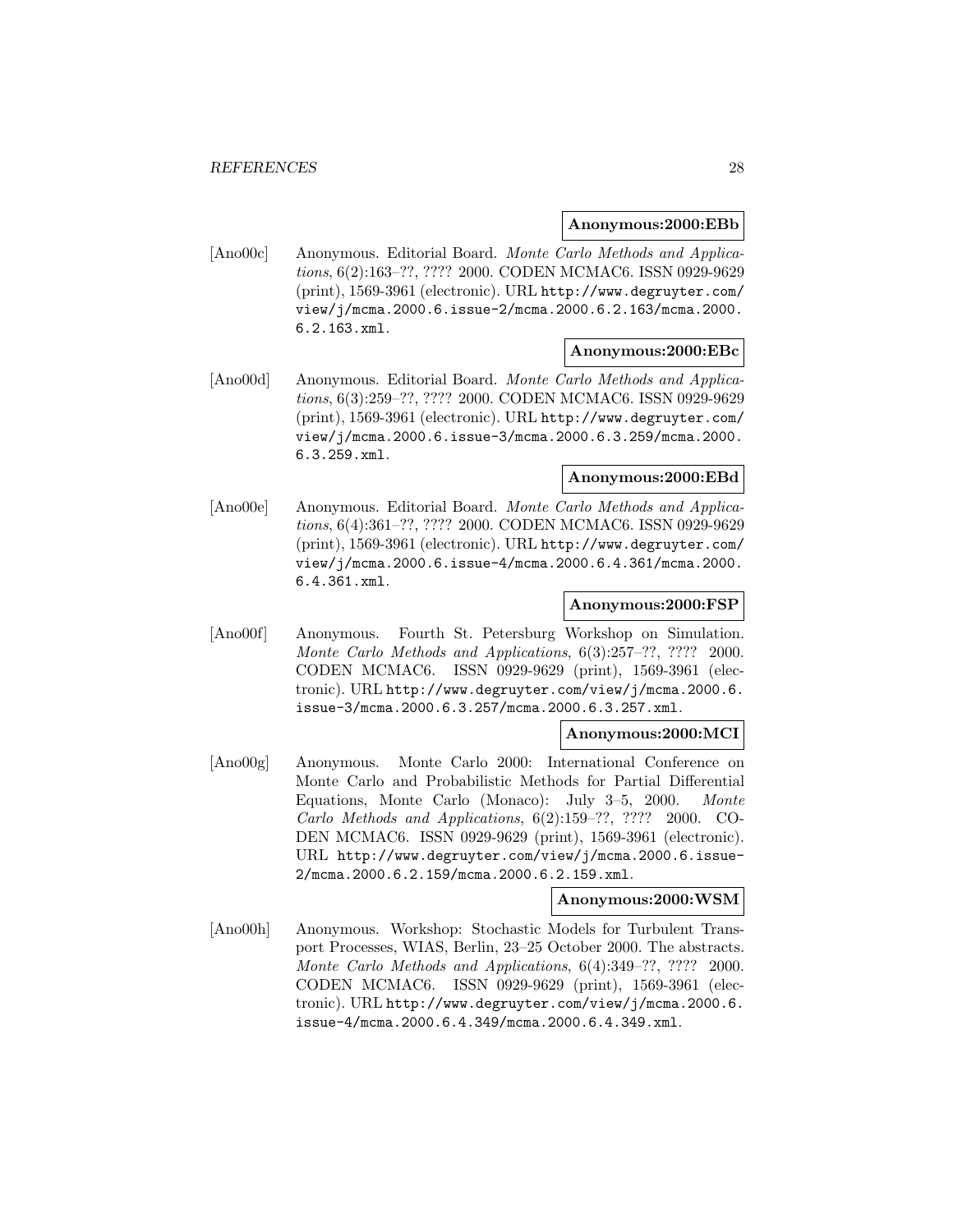#### **Anonymous:2001:EBa**

[Ano01a] Anonymous. Editorial Board. Monte Carlo Methods and Applications, 7(1–2):213–??, ???? 2001. CODEN MCMAC6. ISSN 0929-9629 (print), 1569-3961 (electronic). URL http://www. degruyter.com/view/j/mcma.2001.7.issue-1-2/mcma.2001.7. 1-2.213/mcma.2001.7.1-2.213.xml.

#### **Anonymous:2001:EBb**

[Ano01b] Anonymous. Editorial Board. Monte Carlo Methods and Applications, 7(3–4):421–??, ???? 2001. CODEN MCMAC6. ISSN 0929-9629 (print), 1569-3961 (electronic). URL http://www. degruyter.com/view/j/mcma.2001.7.issue-3-4/mcma.2001.7. 3-4.421/mcma.2001.7.3-4.421.xml.

# **Anonymous:2002:EBa**

[Ano02a] Anonymous. Editorial Board. Monte Carlo Methods and Applications, 8(1):107–??, ???? 2002. CODEN MCMAC6. ISSN 0929-9629 (print), 1569-3961 (electronic). URL http://www.degruyter.com/ view/j/mcma.2002.8.issue-1/mcma.2002.8.1.107/mcma.2002. 8.1.107.xml.

## **Anonymous:2002:EBb**

[Ano02b] Anonymous. Editorial Board. Monte Carlo Methods and Applications, 8(2):217–??, ???? 2002. CODEN MCMAC6. ISSN 0929-9629 (print), 1569-3961 (electronic). URL http://www.degruyter.com/ view/j/mcma.2002.8.issue-2/mcma.2002.8.2.217/mcma.2002. 8.2.217.xml.

# **Anonymous:2002:EBc**

[Ano02c] Anonymous. Editorial Board. Monte Carlo Methods and Applications, 8(3):317–??, ???? 2002. CODEN MCMAC6. ISSN 0929-9629 (print), 1569-3961 (electronic). URL http://www.degruyter.com/ view/j/mcma.2002.8.issue-3/mcma.2002.8.3.317/mcma.2002. 8.3.317.xml.

## **Anonymous:2002:EBd**

[Ano02d] Anonymous. Editorial Board. Monte Carlo Methods and Applications, 8(4):421–??, ???? 2002. CODEN MCMAC6. ISSN 0929-9629 (print), 1569-3961 (electronic). URL http://www.degruyter.com/ view/j/mcma.2002.8.issue-4/mcma.2002.8.4.421/mcma.2002. 8.4.421.xml.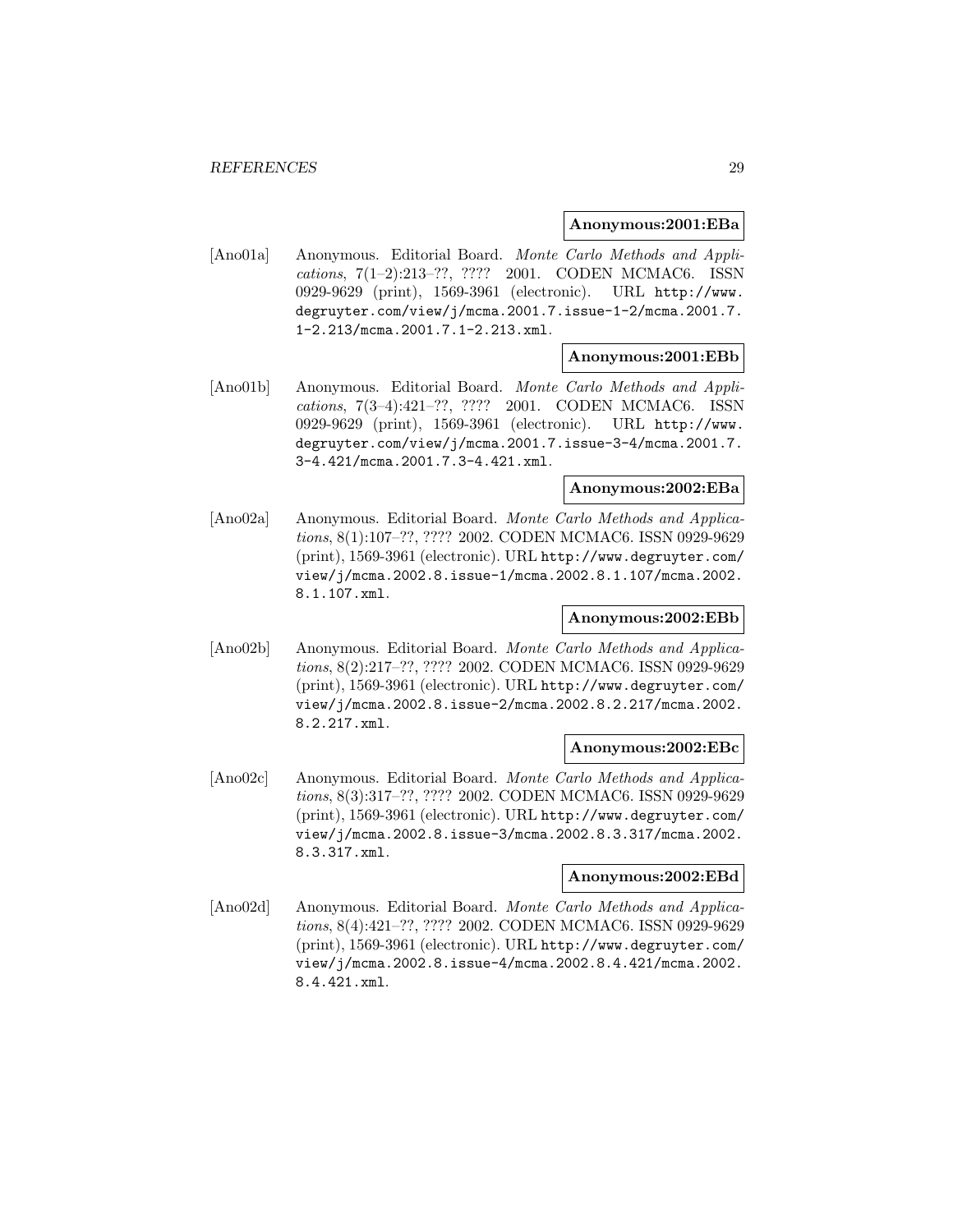#### **Anonymous:2002:MII**

[Ano02e] Anonymous. MCM2003: IV IMACS Monte Carlo Seminar WIAS, Berlin, 15–19 September 2003. Monte Carlo Methods and Applications, 8(2):215–??, ???? 2002. CODEN MCMAC6. ISSN 0929-9629 (print), 1569-3961 (electronic). URL http://www.degruyter.com/ view/j/mcma.2002.8.issue-2/mcma.2002.8.2.215/mcma.2002. 8.2.215.xml.

#### **Anonymous:2003:EB**

[Ano03a] Anonymous. Editorial Board. Monte Carlo Methods and Applications, 9(3):291–??, ???? 2003. CODEN MCMAC6. ISSN 0929-9629 (print), 1569-3961 (electronic). URL http://www.degruyter.com/ view/j/mcma.2003.9.issue-3/156939603322729030/156939603322729030. xml.

# **Anonymous:2003:IIS**

[Ano03b] Anonymous. IVth IMACS Seminar on Monte Carlo Methods. Monte Carlo Methods and Applications, 9(1):87–??, January 2003. CODEN MCMAC6. ISSN 0929-9629 (print), 1569-3961 (electronic). URL http://www.degruyter.com/view/j/mcma.2003.9. issue-1/156939603322587498/156939603322587498.xml.

## **Anonymous:2004:EB**

[Ano04] Anonymous. Editorial Board. Monte Carlo Methods and Applications, 10(2):179–??, ???? 2004. CODEN MCMAC6. ISSN 0929-9629 (print), 1569-3961 (electronic). URL http://www. degruyter.com/view/j/mcma.2004.10.issue-2/156939604777303262/ 156939604777303262.xml.

#### **Anonymous:2005:EBa**

[Ano05a] Anonymous. Editorial Board. Monte Carlo Methods and Applications, 11(1):93–??, ???? 2005. CODEN MCMAC6. ISSN 0929-9629 (print), 1569-3961 (electronic). URL http://www.degruyter.com/ view/j/mcma.2005.11.issue-1/1569396054027247/1569396054027247. xml.

#### **Anonymous:2005:EBb**

[Ano05b] Anonymous. Editorial Board. Monte Carlo Methods and Applications, 11(2):199–??, ???? 2005. CODEN MCMAC6. ISSN 0929-9629 (print), 1569-3961 (electronic). URL http://www. degruyter.com/view/j/mcma.2005.11.issue-2/156939605777585953/ 156939605777585953.xml.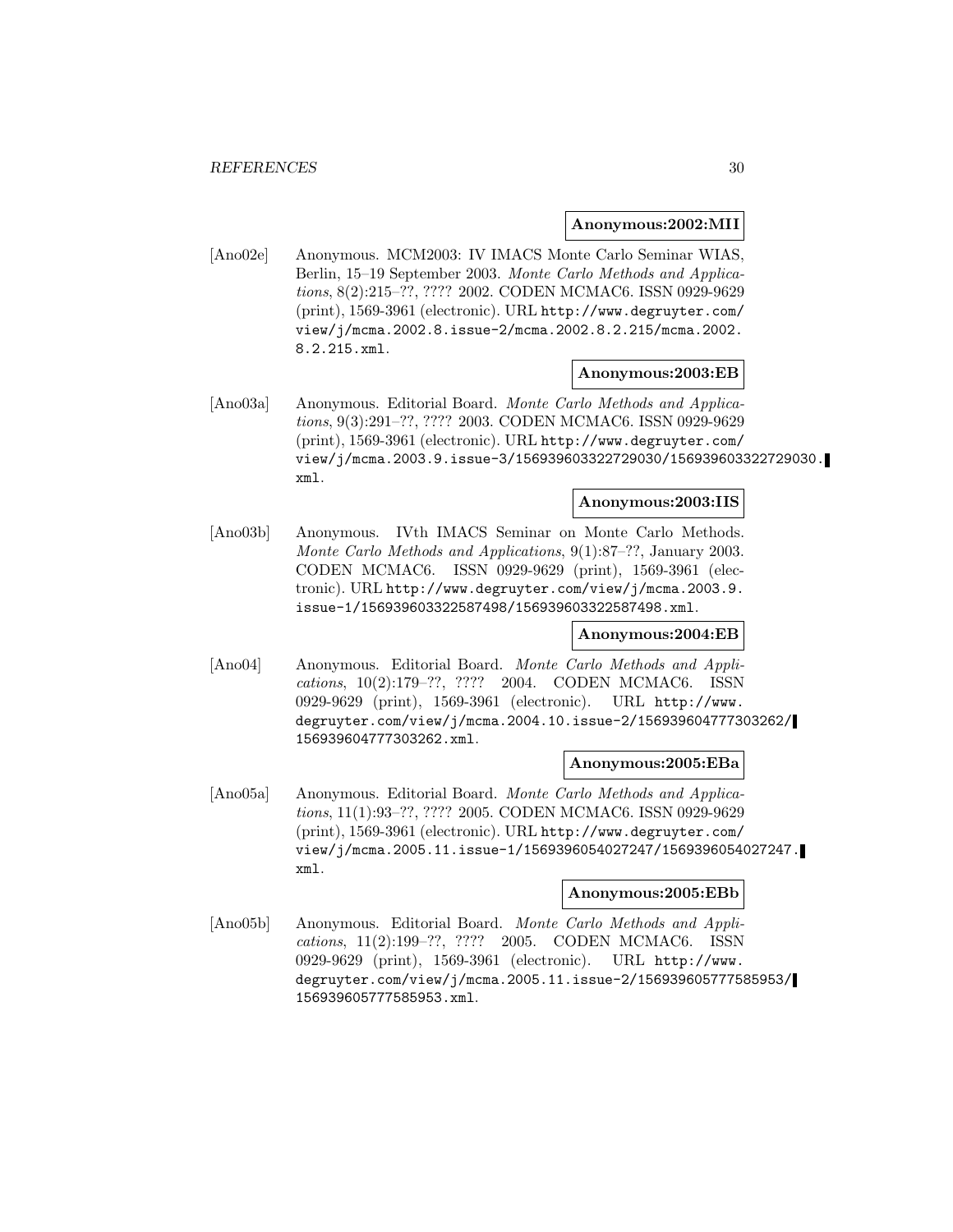#### **Anonymous:2005:EBc**

[Ano05c] Anonymous. Editorial Board. Monte Carlo Methods and Applications, 11(4):465–??, ???? 2005. CODEN MCMAC6. ISSN 0929-9629 (print), 1569-3961 (electronic). URL http://www. degruyter.com/view/j/mcma.2005.11.issue-4/156939605777438523/ 156939605777438523.xml.

# **Anonymous:2006:EBa**

[Ano06a] Anonymous. Editorial Board. Monte Carlo Methods and Applications, 12(1):95–??, ???? 2006. CODEN MCMAC6. ISSN 0929-9629 (print), 1569-3961 (electronic). URL http://www.degruyter.com/ view/j/mcma.2006.12.issue-1/156939606776886661/156939606776886661. xml.

#### **Anonymous:2006:EBb**

[Ano06b] Anonymous. Editorial Board. Monte Carlo Methods and Applications, 12(2):187–??, ???? 2006. CODEN MCMAC6. ISSN 0929-9629 (print), 1569-3961 (electronic). URL http://www. degruyter.com/view/j/mcma.2006.12.issue-2/156939606777488851/ 156939606777488851.xml.

# **Anonymous:2006:EBc**

[Ano06c] Anonymous. Editorial Board. Monte Carlo Methods and Applications, 12(3–4):343–??, ???? 2006. CODEN MCMAC6. ISSN 0929-9629 (print), 1569-3961 (electronic). URL http://www. degruyter.com/view/j/mcma.2006.12.issue-3/156939606778705173/ 156939606778705173.xml.

# **Anonymous:2011:P**

[Ano11] Anonymous. Prelims. Monte Carlo Methods and Applications, 17(4):i–??, December 2011. CODEN MCMAC6. ISSN 0929-9629 (print), 1569-3961 (electronic). URL http://www.degruyter.com/ view/j/mcma.2011.17.issue-4/mcma.2011.prelims4/mcma.2011. prelims4.xml.

## **Anonymous:2012:Ma**

[Ano12a] Anonymous. Masthead. Monte Carlo Methods and Applications, 18 (1):i–??, March 2012. CODEN MCMAC6. ISSN 0929-9629 (print), 1569-3961 (electronic). URL http://www.degruyter.com/view/ j/mcma.2012.18.issue-1/mcma-2012-masthead1/mcma-2012-masthead1. xml.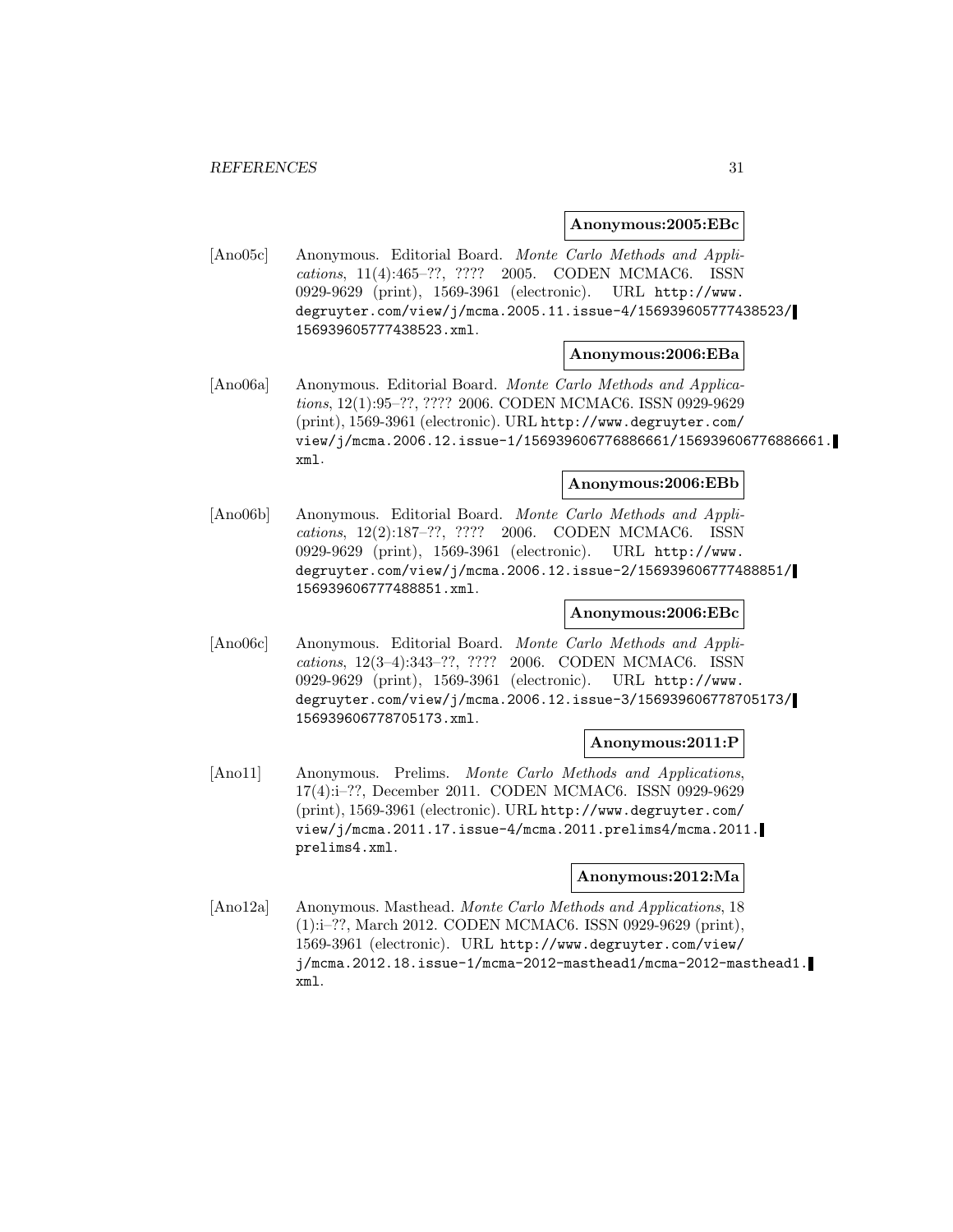#### **Anonymous:2012:Mb**

[Ano12b] Anonymous. Masthead. Monte Carlo Methods and Applications, 18 (2):i–??, June 2012. CODEN MCMAC6. ISSN 0929-9629 (print), 1569-3961 (electronic). URL http://www.degruyter.com/view/ j/mcma.2012.18.issue-2/mcma-2012-masthead2/mcma-2012-masthead2. xml.

#### **Anonymous:2012:Mc**

[Ano12c] Anonymous. Masthead. Monte Carlo Methods and Applications, 18(3):i–??, September 2012. CODEN MCMAC6. ISSN 0929-9629 (print), 1569-3961 (electronic). URL http://www.degruyter.com/ view/j/mcma.2012.18.issue-3/mcma-2012-masthead3/mcma-2012 masthead3.xml.

## **Anonymous:2012:Md**

[Ano12d] Anonymous. Masthead. Monte Carlo Methods and Applications, 18(4):i–??, December 2012. CODEN MCMAC6. ISSN 0929-9629 (print), 1569-3961 (electronic). URL http://www.degruyter.com/ view/j/mcma.2012.18.issue-4/mcma-2012-masthead4/mcma-2012 masthead4.xml.

# **Anonymous:2013:Ma**

[Ano13a] Anonymous. Masthead. Monte Carlo Methods and Applications, 19 (1):i–??, March 2013. CODEN MCMAC6. ISSN 0929-9629 (print), 1569-3961 (electronic). URL http://www.degruyter.com/view/ j/mcma.2013.19.issue-1/mcma-2013-masthead1/mcma-2013-masthead1. xml.

# **Anonymous:2013:Mb**

[Ano13b] Anonymous. Masthead. Monte Carlo Methods and Applications, 19(2):i–??, July 2013. CODEN MCMAC6. ISSN 0929-9629 (print), 1569-3961 (electronic). URL http://www.degruyter.com/view/ j/mcma.2013.19.issue-2/mcma-2013-masthead2/mcma-2013-masthead2. xml.

# **Anonymous:2013:Mc**

[Ano13c] Anonymous. Masthead. Monte Carlo Methods and Applications, 19(3):i–??, September 2013. CODEN MCMAC6. ISSN 0929-9629 (print), 1569-3961 (electronic). URL http://www.degruyter.com/ view/j/mcma.2013.19.issue-3/mcma-2013-masthead3/mcma-2013 masthead3.xml.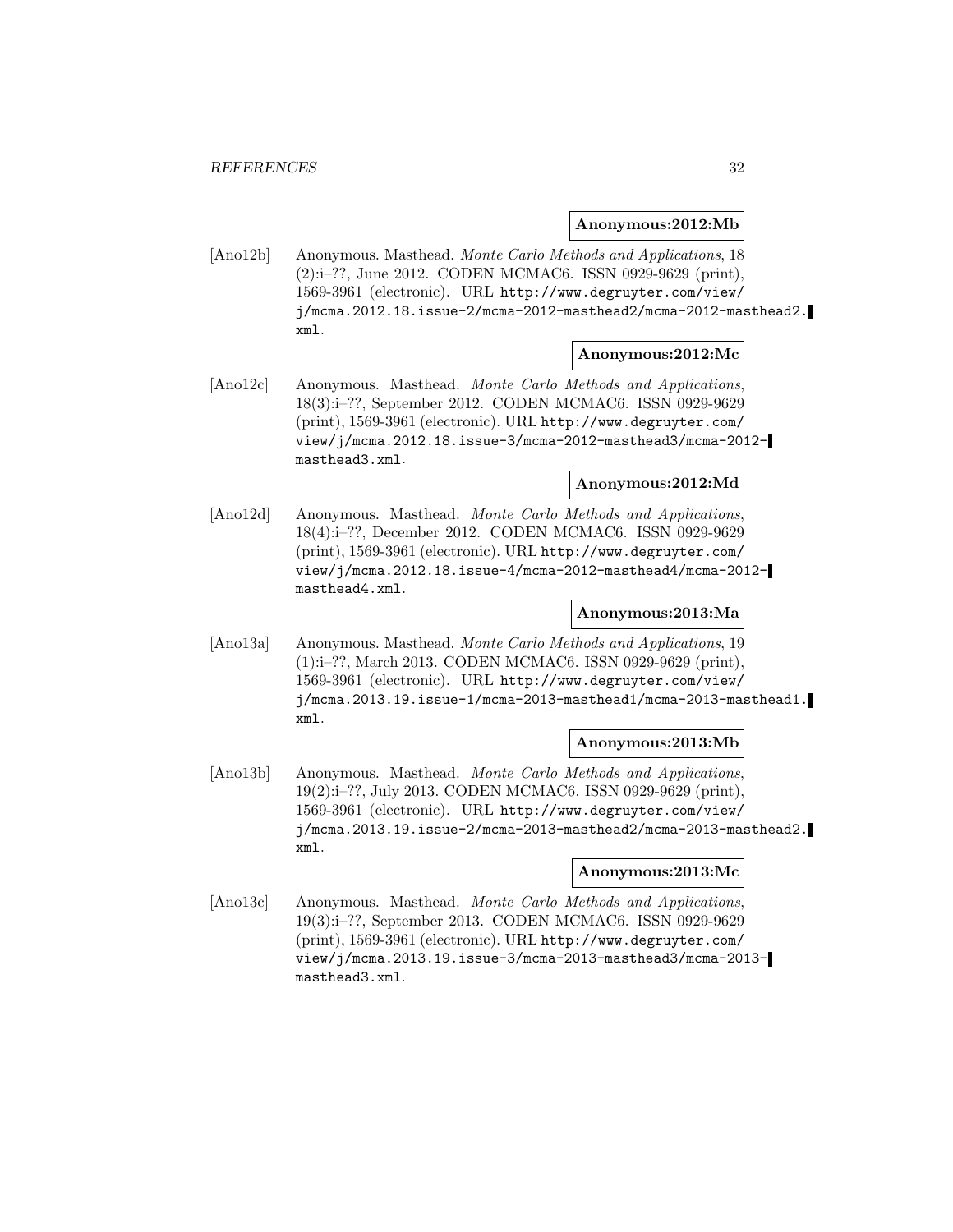**Anonymous:2013:Md**

[Ano13d] Anonymous. Masthead. Monte Carlo Methods and Applications, 19(4):i–??, December 2013. CODEN MCMAC6. ISSN 0929-9629 (print), 1569-3961 (electronic). URL http://www.degruyter.com/ view/j/mcma.2013.19.issue-2/mcma-2013-masthead2/mcma-2013 masthead2.xml.

## **Anonymous:2014:Fa**

[Ano14a] Anonymous. Frontmatter. Monte Carlo Methods and Applications, 20(1):i–??, March 2014. CODEN MCMAC6. ISSN 0929-9629 (print), 1569-3961 (electronic). URL http://www.degruyter. com/view/j/mcma.2014.20.issue-1/mcma-2014-frontmatter1/ mcma-2014-frontmatter1.xml.

#### **Anonymous:2014:Fb**

[Ano14b] Anonymous. Frontmatter. Monte Carlo Methods and Applications, 20(2):i–??, June 2014. CODEN MCMAC6. ISSN 0929-9629 (print), 1569-3961 (electronic). URL http://www.degruyter. com/view/j/mcma.2014.20.issue-2/mcma-2014-frontmatter2/ mcma-2014-frontmatter2.xml.

# **Anonymous:2014:Fc**

[Ano14c] Anonymous. Frontmatter. Monte Carlo Methods and Applications, 20(3):i–??, September 2014. CODEN MCMAC6. ISSN 0929-9629 (print), 1569-3961 (electronic). URL http://www.degruyter. com/view/j/mcma.2014.20.issue-3/mcma-2014-frontmatter3/ mcma-2014-frontmatter3.xml.

# **Anonymous:2014:Fd**

[Ano14d] Anonymous. Frontmatter. Monte Carlo Methods and Applications, 20(4):i–??, December 2014. CODEN MCMAC6. ISSN 0929-9629 (print), 1569-3961 (electronic). URL http://www.degruyter. com/view/j/mcma.2014.20.issue-4/mcma-2014-frontmatter4/ mcma-2014-frontmatter4.xml.

# **Anonymous:2014:M**

[Ano14e] Anonymous. Masthead. Monte Carlo Methods and Applications, 20(1):i–??, January 2014. CODEN MCMAC6. ISSN 0929-9629 (print), 1569-3961 (electronic). URL http://www.degruyter.com/ view/j/mcma.2013.19.issue-3/mcma-2013-masthead3/mcma-2013 masthead3.xml.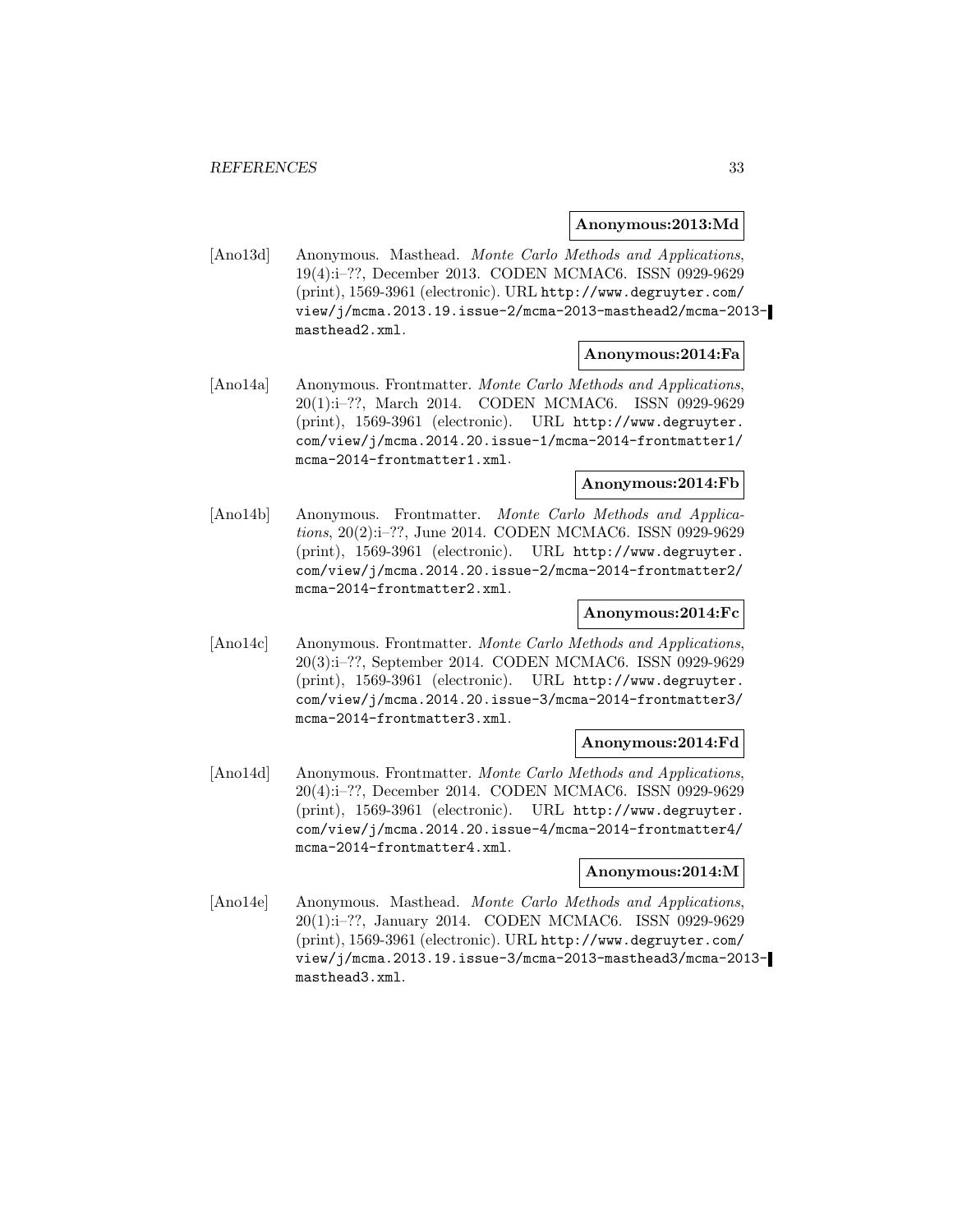#### **Anonymous:2015:Fa**

[Ano15a] Anonymous. Frontmatter. Monte Carlo Methods and Applications, 21(1):i–??, March 2015. CODEN MCMAC6. ISSN 0929-9629 (print), 1569-3961 (electronic). URL http://www.degruyter. com/view/j/mcma.2015.21.issue-1/mcma-2015-frontmatter1/ mcma-2015-frontmatter1.xml.

#### **Anonymous:2015:Fb**

[Ano15b] Anonymous. Frontmatter. Monte Carlo Methods and Applications, 21(2):i–??, June 2015. CODEN MCMAC6. ISSN 0929-9629 (print), 1569-3961 (electronic). URL http://www.degruyter. com/view/j/mcma.2015.21.issue-2/mcma-2015-frontmatter2/ mcma-2015-frontmatter2.xml.

#### **Anonymous:2015:Fc**

[Ano15c] Anonymous. Frontmatter. Monte Carlo Methods and Applications, 21(3):i–??, September 2015. CODEN MCMAC6. ISSN 0929-9629 (print), 1569-3961 (electronic). URL http://www.degruyter. com/view/j/mcma.2015.21.issue-3/mcma-2015-frontmatter3/ mcma-2015-frontmatter3.xml.

# **Anonymous:2015:F**

[Ano15d] Anonymous. Frontmatter. Monte Carlo Methods and Applications, 21(4):i–??, December 2015. CODEN MCMAC6. ISSN 0929-9629 (print), 1569-3961 (electronic). URL https://www.degruyter. com/view/j/mcma.2015.21.issue-4/mcma-2015-frontmatter4/ mcma-2015-frontmatter4.xml.

# **Anonymous:2016:Fa**

[Ano16a] Anonymous. Frontmatter. Monte Carlo Methods and Applications, 22(1):i–??, March 2016. CODEN MCMAC6. ISSN 0929-9629 (print), 1569-3961 (electronic). URL https://www.degruyter. com/view/j/mcma.2016.22.issue-1/mcma-2016-frontmatter1/ mcma-2016-frontmatter1.xml.

# **Anonymous:2016:Fb**

[Ano16b] Anonymous. Frontmatter. Monte Carlo Methods and Applications, 22(2):i–??, June 2016. CODEN MCMAC6. ISSN 0929-9629 (print), 1569-3961 (electronic). URL https://www.degruyter. com/view/j/mcma.2016.22.issue-2/mcma-2016-frontmatter2/ mcma-2016-frontmatter2.xml.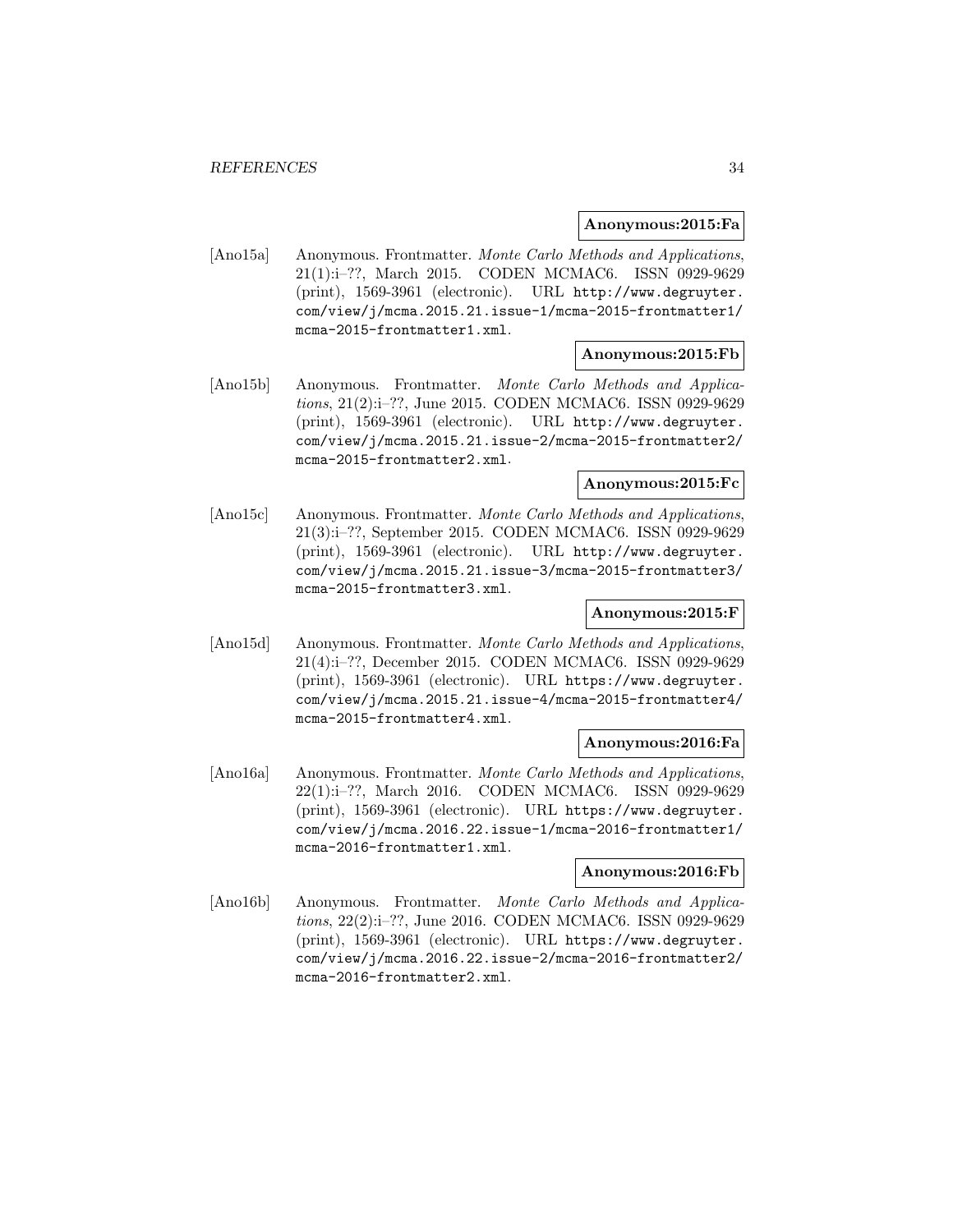#### **Anonymous:2016:Fc**

[Ano16c] Anonymous. Frontmatter. Monte Carlo Methods and Applications, 22(3):i–??, September 2016. CODEN MCMAC6. ISSN 0929-9629 (print), 1569-3961 (electronic). URL https://www.degruyter. com/view/j/mcma.2016.22.issue-3/mcma-2016-frontmatter3/ mcma-2016-frontmatter3.xml.

# **Anonymous:2016:F**

[Ano16d] Anonymous. Frontmatter. Monte Carlo Methods and Applications, 22(4):i–??, December 2016. CODEN MCMAC6. ISSN 0929-9629 (print), 1569-3961 (electronic). URL https://www.degruyter. com/view/j/mcma.2016.22.issue-4/mcma-2016-frontmatter4/ mcma-2016-frontmatter4.xml.

## **Anonymous:2017:Fa**

[Ano17a] Anonymous. Frontmatter. Monte Carlo Methods and Applications, 23(1):i–??, March 2017. CODEN MCMAC6. ISSN 0929-9629 (print), 1569-3961 (electronic). URL https://www.degruyter. com/view/j/mcma.2017.23.issue-1/mcma-2017-frontmatter1/ mcma-2017-frontmatter1.xml.

# **Anonymous:2017:Fb**

[Ano17b] Anonymous. Frontmatter. Monte Carlo Methods and Applications, 23(2):i–??, June 2017. CODEN MCMAC6. ISSN 0929-9629 (print), 1569-3961 (electronic). URL https://www.degruyter. com/view/j/mcma.2017.23.issue-2/mcma-2017-frontmatter2/ mcma-2017-frontmatter2.xml.

# **Anonymous:2017:Fc**

[Ano17c] Anonymous. Frontmatter. Monte Carlo Methods and Applications, 23(3):i–??, September 2017. CODEN MCMAC6. ISSN 0929-9629 (print), 1569-3961 (electronic). URL https://www.degruyter. com/view/j/mcma.2017.23.issue-3/mcma-2017-frontmatter3/ mcma-2017-frontmatter3.xml.

# **Anonymous:2018:Fa**

[Ano18a] Anonymous. Frontmatter. Monte Carlo Methods and Applications, 24(1):i–??, March 2018. CODEN MCMAC6. ISSN 0929-9629 (print), 1569-3961 (electronic). URL https://www.degruyter. com/view/j/mcma.2018.24.issue-1/mcma-2018-frontmatter1/ mcma-2018-frontmatter1.xml.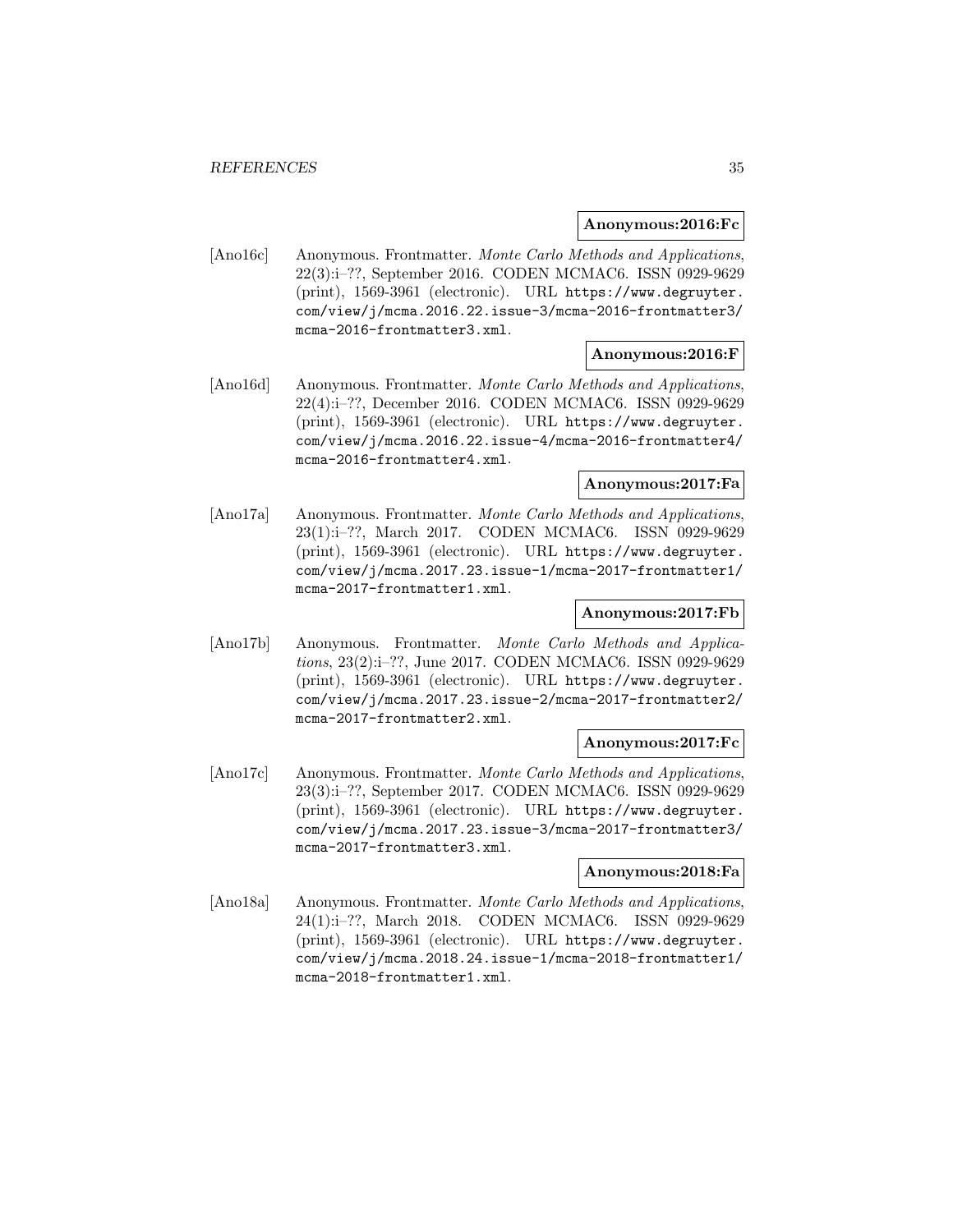#### **Anonymous:2018:Fb**

[Ano18b] Anonymous. Frontmatter. Monte Carlo Methods and Applications, 24(2):i–??, June 2018. CODEN MCMAC6. ISSN 0929-9629 (print), 1569-3961 (electronic). URL https://www.degruyter. com/view/j/mcma.2018.24.issue-2/mcma-2018-frontmatter2/ mcma-2018-frontmatter2.xml.

# **Anonymous:2018:Fc**

[Ano18c] Anonymous. Frontmatter. Monte Carlo Methods and Applications, 24(3):i–??, September 2018. CODEN MCMAC6. ISSN 0929-9629 (print), 1569-3961 (electronic). URL https://www.degruyter. com/view/j/mcma.2018.24.issue-3/mcma-2018-frontmatter3/ mcma-2018-frontmatter3.xml.

#### **Anonymous:2018:Fd**

[Ano18d] Anonymous. Frontmatter. Monte Carlo Methods and Applications, 24(4):i–??, December 2018. CODEN MCMAC6. ISSN 0929-9629 (print), 1569-3961 (electronic). URL https://www.degruyter. com/view/j/mcma.2018.24.issue-4/mcma-2018-frontmatter4/ mcma-2018-frontmatter4.xml.

# **Anonymous:2019:Fa**

[Ano19a] Anonymous. Frontmatter. Monte Carlo Methods and Applications, 25(1):i–??, March 2019. CODEN MCMAC6. ISSN 0929-9629 (print), 1569-3961 (electronic). URL https://www.degruyter. com/view/j/mcma.2019.25.issue-1/mcma-2019-frontmatter1/ mcma-2019-frontmatter1.xml.

# **Anonymous:2019:Fb**

[Ano19b] Anonymous. Frontmatter. Monte Carlo Methods and Applications, 25(2):i–??, June 2019. CODEN MCMAC6. ISSN 0929-9629 (print), 1569-3961 (electronic). URL https://www.degruyter. com/view/j/mcma.2019.25.issue-2/mcma-2019-frontmatter2/ mcma-2019-frontmatter2.xml.

# **Anonymous:2019:Fc**

[Ano19c] Anonymous. Frontmatter. Monte Carlo Methods and Applications, 25(3):i–??, September 2019. CODEN MCMAC6. ISSN 0929-9629 (print), 1569-3961 (electronic). URL https://www.degruyter. com/view/j/mcma.2019.25.issue-3/mcma-2019-frontmatter3/ mcma-2019-frontmatter3.xml.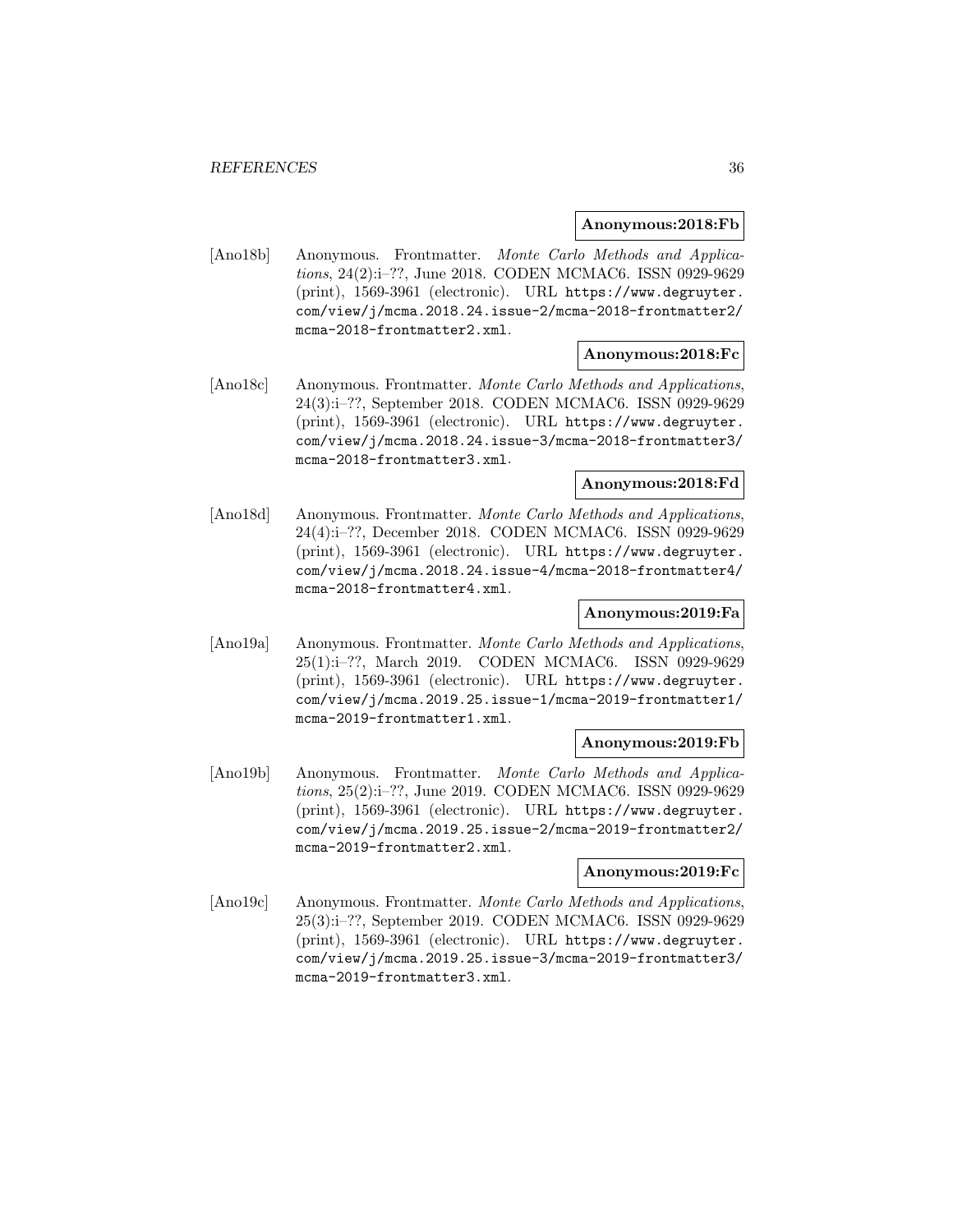#### **Anonymous:2019:F**

[Ano19d] Anonymous. Frontmatter. Monte Carlo Methods and Applications, 25(4):i–??, December 2019. CODEN MCMAC6. ISSN 0929-9629 (print), 1569-3961 (electronic). URL https://www.degruyter. com/view/j/mcma.2019.25.issue-4/mcma-2019-frontmatter4/ mcma-2019-frontmatter4.xml.

#### **Anonymous:2020:Fa**

[Ano20a] Anonymous. Frontmatter. Monte Carlo Methods and Applications, 26(1):i–??, March 2020. CODEN MCMAC6. ISSN 0929-9629 (print), 1569-3961 (electronic). URL https://www.degruyter. com/view/j/mcma.2020.26.issue-1/mcma-2020-frontmatter1/ mcma-2020-frontmatter1.xml.

#### **Anonymous:2020:Fb**

[Ano20b] Anonymous. Frontmatter. Monte Carlo Methods and Applications, 26(2):i–iv, June 1, 2020. CODEN MCMAC6. ISSN 0929-9629 (print), 1569-3961 (electronic). URL https://www.degruyter. com/document/doi/10.1515/mcma-2020-frontmatter2/html.

#### **Anonymous:2020:Fc**

[Ano20c] Anonymous. Frontmatter. Monte Carlo Methods and Applications, 26(3):i–iv, September 1, 2020. CODEN MCMAC6. ISSN 0929-9629 (print), 1569-3961 (electronic). URL https://www.degruyter. com/document/doi/10.1515/mcma-2020-frontmatter3/html.

#### **Anonymous:2020:Fd**

[Ano20d] Anonymous. Frontmatter. Monte Carlo Methods and Applications, 26(4):i–iv, December 1, 2020. CODEN MCMAC6. ISSN 0929-9629 (print), 1569-3961 (electronic). URL https://www.degruyter. com/document/doi/10.1515/mcma-2020-frontmatter4/html.

### **Anonymous:2021:Fa**

[Ano21a] Anonymous. Frontmatter. Monte Carlo Methods and Applications, 27(1):i–iv, March 1, 2021. CODEN MCMAC6. ISSN 0929-9629 (print), 1569-3961 (electronic). URL https://www.degruyter. com/document/doi/10.1515/mcma-2021-frontmatter1/html.

#### **Anonymous:2021:Fb**

[Ano21b] Anonymous. Frontmatter. Monte Carlo Methods and Applications, 27(2):i–iv, June 1, 2021. CODEN MCMAC6. ISSN 0929-9629 (print), 1569-3961 (electronic). URL https://www.degruyter. com/document/doi/10.1515/mcma-2021-frontmatter2/html.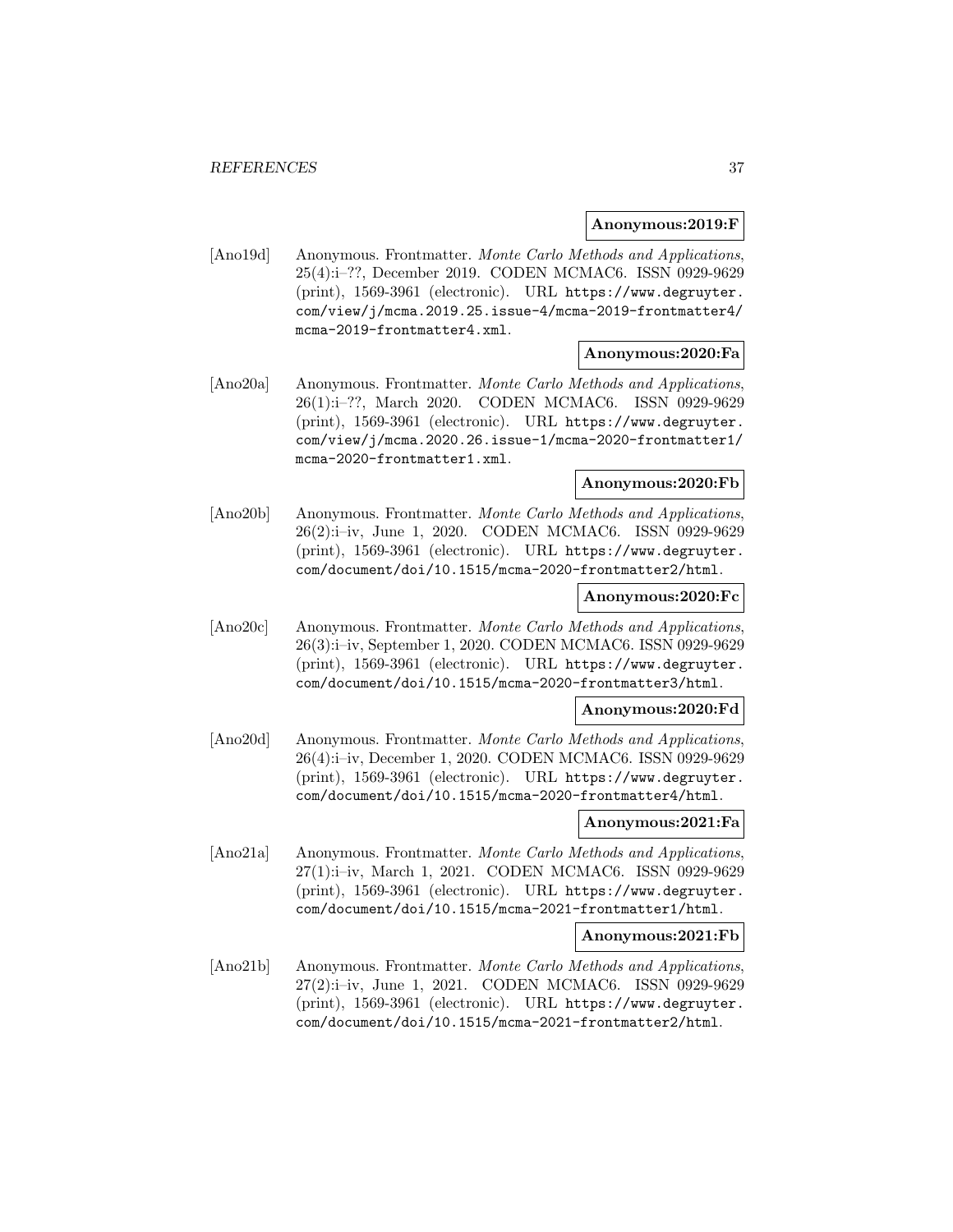#### **Anonymous:2021:Fc**

[Ano21c] Anonymous. Frontmatter. Monte Carlo Methods and Applications, 27(3):i–iv, September 1, 2021. CODEN MCMAC6. ISSN 0929-9629 (print), 1569-3961 (electronic). URL https://www.degruyter. com/document/doi/10.1515/mcma-2021-frontmatter3/html.

#### **Anonymous:2021:Fd**

[Ano21d] Anonymous. Frontmatter. Monte Carlo Methods and Applications, 27(4):i–iv, December 1, 2021. CODEN MCMAC6. ISSN 0929-9629 (print), 1569-3961 (electronic). URL https://www.degruyter. com/document/doi/10.1515/mcma-2021-frontmatter4/html.

#### **Anonymous:2022:Fa**

[Ano22] Anonymous. Frontmatter. Monte Carlo Methods and Applications, 28(1):i–iv, March 1, 2022. CODEN MCMAC6. ISSN 0929-9629 (print), 1569-3961 (electronic). URL https://www.degruyter. com/document/doi/10.1515/mcma-2022-frontmatter1/html.

## **Antipov:1995:COP**

[Ant95] M. V. Antipov. Congruence operator of the pseudo-random numbers generator and a modification of Euclidean decomposition. Monte Carlo Methods and Applications, 1(3):203–219, ???? 1995. CODEN MCMAC6. ISSN 0929-9629 (print), 1569-3961 (electronic). URL http://www.degruyter.com/view/j/mcma.1995.1. issue-3/mcma.1995.1.3.203/mcma.1995.1.3.203.xml.

### **Antipov:1996:SNM**

[Ant96] M. V. Antipov. Sequences of numbers for Monte Carlo methods. Monte Carlo Methods and Applications, 2(3):219–235, ???? 1996. CODEN MCMAC6. ISSN 0929-9629 (print), 1569-3961 (electronic). URL http://www.degruyter.com/view/j/mcma.1996.2. issue-3/mcma.1996.2.3.219/mcma.1996.2.3.219.xml.

#### **Antyufeev:2011:NNR**

[Ant11] Victor S. Antyufeev. Non-negative regularization for systems of linear algebraic equations. Monte Carlo Methods and Applications, 17 (4):399–410, December 2011. CODEN MCMAC6. ISSN 0929-9629 (print), 1569-3961 (electronic). URL http://www.degruyter.com/ view/j/mcma.2011.17.issue-4/mcma.2011.016/mcma.2011.016. xml.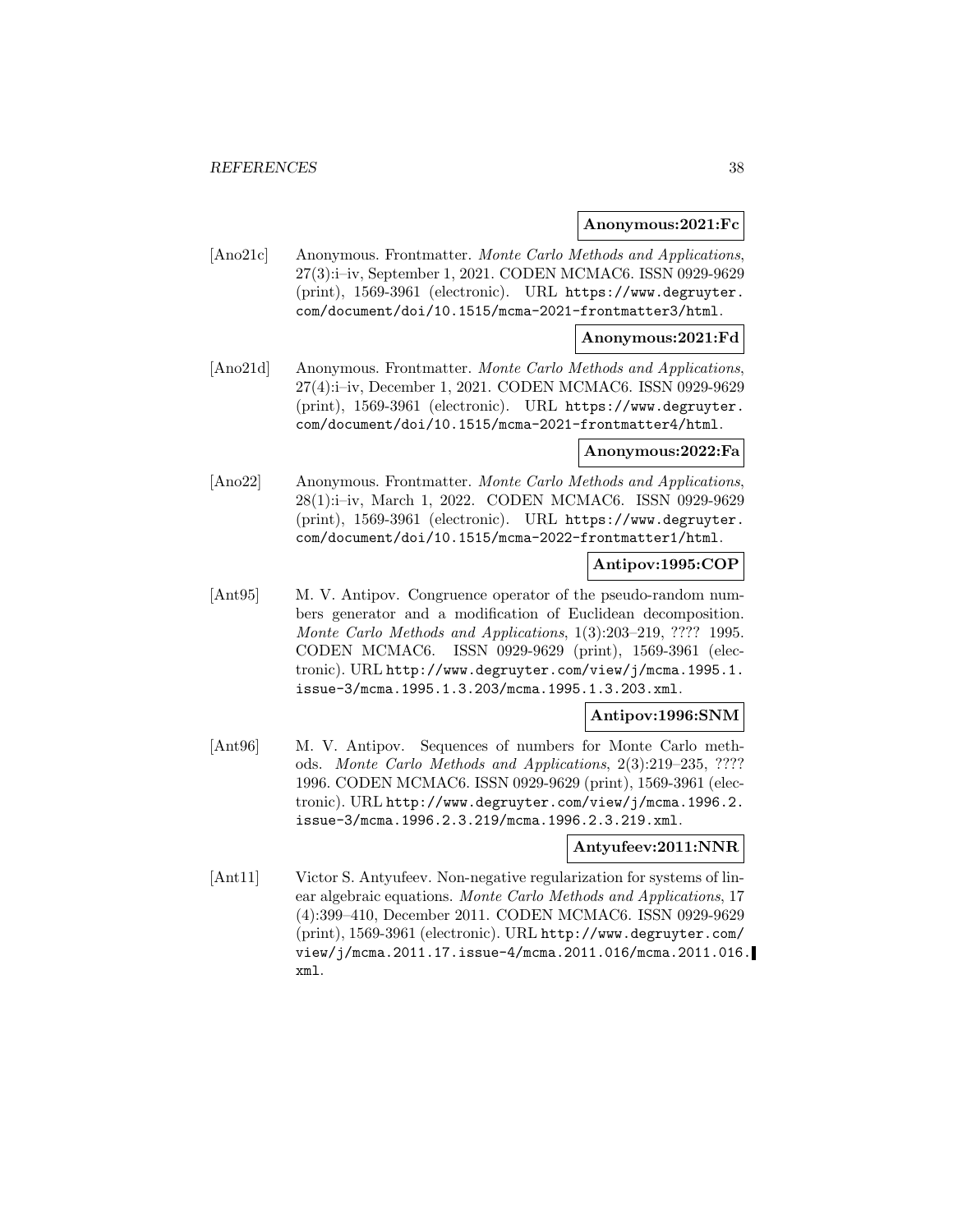### **Antyufeev:2015:MVM**

[Ant15] Victor S. Antyufeev. Mathematical verification of the Monte Carlo maximum cross-section technique. Monte Carlo Methods and Applications, 21(4):275–??, December 2015. CODEN MC-MAC6. ISSN 0929-9629 (print), 1569-3961 (electronic). URL https://www.degruyter.com/view/j/mcma.2015.21.issue-4/ mcma-2015-0106/mcma-2015-0106.xml.

## **Akian:2004:SRE**

[AP04] Jean-Luc Akian and Bénédicte Puig. Some results of error evaluation for a non-Gaussian simulation method. Monte Carlo Methods and Applications, 10(1):51–68, ???? 2004. CO-DEN MCMAC6. ISSN 0929-9629 (print), 1569-3961 (electronic). URL http://www.degruyter.com/view/j/mcma.2004. 10.issue-1/156939604323091207/156939604323091207.xml.

#### **Aristoff:2015:PRM**

[Ari15] David Aristoff. The parallel replica method for computing equilibrium averages of Markov chains. Monte Carlo Methods and Applications, 21(4):255–??, December 2015. CODEN MC-MAC6. ISSN 0929-9629 (print), 1569-3961 (electronic). URL https://www.degruyter.com/view/j/mcma.2015.21.issue-4/ mcma-2015-0110/mcma-2015-0110.xml.

### **Arouna:2004:AMC**

[Aro04] Bouhari Arouna. Adaptative Monte Carlo method, a variance reduction technique. Monte Carlo Methods and Applications, 10(1): 1–24, ???? 2004. CODEN MCMAC6. ISSN 0929-9629 (print), 1569-3961 (electronic). URL http://www.degruyter.com/view/ j/mcma.2004.10.issue-1/156939604323091180/156939604323091180. xml.

## **Arsham:1998:TMC**

[Ars98] H. Arsham. Techniques for Monte Carlo optimizing. Monte Carlo Methods and Applications, 4(3):181–229, ???? 1998. CO-DEN MCMAC6. ISSN 0929-9629 (print), 1569-3961 (electronic). URL http://www.degruyter.com/view/j/mcma.1998.4.issue-3/mcma.1998.4.3.181/mcma.1998.4.3.181.xml.

## **Arsham:2007:MCT**

[Ars07] Hossein Arsham. Monte Carlo techniques for parametric finite multidimensional integral equations. Monte Carlo Methods and Applications, 13(3):173–195, August 2007. CODEN MCMAC6.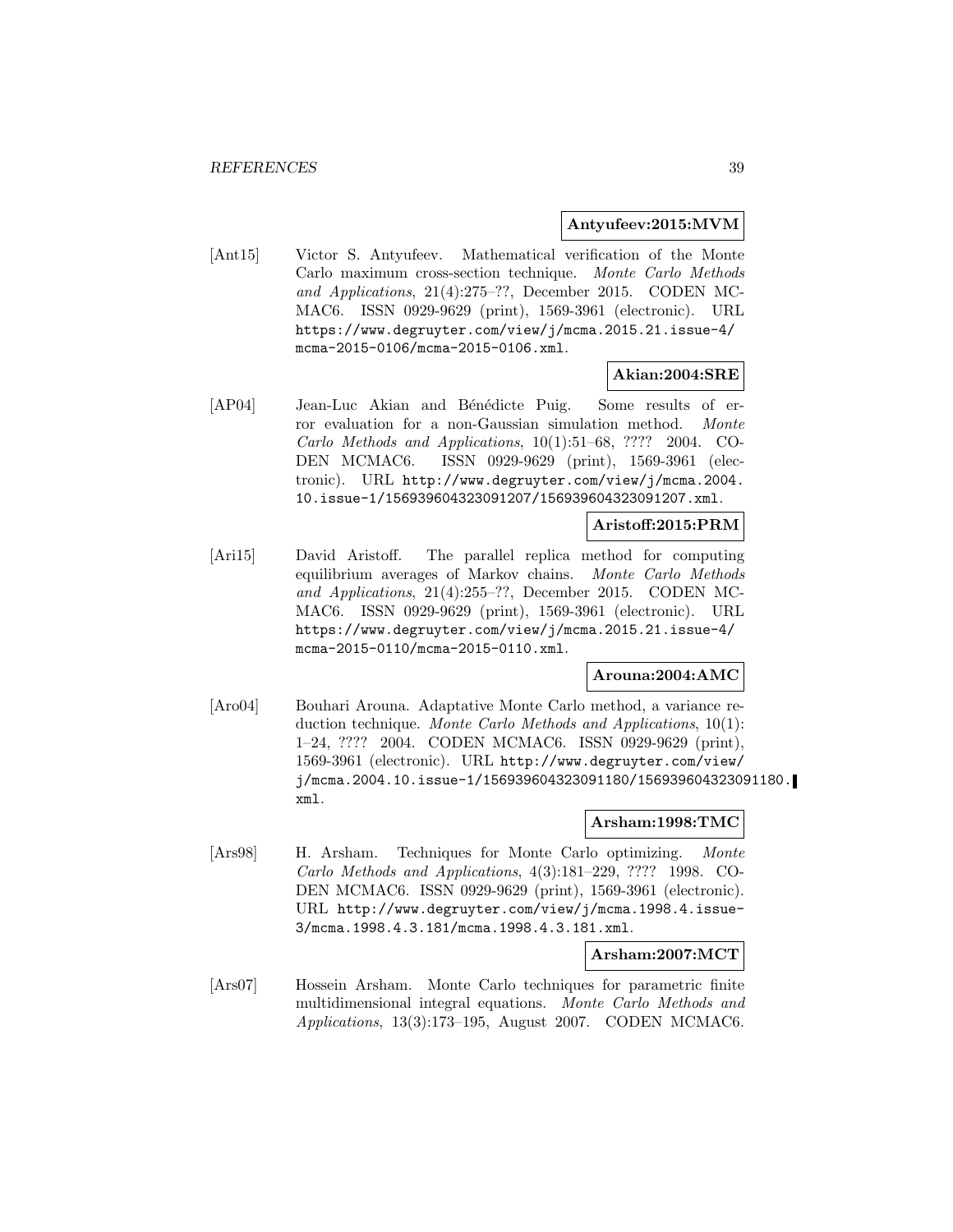ISSN 0929-9629 (print), 1569-3961 (electronic). URL http://www. degruyter.com/view/j/mcma.2007.13.issue-3/mcma.2007.009/ mcma.2007.009.xml.

### **Amano:1995:SNS**

[AS95] Kazuo Amano and Tomoaki Saito. Stochastic numerical solution of biharmonic Dirichlet problem. Monte Carlo Methods and Applications, 1(1):71–82, ???? 1995. CODEN MCMAC6. ISSN 0929-9629 (print), 1569-3961 (electronic). URL http://www. degruyter.com/view/j/mcma.1995.1.issue-1/mcma.1995.1.1. 71/mcma.1995.1.1.71.xml.

# **Achiha:2019:GKW**

[ASTY19] Taku Achiha, Hiroshi Sugita, Kenta Tonohiro, and Yuto Yamamoto. Generation of k-wise independent random variables with small randomness. Monte Carlo Methods and Applications, 25(3):259–??, September 2019. CODEN MC-MAC6. ISSN 0929-9629 (print), 1569-3961 (electronic). URL https://www.degruyter.com/view/j/mcma.2019.25.issue-3/ mcma-2019-2046/mcma-2019-2046.xml.

## **Abbas-Turki:2014:TCM**

[ATBM14] Lokman A. Abbas-Turki, Aych I. Bouselmi, and Mohammed A. Mikou. Toward a coherent Monte Carlo simulation of CVA. Monte Carlo Methods and Applications, 20(3):195–??, September 2014. CODEN MCMAC6. ISSN 0929-9629 (print), 1569-3961 (electronic). URL http://www.degruyter.com/view/j/mcma.2014. 20.issue-3/mcma-2013-0026/mcma-2013-0026.xml.

### **Averina:2004:ASS**

[Ave04] T. A. Averina. Algorithm of statistical simulation of dynamic systems with distributed change of structure. Monte Carlo Methods and Applications, 10(3–4):221–226, December 2004. CODEN MCMAC6. ISSN 0929-9629 (print), 1569-3961 (electronic). URL http://www.degruyter.com/view/j/mcma.2004.10.issue-3-4/ mcma.2004.10.3-4.221/mcma.2004.10.3-4.221.xml.

### **Agapie:2010:RPH**

[AW10] Stefan C. Agapie and Paula A. Whitlock. Random packing of hyperspheres and Marsaglia's parking lot test. Monte Carlo Methods and Applications, 16(3–4):197–209, December 2010. CODEN MCMAC6. ISSN 0929-9629 (print), 1569-3961 (electronic). URL http://www.degruyter.com/view/j/mcma.2010. 16.issue-3-4/mcma.2010.019/mcma.2010.019.xml.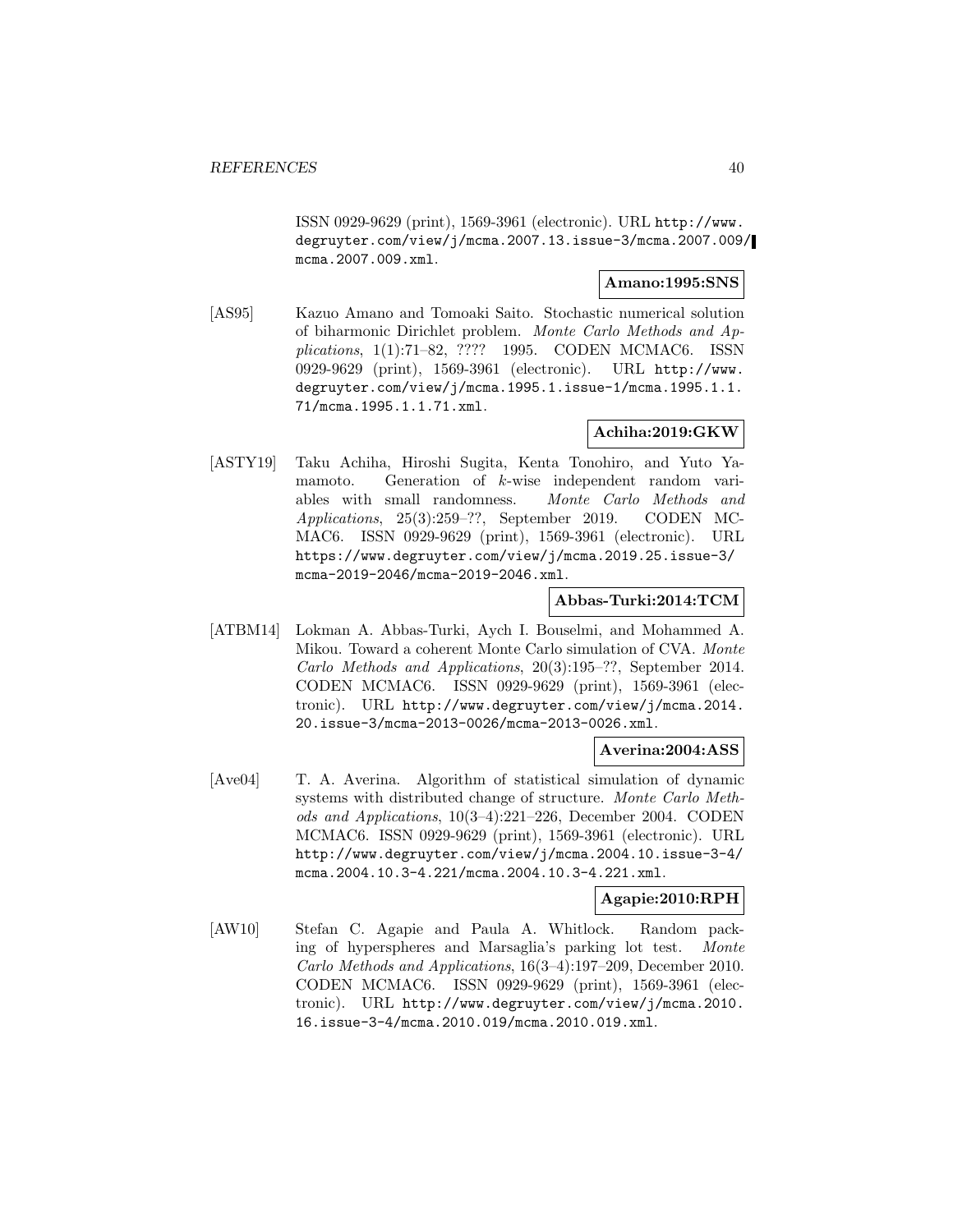#### **Azevedo:2012:QMC**

[Aze12] Juarez S. Azevedo. Quasi Monte Carlo methods applied to equations in transient regime on the theis equation. Monte Carlo Methods and Applications, 18(3):201–??, September 2012. CODEN MCMAC6. ISSN 0929-9629 (print), 1569-3961 (electronic). URL http://www.degruyter.com/view/j/mcma.2012. 18.issue-3/mcma-2012-0007/mcma-2012-0007.xml.

#### **Babovsky:1999:MCS**

[Bab99] Hans Babovsky. On a Monte Carlo scheme for Smoluchowski's coagulation equation. Monte Carlo Methods and Applications, 5(1):1–18, ???? 1999. CODEN MCMAC6. ISSN 0929-9629 (print), 1569-3961 (electronic). URL http://www.degruyter.com/ view/j/mcma.1999.5.issue-1/mcma.1999.5.1.1/mcma.1999.5. 1.1.xml.

### **Baldeaux:2008:QMC**

[Bal08] Jan Baldeaux. Quasi-Monte Carlo methods for the Kou model. Monte Carlo Methods and Applications, 14(4):281–302, November 2008. CODEN MCMAC6. ISSN 0929-9629 (print), 1569-3961 (electronic). URL http://www.degruyter.com/view/j/mcma.2008. 14.issue-4/mcma.2008.012/mcma.2008.012.xml.

### **Branlard:2004:FAS**

[BAO<sup>+</sup>04] J. Branlard, S. Aboud, P. Osuch, S. Goodnick, and M. Saraniti. Frequency analysis of semiconductor devices using full-band cellular Monte Carlo simulations. Monte Carlo Methods and Applications, 10(3–4):227–233, December 2004. CODEN MC-MAC6. ISSN 0929-9629 (print), 1569-3961 (electronic). URL http://www.degruyter.com/view/j/mcma.2004.10.issue-3-4/ mcma.2004.10.3-4.227/mcma.2004.10.3-4.227.xml.

### **Braham:2019:ANM**

[BBBR19] Hayette Braham, Louiza Berdjoudj, Mohamed Boualem, and Nadji Rahmania. Analysis of a non-Markovian queueing model: Bayesian statistics and MCMC methods. Monte Carlo Methods and Applications, 25(2):147–??, June 2019. CODEN MC-MAC6. ISSN 0929-9629 (print), 1569-3961 (electronic). URL https://www.degruyter.com/view/j/mcma.2019.25.issue-2/ mcma-2019-2035/mcma-2019-2035.xml.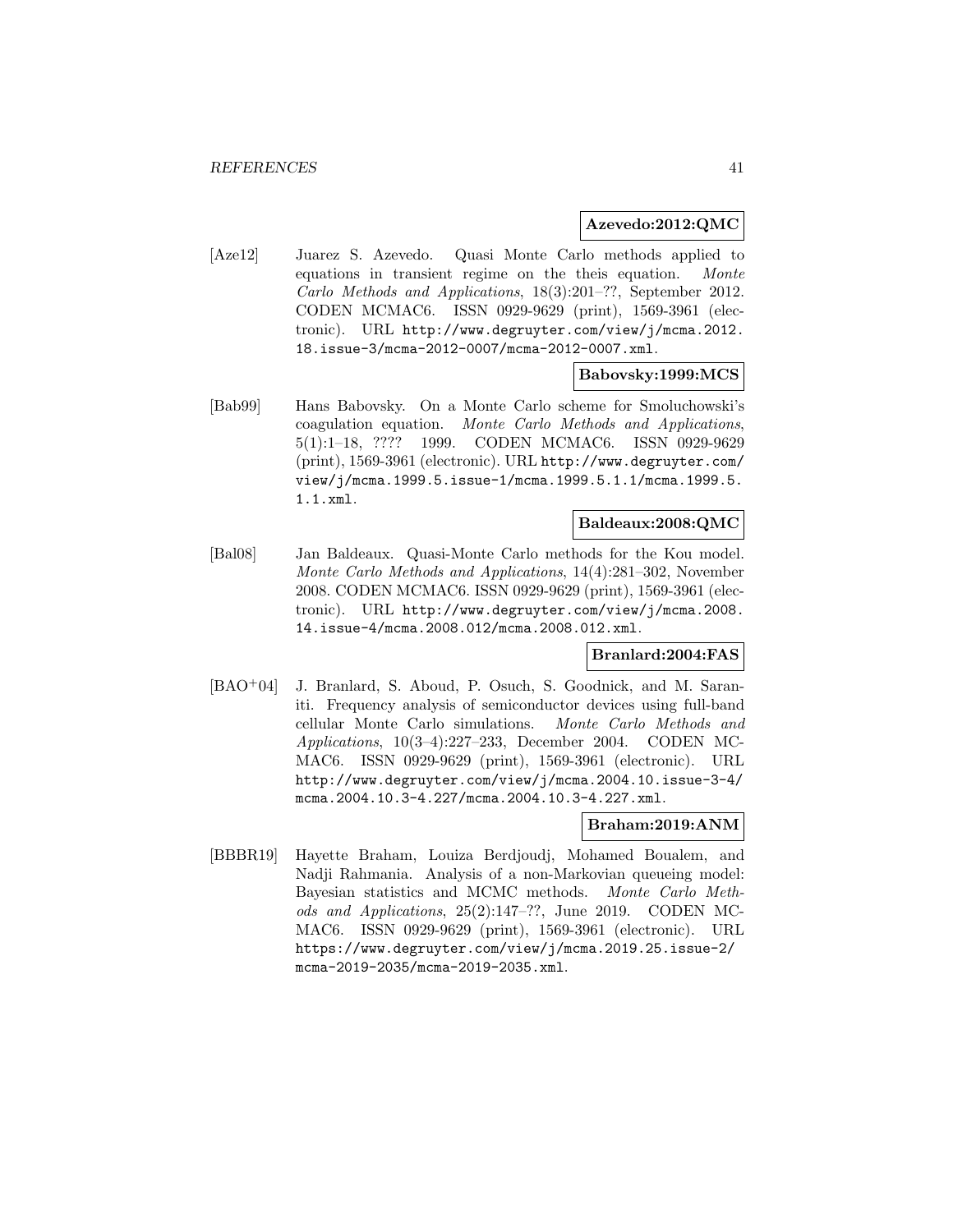### **Begin:2015:SHM**

[BBG15] Jean-François Bégin, Mylène Bédard, and Patrice Gaillardetz. Simulating from the Heston model: A gamma approximation scheme. Monte Carlo Methods and Applications, 21(3):205–??, September 2015. CODEN MCMAC6. ISSN 0929-9629 (print), 1569-3961 (electronic). URL http://www.degruyter.com/view/j/mcma.2015. 21.issue-3/mcma-2015-0105/mcma-2015-0105.xml.

## **Brumback:2011:HMH**

[BC11] Terry E. Brumback, Jr. and Chien-Pin Chen. Hybrid modeling of homogeneous gas-phase combustion reactions. Monte Carlo Methods and Applications, 17(2):133–154, June 2011. CO-DEN MCMAC6. ISSN 0929-9629 (print), 1569-3961 (electronic). URL http://www.degruyter.com/view/j/mcma.2011. 17.issue-2/mcma.2011.006/mcma.2011.006.xml.

## **Belaribi:2011:PAA**

[BCR11] Nadia Belaribi, François Cuvelier, and Francesco Russo. A probabilistic algorithm approximating solutions of a singular PDE of porous media type. Monte Carlo Methods and Applications, 17 (4):317–369, December 2011. CODEN MCMAC6. ISSN 0929-9629 (print), 1569-3961 (electronic). URL http://www.degruyter.com/ view/j/mcma.2011.17.issue-4/mcma.2011.014/mcma.2011.014. xml.

# **Bally:2005:PHA**

[BCZ05] Vlad Bally, Lucia Caramellino, and Antonino Zanette. Pricing and hedging American options by Monte Carlo methods using a Malliavin calculus approach. Monte Carlo Methods and Applications, 11(2):97–133, ???? 2005. CODEN MCMAC6. ISSN 0929-9629 (print), 1569-3961 (electronic). URL http://www.degruyter.com/ view/j/mcma.2005.11.issue-2/156939605777585944/156939605777585944. xml.

## **Bourgey:2020:MMC**

[BDGZ20] Florian Bourgey, Stefano De Marco, Emmanuel Gobet, and Alexandre Zhou. Multilevel Monte Carlo methods and lower– upper bounds in initial margin computations. Monte Carlo Methods and Applications, 26(2):131–161, April 15, 2020. CO-DEN MCMAC6. ISSN 0929-9629 (print), 1569-3961 (electronic). URL https://www.degruyter.com/document/doi/10. 1515/mcma-2020-2062/html.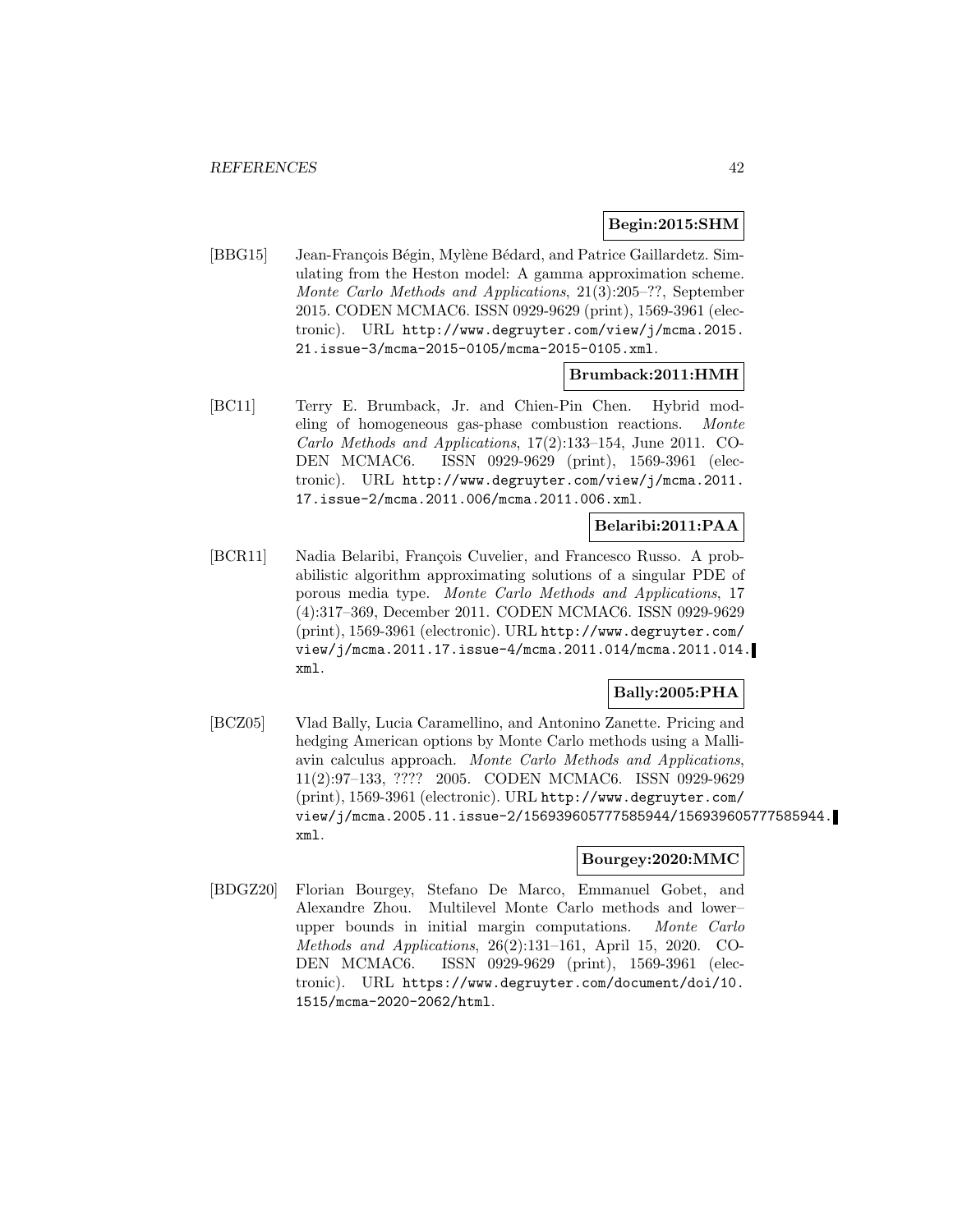#### **Beachkofski:2009:CDS**

[Bea09] Brian Beachkofski. Comparison of descriptive statistics for multidimensional point sets. Monte Carlo Methods and Applications, 15 (3):211–228, November 2009. CODEN MCMAC6. ISSN 0929-9629 (print), 1569-3961 (electronic). URL http://www.degruyter.com/ view/j/mcma.2009.15.issue-3/mcma.2009.012/mcma.2009.012. xml.

### **Beentjes:2021:OPB**

[Bee21] Casper H. L. Beentjes. Optimising Poisson bridge constructions for variance reduction methods. Monte Carlo Methods and Applications, 27(3):249–275, June 1, 2021. CODEN MCMAC6. ISSN 0929-9629 (print), 1569-3961 (electronic). URL https://www. degruyter.com/document/doi/10.1515/mcma-2021-2090/html.

## **Benabdallah:2016:AEM**

[BEH16] Mohsine Benabdallah, Youssfi Elkettani, and Kamal Hiderah. Approximation of Euler–Maruyama for one-dimensional stochastic differential equations involving the local times of the unknown process. Monte Carlo Methods and Applications, 22(4):307–??, December 2016. CODEN MCMAC6. ISSN 0929-9629 (print), 1569-3961 (electronic). URL https://www.degruyter.com/view/j/mcma. 2016.22.issue-4/mcma-2016-0115/mcma-2016-0115.xml.

### **Benov:2016:MPF**

[Ben16] Dobriyan M. Benov. The Manhattan Project, the first electronic computer and the Monte Carlo method. Monte Carlo Methods and Applications, 22(1):73–??, March 2016. CODEN MC-MAC6. ISSN 0929-9629 (print), 1569-3961 (electronic). URL https://www.degruyter.com/view/j/mcma.2016.22.issue-1/ mcma-2016-0102/mcma-2016-0102.xml.

# **Bernard:2001:CNS**

[BF01] Pierre Bernard and Gérard Fleury. Convergence of numerical schemes for stochastic differential equations. Monte Carlo Methods and Applications, 7(1–2):35–44, ???? 2001. CODEN MCMAC6. ISSN 0929-9629 (print), 1569-3961 (electronic). URL http://www. degruyter.com/view/j/mcma.2001.7.issue-1-2/mcma.2001.7. 1-2.35/mcma.2001.7.1-2.35.xml. Monte Carlo and probabilistic methods for partial differential equations (Monte Carlo, 2000).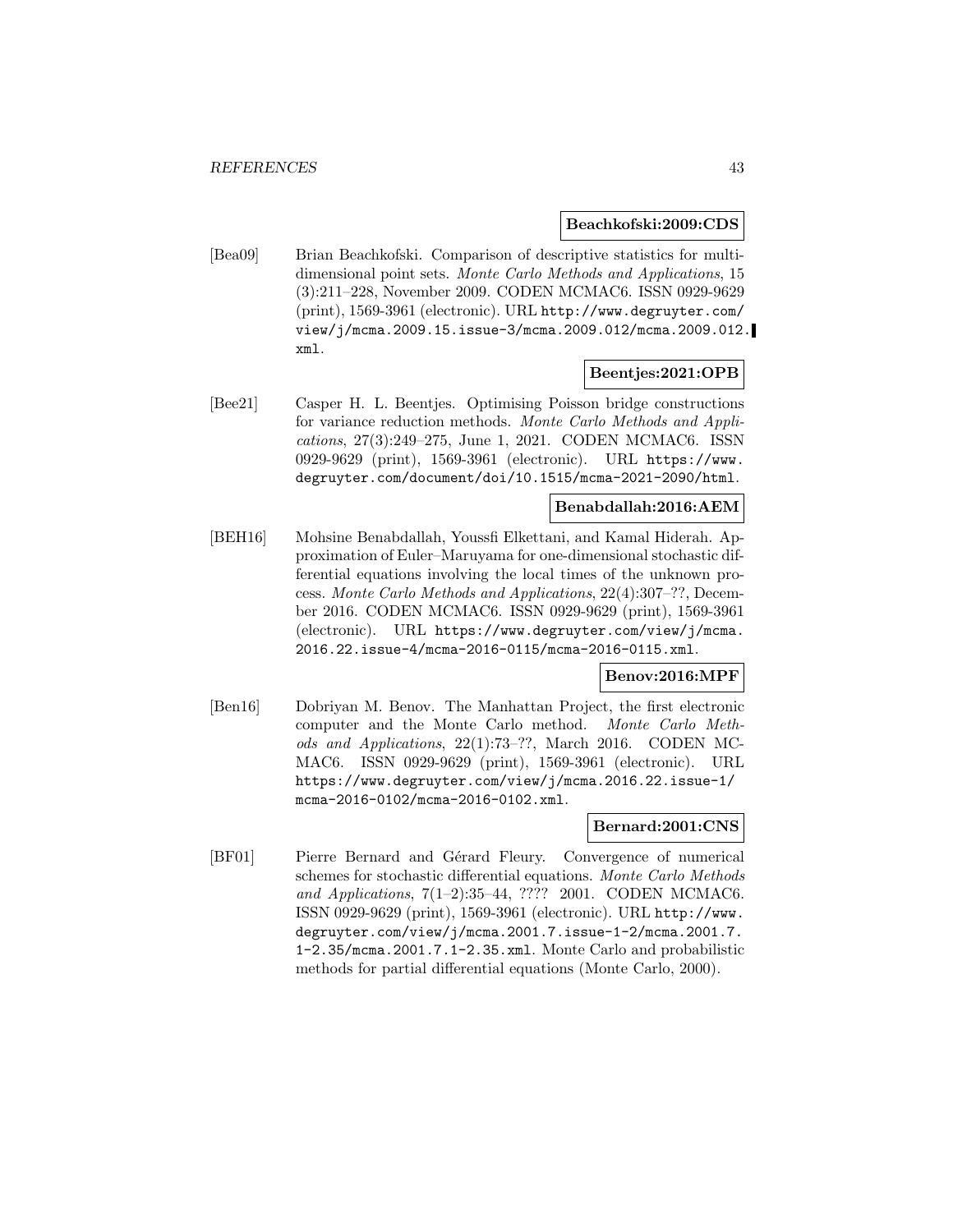#### **Bossy:1997:CSP**

[BFP97] Mireille Bossy, Loula Fezoui, and Serge Piperno. Comparison of a stochastic particle method and a finite volume deterministic method applied to Burgers' equation. Monte Carlo Methods and Applications, 3(2):113–140, ???? 1997. CO-DEN MCMAC6. ISSN 0929-9629 (print), 1569-3961 (electronic). URL http://www.degruyter.com/view/j/mcma.1997.3.issue-2/mcma.1997.3.2.113/mcma.1997.3.2.113.xml.

## **Bardou:2009:CVC**

[BFP09] O. Bardou, N. Frikha, and G. Pagès. Computing VaR and CVaR using stochastic approximation and adaptive unconstrained importance sampling. Monte Carlo Methods and Applications, 15(3):173– 210, November 2009. CODEN MCMAC6. ISSN 0929-9629 (print), 1569-3961 (electronic). URL http://www.degruyter.com/view/ j/mcma.2009.15.issue-3/mcma.2009.011/mcma.2009.011.xml.

## **Braverman:2001:MCA**

[BG01] Mark Braverman and Shay Gueron. A Monte Carlo algorithm for a lottery problem. Monte Carlo Methods and Applications,  $7(1-2)$ : 73–79, ???? 2001. CODEN MCMAC6. ISSN 0929-9629 (print), 1569-3961 (electronic). URL http://www.degruyter.com/view/ j/mcma.2001.7.issue-1-2/mcma.2001.7.1-2.73/mcma.2001.7. 1-2.73.xml. Monte Carlo and probabilistic methods for partial differential equations (Monte Carlo, 2000).

## **BenZineb:2013:PCV**

[BG13] Tarik Ben Zineb and Emmanuel Gobet. Preliminary control variates to improve empirical regression methods. Monte Carlo Methods and Applications, 19(4):331–??, December 2013. CODEN MCMAC6. ISSN 0929-9629 (print), 1569-3961 (electronic). URL http://www.degruyter.com/view/j/mcma.2013. 19.issue-4/mcma-2013-0015/mcma-2013-0015.xml.

#### **Barty:2008:AKB**

[BGSR08] Kengy Barty, Pierre Girardeau, Cyrille Strugarek, and Jean-Sébastien Roy. Application of kernel-based stochastic gradient algorithms to option pricing. Monte Carlo Methods and Applications, 14(2):99–127, July 2008. CODEN MCMAC6. ISSN 0929-9629 (print), 1569-3961 (electronic). URL http://www.degruyter.com/ view/j/mcma.2008.14.issue-2/mcma.2008.006/mcma.2008.006. xml.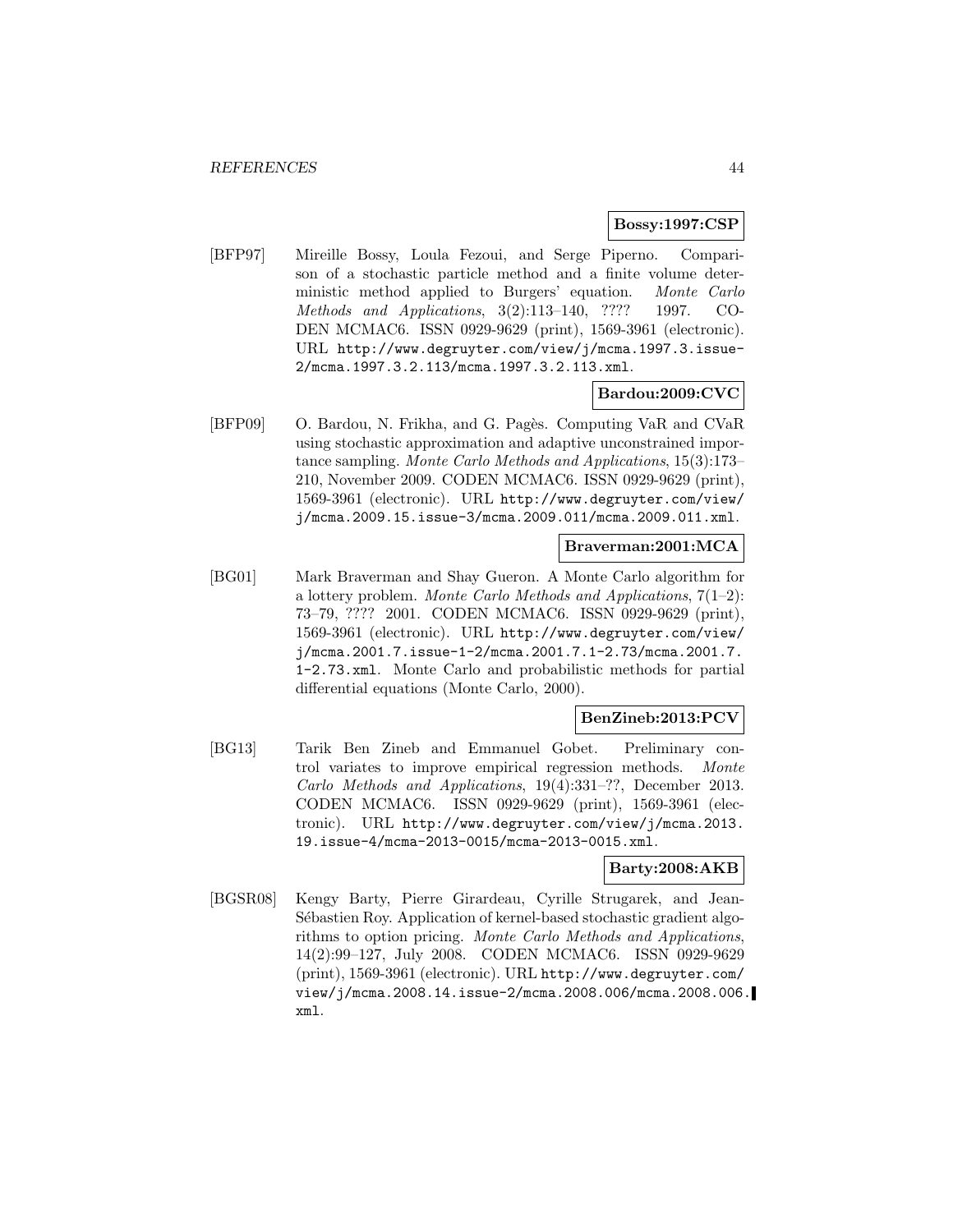#### **Benabdallah:2018:SRC**

[BH18] Mohsine Benabdallah and Kamal Hiderah. Strong rate of convergence for the Euler–Maruyama approximation of one-dimensional stochastic differential equations involving the local time at point zero. Monte Carlo Methods and Applications, 24(4):249–262, December 2018. CODEN MCMAC6. ISSN 0929-9629 (print), 1569- 3961 (electronic). URL https://www.degruyter.com/view/j/ mcma.2018.24.issue-4/mcma-2018-2021/mcma-2018-2021.xml.

## **Baliti:2018:MCS**

[BHA18] Jamal Baliti, Mohamed Hssikou, and Mohammed Alaoui. Monte Carlo simulation of nonlinear gravity driven Poiseuille–Couette flow in a dilute gas. Monte Carlo Methods and Applications, 24(3):153– 163, September 2018. CODEN MCMAC6. ISSN 0929-9629 (print), 1569-3961 (electronic). URL https://www.degruyter.com/view/ j/mcma.2018.24.issue-3/mcma-2018-0014/mcma-2018-0014.xml.

### **Bishwal:2009:BEI**

[Bis09] Jaya P. N. Bishwal. Berry–Esseen inequalities for discretely observed diffusions. Monte Carlo Methods and Applications, 15(3): 229–239, November 2009. CODEN MCMAC6. ISSN 0929-9629 (print), 1569-3961 (electronic). URL http://www.degruyter.com/ view/j/mcma.2009.15.issue-3/mcma.2009.013/mcma.2009.013. xml.

# **Bossy:2001:SPM**

[BJ01] Mireille Bossy and Benjamin Jourdain. A stochastic particle method for the solution of a 1D viscous scalar conservation law in a bounded interval. Monte Carlo Methods and Applications,  $7(1-2)$ : 45–53, ???? 2001. CODEN MCMAC6. ISSN 0929-9629 (print), 1569-3961 (electronic). URL http://www.degruyter.com/view/ j/mcma.2001.7.issue-1-2/mcma.2001.7.1-2.45/mcma.2001.7. 1-2.45.xml. Monte Carlo and probabilistic methods for partial differential equations (Monte Carlo, 2000).

#### **Ballesio:2022:UEG**

[BJ22] Marco Ballesio and Ajay Jasra. Unbiased estimation of the gradient of the log-likelihood for a class of continuous-time state-space models. Monte Carlo Methods and Applications, 28(1):61–83, February 26, 2022. CODEN MCMAC6. ISSN 0929-9629 (print), 1569-3961 (electronic). URL https://www.degruyter.com/document/doi/ 10.1515/mcma-2022-2105/html.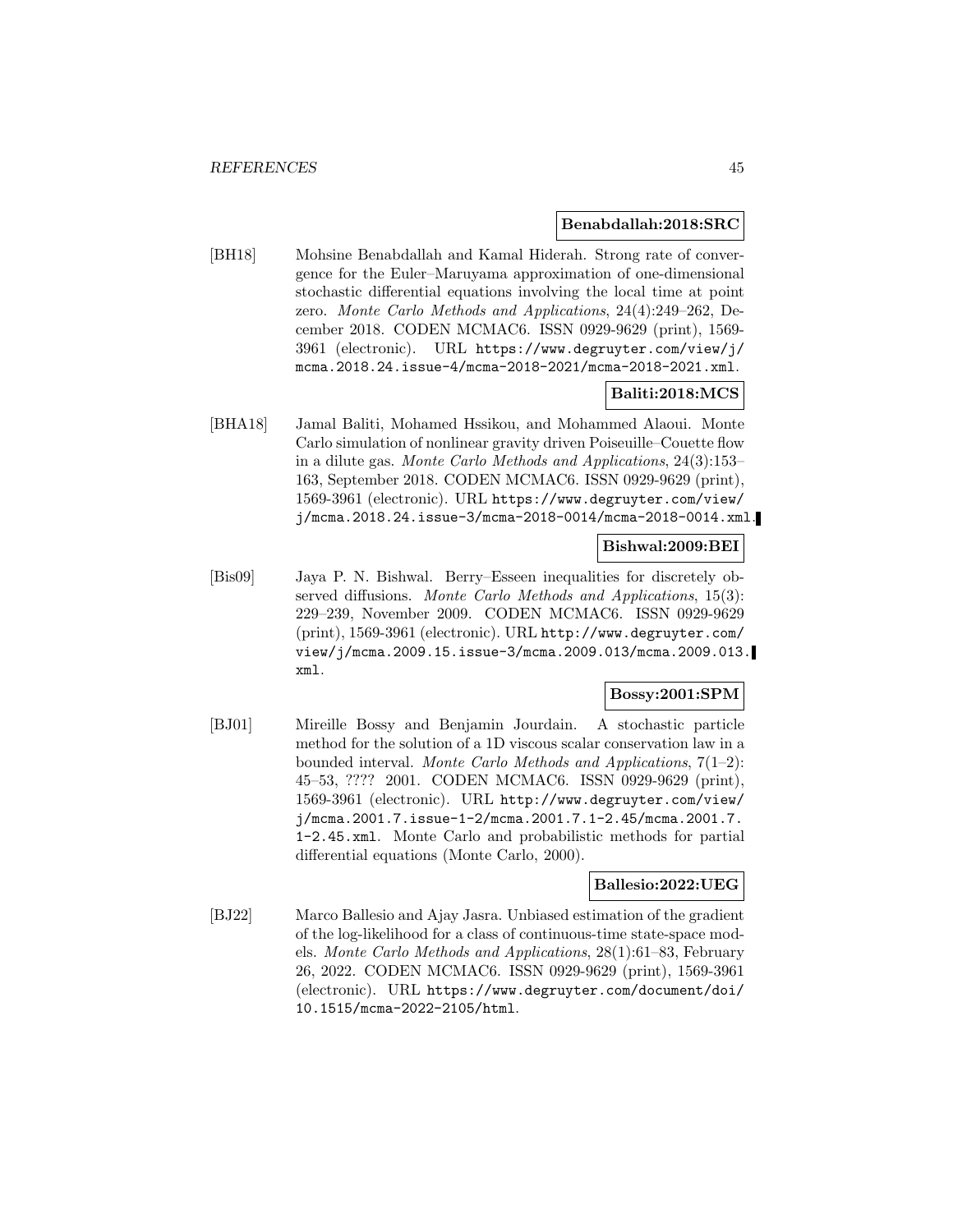#### **Buglanova:1995:CRS**

[BK95] N. A. Buglanova and O. A. Kurbanmuradov. Convergence of the randomized spectral models of homogeneous Gaussian random fields. Monte Carlo Methods and Applications, 1(3):173–201, ???? 1995. CODEN MCMAC6. ISSN 0929-9629 (print), 1569-3961 (electronic). URL http://www.degruyter.com/view/j/mcma.1995.1. issue-3/mcma.1995.1.3.173/mcma.1995.1.3.173.xml.

## **BenAlaya:2014:MMC**

[BK14] Mohamed Ben Alaya and Ahmed Kebaier. Multilevel Monte Carlo for Asian options and limit theorems. Monte Carlo Methods and Applications, 20(3):181–??, September 2014. CO-DEN MCMAC6. ISSN 0929-9629 (print), 1569-3961 (electronic). URL http://www.degruyter.com/view/j/mcma.2014. 20.issue-3/mcma-2013-0025/mcma-2013-0025.xml.

## **Bender:2006:PIA**

[BKS06] Christian Bender, Anastasia Kolodko, and John Schoenmakers. Policy iteration for American options: overview. Monte Carlo Methods and Applications, 12(5–6):347–362, ???? 2006. CODEN MCMAC6. ISSN 0929-9629 (print), 1569-3961 (electronic). URL http://www.degruyter.com/view/j/mcma.2006. 12.issue-5/156939606779329053/156939606779329053.xml.

### **Burch:2015:CET**

[BL15] Nathanial Burch and R. B. Lehoucq. Computing the exittime for a finite-range symmetric jump process. Monte Carlo Methods and Applications, 21(2):139–??, June 2015. CO-DEN MCMAC6. ISSN 0929-9629 (print), 1569-3961 (electronic). URL http://www.degruyter.com/view/j/mcma.2015. 21.issue-2/mcma-2014-0015/mcma-2014-0015.xml.

## **Bruti-Liberati:2006:FOS**

[BLNSP06] Nicola Bruti-Liberati, Christina Nikitopoulos-Sklibosios, and Eckhard Platen. First order strong approximations of jump diffusions. Monte Carlo Methods and Applications, 12(3–4):191–209, ???? 2006. CODEN MCMAC6. ISSN 0929-9629 (print), 1569-3961 (electronic). URL http://www.degruyter.com/view/j/mcma.2006. 12.issue-3/156939606778705191/156939606778705191.xml.

# **Bayousef:2019:CIO**

[BM19] Manal Bayousef and Michael Mascagni. A computational investigation of the optimal Halton sequence in QMC applications.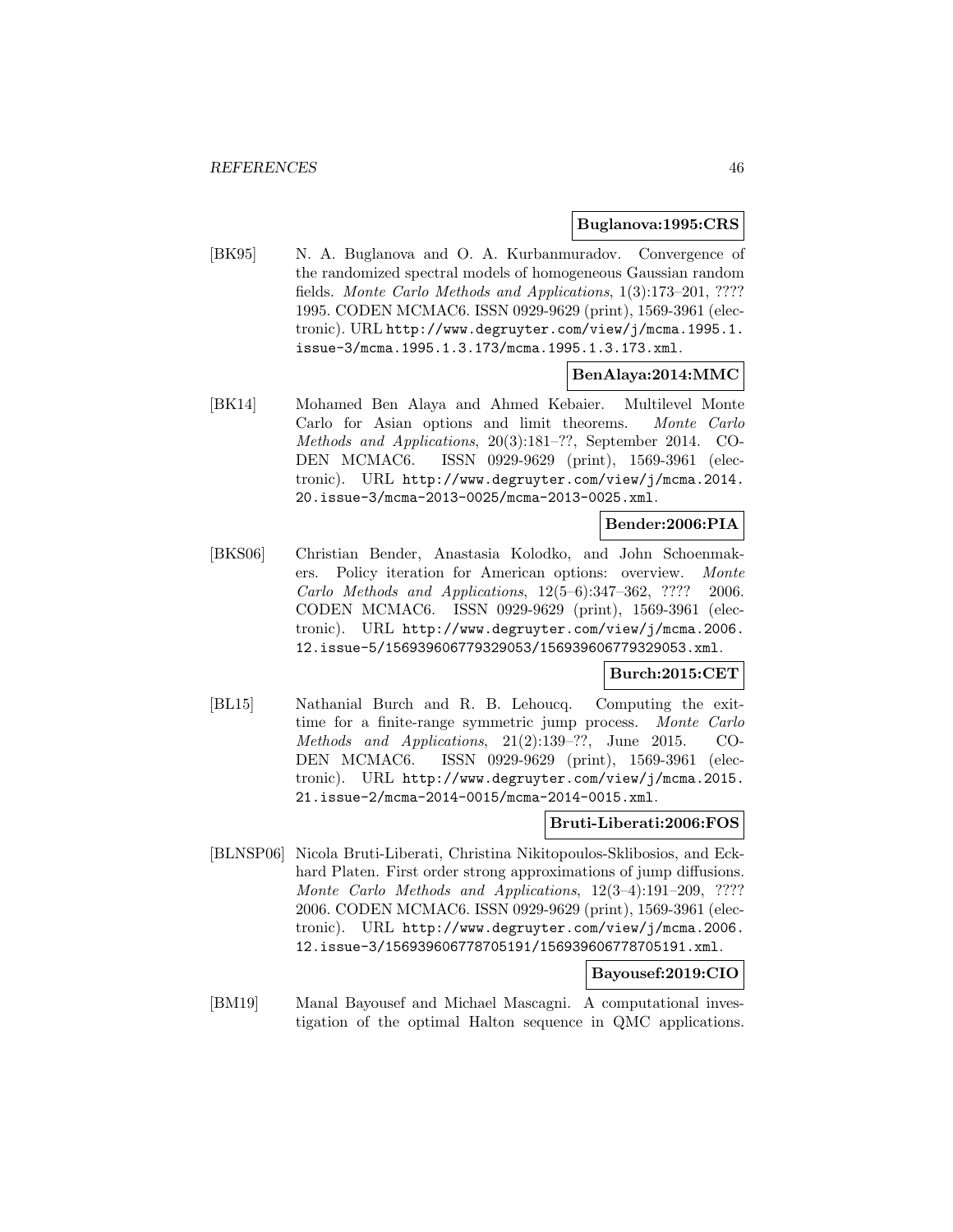Monte Carlo Methods and Applications, 25(3):187–??, September 2019. CODEN MCMAC6. ISSN 0929-9629 (print), 1569-3961 (electronic). URL https://www.degruyter.com/view/j/mcma.2019. 25.issue-3/mcma-2019-2041/mcma-2019-2041.xml.

### **Bahlali:2001:SGP**

[BMO01] Khaled Bahlali, Brahim Mezerdi, and Youssef Ouknine. Some generic properties in backward stochastic differential equations with continuous coefficient. Monte Carlo Methods and Applications, 7(1–2):15–19, ???? 2001. CODEN MCMAC6. ISSN 0929-9629 (print), 1569-3961 (electronic). URL http://www. degruyter.com/view/j/mcma.2001.7.issue-1-2/mcma.2001.7. 1-2.15/mcma.2001.7.1-2.15.xml. Monte Carlo and probabilistic methods for partial differential equations (Monte Carlo, 2000).

#### **Belomestny:2009:MSV**

[BMS09] Denis Belomestny, Stanley Mathew, and John Schoenmakers. Multiple stochastic volatility extension of the Libor market model and its implementation. Monte Carlo Methods and Applications, 15(4):285–310, December 2009. CO-DEN MCMAC6. ISSN 0929-9629 (print), 1569-3961 (electronic). URL http://www.degruyter.com/view/j/mcma.2009. 15.issue-4/mcma.2009.016/mcma.2009.016.xml.

#### **Bounnite:2015:WCT**

[BN15] Mohamed Yasser Bounnite and Abdelaziz Nasroallah. Widening and clustering techniques allowing the use of monotone CFTP algorithm. Monte Carlo Methods and Applications, 21(4):301–??, December 2015. CODEN MCMAC6. ISSN 0929-9629 (print), 1569- 3961 (electronic). URL https://www.degruyter.com/view/j/ mcma.2015.21.issue-4/mcma-2015-0111/mcma-2015-0111.xml.

#### **Boubalou:2019:CMG**

[BOTAZ19] Meriem Boubalou, Megdouda Ourbih-Tari, Abdelouhab Aloui, and Arezki Zioui. Comparing M/G/1 queue estimators in Monte Carlo simulation through the tested generator "getRDS" and the proposed "getLHS" using variance reduction. Monte Carlo Methods and Applications, 25(2):177–??, June 2019. CO-DEN MCMAC6. ISSN 0929-9629 (print), 1569-3961 (electronic). URL https://www.degruyter.com/view/j/mcma.2019. 25.issue-2/mcma-2019-2033/mcma-2019-2033.xml.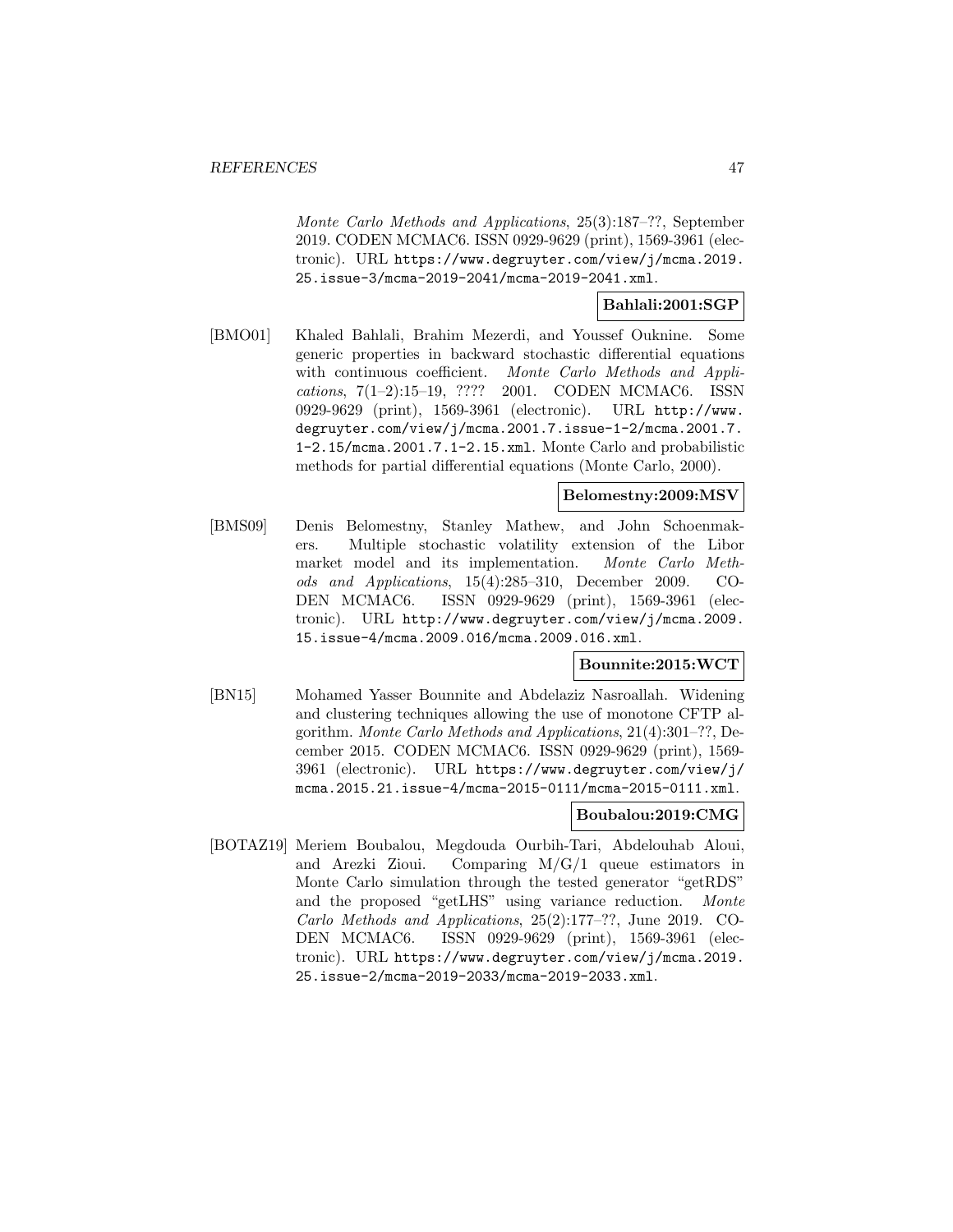#### **Bouleau:1995:SPR**

[Bou95] Nicolas Bouleau. The shift: properties and recommendations for practical use. Monte Carlo Methods and Applications, 1 (2):137–145, ???? 1995. CODEN MCMAC6. ISSN 0929-9629 (print), 1569-3961 (electronic). URL http://www.degruyter.com/ view/j/mcma.1995.1.issue-2/mcma.1995.1.2.137/mcma.1995. 1.2.137.xml.

### **Bouleau:2005:DFS**

[Bou05] Nicolas Bouleau. Dirichlet forms in simulation. Monte Carlo Methods and Applications, 11(4):385–395, ???? 2005. CO-DEN MCMAC6. ISSN 0929-9629 (print), 1569-3961 (electronic). URL http://www.degruyter.com/view/j/mcma.2005. 11.issue-4/156939605777438541/156939605777438541.xml.

## **Borisov:1997:AIM**

[BP97] N. M. Borisov and M. P. Panin. Adjoint importance Monte Carlo simulation for gamma ray deep penetration problem. Monte Carlo Methods and Applications, 3(3):241–250, ???? 1997. CO-DEN MCMAC6. ISSN 0929-9629 (print), 1569-3961 (electronic). URL http://www.degruyter.com/view/j/mcma.1997.3.issue-3/mcma.1997.3.3.241/mcma.1997.3.3.241.xml.

### **Borisov:1998:AMC**

[BP98a] N. M. Borisov and M. P. Panin. Adjoint Monte Carlo calculations of pulse-height-spectrum. Monte Carlo Methods and Applications, 4(3):273–284, ???? 1998. CODEN MCMAC6. ISSN 0929-9629 (print), 1569-3961 (electronic). URL http://www.degruyter.com/ view/j/mcma.1998.4.issue-3/mcma.1998.4.3.273/mcma.1998. 4.3.273.xml.

#### **Borisov:1998:GPC**

[BP98b] N. M. Borisov and M. P. Panin. Generalized particle concept for adjoint Monte Carlo calculations of coupled gamma ray–electron transport. Monte Carlo Methods and Applications, 4(4):341–357, ???? 1998. CODEN MCMAC6. ISSN 0929-9629 (print), 1569-3961 (electronic). URL http://www.degruyter.com/view/j/mcma. 1998.4.issue-4/mcma.1998.4.4.341/mcma.1998.4.4.341.xml.

### **Bonvin:2002:MMV**

[BP02] John Bonvin and Marco Picasso. Mesoscopic models for viscoelastic flows: Coupling finite element and Monte Carlo methods. Monte Carlo Methods and Applications, 8(1):73–81, ????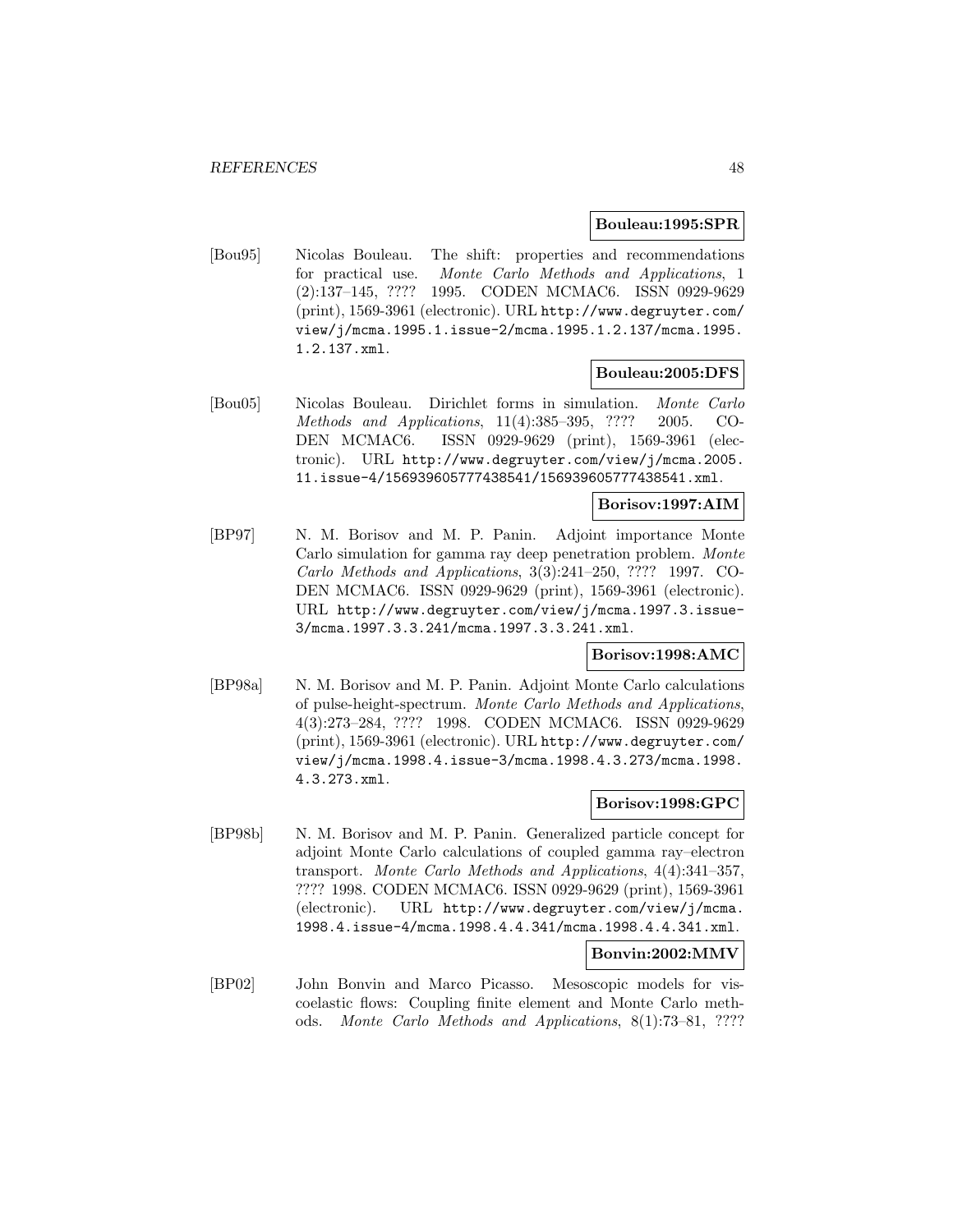2002. CODEN MCMAC6. ISSN 0929-9629 (print), 1569-3961 (electronic). URL http://www.degruyter.com/view/j/mcma.2002.8. issue-1/mcma.2002.8.1.73/mcma.2002.8.1.73.xml.

## **Bally:2001:SQM**

[BPP01] Vlad Bally, Gilles Pagès, and Jacques Printems. A stochastic quantization method for nonlinear problems. Monte Carlo Methods and Applications, 7(1–2):21–33, ???? 2001. CODEN MCMAC6. ISSN 0929-9629 (print), 1569-3961 (electronic). URL http://www. degruyter.com/view/j/mcma.2001.7.issue-1-2/mcma.2001.7. 1-2.21/mcma.2001.7.1-2.21.xml. Monte Carlo and probabilistic methods for partial differential equations (Monte Carlo, 2000).

## **Barghouthi:2003:MCS**

[BQA03] Imad A. Barghouthi, Naji A. Qatanani, and Fathi M. Allan. Monte Carlo simulation of Boltzmann equation in space plasma at high latitudes. Monte Carlo Methods and Applications, 9(3):201–216, ???? 2003. CODEN MCMAC6. ISSN 0929-9629 (print), 1569-3961 (electronic). URL http://www.degruyter.com/view/j/mcma. 2003.9.issue-3/156939603322728978/156939603322728978.xml.

### **Bouazza:2016:SSS**

[BS16] Abdelkader Bouazza and Abderrahmane Settaouti. Study and simulation of the sputtering process of material layers in plasma. Monte Carlo Methods and Applications, 22(2):149–??, June 2016. CODEN MCMAC6. ISSN 0929-9629 (print), 1569-3961 (electronic). URL https://www.degruyter.com/view/j/mcma.2016. 22.issue-2/mcma-2016-0106/mcma-2016-0106.xml.

### **Bouazza:2018:UCE**

[BS18] Abdelkader Bouazza and Abderrahmane Settaouti. Understanding the contribution of energy and angular distribution in the morphology of thin films using Monte Carlo simulation. Monte Carlo Methods and Applications, 24(3):215–224, September 2018. CODEN MCMAC6. ISSN 0929-9629 (print), 1569-3961 (electronic). URL https://www.degruyter.com/view/j/mcma.2018. 24.issue-3/mcma-2018-0019/mcma-2018-0019.xml.

### **Bayer:2010:AWA**

[BST10] Christian Bayer, Anders Szepessy, and Raúl Tempone. Adaptive weak approximation of reflected and stopped diffusions. Monte Carlo Methods and Applications, 16(1):1–67, April 2010.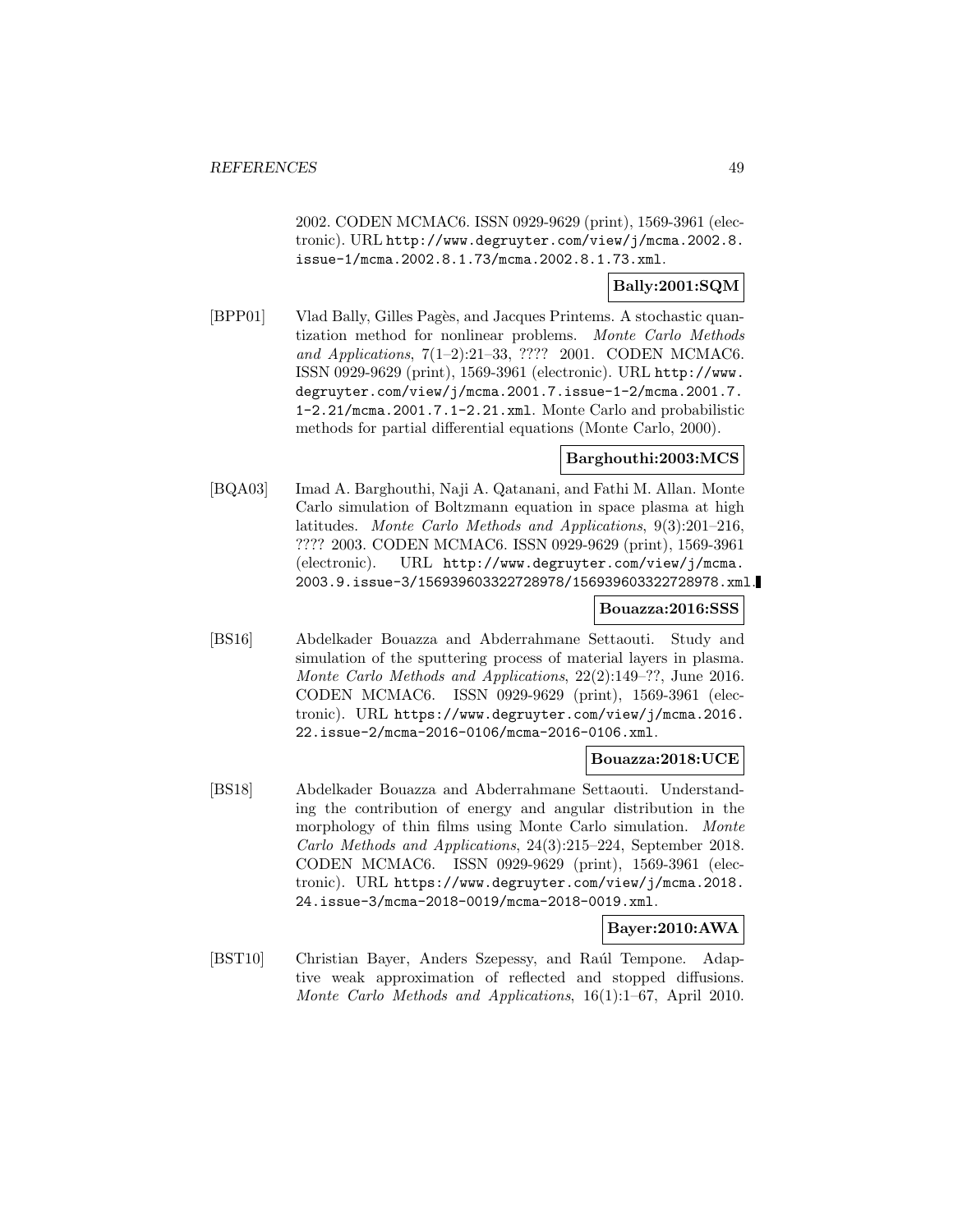CODEN MCMAC6. ISSN 0929-9629 (print), 1569-3961 (electronic). URL http://www.degruyter.com/view/j/mcma.2010. 16.issue-1/mcma.2010.001/mcma.2010.001.xml.

## **Bally:1996:LES**

[BT96] Vlad Bally and Denis Talay. The law of the Euler scheme for stochastic differential equations: II. Convergence rate of the density. Monte Carlo Methods and Applications, 2(2):93–128, ???? 1996. CODEN MCMAC6. ISSN 0929-9629 (print), 1569-3961 (electronic). URL http://www.degruyter.com/view/j/mcma.1996.2. issue-2/mcma.1996.2.2.93/mcma.1996.2.2.93.xml.

## **Buckwar:2004:MSS**

[Buc04] Evelyn Buckwar. The Θ-Maruyama scheme for stochastic functional differential equations with distributed memory term. Monte Carlo Methods and Applications, 10(3–4):235–244, December 2004. CODEN MCMAC6. ISSN 0929-9629 (print), 1569-3961 (electronic). URL http://www.degruyter.com/view/j/mcma.2004. 10.issue-3-4/mcma.2004.10.3-4.235/mcma.2004.10.3-4.235. xml.

## **Button:2003:PDP**

[But03] Scott D. Button. Project duration prediction using a Monte Carlo simulation of the periodic output of the project resources. Monte Carlo Methods and Applications, 9(3):217–225, ???? 2003. CO-DEN MCMAC6. ISSN 0929-9629 (print), 1569-3961 (electronic). URL http://www.degruyter.com/view/j/mcma.2003.9.issue-3/156939603322728987/156939603322728987.xml.

## **Bedouhene:2020:BPB**

[BZ20] Kahina Bedouhene and Nabil Zougab. A Bayesian procedure for bandwidth selection in circular kernel density estimation. Monte Carlo Methods and Applications, 26(1):69–??, March 2020. CODEN MCMAC6. ISSN 0929-9629 (print), 1569-3961 (electronic). URL https://www.degruyter.com/view/j/mcma.2020. 26.issue-1/mcma-2020-2056/mcma-2020-2056.xml.

## **Chatterjee:2012:GFM**

[CA12] Kausik Chatterjee and Akshay Anantapadmanabhan. A Green's function Monte Carlo algorithm for the Helmholtz equation subject to Neumann and mixed boundary conditions: Validation with an 1D benchmark problem. Monte Carlo Methods and Applications, 18(3):265–??, September 2012. CO-DEN MCMAC6. ISSN 0929-9629 (print), 1569-3961 (elec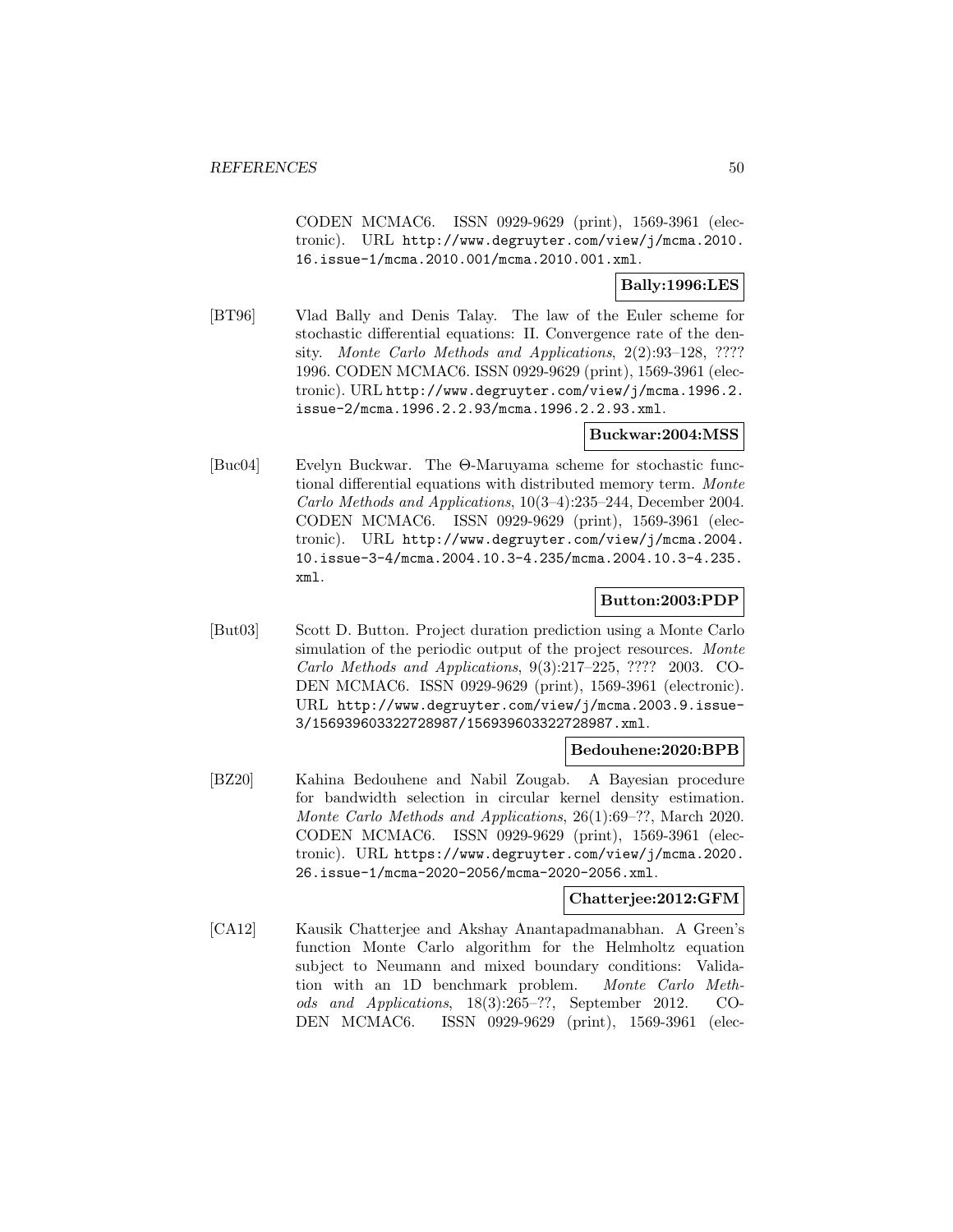tronic). URL http://www.degruyter.com/view/j/mcma.2012. 18.issue-3/mcma-2012-0009/mcma-2012-0009.xml.

### **Cappe:2001:RCS**

[Cap01] Olivier Cappé. Recursive computation of smoothed functionals of hidden Markovian processes using a particle approximation. Monte Carlo Methods and Applications, 7(1–2):81–92, ???? 2001. CODEN MCMAC6. ISSN 0929-9629 (print), 1569-3961 (electronic). URL http://www.degruyter.com/view/j/mcma. 2001.7.issue-1-2/mcma.2001.7.1-2.81/mcma.2001.7.1-2.81. xml. Monte Carlo and probabilistic methods for partial differential equations (Monte Carlo, 2000).

### **Cepeda-Cuervo:2015:BBR**

[CCG15] Edilberto Cepeda-Cuervo and Liliana Garrido. Bayesian beta regression models with joint mean and dispersion modeling. Monte Carlo Methods and Applications, 21(1):49–??, March 2015. CODEN MCMAC6. ISSN 0929-9629 (print), 1569-3961 (electronic). URL http://www.degruyter.com/view/j/mcma.2015. 21.issue-1/mcma-2014-0007/mcma-2014-0007.xml.

# **Cao:2008:ESD**

[CCMZ08] Y. Cao, H. Chi, C. Milton, and W. Zhao. Exploitation of sensitivity derivatives via randomized quasi-Monte Carlo methods. Monte Carlo Methods and Applications, 14(3):269–279, September 2008. CODEN MCMAC6. ISSN 0929-9629 (print), 1569-3961 (electronic). URL http://www.degruyter.com/view/j/mcma.2008. 14.issue-3/mcma.2008.011/mcma.2008.011.xml.

### **Chraibi:2021:OPF**

[CDGG21] Hassane Chraibi, Anne Dutfoy, Thomas Galtier, and Josselin Garnier. Optimal potential functions for the interacting particle system method. Monte Carlo Methods and Applications, 27(2):137–152, April 30, 2021. CODEN MCMAC6. ISSN 0929-9629 (print), 1569- 3961 (electronic). URL https://www.degruyter.com/document/ doi/10.1515/mcma-2021-2086/html.

### **Chi:2013:GPM**

[Chi13] Hongmei Chi. Generation of parallel modified Kronecker sequences. Monte Carlo Methods and Applications, 19(4):261–??, December 2013. CODEN MCMAC6. ISSN 0929-9629 (print), 1569-3961 (electronic). URL http://www.degruyter.com/view/j/mcma.2013. 19.issue-4/mcma-2013-0008/mcma-2013-0008.xml.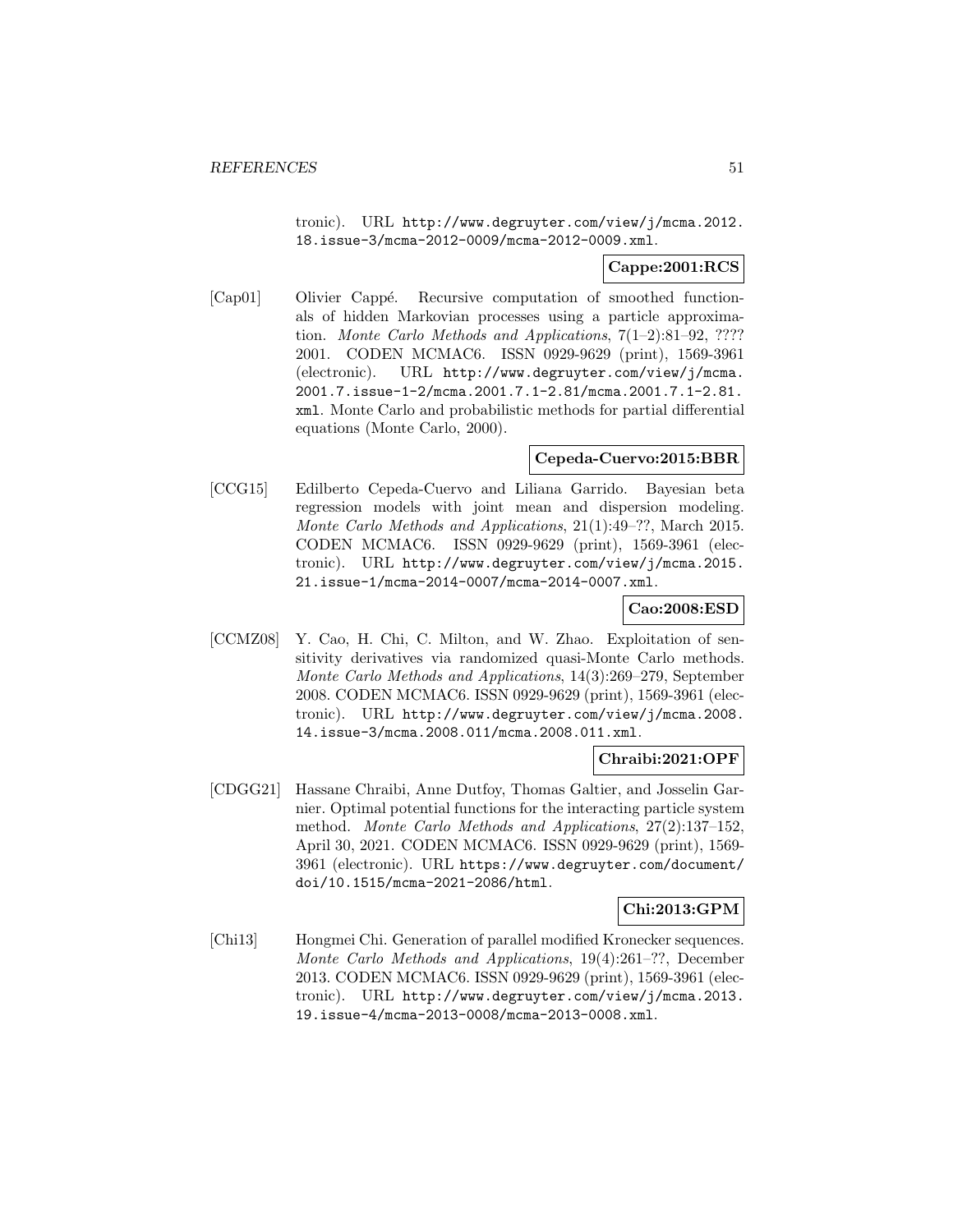### **Chorin:2001:NMO**

[CHK01] Alexandre J. Chorin, Ole H. Hald, and Raz Kupferman. Non-Markovian optimal prediction. Monte Carlo Methods and Applications, 7(1–2):99–109, ???? 2001. CODEN MCMAC6. ISSN 0929-9629 (print), 1569-3961 (electronic). URL http://www. degruyter.com/view/j/mcma.2001.7.issue-1-2/mcma.2001.7. 1-2.99/mcma.2001.7.1-2.99.xml. Monte Carlo and probabilistic methods for partial differential equations (Monte Carlo, 2000).

#### **Corcoran:2016:PPS**

[CJV16] Jem N. Corcoran, Dale Jennings, and Paul VaughanMiller. Perfect and  $\epsilon$ -perfect simulation methods for the one-dimensional Kac equation. Monte Carlo Methods and Applications, 22(4):291–??, December 2016. CODEN MCMAC6. ISSN 0929-9629 (print), 1569- 3961 (electronic). URL https://www.degruyter.com/view/j/ mcma.2016.22.issue-4/mcma-2016-0114/mcma-2016-0114.xml.

### **Castronovo:2004:SSL**

[CK04] Emilio Castronovo and Peter R. Kramer. Subdiffusion and superdiffusion in Lagrangian stochastic models of oceanic transport. Monte Carlo Methods and Applications, 10(3–4):245– 256, December 2004. CODEN MCMAC6. ISSN 0929-9629 (print), 1569-3961 (electronic). URL http://www.degruyter. com/view/j/mcma.2004.10.issue-3-4/mcma.2004.10.3-4.245/ mcma.2004.10.3-4.245.xml.

## **Coskun:2018:PBO**

[CK18] Sema Coskun and Ralf Korn. Pricing barrier options in the Heston model using the Heath–Platen estimator. Monte Carlo Methods and Applications, 24(1):29–41, March 2018. CO-DEN MCMAC6. ISSN 0929-9629 (print), 1569-3961 (electronic). URL https://www.degruyter.com/view/j/mcma.2018. 24.issue-1/mcma-2018-0004/mcma-2018-0004.xml.

### **Campillo:2001:MCM**

[CL01a] Fabien Campillo and Antoine Lejay. A Monte Carlo method to compute the exchange coefficient in the double porosity model. Monte Carlo Methods and Applications, 7(1–2):65–72, ???? 2001. CODEN MCMAC6. ISSN 0929-9629 (print), 1569-3961 (electronic). URL http://www.degruyter.com/view/j/mcma. 2001.7.issue-1-2/mcma.2001.7.1-2.65/mcma.2001.7.1-2.65. xml. Monte Carlo and probabilistic methods for partial differential equations (Monte Carlo, 2000).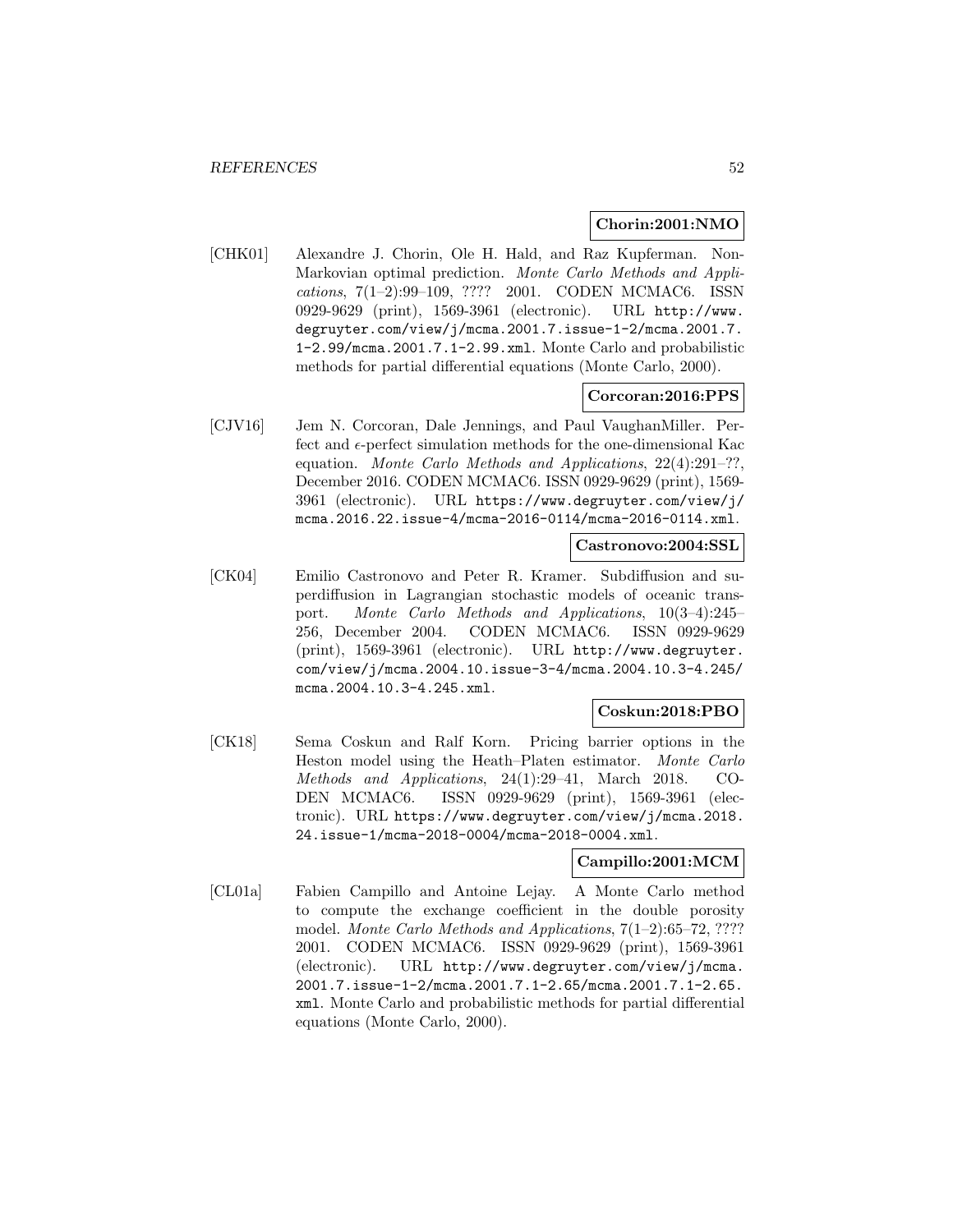## **Cepa:2001:IBP**

[CL01b] Emmanuel Cépa and Dominique Lépingle. Interacting Brownian particles with strong repulsion. Monte Carlo Methods and Applications, 7(1–2):93–98, ???? 2001. CODEN MCMAC6. ISSN 0929-9629 (print), 1569-3961 (electronic). URL http://www. degruyter.com/view/j/mcma.2001.7.issue-1-2/mcma.2001.7. 1-2.93/mcma.2001.7.1-2.93.xml. Monte Carlo and probabilistic methods for partial differential equations (Monte Carlo, 2000).

## **Campillo:2002:MCM**

[CL02a] Fabien Campillo and Antoine Lejay. A Monte Carlo method without grid for a fractured porous domain model. Monte Carlo Methods and Applications, 8(2):129–147, ???? 2002. CO-DEN MCMAC6. ISSN 0929-9629 (print), 1569-3961 (electronic). URL http://www.degruyter.com/view/j/mcma.2002.8.issue-2/mcma.2002.8.2.129/mcma.2002.8.2.129.xml.

## **Crisan:2002:MEA**

[CL02b] Dan Crisan and Terry Lyons. Minimal entropy approximations and optimal algorithms. Monte Carlo Methods and Applications, 8(4):343–355, ???? 2002. CODEN MCMAC6. ISSN 0929-9629 (print), 1569-3961 (electronic). URL http://www.degruyter.com/ view/j/mcma.2002.8.issue-4/mcma.2002.8.4.343/mcma.2002. 8.4.343.xml.

## **Creasey:2018:FGI**

[CL18] Peter E. Creasey and Annika Lang. Fast generation of isotropic Gaussian random fields on the sphere. Monte Carlo Methods and Applications, 24(1):1–11, March 2018. CODEN MC-MAC6. ISSN 0929-9629 (print), 1569-3961 (electronic). URL https://www.degruyter.com/view/j/mcma.2018.24.issue-1/ mcma-2018-0001/mcma-2018-0001.xml.

### **Cattiaux:2017:IDE**

[CLP17] Patrick Cattiaux, José R. León, and Clémentine Prieur. Invariant density estimation for a reflected diffusion using an Euler scheme. Monte Carlo Methods and Applications, 23(2):71–??, June 2017. CODEN MCMAC6. ISSN 0929-9629 (print), 1569-3961 (electronic). URL https://www.degruyter.com/view/j/mcma.2017. 23.issue-2/mcma-2017-0104/mcma-2017-0104.xml.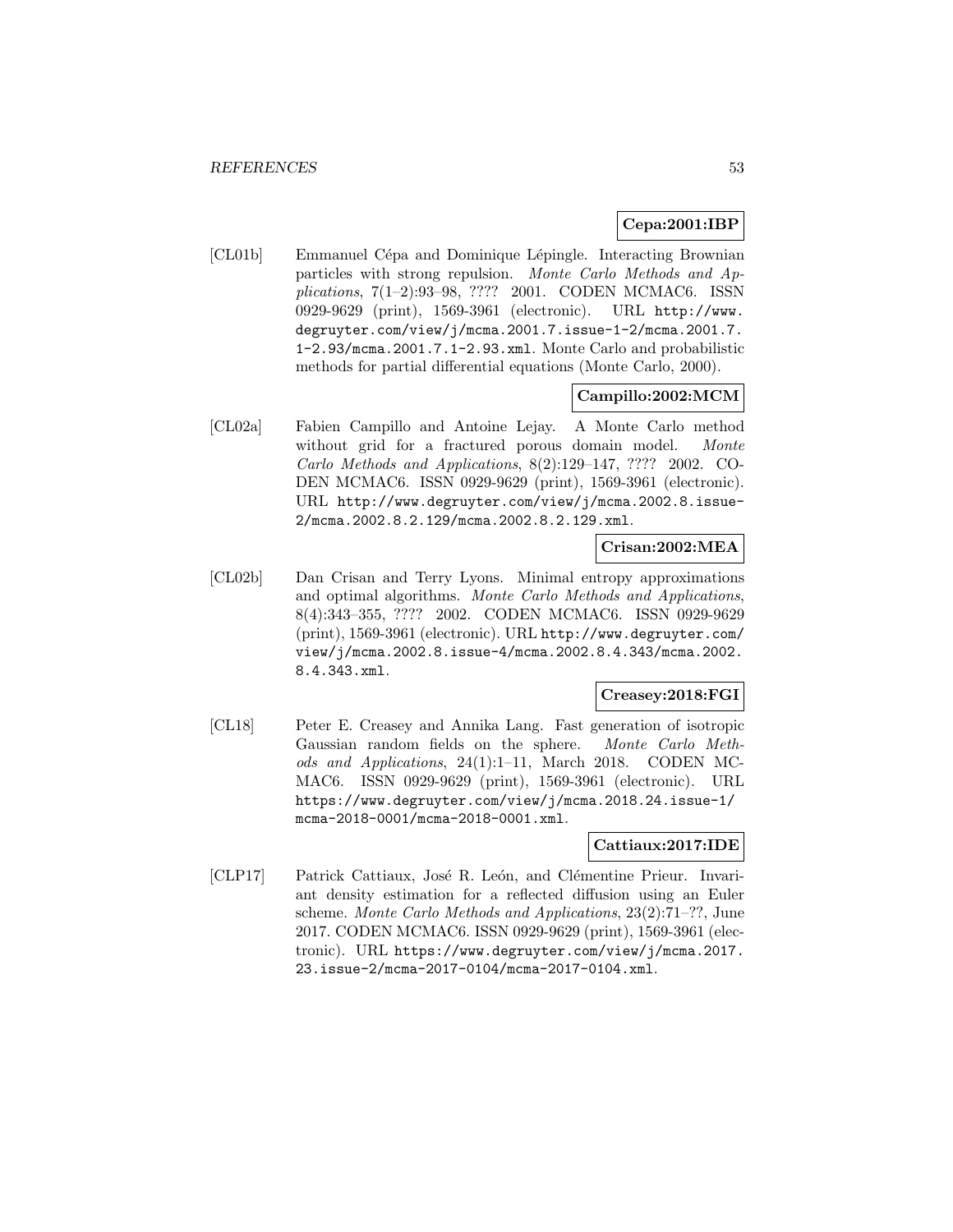### **Comman:2001:VNL**

[Com01] Henri Comman. A view on noncommutative large deviations from a theory of noncommutative capacities. Monte Carlo Methods and Applications, 7(1–2):125–129, ???? 2001. CO-DEN MCMAC6. ISSN 0929-9629 (print), 1569-3961 (electronic). URL http://www.degruyter.com/view/j/mcma.2001.7.issue-1-2/mcma.2001.7.1-2.125/mcma.2001.7.1-2.125.xml. Monte Carlo and probabilistic methods for partial differential equations (Monte Carlo, 2000).

# **Costantini:2001:SVR**

[Cos01] C. Costantini. A SIMPLE VARIANCE REDUCTION METHOD WITH APPLICATIONS TO FINANCE AND QUEUEING THE-ORY. Monte Carlo Methods and Applications, 7(1–2):131–139, ???? 2001. CODEN MCMAC6. ISSN 0929-9629 (print), 1569- 3961 (electronic). URL http://www.degruyter.com/view/j/ mcma.2001.7.issue-1-2/mcma.2001.7.1-2.131/mcma.2001.7. 1-2.131.xml. Monte Carlo and probabilistic methods for partial differential equations (Monte Carlo, 2000).

#### **Christensen:2001:MCI**

[CP01] Bent Jesper Christensen and Rolf Poulsen. Monte Carlo improvement of estimates of the mean-reverting constant elasticity of variance interest rate diffusion. Monte Carlo Methods and Applications, 7(1–2):111–123, ???? 2001. CODEN MCMAC6. ISSN 0929-9629 (print), 1569-3961 (electronic). URL http://www.degruyter.com/view/j/mcma.2001.7.issue-1-2/mcma.2001.7.1-2.111/mcma.2001.7.1-2.111.xml. Monte Carlo and probabilistic methods for partial differential equations (Monte Carlo, 2000).

#### **Caramellino:2002:SEH**

[CP02] Lucia Caramellino and Barbara Pacchiarotti. Sharp estimates for the hitting probability on time-dependent barriers for a Brownian Motion. Weak approximation of a Brownian motion killed on time-dependent barriers. Monte Carlo Methods and Applications, 8(3):221–236, ???? 2002. CODEN MCMAC6. ISSN 0929-9629 (print), 1569-3961 (electronic). URL http://www.degruyter.com/view/j/mcma.2002.8.issue-3/mcma.2002.8.3.221/mcma.2002.8.3.221.xml.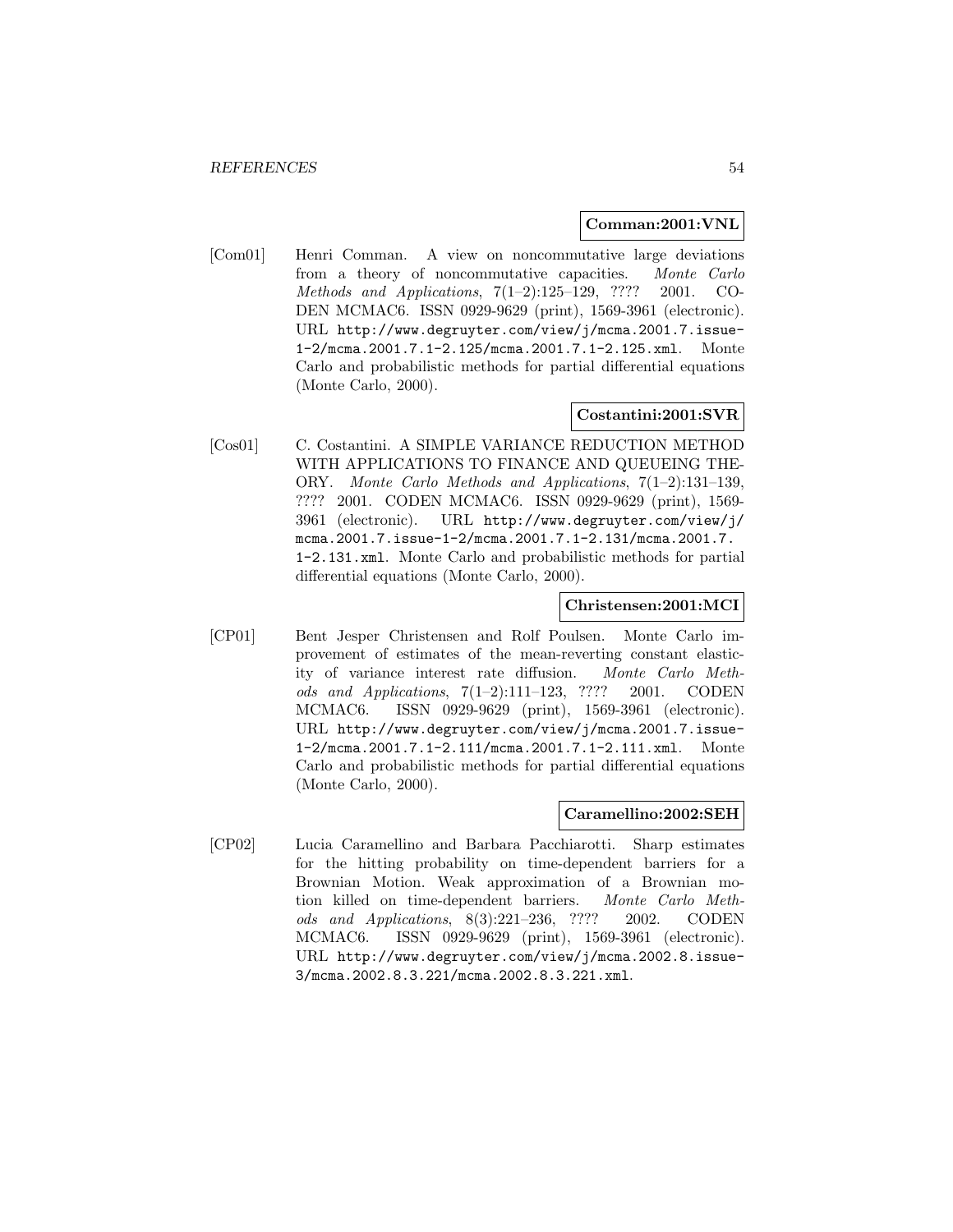#### **Corlay:2015:FQB**

[CP15] Sylvain Corlay and Gilles Pagès. Functional quantization-based stratified sampling methods. Monte Carlo Methods and Applications, 21(1):1–??, March 2015. CODEN MCMAC6. ISSN 0929-9629 (print), 1569-3961 (electronic). URL http://www.degruyter.com/ view/j/mcma.2015.21.issue-1/mcma-2014-0010/mcma-2014-0010. xml.

## **Castro:2007:FGB**

[CPSH07] Francesc Castro, Gustavo Patow, Mateu Sbert, and John H. Halton. Fast GPU-based reuse of paths in radiosity. Monte Carlo Methods and Applications, 13(4):253–273, November 20, 2007. CODEN MCMAC6. ISSN 0929-9629 (print), 1569-3961 (electronic). URL http://www.degruyter.com/view/j/mcma.2007. 13.issue-4/mcma.2007.014/mcma.2007.014.xml.

### **Chan:2018:SD**

[CRGF18] Debora Chan, Andrea Rey, Juliana Gambini, and Alejandro C. Frery. Sampling from the  $\mathcal{G}_I^0$  distribution. Monte Carlo Methods and Applications, 24(4):271–287, December 2018. CO-DEN MCMAC6. ISSN 0929-9629 (print), 1569-3961 (electronic). URL https://www.degruyter.com/view/j/mcma.2018. 24.issue-4/mcma-2018-2023/mcma-2018-2023.xml.

#### **Chatterjee:2014:NGF**

[CRS14] Kausik Chatterjee, John R. Roadcap, and Surendra Singh. A new Green's function Monte Carlo algorithm for the solution of the three-dimensional nonlinear Poisson–Boltzmann equation: Application to the modeling of plasma sheath layers. Monte Carlo Methods and Applications, 20(1):53–??, March 2014. CO-DEN MCMAC6. ISSN 0929-9629 (print), 1569-3961 (electronic). URL http://www.degruyter.com/view/j/mcma.2014. 20.issue-1/mcma-2013-0016/mcma-2013-0016.xml.

#### **Cancela:2002:MEU**

[CRT02] Héctor Cancela, Gerardo Rubino, and Bruno Tuffin. MTTF estimation using importance sampling on Markov models. Monte Carlo Methods and Applications, 8(4):321–341, ???? 2002. CO-DEN MCMAC6. ISSN 0929-9629 (print), 1569-3961 (electronic). URL http://www.degruyter.com/view/j/mcma.2002.8.issue-4/mcma.2002.8.4.321/mcma.2002.8.4.321.xml.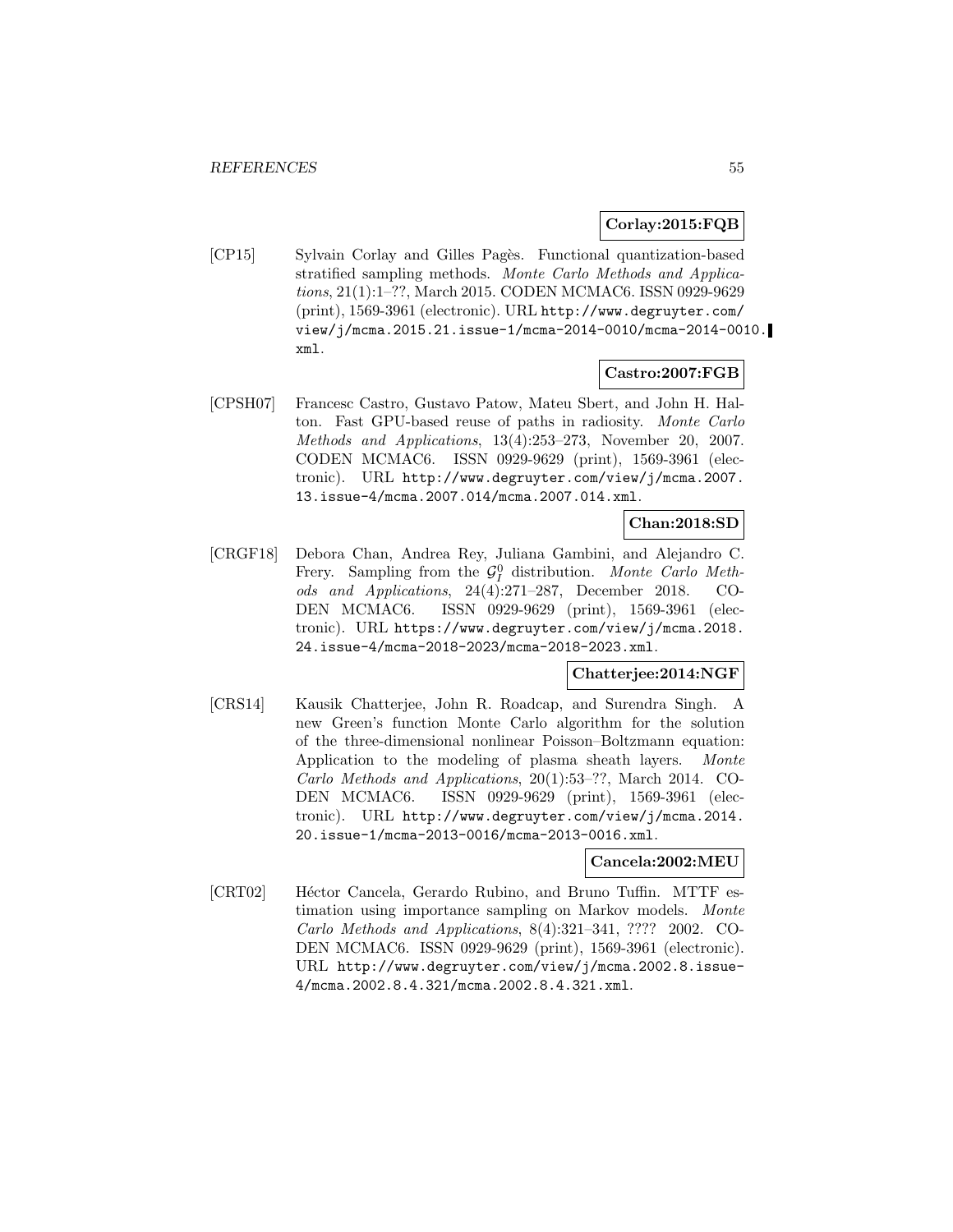## **Chauhan:1996:PAQ**

[CS96] M. S. Chauhan and G. C. Sharma. Profit analysis of M/M/r queueing model with balking and reneging. Monte Carlo Methods and Applications, 2(2):139–144, ???? 1996. CODEN MCMAC6. ISSN 0929-9629 (print), 1569-3961 (electronic). URL http://www.degruyter.com/view/j/mcma.1996.2.issue-2/mcma.1996.2.2.139/mcma.1996.2.2.139.xml.

## **deBouard:2001:TNA**

[dBDD01] A. de Bouard, A. Debussche, and L. Di Menza. Theoretical and numerical aspects of stochastic nonlinear Schrödinger equations. Monte Carlo Methods and Applications, 7(1–2):55–63, ???? 2001. CODEN MCMAC6. ISSN 0929-9629 (print), 1569-3961 (electronic). URL http://www.degruyter.com/view/j/mcma. 2001.7.issue-1-2/mcma.2001.7.1-2.55/mcma.2001.7.1-2.55. xml. Monte Carlo and probabilistic methods for partial differential equations (Monte Carlo, 2000).

## **Doerr:2008:CCC**

[DGKP08] Benjamin Doerr, Michael Gnewuch, Peter Kritzer, and Friedrich Pillichshammer. Component-by-component construction of lowdiscrepancy point sets of small size. Monte Carlo Methods and Applications, 14(2):129–149, July 2008. CODEN MCMAC6. ISSN 0929-9629 (print), 1569-3961 (electronic). URL http://www. degruyter.com/view/j/mcma.2008.14.issue-2/mcma.2008.007/ mcma.2008.007.xml.

## **Dick:2006:TSM**

[Dic06] Josef Dick. A Taylor space for multivariate integration. Monte Carlo Methods and Applications, 12(2):99–112, ???? 2006. CO-DEN MCMAC6. ISSN 0929-9629 (print), 1569-3961 (electronic). URL http://www.degruyter.com/view/j/mcma.2006. 12.issue-2/156939606777488860/156939606777488860.xml.

### **Dimov:1998:PCE**

[DK98a] Ivan Dimov and Aneta Karaivanova. Parallel computations of eigenvalues based on a Monte Carlo approach. Monte Carlo Methods and Applications, 4(1):33–52, ???? 1998. CODEN MCMAC6. ISSN 0929-9629 (print), 1569-3961 (electronic). URL http://www.degruyter.com/view/j/mcma.1998.4.issue-1/mcma.1998.4.1.33/mcma.1998.4.1.33.xml.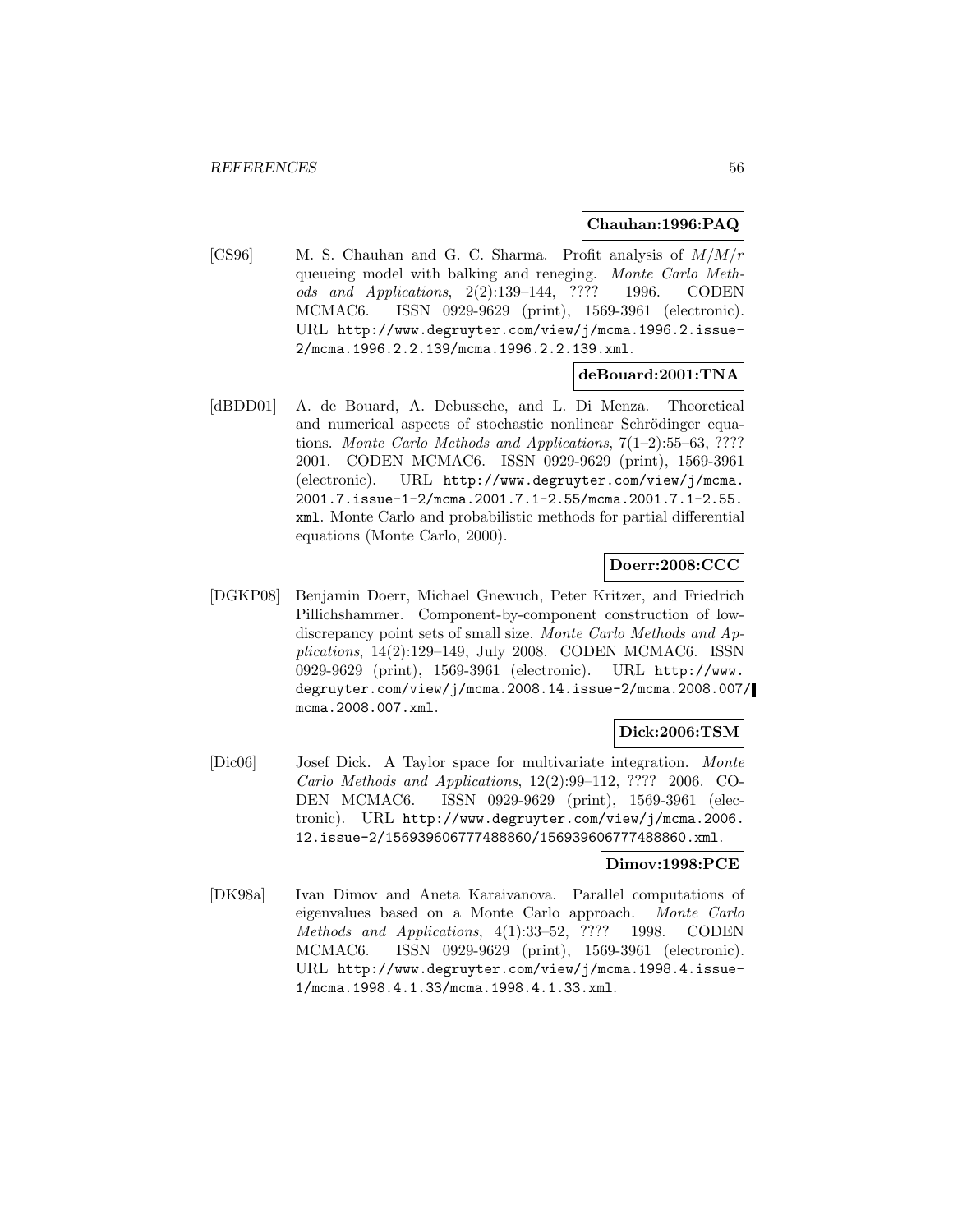#### **Dreyer:1998:RES**

[DK98b] Wolfgang Dreyer and Matthias Kunik. Reflections of Eulerian shock waves at moving adiabatic boundaries. Monte Carlo Methods and Applications, 4(3):231–252, ???? 1998. CO-DEN MCMAC6. ISSN 0929-9629 (print), 1569-3961 (electronic). URL http://www.degruyter.com/view/j/mcma.1998.4.issue-3/mcma.1998.4.3.231/mcma.1998.4.3.231.xml.

### **Dick:2006:BPU**

[DK06] Josef Dick and Peter Kritzer. A best possible upper bound on the star discrepancy of  $(t, m, 2)$ -nets. Monte Carlo Methods and Applications, 12(1):1–17, ???? 2006. CODEN MCMAC6. ISSN 0929-9629 (print), 1569-3961 (electronic). URL http://www. degruyter.com/view/j/mcma.2006.12.issue-1/156939606776886643/ 156939606776886643.xml.

### **Dreyer:1998:IPM**

[DKS<sup>+</sup>98] W. Dreyer, M. Kunik, K. Sabelfeld, N. Simonov, and K. Wilmanski. Iterative procedure for multidimensional Euler equations. Monte Carlo Methods and Applications, 4(3):253–271, ???? 1998. CO-DEN MCMAC6. ISSN 0929-9629 (print), 1569-3961 (electronic). URL http://www.degruyter.com/view/j/mcma.1998.4.issue-3/mcma.1998.4.3.253/mcma.1998.4.3.253.xml.

### **DelChicca:2014:HMC**

[DL14] Lucia Del Chicca and Gerhard Larcher. Hybrid Monte Carlo methods in credit risk management. Monte Carlo Methods and Applications, 20(4):245–??, December 2014. CO-DEN MCMAC6. ISSN 0929-9629 (print), 1569-3961 (electronic). URL http://www.degruyter.com/view/j/mcma.2014. 20.issue-4/mcma-2014-0004/mcma-2014-0004.xml.

### **DeLuigi:2010:AIA**

[DM10] Christophe De Luigi and Sylvain Maire. Adaptive integration and approximation over hyper-rectangular regions with applications to basket option pricing. Monte Carlo Methods and Applications, 16(3–4):265–282, December 2010. CO-DEN MCMAC6. ISSN 0929-9629 (print), 1569-3961 (electronic). URL http://www.degruyter.com/view/j/mcma.2010. 16.issue-3-4/mcma.2010.011/mcma.2010.011.xml.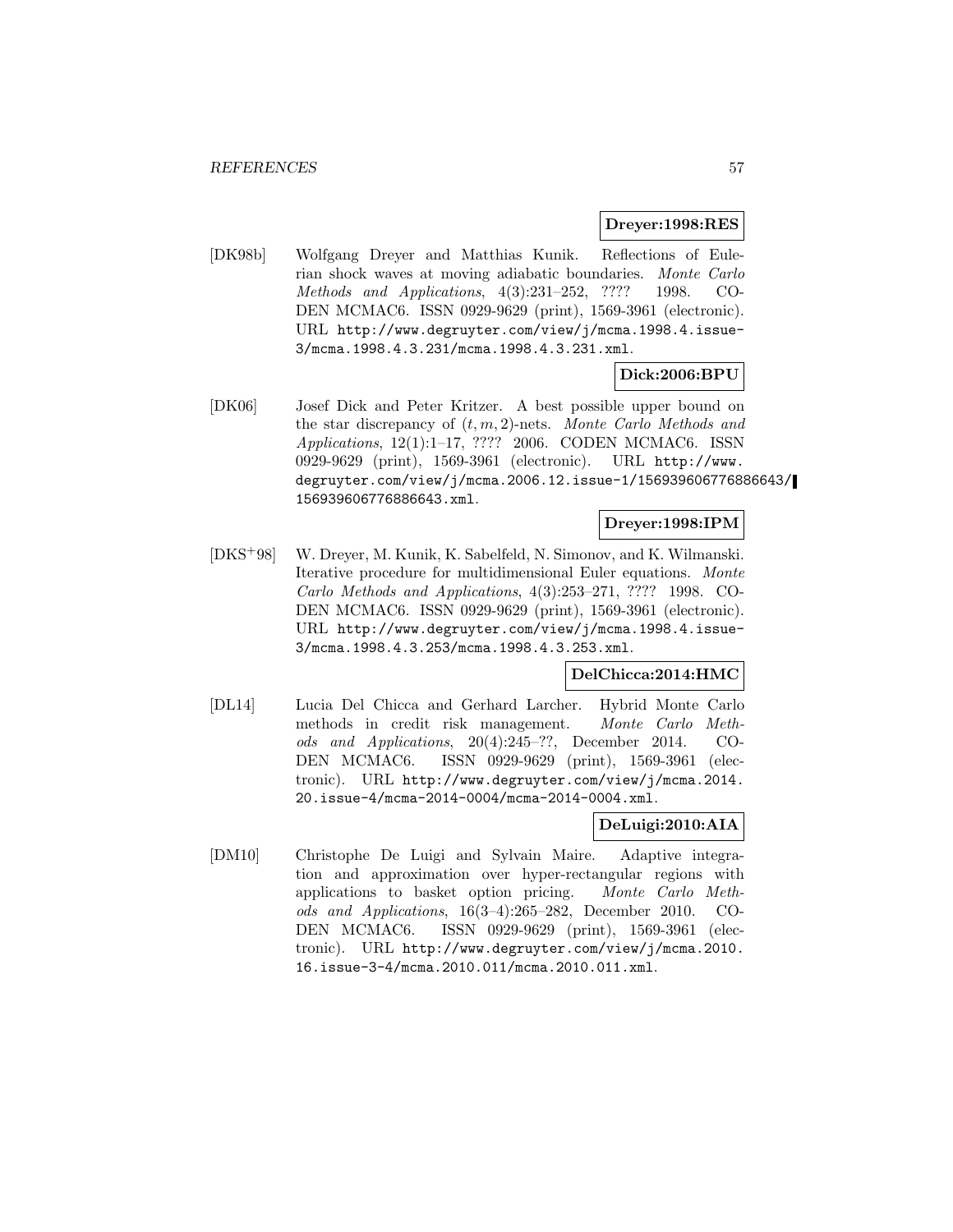#### **Dereudre:2016:ERT**

[DMR16] David Dereudre, Sara Mazzonetto, and Sylvie Roelly. An explicit representation of the transition densities of the skew Brownian motion with drift and two semipermeable barriers. Monte Carlo Methods and Applications, 22(1):1–??, March 2016. CO-DEN MCMAC6. ISSN 0929-9629 (print), 1569-3961 (electronic). URL https://www.degruyter.com/view/j/mcma.2016. 22.issue-1/mcma-2016-0100/mcma-2016-0100.xml.

## **Ding:2003:QMC**

[DMZ03] Jiu Ding, Dong Mao, and Aihui Zhou. A quasi Monte Carlo approach to piecewise linear Markov approximations of Markov operators. Monte Carlo Methods and Applications, 9(4):295–306, ???? 2003. CODEN MCMAC6. ISSN 0929-9629 (print), 1569-3961 (electronic). URL http://www.degruyter.com/view/j/mcma.2003.9. issue-4/156939603322601932/156939603322601932.xml.

## **Dubus:2010:ESP**

[DS10] Alain Dubus and Karl Sabelfeld. Editorial [selected papers from the Seventh IMACS Seminar on Monte Carlo methods]. Monte Carlo Methods and Applications, 16(3–4):195, December 2010. CODEN MCMAC6. ISSN 0929-9629 (print), 1569-3961 (electronic). URL http://www.degruyter.com/view/j/mcma.2010. 16.issue-3-4/mcma.2010.021/mcma.2010.021.xml. Held at the Universit´e Libre de Bruxelles, Brussels, September 6–11, 2009.

### **Descombes:2001:RAO**

[DSGZ01] Xavier Descombes, Radu Stoica, Laurent Garcin, and Josiane Zerubia. A RJMCMC algorithm for object processes in image processing. Monte Carlo Methods and Applications, 7(1–2):149– 156, ???? 2001. CODEN MCMAC6. ISSN 0929-9629 (print), 1569-3961 (electronic). URL http://www.degruyter.com/view/ j/mcma.2001.7.issue-1-2/mcma.2001.7.1-2.149/mcma.2001. 7.1-2.149.xml. Monte Carlo and probabilistic methods for partial differential equations (Monte Carlo, 2000).

#### **Deaconu:2001:GCB**

[DT01] Madalina Deaconu and Etienne Tanré. A generalization of the connection between the additive and multiplicative solutions for the Smoluchowski's coagulation equation. Monte Carlo Methods and Applications, 7(1–2):141–147, ???? 2001. CO-DEN MCMAC6. ISSN 0929-9629 (print), 1569-3961 (electronic).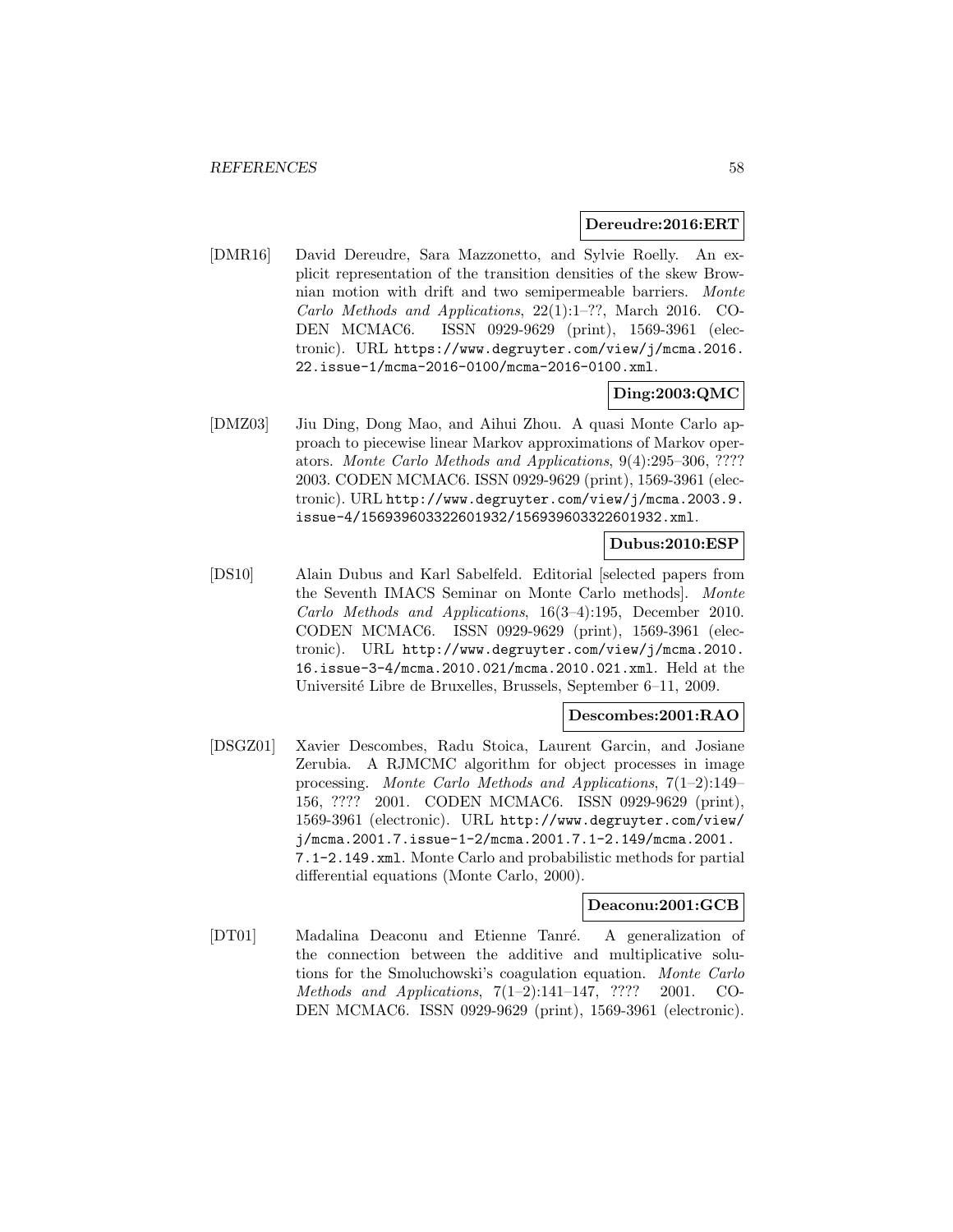URL http://www.degruyter.com/view/j/mcma.2001.7.issue-1-2/mcma.2001.7.1-2.141/mcma.2001.7.1-2.141.xml. Monte Carlo and probabilistic methods for partial differential equations (Monte Carlo, 2000).

## **Dimov:2022:SHE**

[DTS22] Ivan Dimov, Venelin Todorov, and Karl Sabelfeld. A study of highly efficient stochastic sequences for multidimensional sensitivity analysis. Monte Carlo Methods and Applications, 28(1):1–12, February 15, 2022. CODEN MCMAC6. ISSN 0929-9629 (print), 1569-3961 (electronic). URL https://www.degruyter.com/document/doi/ 10.1515/mcma-2022-2101/html.

#### **Evarest:2018:WDP**

[EBSY18] Emmanuel Evarest, Fredrik Berntsson, Martin Singull, and Xiangfeng Yang. Weather derivatives pricing using regime switching model. Monte Carlo Methods and Applications, 24(1):13–27, March 2018. CODEN MCMAC6. ISSN 0929-9629 (print), 1569-3961 (electronic). URL https://www.degruyter.com/view/j/mcma.2018. 24.issue-1/mcma-2018-0002/mcma-2018-0002.xml.

## **Ech-Chafiq:2021:ACV**

[ECLR21] Zineb El Filali Ech-Chafiq, Jérôme Lelong, and Adil Reghai. Automatic control variates for option pricing using neural networks. Monte Carlo Methods and Applications, 27(2):91–104, January 13, 2021. CODEN MCMAC6. ISSN 0929-9629 (print), 1569-3961 (electronic). URL https://www.degruyter.com/document/doi/ 10.1515/mcma-2020-2081/html.

## **Egecioglu:2009:UGA**

[Eğe09] Omer Eğecioğlu. Uniform generation of anonymous and neutral preference profiles for social choice rules. Monte Carlo Methods and Applications, 15(3):241–255, November 2009. CO-DEN MCMAC6. ISSN 0929-9629 (print), 1569-3961 (electronic). URL http://www.degruyter.com/view/j/mcma.2009. 15.issue-3/mcma.2009.014/mcma.2009.014.xml.

### **Egorov:1997:IGM**

[Ego97] A. D. Egorov. On  $L^2$ -isomorphic Gaussian models for non-Gaussian distributions. Monte Carlo Methods and Applications, 3(2):141–154, ???? 1997. CODEN MCMAC6. ISSN 0929-9629 (print), 1569-3961 (electronic). URL http://www.degruyter.com/ view/j/mcma.1997.3.issue-2/mcma.1997.3.2.141/mcma.1997. 3.2.141.xml.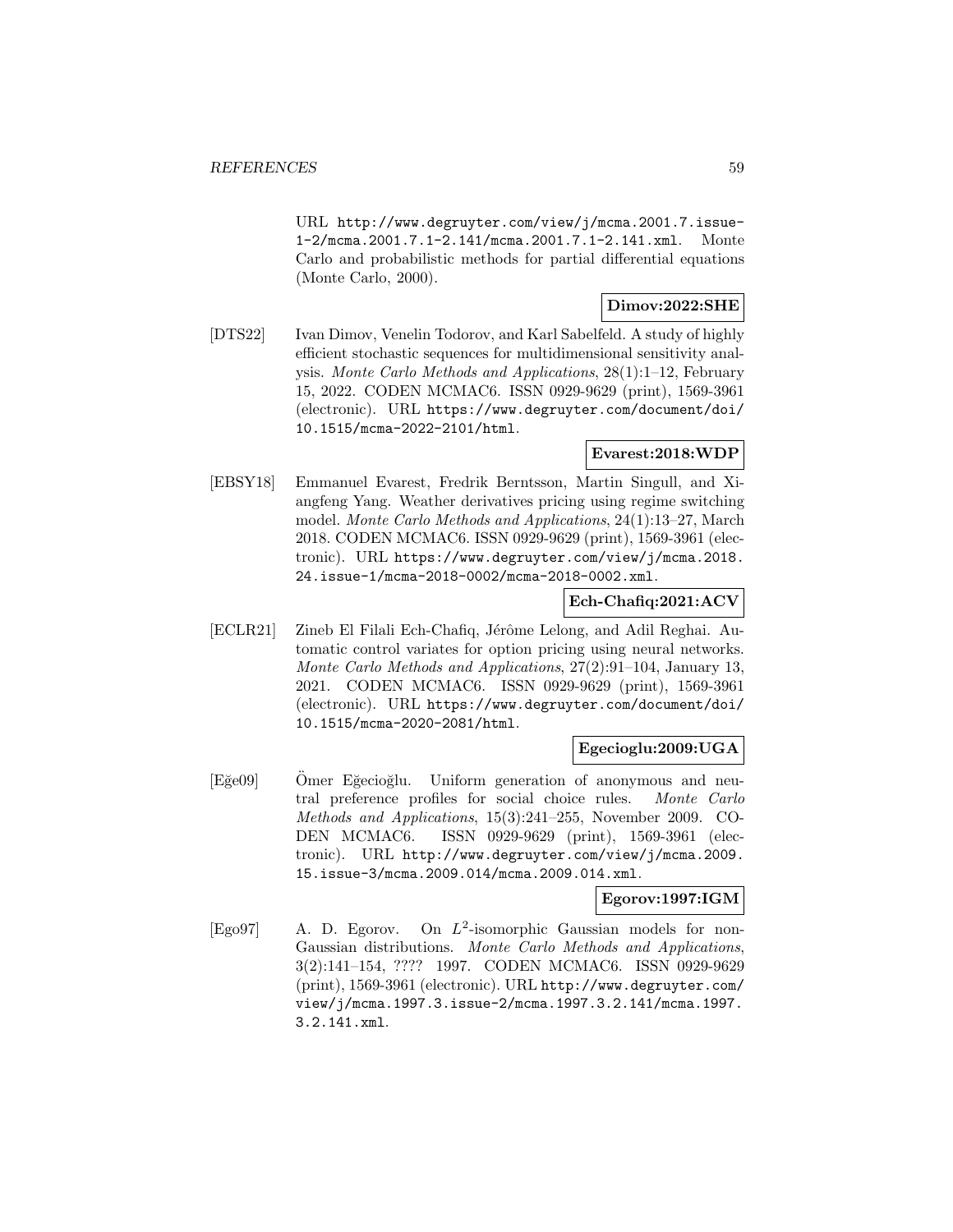#### **Egorov:2007:AEF**

[Ego07] A. D. Egorov. Approximations for expectations of functionals of solutions to stochastic differential equations. Monte Carlo Methods and Applications, 13(4):275–285, November 20, 2007. CODEN MCMAC6. ISSN 0929-9629 (print), 1569-3961 (electronic). URL http://www.degruyter.com/view/j/mcma.2007. 13.issue-4/mcma.2007.015/mcma.2007.015.xml.

### **Egorov:2020:AFC**

[Ego20] Alexander Egorov. An approximate formula for calculating the expectations of functionals from random processes based on using the Wiener chaos expansion. Monte Carlo Methods and Applications, 26(4):285–292, October 7, 2020. CODEN MCMAC6. ISSN 0929-9629 (print), 1569-3961 (electronic). URL https://www. degruyter.com/document/doi/10.1515/mcma-2020-2074/html.

#### **Elkhechafi:2018:NHC**

[EHE18] Mariam Elkhechafi, Hanaa Hachimi, and Youssfi Elkettani. A new hybrid cuckoo search and firefly optimization. Monte Carlo Methods and Applications, 24(1):71–77, March 2018. CO-DEN MCMAC6. ISSN 0929-9629 (print), 1569-3961 (electronic). URL https://www.degruyter.com/view/j/mcma.2018. 24.issue-1/mcma-2018-0003/mcma-2018-0003.xml.

# **Ermakov:2018:RRQ**

[EL18] Sergej M. Ermakov and Svetlana N. Leora. Remarks on randomization of quasi-random numbers. Monte Carlo Methods and Applications, 24(2):139–145, June 2018. CODEN MC-MAC6. ISSN 0929-9629 (print), 1569-3961 (electronic). URL https://www.degruyter.com/view/j/mcma.2018.24.issue-2/ mcma-2018-0012/mcma-2018-0012.xml.

### **Entacher:2004:NST**

[ELRU04] Karl Entacher, Gerold Laimer, Harald Röck, and Andreas Uhl. Normalization of the spectral test in high dimensions. *Monte* Carlo Methods and Applications, 10(3–4):265–274, December 2004. CODEN MCMAC6. ISSN 0929-9629 (print), 1569-3961 (electronic). URL http://www.degruyter.com/view/j/mcma.2004. 10.issue-3-4/mcma.2004.10.3-4.265/mcma.2004.10.3-4.265. xml.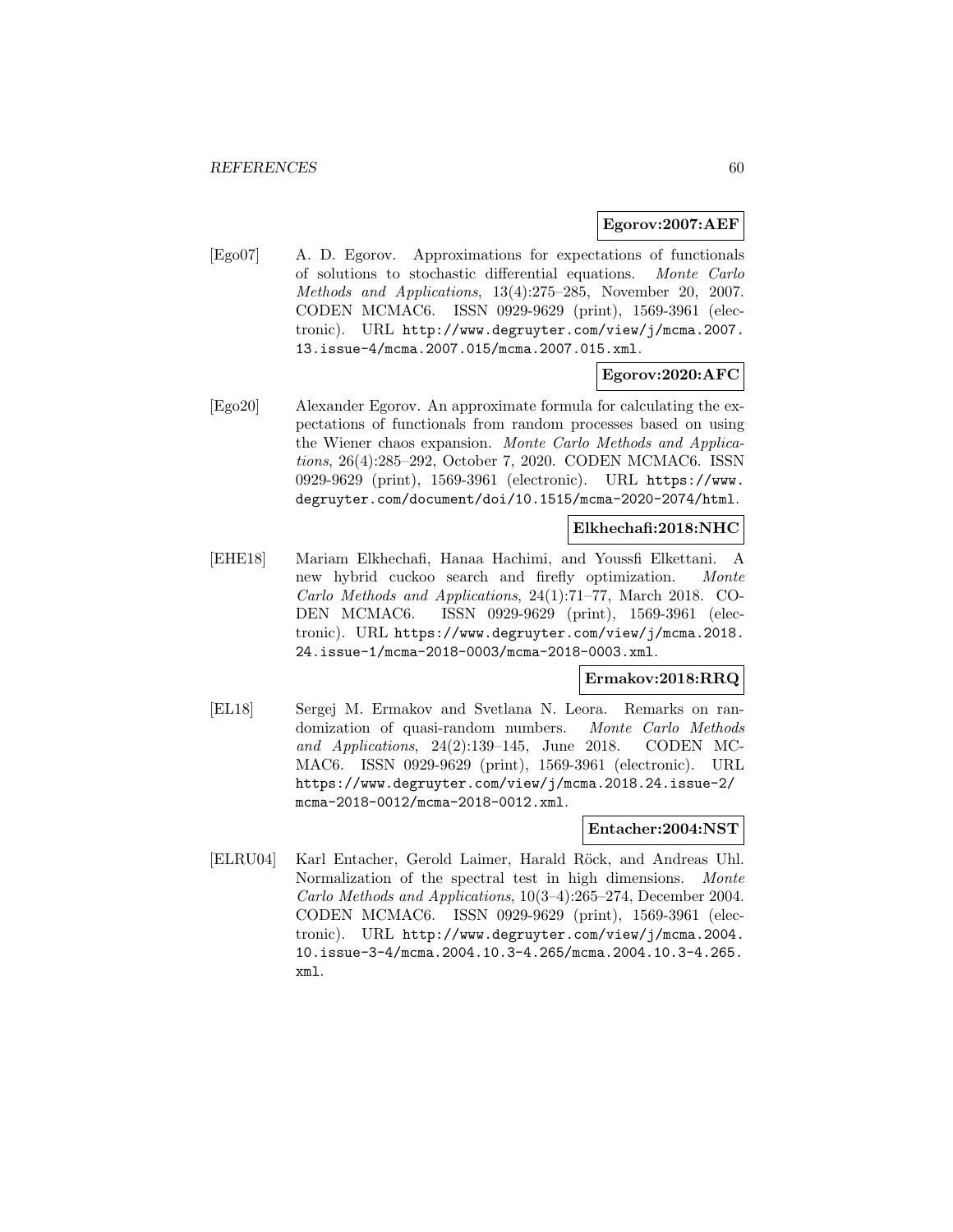### **ElHaddad:2010:DNM**

[ELV10] Rami El Haddad, Christian L´ecot, and Gopalakrishnan Venkiteswaran. Diffusion in a nonhomogeneous medium: quasi-random walk on a lattice. Monte Carlo Methods and Applications, 16(3–4):211–230, December 2010. CODEN MCMAC6. ISSN 0929-9629 (print), 1569- 3961 (electronic). URL http://www.degruyter.com/view/j/ mcma.2010.16.issue-3-4/mcma.2010.009/mcma.2010.009.xml.

### **Eichler:2011:CFM**

[ELZ11] Andreas Eichler, Gunther Leobacher, and Heidrun Zellinger. Calibration of financial models using quasi-Monte Carlo. Monte Carlo Methods and Applications, 17(2):99–131, June 2011. CO-DEN MCMAC6. ISSN 0929-9629 (print), 1569-3961 (electronic). URL http://www.degruyter.com/view/j/mcma.2011. 17.issue-2/mcma.2011.004/mcma.2011.004.xml.

### **Egorov:2003:AEC**

[EM03] A. D. Egorov and V. B. Malyutin. Approximate evaluation of a class of functional integrals over space of functions taking values  $\pm 1$ . Monte Carlo Methods and Applications, 9(4):307-314, ???? 2003. CODEN MCMAC6. ISSN 0929-9629 (print), 1569-3961 (electronic). URL http://www.degruyter.com/view/j/mcma.2003.9. issue-4/156939603322601941/156939603322601941.xml.

### **Etore:2013:ESO**

[ÉM13] Pierre Étoré and Miguel Martinez. Exact simulation of onedimensional stochastic differential equations involving the local time at zero of the unknown process. Monte Carlo Methods and Applications, 19(1):41–??, March 2013. CO-DEN MCMAC6. ISSN 0929-9629 (print), 1569-3961 (electronic). URL http://www.degruyter.com/view/j/mcma.2013. 19.issue-1/mcma-2013-0002/mcma-2013-0002.xml.

#### **Egorov:2017:MCC**

[EM17] Alexander Egorov and Victor Malyutin. A method for the calculation of characteristics for the solution to stochastic differential equations. Monte Carlo Methods and Applications, 23(3):149–??, September 2017. CODEN MCMAC6. ISSN 0929-9629 (print), 1569-3961 (electronic). URL https://www.degruyter.com/view/ j/mcma.2017.23.issue-3/mcma-2017-0110/mcma-2017-0110.xml.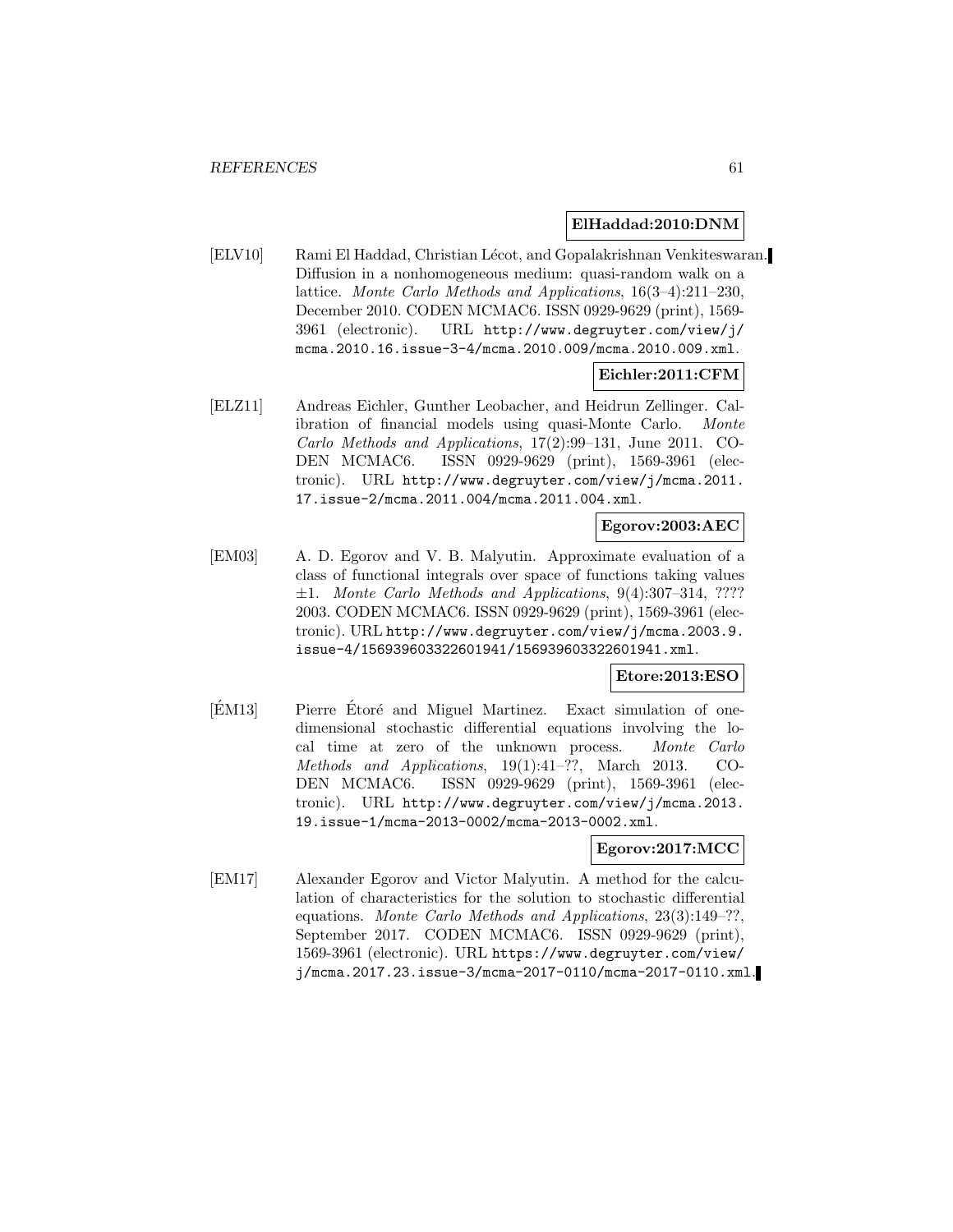### **Elkimakh:2020:HMM**

[EN20] Karima Elkimakh and Abdelaziz Nasroallah. Hidden Markov model with Markovian emission. Monte Carlo Methods and Applications, 26(4):303–313, August 11, 2020. CODEN MCMAC6. ISSN 0929-9629 (print), 1569-3961 (electronic). URL https://www. degruyter.com/document/doi/10.1515/mcma-2020-2072/html.

### **Ermakov:2019:SSD**

[EP19] Sergej M. Ermakov and Anna A. Pogosian. On solving stochastic differential equations. Monte Carlo Methods and Applications, 25(2):155–??, June 2019. CODEN MCMAC6. ISSN 0929-9629 (print), 1569-3961 (electronic). URL https://www.degruyter. com/view/j/mcma.2019.25.issue-2/mcma-2019-2038/mcma-2019- 2038.xml.

## **Ermakov:2006:QMC**

[ER06] S. M. Ermakov and A. Rukavishnikova. Quasi-Monte Carlo algorithms for solving linear algebraic equations. Monte Carlo Methods and Applications, 12(5–6):363–384, ???? 2006. CO-DEN MCMAC6. ISSN 0929-9629 (print), 1569-3961 (electronic). URL http://www.degruyter.com/view/j/mcma.2006. 12.issue-5/156939606779329071/156939606779329071.xml.

#### **Ermakov:2011:VSM**

[Erm11] Sergej M. Ermakov. Variance of the simplest Monte Carlo estimators in the sign-changing case. Monte Carlo Methods and Applications, 17(4):411–417, December 2011. CO-DEN MCMAC6. ISSN 0929-9629 (print), 1569-3961 (electronic). URL http://www.degruyter.com/view/j/mcma.2011. 17.issue-4/mcma.2011.017/mcma.2011.017.xml.

### **Egorov:2010:AFE**

[ES10] A. Egorov and K. Sabelfeld. Approximate formulas for expectations of functionals of solutions to stochastic differential equations. Monte Carlo Methods and Applications, 16(2):95–127, July 2010. CODEN MCMAC6. ISSN 0929-9629 (print), 1569-3961 (electronic). URL http://www.degruyter.com/view/j/mcma.2010. 16.issue-2/mcma.2010.003/mcma.2010.003.xml.

### **Englander:2011:CBR**

[ES11] János Engländer and Nándor Sieben. Critical branching random walk in an IID environment. Monte Carlo Methods and Applications, 17(2):169–193, June 2011. CODEN MCMAC6. ISSN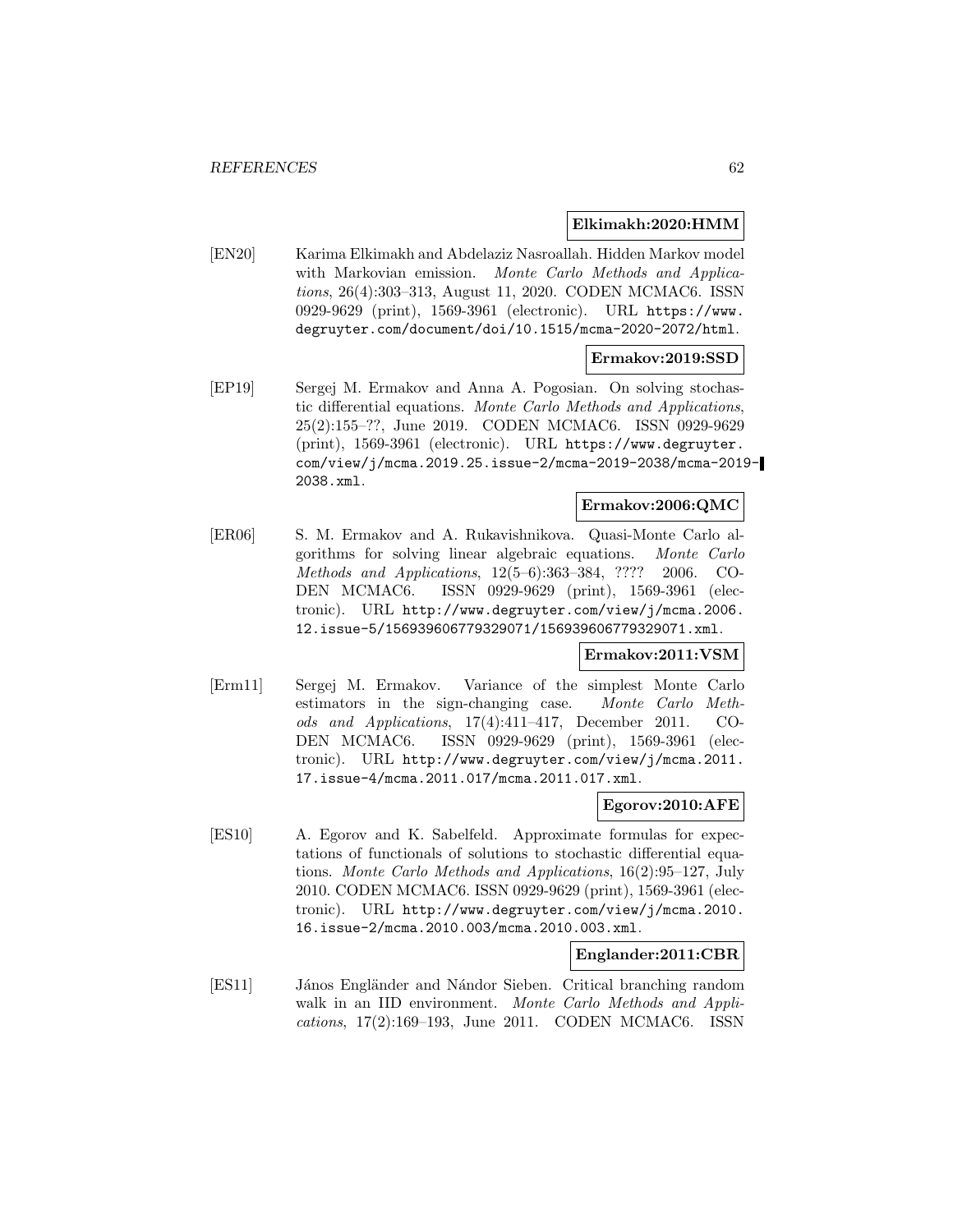0929-9629 (print), 1569-3961 (electronic). URL http://www. degruyter.com/view/j/mcma.2011.17.issue-2/mcma.2011.008/ mcma.2011.008.xml.

## **ElKhaldi:2017:TMD**

[ES17] Khaldoun El Khaldi and Elias G. Saleeby. On the tangent model for the density of lines and a Monte Carlo method for computing hypersurface area. Monte Carlo Methods and Applications, 23(1):13-??, March 2017. CODEN MCMAC6. ISSN 0929-9629 (print), 1569- 3961 (electronic). URL https://www.degruyter.com/view/j/ mcma.2017.23.issue-1/mcma-2017-0100/mcma-2017-0100.xml.

## **ElKhaldi:2020:DLS**

[ES20] Khaldoun El Khaldi and Elias G. Saleeby. On the density of lines and Santalo's formula for computing geometric size measures. Monte Carlo Methods and Applications, 26(4):315–323, August 5, 2020. CODEN MCMAC6. ISSN 0929-9629 (print), 1569-3961 (electronic). URL https://www.degruyter.com/document/doi/ 10.1515/mcma-2020-2071/html.

#### **Entacher:1998:LCG**

[EUW98] K. Entacher, A. Uhl, and S. Wegenkittl. Linear congruential generators for parallel Monte Carlo: the leap-frog case. Monte Carlo Methods and Applications, 4(1):1–15, ???? 1998. CO-DEN MCMAC6. ISSN 0929-9629 (print), 1569-3961 (electronic). URL http://www.degruyter.com/view/j/mcma.1998.4.issue-1/mcma.1998.4.1.1/mcma.1998.4.1.1.xml.

### **Eibeck:2001:SAS**

[EW01] Andreas Eibeck and Wolfgang Wagner. Stochastic algorithms for studying coagulation dynamics and gelation phenomena. Monte Carlo Methods and Applications,  $7(1-2):157-165, ???? 2001$ . CO-DEN MCMAC6. ISSN 0929-9629 (print), 1569-3961 (electronic). URL http://www.degruyter.com/view/j/mcma.2001.7.issue-1-2/mcma.2001.7.1-2.157/mcma.2001.7.1-2.157.xml. Monte Carlo and probabilistic methods for partial differential equations (Monte Carlo, 2000).

### **Ermakov:2002:MCD**

[EW02] Sergej M. Ermakov and Wolfgang Wagner. Monte Carlo difference schemes for the wave equation. Monte Carlo Methods and Applications, 8(1):1–29, ???? 2002. CODEN MCMAC6. ISSN 0929-9629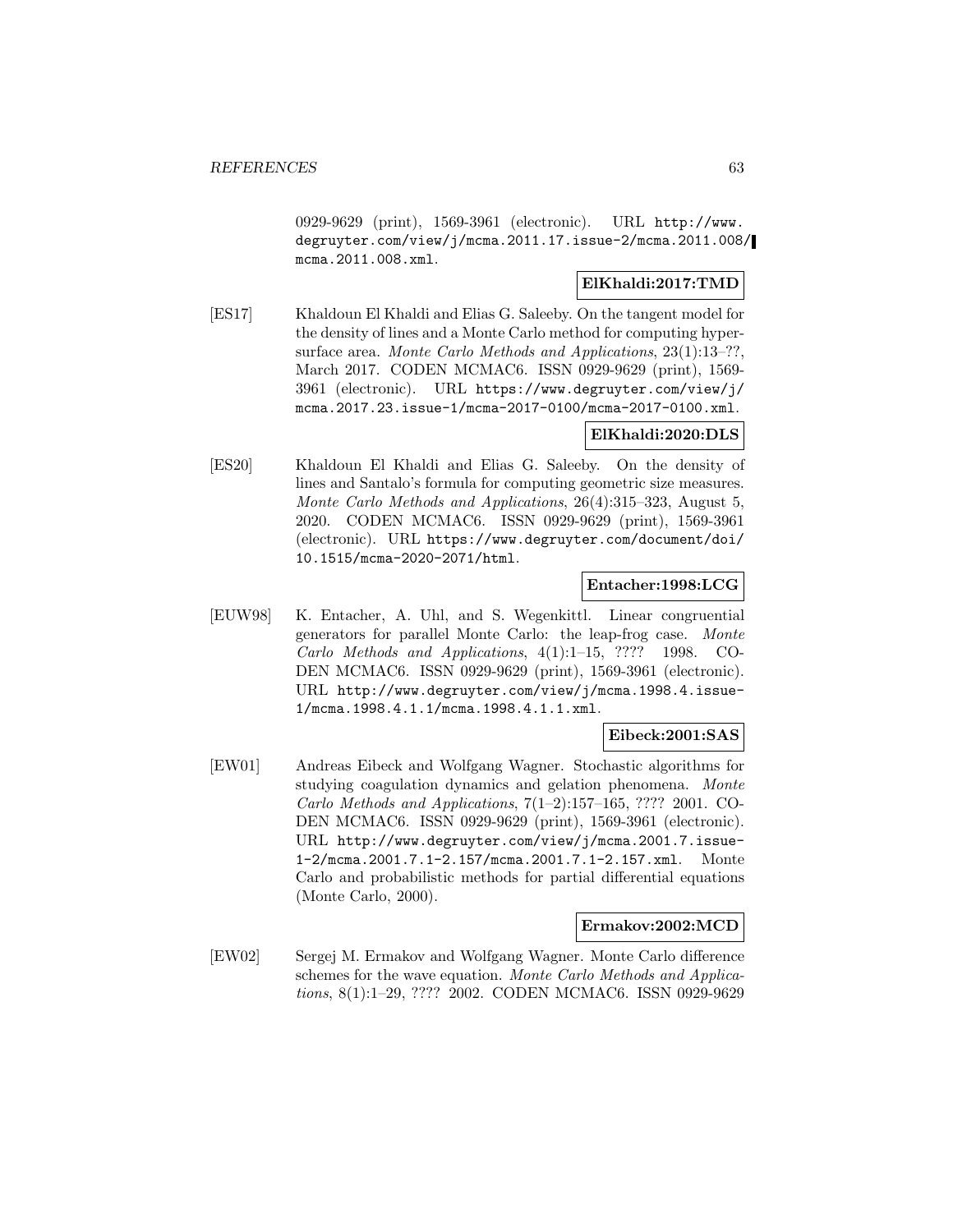(print), 1569-3961 (electronic). URL http://www.degruyter.com/ view/j/mcma.2002.8.issue-1/mcma.2002.8.1.1/mcma.2002.8. 1.1.xml.

# **Egorov:2004:AFI**

[EZ04] A. D. Egorov and A. V. Zherelo. Approximations of functional integrals with respect to measures generated by solutions of stochastic differential equations. Monte Carlo Methods and Applications, 10(3–4):257–264, December 2004. CODEN MC-MAC6. ISSN 0929-9629 (print), 1569-3961 (electronic). URL http://www.degruyter.com/view/j/mcma.2004.10.issue-3-4/ mcma.2004.10.3-4.257/mcma.2004.10.3-4.257.xml.

## **Zakrad:2022:ESS**

[eZN22] Az eddine Zakrad and Abdelaziz Nasroallah. Estimation of steadystate quantities of an HMM with some rarely generated emissions. Monte Carlo Methods and Applications, 28(1):27–44, February 15, 2022. CODEN MCMAC6. ISSN 0929-9629 (print), 1569-3961 (electronic). URL https://www.degruyter.com/document/doi/ 10.1515/mcma-2022-2103/html.

### **Fournier:2004:ESN**

[FG04] Nicolas Fournier and Jean-Sébastien Giet. Exact simulation of nonlinear coagulation processes. Monte Carlo Methods and Applications, 10(2):95–106, ???? 2004. CODEN MCMAC6. ISSN 0929-9629 (print), 1569-3961 (electronic). URL http://www. degruyter.com/view/j/mcma.2004.10.issue-2/156939604777303253/ 156939604777303253.xml.

## **Field:2013:AFG**

[FGD13] Richard V. Field, Jr., Mircea Grigoriu, and Clark R. Dohrmann. An algorithm for on-the-fly generation of samples of non-stationary Gaussian processes based on a sampling theorem. Monte Carlo Methods and Applications, 19(2):143–??, July 2013. CO-DEN MCMAC6. ISSN 0929-9629 (print), 1569-3961 (electronic). URL http://www.degruyter.com/view/j/mcma.2013. 19.issue-2/mcma-2013-0004/mcma-2013-0004.xml.

### **Figotin:2001:GQS**

[FGM<sup>+</sup>01] A. Figotin, A. Gordon, S. Molchanov, J. Quinn, and N. Stavrakas. Generalized quantum statistics and testing of randomizers with and without asymptotic assumptions. Monte Carlo Methods and Applications, 7(1–2):167–175, ???? 2001. CODEN MCMAC6.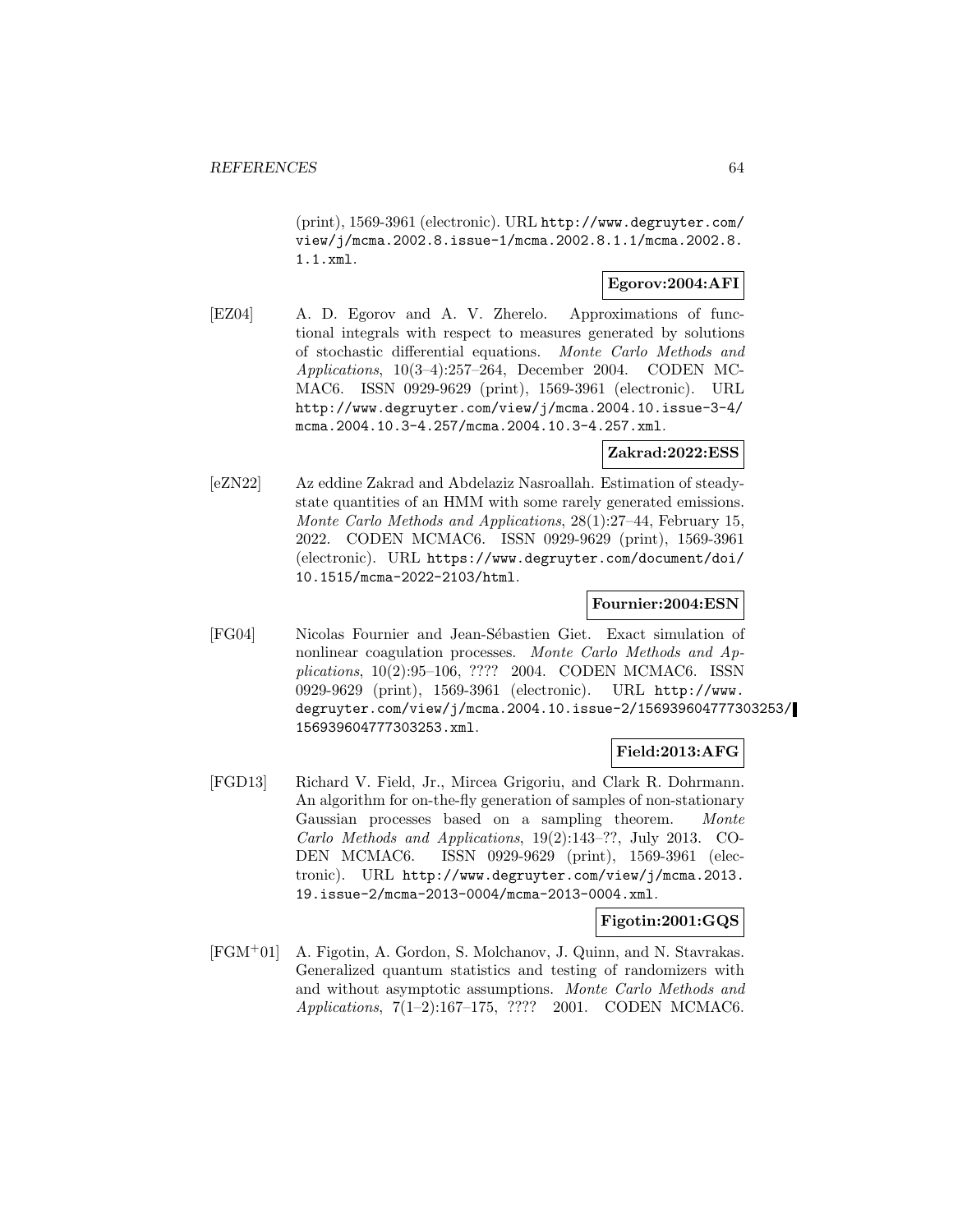ISSN 0929-9629 (print), 1569-3961 (electronic). URL http://www. degruyter.com/view/j/mcma.2001.7.issue-1-2/mcma.2001.7. 1-2.167/mcma.2001.7.1-2.167.xml.

# **Fort:2017:MDB**

[FGM17] Gersende Fort, Emmanuel Gobet, and Eric Moulines. MCMC design-based non-parametric regression for rare event. Application to nested risk computations. Monte Carlo Methods and Applications, 23(1):21–??, March 2017. CODEN MC-MAC6. ISSN 0929-9629 (print), 1569-3961 (electronic). URL https://www.degruyter.com/view/j/mcma.2017.23.issue-1/ mcma-2017-0101/mcma-2017-0101.xml.

#### **Fernandez:2013:DBF**

[FHS13] Lexuri Fernández, Peter Hieber, and Matthias Scherer. Doublebarrier first-passage times of jump-diffusion processes. Monte Carlo Methods and Applications, 19(2):107–??, July 2013. CO-DEN MCMAC6. ISSN 0929-9629 (print), 1569-3961 (electronic). URL http://www.degruyter.com/view/j/mcma.2013. 19.issue-2/mcma-2013-0005/mcma-2013-0005.xml.

## **Fujita:2002:GVC**

[FIN02] Takahiko Fujita, Shunji Ito, and Syoiti Ninomiya. The generalized van der Corput sequence and its application to numerical integration. Monte Carlo Methods and Applications, 8(2):149–158, ???? 2002. CODEN MCMAC6. ISSN 0929-9629 (print), 1569-3961 (electronic). URL http://www.degruyter.com/view/j/mcma.2002.8. issue-2/mcma.2002.8.2.149/mcma.2002.8.2.149.xml.

## **Fujita:2008:UDS**

[FKM08] Takahiko Fujita, Hiroshi Kaneko, and Shin Matsumoto. A uniformly distributed sequence on the ring of p-adic integers. Monte Carlo Methods and Applications, 14(4):303–310, November 2008. CODEN MCMAC6. ISSN 0929-9629 (print), 1569-3961 (electronic). URL http://www.degruyter.com/view/j/mcma.2008. 14.issue-4/mcma.2008.013/mcma.2008.013.xml.

### **Faure:2010:IHS**

[FL10] Henri Faure and Christiane Lemieux. Improved Halton sequences and discrepancy bounds. Monte Carlo Methods and Applications, 16(3–4):231–250, December 2010. CODEN MCMAC6. ISSN 0929-9629 (print), 1569-3961 (electronic). URL http: //www.degruyter.com/view/j/mcma.2010.16.issue-3-4/mcma. 2010.008/mcma.2010.008.xml.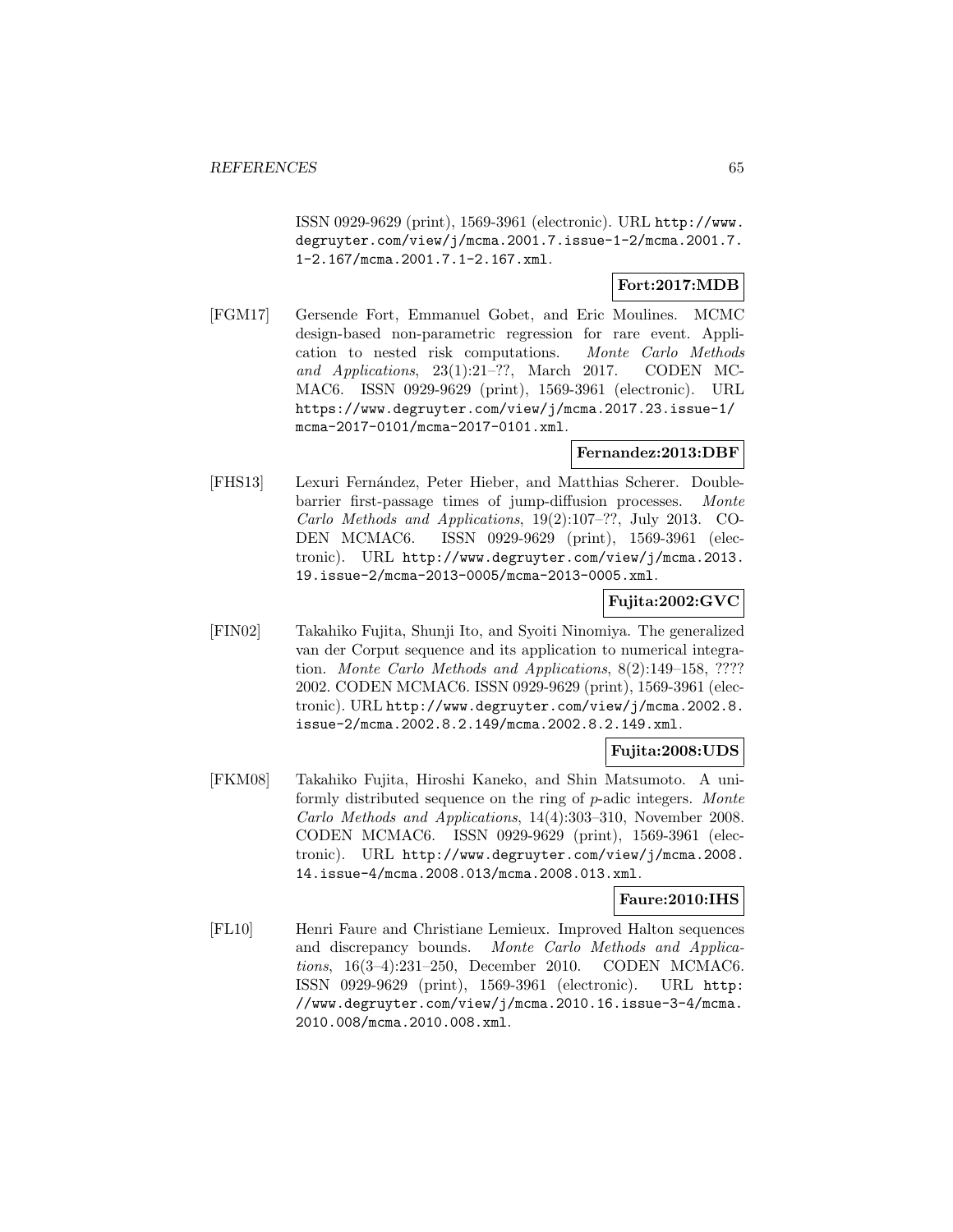#### **Fournier:2001:MCA**

[FM01] Nicolas Fournier and Sylvie Méléard. Monte-Carlo approximations for 2D homogeneous Boltzmann equations without cutoff and for non Maxwell molecules. Monte Carlo Methods and Applications, 7(1–2):177–192, ???? 2001. CODEN MCMAC6. ISSN 0929-9629 (print), 1569-3961 (electronic). URL http://www.degruyter.com/view/j/mcma.2001.7.issue-1-2/mcma.2001.7.1-2.177/mcma.2001.7.1-2.177.xml. Monte Carlo and probabilistic methods for partial differential equations (Monte Carlo, 2000).

## **Fakhouri:2009:SMC**

[FN09] H. Fakhouri and A. Nasroallah. On the simulation of Markov chain steady-state distribution using CFTP algorithm. Monte Carlo Methods and Applications, 15(2):91–105, August 2009. CODEN MCMAC6. ISSN 0929-9629 (print), 1569-3961 (electronic). URL http://www.degruyter.com/view/j/mcma.2009. 15.issue-2/mcma.2009.005/mcma.2009.005.xml.

#### **Fischer:1999:ABM**

[FP99] Paul Fischer and Eckhard Platen. Applications of the balanced method to stochastic differential equations in filtering. Monte Carlo Methods and Applications, 5(1):19–38, ???? 1999. CO-DEN MCMAC6. ISSN 0929-9629 (print), 1569-3961 (electronic). URL http://www.degruyter.com/view/j/mcma.1999.5.issue-1/mcma.1999.5.1.19/mcma.1999.5.1.19.xml.

## **Fort:2002:DSS**

[FP02] Jean-Claude Fort and Gilles Pagès. Decreasing step stochastic algorithms: a.s. behaviour of weighted empirical measures. Monte Carlo Methods and Applications, 8(3):237–270, ???? 2002. CO-DEN MCMAC6. ISSN 0929-9629 (print), 1569-3961 (electronic). URL http://www.degruyter.com/view/j/mcma.2002.8.issue-3/mcma.2002.8.3.237/mcma.2002.8.3.237.xml.

### **Frikha:2012:QBR**

[FS12] Noufel Frikha and Abass Sagna. Quantization based recursive importance sampling. Monte Carlo Methods and Applications, 18 (4):287–??, December 2012. CODEN MCMAC6. ISSN 0929-9629 (print), 1569-3961 (electronic). URL http://www.degruyter.com/ view/j/mcma.2012.18.issue-4/mcma-2012-0011/mcma-2012-0011. xml.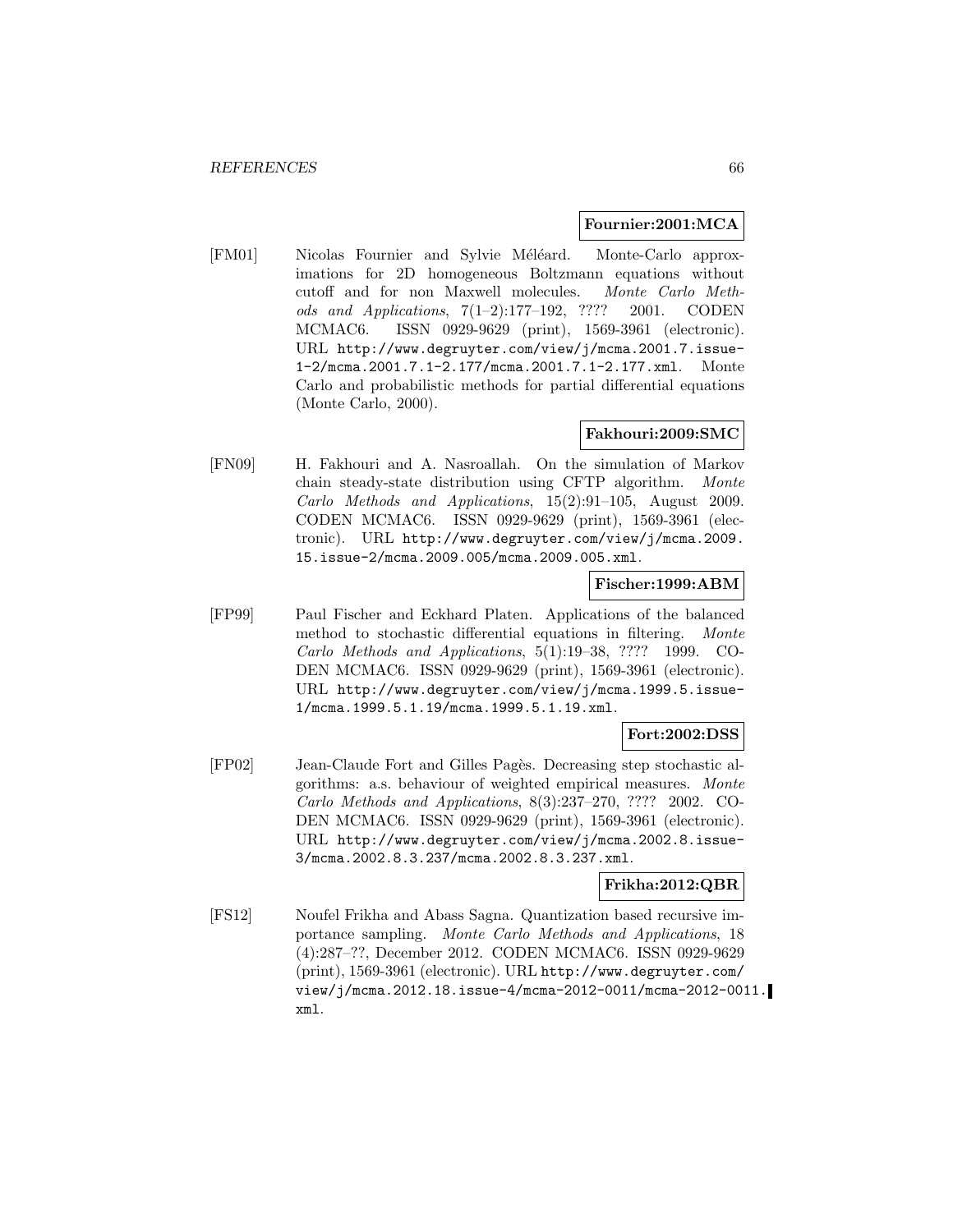#### **Fukuyama:2000:PFA**

[FT00] Katusi Fukuyama and Tetsuo Tomokuni. On pseudorandom functions and asymptotic distributions. Monte Carlo Methods and Applications, 6(3):167–174, ???? 2000. CODEN MCMAC6. ISSN 0929-9629 (print), 1569-3961 (electronic). URL http://www.degruyter.com/view/j/mcma.2000.6.issue-3/mcma.2000.6.3.167/mcma.2000.6.3.167.xml.

### **Fukuyama:1996:RRS**

[Fuk96] Katusi Fukuyama. Riesz–Raikov sums and Weyl transform. Monte Carlo Methods and Applications, 2(4):271–293, ???? 1996. CO-DEN MCMAC6. ISSN 0929-9629 (print), 1569-3961 (electronic). URL http://www.degruyter.com/view/j/mcma.1996.2.issue-4/mcma.1996.2.4.271/mcma.1996.2.4.271.xml.

### **Fathi-Vajargah:2016:IMC**

[FVK16] Behrouz Fathi-Vajargah and Mohadeseh Kanafchian. Improved Markov chain Monte Carlo method for cryptanalysis substitution–transposition cipher. Monte Carlo Methods and Applications, 22(4):323–??, December 2016. CODEN MC-MAC6. ISSN 0929-9629 (print), 1569-3961 (electronic). URL https://www.degruyter.com/view/j/mcma.2016.22.issue-4/ mcma-2016-0116/mcma-2016-0116.xml.

### **Fathi-Vajargah:2017:IMC**

[FVK17] Behrouz Fathi-Vajargah and Mohadeseh Kanafchian. Improved Markov chain Monte Carlo method for cryptanalysis substitution-transposition cipher. Monte Carlo Methods and Applications, 23(2):147–??, June 2017. CODEN MC-MAC6. ISSN 0929-9629 (print), 1569-3961 (electronic). URL https://www.degruyter.com/view/j/mcma.2017.23.issue-2/ mcma-2017-0108/mcma-2017-0108.xml.

#### **Grecksch:1999:ASH**

[GA99] W. Grecksch and V. V. Anh. Approximation of stochastic Hammerstein integral equation with fractional Brownian motion input. Monte Carlo Methods and Applications, 5(4):311–323, ???? 1999. CODEN MCMAC6. ISSN 0929-9629 (print), 1569-3961 (electronic). URL http://www.degruyter.com/view/j/mcma.1999.5. issue-4/mcma.1999.5.4.311/mcma.1999.5.4.311.xml.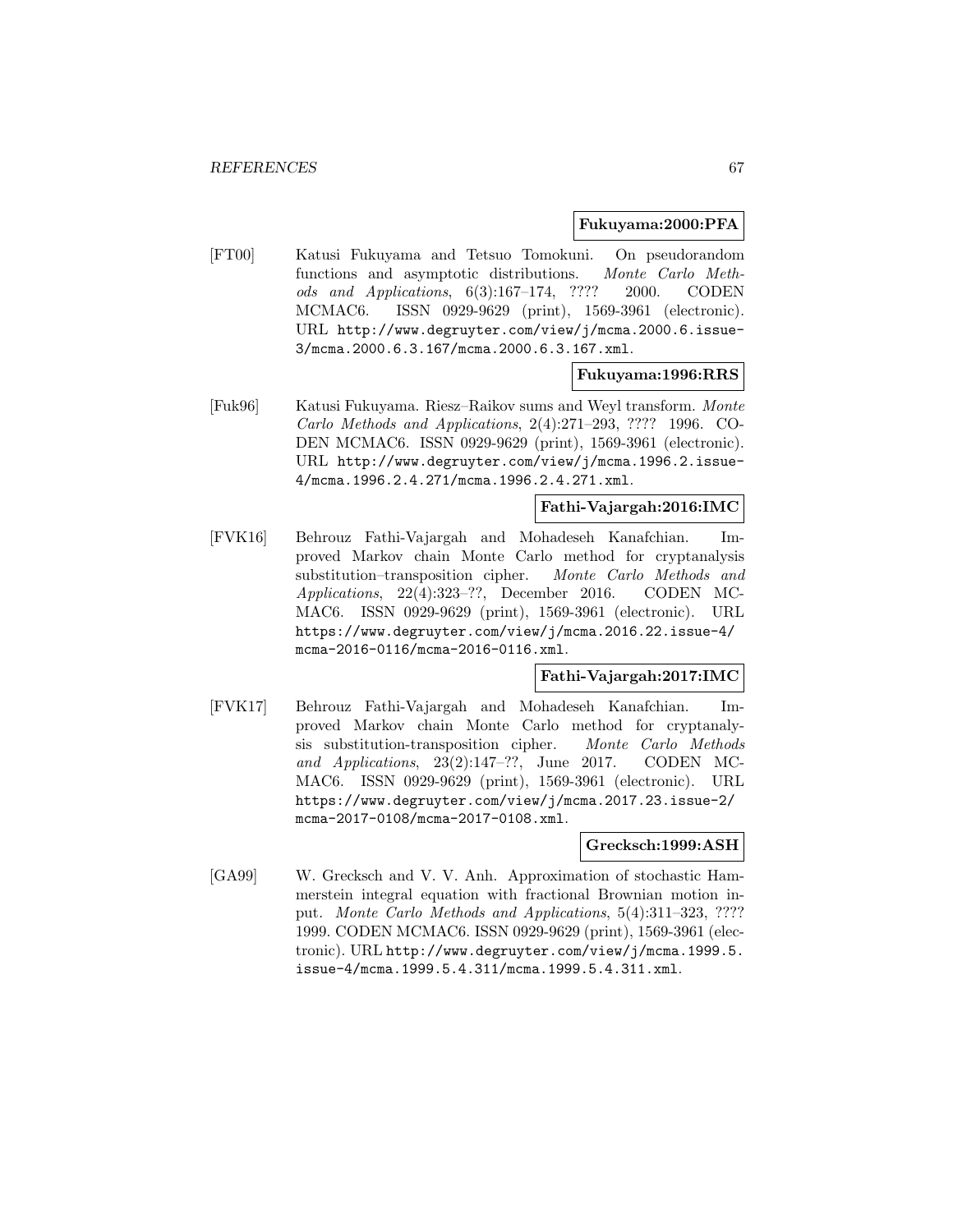#### **Gabih:2005:OPS**

[GG05] Abdelali Gabih and Wilfried Grecksch. An  $\epsilon$ -optimal portfolio with stochastic volatility. Monte Carlo Methods and Applications, 11 (1):1–14, ???? 2005. CODEN MCMAC6. ISSN 0929-9629 (print), 1569-3961 (electronic). URL http://www.degruyter.com/view/ j/mcma.2005.11.issue-1/1569396054027256/1569396054027256. xml.

## **Gil:2006:RTP**

[GGP06] Manuel Gil, Gaston H. Gonnet, and Wesley P. Petersen. A repetition test for pseudo-random number generators. Monte Carlo Methods and Applications, 12(5–6):385–393, ???? 2006. CODEN MCMAC6. ISSN 0929-9629 (print), 1569-3961 (electronic). URL http://www.degruyter.com/view/j/mcma.2006. 12.issue-5/156939606779329017/156939606779329017.xml; http://www.inf.ethz.ch/personal/gonnet/RepetitionTest. html.

## **Grecksch:2000:PPA**

[GHT00] W. Grecksch, F. Heyde, and Chr. Tammer. Proximal point algorithm for an approximated stochastic optimal control problem. Monte Carlo Methods and Applications, 6(3):175–189, ???? 2000. CODEN MCMAC6. ISSN 0929-9629 (print), 1569-3961 (electronic). URL http://www.degruyter.com/view/j/mcma.2000.6. issue-3/mcma.2000.6.3.175/mcma.2000.6.3.175.xml.

#### **Gormin:2008:WVM**

[GK08] A. A. Gormin and Y. N. Kashtanov. The weighted variance minimization for options pricing. Monte Carlo Methods and Applications, 13(5–6):333–351, January 2008. CO-DEN MCMAC6. ISSN 0929-9629 (print), 1569-3961 (electronic). URL http://www.degruyter.com/view/j/mcma.2008. 13.issue-5-6/mcma.2007.018/mcma.2007.018.xml.

## **Giorgi:2017:LTW**

[GLP17] Daphné Giorgi, Vincent Lemaire, and Gilles Pagès. Limit theorems for weighted and regular multilevel estimators. Monte Carlo Methods and Applications, 23(1):43–??, March 2017. CO-DEN MCMAC6. ISSN 0929-9629 (print), 1569-3961 (electronic). URL https://www.degruyter.com/view/j/mcma.2017. 23.issue-1/mcma-2017-0102/mcma-2017-0102.xml.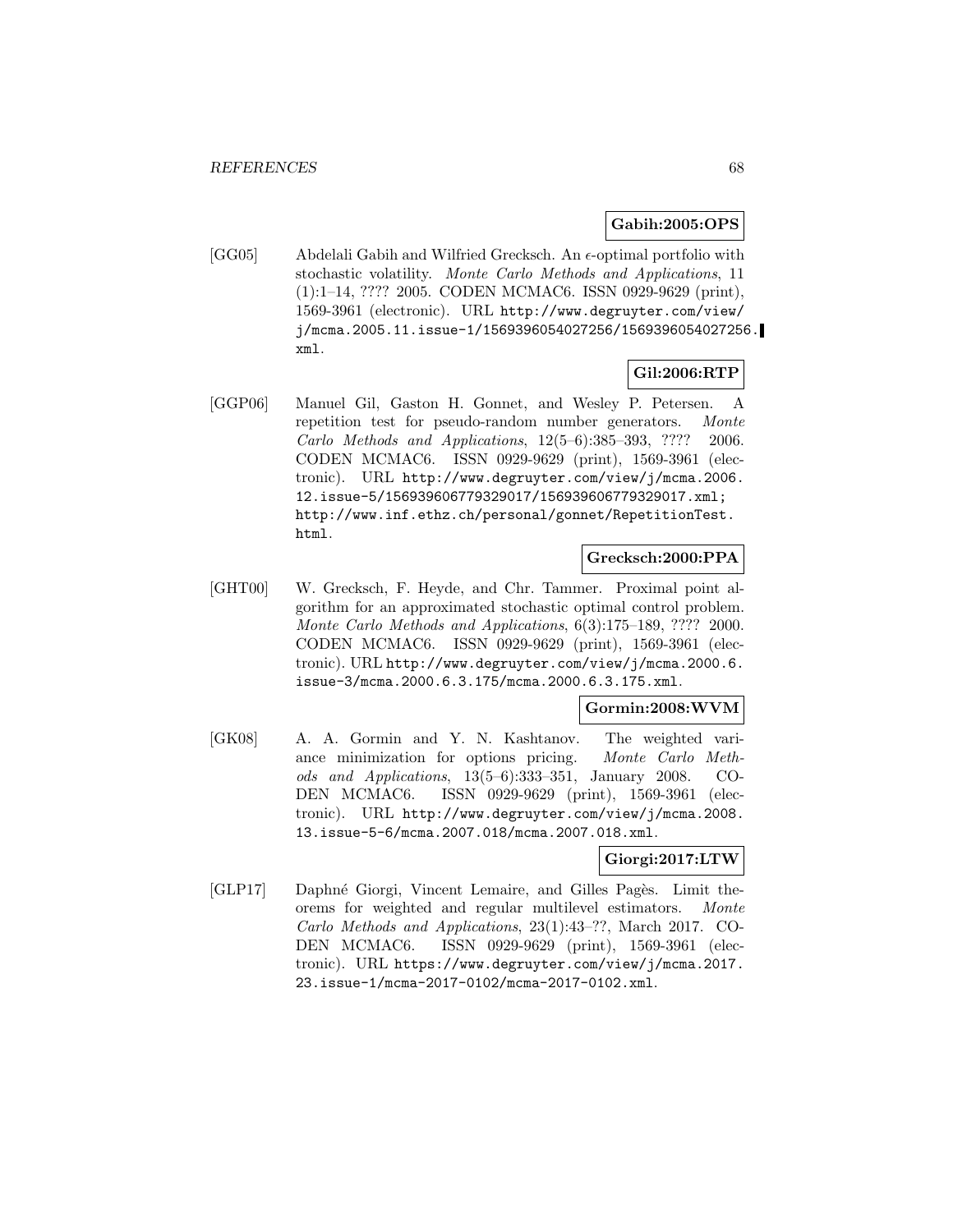#### **Gobet:2004:SMC**

[GM04] Emmanuel Gobet and Sylvain Maire. A spectral Monte Carlo method for the Poisson equation. Monte Carlo Methods and Applications, 10(3–4):275–285, December 2004. CODEN MC-MAC6. ISSN 0929-9629 (print), 1569-3961 (electronic). URL http://www.degruyter.com/view/j/mcma.2004.10.issue-3-4/ mcma.2004.10.3-4.275/mcma.2004.10.3-4.275.xml.

### **Golyandina:1999:HBE**

[GN99] N. Golyandina and V. Nekrutkin. Homogeneous balance equations for measures: Errors of the stochastic solution. Monte Carlo Methods and Applications, 5(3):193–261, ???? 1999. CO-DEN MCMAC6. ISSN 0929-9629 (print), 1569-3961 (electronic). URL http://www.degruyter.com/view/j/mcma.1999.5.issue-3/mcma.1999.5.3.193/mcma.1999.5.3.193.xml.

#### **Gerlovina:2005:ABL**

[GN05] V. Gerlovina and V. Nekrutkin. Asymptotical behavior of linear congruential generators. Monte Carlo Methods and Applications, 11(2):135–162, ???? 2005. CODEN MCMAC6. ISSN 0929-9629 (print), 1569-3961 (electronic). URL http://www.degruyter.com/ view/j/mcma.2005.11.issue-2/156939605777585971/156939605777585971. xml.

### **Gobet:2001:ESW**

[Gob01] Emmanuel Gobet. Efficient schemes for the weak approximation of reflected diffusions. Monte Carlo Methods and Applications, 7(1–2):193–202, ???? 2001. CODEN MCMAC6. ISSN 0929-9629 (print), 1569-3961 (electronic). URL http://www. degruyter.com/view/j/mcma.2001.7.issue-1-2/mcma.2001.7. 1-2.193/mcma.2001.7.1-2.193.xml. Monte Carlo and probabilistic methods for partial differential equations (Monte Carlo, 2000).

### **Golyandina:2003:CLT**

 $[Gol03]$  N. Golyandina. Central Limit Theorem for  $(n, k)$ -particle processes solving balance equations. Monte Carlo Methods and Applications, 9(1):1–11, January 2003. CODEN MCMAC6. ISSN 0929-9629 (print), 1569-3961 (electronic). URL http://www.degruyter.com/view/j/mcma.2003.9.issue-1/156939603322587425/156939603322587425.xml.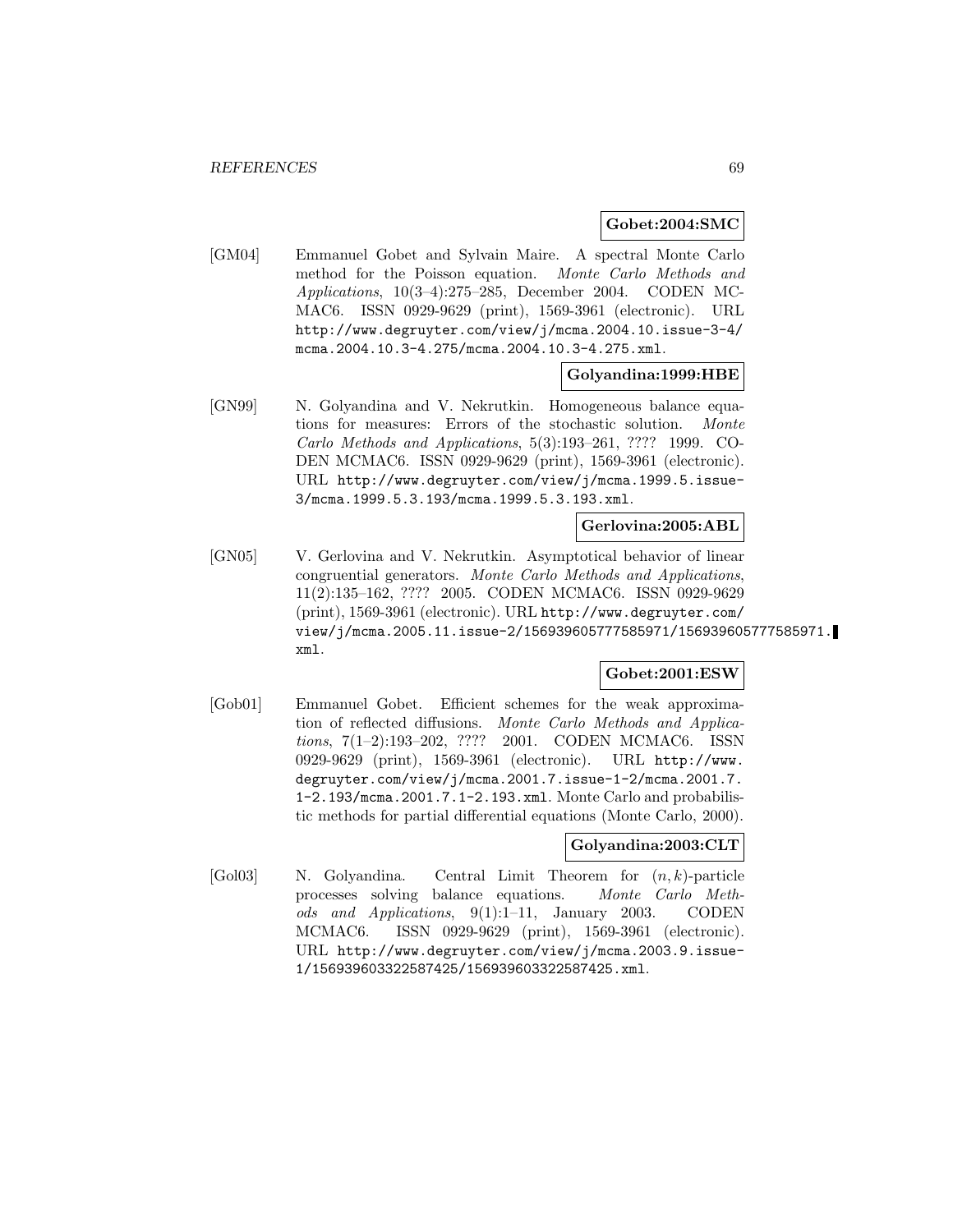#### **Golyandina:2004:CRS**

[Gol04] N. Golyandina. Convergence rate for spherical processes with shifted centres. Monte Carlo Methods and Applications,  $10(3-4)$ : 287–296, December 2004. CODEN MCMAC6. ISSN 0929-9629 (print), 1569-3961 (electronic). URL http://www.degruyter. com/view/j/mcma.2004.10.issue-3-4/mcma.2004.10.3-4.287/ mcma.2004.10.3-4.287.xml.

### **Greslehner:2012:DHR**

[GP12] Julia Greslehner and Friedrich Pillichshammer. Discrepancy of higher rank polynomial lattice point sets. Monte Carlo Methods and Applications, 18(1):79–108, March 2012. CO-DEN MCMAC6. ISSN 0929-9629 (print), 1569-3961 (electronic). URL http://www.degruyter.com/view/j/mcma.2012. 18.issue-1/mcma-2012-0001/mcma-2012-0001.xml.

## **Gur:2019:SBC**

[GP19] Sercan Gür and Klaus Pötzelberger. Sensitivity of boundary crossing probabilities of the Brownian motion. Monte Carlo Methods and Applications, 25(1):75–83, March 2019. CO-DEN MCMAC6. ISSN 0929-9629 (print), 1569-3961 (electronic). URL https://www.degruyter.com/view/j/mcma.2019. 25.issue-1/mcma-2019-2031/mcma-2019-2031.xml.

### **Grecksch:2008:QSP**

[GR08] Wilfried Grecksch and Christian Roth. A quasilinear stochastic partial differential equation driven by fractional white noise. Monte Carlo Methods and Applications, 13(5–6):353–367, January 2008. CODEN MCMAC6. ISSN 0929-9629 (print), 1569-3961 (electronic). URL http://www.degruyter.com/view/j/mcma.2008. 13.issue-5-6/mcma.2007.019/mcma.2007.019.xml.

## **Grigoriu:2010:SBM**

[Gri10] M. Grigoriu. A spectral-based Monte Carlo algorithm for generating samples of nonstationary Gaussian processes. Monte Carlo Methods and Applications, 16(2):143–165, July 2010. CO-DEN MCMAC6. ISSN 0929-9629 (print), 1569-3961 (electronic). URL http://www.degruyter.com/view/j/mcma.2010. 16.issue-2/mcma.2010.006/mcma.2010.006.xml.

## **Grigoriu:2014:EMC**

[Gri14] Mircea Grigoriu. An efficient Monte Carlo solution for problems with random matrices. Monte Carlo Methods and Applications,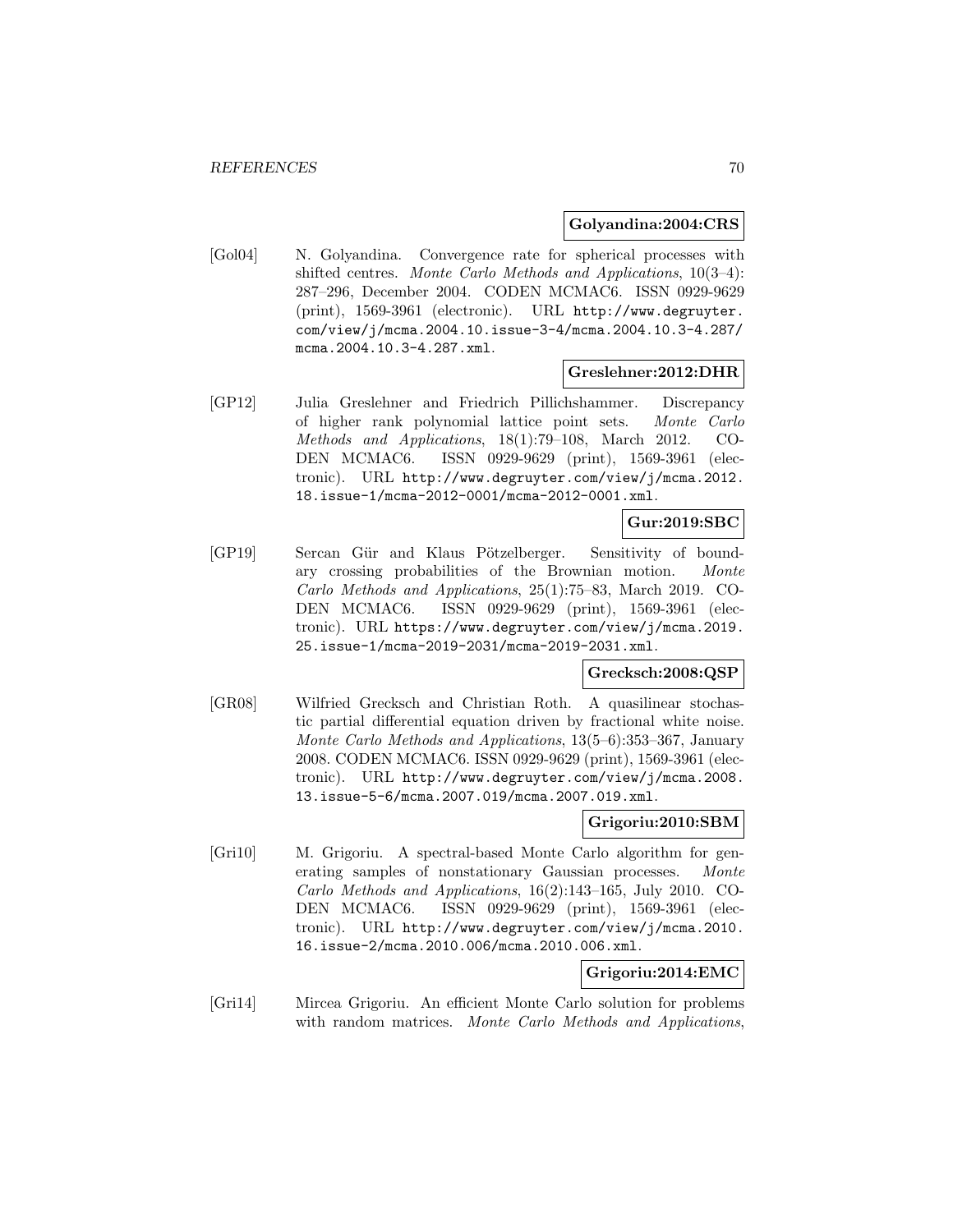20(2):121–??, June 2014. CODEN MCMAC6. ISSN 0929-9629 (print), 1569-3961 (electronic). URL http://www.degruyter.com/ view/j/mcma.2014.20.issue-2/mcma-2013-0021/mcma-2013-0021. xml.

## **Grigoriu:2017:MCA**

[Gri17] Mircea Grigoriu. Monte Carlo algorithm for vector-valued Gaussian functions with preset component accuracies. Monte Carlo Methods and Applications, 23(3):165–??, September 2017. CO-DEN MCMAC6. ISSN 0929-9629 (print), 1569-3961 (electronic). URL https://www.degruyter.com/view/j/mcma.2017. 23.issue-3/mcma-2017-0112/mcma-2017-0112.xml.

## **Guias:1997:MCA**

[Gui97] Flavius Guia¸s. A Monte Carlo approach to the Smoluchowski equations. Monte Carlo Methods and Applications, 3(4):313–326, ???? 1997. CODEN MCMAC6. ISSN 0929-9629 (print), 1569-3961 (electronic). URL http://www.degruyter.com/view/j/mcma.1997.3. issue-4/mcma.1997.3.4.313/mcma.1997.3.4.313.xml.

#### **Guias:1999:DSM**

[Gui99] Flavius Guiaş. A direct simulation method for the coagulation– fragmentation. Equations with multiplicative coagulation kernels. Monte Carlo Methods and Applications, 5(4):287–309, ???? 1999. CODEN MCMAC6. ISSN 0929-9629 (print), 1569-3961 (electronic). URL http://www.degruyter.com/view/j/mcma.1999.5. issue-4/mcma.1999.5.4.287/mcma.1999.5.4.287.xml.

## **Guias:2008:GBD**

[Gui08] Flavius Guiaş. Generalized Becker–Döring equations modeling the time evolution of a process of preferential attachment with fitness. Monte Carlo Methods and Applications, 14(2):151–170, July 2008. CODEN MCMAC6. ISSN 0929-9629 (print), 1569-3961 (electronic). URL http://www.degruyter.com/view/j/mcma.2008. 14.issue-2/mcma.2008.008/mcma.2008.008.xml.

### **Gueron:2001:SEC**

[GZ01] Shay Gueron and Or Zuk. On Smoluchowski equations for coagulation processes with multiple absorbing states. Monte Carlo Methods and Applications, 7(1–2):203–211, ???? 2001. CO-DEN MCMAC6. ISSN 0929-9629 (print), 1569-3961 (electronic). URL http://www.degruyter.com/view/j/mcma.2001.7.issue-1-2/mcma.2001.7.1-2.203/mcma.2001.7.1-2.203.xml.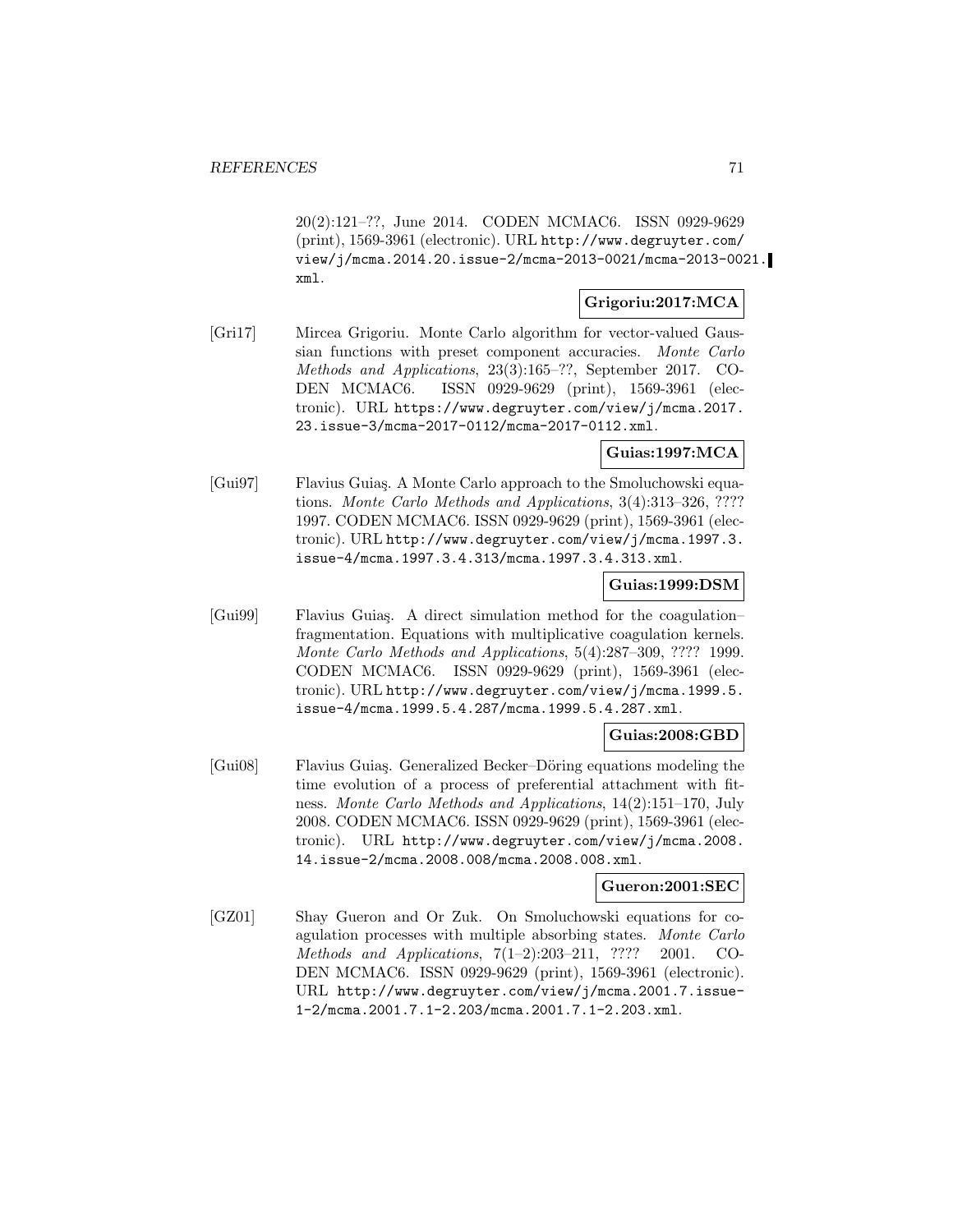#### **Habibi:2011:NAD**

[Hab11] Reza Habibi. A note on approximating distribution functions of cusum and cusumsq tests. Monte Carlo Methods and Applications, 17(1):1–10, March 2011. CODEN MCMAC6. ISSN 0929-9629 (print), 1569-3961 (electronic). URL http://www.degruyter.com/ view/j/mcma.2011.17.issue-1/mcma.2011.005/mcma.2011.005. xml.

## **Habibi:2012:NNM**

[Hab12] Reza Habibi. A note on Newton's method for system of stochastic differential equations. Monte Carlo Methods and Applications, 18 (4):275–??, December 2012. CODEN MCMAC6. ISSN 0929-9629 (print), 1569-3961 (electronic). URL http://www.degruyter.com/ view/j/mcma.2012.18.issue-4/mcma-2012-0010/mcma-2012-0010. xml.

## **Halton:2004:OQP**

[Hal04] John H. Halton. An outline of quasi-probability: Why quasi-Monte-Carlo methods are statistically valid and how their errors can be estimated statistically. Monte Carlo Methods and Applications, 10(3– 4):183–196, December 2004. CODEN MCMAC6. ISSN 0929-9629 (print), 1569-3961 (electronic). URL http://www.degruyter. com/view/j/mcma.2004.10.issue-3-4/mcma.2004.10.3-4.183/ mcma.2004.10.3-4.183.xml.

## **Halton:2005:CQP**

[Hal05a] J. H. Halton. Corrigenda: "Quasi-probability. Why quasi-Monte–Carlo methods are statistically valid and how their errors can be estimated statistically" [Monte Carlo Methods Appl. **11** (2005), no. 3, 203–350; Cno. 2159755]. Monte Carlo Methods and Applications, 11(4):463, ???? 2005. CO-DEN MCMAC6. ISSN 0929-9629 (print), 1569-3961 (electronic). URL http://www.degruyter.com/view/j/mcma.2005. 11.issue-4/156939605777438550/156939605777438550.xml. See [Hal05b].

## **Halton:2005:QPW**

[Hal05b] John H. Halton. Quasi-probability. Why quasi-Monte–Carlo methods are statistically valid and how their errors can be estimated statistically. Monte Carlo Methods and Applications, 11(3):203–350, ???? 2005. CODEN MCMAC6. ISSN 0929-9629 (print), 1569- 3961 (electronic). URL http://www.degruyter.com/view/j/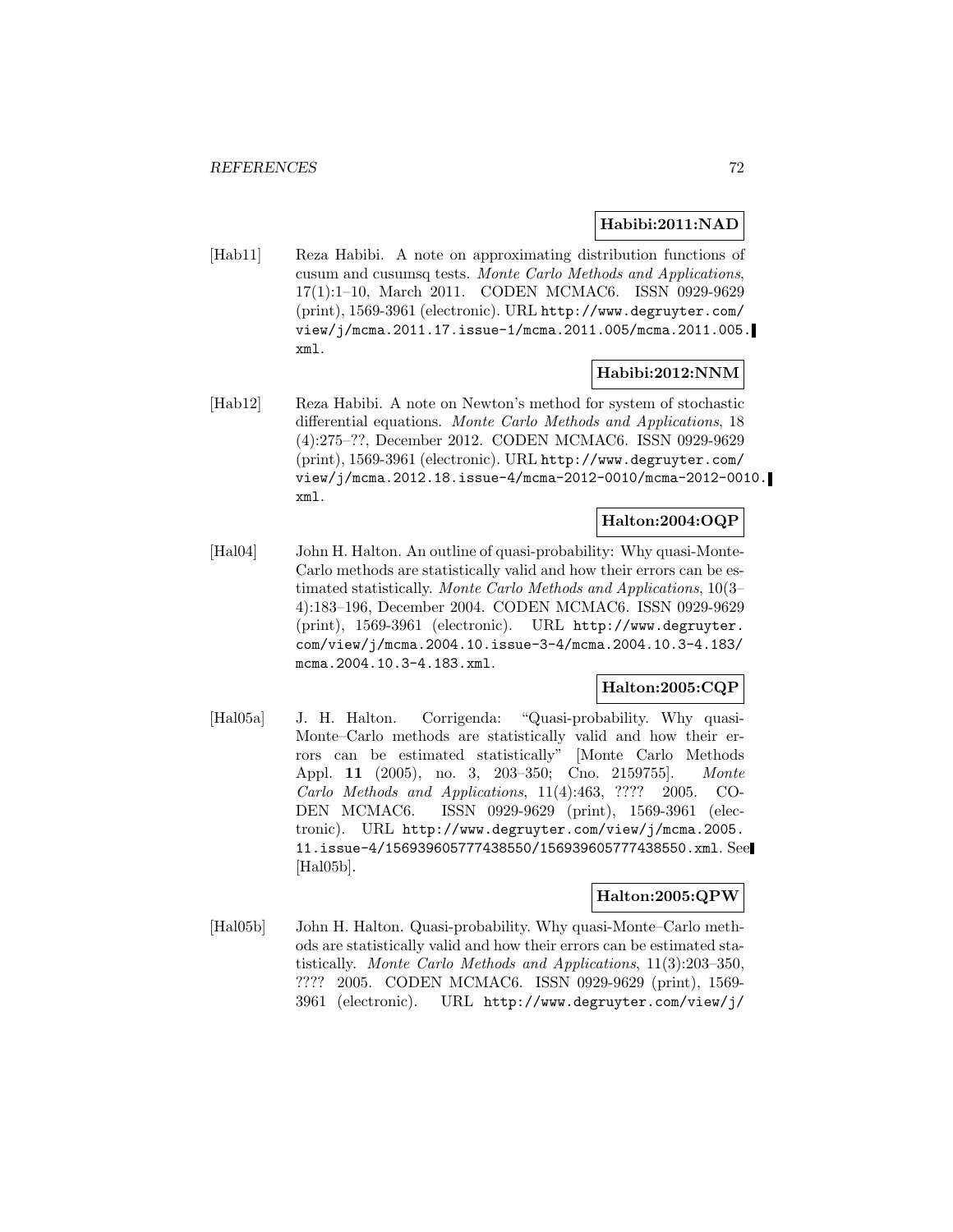mcma.2005.11.issue-3/1569396054495130/1569396054495130. xml. See corrigenda [Hal05a].

### **Halton:2006:SMC**

[Hal06] John H. Halton. Sequential Monte Carlo techniques for solving nonlinear systems. Monte Carlo Methods and Applications, 12(2):113– 141, ???? 2006. CODEN MCMAC6. ISSN 0929-9629 (print), 1569- 3961 (electronic). URL http://www.degruyter.com/view/j/ mcma.2006.12.issue-2/156939606777488879/156939606777488879. xml.

## **Halton:2008:SMC**

[Hal08a] John H. Halton. Sequential Monte Carlo for linear systems — a practical summary. Monte Carlo Methods and Applications, 14(1): 1–27, May 2008. CODEN MCMAC6. ISSN 0929-9629 (print), 1569-3961 (electronic). URL http://www.degruyter.com/view/ j/mcma.2008.14.issue-1/mcma.2008.001/mcma.2008.001.xml.

### **Halton:2008:SAT**

[Hal08b] John H. Halton. Sigma-algebra theorems. Monte Carlo Methods and Applications, 14(2):171–189, July 2008. CO-DEN MCMAC6. ISSN 0929-9629 (print), 1569-3961 (electronic). URL http://www.degruyter.com/view/j/mcma.2008. 14.issue-2/mcma.2008.009/mcma.2008.009.xml.

### **Halidias:2015:CPP**

[Hal15a] Nikolaos Halidias. Constructing positivity preserving numerical schemes for the two-factor CIR model. Monte Carlo Methods and Applications, 21(4):313–??, December 2015. CO-DEN MCMAC6. ISSN 0929-9629 (print), 1569-3961 (electronic). URL https://www.degruyter.com/view/j/mcma.2015. 21.issue-4/mcma-2015-0109/mcma-2015-0109.xml.

### **Halidias:2015:NNS**

[Hal15b] Nikolaos Halidias. A new numerical scheme for the CIR process. Monte Carlo Methods and Applications, 21(3):245–??, September 2015. CODEN MCMAC6. ISSN 0929-9629 (print), 1569-3961 (electronic). URL http://www.degruyter.com/view/j/mcma.2015. 21.issue-3/mcma-2015-0101/mcma-2015-0101.xml.

# **Halidias:2016:CBP**

[Hal16] Nikolaos Halidias. On the construction of boundary preserving numerical schemes. Monte Carlo Methods and Applications, 22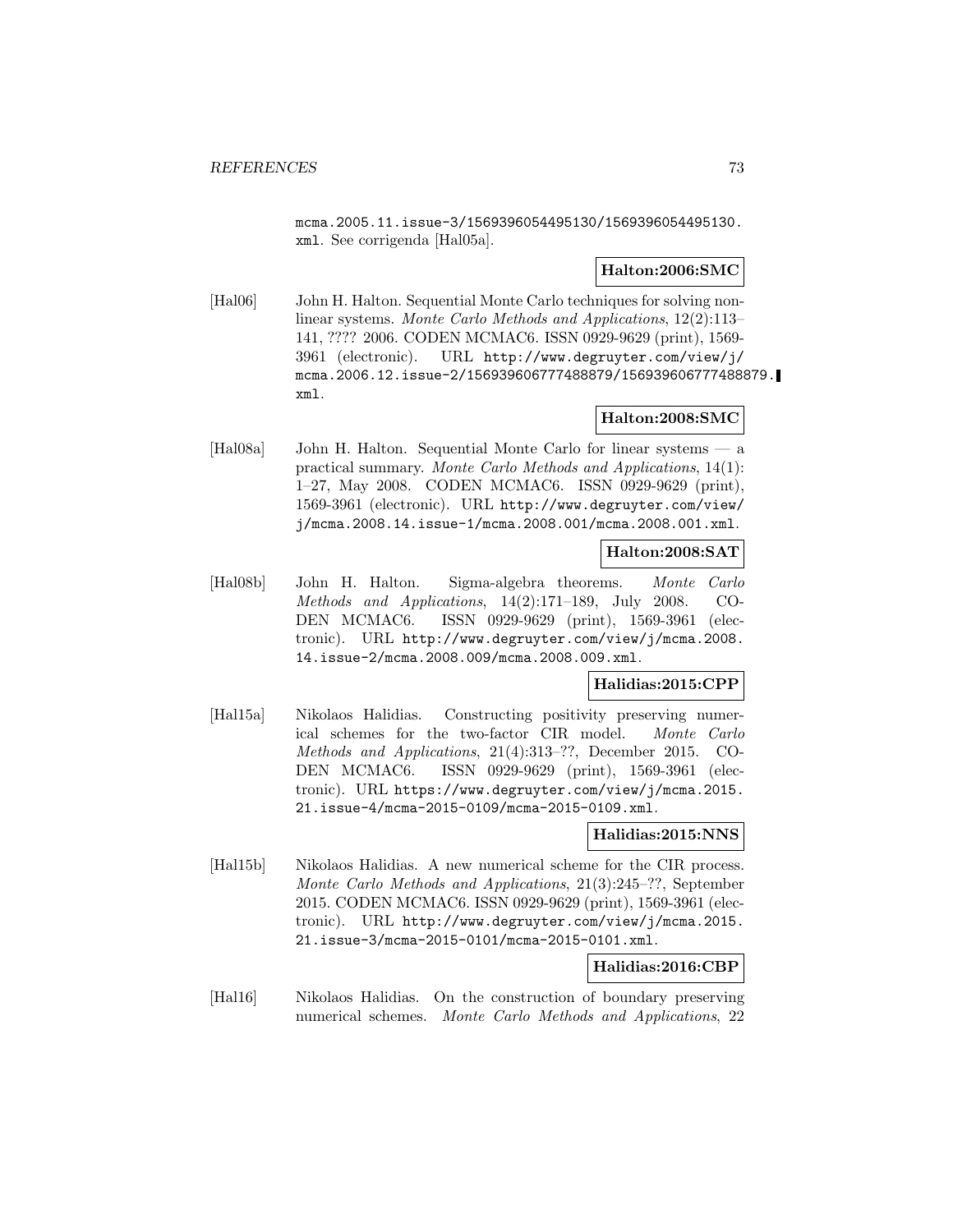(4):277–??, December 2016. CODEN MCMAC6. ISSN 0929-9629 (print), 1569-3961 (electronic). URL https://www.degruyter. com/view/j/mcma.2016.22.issue-4/mcma-2016-0113/mcma-2016- 0113.xml.

### **Halidias:2021:APM**

[Hal21] Nikolaos Halidias. On the absorption probabilities and mean time for absorption for discrete Markov chains. Monte Carlo Methods and Applications, 27(2):105–115, February 2, 2021. CO-DEN MCMAC6. ISSN 0929-9629 (print), 1569-3961 (electronic). URL https://www.degruyter.com/document/doi/10. 1515/mcma-2021-2084/html.

## **Harase:2016:SEL**

[Har16] Shin Harase. A search for extensible low-WAFOM point sets. Monte Carlo Methods and Applications, 22(4):349–??, December 2016. CODEN MCMAC6. ISSN 0929-9629 (print), 1569-3961 (electronic). URL https://www.degruyter.com/view/j/mcma.2016. 22.issue-4/mcma-2016-0119/mcma-2016-0119.xml.

### **Harase:2019:CSS**

[Har19] Shin Harase. Comparison of Sobol' sequences in financial applications. Monte Carlo Methods and Applications, 25(1):61–74, March 2019. CODEN MCMAC6. ISSN 0929-9629 (print), 1569-3961 (electronic). URL https://www.degruyter.com/view/j/mcma.2019. 25.issue-1/mcma-2019-2029/mcma-2019-2029.xml.

# **Hausenblas:2000:MCSb**

[Hau00a] Erika Hausenblas. Monte Carlo simulation of killed diffusion. Monte Carlo Methods and Applications, 6(4):263–295, ???? 2000. CODEN MCMAC6. ISSN 0929-9629 (print), 1569-3961 (electronic). URL http://www.degruyter.com/view/j/mcma.2000.6. issue-4/mcma.2000.6.4.263/mcma.2000.6.4.263.xml.

### **Hausenblas:2000:MCSa**

[Hau00b] Erika Hausenblas. Monte Carlo simulation of reflected stochastic differential equations driven by Poisson random measures. Monte Carlo Methods and Applications, 6(1):1–14, ???? 2000. CO-DEN MCMAC6. ISSN 0929-9629 (print), 1569-3961 (electronic). URL http://www.degruyter.com/view/j/mcma.2000.6.issue-1/mcma.2000.6.1.1/mcma.2000.6.1.1.xml.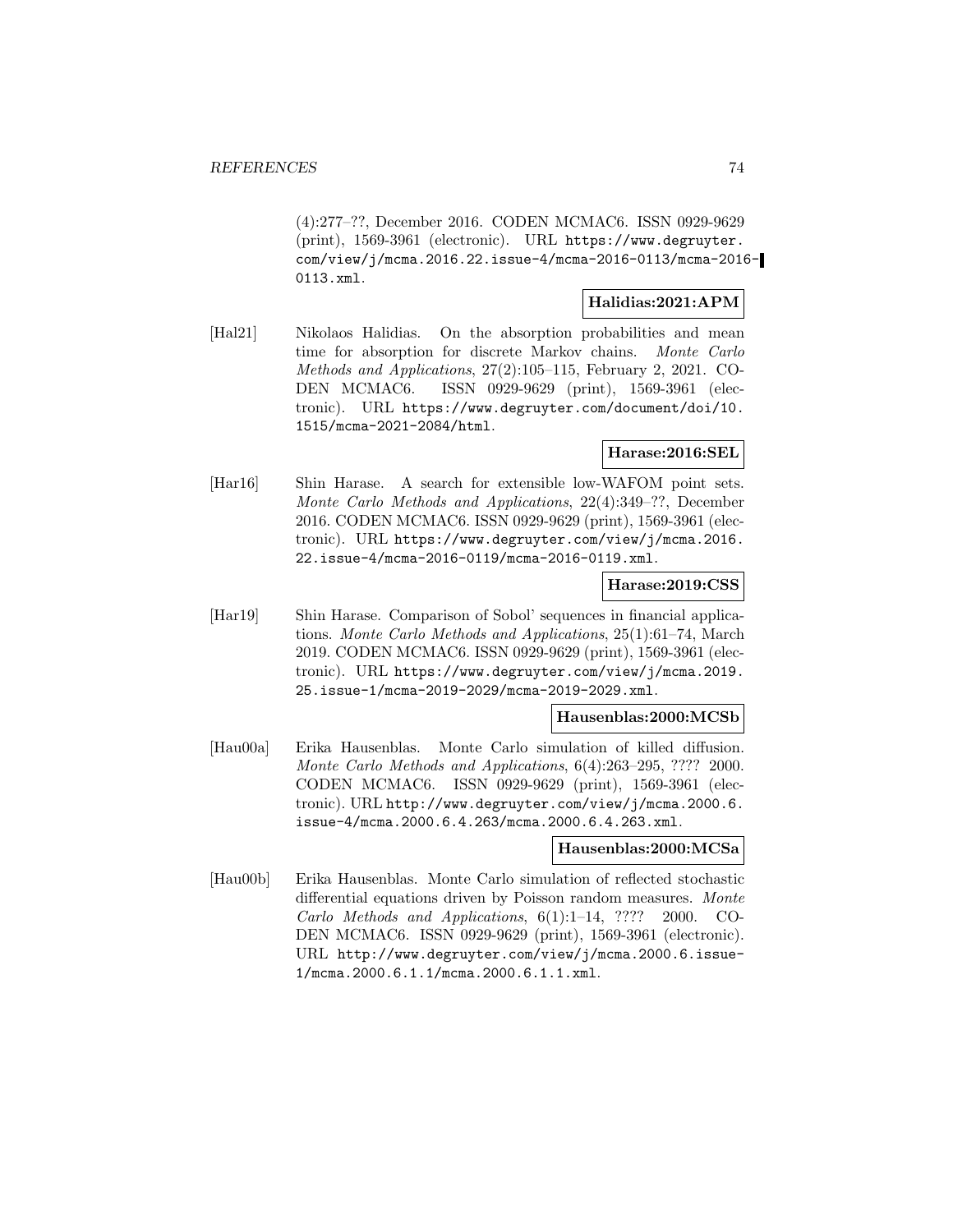#### **Hausenblas:2000:NSU**

[Hau00c] Erika Hausenblas. A numerical scheme using excursion theory for simulating stochastic differential equations with reflection and local time at a boundary. Monte Carlo Methods and Applications, 6(2):81–103, ???? 2000. CODEN MCMAC6. ISSN 0929-9629 (print), 1569-3961 (electronic). URL http://www. degruyter.com/view/j/mcma.2000.6.issue-2/mcma.2000.6.2. 81/mcma.2000.6.2.81.xml.

### **Hssikou:2016:PCF**

[HBA16] Mohamed Hssikou, Jamal Baliti, and Mohammed Alaoui. The planar Couette flow with slip and jump boundary conditions in a microchannel. Monte Carlo Methods and Applications, 22(4):337–??, December 2016. CODEN MCMAC6. ISSN 0929-9629 (print), 1569- 3961 (electronic). URL https://www.degruyter.com/view/j/ mcma.2016.22.issue-4/mcma-2016-0117/mcma-2016-0117.xml.

### **Hssikou:2015:DMT**

[HBBA15] Mohamed Hssikou, Jamal Baliti, Yassir Bouzineb, and Mohammed Alaoui. DSMC method for a two-dimensional flow with a gravity field in a square cavity. Monte Carlo Methods and Applications, 21(1):59–??, March 2015. CODEN MCMAC6. ISSN 0929-9629 (print), 1569-3961 (electronic). URL http://www.degruyter.com/ view/j/mcma.2015.21.issue-1/mcma-2014-0009/mcma-2014-0009. xml.

# **Heinrich:1995:VRM**

[Hei95] Stefan Heinrich. Variance reduction for Monte Carlo methods by means of deterministic numerical computation. Monte Carlo Methods and Applications, 1(4):251–277, ???? 1995. CO-DEN MCMAC6. ISSN 0929-9629 (print), 1569-3961 (electronic). URL http://www.degruyter.com/view/j/mcma.1995.1.issue-4/mcma.1995.1.4.251/mcma.1995.1.4.251.xml.

### **Heinrich:2004:PQA**

[Hei04] Stefan Heinrich. On the power of quantum algorithms for vector valued mean computation. Monte Carlo Methods and Applications, 10(3–4):297–310, December 2004. CODEN MCMAC6. ISSN 0929-9629 (print), 1569-3961 (electronic). URL http: //www.degruyter.com/view/j/mcma.2004.10.issue-3-4/mcma. 2004.10.3-4.297/mcma.2004.10.3-4.297.xml.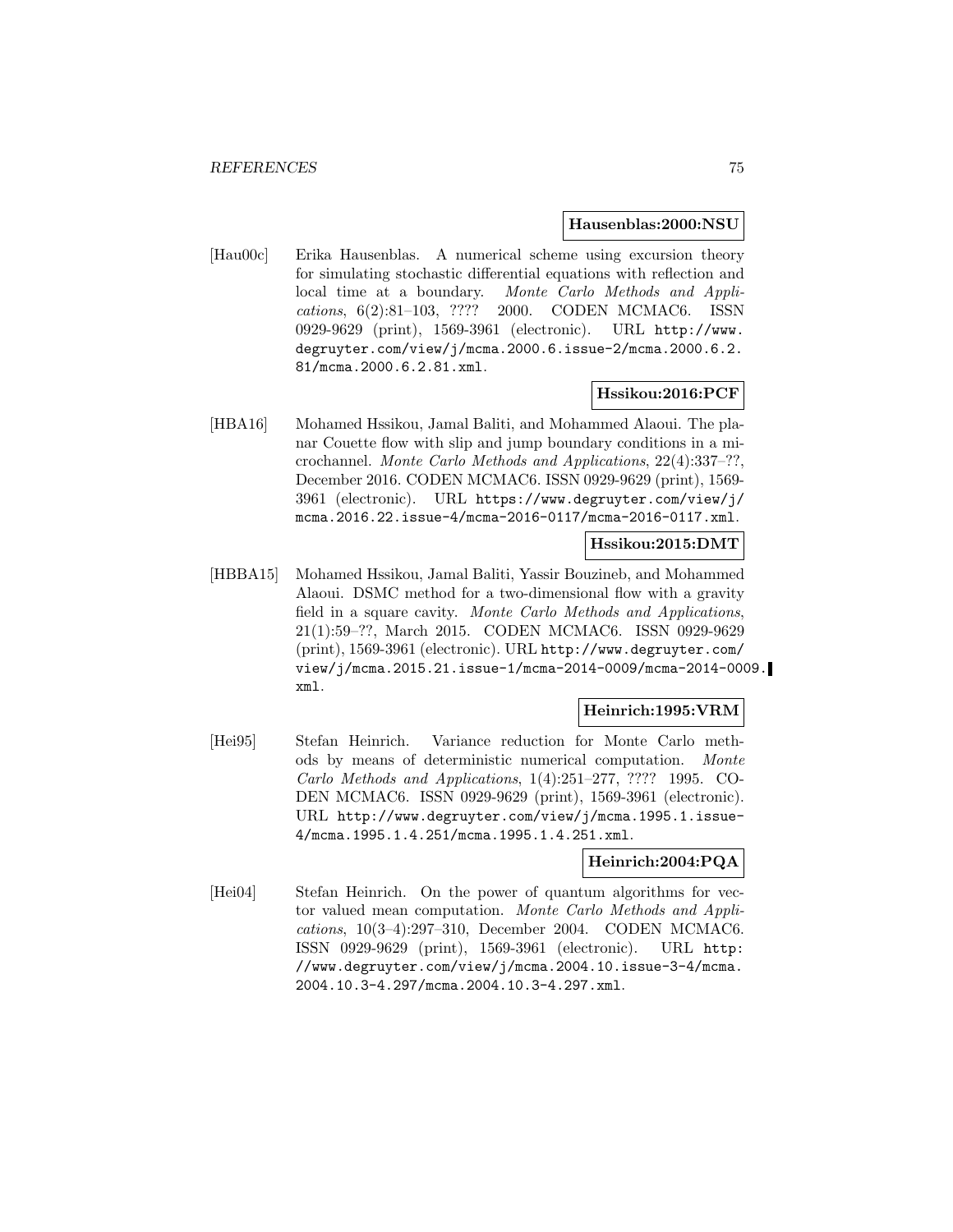### **Heinz:2008:RDS**

[Hei08] Stefan Heinz. Realizability of dynamic subgrid-scale stress models via stochastic analysis. Monte Carlo Methods and Applications, 14 (4):311–329, November 2008. CODEN MCMAC6. ISSN 0929-9629 (print), 1569-3961 (electronic). URL http://www.degruyter.com/ view/j/mcma.2008.14.issue-4/mcma.2008.014/mcma.2008.014. xml.

## **Heinz:2014:UQW**

[Hei14] Stefan Heinz. Uncertainty quantification of world population growth: A self-similar PDF model. Monte Carlo Methods and Applications, 20(4):261–??, December 2014. CO-DEN MCMAC6. ISSN 0929-9629 (print), 1569-3961 (electronic). URL http://www.degruyter.com/view/j/mcma.2014. 20.issue-4/mcma-2014-0005/mcma-2014-0005.xml.

### **Hiderah:2020:AEM**

[Hid20] Kamal Hiderah. Approximation of Euler–Maruyama for onedimensional stochastic differential equations involving the maximum process. Monte Carlo Methods and Applications, 26(1):33–??, March 2020. CODEN MCMAC6. ISSN 0929-9629 (print), 1569- 3961 (electronic). URL https://www.degruyter.com/view/j/ mcma.2020.26.issue-1/mcma-2020-2057/mcma-2020-2057.xml.

### **Hwang:2014:FIK**

[HK14] Chi-Ok Hwang and Seung-Yeon Kim. Field-induced Kosterlitz– Thouless transition in critical triangular-lattice antiferromagnets. Monte Carlo Methods and Applications, 20(3):217–??, September 2014. CODEN MCMAC6. ISSN 0929-9629 (print), 1569-3961 (electronic). URL http://www.degruyter.com/view/j/mcma.2014. 20.issue-3/mcma-2013-0027/mcma-2013-0027.xml.

### **Hordosy:1998:IPK**

[HKHV98] G. Hordósy, A. Keresztúri, Cs. Hegedûs, and P. Vértes. Influence of the photoneutrons on the kinetics of beryllium reflected core of the Budapest Research Reactor. Monte Carlo Methods and Applications, 4(2):163–176, ???? 1998. CO-DEN MCMAC6. ISSN 0929-9629 (print), 1569-3961 (electronic). URL http://www.degruyter.com/view/j/mcma.1998.4.issue-2/mcma.1998.4.2.163/mcma.1998.4.2.163.xml.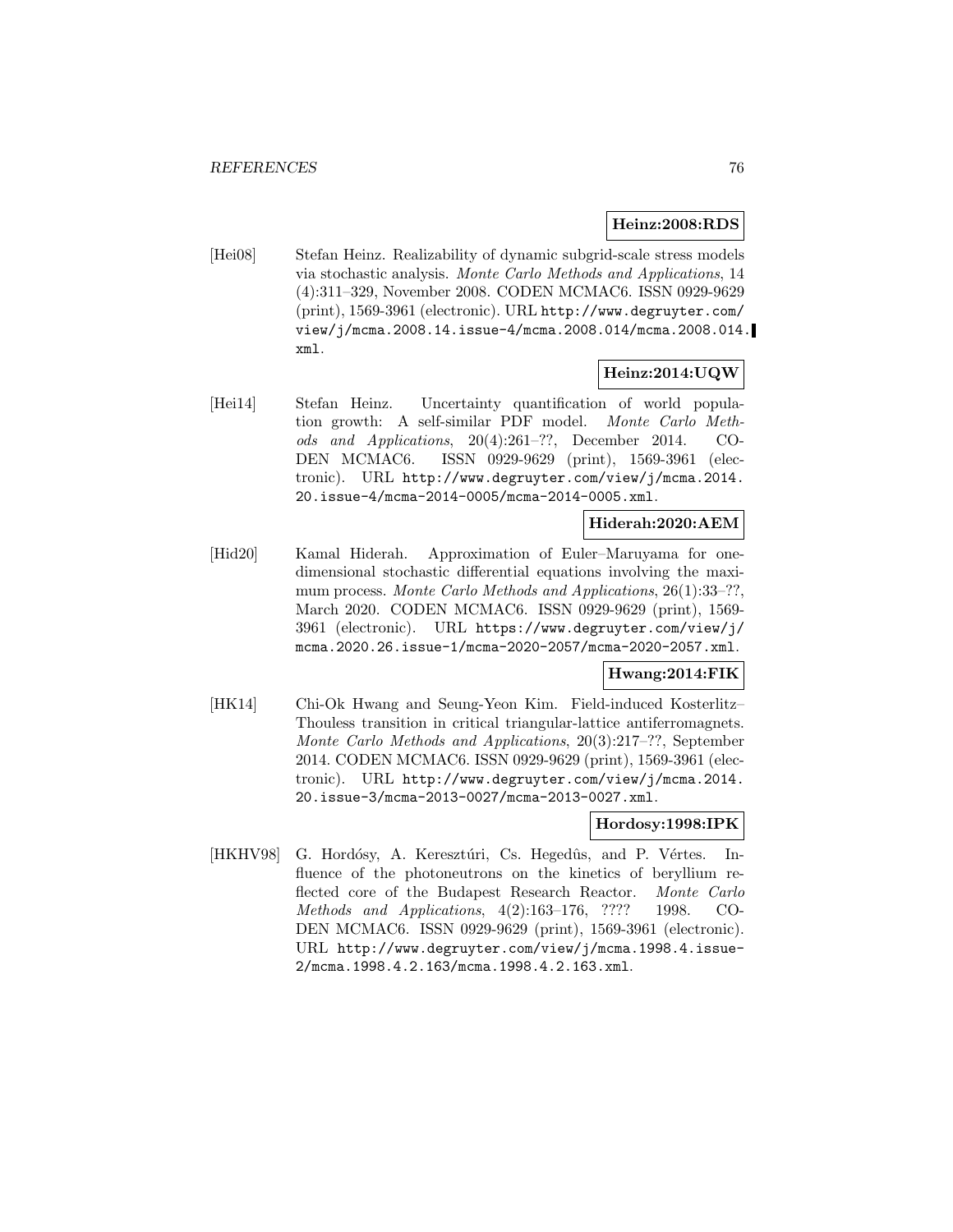#### **Hanousek:2012:IPJ**

[HKN12] Jan Hanousek, Evzen Kocenda, and Jan Novotný. The identification of price jumps. Monte Carlo Methods and Applications, 18(1): 53–77, March 2012. CODEN MCMAC6. ISSN 0929-9629 (print), 1569-3961 (electronic). URL http://www.degruyter.com/view/ j/mcma.2012.18.issue-1/mcma-2011-0019/mcma-2011-0019.xml.

### **Hwang:2001:RDM**

[HMG01] Chi-Ok Hwang, Michael Mascagni, and James A. Given. Rapid diffusion Monte Carlo algorithms for fluid dynamic permeability. Monte Carlo Methods and Applications, 7(3–4):213–222, ???? 2001. CODEN MCMAC6. ISSN 0929-9629 (print), 1569-3961 (electronic). URL http://www.degruyter.com/view/j/mcma.2001.7. issue-3-4/mcma.2001.7.3-4.213/mcma.2001.7.3-4.213.xml.

### **Horntrop:2002:MCS**

[Hor02] David J. Horntrop. Monte Carlo simulation of a random field model for transport. Monte Carlo Methods and Applications, 8(1):31–49, ???? 2002. CODEN MCMAC6. ISSN 0929-9629 (print), 1569-3961 (electronic). URL http://www.degruyter.com/view/j/mcma. 2002.8.issue-1/mcma.2002.8.1.31/mcma.2002.8.1.31.xml.

# **Huang:2007:ERQ**

[HPY07] M. L. Huang, M. Pollanen, and W. K. Yuen. An efficient randomized quasi-Monte Carlo algorithm for the Pareto distribution. Monte Carlo Methods and Applications, 13(1):1–20, ???? 2007. CODEN MCMAC6. ISSN 0929-9629 (print), 1569-3961 (electronic). URL http://www.degruyter.com/view/j/mcma.2007. 13.issue-1/mcma.2007.001/mcma.2007.001.xml.

#### **Heritage:2002:LIT**

[HR02] J. P. Heritage and L. C. G. Rogers. Large investors, takeovers, and the rule of law. Monte Carlo Methods and Applications, 8 (4):357–370, ???? 2002. CODEN MCMAC6. ISSN 0929-9629 (print), 1569-3961 (electronic). URL http://www.degruyter.com/ view/j/mcma.2002.8.issue-4/mcma.2002.8.4.357/mcma.2002. 8.4.357.xml.

### **Halidias:2022:NAS**

[HS22] Nikolaos Halidias and Ioannis S. Stamatiou. A note on the asymptotic stability of the semi-discrete method for stochastic differential equations. Monte Carlo Methods and Applications, 28(1): 13–25, February 15, 2022. CODEN MCMAC6. ISSN 0929-9629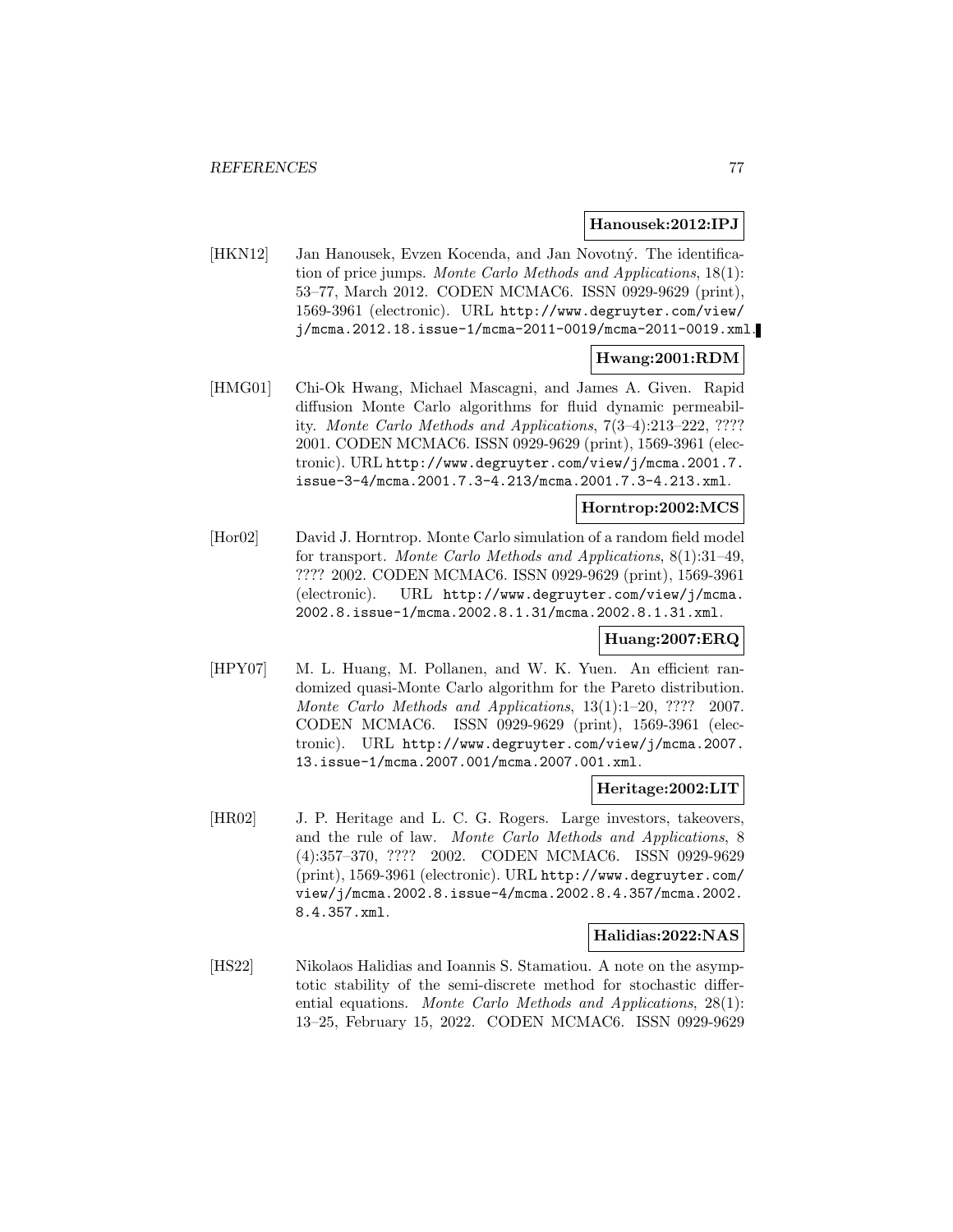(print), 1569-3961 (electronic). URL https://www.degruyter. com/document/doi/10.1515/mcma-2022-2102/html.

## **Hamlin:2019:GEW**

[HTKM19] Preston Hamlin, W. John Thrasher, Walid Keyrouz, and Michael Mascagni. Geometry entrapment in walk-on-subdomains. Monte Carlo Methods and Applications, 25(4):329–??, December 2019. CODEN MCMAC6. ISSN 0929-9629 (print), 1569-3961 (electronic). URL https://www.degruyter.com/view/j/mcma.2019. 25.issue-4/mcma-2019-2052/mcma-2019-2052.xml.

## **Hoel:2014:IAA**

[HvSST14] Håkon Hoel, Erik von Schwerin, Anders Szepessy, and Raúl Tempone. Implementation and analysis of an adaptive multilevel Monte Carlo algorithm. Monte Carlo Methods and Applications, 20(1):1– ??, March 2014. CODEN MCMAC6. ISSN 0929-9629 (print), 1569- 3961 (electronic). URL http://www.degruyter.com/view/j/ mcma.2014.20.issue-1/mcma-2013-0014/mcma-2013-0014.xml.

## **Imamura:2014:NSB**

[IIO14] Yuri Imamura, Yuta Ishigaki, and Toshiki Okumura. A numerical scheme based on semi-static hedging strategy. Monte Carlo Methods and Applications, 20(4):223–??, December 2014. CODEN MCMAC6. ISSN 0929-9629 (print), 1569-3961 (electronic). URL http://www.degruyter.com/view/j/mcma.2014. 20.issue-4/mcma-2014-0002/mcma-2014-0002.xml.

## **Ivanov:2000:CSS**

[IK00] Vladimir M. Ivanov and Maxim L. Korenevski. On convergence of semi-statistical and projection-statistical methods for integral equations. Monte Carlo Methods and Applications, 6(4):297–322, ???? 2000. CODEN MCMAC6. ISSN 0929-9629 (print), 1569-3961 (electronic). URL http://www.degruyter.com/view/j/mcma. 2000.6.issue-4/mcma.2000.6.4.297/mcma.2000.6.4.297.xml.

# **Ichikawa:2004:DVC**

[IM04] Yuko Ichikawa and Makoto Mori. Discrepancy of van der Corput sequences generated by piecewise linear transformations. Monte Carlo Methods and Applications,  $10(2):107-116$ , ???? 2004. CODEN MCMAC6. ISSN 0929-9629 (print), 1569-3961 (electronic). URL http://www.degruyter.com/view/j/mcma.2004. 10.issue-2/156939604777303217/156939604777303217.xml.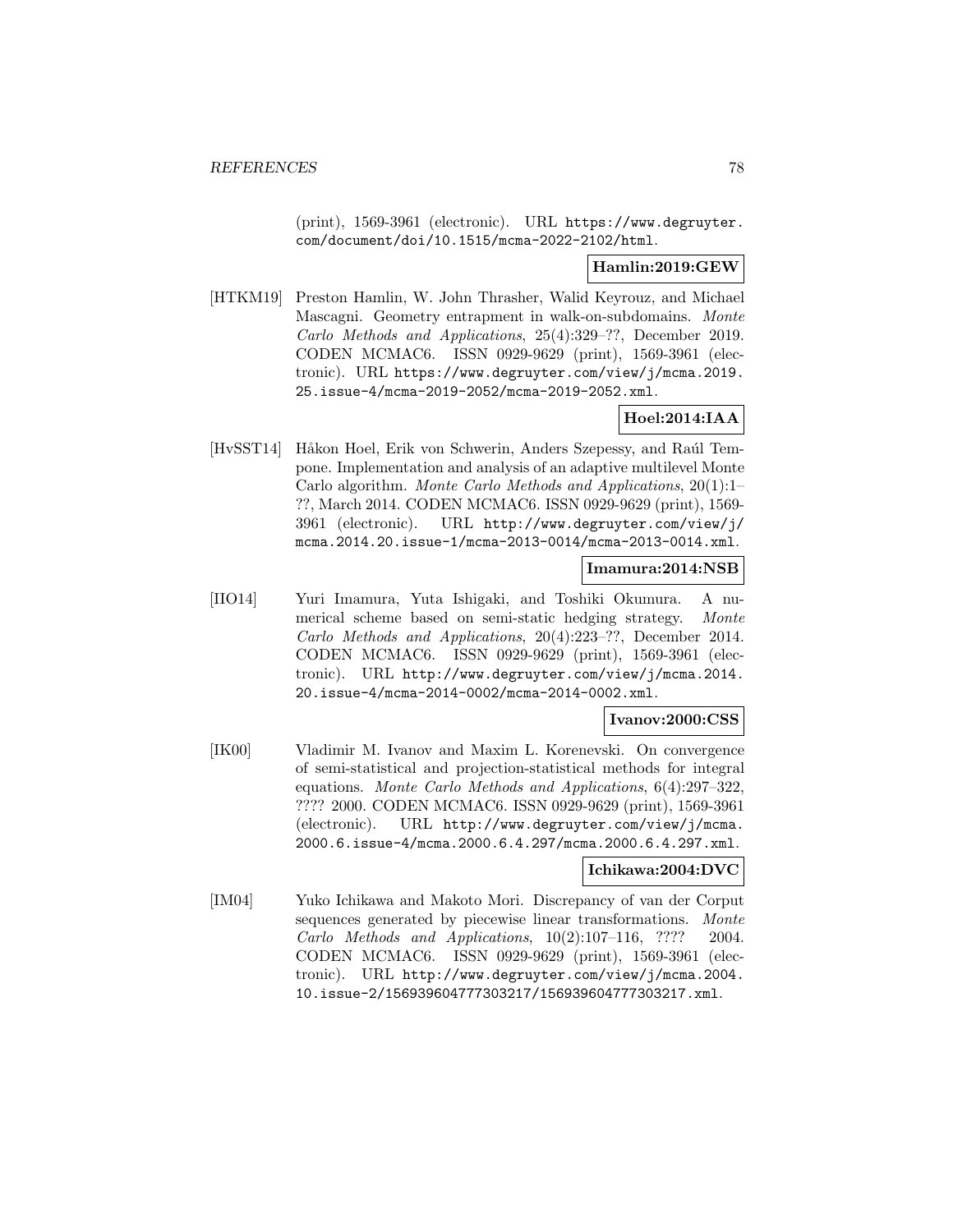### **Imai:2013:CRN**

[Ima13] Junichi Imai. Comparison of random number generators via Fourier transform. Monte Carlo Methods and Applications, 19(3):237–259, September 2013. CODEN MCMAC6. ISSN 0929-9629 (print), 1569-3961 (electronic). URL http://www.degruyter.com/view/ j/mcma.2013.19.issue-3/mcma-2013-0012/mcma-2013-0012.xml.

# **Iddi:2017:ECM**

[IN17] Samuel Iddi and Esther O. Nwoko. Effect of covariate misspecifications in the marginalized zero-inflated Poisson model. Monte Carlo Methods and Applications, 23(2):111–??, June 2017. CODEN MCMAC6. ISSN 0929-9629 (print), 1569-3961 (electronic). URL https://www.degruyter.com/view/j/mcma.2017. 23.issue-2/mcma-2017-0106/mcma-2017-0106.xml.

## **Izydorczyk:2021:FBR**

[IOR21] Lucas Izydorczyk, Nadia Oudjane, and Francesco Russo. A fully backward representation of semilinear PDEs applied to the control of thermostatic loads in power systems. Monte Carlo Methods and Applications, 27(4):347–371, October 21, 2021. CODEN MCMAC6. ISSN 0929-9629 (print), 1569-3961 (electronic). URL https://www.degruyter.com/document/doi/10. 1515/mcma-2021-2095/html.

### **Iglesias:2017:UBC**

[IP17] Emma M. Iglesias and Garry D. A. Phillips. The use of bias correction versus the jackknife when testing the mean reversion and long term mean parameters in continuous time models. Monte Carlo Methods and Applications, 23(3):159–??, September 2017. CODEN MCMAC6. ISSN 0929-9629 (print), 1569-3961 (electronic). URL https://www.degruyter.com/view/j/mcma.2017. 23.issue-3/mcma-2017-0111/mcma-2017-0111.xml.

## **Jimenez:2010:SSE**

[JLH10] Edwin Jimenez, Nathan Lay, and M. Yousuff Hussaini. A systematic study of efficient sampling methods to quantify uncertainty in crack propagation and the Burgers equation. Monte Carlo Methods and Applications, 16(1):69–93, April 2010. CO-DEN MCMAC6. ISSN 0929-9629 (print), 1569-3961 (electronic). URL http://www.degruyter.com/view/j/mcma.2010. 16.issue-1/mcma.2010.002/mcma.2010.002.xml.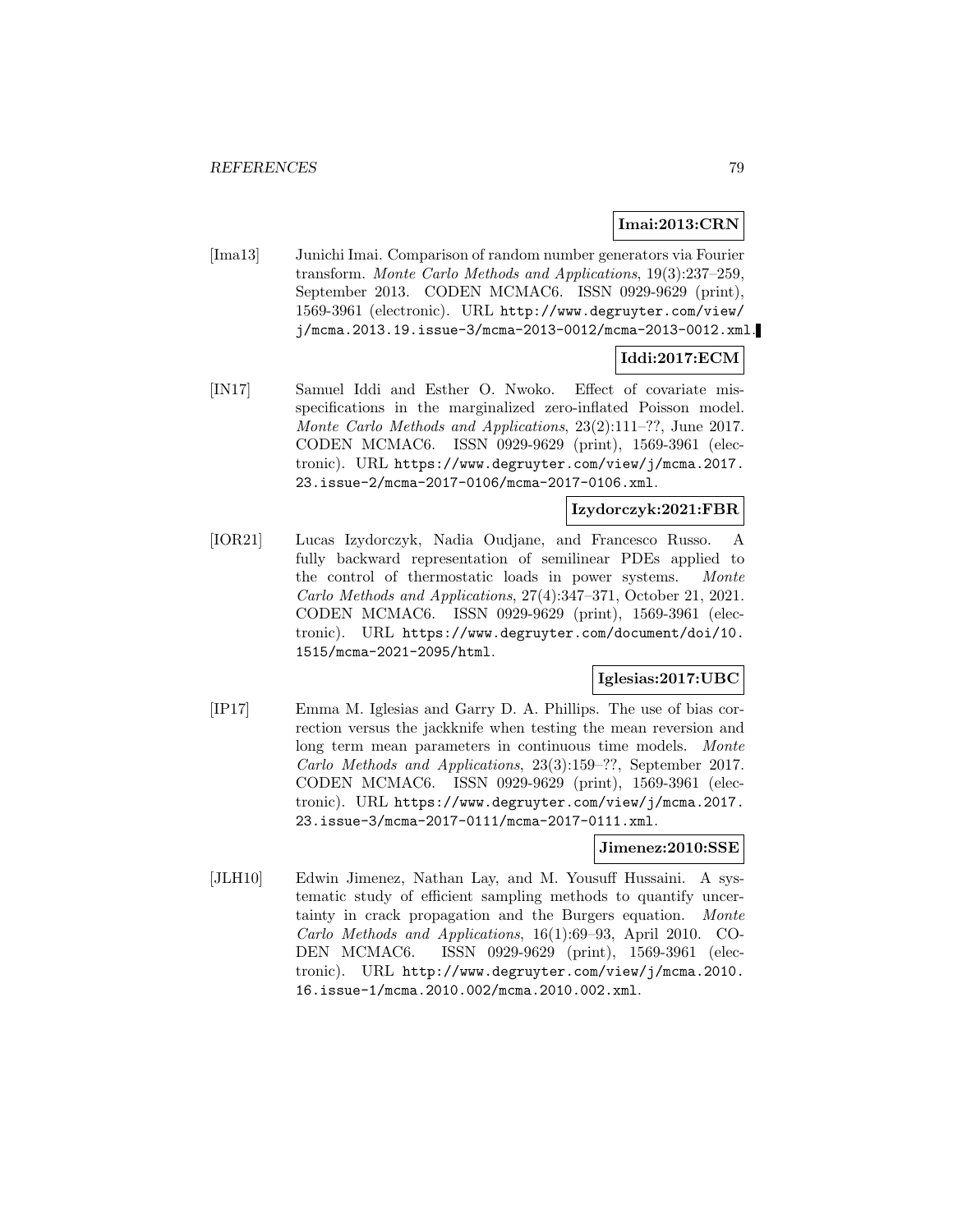# **Ji:2020:GVF**

[JML20] Hao Ji, Michael Mascagni, and Yaohang Li. Gaussian variant of Freivalds' algorithm for efficient and reliable matrix product verification. Monte Carlo Methods and Applications, 26(4):273–284, October 8, 2020. CODEN MCMAC6. ISSN 0929-9629 (print), 1569- 3961 (electronic). URL https://www.degruyter.com/document/ doi/10.1515/mcma-2020-2076/html.

### **Jourdain:2007:ERM**

[JS07] Benjamin Jourdain and Mohamed Sbai. Exact retrospective Monte Carlo computation of arithmetic average Asian options. Monte Carlo Methods and Applications, 13(2):135–171, ???? 2007. CODEN MCMAC6. ISSN 0929-9629 (print), 1569-3961 (electronic). URL http://www.degruyter.com/view/j/mcma.2007. 13.issue-2/mcma.2007.008/mcma.2007.008.xml. See erratum [JS10].

# **Jourdain:2010:EER**

[JS10] Benjamin Jourdain and Mohamed Sbai. Erratum: Exact retrospective Monte Carlo computation of arithmetic average Asian options [MR2338086]. Monte Carlo Methods and Applications, 16(2): 191–193, July 2010. CODEN MCMAC6. ISSN 0929-9629 (print), 1569-3961 (electronic). URL http://www.degruyter.com/view/ j/mcma.2010.16.issue-2/mcma.2010.005/mcma.2010.005.xml. See [JS07].

# **Jang:2019:ELS**

[JWK19] Hanbyeol Jang, Jian Wang, and Junseok Kim. Equity-linked security pricing and Greeks at arbitrary intermediate times using Brownian bridge. Monte Carlo Methods and Applications, 25(4):291–??, December 2019. CODEN MCMAC6. ISSN 0929-9629 (print), 1569- 3961 (electronic). URL https://www.degruyter.com/view/j/ mcma.2019.25.issue-4/mcma-2019-2048/mcma-2019-2048.xml.

#### **Kablukova:2005:IMN**

[Kab05] E. G. Kablukova. Investigation of methods of numerical integration with optimal convergence speed. Monte Carlo Methods and Applications, 11(4):397–406, ???? 2005. CO-DEN MCMAC6. ISSN 0929-9629 (print), 1569-3961 (electronic). URL http://www.degruyter.com/view/j/mcma.2005. 11.issue-4/156939605777438587/156939605777438587.xml.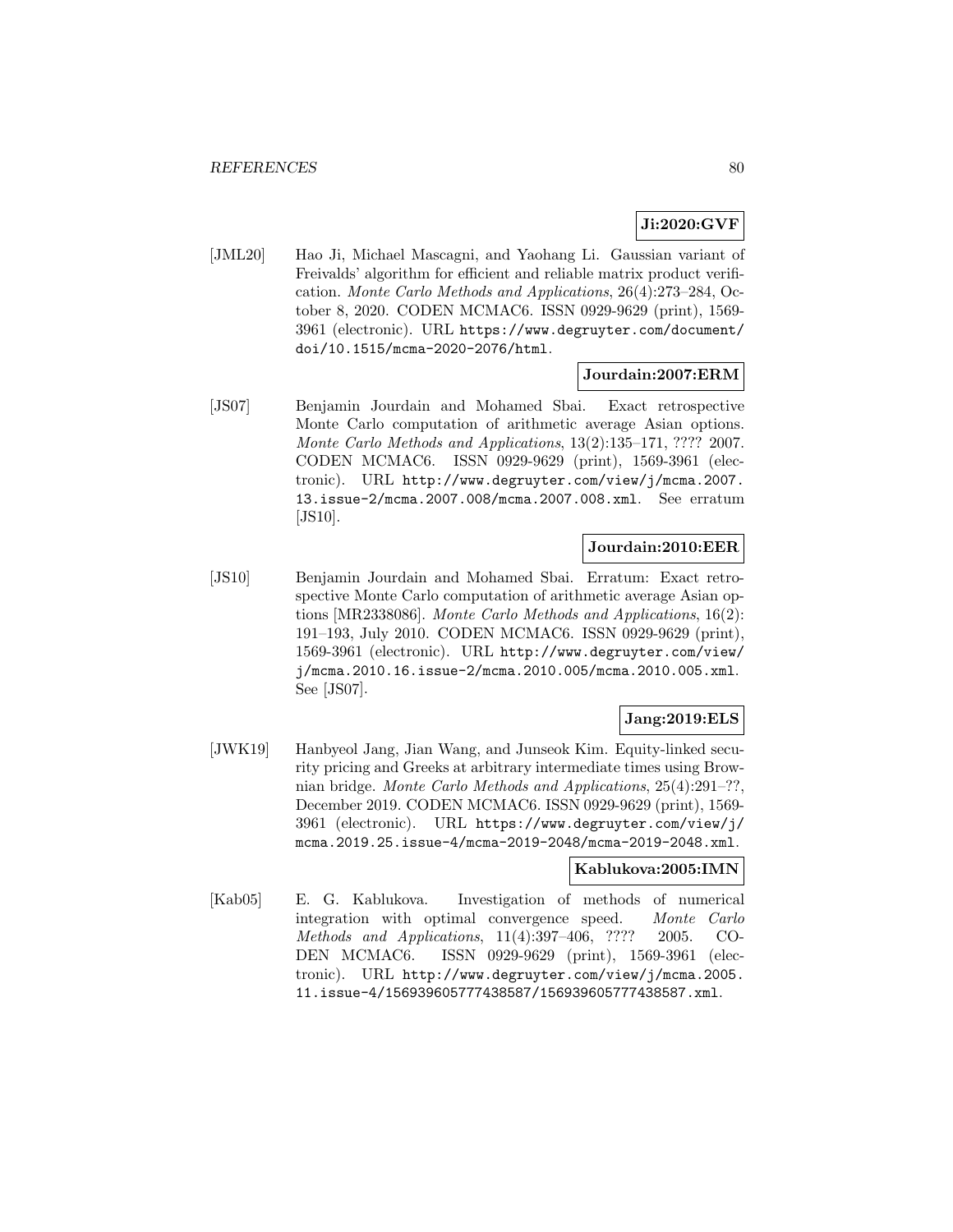#### **Kanagawa:1995:EEE**

[Kan95] Shuya Kanagawa. Error estimations for the Euler–Maruyama approximate solutions of stochastic differential equations. Monte Carlo Methods and Applications, 1(3):165–171, ???? 1995. CO-DEN MCMAC6. ISSN 0929-9629 (print), 1569-3961 (electronic). URL http://www.degruyter.com/view/j/mcma.1995.1.issue-3/mcma.1995.1.3.165/mcma.1995.1.3.165.xml.

## **Kashtanov:2017:SMM**

[Kas17] Yuri Kashtanov. Stochastic mesh method for optimal stopping problems. Monte Carlo Methods and Applications, 23(2):121–??, June 2017. CODEN MCMAC6. ISSN 0929-9629 (print), 1569-3961 (electronic). URL https://www.degruyter.com/view/j/mcma. 2017.23.issue-2/mcma-2017-0107/mcma-2017-0107.xml.

# **Kawai:2006:ISM**

[Kaw06] Reiichiro Kawai. An importance sampling method based on the density transformation of Lévy processes. Monte Carlo Methods and Applications, 12(2):171–186, ???? 2006. CO-DEN MCMAC6. ISSN 0929-9629 (print), 1569-3961 (electronic). URL http://www.degruyter.com/view/j/mcma.2006. 12.issue-2/156939606777488833/156939606777488833.xml.

### **Kawai:2007:AMC**

[Kaw07] Reiichiro Kawai. Adaptive Monte Carlo variance reduction with two-time-scale stochastic approximation. Monte Carlo Methods and Applications, 13(3):197–217, August 2007. CO-DEN MCMAC6. ISSN 0929-9629 (print), 1569-3961 (electronic). URL http://www.degruyter.com/view/j/mcma.2007. 13.issue-3/mcma.2007.010/mcma.2007.010.xml.

### **Khazen:1999:NVR**

[KD99] Michael Khazen and Arie Dubi. A note on variance reduction methods in Monte Carlo applications to systems engineering and reliability. Monte Carlo Methods and Applications, 5(4):345-374, ???? 1999. CODEN MCMAC6. ISSN 0929-9629 (print), 1569-3961 (electronic). URL http://www.degruyter.com/view/j/mcma.1999.5. issue-4/mcma.1999.5.4.345/mcma.1999.5.4.345.xml.

### **Khazen:2004:MCV**

[KD04] Michael Khazen and Arie Dubi. Monte Carlo variance reduction in applications to systems reliability using phase space splitting. Monte Carlo Methods and Applications, 10(2):117–128, ????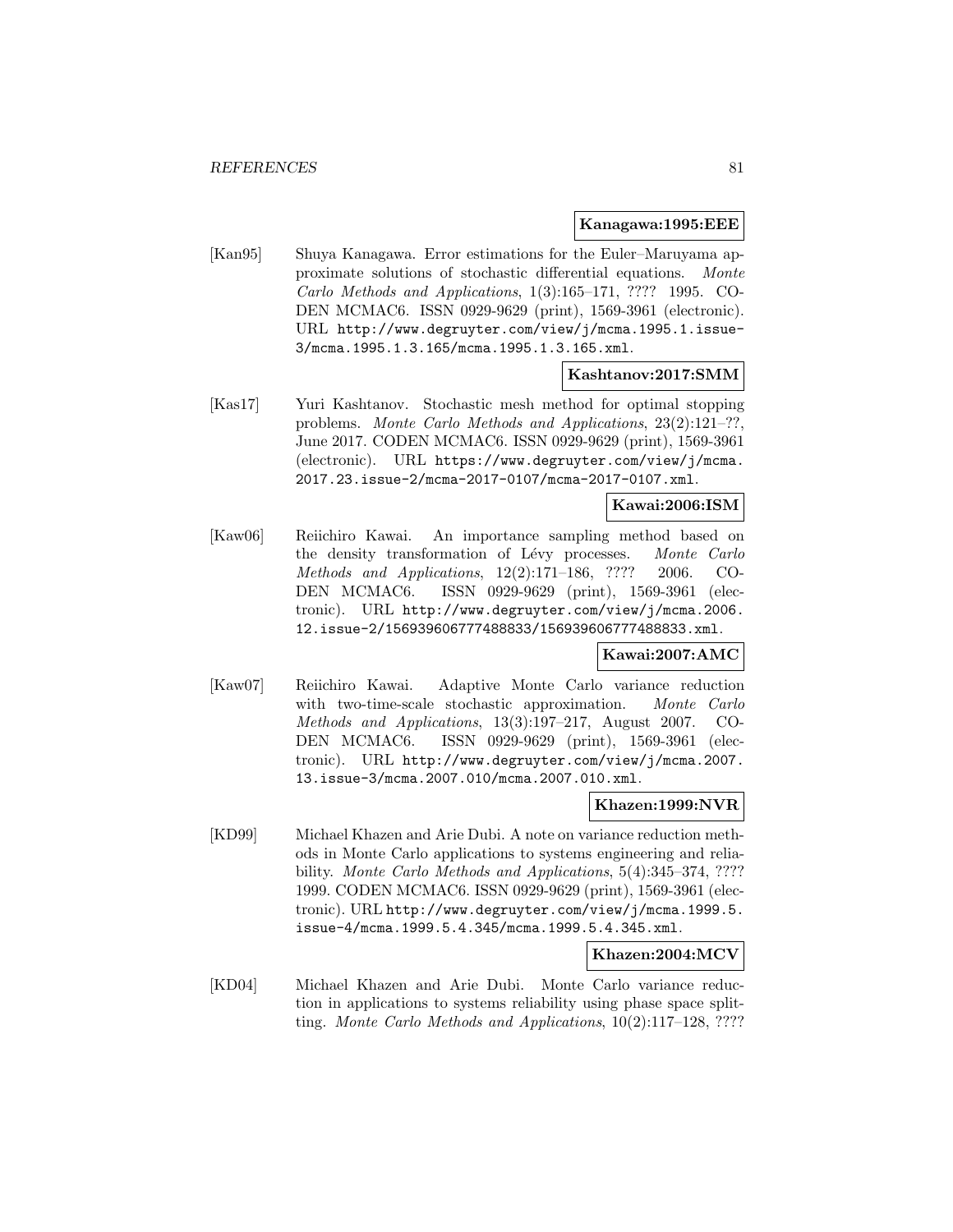2004. CODEN MCMAC6. ISSN 0929-9629 (print), 1569-3961 (electronic). URL http://www.degruyter.com/view/j/mcma.2004. 10.issue-2/156939604777303226/156939604777303226.xml.

### **Keller:2004:TSR**

[Kel04] Alexander Keller. Trajectory splitting by restricted replication. Monte Carlo Methods and Applications, 10(3–4):321–329, December 2004. CODEN MCMAC6. ISSN 0929-9629 (print), 1569-3961 (electronic). URL http://www.degruyter.com/view/j/mcma. 2004.10.issue-3-4/mcma.2004.10.3-4.321/mcma.2004.10.3- 4.321.xml.

### **Khisamutdinov:2000:CBC**

[Khi00] A. I. Khisamutdinov. On connection between "continuous time" and "direct simulation" Monte Carlo methods for Boltzmann equation and on some new approximate methods. Monte Carlo Methods and Applications, 6(4):323–340, ???? 2000. CO-DEN MCMAC6. ISSN 0929-9629 (print), 1569-3961 (electronic). URL http://www.degruyter.com/view/j/mcma.2000.6.issue-4/mcma.2000.6.4.323/mcma.2000.6.4.323.xml.

### **Kohatsu-Higa:1997:WRC**

[KHO97] Arturo Kohatsu-Higa and Shigeyoshi Ogawa. Weak rate of convergence for an Euler scheme of nonlinear SDE's. Monte Carlo Methods and Applications, 3(4):327–345, ???? 1997. CO-DEN MCMAC6. ISSN 0929-9629 (print), 1569-3961 (electronic). URL http://www.degruyter.com/view/j/mcma.1997.3.issue-4/mcma.1997.3.4.327/mcma.1997.3.4.327.xml.

### **Kirillov:2009:ENF**

[KK09] A. A. Kirillov and I. A. Kirillov. The exponential-normal form and its application to ultra high energy cascades investigation. Monte Carlo Methods and Applications, 15(2):107–133, August 2009. CODEN MCMAC6. ISSN 0929-9629 (print), 1569-3961 (electronic). URL http://www.degruyter.com/view/j/mcma.2009. 15.issue-2/mcma.2009.006/mcma.2009.006.xml.

## **Kozachenko:2013:LBT**

[KKS13] Yury Kozachenko, Oleksandr Kurchenko, and Olga Synyavska. Levy–Baxter theorems for one class of non-Gaussian random fields. Monte Carlo Methods and Applications, 19(3):171–??, September 2013. CODEN MCMAC6. ISSN 0929-9629 (print), 1569-3961 (electronic). URL http://www.degruyter.com/view/j/mcma.2013. 19.issue-3/mcma-2013-0007/mcma-2013-0007.xml.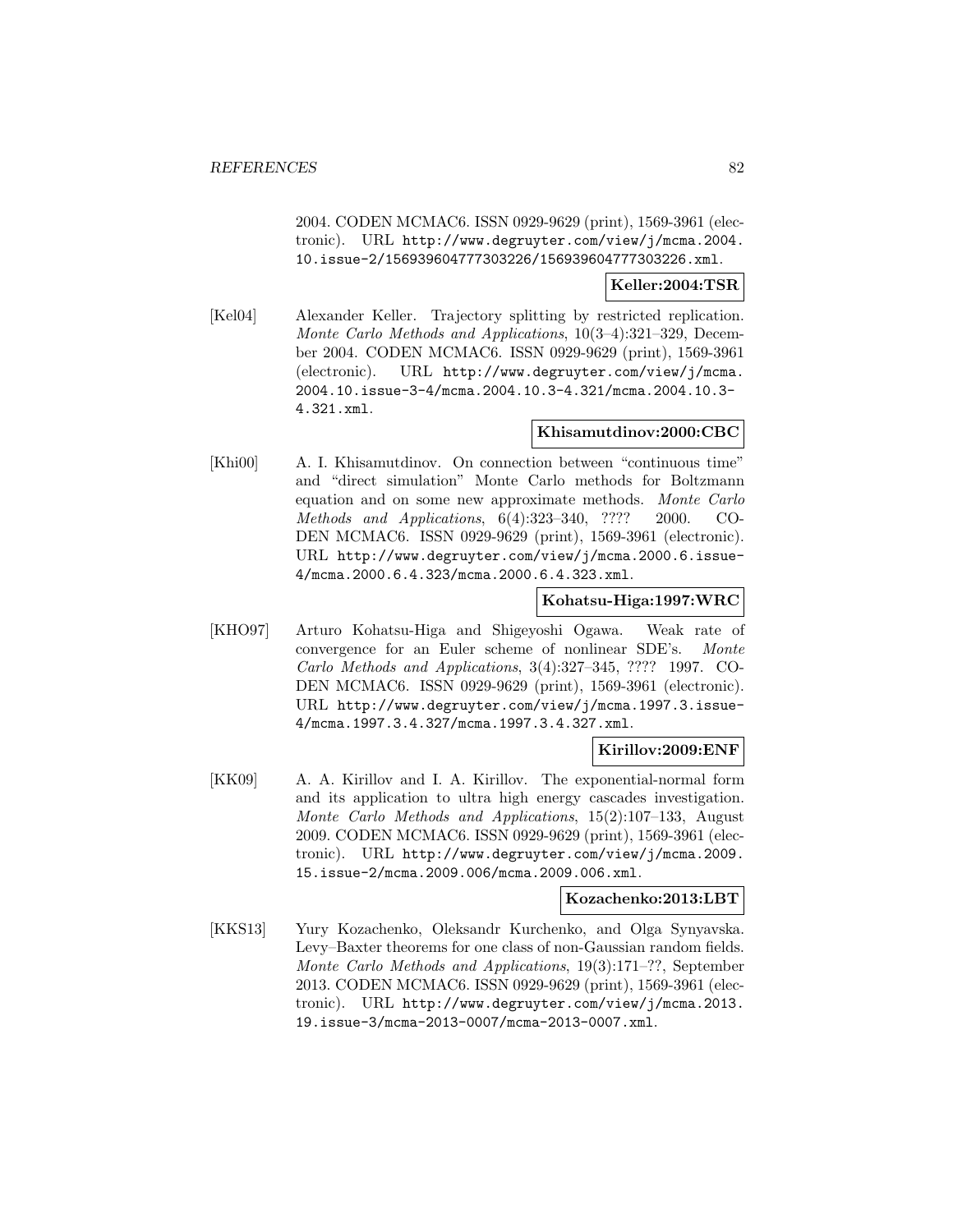#### **Kharroubi:2014:NAF**

[KLP14] Idris Kharroubi, Nicolas Langrené, and Huyên Pham. A numerical algorithm for fully nonlinear HJB equations: An approach by control randomization. Monte Carlo Methods and Applications, 20(2): 145–??, June 2014. CODEN MCMAC6. ISSN 0929-9629 (print), 1569-3961 (electronic). URL http://www.degruyter.com/view/ j/mcma.2014.20.issue-2/mcma-2013-0024/mcma-2013-0024.xml.

#### **Kurbanmuradov:2003:SLF**

[KLR<sup>+</sup>03] O. Kurbanmuradov, A. Levykin, U. Rannik, K. Sabelfeld, and T. Vesala. Stochastic Lagrangian footprint calculations over a surface with an abrupt change of roughness height. Monte Carlo Methods and Applications, 9(2):167–188, ???? 2003. CO-DEN MCMAC6. ISSN 0929-9629 (print), 1569-3961 (electronic). URL http://www.degruyter.com/view/j/mcma.2003.9.issue-2/156939603322663330/156939603322663330.xml.

### **Kharroubi:2021:DML**

[KLW21] Idris Kharroubi, Thomas Lim, and Xavier Warin. Discretization and machine learning approximation of BSDEs with a constraint on the Gains-process. Monte Carlo Methods and Applications, 27(1): 27–55, January 15, 2021. CODEN MCMAC6. ISSN 0929-9629 (print), 1569-3961 (electronic). URL https://www.degruyter. com/document/doi/10.1515/mcma-2020-2080/html.

#### **Komori:1995:SRT**

[KM95] Yoshio Komori and Taketomo Mitsui. Stable ROW-type weak scheme for stochastic differential equations. Monte Carlo Methods and Applications, 1(4):279–300, ???? 1995. CODEN MCMAC6. ISSN 0929-9629 (print), 1569-3961 (electronic). URL http://www.degruyter.com/view/j/mcma.1995.1.issue-4/mcma.1995.1.4.279/mcma.1995.1.4.279.xml.

#### **Konakov:2002:ETE**

[KM02] Valentin Konakov and Enno Mammen. Edgeworth type expansions for Euler schemes for stochastic differential equations. Monte Carlo Methods and Applications, 8(3):271–285, ???? 2002. CO-DEN MCMAC6. ISSN 0929-9629 (print), 1569-3961 (electronic). URL http://www.degruyter.com/view/j/mcma.2002.8.issue-3/mcma.2002.8.3.271/mcma.2002.8.3.271.xml.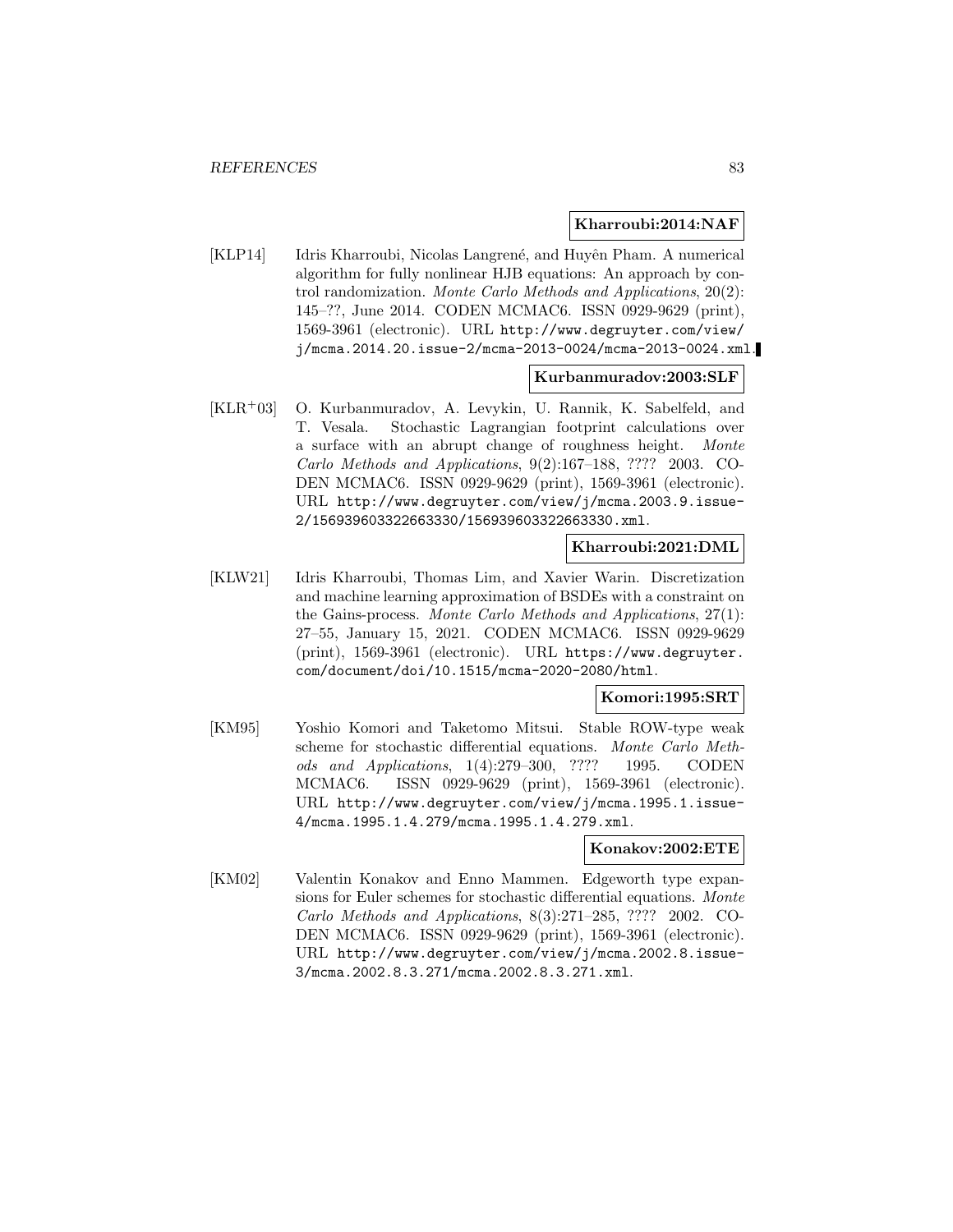### **Kawai:2011:EDS**

[KM11a] Reiichiro Kawai and Hiroki Masuda. Exact discrete sampling of finite variation tempered stable Ornstein–Uhlenbeck processes. Monte Carlo Methods and Applications, 17(3):279–300, September 2011. CODEN MCMAC6. ISSN 0929-9629 (print), 1569-3961 (electronic). URL http://www.degruyter.com/view/j/mcma.2011. 17.issue-3/mcma.2011.012/mcma.2011.012.xml.

## **Kozachenko:2011:PLD**

[KM11b] Yu. V. Kozachenko and Yu. Yu. Mlavets. Probability of large deviations of sums of random processes from Orlicz space. Monte Carlo Methods and Applications, 17(2):155–168, June 2011. CO-DEN MCMAC6. ISSN 0929-9629 (print), 1569-3961 (electronic). URL http://www.degruyter.com/view/j/mcma.2011. 17.issue-2/mcma.2011.007/mcma.2011.007.xml.

#### **Kozachenko:2015:RAS**

[KM15] Yuriy V. Kozachenko and Yuriy Y. Mlavets. Reliability and accuracy in the space  $L_p(T)$  for the calculation of integrals depending on a parameter by the Monte Carlo method. Monte Carlo Methods and Applications, 21(3):233–??, September 2015. CODEN MCMAC6. ISSN 0929-9629 (print), 1569-3961 (electronic). URL http://www.degruyter.com/view/j/mcma.2015. 21.issue-3/mcma-2015-0104/mcma-2015-0104.xml.

# **Kolyukhin:2022:SGR**

[KM22] Dmitriy Kolyukhin and Alexander Minakov. Simulation of Gaussian random field in a ball. Monte Carlo Methods and Applications, 28(1):85–95, February 26, 2022. CODEN MCMAC6. ISSN 0929-9629 (print), 1569-3961 (electronic). URL https://www. degruyter.com/document/doi/10.1515/mcma-2022-2108/html.

### **Karaivanova:2004:PQW**

[KMS04] Aneta Karaivanova, Michael Mascagni, and Nikolai A. Simonov. Parallel quasirandom walks on the boundary. Monte Carlo Methods and Applications, 10(3–4):311–319, December 2004. CODEN MCMAC6. ISSN 0929-9629 (print), 1569-3961 (electronic). URL http://www.degruyter.com/view/j/mcma.2004.10.issue-3-4/ mcma.2004.10.3-4.311/mcma.2004.10.3-4.311.xml.

# **Kosina:2004:SSD**

[KNS04] H. Kosina, M. Nedjalkov, and S. Selberherr. Solution of the space-dependent Wigner equation using a particle model. Monte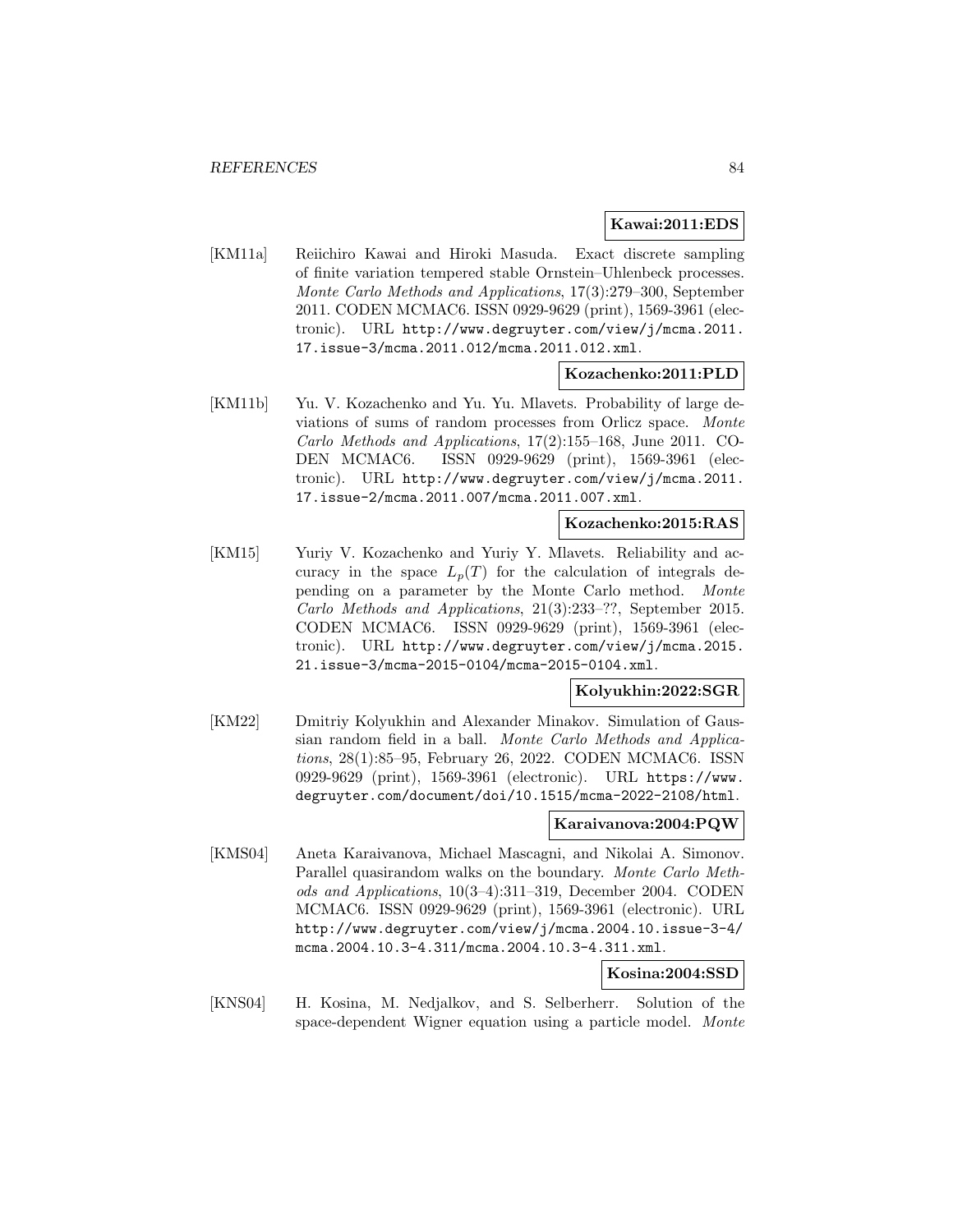Carlo Methods and Applications, 10(3–4):359–368, December 2004. CODEN MCMAC6. ISSN 0929-9629 (print), 1569-3961 (electronic). URL http://www.degruyter.com/view/j/mcma.2004. 10.issue-3-4/mcma.2004.10.3-4.359/mcma.2004.10.3-4.359. xml.

# **Kolyukhin:2018:GSA**

[Kol18] Dmitriy Kolyukhin. Global sensitivity analysis for a stochastic flow problem. Monte Carlo Methods and Applications, 24(4):263–270, December 2018. CODEN MCMAC6. ISSN 0929-9629 (print), 1569- 3961 (electronic). URL https://www.degruyter.com/view/j/ mcma.2018.24.issue-4/mcma-2018-2022/mcma-2018-2022.xml.

### **Kolyukhin:2020:SMT**

[Kol20] Dmitriy Kolyukhin. Statistical modeling of three-dimensional fractal point sets with a given spatial probability distribution. Monte Carlo Methods and Applications, 26(3):245–252, July 16, 2020. CODEN MCMAC6. ISSN 0929-9629 (print), 1569-3961 (electronic). URL https://www.degruyter.com/document/doi/10. 1515/mcma-2020-2066/html.

# **Kolyukhin:2021:GSA**

[Kol21] Dmitriy Kolyukhin. Global sensitivity analysis of statistical models by double randomization method. Monte Carlo Methods and Applications, 27(4):341–346, October 27, 2021. CO-DEN MCMAC6. ISSN 0929-9629 (print), 1569-3961 (electronic). URL https://www.degruyter.com/document/doi/10. 1515/mcma-2021-2096/html.

#### **Kurbanmuradov:2001:ARD**

[KOSY01] O. A. Kurbanmuradov, S. A. Orszag, K. K. Sabelfeld, and P. K. Yeung. Analysis of relative dispersion of two particles by Lagrangian stochastic models and DNS methods. Monte Carlo Methods and Applications, 7(3–4):245–263, ???? 2001. CO-DEN MCMAC6. ISSN 0929-9629 (print), 1569-3961 (electronic). URL http://www.degruyter.com/view/j/mcma.2001.7.issue-3-4/mcma.2001.7.3-4.245/mcma.2001.7.3-4.245.xml. Monte Carlo and probabilistic methods for partial differential equations, Part II (Monte Carlo, 2000).

### **Kubilius:2002:RWC**

[KP02] Kestutis Kubilius and Eckhard Platen. Rate of weak convergence of the Euler approximation for diffusion processes with jumps.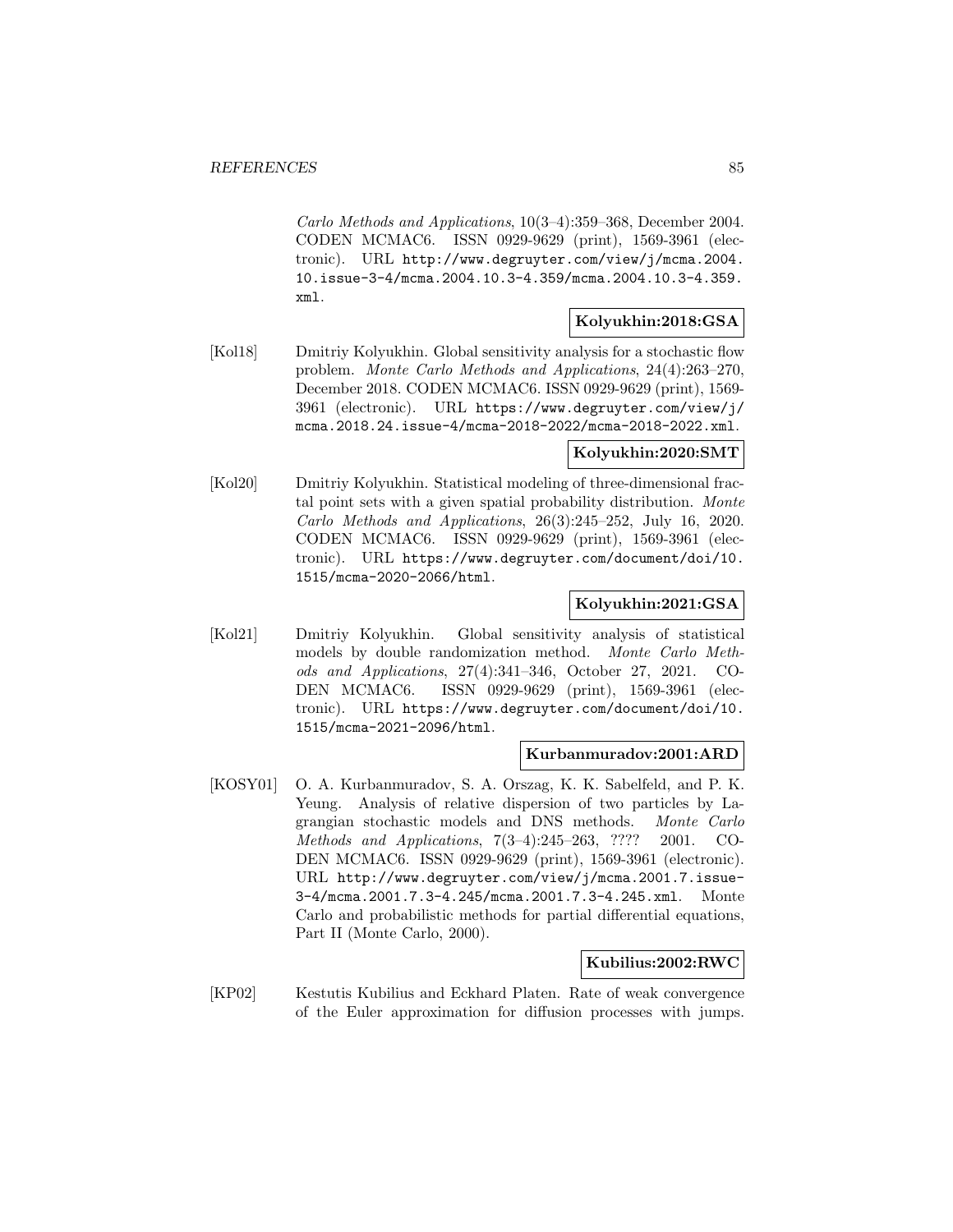Monte Carlo Methods and Applications, 8(1):83–96, ???? 2002. CODEN MCMAC6. ISSN 0929-9629 (print), 1569-3961 (electronic). URL http://www.degruyter.com/view/j/mcma.2002.8. issue-1/mcma.2002.8.1.83/mcma.2002.8.1.83.xml.

# **Kopylov:1996:MCM**

[KPSZ96] Yu. N. Kopylov, I. S. Postnova, V. A. Shpack, and G. S. Zinchenko. Monte Carlo modeling of radioactive fallout under land-based nuclear bursts. Monte Carlo Methods and Applications, 2(2):145–??, ???? 1996. CODEN MCMAC6. ISSN 0929-9629 (print), 1569-3961 (electronic). URL http://www.degruyter.com/view/j/mcma. 1996.2.issue-2/mcma.1996.2.2.145/mcma.1996.2.2.145.xml.

### **Kozachenko:2018:SGF**

[KPV18] Yuriy Kozachenko, Anatolii Pashko, and Olga Vasylyk. Simulation of generalized fractional Brownian motion in  $C([0, T])$ . Monte Carlo Methods and Applications, 24(3):179–192, September 2018. CODEN MCMAC6. ISSN 0929-9629 (print), 1569-3961 (electronic). URL https://www.degruyter.com/view/j/mcma.2018. 24.issue-3/mcma-2018-0016/mcma-2018-0016.xml.

### **Kramer:2001:RSM**

[Kra01] Peter R. Kramer. A review of some Monte Carlo simulation methods for turbulent systems. Monte Carlo Methods and Applications, 7(3–4):229–243, ???? 2001. CODEN MCMAC6. ISSN 0929-9629 (print), 1569-3961 (electronic). URL http://www.degruyter.com/view/j/mcma.2001.7.issue-3-4/mcma.2001.7.3-4.229/mcma.2001.7.3-4.229.xml. Monte Carlo and probabilistic methods for partial differential equations, Part II (Monte Carlo, 2000).

### **Khan:2017:CBC**

[KRSJ17] Naushad Mamode Khan, Wasseem Rumjaun, Yuvraj Sunecher, and Vandna Jowaheer. Computing with bivariate COM-Poisson model under different copulas. Monte Carlo Methods and Applications, 23(2):131–??, June 2017. CODEN MC-MAC6. ISSN 0929-9629 (print), 1569-3961 (electronic). URL https://www.degruyter.com/view/j/mcma.2017.23.issue-2/ mcma-2017-0103/mcma-2017-0103.xml.

#### **Kurbanmuradov:1999:DAM**

[KRSV99] O. Kurbanmuradov, U. Rannik, K. Sabelfeld, and T. Vesala. Direct and adjoint Monte Carlo algorithms for the footprint problem. Monte Carlo Methods and Applications, 5(2):85–111, ????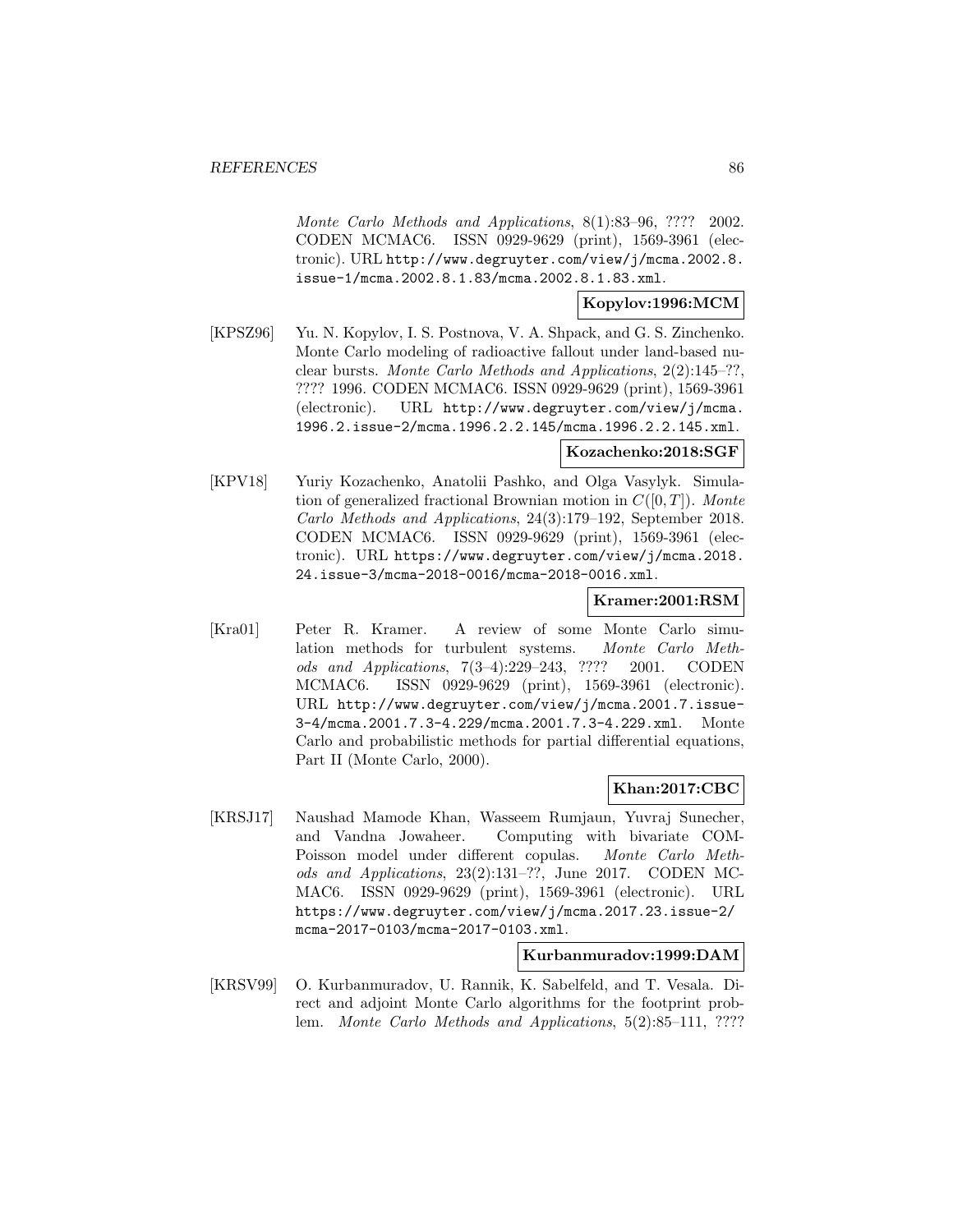1999. CODEN MCMAC6. ISSN 0929-9629 (print), 1569-3961 (electronic). URL http://www.degruyter.com/view/j/mcma.1999.5. issue-2/mcma.1999.5.2.85/mcma.1999.5.2.85.xml.

### **Khisamutdinov:1995:MCF**

[KS95a] A. I. Khisamutdinov and L. L. Sidorenko. Monte Carlo fictitious collision algorithms for nonlinear Boltzmann equation. Monte Carlo Methods and Applications, 1(3):221–240, ???? 1995. CO-DEN MCMAC6. ISSN 0929-9629 (print), 1569-3961 (electronic). URL http://www.degruyter.com/view/j/mcma.1995.1.issue-3/mcma.1995.1.3.221/mcma.1995.1.3.221.xml.

# **Kurbanmuradov:1995:SLM**

[KS95b] O. A. Kurbanmuradov and K. K. Sabel'fel'd. Stochastic Lagrangian models of relative dispersion of a pair of fluid particles in turbulent flows. Monte Carlo Methods and Applications, 1(2):101–136, ???? 1995. CODEN MCMAC6. ISSN 0929-9629 (print), 1569-3961 (electronic). URL http://www.degruyter.com/view/j/mcma.1995.1. issue-2/mcma.1995.1.2.101/mcma.1995.1.2.101.xml.

## **Kanagawa:2000:SAR**

[KS00] S. Kanagawa and Y. Saisho. Strong approximation of reflecting Brownian motion using penalty method and its application to computer simulation. Monte Carlo Methods and Applications, 6 (2):105–114, ???? 2000. CODEN MCMAC6. ISSN 0929-9629 (print), 1569-3961 (electronic). URL http://www.degruyter.com/ view/j/mcma.2000.6.issue-2/mcma.2000.6.2.105/mcma.2000. 6.2.105.xml.

### **Kolodko:2001:SLM**

[KS01] A. A. Kolodko and K. K. Sabelfeld. Stochastic Lagrangian model for spatially inhomogeneous Smoluchowski equation governing coagulating and diffusing particles. Monte Carlo Methods and Applications, 7(3–4):223–228, ???? 2001. CODEN MCMAC6. ISSN 0929-9629 (print), 1569-3961 (electronic). URL http://www.degruyter.com/view/j/mcma.2001.7.issue-3-4/mcma.2001.7.3-4.223/mcma.2001.7.3-4.223.xml. Monte Carlo and probabilistic methods for partial differential equations, Part II (Monte Carlo, 2000).

# **Kolodko:2003:SPM**

[KS03] A. Kolodko and K. Sabelfeld. Stochastic particle methods for Smoluchowski coagulation equation: variance reduction and error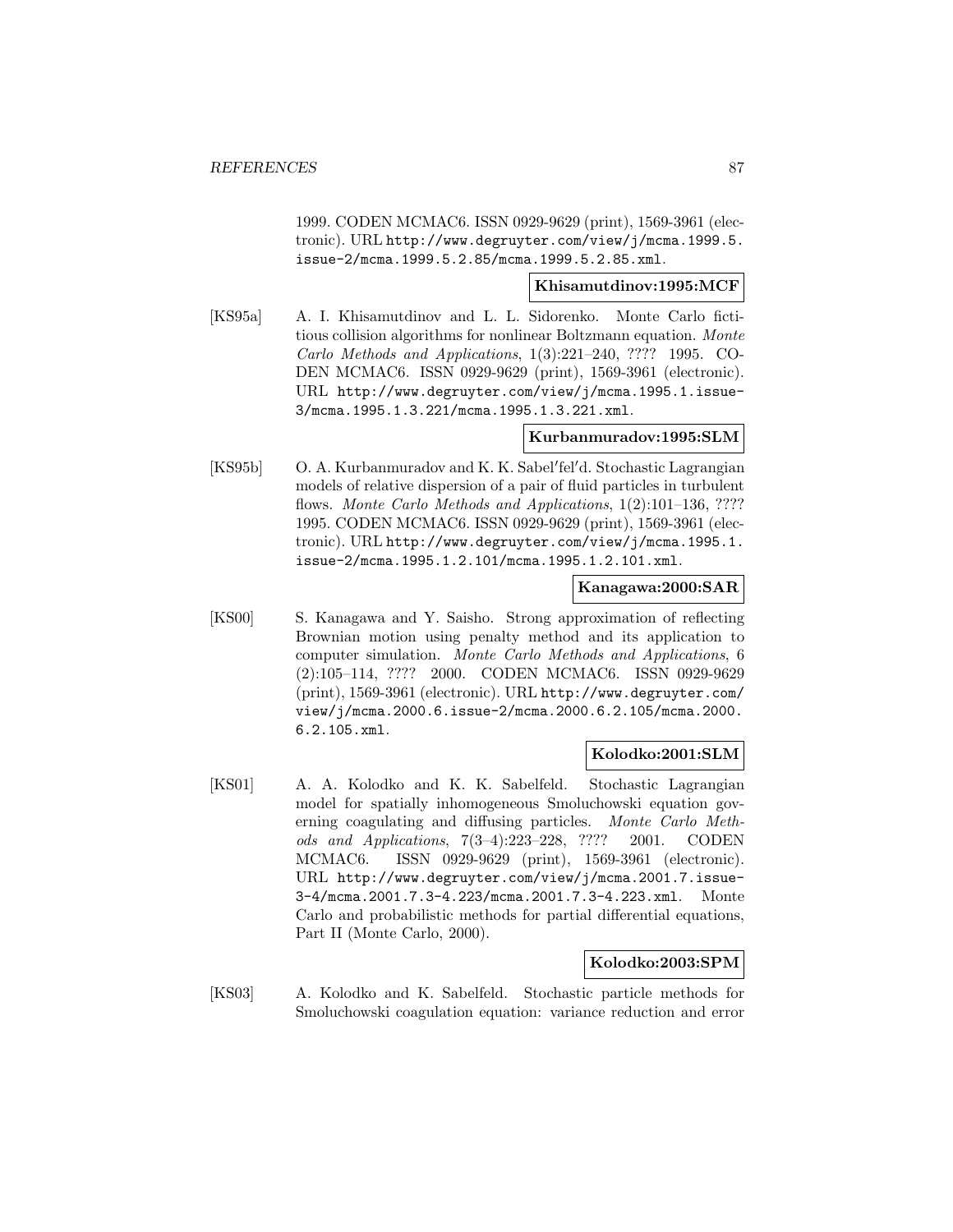estimations. Monte Carlo Methods and Applications, 9(4):315–339, ???? 2003. CODEN MCMAC6. ISSN 0929-9629 (print), 1569-3961 (electronic). URL http://www.degruyter.com/view/j/mcma. 2003.9.issue-4/156939603322601950/156939603322601950.xml.

### **Kolodko:2004:UBB**

[KS04a] A. Kolodko and J. Schoenmakers. Upper bounds for Bermudan style derivatives. Monte Carlo Methods and Applications, 10(3–4): 331–343, December 2004. CODEN MCMAC6. ISSN 0929-9629 (print), 1569-3961 (electronic). URL http://www.degruyter. com/view/j/mcma.2004.10.issue-3-4/mcma.2004.10.3-4.331/ mcma.2004.10.3-4.331.xml.

#### **Kolyukhin:2004:SEM**

[KS04b] Dmitry Kolyukhin and Karl Sabelfeld. Stochastic Eulerian model for the flow simulation in porous media. Unconfined aquifers. Monte Carlo Methods and Applications, 10(3–4):345–357, December 2004. CODEN MCMAC6. ISSN 0929-9629 (print), 1569-3961 (electronic). URL http://www.degruyter.com/view/j/mcma.2004. 10.issue-3-4/mcma.2004.10.3-4.345/mcma.2004.10.3-4.345. xml.

# **Kuzmin:2004:SMF**

[KS04c] G. A. Kuzmin and O. N. Soboleva. Subgrid modeling of filtration in a porous medium with multiscale log-stable permeability. Monte Carlo Methods and Applications, 10(3–4):369–376, December 2004. CODEN MCMAC6. ISSN 0929-9629 (print), 1569-3961 (electronic). URL http://www.degruyter.com/view/j/mcma.2004. 10.issue-3-4/mcma.2004.10.3-4.369/mcma.2004.10.3-4.369. xml.

### **Kolyukhin:2005:SFS**

[KS05] Dmitry Kolyukhin and Karl Sabelfeld. Stochastic flow simulation in 3D porous media. Monte Carlo Methods and Applications, 11 (1):15–37, ???? 2005. CODEN MCMAC6. ISSN 0929-9629 (print), 1569-3961 (electronic). URL http://www.degruyter.com/view/ j/mcma.2005.11.issue-1/1569396054027292/1569396054027292. xml.

### **Kahl:2006:BMM**

[KS06a] Christian Kahl and Henri Schurz. Balanced Milstein methods for ordinary SDEs. Monte Carlo Methods and Applications, 12(2):143– 170, ???? 2006. CODEN MCMAC6. ISSN 0929-9629 (print), 1569- 3961 (electronic). URL http://www.degruyter.com/view/j/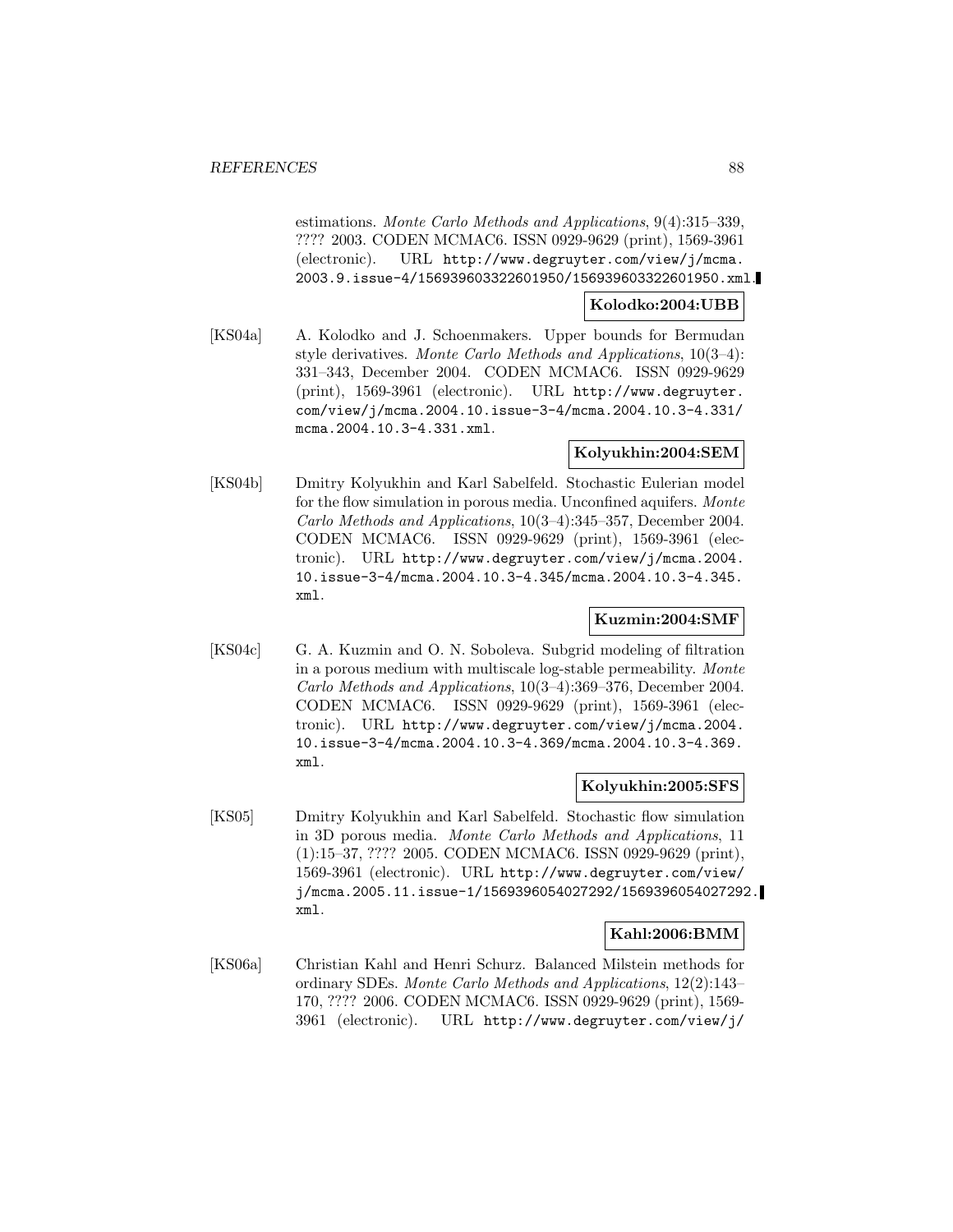mcma.2006.12.issue-2/156939606777488842/156939606777488842. xml.

#### **Kurbanmuradov:2006:EBP**

[KS06b] O. Kurbanmuradov and K. Sabelfeld. Exponential bounds for the probability deviations of sums of random fields. Monte Carlo Methods and Applications, 12(3–4):211–229, ???? 2006. CODEN MCMAC6. ISSN 0929-9629 (print), 1569-3961 (electronic). URL http://www.degruyter.com/view/j/mcma.2006. 12.issue-3/156939606778705218/156939606778705218.xml.

# **Kurbanmuradov:2006:SSF**

[KS06c] O. Kurbanmuradov and K. Sabelfeld. Stochastic spectral and Fourier-wavelet methods for vector Gaussian random fields. Monte Carlo Methods and Applications, 12(5–6):395–445, ???? 2006. CODEN MCMAC6. ISSN 0929-9629 (print), 1569-3961 (electronic). URL http://www.degruyter.com/view/j/mcma.2006. 12.issue-5/156939606779329080/156939606779329080.xml.

## **Kozachenko:2014:CHT**

[KS14] Yuriy V. Kozachenko and Mykola P. Sergiienko. The criterion of hypothesis testing on the covariance function of a Gaussian stochastic process. Monte Carlo Methods and Applications, 20(2):137–??, June 2014. CODEN MCMAC6. ISSN 0929-9629 (print), 1569- 3961 (electronic). URL http://www.degruyter.com/view/j/ mcma.2014.20.issue-2/mcma-2013-0023/mcma-2013-0023.xml.

### **Kolyukhin:2015:SSP**

[KS15] Dmitriy Kolyukhin and Karl K. Sabelfeld. Stochastic small perturbation based simulation technique for solving isotropic elastostatics equations. Monte Carlo Methods and Applications, 21(2):153–??, June 2015. CODEN MCMAC6. ISSN 0929-9629 (print), 1569- 3961 (electronic). URL http://www.degruyter.com/view/j/ mcma.2015.21.issue-2/mcma-2014-0016/mcma-2014-0016.xml.

# **Kong:2016:NPG**

[KS16] Rong Kong and Jerome Spanier. A new proof of geometric convergence for the adaptive generalized weighted analog sampling (GWAS) method. Monte Carlo Methods and Applications, 22(3):161–??, September 2016. CODEN MC-MAC6. ISSN 0929-9629 (print), 1569-3961 (electronic). URL https://www.degruyter.com/view/j/mcma.2016.22.issue-3/ mcma-2016-0110/mcma-2016-0110.xml.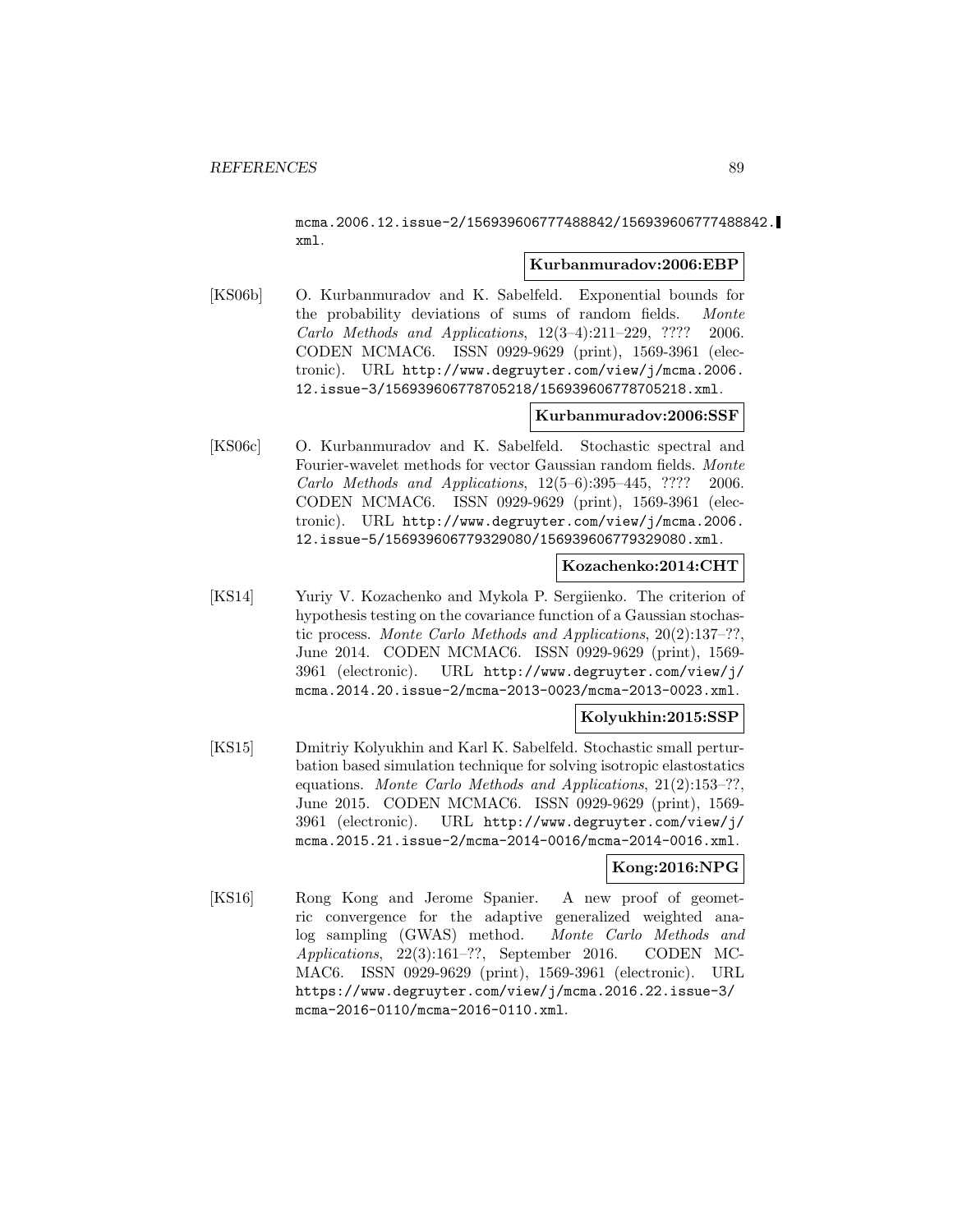#### **Kloeden:2011:EPS**

[KSC11] Peter E. Kloeden and Carlos Sanz-Chacón. Efficient price sensitivity estimation of financial derivatives by weak derivatives. Monte Carlo Methods and Applications, 17(1):47–75, March 2011. CODEN MCMAC6. ISSN 0929-9629 (print), 1569-3961 (electronic). URL http://www.degruyter.com/view/j/mcma.2011. 17.issue-1/mcma.2011.001/mcma.2011.001.xml.

## **Kurbanmuradov:1997:SLMb**

[KSK97] O. Kurbanmuradov, K. Sabelfeld, and D. Koluhin. Stochastic Lagrangian models for two-particle motion in turbulent flows. Numerical results. Monte Carlo Methods and Applications, 3(3):199–223, ???? 1997. CODEN MCMAC6. ISSN 0929-9629 (print), 1569-3961 (electronic). URL http://www.degruyter.com/view/j/mcma. 1997.3.issue-3/mcma.1997.3.3.199/mcma.1997.3.3.199.xml.

#### **Kabanikhin:2015:NSI**

[KSNS15] Sergey I. Kabanikhin, Karl K. Sabelfeld, Nikita S. Novikov, and Maxim A. Shishlenin. Numerical solution of an inverse problem of coefficient recovering for a wave equation by a stochastic projection methods. Monte Carlo Methods and Applications, 21(3):189–??, September 2015. CO-DEN MCMAC6. ISSN 0929-9629 (print), 1569-3961 (electronic). URL http://www.degruyter.com/view/j/mcma.2015. 21.issue-3/mcma-2015-0103/mcma-2015-0103.xml.

### **Kablukova:2020:DVG**

[KSPZ20] Evgenia Kablukova, Karl Sabelfeld, Dmitrii Y. Protasov, and Konstantin S. Zhuravlev. Drift velocity in GaN semiconductors: Monte Carlo simulation and comparison with experimental measurements. Monte Carlo Methods and Applications, 26(4):263–271, October 30, 2020. CODEN MCMAC6. ISSN 0929-9629 (print), 1569-3961 (electronic). URL https://www.degruyter.com/document/doi/ 10.1515/mcma-2020-2077/html.

### **Kurbanmuradov:2003:LSM**

[KSSV03] O. Kurbanmuradov, K. Sabelfeld, O. F. Smidts, and H. Vereecken. A Lagrangian stochastic model for the transport in statistically homogeneous porous media. Monte Carlo Methods and Applications, 9(4):341–366, ???? 2003. CODEN MCMAC6. ISSN 0929-9629 (print), 1569-3961 (electronic). URL http://www.degruyter.com/ view/j/mcma.2003.9.issue-4/156939603322601969/156939603322601969. xml.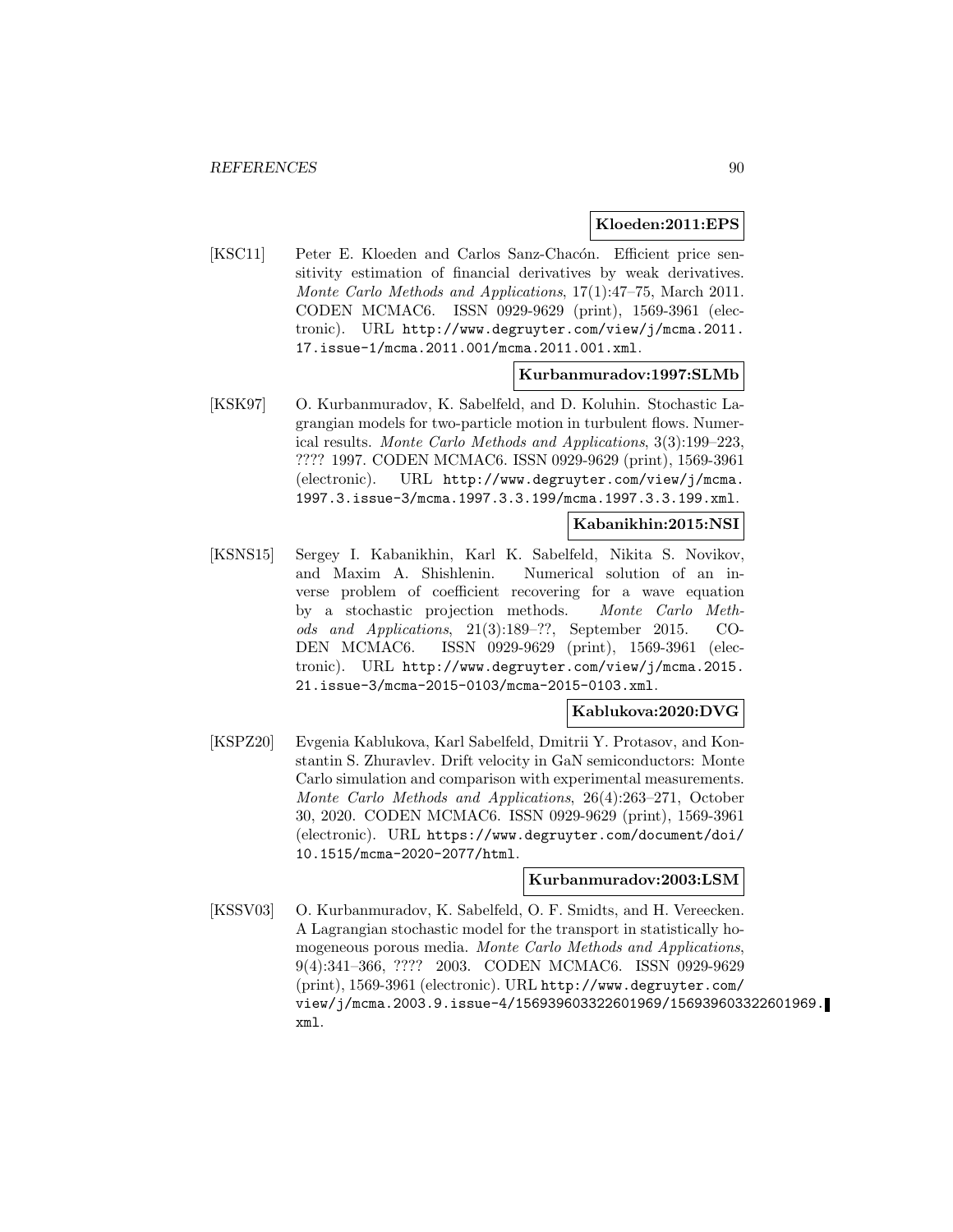### **Karlsson:2011:TAG**

[KT11a] Jesper Karlsson and Raúl Tempone. Towards automatic global error control: Computable weak error expansion for the tau-leap method. Monte Carlo Methods and Applications, 17(3):233–278, September 2011. CODEN MCMAC6. ISSN 0929-9629 (print), 1569-3961 (electronic). URL http://www.degruyter.com/view/ j/mcma.2011.17.issue-3/mcma.2011.011/mcma.2011.011.xml.

# **Kiessling:2011:DAL**

[KT11b] Jonas Kiessling and Ra´ul Tempone. Diffusion approximation of L´evy processes with a view towards finance. Monte Carlo Methods and Applications, 17(1):11–45, March 2011. CO-DEN MCMAC6. ISSN 0929-9629 (print), 1569-3961 (electronic). URL http://www.degruyter.com/view/j/mcma.2011. 17.issue-1/mcma.2011.003/mcma.2011.003.xml.

### **Kurbanmuradov:1995:SMR**

[Kur95a] O. A. Kurbanmuradov. A 3D stochastic model of relative dispersion of particle pairs in local-isotropic turbulence. Monte Carlo Methods and Applications, 1(4):301–324, ???? 1995. CO-DEN MCMAC6. ISSN 0929-9629 (print), 1569-3961 (electronic). URL http://www.degruyter.com/view/j/mcma.1995.1.issue-4/mcma.1995.1.4.301/mcma.1995.1.4.301.xml.

## **Kurbanmuradov:1995:NLM**

[Kur95b] O. A. Kurbanmuradov. A new Lagrangian model of two-particle relative turbulent dispersion. Monte Carlo Methods and Applications, 1(2):83–100, ???? 1995. CODEN MCMAC6. ISSN 0929-9629 (print), 1569-3961 (electronic). URL http://www. degruyter.com/view/j/mcma.1995.1.issue-2/mcma.1995.1.2. 83/mcma.1995.1.2.83.xml.

#### **Kurbanmuradov:1997:SLMa**

[Kur97] O. A. Kurbanmuradov. Stochastic Lagrangian models for twoparticle relative dispersion in high-Reynolds number turbulence. Monte Carlo Methods and Applications, 3(1):37–52, ???? 1997. CODEN MCMAC6. ISSN 0929-9629 (print), 1569-3961 (electronic). URL http://www.degruyter.com/view/j/mcma.1997.3. issue-1/mcma.1997.3.1.37/mcma.1997.3.1.37.xml.

# **Kolodko:1997:CNT**

[KW97] Anastasya A. Kolodko and Wolfgang Wagner. Convergence of a Nanbu type method for the Smoluchowski equation. Monte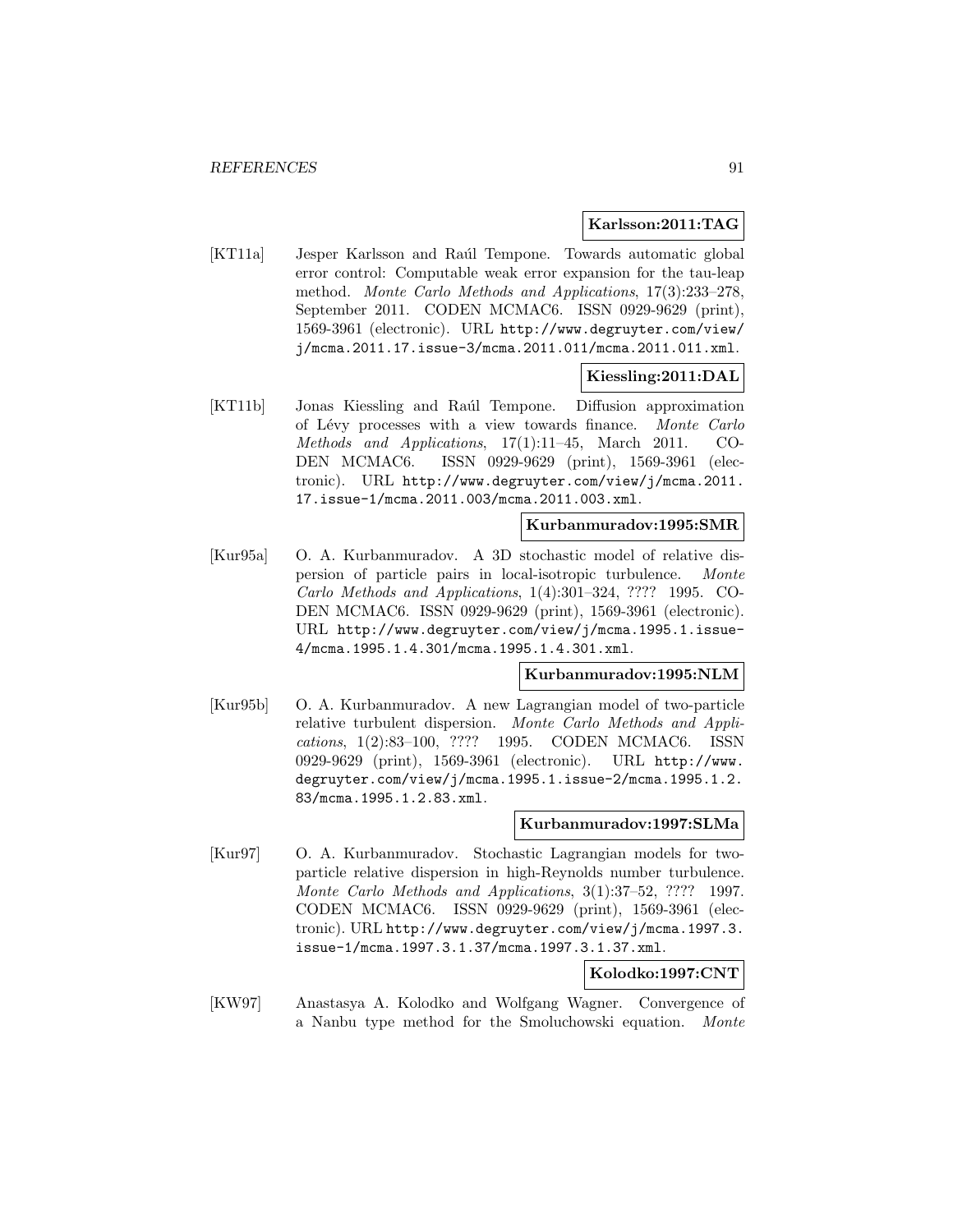Carlo Methods and Applications, 3(4):255–273, ???? 1997. CO-DEN MCMAC6. ISSN 0929-9629 (print), 1569-3961 (electronic). URL http://www.degruyter.com/view/j/mcma.1997.3.issue-4/mcma.1997.3.4.255/mcma.1997.3.4.255.xml.

# **Kraft:2002:ESC**

[KW02] Markus Kraft and Wolfgang Wagner. An efficient stochastic chemistry approximation for the PDF transport equation. Monte Carlo Methods and Applications, 8(4):371–394, ???? 2002. CO-DEN MCMAC6. ISSN 0929-9629 (print), 1569-3961 (electronic). URL http://www.degruyter.com/view/j/mcma.2002.8.issue-4/mcma.2002.8.4.371/mcma.2002.8.4.371.xml.

# **Lay:2018:IMM**

[LCRK18] Harold A. Lay, Zane Colgin, Viktor Reshniak, and Abdul Q. M. Khaliq. On the implementation of multilevel Monte Carlo simulation of the stochastic volatility and interest rate model using multi-GPU clusters. Monte Carlo Methods and Applications, 24(4):309–321, December 2018. CODEN MC-MAC6. ISSN 0929-9629 (print), 1569-3961 (electronic). URL https://www.degruyter.com/view/j/mcma.2018.24.issue-4/ mcma-2018-2025/mcma-2018-2025.xml.

# **Lejay:2001:WSS**

[Lej01] Antoine Lejay. Weak solution of semi-linear PDE, BSDE and homogenization. Monte Carlo Methods and Applications, 7(3–4):265– 272, ???? 2001. CODEN MCMAC6. ISSN 0929-9629 (print), 1569-3961 (electronic). URL http://www.degruyter.com/view/ j/mcma.2001.7.issue-3-4/mcma.2001.7.3-4.265/mcma.2001. 7.3-4.265.xml. Monte Carlo and probabilistic methods for partial differential equations, Part II (Monte Carlo, 2000).

# **Lejay:2003:SDG**

[Lej03] Antoine Lejay. Simulating a diffusion on a graph. Application to reservoir engineering. Monte Carlo Methods and Applications, 9(3): 241–255, ???? 2003. CODEN MCMAC6. ISSN 0929-9629 (print), 1569-3961 (electronic). URL http://www.degruyter.com/view/ j/mcma.2003.9.issue-3/156939603322729003/156939603322729003. xml.

### **Lejay:2004:MCM**

[Lej04] Antoine Lejay. Monte Carlo methods for fissured porous media: a gridless approach. Monte Carlo Methods and Applications, 10(3– 4):385–392, December 2004. CODEN MCMAC6. ISSN 0929-9629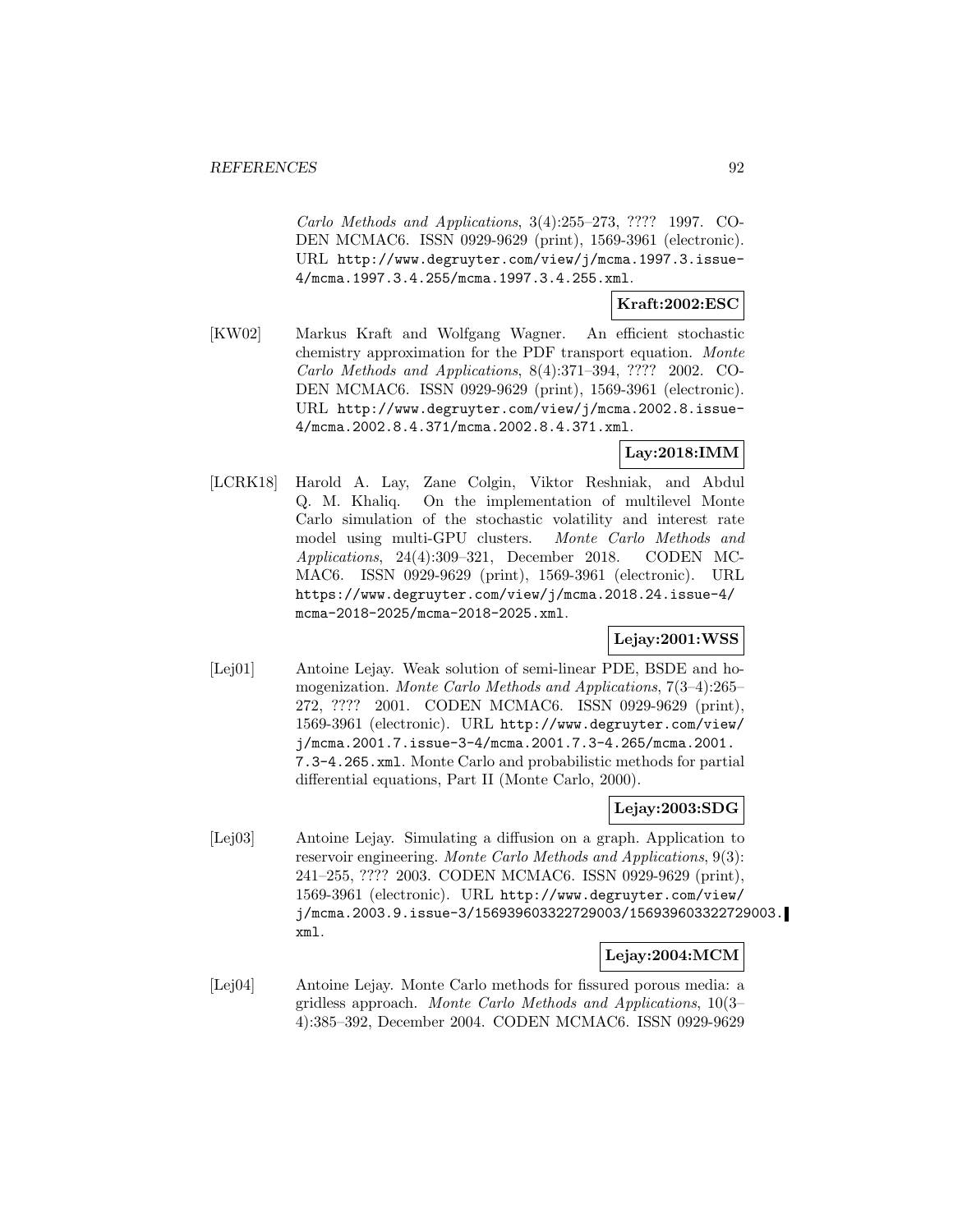(print), 1569-3961 (electronic). URL http://www.degruyter. com/view/j/mcma.2004.10.issue-3-4/mcma.2004.10.3-4.385/ mcma.2004.10.3-4.385.xml.

## **Leobacher:2006:SSQ**

[Leo06] G. Leobacher. Stratified sampling and quasi-Monte Carlo simulation of Lévy processes. Monte Carlo Methods and Applications, 12 (3–4):231–238, ???? 2006. CODEN MCMAC6. ISSN 0929-9629 (print), 1569-3961 (electronic). URL http://www.degruyter.com/ view/j/mcma.2006.12.issue-3/156939606778705155/156939606778705155. xml.

# **Levada:2016:IGS**

[Lev16] Alexandre L. Levada. Information geometry, simulation and complexity in Gaussian random fields. Monte Carlo Methods and Applications, 22(2):81–??, June 2016. CODEN MC-MAC6. ISSN 0929-9629 (print), 1569-3961 (electronic). URL https://www.degruyter.com/view/j/mcma.2016.22.issue-2/ mcma-2016-0107/mcma-2016-0107.xml.

### **Leydold:2004:STD**

[LH04] Josef Leydold and Wolfgang Hörmann. Smoothed transformed density rejection. Monte Carlo Methods and Applications, 10(3–4): 393–401, December 2004. CODEN MCMAC6. ISSN 0929-9629 (print), 1569-3961 (electronic). URL http://www.degruyter. com/view/j/mcma.2004.10.issue-3-4/mcma.2004.10.3-4.393/ mcma.2004.10.3-4.393.xml.

### **Likhoded:1998:SAS**

[Lik98] N. A. Likhoded. Systolic arrays for the solution of systems of linear algebraic equations by Monte Carlo method. Monte Carlo Methods and Applications, 4(1):17–32, ???? 1998. CO-DEN MCMAC6. ISSN 0929-9629 (print), 1569-3961 (electronic). URL http://www.degruyter.com/view/j/mcma.1998.4.issue-1/mcma.1998.4.1.17/mcma.1998.4.1.17.xml.

# **Lin:2006:CMS**

[Lin06] Ting Hsiang Lin. A comparison of model selection indices for nested latent class models. Monte Carlo Methods and Applications, 12 (3–4):239–259, ???? 2006. CODEN MCMAC6. ISSN 0929-9629 (print), 1569-3961 (electronic). URL http://www.degruyter.com/ view/j/mcma.2006.12.issue-3/156939606778705164/156939606778705164. xml.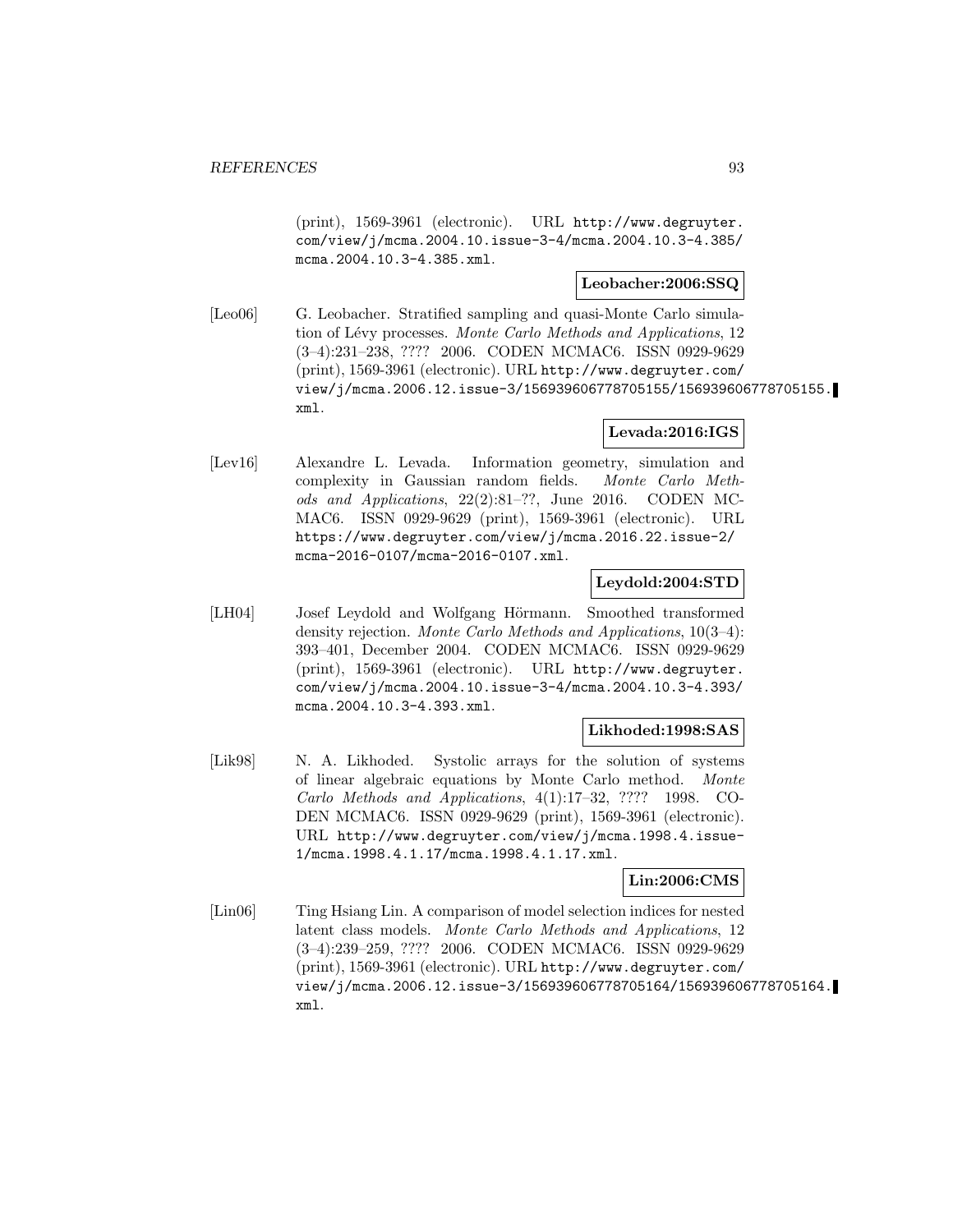### **Lukka:2002:UGO**

[LK02] Tuomas J. Lukka and Janne V. Kujala. Using genetic operators to speed up Markov chain Monte Carlo integration. Monte Carlo Methods and Applications, 8(1):51–71, ???? 2002. CO-DEN MCMAC6. ISSN 0929-9629 (print), 1569-3961 (electronic). URL http://www.degruyter.com/view/j/mcma.2002.8.issue-1/mcma.2002.8.1.51/mcma.2002.8.1.51.xml.

## **Lapeyre:2011:FAM**

[LL11] Bernard Lapeyre and Jérôme Lelong. A framework for adaptive Monte Carlo procedures. Monte Carlo Methods and Applications, 17(1):77–98, March 2011. CODEN MCMAC6. ISSN 0929-9629 (print), 1569-3961 (electronic). URL http://www.degruyter.com/ view/j/mcma.2011.17.issue-1/mcma.2011.002/mcma.2011.002. xml.

## **Labart:2013:PAS**

[LL13] Céline Labart and Jérôme Lelong. A parallel algorithm for solving BSDEs. Monte Carlo Methods and Applications, 19(1):11–??, March 2013. CODEN MCMAC6. ISSN 0929-9629 (print), 1569- 3961 (electronic). URL http://www.degruyter.com/view/j/ mcma.2013.19.issue-1/mcma-2013-0001/mcma-2013-0001.xml.

### **Lee:2014:MAE**

[LL14] Seung-Hwan Lee and Eun-Joo Lee. A martingale approach to estimating confidence band with censored data. Monte Carlo Methods and Applications, 20(4):237–??, December 2014. CO-DEN MCMAC6. ISSN 0929-9629 (print), 1569-3961 (electronic). URL http://www.degruyter.com/view/j/mcma.2014. 20.issue-4/mcma-2014-0003/mcma-2014-0003.xml.

# **Lee:2020:WLR**

[LL20] Seung-Hwan Lee and Eun-Joo Lee. A weighted log-rank test for comparing two survival curves. Monte Carlo Methods and Applications, 26(3):253–262, April 15, 2020. CODEN MCMAC6. ISSN 0929-9629 (print), 1569-3961 (electronic). URL https://www. degruyter.com/document/doi/10.1515/mcma-2020-2064/html.

### **Lapeyre:2021:NNR**

[LL21] Bernard Lapeyre and Jérôme Lelong. Neural network regression for Bermudan option pricing. Monte Carlo Methods and Applications, 27(3):227–247, July 1, 2021. CODEN MCMAC6. ISSN 0929-9629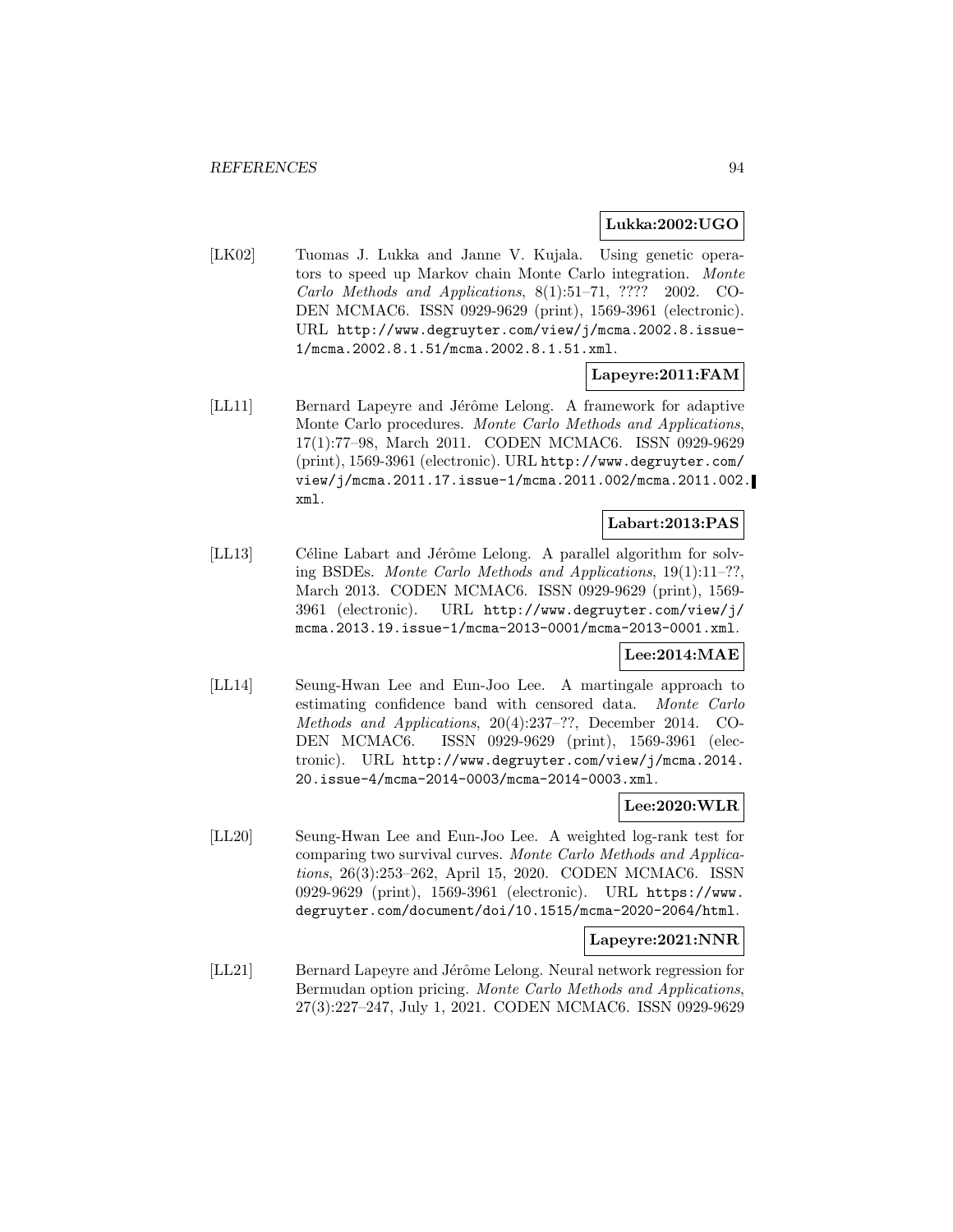(print), 1569-3961 (electronic). URL https://www.degruyter. com/document/doi/10.1515/mcma-2021-2091/html.

# **Bris:2012:MFP**

[LLLP12] Claude Le Bris, Tony Lelièvre, Mitchell Luskin, and Danny Perez. A mathematical formalization of the parallel replica dynamics. Monte Carlo Methods and Applications, 18(2):119–??, June 2012. CODEN MCMAC6. ISSN 0929-9629 (print), 1569-3961 (electronic). URL http://www.degruyter.com/view/j/mcma.2012. 18.issue-2/mcma-2012-0003/mcma-2012-0003.xml.

# **LeBris:2016:SQS**

[LLM16] Claude Le Bris, Frédéric Legoll, and William Minvielle. Special quasirandom structures: A selection approach for stochastic homogenization. Monte Carlo Methods and Applications, 22(1):25–??, March 2016. CODEN MCMAC6. ISSN 0929-9629 (print), 1569- 3961 (electronic). URL https://www.degruyter.com/view/j/ mcma.2016.22.issue-1/mcma-2016-0101/mcma-2016-0101.xml.

## **Li:2005:GBQ**

[LM05] Yaohang Li and Michael Mascagni. Grid-based quasi-Monte Carlo applications. Monte Carlo Methods and Applications, 11(1):39–55, ???? 2005. CODEN MCMAC6. ISSN 0929-9629 (print), 1569-3961 (electronic). URL http://www.degruyter.com/view/j/mcma. 2005.11.issue-1/1569396054027265/1569396054027265.xml.

### **Lepingle:2004:ASM**

[LN04] Dominique Lepingle and Thi Thao Nguyen. Approximating and simulating multivalued stochastic differential equations. Monte Carlo Methods and Applications, 10(2):129–152, ???? 2004. CODEN MCMAC6. ISSN 0929-9629 (print), 1569-3961 (electronic). URL http://www.degruyter.com/view/j/mcma.2004. 10.issue-2/156939604777303244/156939604777303244.xml.

# **Li:2015:OSP**

[LNO15] Kai Li, Kaj Nyström, and Marcus Olofsson. Optimal switching problems under partial information. Monte Carlo Methods and Applications, 21(2):91–??, June 2015. CODEN MCMAC6. ISSN 0929-9629 (print), 1569-3961 (electronic). URL http://www. degruyter.com/view/j/mcma.2015.21.issue-2/mcma-2014-0013/ mcma-2014-0013.xml.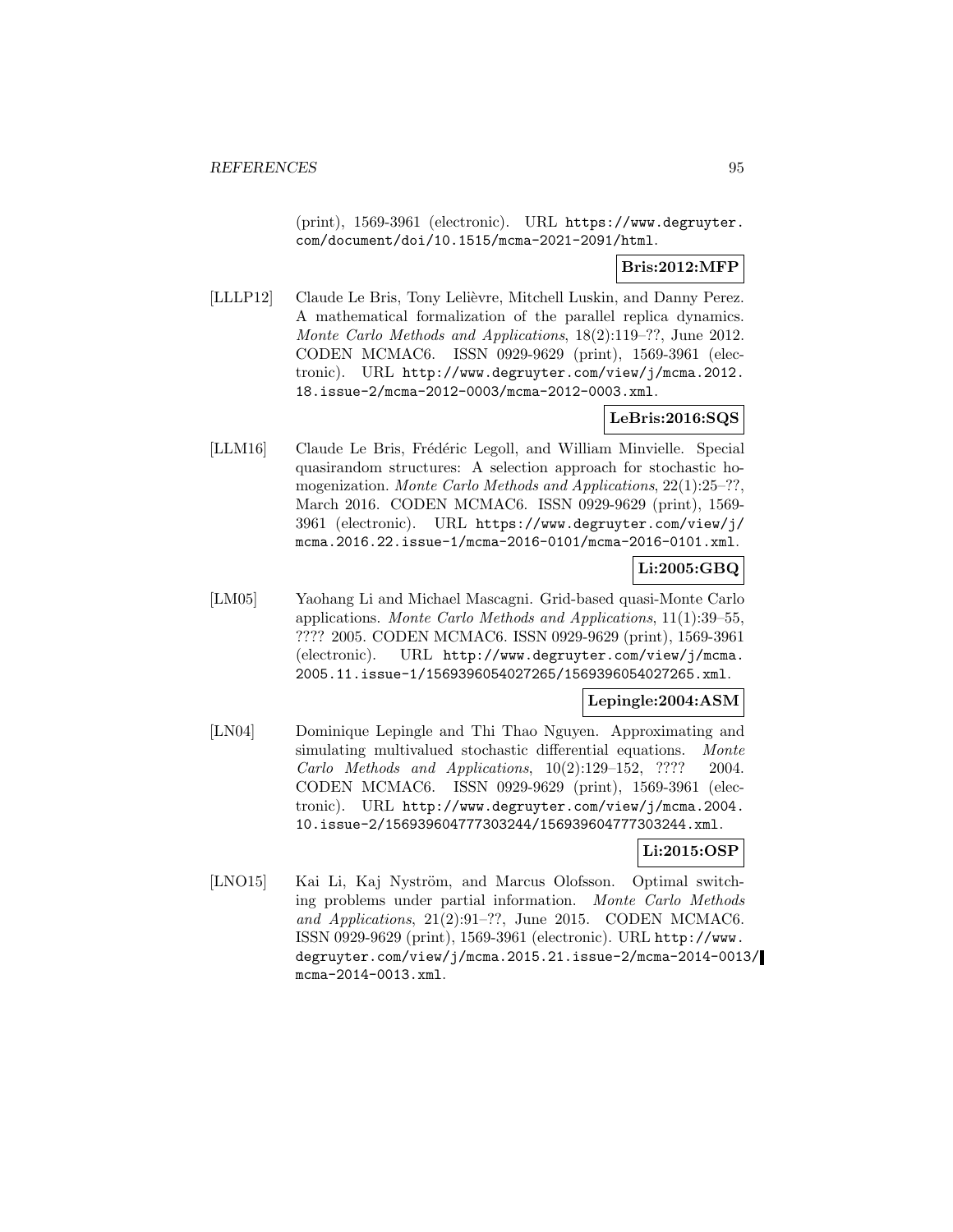### **LeCavil:2018:MCA**

[LOR18] Anthony Le Cavil, Nadia Oudjane, and Francesco Russo. Monte-Carlo algorithms for a forward Feynman–Kac-type representation for semilinear nonconservative partial differential equations. Monte Carlo Methods and Applications, 24(1):55–70, March 2018. CODEN MCMAC6. ISSN 0929-9629 (print), 1569-3961 (electronic). URL https://www.degruyter.com/view/j/mcma.2018. 24.issue-1/mcma-2018-0005/mcma-2018-0005.xml.

### **Lang:2011:FSG**

[LP11] Annika Lang and Jürgen Potthoff. Fast simulation of Gaussian random fields. Monte Carlo Methods and Applications, 17(3):195– 214, September 2011. CODEN MCMAC6. ISSN 0929-9629 (print), 1569-3961 (electronic). URL http://www.degruyter.com/view/ j/mcma.2011.17.issue-3/mcma.2011.009/mcma.2011.009.xml. See erratum [LP13].

# **Laruelle:2012:SAA**

[LP12] Sophie Laruelle and Gilles Pagès. Stochastic approximation with averaging innovation applied to finance. Monte Carlo Methods and Applications, 18(1):1–51, March 2012. CO-DEN MCMAC6. ISSN 0929-9629 (print), 1569-3961 (electronic). URL http://www.degruyter.com/view/j/mcma.2012. 18.issue-1/mcma-2011-0018/mcma-2011-0018.xml.

## **Lang:2013:EFS**

[LP13] Annika Lang and Jürgen Potthoff. Erratum: Fast simulation of Gaussian random fields [Monte Carlo Methods Appl. **17** (2011), 195–214]. Monte Carlo Methods and Applications, 19(1):73–??, March 2013. CODEN MCMAC6. ISSN 0929-9629 (print), 1569- 3961 (electronic). URL http://www.degruyter.com/view/j/ mcma.2013.19.issue-1/mcma-2013-0003/mcma-2013-0003.xml. See [LP11].

#### **Larcher:2003:AAO**

[LPT03] Gerhard Larcher, Martin Predota, and Robert F. Tichy. Arithmetic average options in the hyperbolic model. Monte Carlo Methods and Applications, 9(3):227–239, ???? 2003. CO-DEN MCMAC6. ISSN 0929-9629 (print), 1569-3961 (electronic). URL http://www.degruyter.com/view/j/mcma.2003.9.issue-3/156939603322728996/156939603322728996.xml.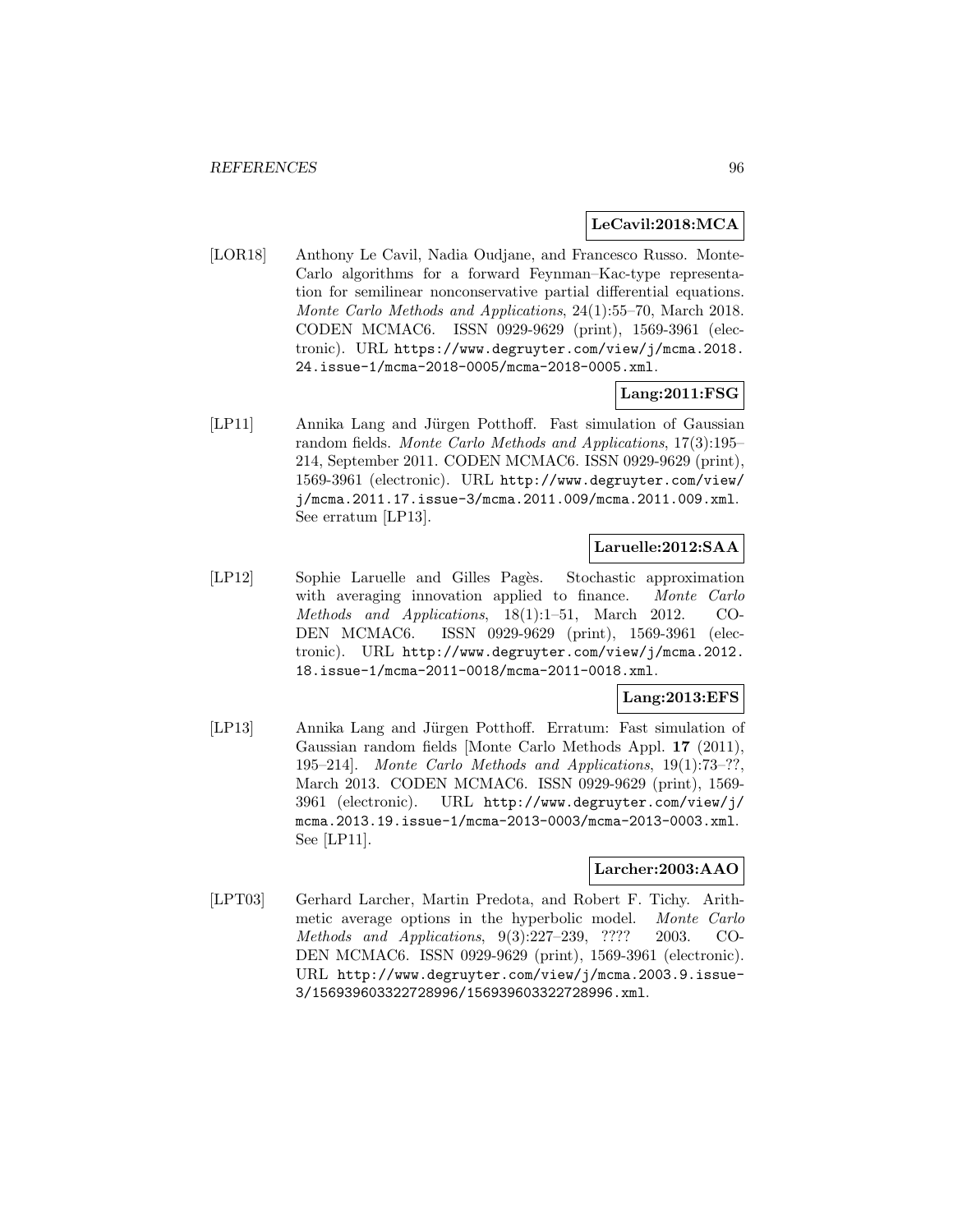# **Li:1997:ATE**

[LS97] Liming Li and Jerome Spanier. Approximation of transport equations by matrix equations and sequential sampling. Monte Carlo Methods and Applications, 3(3):171–198, ???? 1997. CO-DEN MCMAC6. ISSN 0929-9629 (print), 1569-3961 (electronic). URL http://www.degruyter.com/view/j/mcma.1997.3.issue-3/mcma.1997.3.3.171/mcma.1997.3.3.171.xml.

# **Lecot:2004:CQM**

[LT04] Christian Lécot and Bruno Tuffin. Comparison of quasi-Monte Carlo-based methods for simulation of Markov chains. Monte Carlo Methods and Applications, 10(3–4):377–384, December 2004. CODEN MCMAC6. ISSN 0929-9629 (print), 1569-3961 (electronic). URL http://www.degruyter.com/view/j/mcma.2004. 10.issue-3-4/mcma.2004.10.3-4.377/mcma.2004.10.3-4.377. xml.

# **Lecot:2008:QSS**

[LT08] C. Lécot and A. Tarhini. A quasi-stochastic simulation of the general dynamics equation for aerosols. Monte Carlo Methods and Applications, 13(5–6):369–388, January 2008. CO-DEN MCMAC6. ISSN 0929-9629 (print), 1569-3961 (electronic). URL http://www.degruyter.com/view/j/mcma.2008. 13.issue-5-6/mcma.2007.020/mcma.2007.020.xml.

# **Lesage:2001:CDM**

[LTD01] Stéphane Lesage, Jean-Yves Tourneret, and Petar M. Djurić. Classification of digital modulations using MCMC methods. Monte Carlo Methods and Applications, 7(3–4):273–282, ???? 2001. CO-DEN MCMAC6. ISSN 0929-9629 (print), 1569-3961 (electronic). URL http://www.degruyter.com/view/j/mcma.2001.7.issue-3-4/mcma.2001.7.3-4.273/mcma.2001.7.3-4.273.xml.

## **Lambert:2010:GST**

[LW10] Tiffany A. Lambert and Paula A. Whitlock. Generalizing Sudoku to three dimensions. Monte Carlo Methods and Applications, 16(3–4):251–263, December 2010. CODEN MCMAC6. ISSN 0929-9629 (print), 1569-3961 (electronic). URL http: //www.degruyter.com/view/j/mcma.2010.16.issue-3-4/mcma. 2010.018/mcma.2010.018.xml.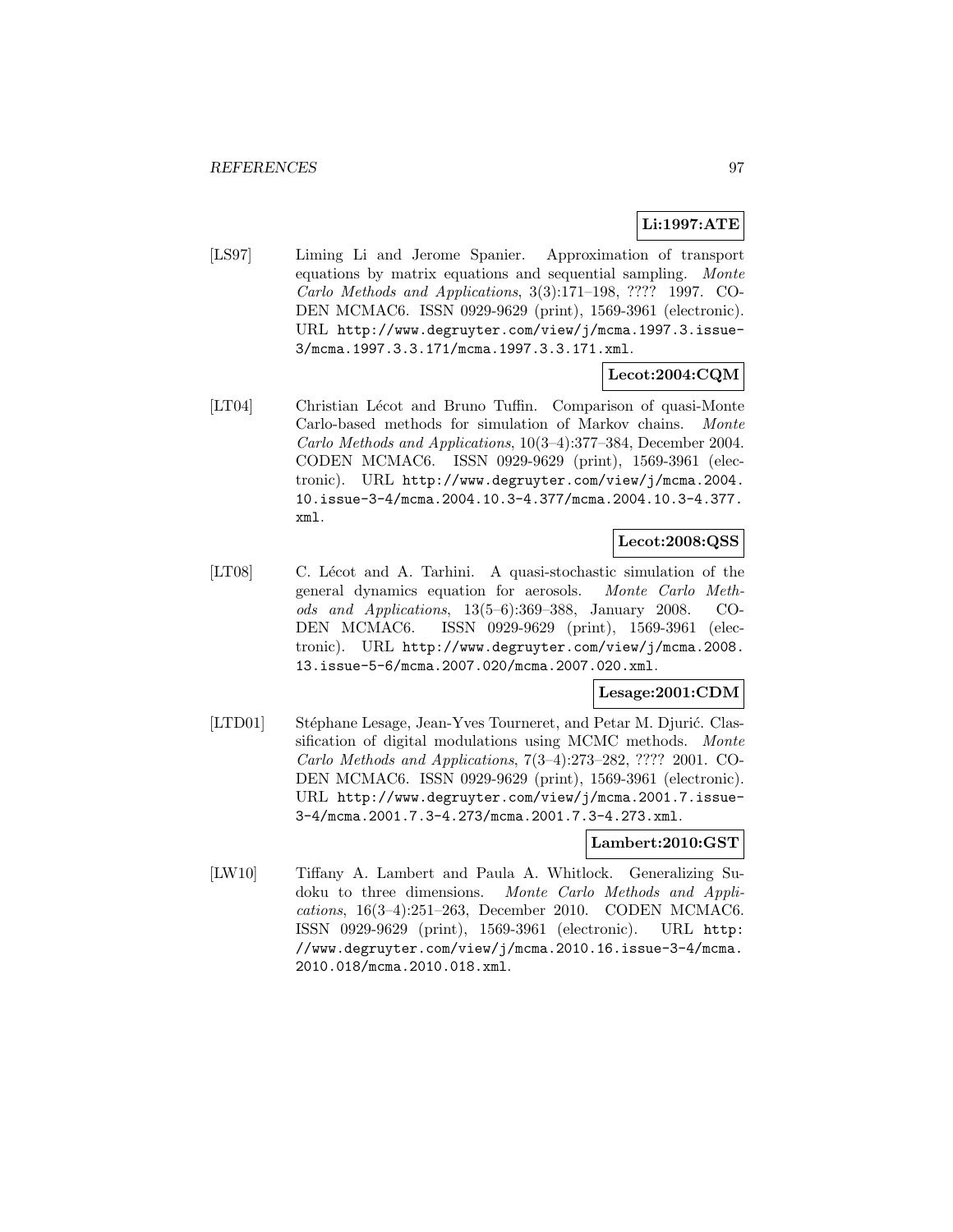# **Liu:2018:BEO**

[LWC18] Baisen Liu, Liangliang Wang, and Jiguo Cao. Bayesian estimation of ordinary differential equation models when the likelihood has multiple local modes. Monte Carlo Methods and Applications, 24(2):117–127, June 2018. CODEN MC-MAC6. ISSN 0929-9629 (print), 1569-3961 (electronic). URL https://www.degruyter.com/view/j/mcma.2018.24.issue-2/ mcma-2018-0010/mcma-2018-0010.xml.

### **Makhotkin:2015:SRV**

[Mak15] Oleg A. Makhotkin. Simulation of random variates with the Morgenstern distribution. Monte Carlo Methods and Applications, 21(4):325–??, December 2015. CODEN MC-MAC6. ISSN 0929-9629 (print), 1569-3961 (electronic). URL https://www.degruyter.com/view/j/mcma.2015.21.issue-4/ mcma-2015-0107/mcma-2015-0107.xml.

### **Malyutin:2007:AMV**

[Mal07] V. Malyutin. On approximation of matrix valued functional integrals. Monte Carlo Methods and Applications, 13(4):287–298, November 20, 2007. CODEN MCMAC6. ISSN 0929-9629 (print), 1569-3961 (electronic). URL http://www.degruyter.com/view/ j/mcma.2007.13.issue-4/mcma.2007.016/mcma.2007.016.xml.

### **Mantalos:2003:BBG**

[Man03] Panagiotis Mantalos. Bootstrapping the Breusch–Godfrey autocorrelation test for a single equation dynamic model: Bootstrapping the restricted vs. unrestricted model. Monte Carlo Methods and Applications, 9(3):257–269, ???? 2003. CO-DEN MCMAC6. ISSN 0929-9629 (print), 1569-3961 (electronic). URL http://www.degruyter.com/view/j/mcma.2003.9.issue-3/156939603322729012/156939603322729012.xml.

**Marxen:2010:MMC**

[Mar10] Henning Marxen. The multilevel Monte Carlo method used on a Lévy driven SDE. Monte Carlo Methods and Applications,  $16(2)$ : 167–190, July 2010. CODEN MCMAC6. ISSN 0929-9629 (print), 1569-3961 (electronic). URL http://www.degruyter.com/view/ j/mcma.2010.16.issue-2/mcma.2010.007/mcma.2010.007.xml.

## **Mathe:1999:NIU**

[Mat99] Peter Mathé. Numerical integration using Markov chains. *Monte* Carlo Methods and Applications, 5(4):325–343, ???? 1999. CO-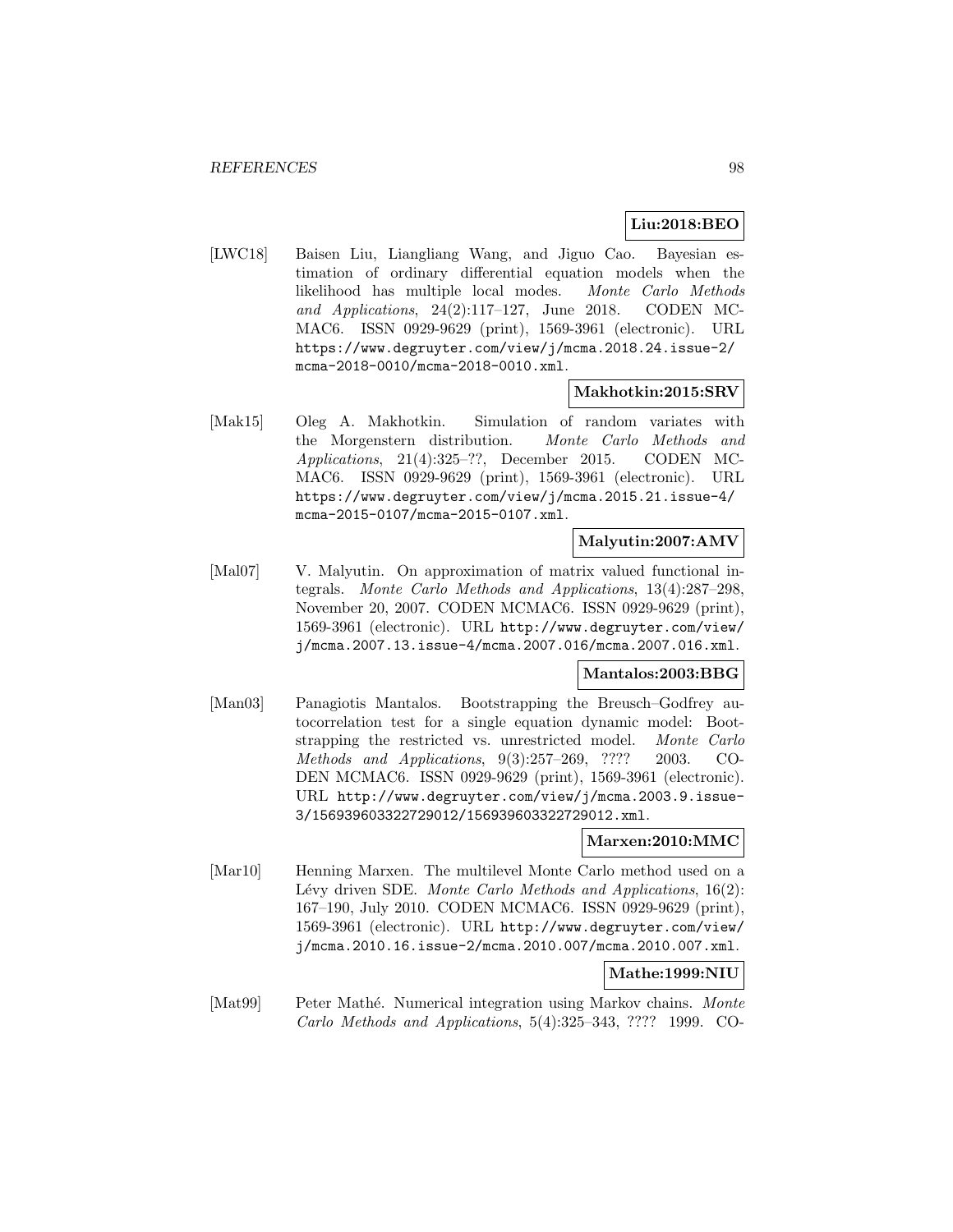DEN MCMAC6. ISSN 0929-9629 (print), 1569-3961 (electronic). URL http://www.degruyter.com/view/j/mcma.1999.5.issue-4/mcma.1999.5.4.325/mcma.1999.5.4.325.xml.

### **Mansor:2006:PRM**

[MBK06] Siti Nurleena Abu Mansor, Adam Baharum, and Anton Abdulbasah Kamil. Portfolio resampling in Malaysian equity market. Monte Carlo Methods and Applications, 12(3–4):261–269, ???? 2006. CODEN MCMAC6. ISSN 0929-9629 (print), 1569-3961 (electronic). URL http://www.degruyter.com/view/j/mcma.2006. 12.issue-3/156939606778705146/156939606778705146.xml.

### **Mascagni:2004:SHS**

[MC04] Michael Mascagni and Hongmei Chi. On the scrambled Halton sequence. Monte Carlo Methods and Applications, 10(3–4): 435–442, December 2004. CODEN MCMAC6. ISSN 0929-9629 (print), 1569-3961 (electronic). URL http://www.degruyter. com/view/j/mcma.2004.10.issue-3-4/mcma.2004.10.3-4.435/ mcma.2004.10.3-4.435.xml.

#### **Marozzi:2020:ITP**

[MC20] Marco Marozzi and Shovan Chowdhury. An index of teaching performance based on students' feedback. Monte Carlo Methods and Applications, 26(2):83–91, April 15, 2020. CO-DEN MCMAC6. ISSN 0929-9629 (print), 1569-3961 (electronic). URL https://www.degruyter.com/document/doi/10. 1515/mcma-2020-2059/html.

### **McLeish:2011:GMD**

[McL11] Don McLeish. A general method for debiasing a Monte Carlo estimator. Monte Carlo Methods and Applications, 17(4):301–315, December 2011. CODEN MCMAC6. ISSN 0929-9629 (print), 1569-3961 (electronic). URL http://www.degruyter.com/view/ j/mcma.2011.17.issue-4/mcma.2011.013/mcma.2011.013.xml.

#### **Muller:2020:NNA**

[MDMS20] Christian Müller, Holger Diedam, Thomas Mrziglod, and Andreas Schuppert. A neural network assisted Metropolis adjusted Langevin algorithm. Monte Carlo Methods and Applications, 26(2):93–111, April 15, 2020. CODEN MCMAC6. ISSN 0929-9629 (print), 1569- 3961 (electronic). URL https://www.degruyter.com/document/ doi/10.1515/mcma-2020-2060/html.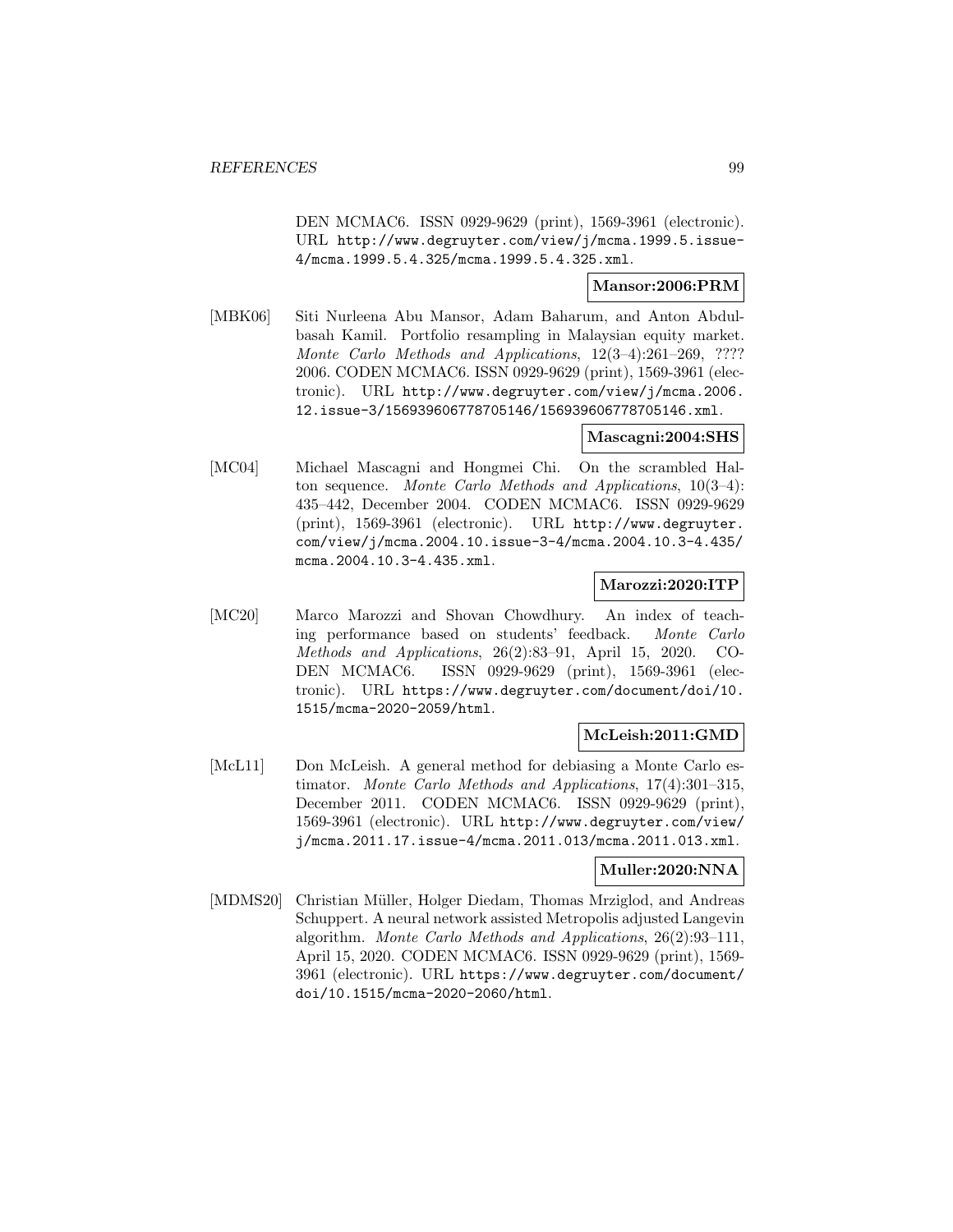#### **Missov:2009:ISP**

[ME09] Trifon I. Missov and Sergey M. Ermakov. On importance sampling in the problem of global optimization. Monte Carlo Methods and Applications, 15(2):135–144, August 2009. CO-DEN MCMAC6. ISSN 0929-9629 (print), 1569-3961 (electronic). URL http://www.degruyter.com/view/j/mcma.2009. 15.issue-2/mcma.2009.007/mcma.2009.007.xml.

#### **Makarov:2010:ESB**

[MG10] Roman N. Makarov and Devin Glew. Exact simulation of Bessel diffusions. Monte Carlo Methods and Applications, 16(3–4):283–306, December 2010. CODEN MCMAC6. ISSN 0929-9629 (print), 1569- 3961 (electronic). URL http://www.degruyter.com/view/j/ mcma.2010.16.issue-3-4/mcma.2010.010/mcma.2010.010.xml.

## **Mascagni:2012:PRN**

[MH12] Michael Mascagni and Lin-Yee Hin. Parallel random number generators in Monte Carlo derivative pricing: An application-based test. Monte Carlo Methods and Applications, 18(2):161–??, June 2012. CODEN MCMAC6. ISSN 0929-9629 (print), 1569-3961 (electronic). URL http://www.degruyter.com/view/j/mcma.2012. 18.issue-2/mcma-2012-0005/mcma-2012-0005.xml.

## **Mascagni:2013:PPR**

[MH13] Michael Mascagni and Lin-Yee Hin. Parallel pseudo-random number generators: A derivative pricing perspective with the Heston stochastic volatility model. Monte Carlo Methods and Applications, 19(2):77–??, July 2013. CODEN MCMAC6. ISSN 0929-9629 (print), 1569-3961 (electronic). URL http://www.degruyter.com/ view/j/mcma.2013.19.issue-2/mcma-2013-0006/mcma-2013-0006. xml.

### **Minier:2001:PAT**

[Min01] Jean-Pierre Minier. Probabilistic approach to turbulent twophase flows modelling and simulation: theoretical and numerical issues. Monte Carlo Methods and Applications, 7(3–4):295– 310, ???? 2001. CODEN MCMAC6. ISSN 0929-9629 (print), 1569-3961 (electronic). URL http://www.degruyter.com/view/ j/mcma.2001.7.issue-3-4/mcma.2001.7.3-4.295/mcma.2001. 7.3-4.295.xml. Monte Carlo and probabilistic methods for partial differential equations, Part II (Monte Carlo, 2000).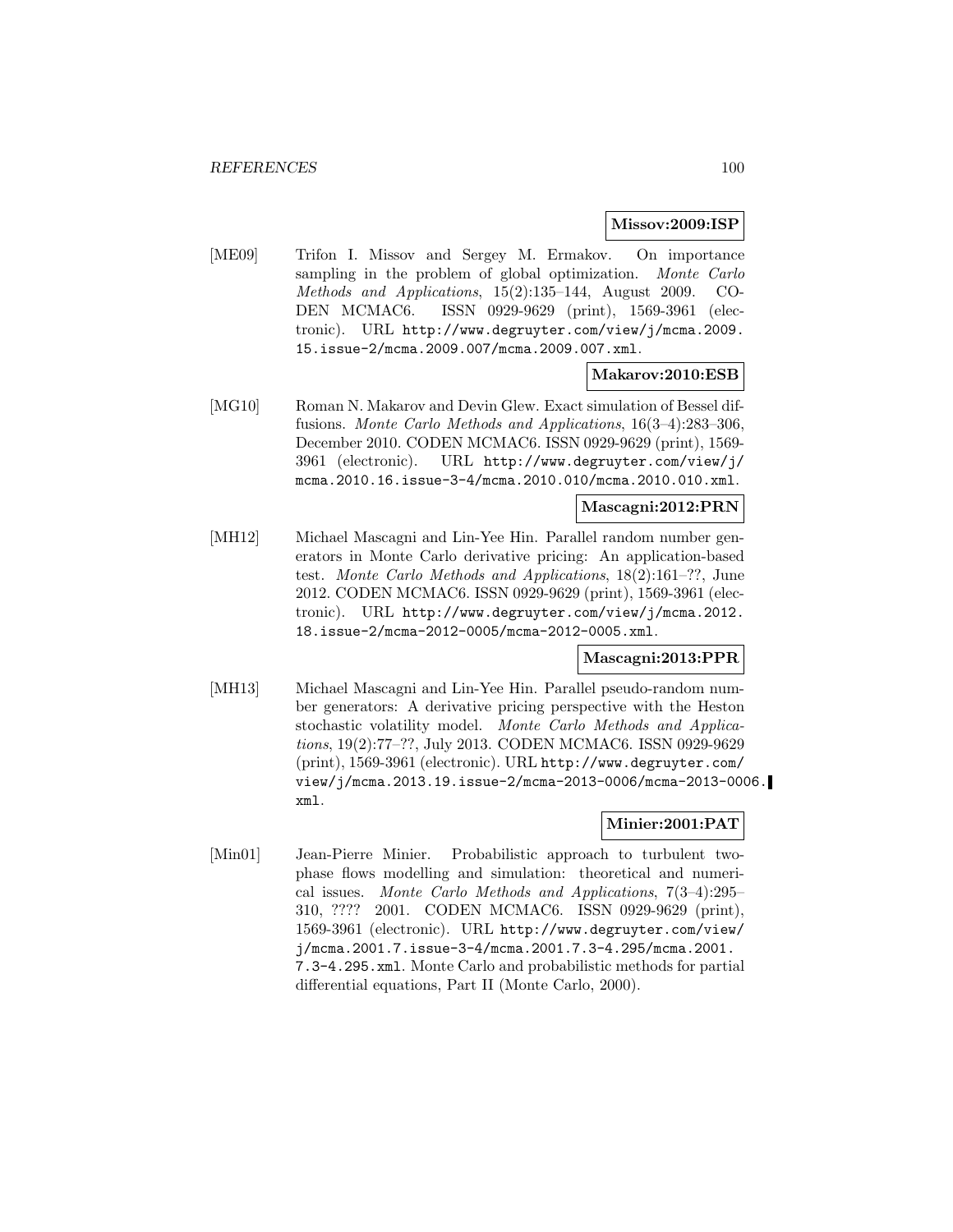### **Missov:2007:IEU**

[Mis07] Trifon I. Missov. Integral evaluation using the  $\Delta^2$ -distribution. Simulation and illustration. Monte Carlo Methods and Applications, 13(3):219–225, August 2007. CODEN MCMAC6. ISSN 0929-9629 (print), 1569-3961 (electronic). URL http://www.degruyter.com/ view/j/mcma.2007.13.issue-3/mcma.2007.011/mcma.2007.011. xml.

### **Mosbach:2006:ESO**

[MK06] S. Mosbach and M. Kraft. Explicit stochastic ODE solution methods applied to high-temperature combustion. Monte Carlo Methods and Applications, 12(1):19–45, ???? 2006. CO-DEN MCMAC6. ISSN 0929-9629 (print), 1569-3961 (electronic). URL http://www.degruyter.com/view/j/mcma.2006. 12.issue-1/156939606776886670/156939606776886670.xml.

#### **Mascagni:2001:QMC**

[MKL01] Michael Mascagni, Aneta Karaivanova, and Yaohang Li. A quasi-Monte Carlo method for elliptic boundary value problems. Monte Carlo Methods and Applications, 7(3–4):283–293, ???? 2001. CO-DEN MCMAC6. ISSN 0929-9629 (print), 1569-3961 (electronic). URL http://www.degruyter.com/view/j/mcma.2001.7.issue-3-4/mcma.2001.7.3-4.283/mcma.2001.7.3-4.283.xml. Monte Carlo and probabilistic methods for partial differential equations, Part II (Monte Carlo, 2000).

### **Meglinsky:2000:AMC**

[MM00] I. V. Meglinsky and S. J. Matcher. The application of the Monte Carlo technique for estimation of the detector depth sensitivity for the skin oxygenation measurements. Monte Carlo Methods and Applications, 6(1):15–25, ???? 2000. CODEN MCMAC6. ISSN 0929-9629 (print), 1569-3961 (electronic). URL http://www.degruyter.com/view/j/mcma.2000.6.issue-1/mcma.2000.6.1.15/mcma.2000.6.1.15.xml.

### **Mori:2012:DSG**

[MM12] Makoto Mori and Masaki Mori. Dynamical system generated by algebraic method and low discrepancy sequences. Monte Carlo Methods and Applications, 18(4):327–??, December 2012. CODEN MCMAC6. ISSN 0929-9629 (print), 1569-3961 (electronic). URL http://www.degruyter.com/view/j/mcma.2012. 18.issue-4/mcma-2012-0012/mcma-2012-0012.xml.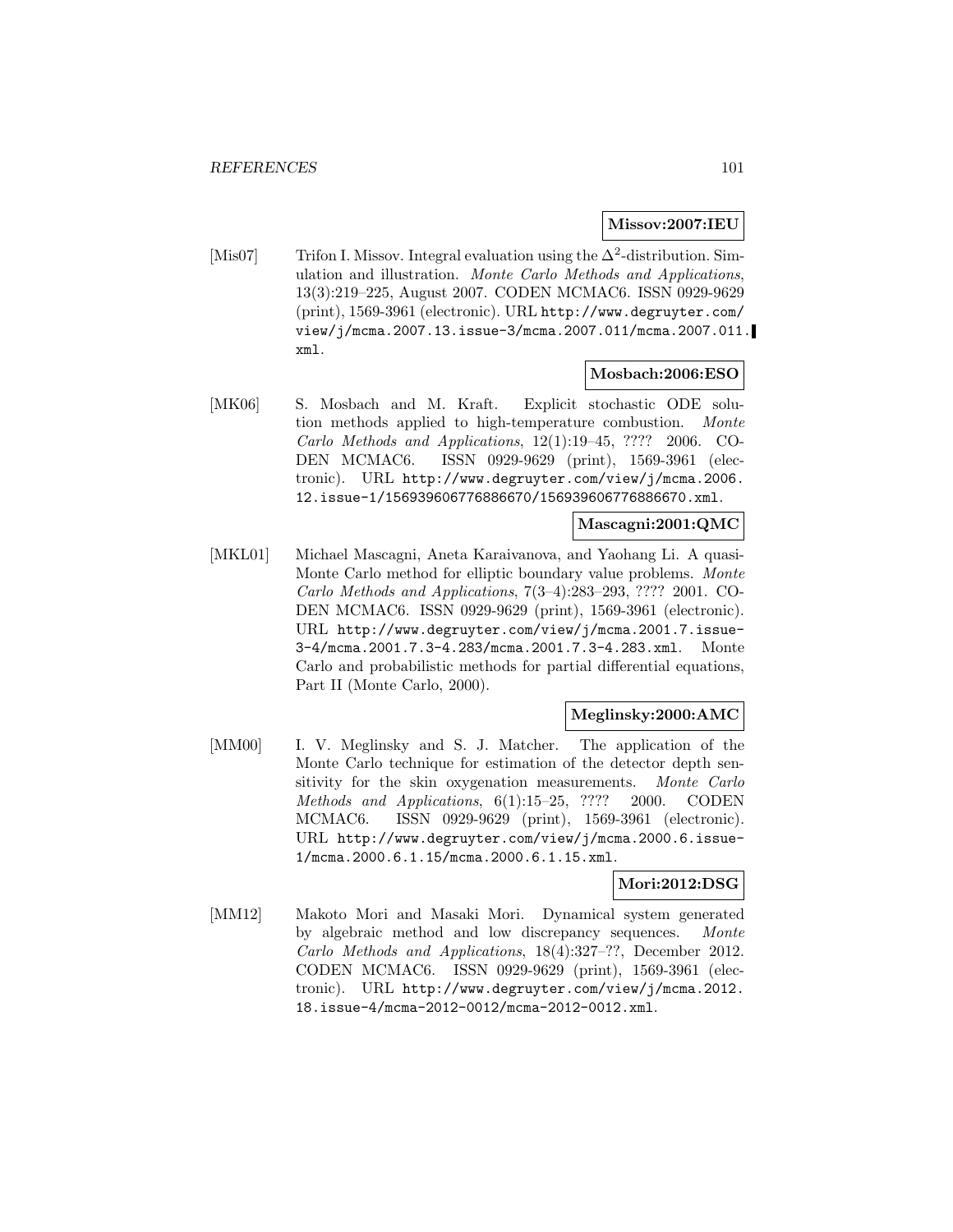### **Malekzadeh:2020:CCI**

[MM20] Ahad Malekzadeh and Seyed Mahdi Mahmoudi. Constructing a confidence interval for the ratio of normal distribution quantiles. Monte Carlo Methods and Applications, 26(4):325–334, August 5, 2020. CODEN MCMAC6. ISSN 0929-9629 (print), 1569-3961 (electronic). URL https://www.degruyter.com/document/doi/ 10.1515/mcma-2020-2070/html.

#### **mongaMade:2004:AAM**

[mMSD04] M. Magolu monga Made, O. F. Smidts, and A. Dubus. Adaptive adjoint Monte Carlo simulation for the uncertainty. Monte Carlo Methods and Applications, 10(3–4):403–413, December 2004. CODEN MCMAC6. ISSN 0929-9629 (print), 1569-3961 (electronic). URL http://www.degruyter.com/view/j/mcma.2004. 10.issue-3-4/mcma.2004.10.3-4.403/mcma.2004.10.3-4.403. xml.

# **Mori:1998:LDS**

[Mor98] Makoto Mori. Low discrepancy sequences generated by piecewise linear maps. Monte Carlo Methods and Applications, 4(2):141–162, ???? 1998. CODEN MCMAC6. ISSN 0929-9629 (print), 1569-3961 (electronic). URL http://www.degruyter.com/view/j/mcma. 1998.4.issue-2/mcma.1998.4.2.141/mcma.1998.4.2.141.xml.

# **Mori:1999:DSG**

[Mor99] Makoto Mori. Discrepancy of sequences generated by piecewise monotone maps. Monte Carlo Methods and Applications, 5(1):55– 68, ???? 1999. CODEN MCMAC6. ISSN 0929-9629 (print), 1569- 3961 (electronic). URL http://www.degruyter.com/view/j/ mcma.1999.5.issue-1/mcma.1999.5.1.55/mcma.1999.5.1.55. xml.

## **Mori:2002:CTD**

[Mor02] Makoto Mori. Construction of two dimensional low discrepancy sequences. Monte Carlo Methods and Applications, 8(2):159–169, ???? 2002. CODEN MCMAC6. ISSN 0929-9629 (print), 1569-3961 (electronic). URL http://www.degruyter.com/view/j/mcma. 2002.8.issue-2/mcma.2002.8.2.159/mcma.2002.8.2.159.xml.

#### **Mori:2004:DSG**

[Mor04] Makoto Mori. Discrepancy of sequences generated by dynamical system. Monte Carlo Methods and Applications, 10(3–4): 455–459, December 2004. CODEN MCMAC6. ISSN 0929-9629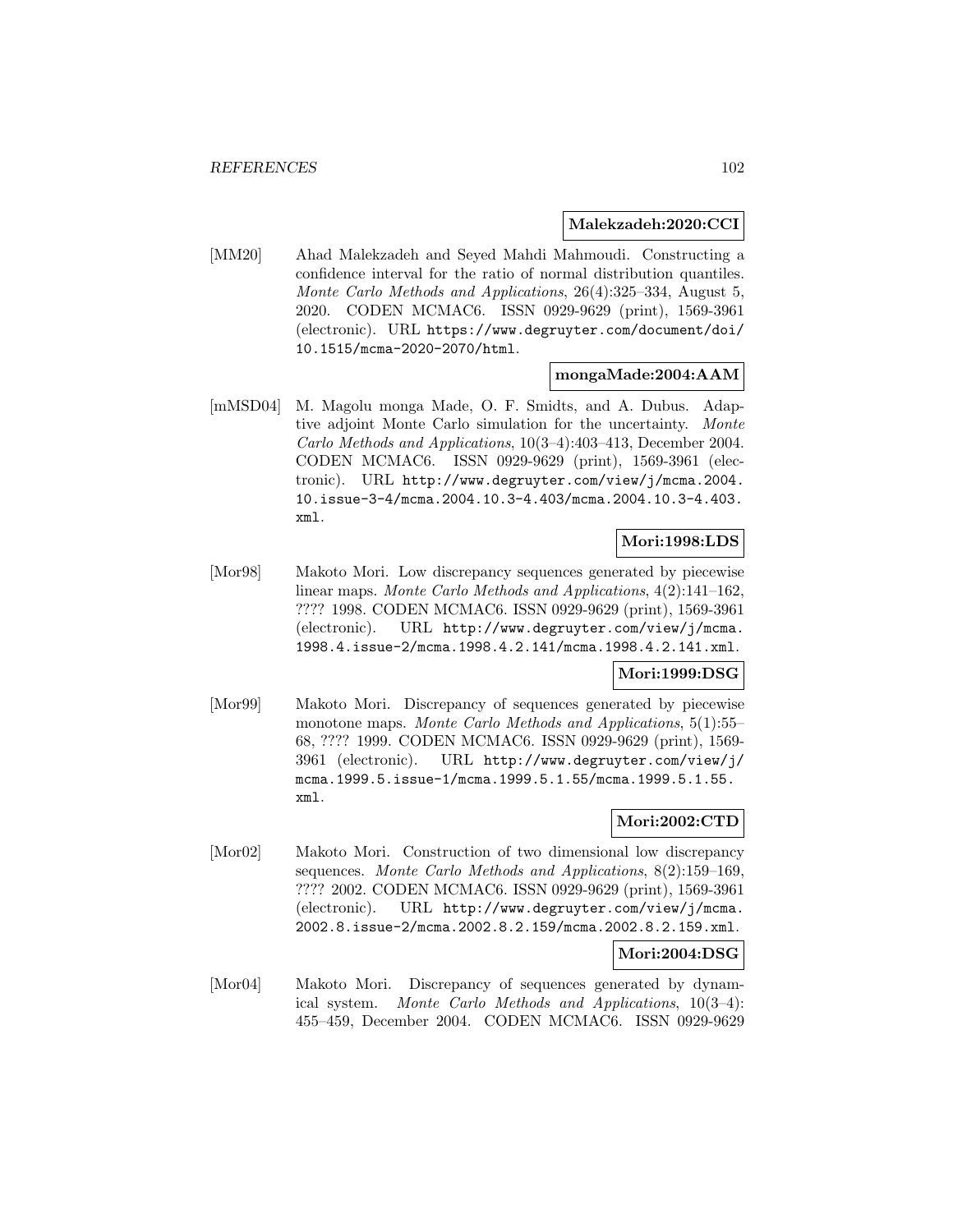(print), 1569-3961 (electronic). URL http://www.degruyter. com/view/j/mcma.2004.10.issue-3-4/mcma.2004.10.3-4.455/ mcma.2004.10.3-4.455.xml.

# **Mori:2005:CTD**

[Mor05] Makoto Mori. Construction of three-dimensional low discrepancy sequences. Monte Carlo Methods and Applications, 11(2):163–174, ???? 2005. CODEN MCMAC6. ISSN 0929-9629 (print), 1569-3961 (electronic). URL http://www.degruyter.com/view/j/mcma. 2005.11.issue-2/156939605777585962/156939605777585962. xml.

# **Mori:2008:SPF**

[Mor08] Makoto Mori. Spectra of Perron–Frobenius operator and new construction of two dimensional low discrepancy sequences. Monte Carlo Methods and Applications, 14(1):53–74, May 2008. CO-DEN MCMAC6. ISSN 0929-9629 (print), 1569-3961 (electronic). URL http://www.degruyter.com/view/j/mcma.2008. 14.issue-1/mcma.2008.003/mcma.2008.003.xml.

### **Moskvin:2002:MTR**

[MP02] Vadim Moskvin and Lech Papiez. Method of trajectory rotation as a Monte Carlo variance reduction technique. Monte Carlo Methods and Applications, 8(3):287–298, ???? 2002. CO-DEN MCMAC6. ISSN 0929-9629 (print), 1569-3961 (electronic). URL http://www.degruyter.com/view/j/mcma.2002.8.issue-3/mcma.2002.8.3.287/mcma.2002.8.3.287.xml.

### **Maire:2012:RED**

[MP12] Sylvain Maire and Cyril Prissette. A restarted estimation of distribution algorithm for solving sudoku puzzles. Monte Carlo Methods and Applications, 18(2):147–??, June 2012. CO-DEN MCMAC6. ISSN 0929-9629 (print), 1569-3961 (electronic). URL http://www.degruyter.com/view/j/mcma.2012. 18.issue-2/mcma-2012-0004/mcma-2012-0004.xml.

### **Minier:2003:WFS**

[MPC03] Jean-Pierre Minier, Eric Peirano, and Sergio Chibbaro. Weak first- and second-order numerical schemes for stochastic differential equations appearing in Lagrangian two-phase flow modeling. Monte Carlo Methods and Applications, 9(2):93–133, ???? 2003. CODEN MCMAC6. ISSN 0929-9629 (print), 1569-3961 (electronic). URL http://www.degruyter.com/view/j/mcma.2003.9. issue-2/156939603322663312/156939603322663312.xml.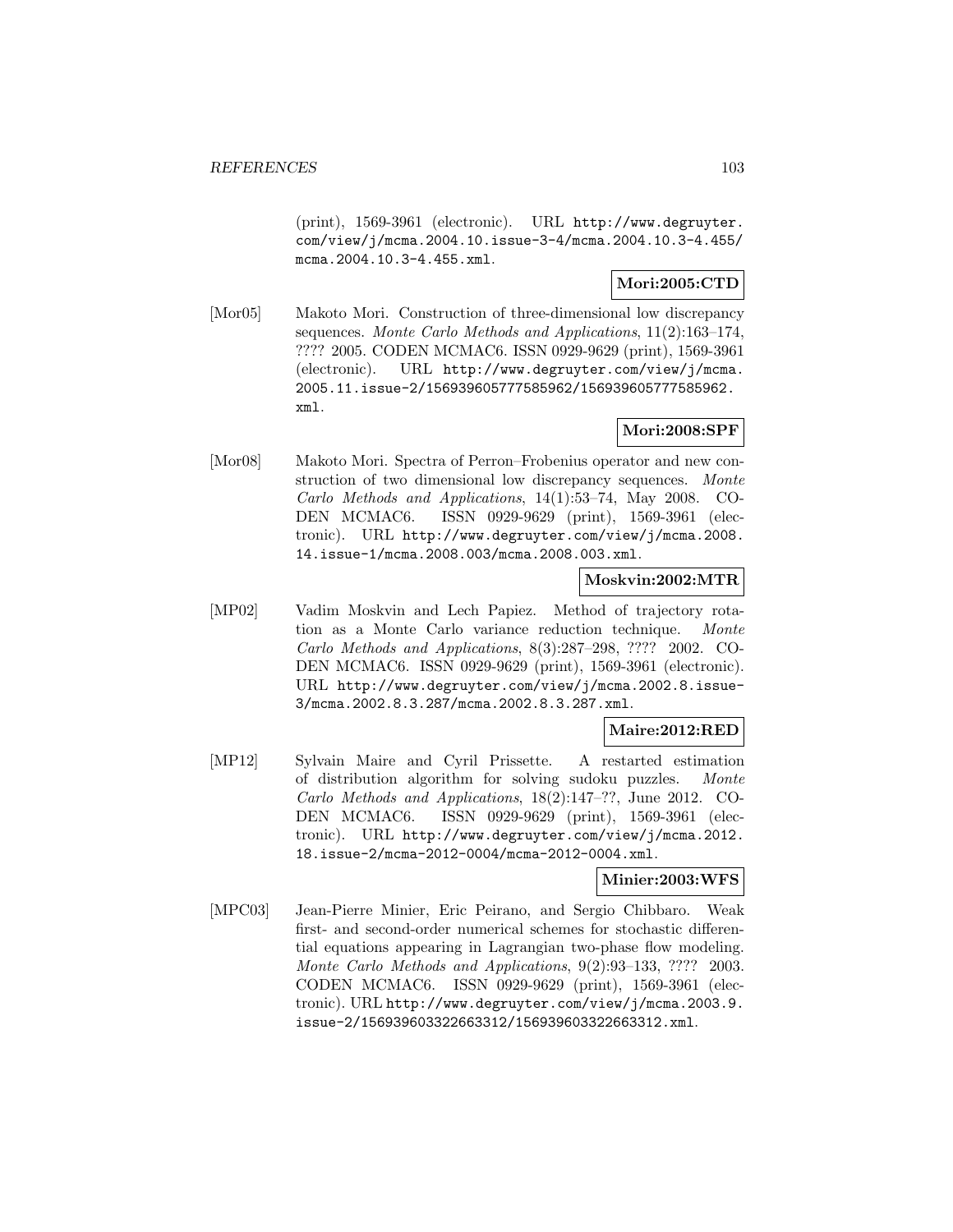#### **Marseguerra:2004:NMT**

[MPZP04] M. Marseguerra, E. Padovani, E. Zio, and F. Giacobbo E. Patelli. A nuclear measurement technique of water penetration in concrete barriers. Monte Carlo Methods and Applications, 10(3–4): 415–422, December 2004. CODEN MCMAC6. ISSN 0929-9629 (print), 1569-3961 (electronic). URL http://www.degruyter. com/view/j/mcma.2004.10.issue-3-4/mcma.2004.10.3-4.415/ mcma.2004.10.3-4.415.xml.

### **Mascagni:2014:HPC**

[MQH14] Michael Mascagni, Yue Qiu, and Lin-Yee Hin. High performance computing in quantitative finance: A review from the pseudo-random number generator perspective. Monte Carlo Methods and Applications, 20(2):101–120, June 2014. CO-DEN MCMAC6. ISSN 0929-9629 (print), 1569-3961 (electronic). URL http://www.degruyter.com/view/j/mcma.2014. 20.issue-2/mcma-2013-0020/mcma-2013-0020.xml.

### **Mazzolo:2004:MCS**

[MR04] Alain Mazzolo and Benoît Roesslinger. Monte-Carlo simulation of the chord length distribution function across convex bodies, non-convex bodies and random media. Monte Carlo Methods and Applications, 10(3–4):443–454, December 2004. CODEN MC-MAC6. ISSN 0929-9629 (print), 1569-3961 (electronic). URL http: //www.degruyter.com/view/j/mcma.2004.10.issue-3-4/mcma. 2004.10.3-4.443/mcma.2004.10.3-4.443.xml.

#### **Metzler:2014:RES**

[MS14] Adam Metzler and Alexandre Scott. Rare event simulation for diffusion processes via two-stage importance sampling. Monte Carlo Methods and Applications, 20(2):77–??, June 2014. CO-DEN MCMAC6. ISSN 0929-9629 (print), 1569-3961 (electronic). URL http://www.degruyter.com/view/j/mcma.2014. 20.issue-2/mcma-2013-0019/mcma-2013-0019.xml.

### **Matoussi:2016:NCB**

[MS16] Anis Matoussi and Wissal Sabbagh. Numerical computation for backward doubly SDEs with random terminal time. Monte Carlo Methods and Applications, 22(3):229–??, September 2016. CODEN MCMAC6. ISSN 0929-9629 (print), 1569-3961 (electronic). URL https://www.degruyter.com/view/j/mcma.2016. 22.issue-3/mcma-2016-0111/mcma-2016-0111.xml.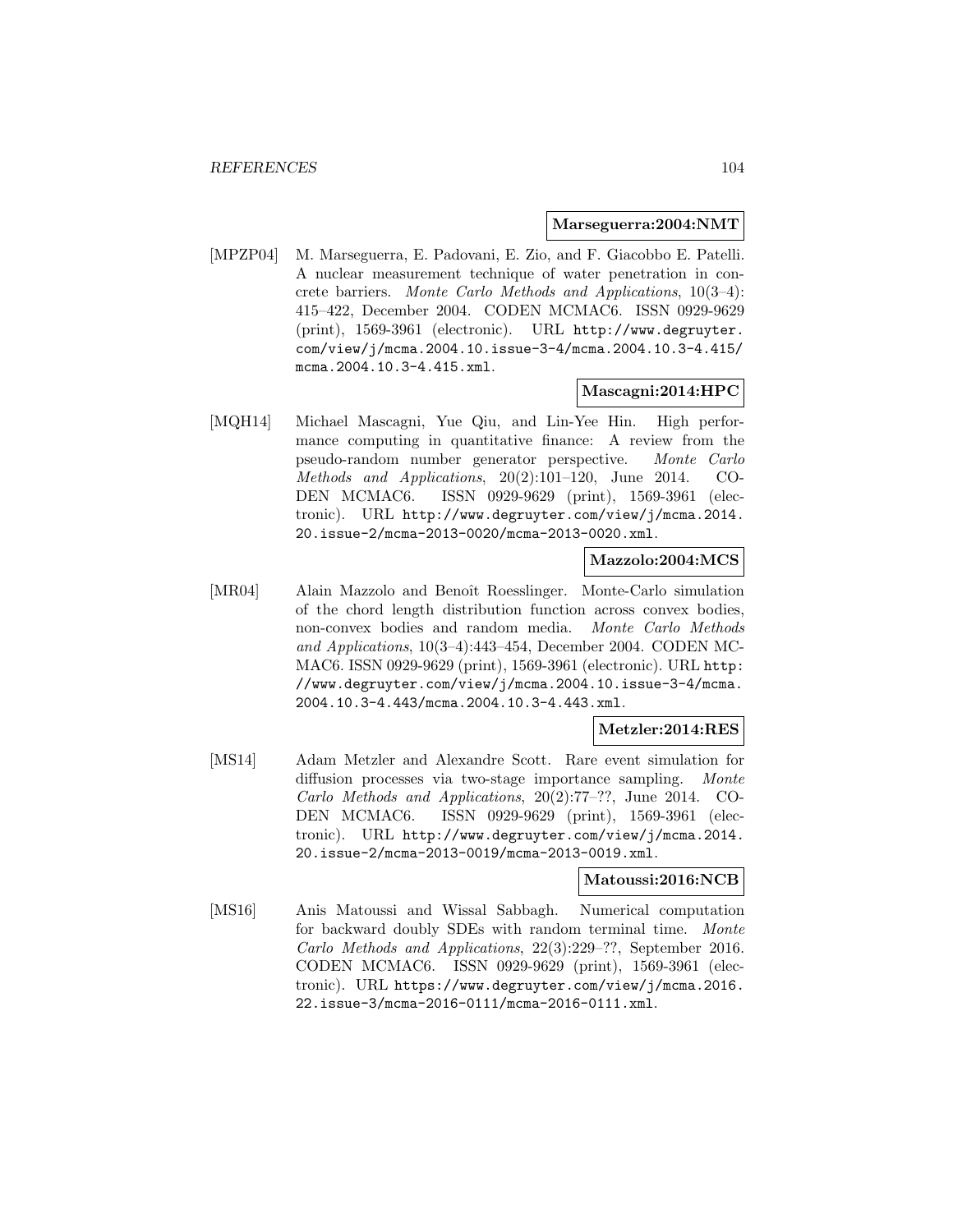### **Maire:2008:SNS**

[MT08] Sylvain Maire and Etienne Tanré. Some new simulations schemes for the evaluation of Feynman–Kac representations. Monte Carlo Methods and Applications, 14(1):29–51, May 2008. CO-DEN MCMAC6. ISSN 0929-9629 (print), 1569-3961 (electronic). URL http://www.degruyter.com/view/j/mcma.2008. 14.issue-1/mcma.2008.002/mcma.2008.002.xml.

# **Maire:2013:MCA**

[MT13] Sylvain Maire and Etienne Tanré. Monte Carlo approximations of the Neumann problem. Monte Carlo Methods and Applications, 19(3):201–??, September 2013. CO-DEN MCMAC6. ISSN 0929-9629 (print), 1569-3961 (electronic). URL http://www.degruyter.com/view/j/mcma.2013. 19.issue-3/mcma-2013-0010/mcma-2013-0010.xml.

### **Muller:2018:MCM**

[MWMS18] Christian Müller, Fabian Weysser, Thomas Mrziglod, and Andreas Schuppert. Markov-Chain Monte-Carlo methods and nonidentifiabilities. Monte Carlo Methods and Applications, 24(3):203– 214, September 2018. CODEN MCMAC6. ISSN 0929-9629 (print), 1569-3961 (electronic). URL https://www.degruyter.com/view/ j/mcma.2018.24.issue-3/mcma-2018-0018/mcma-2018-0018.xml.

#### **Mascagni:2009:SSS**

[MY09] Michael Mascagni and Haohai Yu. Scrambled Sobol' sequences via permutation. Monte Carlo Methods and Applications, 15(4):311– 332, December 2009. CODEN MCMAC6. ISSN 0929-9629 (print), 1569-3961 (electronic). URL http://www.degruyter.com/view/ j/mcma.2009.15.issue-4/mcma.2009.017/mcma.2009.017.xml.

### **Marseguerra:1998:WUF**

[MZ98] M. Marseguerra and E. Zio. Weight updating in forced Monte Carlo approach to dynamic PSA. Monte Carlo Methods and Applications, 4(4):359–373, ???? 1998. CODEN MCMAC6. ISSN 0929-9629 (print), 1569-3961 (electronic). URL http://www.degruyter.com/ view/j/mcma.1998.4.issue-4/mcma.1998.4.4.359/mcma.1998. 4.4.359.xml.

#### **Marseguerra:2004:SAR**

[MZB04] Mario Marseguerra, Enrico Zio, and Francesco Bosi. System availability and reliability analysis by direct Monte Carlo with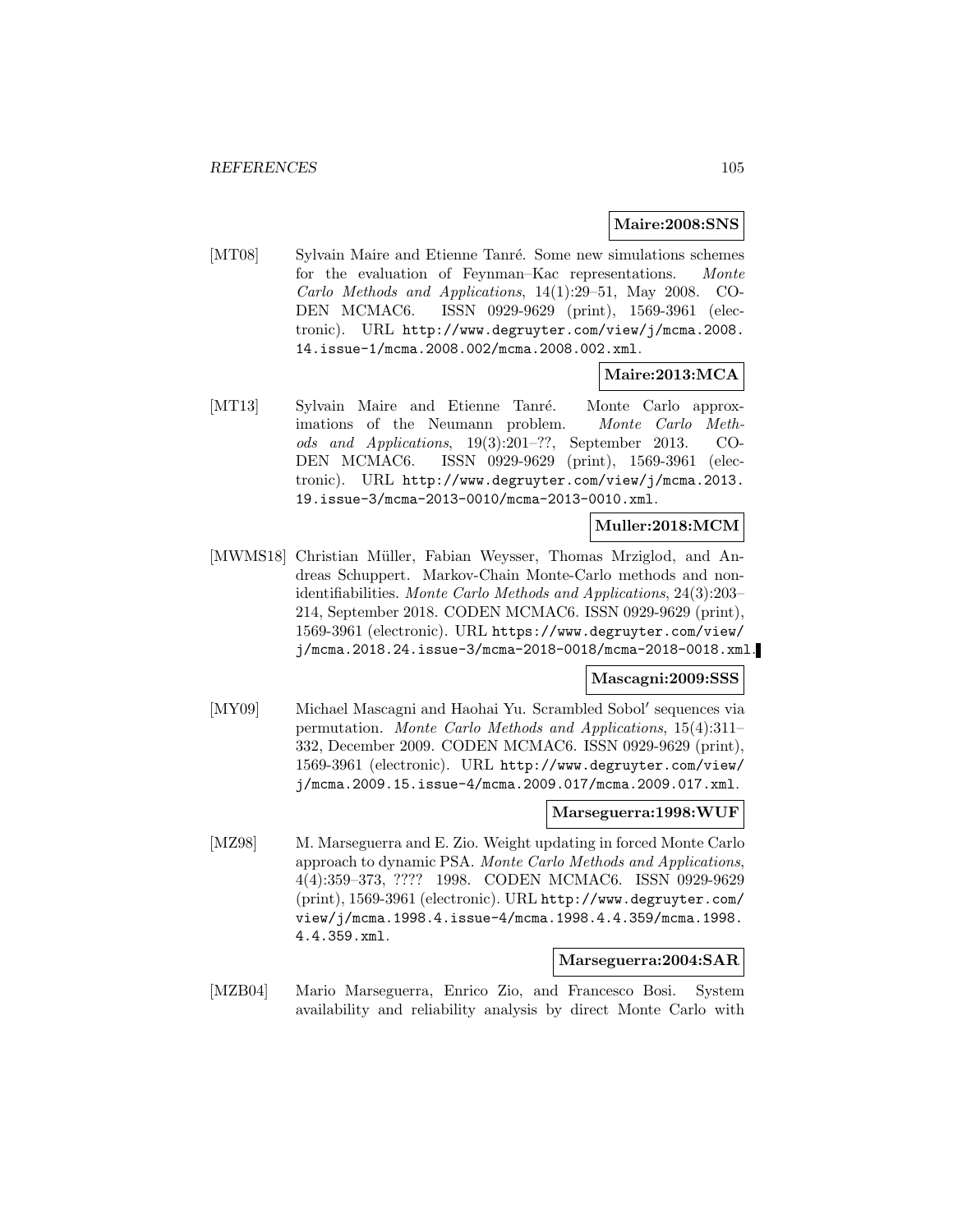biasing. Monte Carlo Methods and Applications, 10(3–4):423– 434, December 2004. CODEN MCMAC6. ISSN 0929-9629 (print), 1569-3961 (electronic). URL http://www.degruyter. com/view/j/mcma.2004.10.issue-3-4/mcma.2004.10.3-4.423/ mcma.2004.10.3-4.423.xml.

### **Nadarajah:2007:CTE**

[Nad07] Saralees Nadarajah. Comparison of time-to-event data for clinical trials. Monte Carlo Methods and Applications, 13(1):21–35, ???? 2007. CODEN MCMAC6. ISSN 0929-9629 (print), 1569-3961 (electronic). URL http://www.degruyter.com/view/j/mcma.2007. 13.issue-1/mcma.2007.002/mcma.2007.002.xml.

### **Nadarajah:2008:CPP**

[Nad08a] Saralees Nadarajah. Computing percentage points of the largest among Student's t random variables. Monte Carlo Methods and Applications, 14(1):75–84, May 2008. CODEN MCMAC6. ISSN 0929-9629 (print), 1569-3961 (electronic). URL http://www. degruyter.com/view/j/mcma.2008.14.issue-1/mcma.2008.004/ mcma.2008.004.xml.

## **Nadarajah:2008:SDG**

[Nad08b] Saralees Nadarajah. Skewed distributions generated by the Student's t kernel. Monte Carlo Methods and Applications, 13(5– 6):389–404, January 2008. CODEN MCMAC6. ISSN 0929-9629 (print), 1569-3961 (electronic). URL http://www.degruyter.com/ view/j/mcma.2008.13.issue-5-6/mcma.2007.021/mcma.2007. 021.xml.

# **Nakao:1997:EEL**

[Nak97] Hajime Nakao. Exact expression of Lagrangian velocity autocorrelation function in isotropic homogeneous turbulence. Monte Carlo Methods and Applications, 3(3):225–240, ???? 1997. CO-DEN MCMAC6. ISSN 0929-9629 (print), 1569-3961 (electronic). URL http://www.degruyter.com/view/j/mcma.1997.3.issue-3/mcma.1997.3.3.225/mcma.1997.3.3.225.xml.

### **Nakao:1998:TDE**

[Nak98] Hajime Nakao. Time dependence of Eulerian velocity correlation tensor spectrum in isotropic homogeneous turbulence. Monte Carlo Methods and Applications, 4(2):113–125, ???? 1998. CO-DEN MCMAC6. ISSN 0929-9629 (print), 1569-3961 (electronic). URL http://www.degruyter.com/view/j/mcma.1998.4.issue-2/mcma.1998.4.2.113/mcma.1998.4.2.113.xml.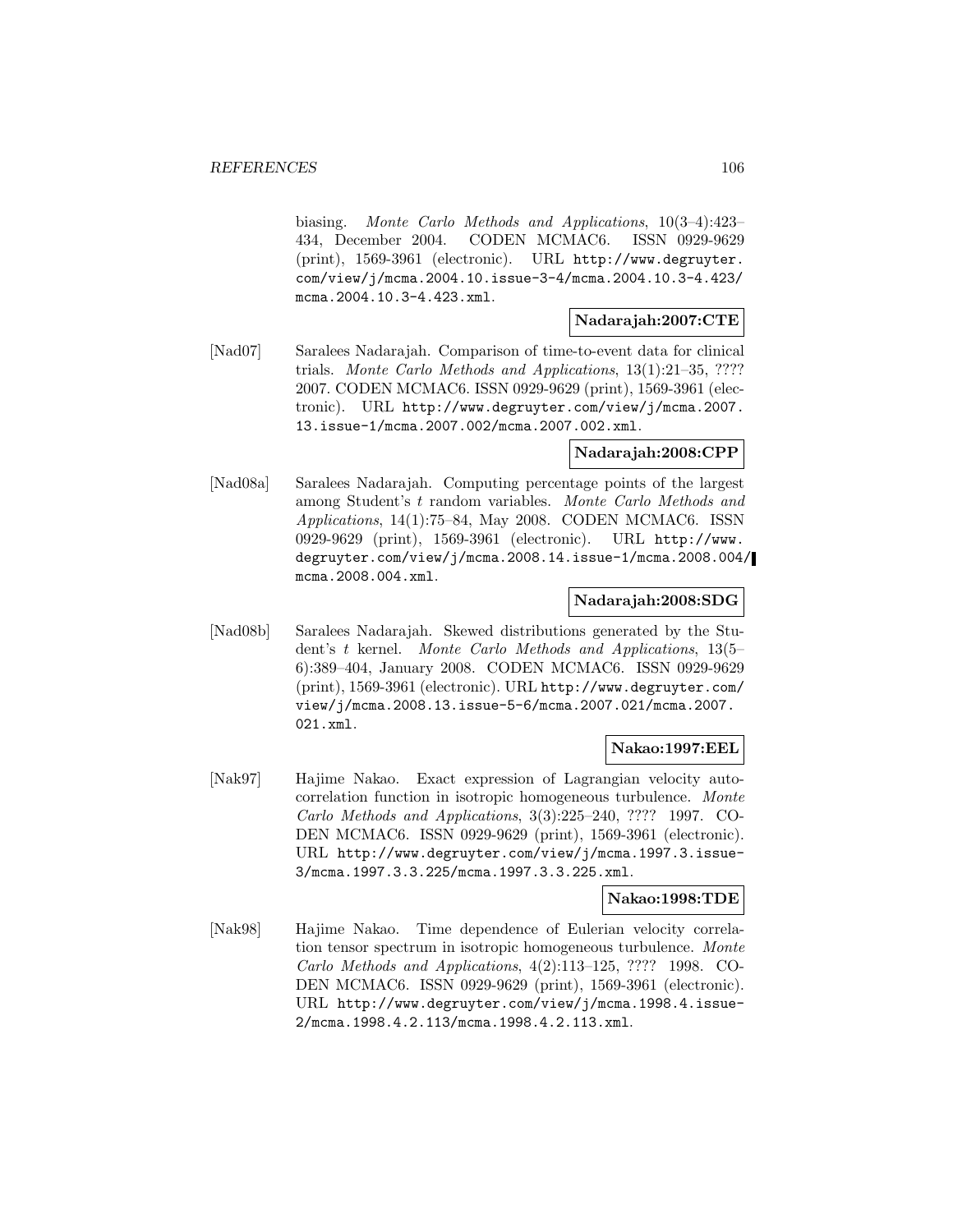### **Nedjalkov:2004:OSM**

[NAKS04] M. Nedjalkov, E. Atanassov, H. Kosina, and S. Selberherr. Operator-split method for variance reduction in stochastic solutions of the Wigner equation. Monte Carlo Methods and Applications, 10(3–4):461–468, December 2004. CODEN MCMAC6. ISSN 0929-9629 (print), 1569-3961 (electronic). URL http: //www.degruyter.com/view/j/mcma.2004.10.issue-3-4/mcma. 2004.10.3-4.461/mcma.2004.10.3-4.461.xml.

### **Naono:1995:CCN**

[Nao95] Ken Naono. Comparative computations of non-parametric density estimation between some kernel method and the wavelet method. Monte Carlo Methods and Applications, 1(2):147–163, ???? 1995. CODEN MCMAC6. ISSN 0929-9629 (print), 1569-3961 (electronic). URL http://www.degruyter.com/view/j/mcma.1995.1. issue-2/mcma.1995.1.2.147/mcma.1995.1.2.147.xml.

# **Nasroallah:2019:KDF**

[NB19] Abdelaziz Nasroallah and Mohamed Yasser Bounnite. A kind of dual form for coupling from the past algorithm, to sample from Markov chain steady-state probability. Monte Carlo Methods and Applications, 25(4):317–??, December 2019. CO-DEN MCMAC6. ISSN 0929-9629 (print), 1569-3961 (electronic). URL https://www.degruyter.com/view/j/mcma.2019. 25.issue-4/mcma-2019-2050/mcma-2019-2050.xml.

## **Nagy:2020:MMC**

[NEBW20] Shady Ahmed Nagy, Mohamed A. El-Beltagy, and Mohamed Wafa. Multilevel Monte Carlo by using the Halton sequence. Monte Carlo Methods and Applications, 26(3):193–203, April 17, 2020. CODEN MCMAC6. ISSN 0929-9629 (print), 1569-3961 (electronic). URL https://www.degruyter.com/document/doi/10. 1515/mcma-2020-2065/html.

#### **Nekrutkin:2003:KPS**

[Nek03] V. Nekrutkin. Kac particle systems with free motion and equations of Boltzmann type. Monte Carlo Methods and Applications, 9(1): 13–25, January 2003. CODEN MCMAC6. ISSN 0929-9629 (print), 1569-3961 (electronic). URL http://www.degruyter.com/view/ j/mcma.2003.9.issue-1/156939603322587434/156939603322587434. xml.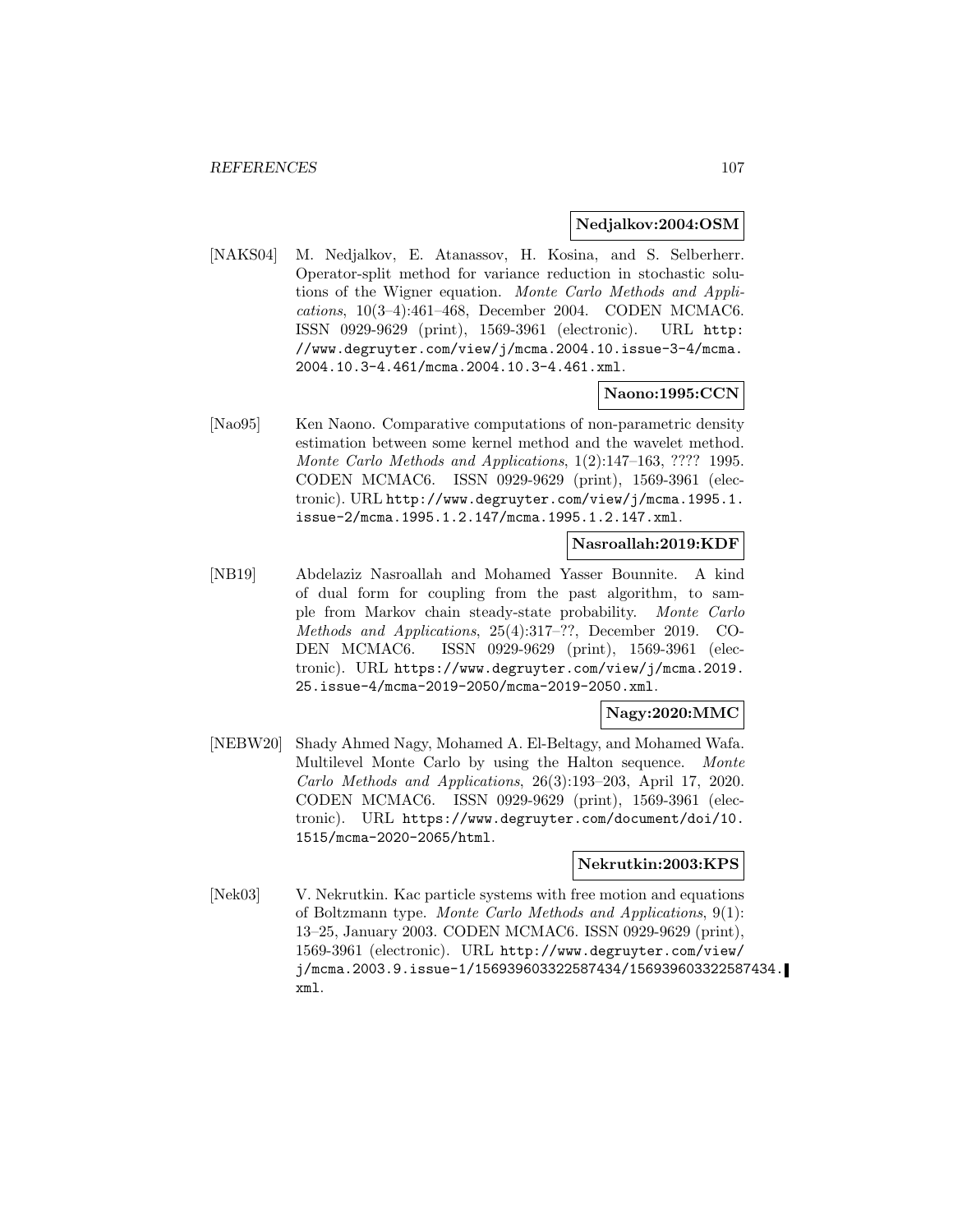### **Nekrutkin:2016:CBF**

[Nek16] Vladimir Nekrutkin. On the complexity of binary floating point pseudorandom generation. Monte Carlo Methods and Applications, 22(2):109–??, June 2016. CODEN MC-MAC6. ISSN 0929-9629 (print), 1569-3961 (electronic). URL https://www.degruyter.com/view/j/mcma.2016.22.issue-2/ mcma-2016-0105/mcma-2016-0105.xml.

## **Nekrutkin:2020:BDP**

[Nek20] Vladimir Nekrutkin. Binary decompositions of probability densities and random-bit simulation. Monte Carlo Methods and Applications, 26(2):163–169, April 17, 2020. CODEN MCMAC6. ISSN 0929-9629 (print), 1569-3961 (electronic). URL https://www. degruyter.com/document/doi/10.1515/mcma-2020-2063/html.

# **Newton:2001:ANF**

[New01] Nigel J. Newton. Approximations for nonlinear filters based on quantisation. Monte Carlo Methods and Applications, 7(3–4):311– 320, ???? 2001. CODEN MCMAC6. ISSN 0929-9629 (print), 1569-3961 (electronic). URL http://www.degruyter.com/view/ j/mcma.2001.7.issue-3-4/mcma.2001.7.3-4.311/mcma.2001. 7.3-4.311.xml. Monte Carlo and probabilistic methods for partial differential equations, Part II (Monte Carlo, 2000).

### **Ngnepieba:2006:OCS**

[NHD06] Pierre Ngnepieba, M. Y. Hussaini, and Laurent Debreu. Optimal control and stochastic parameter estimation. Monte Carlo Methods and Applications, 12(5–6):461–476, ???? 2006. CO-DEN MCMAC6. ISSN 0929-9629 (print), 1569-3961 (electronic). URL http://www.degruyter.com/view/j/mcma.2006. 12.issue-5/156939606779329062/156939606779329062.xml.

### **Ninomiya:2003:PSM**

[Nin03] Syoiti Ninomiya. A partial sampling method applied to the Kusuoka approximation. Monte Carlo Methods and Applications, 9(1):27–38, January 2003. CODEN MCMAC6. ISSN 0929-9629 (print), 1569-3961 (electronic). URL http://www.degruyter.com/ view/j/mcma.2003.9.issue-1/156939603322587443/156939603322587443. xml.

## **Nadarajah:2006:DSR**

[NK06] Saralees Nadarajah and Samuel Kotz. Determination of software reliability based on multivariate exponential, Lomax and Weibull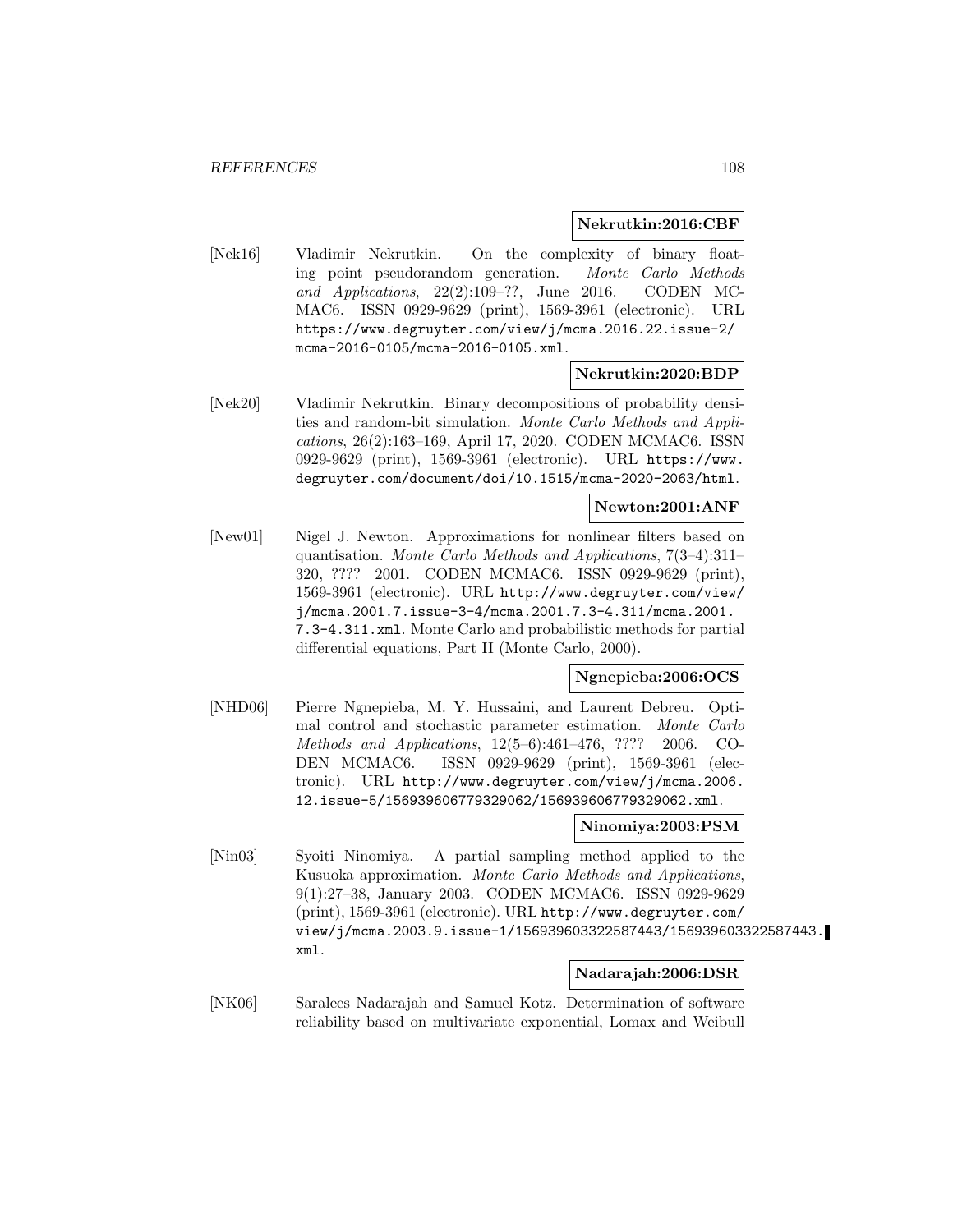models. Monte Carlo Methods and Applications, 12(5–6):447–459, ???? 2006. CODEN MCMAC6. ISSN 0929-9629 (print), 1569-3961 (electronic). URL http://www.degruyter.com/view/j/mcma. 2006.12.issue-5/156939606779329035/156939606779329035. xml.

# **Nguyen:2016:ARM**

[Nk16] Nguyet Nguyen and Giray kten. The acceptance–rejection method for low-discrepancy sequences. Monte Carlo Methods and Applications, 22(2):133–??, June 2016. CODEN MC-MAC6. ISSN 0929-9629 (print), 1569-3961 (electronic). URL https://www.degruyter.com/view/j/mcma.2016.22.issue-2/ mcma-2016-0104/mcma-2016-0104.xml.

## **Nilsson:2004:FBM**

[NMH04] Hans-Erik Nilsson, Antonio Martinez, and Mats Hjelm. Full band Monte Carlo simulation — beyond the semiclassical approach. Monte Carlo Methods and Applications, 10(3–4):481– 490, December 2004. CODEN MCMAC6. ISSN 0929-9629 (print), 1569-3961 (electronic). URL http://www.degruyter. com/view/j/mcma.2004.10.issue-3-4/mcma.2004.10.3-4.481/ mcma.2004.10.3-4.481.xml.

# **Ngo:2009:CLT**

[NO09a] Hoang-Long Ngo and Shigeyoshi Ogawa. A central limit theorem for the functional estimation of the spot volatility. Monte Carlo Methods and Applications, 15(4):353–380, December 2009. CODEN MCMAC6. ISSN 0929-9629 (print), 1569-3961 (electronic). URL http://www.degruyter.com/view/j/mcma.2009. 15.issue-4/mcma.2009.019/mcma.2009.019.xml.

### **Nystrom:2009:MCA**

[NO09b] Kaj Nyström and Thomas Önskog. On Monte Carlo algorithms applied to Dirichlet problems for parabolic operators in the setting of time-dependent domains. Monte Carlo Methods and Applications, 15(1):11–47, May 2009. CODEN MCMAC6. ISSN 0929-9629 (print), 1569-3961 (electronic). URL http://www.degruyter.com/ view/j/mcma.2009.15.issue-1/mcma.2009.002/mcma.2009.002. xml.

### **Nekrutkin:2004:TVS**

[NP04a] V. Nekrutkin and P. Potapov. Two variants of a stochastic Euler method for homogeneous balance differential equations. Monte Carlo Methods and Applications, 10(3–4):469–479, December 2004.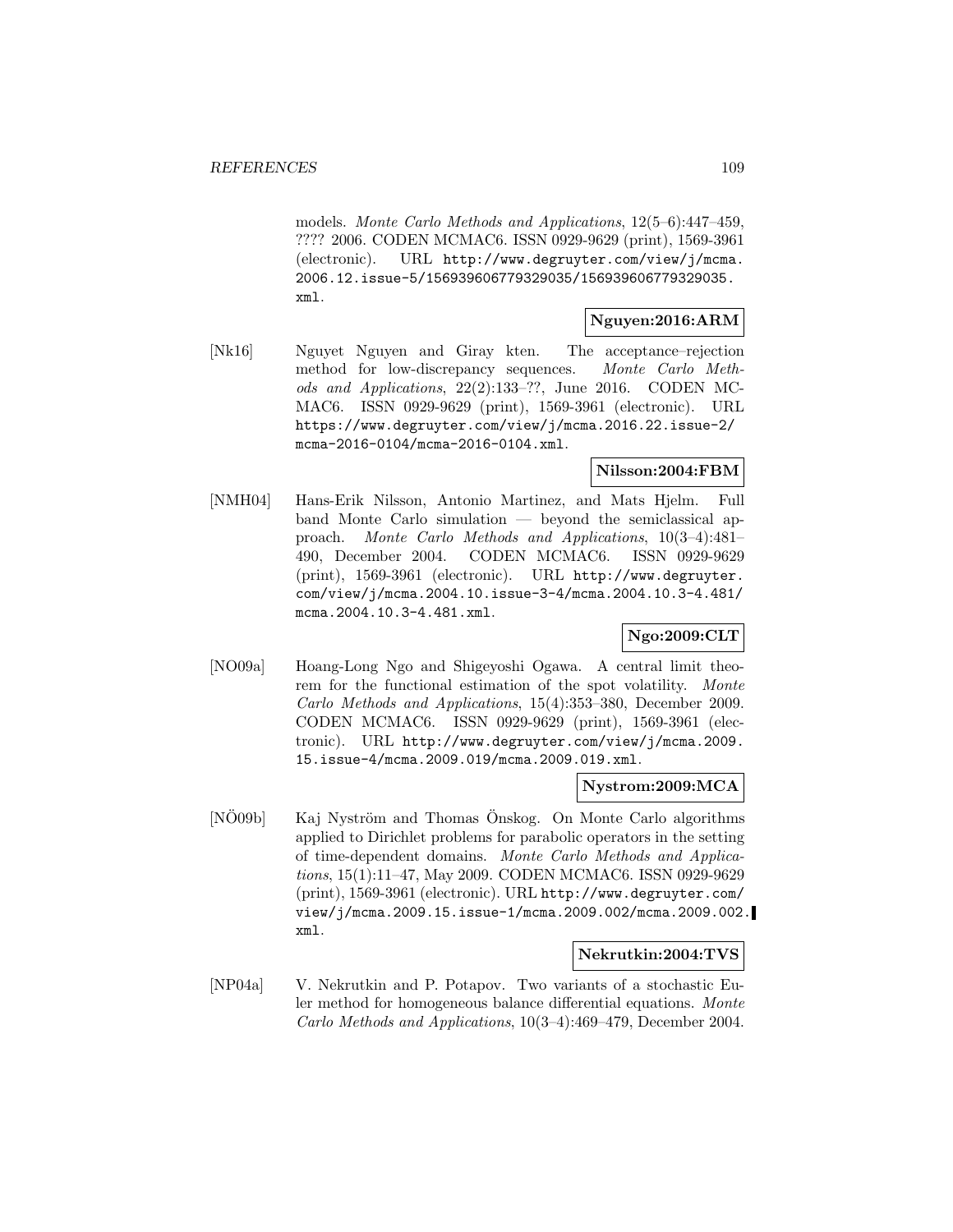CODEN MCMAC6. ISSN 0929-9629 (print), 1569-3961 (electronic). URL http://www.degruyter.com/view/j/mcma.2004. 10.issue-3-4/mcma.2004.10.3-4.469/mcma.2004.10.3-4.469. xml.

### **Novak:2004:CTA**

[NP04b] Erich Novak and Harald Pfeiffer. Coin tossing algorithms for integral equations and tractability. Monte Carlo Methods and Applications, 10(3–4):491–498, December 2004. CODEN MC-MAC6. ISSN 0929-9629 (print), 1569-3961 (electronic). URL http://www.degruyter.com/view/j/mcma.2004.10.issue-3-4/ mcma.2004.10.3-4.491/mcma.2004.10.3-4.491.xml.

# **Nieto:2006:MCS**

[NPM<sup>+</sup>06] F. J. Rodríguez Nieto, M. A. Pasquale, M. E. Martins, F. A. Bareilles, and A. J. Arvia. Monte Carlo simulations of solid 2D phase growth on 1D solid substrates with square-wave surface profiles. Influence of hole design and depositing particle surface diffusion. Monte Carlo Methods and Applications, 12(3–4):271–289, ???? 2006. CODEN MCMAC6. ISSN 0929-9629 (print), 1569-3961 (electronic). URL http://www.degruyter.com/view/j/mcma. 2006.12.issue-3/156939606778705209/156939606778705209. xml.

### **Nekrutkin:2002:PCK**

[NR02] V. Nekrutkin and K. Romkin. Propagation of chaos for Kac particle systems. Monte Carlo Methods and Applications, 8(3):299–315, ???? 2002. CODEN MCMAC6. ISSN 0929-9629 (print), 1569-3961 (electronic). URL http://www.degruyter.com/view/j/mcma. 2002.8.issue-3/mcma.2002.8.3.299/mcma.2002.8.3.299.xml.

### **Nekrutkin:2007:AAO**

[NS07] V. Nekrutkin and M. Samakhova. Admissible and asymptotically optimal linear congruential generators. Monte Carlo Methods and Applications, 13(3):227–244, August 2007. CO-DEN MCMAC6. ISSN 0929-9629 (print), 1569-3961 (electronic). URL http://www.degruyter.com/view/j/mcma.2007. 13.issue-3/mcma.2007.012/mcma.2007.012.xml.

### **Nekrutkin:2009:STS**

[NS09] V. Nekrutkin and R. Sabitov. Spectral test and spectral distance for multiplicative generators with moduli  $2^p$ . Monte Carlo Methods and Applications, 15(1):1–10, May 2009. CO-DEN MCMAC6. ISSN 0929-9629 (print), 1569-3961 (elec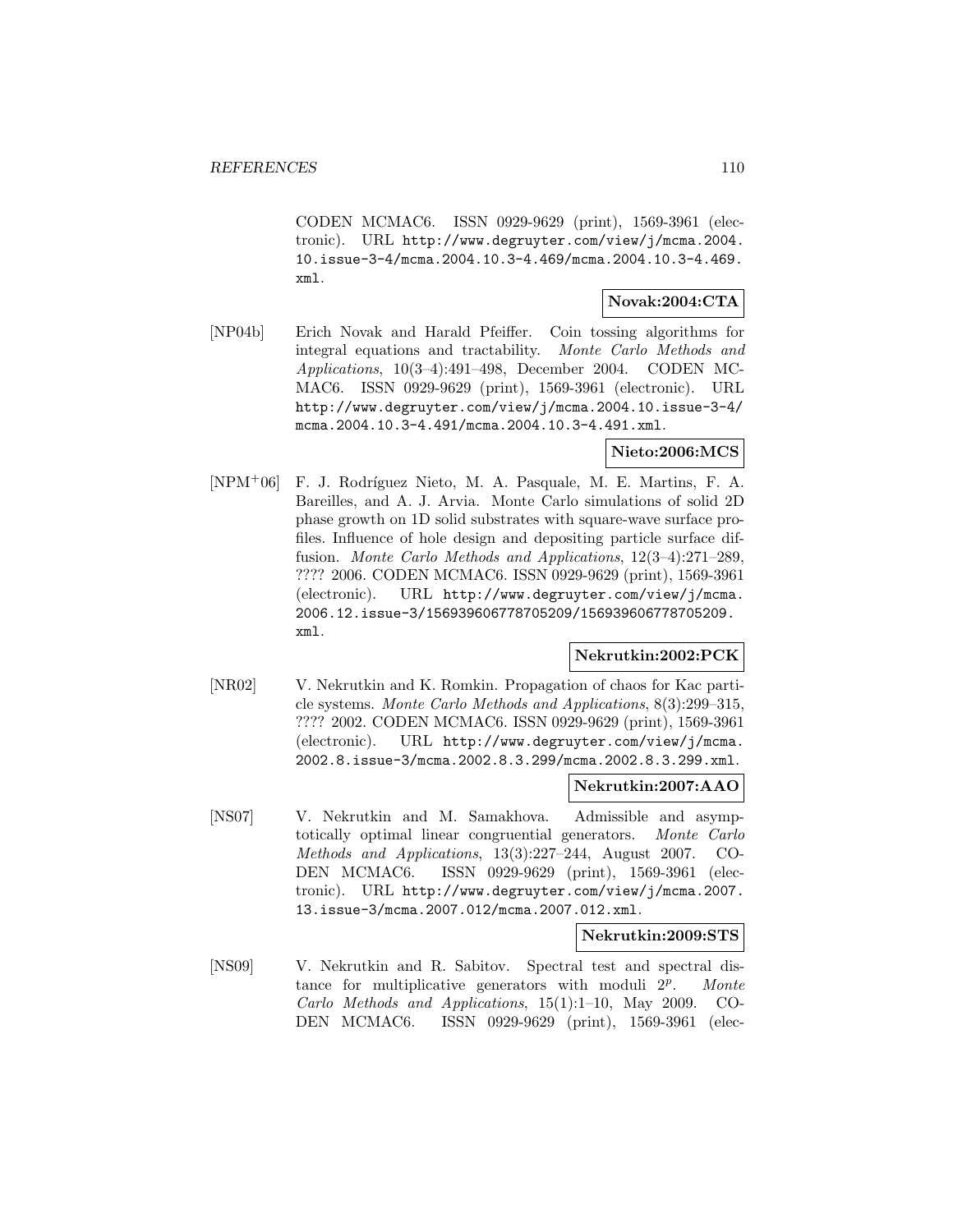tronic). URL http://www.degruyter.com/view/j/mcma.2009. 15.issue-1/mcma.2009.001/mcma.2009.001.xml.

#### **Nekrutkin:1997:AEE**

[NT97] V. Nekrutkin and N. Tur. Asymptotic expansions and estimators with small bias for Nanbu processes. Monte Carlo Methods and Applications, 3(1):1–35, ???? 1997. CODEN MCMAC6. ISSN 0929-9629 (print), 1569-3961 (electronic). URL http://www.degruyter.com/view/j/mcma.1997.3.issue-1/mcma.1997.3.1.1/mcma.1997.3.1.1.xml.

## **Nakagawa:2021:MCS**

[NT21] Takuya Nakagawa and Akihiro Tanaka. On a Monte Carlo scheme for some linear stochastic partial differential equations. Monte Carlo Methods and Applications, 27(2):169–193, April 24, 2021. CODEN MCMAC6. ISSN 0929-9629 (print), 1569-3961 (electronic). URL https://www.degruyter.com/document/doi/10. 1515/mcma-2021-2088/html.

# **Nedjalkov:2007:MIB**

[NVDA07] M. Nedjalkov, D. Vasileska, I. Dimov, and G. Arsov. Mixed initialboundary value problem in particle modeling of microelectronic devices. Monte Carlo Methods and Applications, 13(4):299–331, November 20, 2007. CODEN MCMAC6. ISSN 0929-9629 (print), 1569-3961 (electronic). URL http://www.degruyter.com/view/ j/mcma.2007.13.issue-4/mcma.2007.017/mcma.2007.017.xml.

### **Nguyen:2018:QMC**

 $[NX\ddot{O}18]$  Nguyet Nguyen, Linlin Xu, and Giray Ökten. A quasi-Monte Carlo implementation of the ziggurat method. Monte Carlo Methods and Applications, 24(2):93–99, June 2018. CODEN MC-MAC6. ISSN 0929-9629 (print), 1569-3961 (electronic). URL https://www.degruyter.com/view/j/mcma.2018.24.issue-2/ mcma-2018-0008/mcma-2018-0008.xml.

### **Naito:2019:SOD**

[NY19a] Riu Naito and Toshihiro Yamada. A second-order discretization for forward-backward SDEs using local approximations with Malliavin calculus. Monte Carlo Methods and Applications, 25(4):341–??, December 2019. CODEN MCMAC6. ISSN 0929-9629 (print), 1569- 3961 (electronic). URL https://www.degruyter.com/view/j/ mcma.2019.25.issue-4/mcma-2019-2053/mcma-2019-2053.xml.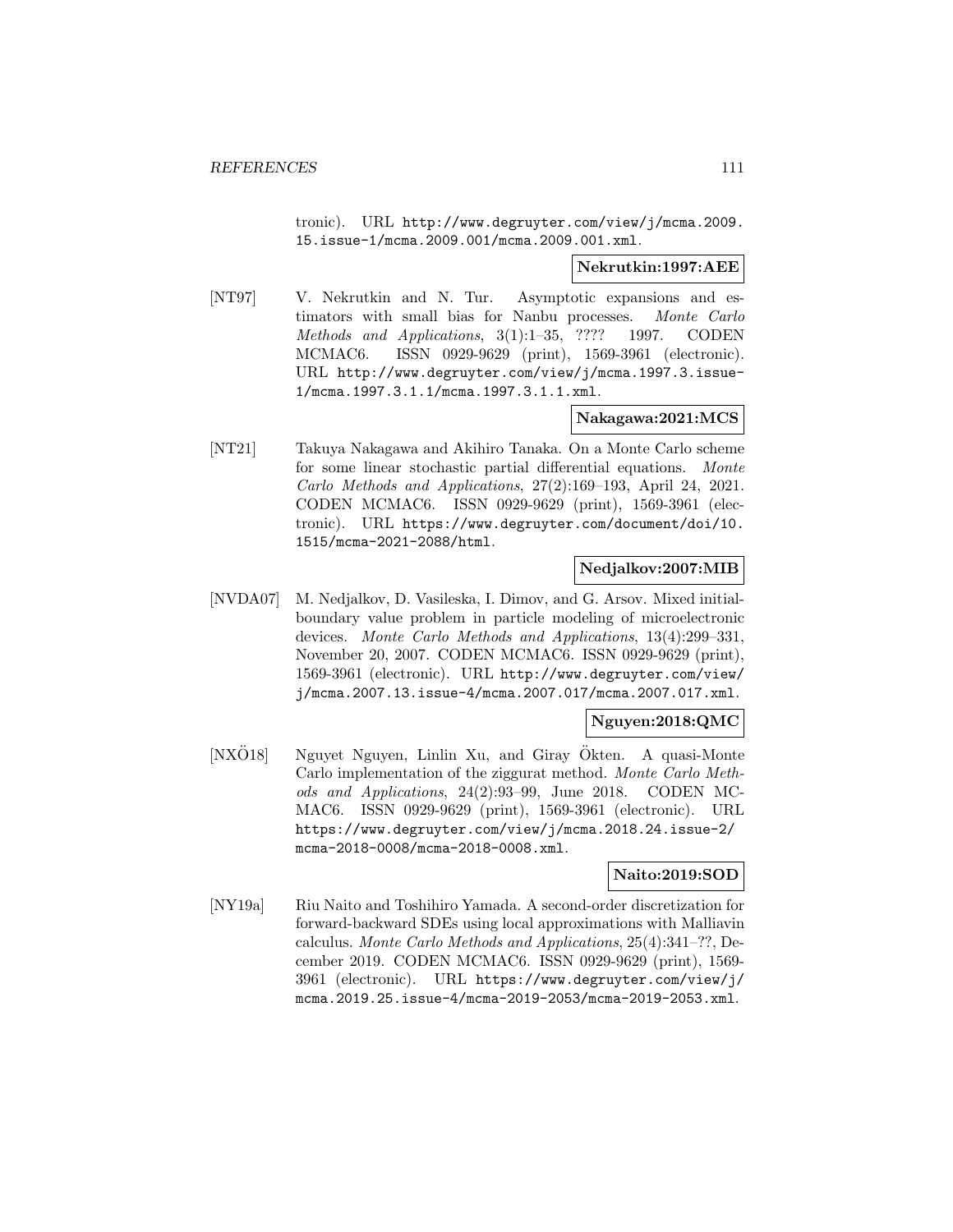#### **Naito:2019:TOW**

[NY19b] Riu Naito and Toshihiro Yamada. A third-order weak approximation of multidimensional Itô stochastic differential equations. Monte Carlo Methods and Applications, 25(2):97–??, June 2019. CODEN MCMAC6. ISSN 0929-9629 (print), 1569-3961 (electronic). URL https://www.degruyter.com/view/j/mcma.2019. 25.issue-2/mcma-2019-2036/mcma-2019-2036.xml.

### **Neuenkirch:2009:AED**

[NZ09] Andreas Neuenkirch and Henryk Zähle. Asymptotic error distribution of the Euler method for SDEs with non-Lipschitz coefficients. Monte Carlo Methods and Applications, 15(4):333–351, December 2009. CODEN MCMAC6. ISSN 0929-9629 (print), 1569-3961 (electronic). URL http://www.degruyter.com/view/j/mcma.2009. 15.issue-4/mcma.2009.018/mcma.2009.018.xml.

## **Okten:2009:CPP**

 $[\overline{O}G09]$  Giray  $\overline{O}$ kten and Michael Gnewuch. Correction of a proof in "A probabilistic result on the discrepancy of a hybrid-Monte Carlo sequence and applications" [Cno. 1434421]. Monte Carlo Methods and Applications, 15(2):169–172, August 2009. CO-DEN MCMAC6. ISSN 0929-9629 (print), 1569-3961 (electronic). URL http://www.degruyter.com/view/j/mcma.2009. 15.issue-2/mcma.2009.010/mcma.2009.010.xml. See [Okt96].

### **Ogawa:1996:RRP**

[Oga96] Shigeyoshi Ogawa. On a robustness of the random particle method. Monte Carlo Methods and Applications, 2(3):175–189, ???? 1996. CODEN MCMAC6. ISSN 0929-9629 (print), 1569-3961 (electronic). URL http://www.degruyter.com/view/j/mcma.1996.2. issue-3/mcma.1996.2.3.175/mcma.1996.2.3.175.xml. See erratum [Oga97].

#### **Ogawa:1997:EAR**

[Oga97] Shigeyoshi Ogawa. Erratum to the article: "On a robustness of the random particle method" [Monte Carlo Methods Appl. **2** (1996), no. 3, 175–189; MR1414863 (97j:65008)]. Monte Carlo Methods and Applications, 3(1):83–??, ???? 1997. CO-DEN MCMAC6. ISSN 0929-9629 (print), 1569-3961 (electronic). URL http://www.degruyter.com/view/j/mcma.1997.3.issue-1/mcma.1997.3.1.83/mcma.1997.3.1.83.xml. See [Oga96].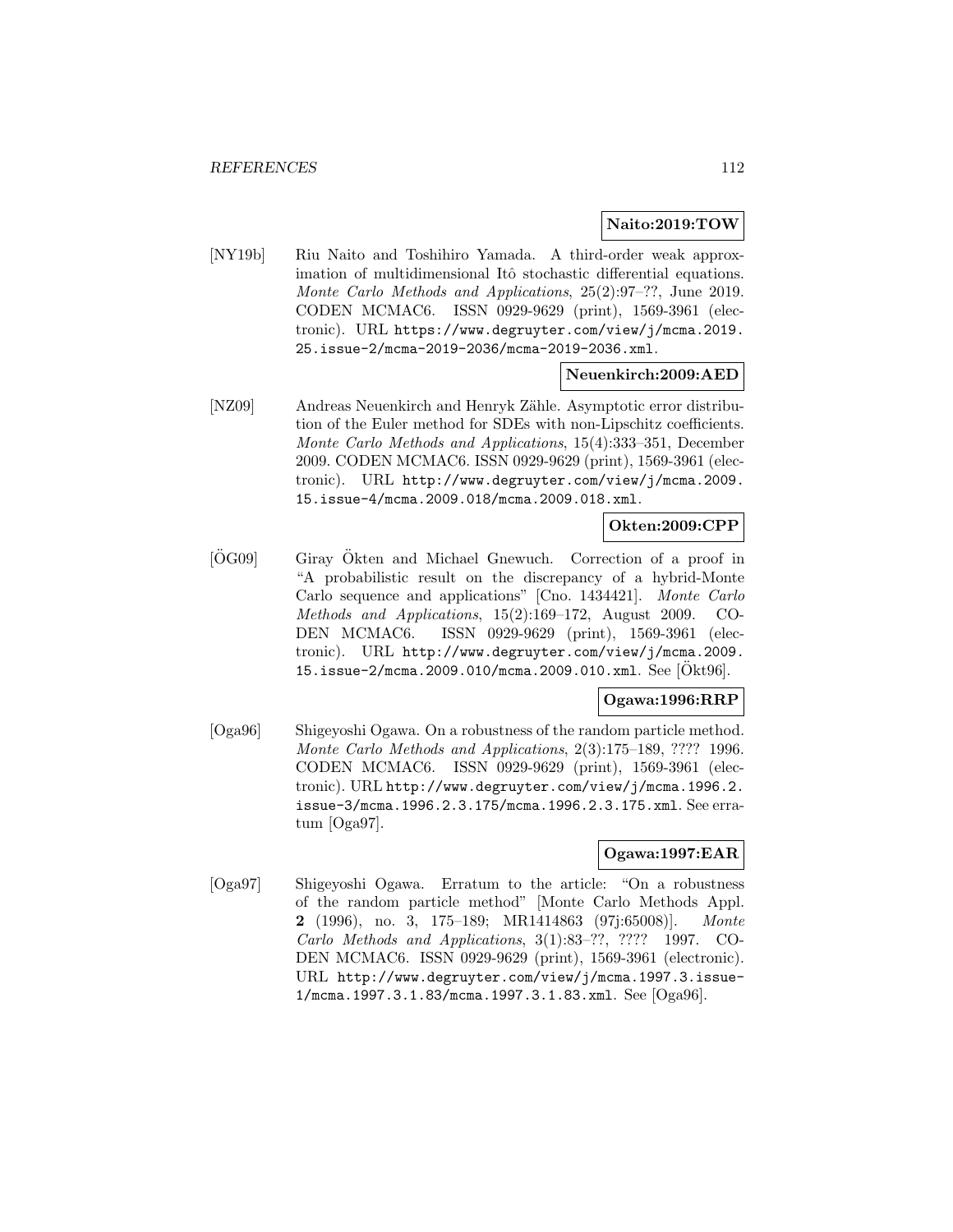## **Ogawa:2001:CSC**

[Oga01] Shigeyoshi Ogawa. On a class of SPDEs called Brownian particle equation — model for nonlinear diffusions. Monte Carlo Methods and Applications, 7(3–4):321–328, ???? 2001. CO-DEN MCMAC6. ISSN 0929-9629 (print), 1569-3961 (electronic). URL http://www.degruyter.com/view/j/mcma.2001.7.issue-3-4/mcma.2001.7.3-4.321/mcma.2001.7.3-4.321.xml. Monte Carlo and probabilistic methods for partial differential equations, Part II (Monte Carlo, 2000).

# **Ogawa:2008:RTS**

[Oga08] Shigeyoshi Ogawa. Real-time scheme for the volatility estimation in the presence of microstructure noise. Monte Carlo Methods and Applications, 14(4):331–342, November 2008. CO-DEN MCMAC6. ISSN 0929-9629 (print), 1569-3961 (electronic). URL http://www.degruyter.com/view/j/mcma.2008. 14.issue-4/mcma.2008.015/mcma.2008.015.xml.

## **Okten:1996:PRD**

 $|\overset{\circ}{O}_{kt96}|$  Giray  $\overset{\circ}{O}_{kten}$ . A probabilistic result on the discrepancy of a hybrid-Monte Carlo sequence and applications. Monte Carlo Methods and Applications, 2(4):255–270, ???? 1996. CO-DEN MCMAC6. ISSN 0929-9629 (print), 1569-3961 (electronic). URL http://www.degruyter.com/view/j/mcma.1996.2.issue-4/mcma.1996.2.4.255/mcma.1996.2.4.255.xml. See correction  $[OG09]$ .

# **Olla:2001:DBI**

[Oll01] Stefano Olla. Diffusive behavior of interacting particle systems. Monte Carlo Methods and Applications, 7(3–4):329–338, ???? 2001. CODEN MCMAC6. ISSN 0929-9629 (print), 1569- 3961 (electronic). URL http://www.degruyter.com/view/j/ mcma.2001.7.issue-3-4/mcma.2001.7.3-4.329/mcma.2001.7. 3-4.329.xml. Monte Carlo and probabilistic methods for partial differential equations, Part II (Monte Carlo, 2000).

### **Ongaro:1999:MCS**

[ONZ99] C. Ongaro, U. Nastasi, and A. Zanini. Monte Carlo simulation of the photo-neutron production in the high-Z components of radiotherapy linear accelerators. Monte Carlo Methods and Applications, 5(1):69–79, ???? 1999. CODEN MCMAC6. ISSN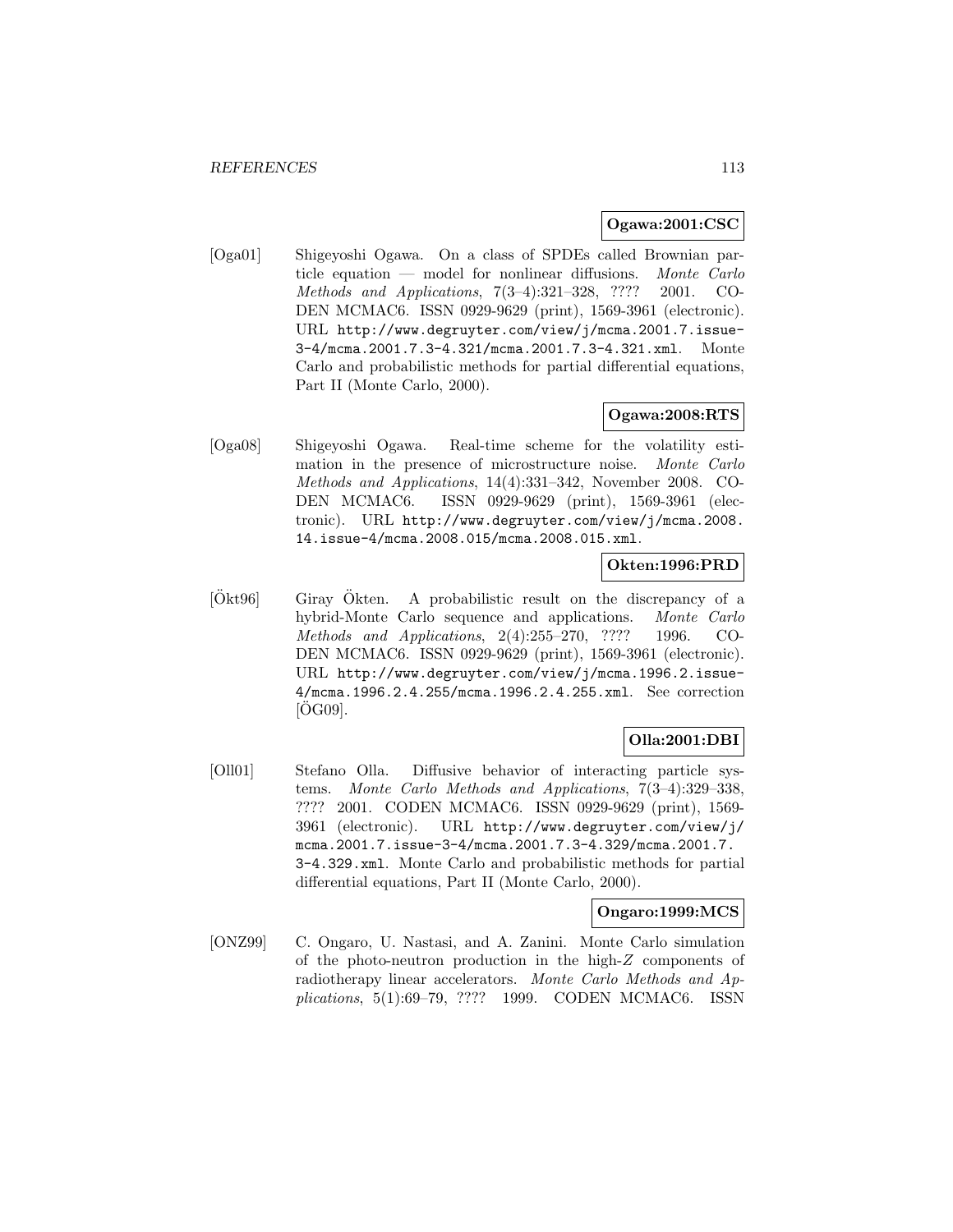0929-9629 (print), 1569-3961 (electronic). URL http://www. degruyter.com/view/j/mcma.1999.5.issue-1/mcma.1999.5.1. 69/mcma.1999.5.1.69.xml.

## **Ogihara:2003:DSA**

[OO03] Shuhei Ogihara and Shigeyoshi Ogawa. On a discrete stochastic approximation and its application to data analysis. Monte Carlo Methods and Applications, 9(1):39–50, January 2003. CO-DEN MCMAC6. ISSN 0929-9629 (print), 1569-3961 (electronic). URL http://www.degruyter.com/view/j/mcma.2003.9.issue-1/156939603322587452/156939603322587452.xml.

# **Osada:2001:TPI**

[Osa01] Hirofumi Osada. Tagged particles of interacting Brownian motions with skew symmetric drifts. Monte Carlo Methods and Applications, 7(3–4):339–348, ???? 2001. CODEN MCMAC6. ISSN 0929-9629 (print), 1569-3961 (electronic). URL http://www. degruyter.com/view/j/mcma.2001.7.issue-3-4/mcma.2001.7. 3-4.339/mcma.2001.7.3-4.339.xml. Monte Carlo and probabilistic methods for partial differential equations, Part II (Monte Carlo, 2000).

# **Ogawa:2007:RTS**

[OW07] Shigeyoshi Ogawa and Koji Wakayama. On a real-time scheme for the estimation of volatility. Monte Carlo Methods and Applications, 13(2):99–116, ???? 2007. CODEN MCMAC6. ISSN 0929-9629 (print), 1569-3961 (electronic). URL http://www.degruyter.com/ view/j/mcma.2007.13.issue-2/mcma.2007.006/mcma.2007.006. xml.

# **Owen:2006:WHQ**

[Owe06] Art B. Owen. On the Warnock–Halton quasi-standard error. Monte Carlo Methods and Applications, 12(1):47–54, ???? 2006. CODEN MCMAC6. ISSN 0929-9629 (print), 1569-3961 (electronic). URL http://www.degruyter.com/view/j/mcma.2006. 12.issue-1/156939606776886652/156939606776886652.xml.

### **Okano:2019:CVM**

[OY19] Yusuke Okano and Toshihiro Yamada. A control variate method for weak approximation of SDEs via discretization of numerical error of asymptotic expansion. Monte Carlo Methods and Applications, 25(3):239–??, September 2019. CODEN MC-MAC6. ISSN 0929-9629 (print), 1569-3961 (electronic). URL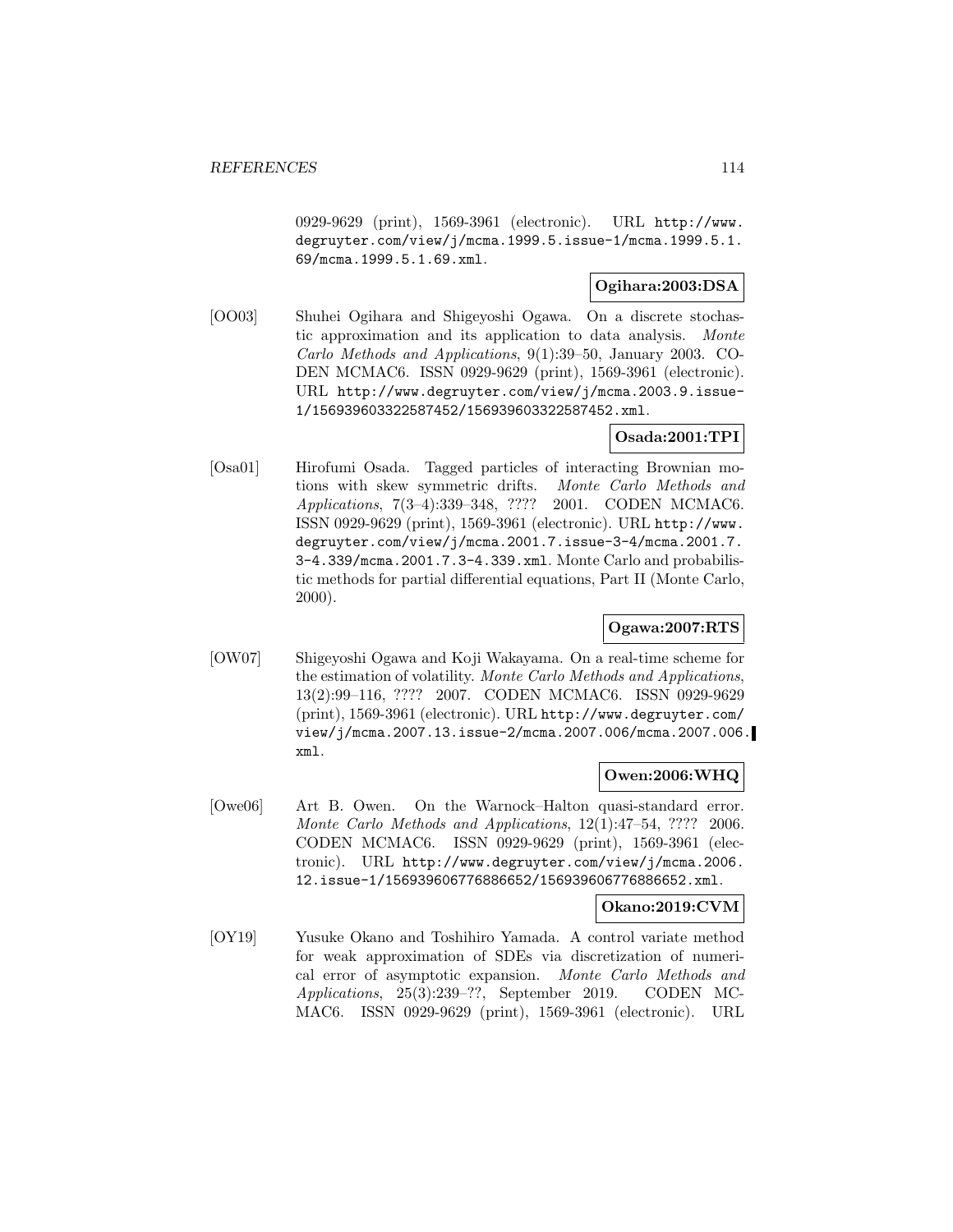https://www.degruyter.com/view/j/mcma.2019.25.issue-3/ mcma-2019-2044/mcma-2019-2044.xml.

### **Pages:2007:MSR**

[Pag07] Gilles Pagès. Multi-step Richardson–Romberg extrapolation: Remarks on variance control and complexity. Monte Carlo Methods and Applications, 13(1):37–70, ???? 2007. CO-DEN MCMAC6. ISSN 0929-9629 (print), 1569-3961 (electronic). URL http://www.degruyter.com/view/j/mcma.2007. 13.issue-1/mcma.2007.003/mcma.2007.003.xml.

## **Pantsulaia:2015:IDM**

[Pan15] Gogi R. Pantsulaia. Infinite-dimensional Monte-Carlo integration. Monte Carlo Methods and Applications, 21(4):283–??, December 2015. CODEN MCMAC6. ISSN 0929-9629 (print), 1569-3961 (electronic). URL https://www.degruyter.com/view/j/mcma.2015. 21.issue-4/mcma-2015-0108/mcma-2015-0108.xml.

#### **Papadopoulos:1998:NTM**

[Pap98] C. Papadopoulos. A new technique for MTTF estimation in highly reliable Markovian systems. Monte Carlo Methods and Applications, 4(2):95–111, ???? 1998. CODEN MCMAC6. ISSN 0929-9629 (print), 1569-3961 (electronic). URL http://www. degruyter.com/view/j/mcma.1998.4.issue-2/mcma.1998.4.2. 95/mcma.1998.4.2.95.xml.

### **Papancheva:2004:OKC**

[Pap04] R. Y. Papancheva. Optimal Korobov coefficients for good lattice points in quasi Monte Carlo algorithms. Monte Carlo Methods and Applications, 10(3–4):499–509, December 2004. CODEN MCMAC6. ISSN 0929-9629 (print), 1569-3961 (electronic). URL http://www.degruyter.com/view/j/mcma.2004.10.issue-3-4/ mcma.2004.10.3-4.499/mcma.2004.10.3-4.499.xml.

### **Pillards:2004:TVT**

[PC04] Tim Pillards and Ronald Cools. A theoretical view on transforming low-discrepancy sequences from a cube to a simplex. Monte Carlo Methods and Applications, 10(3–4):511–529, December 2004. CODEN MCMAC6. ISSN 0929-9629 (print), 1569-3961 (electronic). URL http://www.degruyter.com/view/j/mcma.2004. 10.issue-3-4/mcma.2004.10.3-4.511/mcma.2004.10.3-4.511. xml.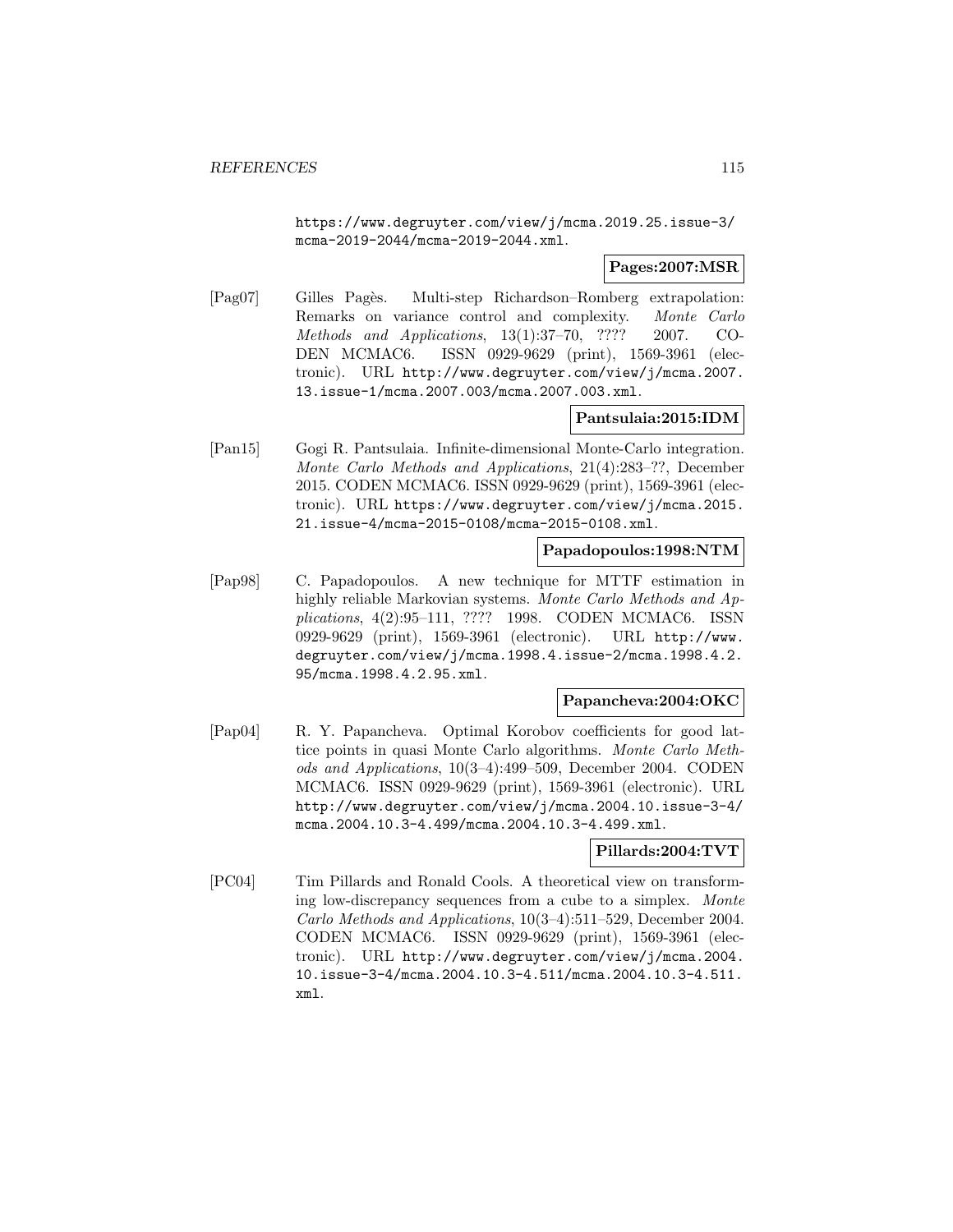#### **Pelsser:2019:MCM**

[PG19] Antoon Pelsser and Kossi Gnameho. A Monte Carlo method for backward stochastic differential equations with Hermite martingales. Monte Carlo Methods and Applications, 25(1):37–60, March 2019. CODEN MCMAC6. ISSN 0929-9629 (print), 1569-3961 (electronic). URL https://www.degruyter.com/view/j/mcma.2019. 25.issue-1/mcma-2019-2028/mcma-2019-2028.xml.

## **Pohl:1998:PML**

[PGB98] Thomas Pohl, Wilfried Grecksch, and Holger Blaar. A parallel modified Lagrangian method for an optimal control problem of a linear distributed stochastic system. Monte Carlo Methods and Applications, 4(4):319–340, ???? 1998. CO-DEN MCMAC6. ISSN 0929-9629 (print), 1569-3961 (electronic). URL http://www.degruyter.com/view/j/mcma.1998.4.issue-4/mcma.1998.4.4.319/mcma.1998.4.4.319.xml.

## **Pletnev:2009:CMS**

[PGS09] Leonid Pletnev, Maxim Gvozdev, and Kiryl Samartsau. Computer modeling of stationary particles transport in open cylindrical nanosystems by Monte Carlo method. Monte Carlo Methods and Applications, 15(1):49–62, May 2009. CODEN MCMAC6. ISSN 0929-9629 (print), 1569-3961 (electronic). URL http://www. degruyter.com/view/j/mcma.2009.15.issue-1/mcma.2009.003/ mcma.2009.003.xml.

# **Portolan:2004:WSS**

[PIR04] Stefano Portolan, Rita C. Iotti, and Fausto Rossi. Weighted simulation of steady-state transport within the standard Monte Carlo paradigm. Monte Carlo Methods and Applications, 10(3–4): 531–539, December 2004. CODEN MCMAC6. ISSN 0929-9629 (print), 1569-3961 (electronic). URL http://www.degruyter. com/view/j/mcma.2004.10.issue-3-4/mcma.2004.10.3-4.531/ mcma.2004.10.3-4.531.xml.

### **Piterbarg:2006:PEM**

[Pit06] Leonid I. Piterbarg. Parameter estimation in multi particle Lagrangian stochastic models. Monte Carlo Methods and Applications, 12(5–6):477–493, ???? 2006. CODEN MCMAC6. ISSN 0929-9629 (print), 1569-3961 (electronic). URL http://www. degruyter.com/view/j/mcma.2006.12.issue-5/156939606779329044/ 156939606779329044.xml.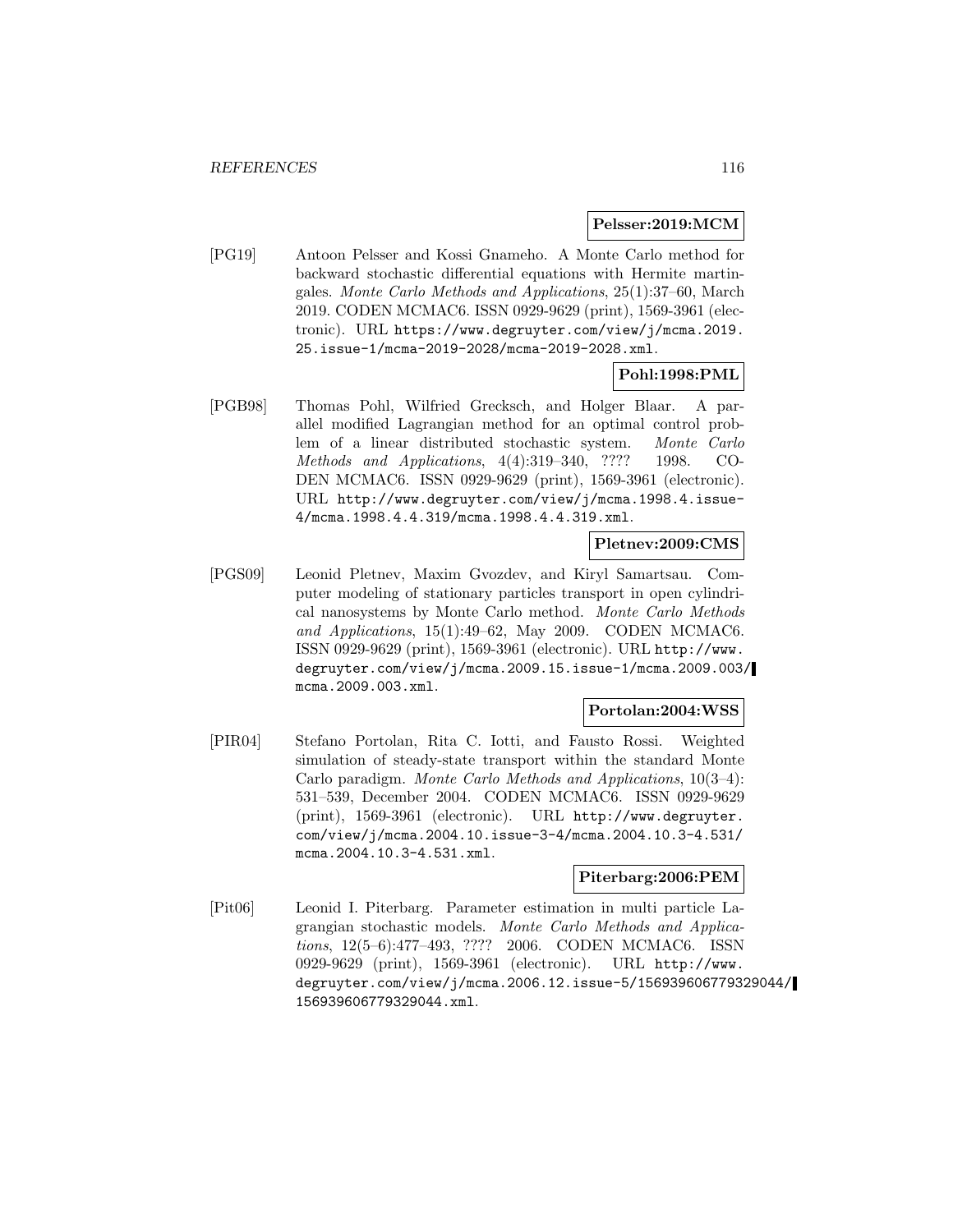### **Pletnev:2000:MCS**

[Ple00] Leonid Pletnev. Monte Carlo simulation of evaporation process into the vacuum. Monte Carlo Methods and Applications, 6(3):191–203, ???? 2000. CODEN MCMAC6. ISSN 0929-9629 (print), 1569-3961 (electronic). URL http://www.degruyter.com/view/j/mcma. 2000.6.issue-3/mcma.2000.6.3.191/mcma.2000.6.3.191.xml.

## **Prigarin:2010:SBR**

[PMW10] Sergei M. Prigarin, Andreas Martin, and Gerhard Winkler. Simulation of binary random fields with Gaussian numerical models. Monte Carlo Methods and Applications, 16(2):129–142, July 2010. CODEN MCMAC6. ISSN 0929-9629 (print), 1569-3961 (electronic). URL http://www.degruyter.com/view/j/mcma.2010. 16.issue-2/mcma.2010.004/mcma.2010.004.xml.

# **Protasov:2004:DPM**

[PO04] A. V. Protasov and V. A. Ogorodnikov. Dynamic probabilistic method of numerical modeling of multidimensional hydrometeorological fields. Monte Carlo Methods and Applications, 10(3–4): 541–549, December 2004. CODEN MCMAC6. ISSN 0929-9629 (print), 1569-3961 (electronic). URL http://www.degruyter. com/view/j/mcma.2004.10.issue-3-4/mcma.2004.10.3-4.541/ mcma.2004.10.3-4.541.xml.

### **Polala:2020:IBE**

 $[P\ddot{O}20]$  Arun Kumar Polala and Giray  $\ddot{O}$ kten. Implementing de-biased estimators using mixed sequences. Monte Carlo Methods and Applications, 26(4):293–301, October 2, 2020. CODEN MCMAC6. ISSN 0929-9629 (print), 1569-3961 (electronic). URL https://www. degruyter.com/document/doi/10.1515/mcma-2020-2075/html.

#### **Potzelberger:2012:IMC**

[Pöt12] Klaus Pötzelberger. Improving the Monte Carlo estimation of boundary crossing probabilities by control variables. Monte Carlo Methods and Applications, 18(4):353–??, December 2012. CODEN MCMAC6. ISSN 0929-9629 (print), 1569-3961 (electronic). URL http://www.degruyter.com/view/j/mcma.2012. 18.issue-4/mcma-2012-0013/mcma-2012-0013.xml.

## **Pages:2003:OQQ**

[PP03] Gilles Pag`es and Jacques Printems. Optimal quadratic quantization for numerics: the Gaussian case. Monte Carlo Methods and Applications, 9(2):135–165, ???? 2003. CODEN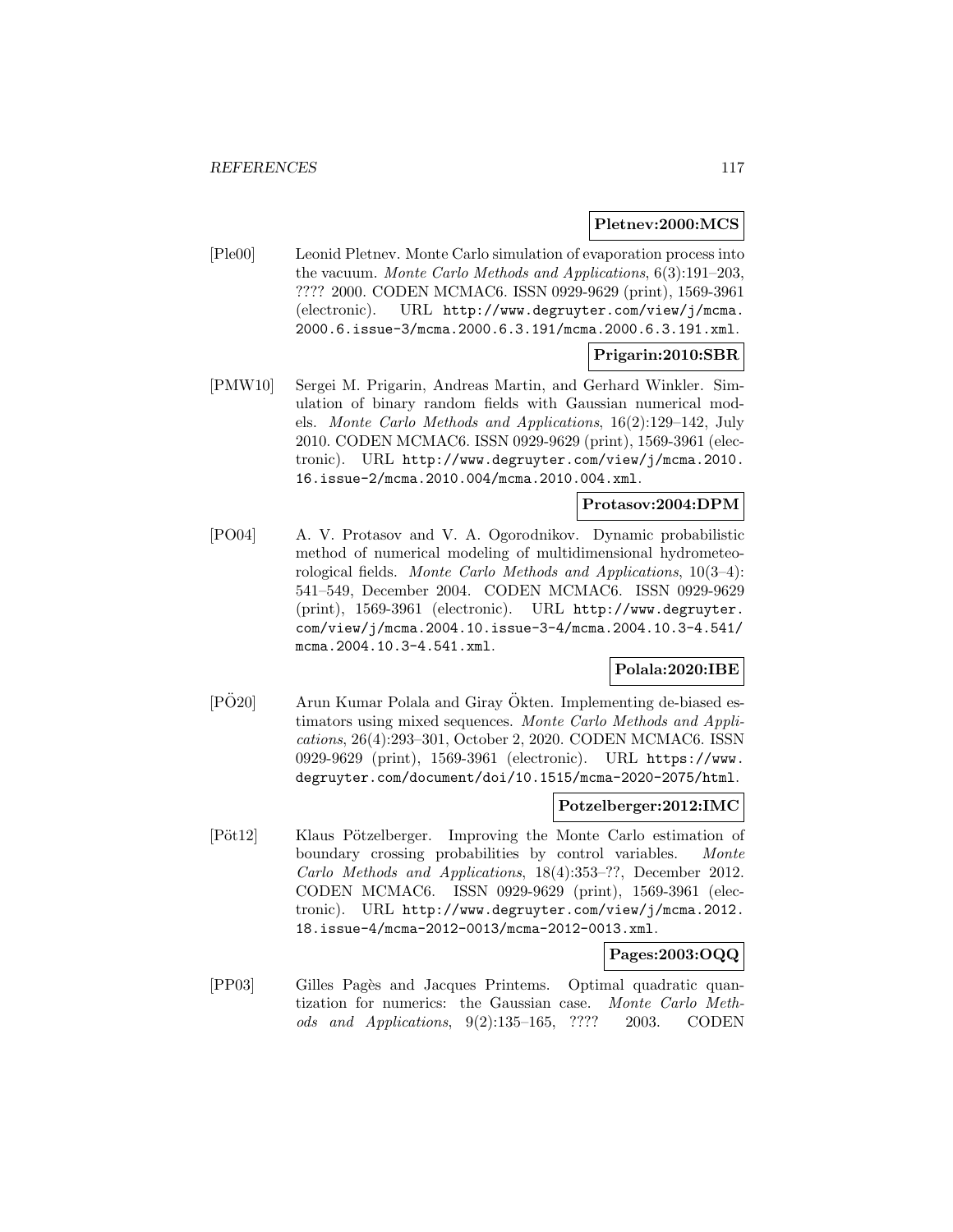MCMAC6. ISSN 0929-9629 (print), 1569-3961 (electronic). URL http://www.degruyter.com/view/j/mcma.2003.9.issue-2/156939603322663321/156939603322663321.xml.

**Puig:2004:WNS**

[PP04] Bénédicte Puig and Fabrice Poirion. White noise and simulation of ordinary Gaussian processes. Monte Carlo Methods and Applications, 10(1):69–89, ???? 2004. CODEN MCMAC6. ISSN 0929-9629 (print), 1569-3961 (electronic). URL http://www.degruyter.com/ view/j/mcma.2004.10.issue-1/156939604323091216/156939604323091216. xml.

# **Pages:2005:FQN**

[PP05] Gilles Pag`es and Jacques Printems. Functional quantization for numerics with an application to option pricing. Monte Carlo Methods and Applications, 11(4):407–446, ???? 2005. CODEN MCMAC6. ISSN 0929-9629 (print), 1569-3961 (electronic). URL http://www.degruyter.com/view/j/mcma.2005. 11.issue-4/156939605777438578/156939605777438578.xml.

## **Pham:2019:BAM**

[PP19] Hoa Pham and Huong T. T. Pham. A Bayesian approach for multi-stage models with linear time-dependent hazard rate. Monte Carlo Methods and Applications, 25(4):307–??, December 2019. CODEN MCMAC6. ISSN 0929-9629 (print), 1569-3961 (electronic). URL https://www.degruyter.com/view/j/mcma.2019. 25.issue-4/mcma-2019-2051/mcma-2019-2051.xml.

# **Pham:2021:EPM**

[PP21] Huong T. T. Pham and Hoa Pham. On the existence of posterior mean for Bayesian logistic regression. Monte Carlo Methods and Applications, 27(3):277–288, May 18, 2021. CO-DEN MCMAC6. ISSN 0929-9629 (print), 1569-3961 (electronic). URL https://www.degruyter.com/document/doi/10. 1515/mcma-2021-2089/html.

# **Pham:2020:BIP**

[PPN20] Huong Thi Thu Pham, Hoa Pham, and Darfiana Nur. A Bayesian inference for the penalized spline joint models of longitudinal and time-to-event data: A prior sensitivity analysis. Monte Carlo Methods and Applications, 26(1):49–??, March 2020. CODEN MCMAC6. ISSN 0929-9629 (print), 1569-3961 (electronic). URL https://www.degruyter.com/view/j/mcma.2020. 26.issue-1/mcma-2020-2058/mcma-2020-2058.xml.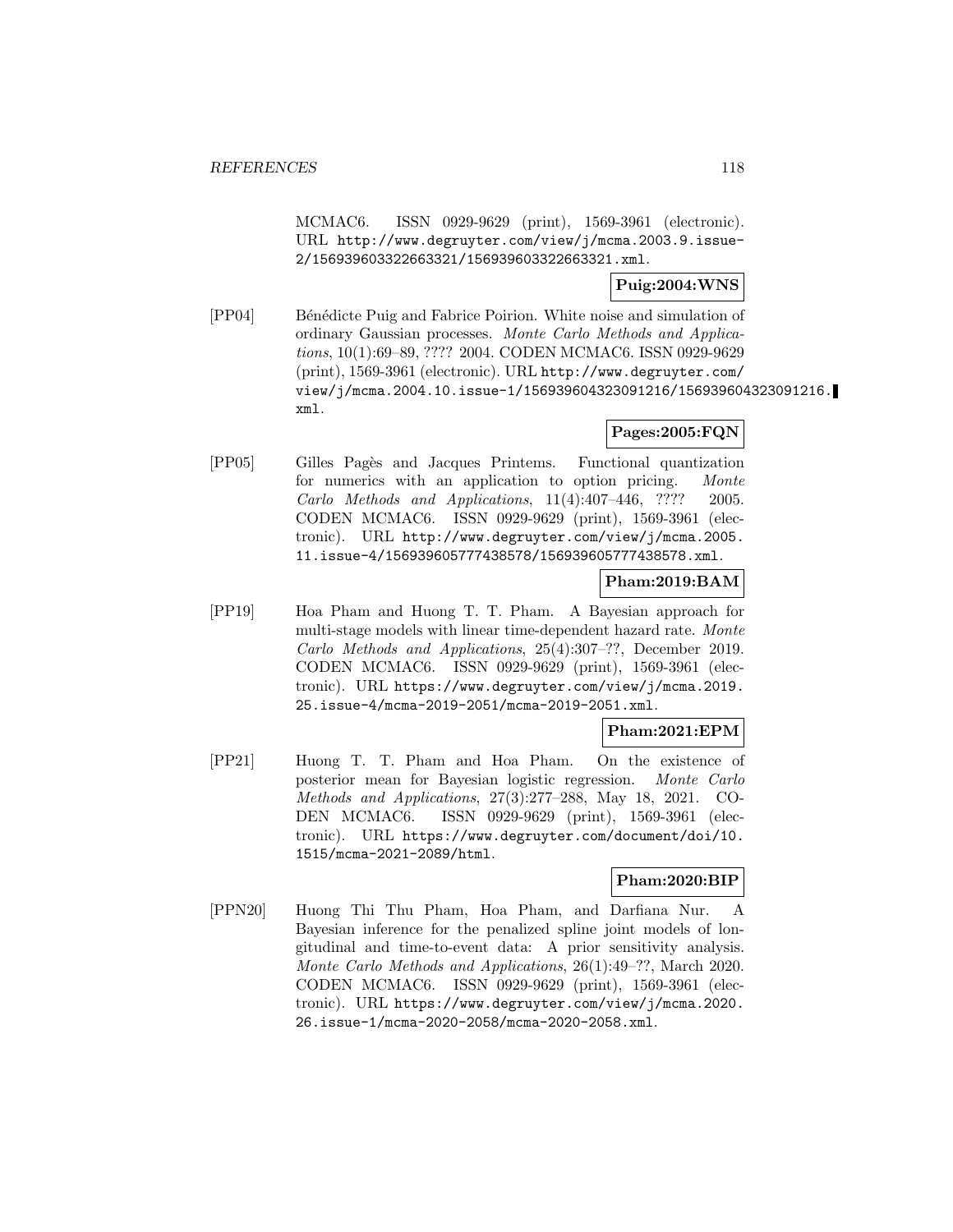## **Pages:2019:RCI**

[PR19] Gilles Pagès and Clément Rey. Recursive computation of the invariant distributions of Feller processes: Revisited examples and new applications. Monte Carlo Methods and Applications, 25(1):1–36, March 2019. CODEN MCMAC6. ISSN 0929-9629 (print), 1569- 3961 (electronic). URL https://www.degruyter.com/view/j/ mcma.2019.25.issue-1/mcma-2018-2027/mcma-2018-2027.xml.

## **Printems:2001:DTP**

[Pri01] Jacques Printems. On the discretization in time of parabolic stochastic partial differential equations. Monte Carlo Methods and Applications, 7(3–4):359–368, ???? 2001. CODEN MCMAC6. ISSN 0929-9629 (print), 1569-3961 (electronic). URL http://www.degruyter.com/view/j/mcma.2001.7.issue-3-4/mcma.2001.7.3-4.359/mcma.2001.7.3-4.359.xml. Monte Carlo and probabilistic methods for partial differential equations, Part II (Monte Carlo, 2000).

# **Pham:2005:AQF**

[PRS05] Huyˆen Pham, Wolfgang Runggaldier, and Afef Sellami. Approximation by quantization of the filter process and applications to optimal stopping problems under partial observation. Monte Carlo Methods and Applications, 11(1):57–81, ???? 2005. CODEN MCMAC6. ISSN 0929-9629 (print), 1569-3961 (electronic). URL http://www.degruyter.com/view/j/mcma.2005. 11.issue-1/1569396054027283/1569396054027283.xml.

### **Plotnikov:1998:EEO**

[PS98] M. Yu. Plotnikov and E. V. Shkarupa. Error estimation and optimization in C-space of Monte Carlo iterative solution of nonlinear integral equations. Monte Carlo Methods and Applications, 4(1):53–71, ???? 1998. CODEN MCMAC6. ISSN 0929-9629 (print), 1569-3961 (electronic). URL http://www. degruyter.com/view/j/mcma.1998.4.issue-1/mcma.1998.4.1. 53/mcma.1998.4.1.53.xml.

### **Plotnikov:2005:DSA**

[PS05] Mikhail Plotnikov and Elena Shkarupa. The discrete-stochastic approaches to solving the linearized Boltzmann equation. Monte Carlo Methods and Applications, 11(4):447–462, ???? 2005. CODEN MCMAC6. ISSN 0929-9629 (print), 1569-3961 (electronic). URL http://www.degruyter.com/view/j/mcma.2005. 11.issue-4/156939605777438532/156939605777438532.xml.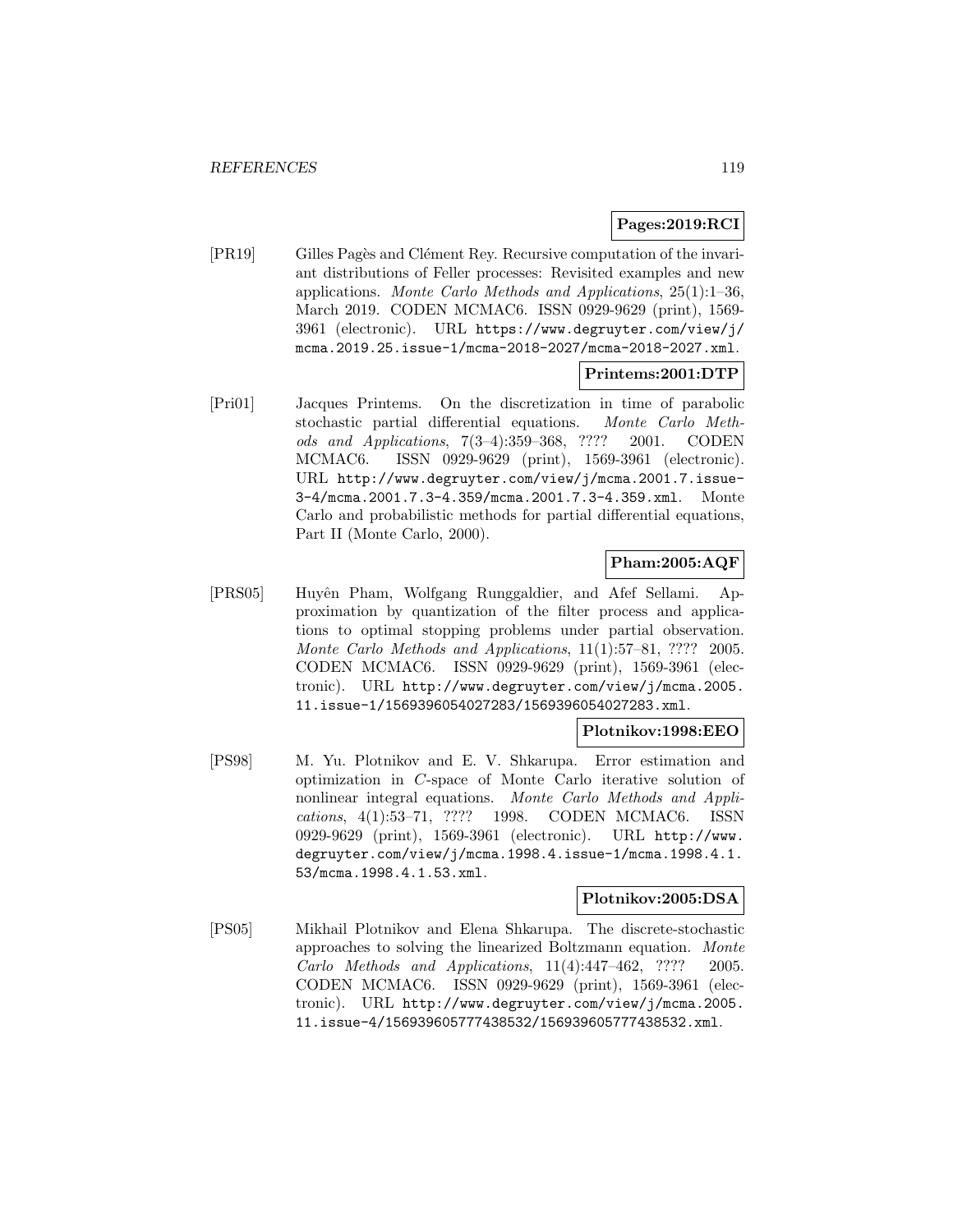#### **Pausinger:2010:GPO**

[PS10] Florian Pausinger and Wolfgang Ch. Schmid. A good permutation for one-dimensional diaphony. Monte Carlo Methods and Applications, 16(3–4):307–322, December 2010. CO-DEN MCMAC6. ISSN 0929-9629 (print), 1569-3961 (electronic). URL http://www.degruyter.com/view/j/mcma.2010. 16.issue-3-4/mcma.2010.015/mcma.2010.015.xml.

# **Pareschi:2001:RMC**

[PW01] Lorenzo Pareschi and Bernt Wennberg. A recursive Monte Carlo method for the Boltzmann equation in the Maxwellian case. Monte Carlo Methods and Applications, 7(3–4):349–357, ???? 2001. CO-DEN MCMAC6. ISSN 0929-9629 (print), 1569-3961 (electronic). URL http://www.degruyter.com/view/j/mcma.2001.7.issue-3-4/mcma.2001.7.3-4.349/mcma.2001.7.3-4.349.xml. Monte Carlo and probabilistic methods for partial differential equations, Part II (Monte Carlo, 2000).

# **Perel:1999:MCC**

[PWY99] R. L. Perel, J. J. Wagschal, and Y. Yeivin. Monte Carlo calculation of deep penetration benchmark sensitivities. Monte Carlo Methods and Applications, 5(2):169–187, ???? 1999. CO-DEN MCMAC6. ISSN 0929-9629 (print), 1569-3961 (electronic). URL http://www.degruyter.com/view/j/mcma.1999.5.issue-2/mcma.1999.5.2.169/mcma.1999.5.2.169.xml.

## **Rajput:2019:GAD**

[Raj19] Nikhil Kumar Rajput. Gillespie algorithm and diffusion approximation based on Monte Carlo simulation for innovation diffusion: a comparative study. Monte Carlo Methods and Applications, 25(3):209–??, September 2019. CODEN MC-MAC6. ISSN 0929-9629 (print), 1569-3961 (electronic). URL https://www.degruyter.com/view/j/mcma.2019.25.issue-3/ mcma-2019-2040/mcma-2019-2040.xml.

# **Refas:2021:SSC**

[RBB21] Salah Eddine Chouaib Refas, Abdelkader Bouazza, and Youcef Belhadji. 3D sputtering simulations of the CZTS, Si and CIGS thin films using Monte-Carlo method. Monte Carlo Methods and Applications, 27(4):373–382, October 21, 2021. CO-DEN MCMAC6. ISSN 0929-9629 (print), 1569-3961 (electronic). URL https://www.degruyter.com/document/doi/10. 1515/mcma-2021-2094/html.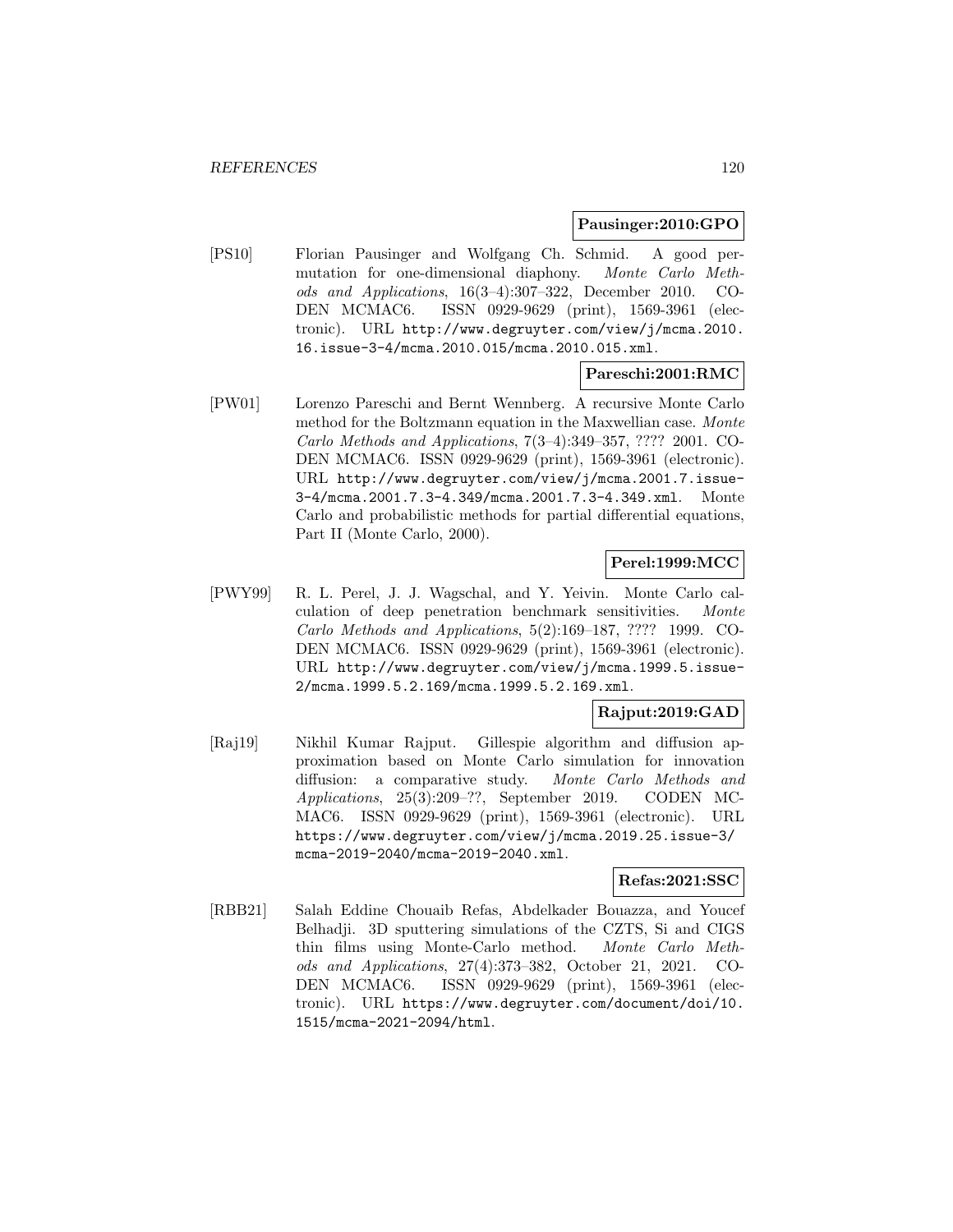### **Reichl:2020:EML**

[Rei20] Johannes Reichl. Estimating marginal likelihoods from the posterior draws through a geometric identity. Monte Carlo Methods and Applications, 26(3):205–221, August 5, 2020. CO-DEN MCMAC6. ISSN 0929-9629 (print), 1569-3961 (electronic). URL https://www.degruyter.com/document/doi/10. 1515/mcma-2020-2068/html.

# **Rey:2017:CTV**

[Rey17] Clément Rey. Convergence in total variation distance of a third order scheme for one-dimensional diffusion processes. Monte Carlo Methods and Applications, 23(1):1–??, March 2017. CO-DEN MCMAC6. ISSN 0929-9629 (print), 1569-3961 (electronic). URL https://www.degruyter.com/view/j/mcma.2017. 23.issue-1/mcma-2016-0120/mcma-2016-0120.xml.

### **Rief:1999:TZV**

[Rie99] H. Rief. Touching on a zero-variance scheme in solving linear equations by random walk processes. Monte Carlo Methods and Applications, 5(2):135–148, ???? 1999. CODEN MCMAC6. ISSN 0929-9629 (print), 1569-3961 (electronic). URL http://www.degruyter.com/view/j/mcma.1999.5.issue-2/mcma.1999.5.2.135/mcma.1999.5.2.135.xml.

### **Ruzayqat:2020:UES**

[RJ20] Hamza M. Ruzayqat and Ajay Jasra. Unbiased estimation of the solution to Zakai's equation. Monte Carlo Methods and Applications, 26(2):113–129, April 15, 2020. CODEN MCMAC6. ISSN 0929-9629 (print), 1569-3961 (electronic). URL https://www.degruyter. com/document/doi/10.1515/mcma-2020-2061/html.

#### **Rostamy:2013:WCE**

[RJG13] Davoud Rostamy, Mohammad Jabbari, and Mahshid Gadirian. Worst case error for integro-differential equations by a lattice– Nyström method. Monte Carlo Methods and Applications, 19(4): 281–??, December 2013. CODEN MCMAC6. ISSN 0929-9629 (print), 1569-3961 (electronic). URL http://www.degruyter.com/ view/j/mcma.2013.19.issue-4/mcma-2013-0013/mcma-2013-0013. xml.

## **Rasulov:2004:QSB**

[RKM04] Abdujabor Rasulov, Aneta Karaivanova, and Michael Mascagni. Quasirandom sequences in branching random walks. Monte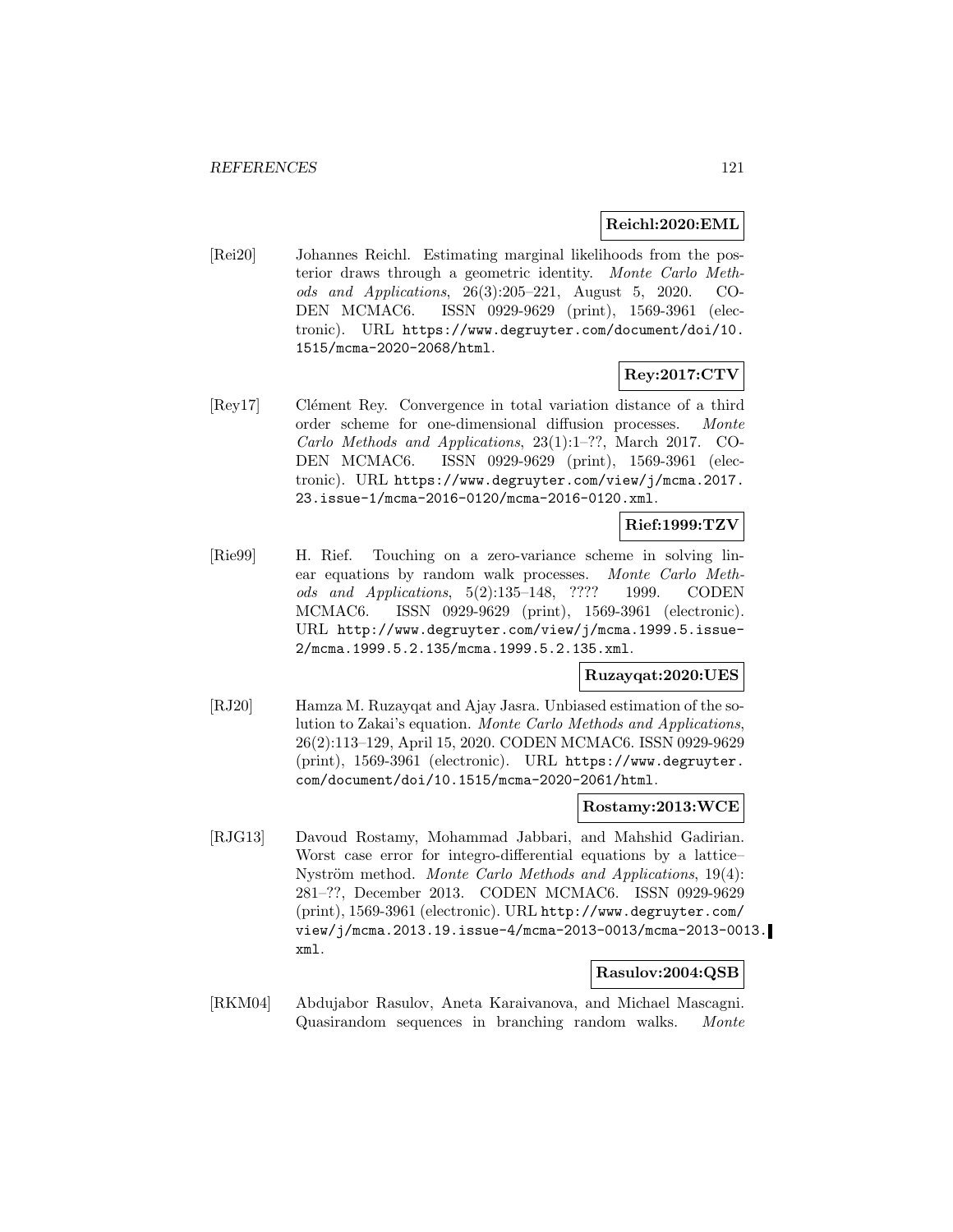Carlo Methods and Applications, 10(3–4):551–558, December 2004. CODEN MCMAC6. ISSN 0929-9629 (print), 1569-3961 (electronic). URL http://www.degruyter.com/view/j/mcma.2004. 10.issue-3-4/mcma.2004.10.3-4.551/mcma.2004.10.3-4.551. xml.

# **Rozora:2018:MLS**

[RL18] Iryna Rozora and Mariia Lyzhechko. On the modeling of linear system input stochastic processes with given accuracy and reliability. Monte Carlo Methods and Applications, 24(2):129–137, June 2018. CODEN MCMAC6. ISSN 0929-9629 (print), 1569-3961 (electronic). URL https://www.degruyter.com/view/j/mcma.2018. 24.issue-2/mcma-2018-0011/mcma-2018-0011.xml.

### **Rogasinsky:1996:PCP**

[Rog96] S. V. Rogasinsky. On the pair correlations of particle evolution in the direct statistical simulation. Monte Carlo Methods and Applications, 2(1):25–40, ???? 1996. CODEN MCMAC6. ISSN 0929-9629 (print), 1569-3961 (electronic). URL http://www. degruyter.com/view/j/mcma.1996.2.issue-1/mcma.1996.2.1. 25/mcma.1996.2.1.25.xml.

# **Rogasinsky:1999:SSB**

[Rog99] S. V. Rogasinsky. Solution of stationary boundary value problems for the Boltzmann equation by the Monte Carlo method. Monte Carlo Methods and Applications, 5(3):263–280, ???? 1999. CODEN MCMAC6. ISSN 0929-9629 (print), 1569-3961 (electronic). URL http://www.degruyter.com/view/j/mcma.1999.5. issue-3/mcma.1999.5.3.263/mcma.1999.5.3.263.xml.

### **Roth:2007:WAS**

[Rot07] Christian Roth. Weak approximations of solutions of a first order hyperbolic stochastic partial differential equation. Monte Carlo Methods and Applications, 13(2):117–133, ???? 2007. CODEN MCMAC6. ISSN 0929-9629 (print), 1569-3961 (electronic). URL http://www.degruyter.com/view/j/mcma.2007. 13.issue-2/mcma.2007.007/mcma.2007.007.xml.

### **Rowe:2000:FSP**

[Row00] Daniel B. Rowe. Factorization of separable and patterned covariance matrices for Gibbs sampling. Monte Carlo Methods and Applications, 6(3):205–210, ???? 2000. CODEN MCMAC6. ISSN 0929-9629 (print), 1569-3961 (electronic).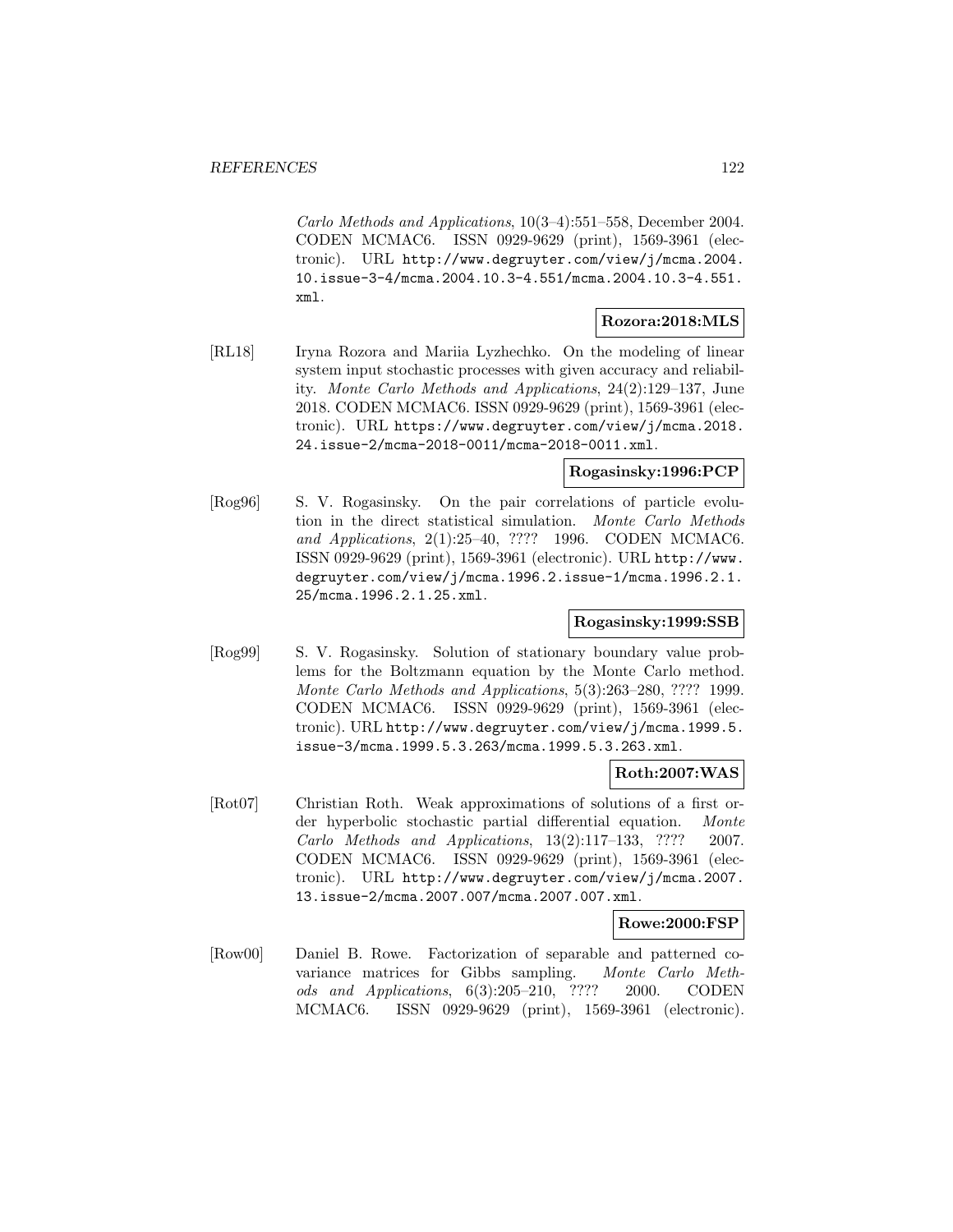URL http://www.degruyter.com/view/j/mcma.2000.6.issue-3/mcma.2000.6.3.205/mcma.2000.6.3.205.xml.

# **Rowe:2002:JDM**

[Row02] Daniel B. Rowe. Jointly distributed mean and mixing coefficients for Bayesian source separation using MCMC and ICM. Monte Carlo Methods and Applications, 8(4):395–403, ???? 2002. CO-DEN MCMAC6. ISSN 0929-9629 (print), 1569-3961 (electronic). URL http://www.degruyter.com/view/j/mcma.2002.8.issue-4/mcma.2002.8.4.395/mcma.2002.8.4.395.xml.

# **Rowe:2003:SFN**

[Row03] Daniel B. Rowe. Significant FMRI neurologic synchrony using Monte Carlo methods. Monte Carlo Methods and Applications, 9(4):367–385, ???? 2003. CODEN MCMAC6. ISSN 0929-9629 (print), 1569-3961 (electronic). URL http://www.degruyter.com/ view/j/mcma.2003.9.issue-4/156939603322601978/156939603322601978. xml.

# **Rabiei:2019:SMM**

[RS19] Nima Rabiei and Elias G. Saleeby. On the sample-mean method for computing hyper-volumes. Monte Carlo Methods and Applications, 25(2):163–??, June 2019. CODEN MC-MAC6. ISSN 0929-9629 (print), 1569-3961 (electronic). URL https://www.degruyter.com/view/j/mcma.2019.25.issue-2/ mcma-2019-2034/mcma-2019-2034.xml.

# **Rabiei:2021:IVC**

[RS21] Nima Rabiei and Elias G. Saleeby. On intersection volumes of confidence hyper-ellipsoids and two geometric Monte Carlo methods. Monte Carlo Methods and Applications, 27(2):153–167, April 30, 2021. CODEN MCMAC6. ISSN 0929-9629 (print), 1569-3961 (electronic). URL https://www.degruyter.com/document/doi/ 10.1515/mcma-2021-2087/html.

# **Radovic:1996:QMC**

[RST96] Igor Radović, Ilya M. Sobol', and Robert F. Tichy. Quasi-Monte Carlo methods for numerical integration: comparison of different low discrepancy sequences. Monte Carlo Methods and Applications, 2(1):1–14, ???? 1996. CODEN MCMAC6. ISSN 0929-9629 (print), 1569-3961 (electronic). URL http://www.degruyter.com/ view/j/mcma.1996.2.issue-1/mcma.1996.2.1.1/mcma.1996.2. 1.1.xml.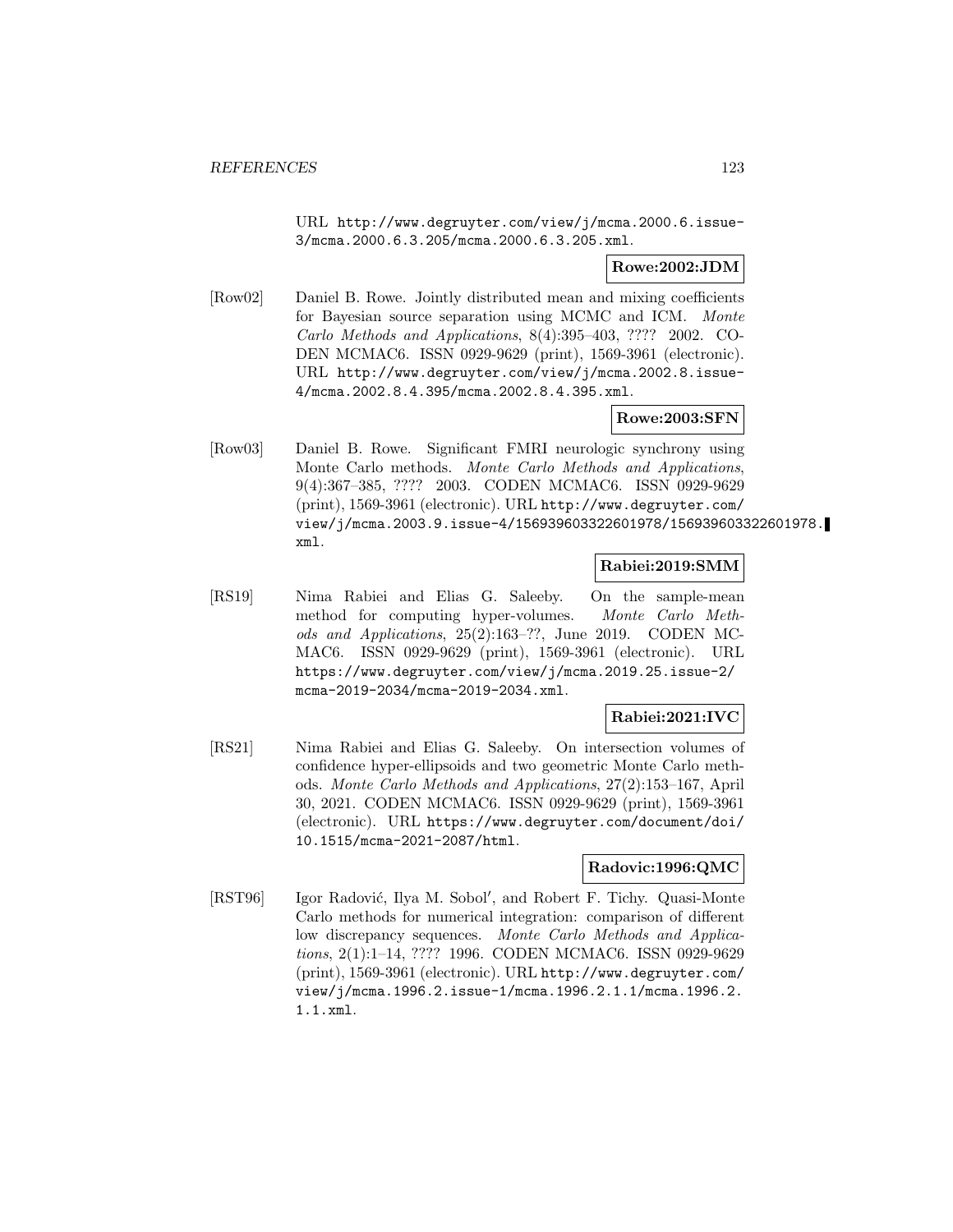#### **Rudolf:2010:EBC**

[Rud10] Daniel Rudolf. Error bounds for computing the expectation by Markov chain Monte Carlo. Monte Carlo Methods and Applications, 16(3–4):323–342, December 2010. CODEN MCMAC6. ISSN 0929-9629 (print), 1569-3961 (electronic). URL http: //www.degruyter.com/view/j/mcma.2010.16.issue-3-4/mcma. 2010.012/mcma.2010.012.xml.

#### **Rouzankin:1999:CAR**

[RV99] P. S. Rouzankin and A. V. Voytishek. On the cost of algorithms for random selection. Monte Carlo Methods and Applications, 5(1):39–54, ???? 1999. CODEN MCMAC6. ISSN 0929-9629 (print), 1569-3961 (electronic). URL http://www. degruyter.com/view/j/mcma.1999.5.issue-1/mcma.1999.5.1. 39/mcma.1999.5.1.39.xml.

### **Sabelfeld:1996:MCS**

[SA96] K. K. Sabelfeld and T. A. Averina. Monte Carlo simulation of particle's dispersion in convective boundary layer of the atmosphere. Monte Carlo Methods and Applications, 2(2):159–169, ???? 1996. CODEN MCMAC6. ISSN 0929-9629 (print), 1569-3961 (electronic). URL http://www.degruyter.com/view/j/mcma.1996.2. issue-2/mcma.1996.2.2.159/mcma.1996.2.2.159.xml.

### **Sabelfeld:2004:F**

[Sab04a] Karl Sabelfeld. Foreword. Monte Carlo Methods and Applications, 10(3–4):i–??, December 2004. CODEN MCMAC6. ISSN 0929-9629 (print), 1569-3961 (electronic). URL http://www.degruyter.com/ view/j/mcma.2004.10.issue-3-4/mcma.2004.10.3-4.i/mcma. 2004.10.3-4.i.xml.

### **Sabelfeld:2004:FSP**

[Sab04b] Karl Sabelfeld. Foreword: [selection of papers presented at the IV IMACS Seminar on Monte Carlo methods]. Monte Carlo Methods and Applications, 10(3–4):181–182, 2004. CODEN MCMAC6. ISSN 0929-9629 (print), 1569-3961 (electronic). Held in Berlin, September 15–19, 2003.

### **Sabelfeld:2008:ERB**

[Sab08] Karl Sabelfeld. Expansion of random boundary excitations for elliptic PDEs. Monte Carlo Methods and Applications, 13(5–6): 405–453, January 2008. CODEN MCMAC6. ISSN 0929-9629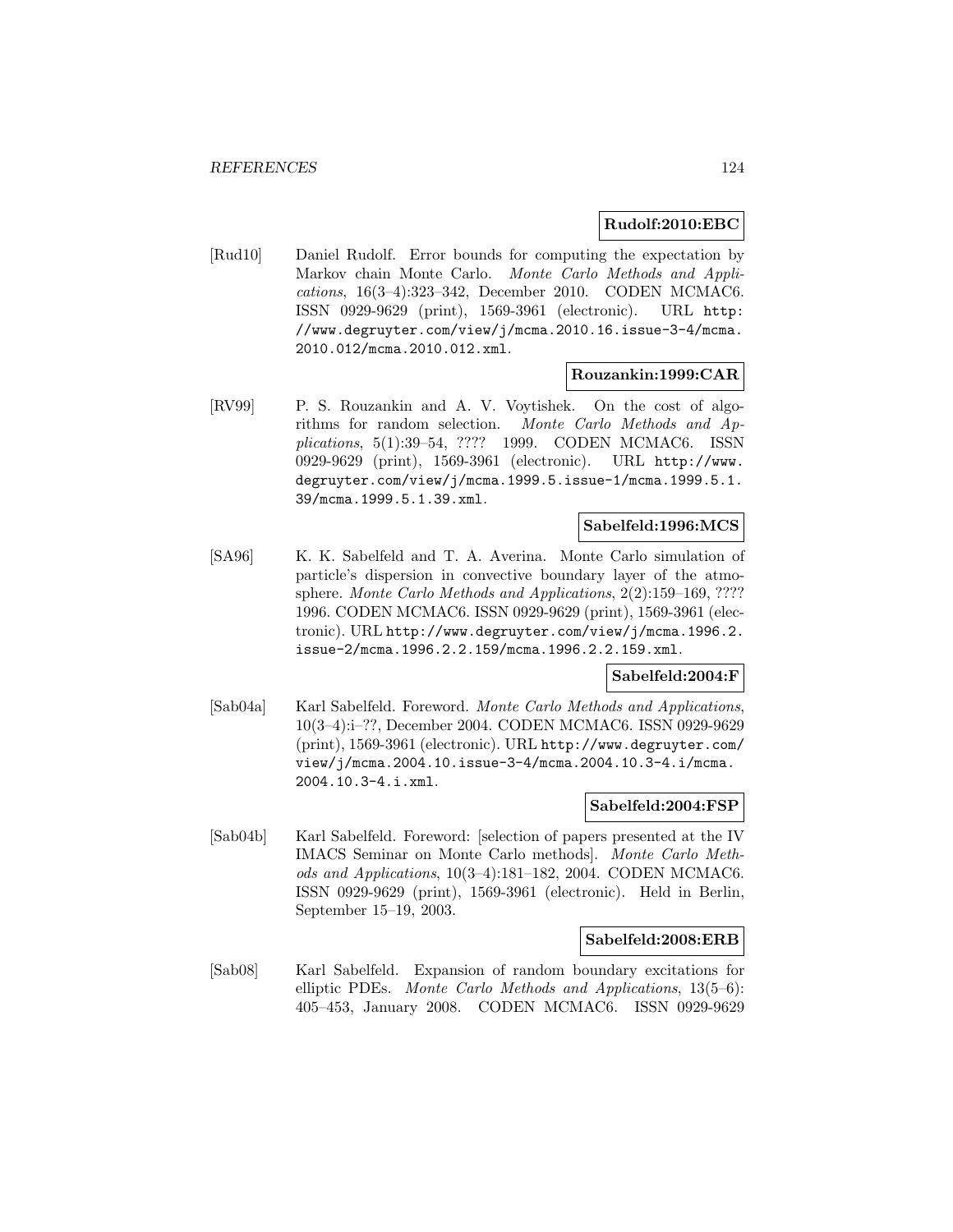(print), 1569-3961 (electronic). URL http://www.degruyter.com/ view/j/mcma.2008.13.issue-5-6/mcma.2007.022/mcma.2007. 022.xml.

## **Sabelfeld:2016:RWSa**

[Sab16a] Karl K. Sabelfeld. Random walk on semi-cylinders for diffusion problems with mixed Dirichlet–Robin boundary conditions. Monte Carlo Methods and Applications, 22(2):117–??, June 2016. CODEN MCMAC6. ISSN 0929-9629 (print), 1569-3961 (electronic). URL https://www.degruyter.com/view/j/mcma.2016. 22.issue-2/mcma-2016-0108/mcma-2016-0108.xml.

### **Sabelfeld:2016:RWSb**

[Sab16b] Karl K. Sabelfeld. Random walk on spheres method for solving drift–diffusion problems. Monte Carlo Methods and Applications, 22(4):265–??, December 2016. CODEN MC-MAC6. ISSN 0929-9629 (print), 1569-3961 (electronic). URL https://www.degruyter.com/view/j/mcma.2016.22.issue-4/ mcma-2016-0118/mcma-2016-0118.xml.

#### **Sabelfeld:2016:SSP**

[Sab16c] Karl K. Sabelfeld. Splitting and survival probabilities in stochastic random walk methods and applications. Monte Carlo Methods and Applications, 22(1):55–??, March 2016. CODEN MC-MAC6. ISSN 0929-9629 (print), 1569-3961 (electronic). URL https://www.degruyter.com/view/j/mcma.2016.22.issue-1/ mcma-2016-0103/mcma-2016-0103.xml.

### **Sabelfeld:2016:VMC**

[Sab16d] Karl K. Sabelfeld. Vector Monte Carlo stochastic matrixbased algorithms for large linear systems. Monte Carlo Methods and Applications, 22(3):259–??, September 2016. CO-DEN MCMAC6. ISSN 0929-9629 (print), 1569-3961 (electronic). URL https://www.degruyter.com/view/j/mcma.2016. 22.issue-3/mcma-2016-0112/mcma-2016-0112.xml.

#### **Sabelfeld:2017:RWS**

[Sab17] Karl K. Sabelfeld. Random walk on spheres algorithm for solving transient drift-diffusion-reaction problems. Monte Carlo Methods and Applications, 23(3):189–??, September 2017. CO-DEN MCMAC6. ISSN 0929-9629 (print), 1569-3961 (electronic). URL https://www.degruyter.com/view/j/mcma.2017. 23.issue-3/mcma-2017-0113/mcma-2017-0113.xml.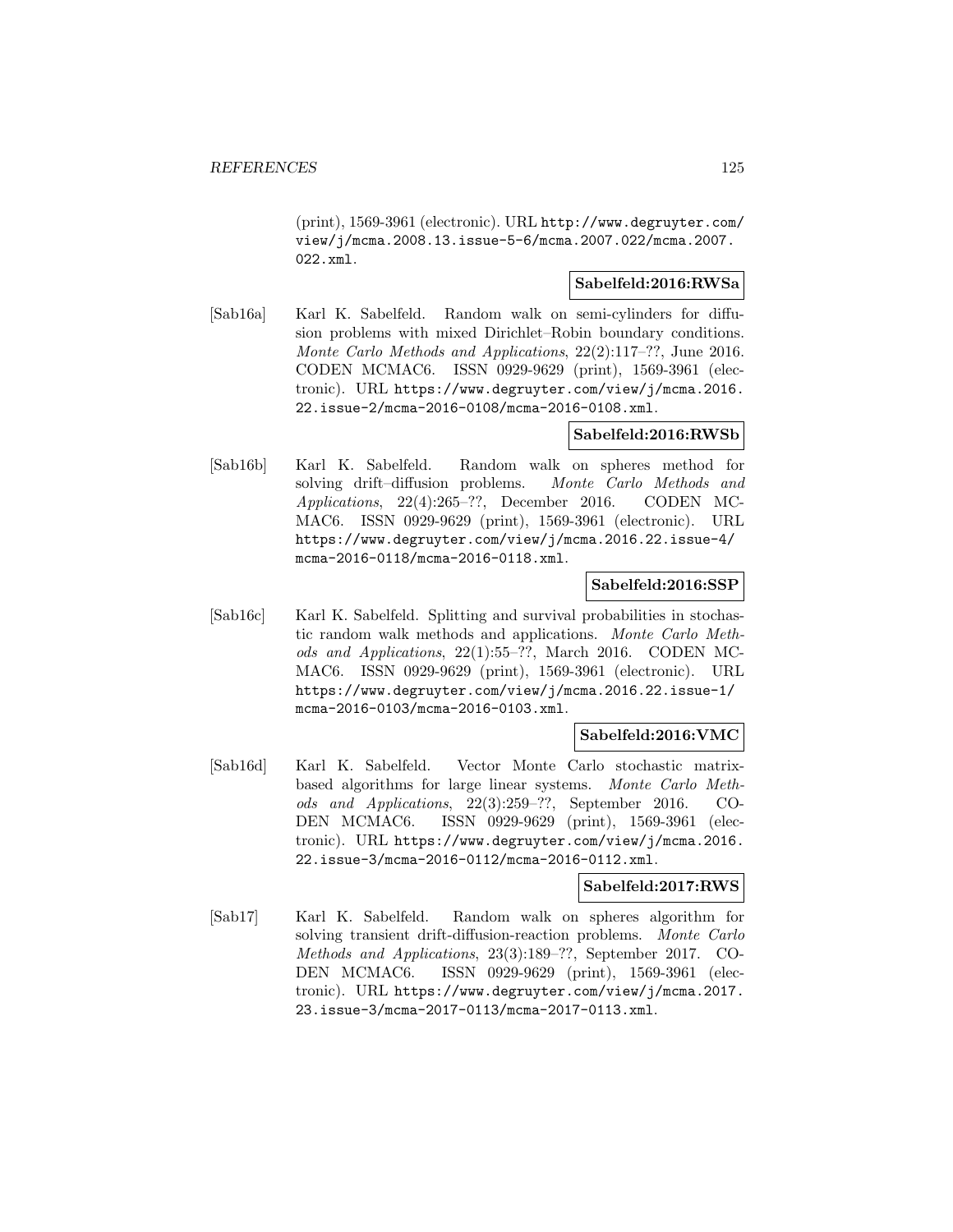#### **Sabelfeld:2019:GRW**

[Sab19a] Karl K. Sabelfeld. A global random walk on spheres algorithm for transient heat equation and some extensions. Monte Carlo Methods and Applications, 25(1):85–96, March 2019. CO-DEN MCMAC6. ISSN 0929-9629 (print), 1569-3961 (electronic). URL https://www.degruyter.com/view/j/mcma.2019. 25.issue-1/mcma-2019-2032/mcma-2019-2032.xml.

### **Sabelfeld:2019:RWR**

[Sab19b] Karl K. Sabelfeld. Random walk on rectangles and parallelepipeds algorithm for solving transient anisotropic drift–diffusion–reaction problems. Monte Carlo Methods and Applications, 25(2):131–??, June 2019. CODEN MCMAC6. ISSN 0929-9629 (print), 1569-3961 (electronic). URL https://www.degruyter.com/view/j/mcma. 2019.25.issue-2/mcma-2019-2039/mcma-2019-2039.xml.

#### **Sagna:2011:PBO**

[Sag11] Abass Sagna. Pricing of barrier options by marginal functional quantization. Monte Carlo Methods and Applications, 17(4):371– 398, December 2011. CODEN MCMAC6. ISSN 0929-9629 (print), 1569-3961 (electronic). URL http://www.degruyter.com/view/ j/mcma.2011.17.issue-4/mcma.2011.015/mcma.2011.015.xml.

## **Sak:2010:INI**

[Sak10] Halis Sak. Increasing the number of inner replications of multifactor portfolio credit risk simulation in the t-copula model. Monte Carlo Methods and Applications, 16(3–4):361–377, December 2010. CODEN MCMAC6. ISSN 0929-9629 (print), 1569-3961 (electronic). URL http://www.degruyter.com/view/j/mcma.2010. 16.issue-3-4/mcma.2010.013/mcma.2010.013.xml.

#### **Sharifzadeh:2015:MBM**

[SAKG15] Mohsen Sharifzadeh, Hosein Afarideh, Hosein Khalafi, and Reza Gholipour. A Matlab-based Monte Carlo algorithm for transport of gamma-rays in matter. Monte Carlo Methods and Applications, 21(1):77–??, March 2015. CODEN MCMAC6. ISSN 0929-9629 (print), 1569-3961 (electronic). URL http://www.degruyter.com/ view/j/mcma.2015.21.issue-1/mcma-2014-0011/mcma-2014-0011. xml.

# **Sbert:2004:RPR**

[SBH04] Mateu Sbert, Philippe Bekaert, and John Halton. Reusing paths in radiosity and global illumination. Monte Carlo Methods and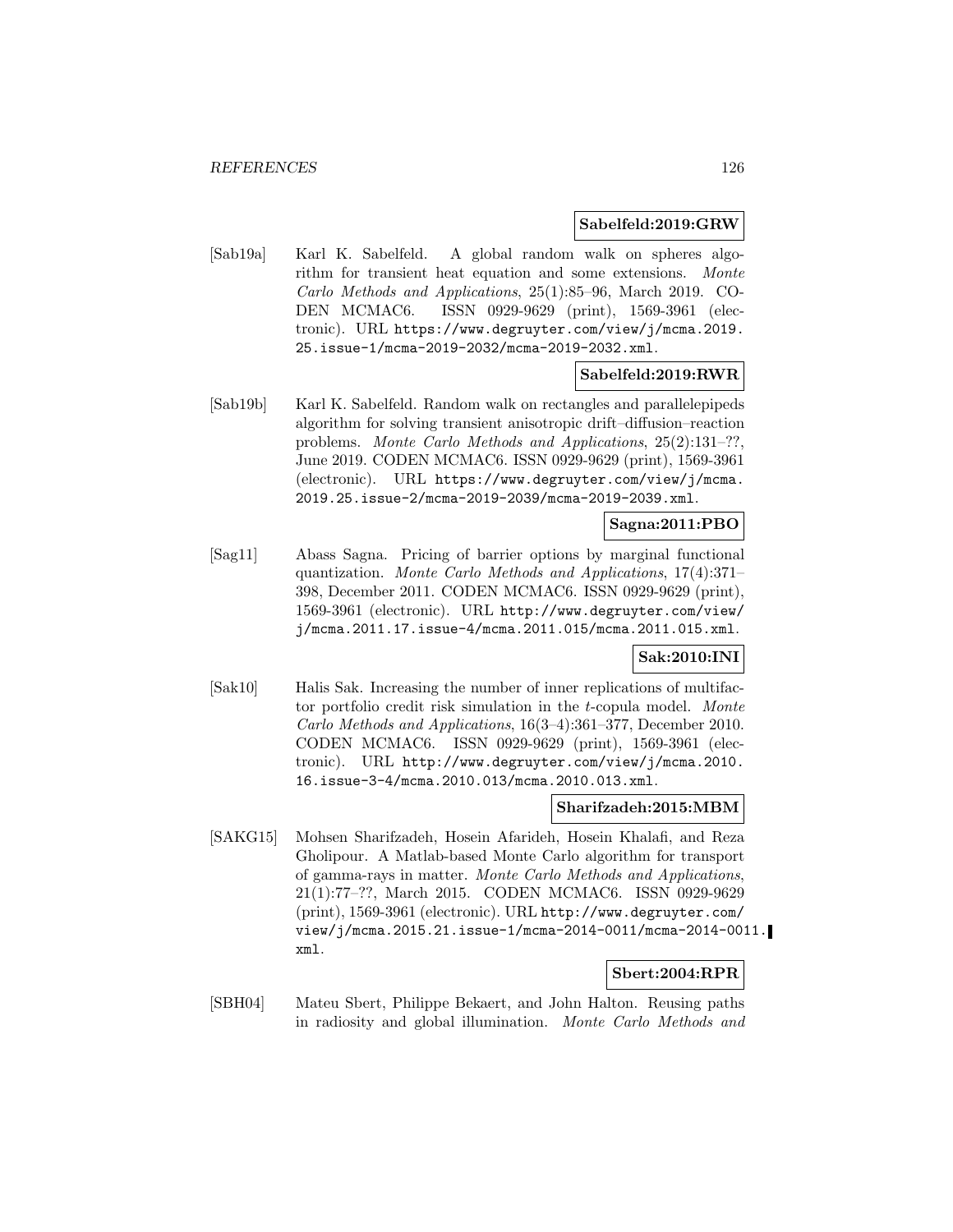Applications, 10(3–4):575–585, December 2004. CODEN MC-MAC6. ISSN 0929-9629 (print), 1569-3961 (electronic). URL http://www.degruyter.com/view/j/mcma.2004.10.issue-3-4/ mcma.2004.10.3-4.575/mcma.2004.10.3-4.575.xml.

### **Sharma:1996:PMQ**

[SC96] G. C. Sharma and M. S. Chauhan. Preventive maintenance of an  $M^X/G/1$  queue-like production system. Monte Carlo Methods and Applications, 2(2):129–137, ???? 1996. CO-DEN MCMAC6. ISSN 0929-9629 (print), 1569-3961 (electronic). URL http://www.degruyter.com/view/j/mcma.1996.2.issue-2/mcma.1996.2.2.129/mcma.1996.2.2.129.xml.

### **Sahoo:1996:MCC**

[SD96] L. N. Sahoo and M. Dalabehera. A Monte Carlo comparison of six almost unbiased ratio estimators. Monte Carlo Methods and Applications, 2(3):237–249, ???? 1996. CO-DEN MCMAC6. ISSN 0929-9629 (print), 1569-3961 (electronic). URL http://www.degruyter.com/view/j/mcma.1996.2.issue-3/mcma.1996.2.3.237/mcma.1996.2.3.237.xml.

### **Sabelfeld:2018:HKT**

[SE18] Karl K. Sabelfeld and Georgy Eremeev. A hybrid kineticthermodynamic Monte Carlo model for simulation of homogeneous burst nucleation. Monte Carlo Methods and Applications, 24(3):193–202, September 2018. CODEN MC-MAC6. ISSN 0929-9629 (print), 1569-3961 (electronic). URL https://www.degruyter.com/view/j/mcma.2018.24.issue-3/ mcma-2018-0017/mcma-2018-0017.xml.

### **Seibold:2004:OPM**

[Sei04] Benjamin Seibold. Optimal prediction in molecular dynamics. Monte Carlo Methods and Applications, 10(1):25–50, ???? 2004. CODEN MCMAC6. ISSN 0929-9629 (print), 1569-3961 (electronic). URL http://www.degruyter.com/view/j/mcma.2004. 10.issue-1/156939604323091199/156939604323091199.xml.

#### **Sentis:2001:MCM**

[Sen01] R. Sentis. Monte Carlo methods in neutron and photon transport problems. Monte Carlo Methods and Applications, 7(3–4): 383–395, ???? 2001. CODEN MCMAC6. ISSN 0929-9629 (print), 1569-3961 (electronic). URL http://www.degruyter.com/view/ j/mcma.2001.7.issue-3-4/mcma.2001.7.3-4.383/mcma.2001.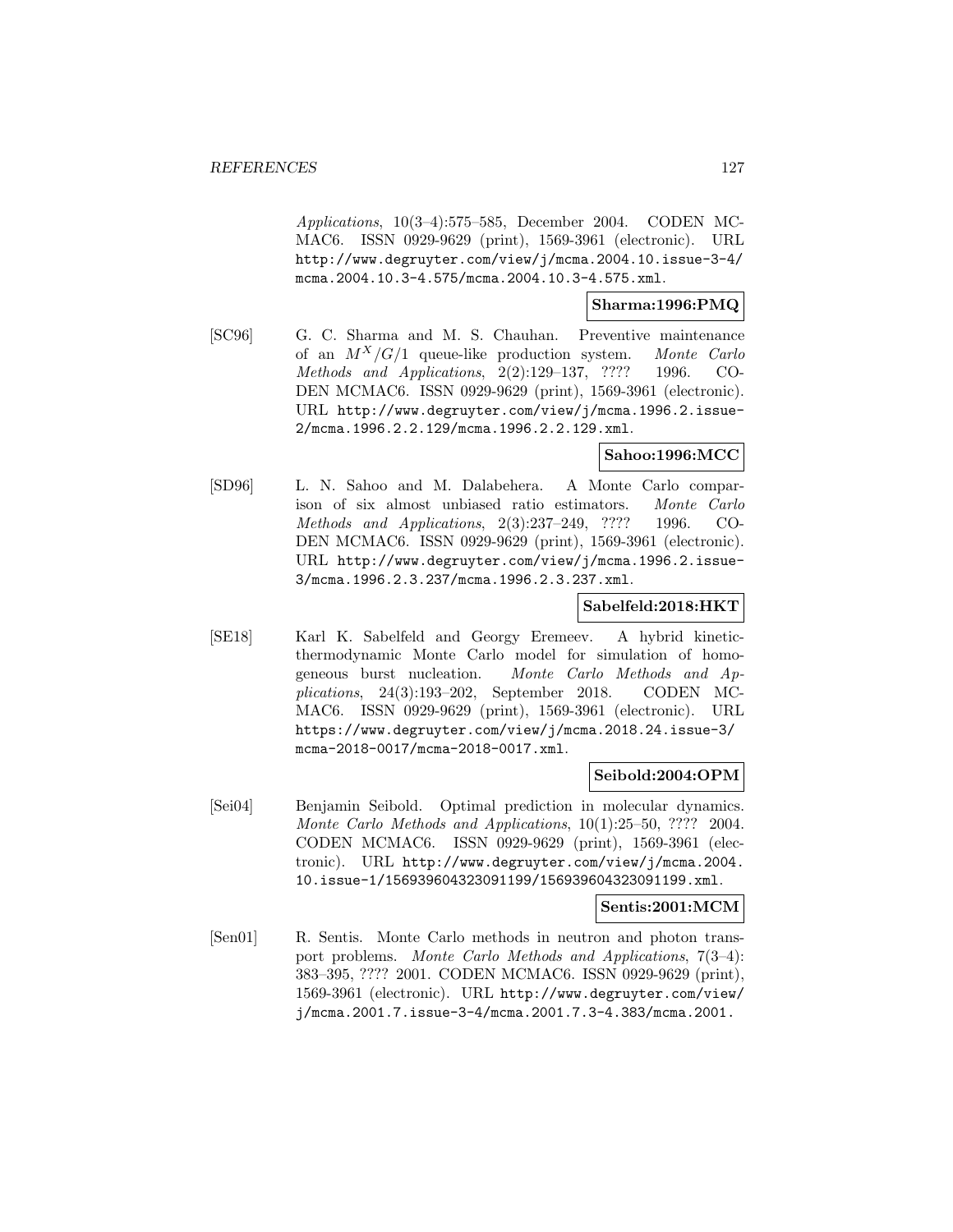7.3-4.383.xml. Monte Carlo and probabilistic methods for partial differential equations, Part II (Monte Carlo, 2000).

## **Stollinger:2008:PMS**

[SH08] Michael Stöllinger and Stefan Heinz. PDF modeling and simulation of premixed turbulent combustion. Monte Carlo Methods and Applications, 14(4):343–377, November 2008. CO-DEN MCMAC6. ISSN 0929-9629 (print), 1569-3961 (electronic). URL http://www.degruyter.com/view/j/mcma.2008. 14.issue-4/mcma.2008.016/mcma.2008.016.xml.

# **Slaoui:2022:RRE**

[SH22] Yousri Slaoui and Salima Helali. Recursive regression estimation based on the two-time-scale stochastic approximation method and Bernstein polynomials. Monte Carlo Methods and Applications, 28 (1):45–59, February 15, 2022. CODEN MCMAC6. ISSN 0929-9629 (print), 1569-3961 (electronic). URL https://www.degruyter. com/document/doi/10.1515/mcma-2022-2104/html.

# **Shah:2010:GAA**

[Sha10] Manan Shah. A genetic algorithm approach to estimate lower bounds of the star discrepancy. Monte Carlo Methods and Applications, 16(3–4):379–398, December 2010. CODEN MCMAC6. ISSN 0929-9629 (print), 1569-3961 (electronic). URL http: //www.degruyter.com/view/j/mcma.2010.16.issue-3-4/mcma. 2010.014/mcma.2010.014.xml.

### **Shvets:2003:ABM**

[Shv03] V. V. Shvets. On asymptotic behaviour of modelling time in the importance sampling method. Monte Carlo Methods and Applications, 9(1):77–85, January 2003. CODEN MCMAC6. ISSN 0929-9629 (print), 1569-3961 (electronic). URL http://www.degruyter.com/view/j/mcma.2003.9.issue-1/156939603322587489/156939603322587489.xml.

## **Simonov:1995:BVP**

[Sim95] N. A. Simonov. Boundary value problem and stochastic algorithm for two-dimensional Navier–Stokes equations. Monte Carlo Methods and Applications, 1(1):59–70, ???? 1995. CO-DEN MCMAC6. ISSN 0929-9629 (print), 1569-3961 (electronic). URL http://www.degruyter.com/view/j/mcma.1995.1.issue-1/mcma.1995.1.1.59/mcma.1995.1.1.59.xml.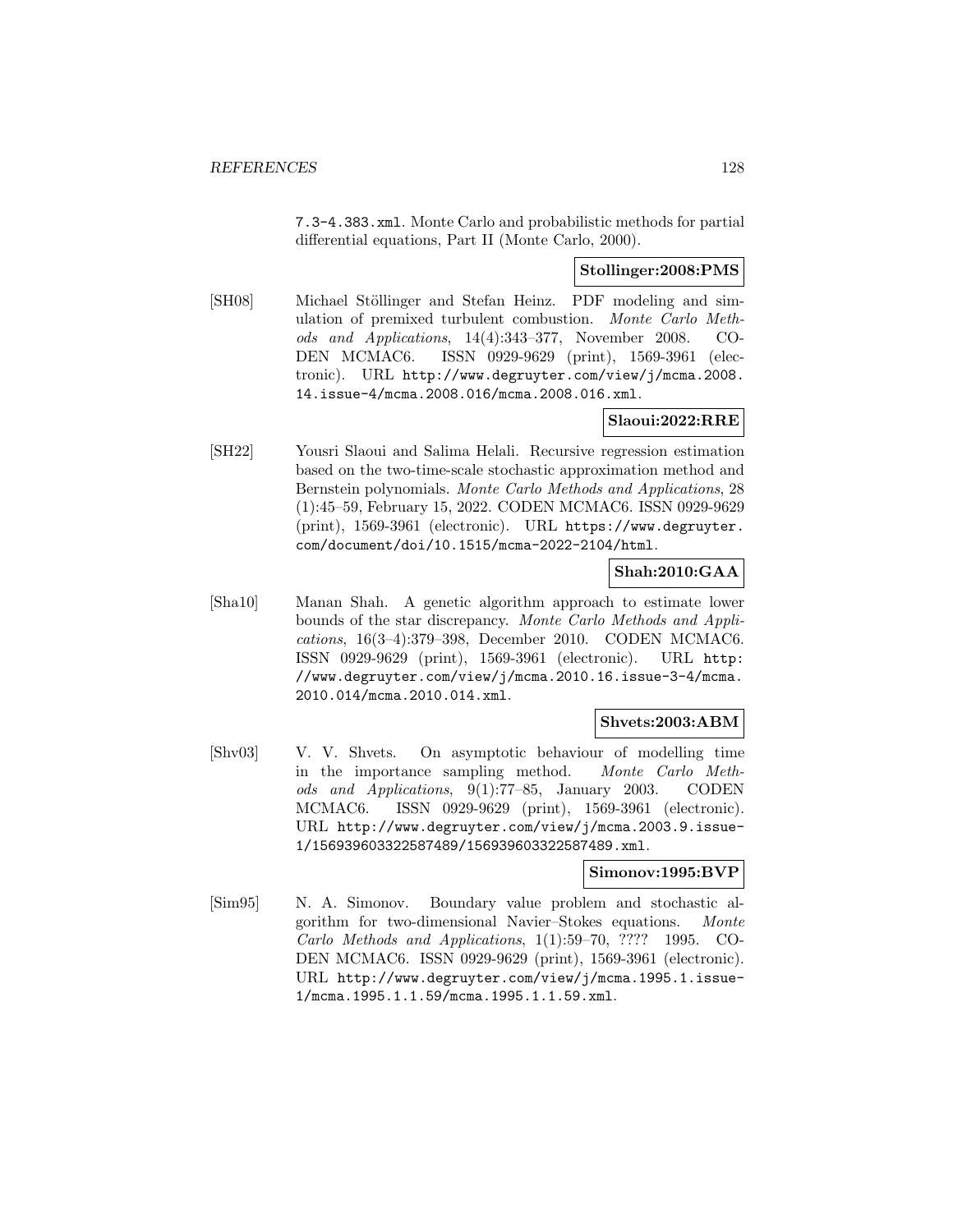### **Simonov:2018:RWA**

[Sim18] Nikolai A. Simonov. Random walk algorithms for elliptic equations and boundary singularities. Monte Carlo Methods and Applications, 24(4):323–327, December 2018. CODEN MC-MAC6. ISSN 0929-9629 (print), 1569-3961 (electronic). URL https://www.degruyter.com/view/j/mcma.2018.24.issue-4/ mcma-2018-2026/mcma-2018-2026.xml.

### **Singh:2014:CMC**

[Sin14] Vipul Kumar Singh. Competency of Monte Carlo and Black– Scholes in pricing Nifty index options: A vis-à-vis study. Monte Carlo Methods and Applications, 20(1):61–??, March 2014. CO-DEN MCMAC6. ISSN 0929-9629 (print), 1569-3961 (electronic). URL http://www.degruyter.com/view/j/mcma.2014. 20.issue-1/mcma-2013-0017/mcma-2013-0017.xml.

#### **Sabelfeld:1997:MCS**

[SK97a] K. K. Sabelfeld and A. A. Kolodko. Monte Carlo simulation of the coagulation processes governed by Smoluchowski equation with random coefficients. Monte Carlo Methods and Applications, 3 (4):275–311, ???? 1997. CODEN MCMAC6. ISSN 0929-9629 (print), 1569-3961 (electronic). URL http://www.degruyter.com/ view/j/mcma.1997.3.issue-4/mcma.1997.3.4.275/mcma.1997. 3.4.275.xml.

### **Sabelfeld:1997:SLM**

[SK97b] K. K. Sabelfeld and O. Kurbanmuradov. Stochastic Lagrangian models for two-particle motion in turbulent flows. Monte Carlo Methods and Applications, 3(1):53–72, ???? 1997. CODEN MCMAC6. ISSN 0929-9629 (print), 1569-3961 (electronic). URL http://www.degruyter.com/view/j/mcma.1997.3.issue-1/mcma.1997.3.1.53/mcma.1997.3.1.53.xml.

### **Sabelfeld:1998:OPS**

[SK98] K. Sabelfeld and O. Kurbanmuradov. One-particle stochastic Lagrangian model for turbulent dispersion in horizontally homogeneous turbulence. Monte Carlo Methods and Applications, 4 (2):127–140, ???? 1998. CODEN MCMAC6. ISSN 0929-9629 (print), 1569-3961 (electronic). URL http://www.degruyter.com/ view/j/mcma.1998.4.issue-2/mcma.1998.4.2.127/mcma.1998. 4.2.127.xml.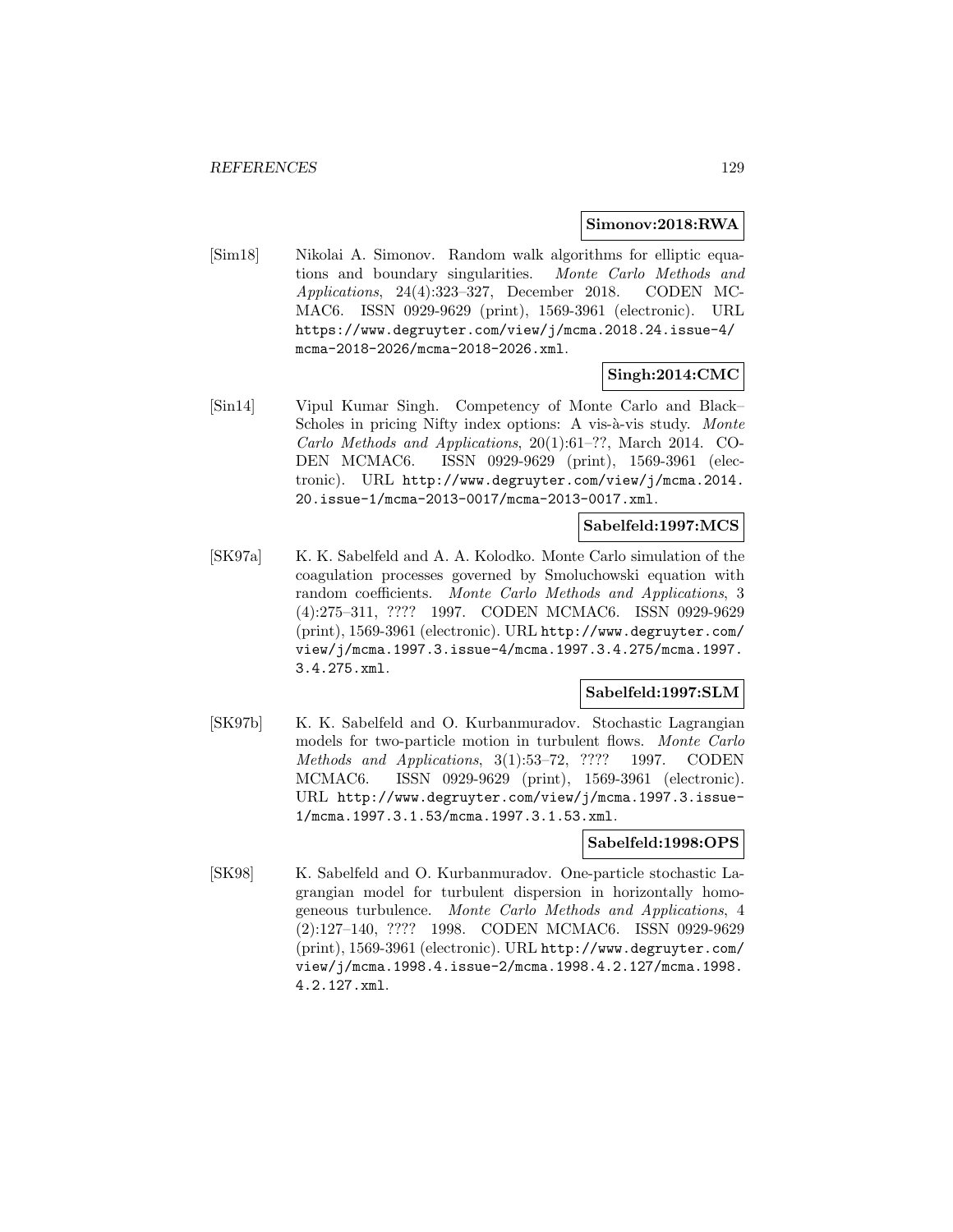#### **Sabelfeld:2000:CAP**

[SK00] K. Sabelfeld and O. Kurbanmuradov. Coagulation of aerosol particles in intermittent turbulent flows. Monte Carlo Methods and Applications, 6(3):211–253, ???? 2000. CODEN MCMAC6. ISSN 0929-9629 (print), 1569-3961 (electronic). URL http://www.degruyter.com/view/j/mcma.2000.6.issue-3/mcma.2000.6.3.211/mcma.2000.6.3.211.xml.

## **Sabelfeld:2003:SEM**

[SK03] Karl Sabelfeld and Dmitry Kolyukhin. Stochastic Eulerian model for the flow simulation in porous media. Monte Carlo Methods and Applications, 9(3):271–290, ???? 2003. CO-DEN MCMAC6. ISSN 0929-9629 (print), 1569-3961 (electronic). URL http://www.degruyter.com/view/j/mcma.2003.9.issue-3/156939603322729021/156939603322729021.xml.

## **Sobol:2005:GSA**

[SK05] I. M. Sobol' and S. S. Kucherenko. On global sensitivity analysis of quasi-Monte Carlo algorithms. Monte Carlo Methods and Applications, 11(1):83–92, ???? 2005. CO-DEN MCMAC6. ISSN 0929-9629 (print), 1569-3961 (electronic). URL http://www.degruyter.com/view/j/mcma.2005. 11.issue-1/1569396054027274/1569396054027274.xml.

## **Stallinga:2015:CS**

[SK15] Peter Stallinga and Igor Khmelinskii. Consensus in science. Monte Carlo Methods and Applications, 21(1):69–??, March 2015. CODEN MCMAC6. ISSN 0929-9629 (print), 1569-3961 (electronic). URL http://www.degruyter.com/view/j/mcma.2015. 21.issue-1/mcma-2014-0008/mcma-2014-0008.xml.

#### **Sabelfeld:2018:PDL**

[SK18] Karl K. Sabelfeld and Anastasiya Kireeva. Probability distribution of the life time of a drift–diffusion-reaction process inside a sphere with applications to transient cathodoluminescence imaging. Monte Carlo Methods and Applications, 24(2):79–92, June 2018. CODEN MCMAC6. ISSN 0929-9629 (print), 1569-3961 (electronic). URL https://www.degruyter.com/view/j/mcma.2018. 24.issue-2/mcma-2018-0007/mcma-2018-0007.xml.

# **Sabelfeld:2009:SSP**

[SKL09] K. Sabelfeld, O. Kurbanmuradov, and A. Levykin. Stochastic simulation of particle transport by a random Darcy flow through a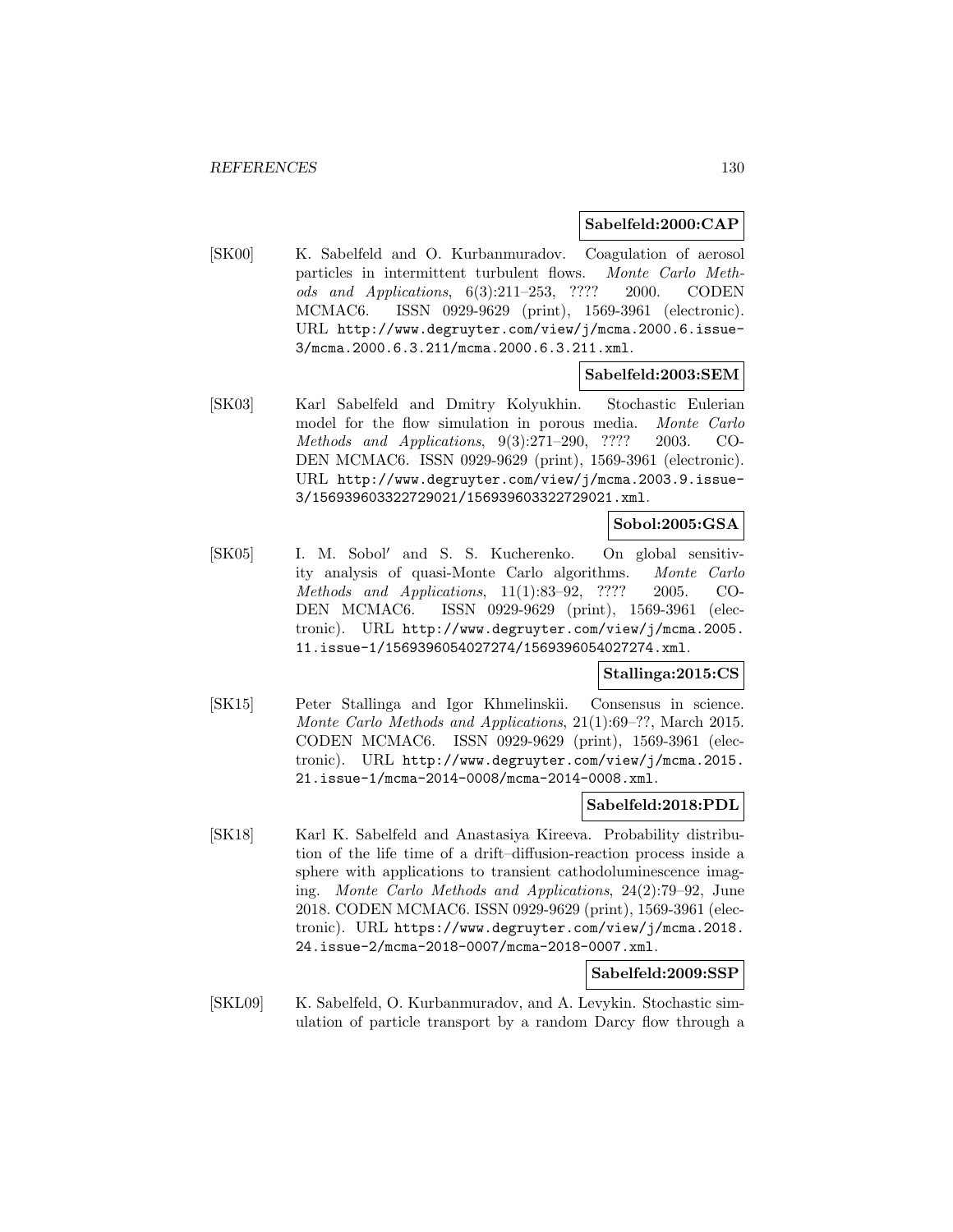porous cylinder. Monte Carlo Methods and Applications, 15(1): 63–90, May 2009. CODEN MCMAC6. ISSN 0929-9629 (print), 1569-3961 (electronic). URL http://www.degruyter.com/view/ j/mcma.2009.15.issue-1/mcma.2009.004/mcma.2009.004.xml.

## **Sabelfeld:2010:SIP**

[SL10] Karl Sabelfeld and Nadja Loshchina. Stochastic iterative projection methods for large linear systems. Monte Carlo Methods and Applications, 16(3–4):343–359, December 2010. CO-DEN MCMAC6. ISSN 0929-9629 (print), 1569-3961 (electronic). URL http://www.degruyter.com/view/j/mcma.2010. 16.issue-3-4/mcma.2010.020/mcma.2010.020.xml.

### **Sabelfeld:2014:SMI**

[SL14] Karl K. Sabelfeld and Alexander I. Levykin. A spectral method for isotropic diffusion equation with random concentration fluctuations of incoming flux of particles through circular-shaped boundaries. Monte Carlo Methods and Applications, 20(3):173–??, September 2014. CODEN MCMAC6. ISSN 0929-9629 (print), 1569-3961 (electronic). URL http://www.degruyter.com/view/j/mcma.2014. 20.issue-3/mcma-2014-0001/mcma-2014-0001.xml.

### **Sabelfeld:2015:SSF**

[SLK15] Karl K. Sabelfeld, Alexander I. Levykin, and Anastasiya E. Kireeva. Stochastic simulation of fluctuation-induced reactiondiffusion kinetics governed by Smoluchowski equations. Monte Carlo Methods and Applications, 21(1):33–??, March 2015. CO-DEN MCMAC6. ISSN 0929-9629 (print), 1569-3961 (electronic). URL http://www.degruyter.com/view/j/mcma.2015. 21.issue-1/mcma-2014-0012/mcma-2014-0012.xml.

#### **Sabelfeld:2007:FSS**

[SLP07] K. Sabelfeld, A. Levykin, and T. Privalova. A fast stratified sampling simulation of coagulation processes. Monte Carlo Methods and Applications, 13(1):71–88, ???? 2007. CO-DEN MCMAC6. ISSN 0929-9629 (print), 1569-3961 (electronic). URL http://www.degruyter.com/view/j/mcma.2007. 13.issue-1/mcma.2007.004/mcma.2007.004.xml.

### **Sobol:2003:MCR**

[SM03] I. M. Sobol and E. E. Myshetskaya. Modelling correlated random variables. Monte Carlo Methods and Applications, 9(1):67–76, January 2003. CODEN MCMAC6. ISSN 0929-9629 (print), 1569-3961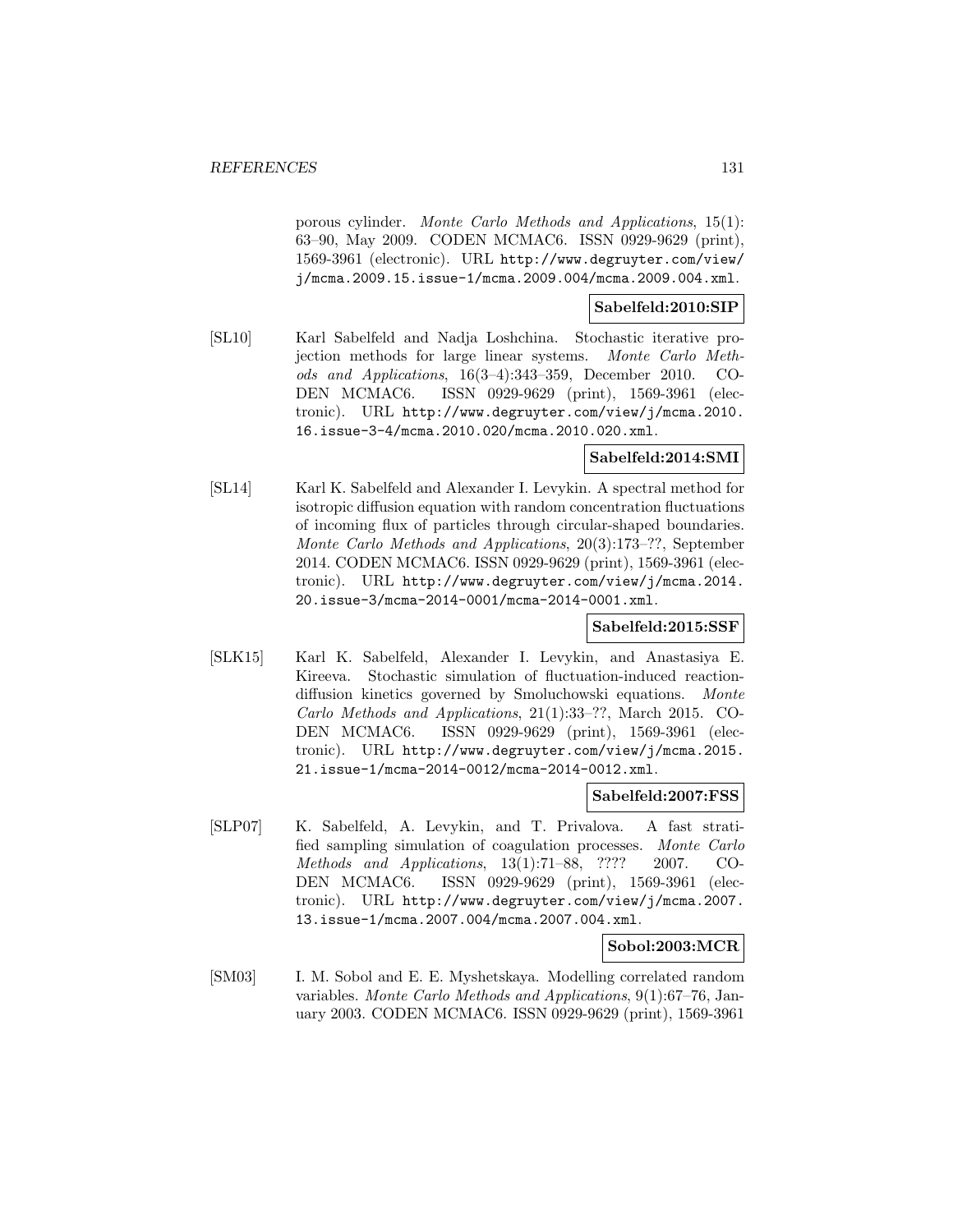(electronic). URL http://www.degruyter.com/view/j/mcma. 2003.9.issue-1/156939603322587470/156939603322587470.xml.

### **Simonov:2004:RWA**

[SM04] N. A. Simonov and M. Mascagni. Random walk algorithms for estimating effective properties of digitized porous media. Monte Carlo Methods and Applications, 10(3–4):599–608, December 2004. CODEN MCMAC6. ISSN 0929-9629 (print), 1569-3961 (electronic). URL http://www.degruyter.com/view/j/mcma.2004. 10.issue-3-4/mcma.2004.10.3-4.599/mcma.2004.10.3-4.599. xml.

# **Sobol:2008:MCE**

[SM08] I. M. Sobol' and E. E. Myshetskaya. Monte Carlo estimators for small sensitivity indices. Monte Carlo Methods and Applications, 13(5–6):455–465, January 2008. CODEN MCMAC6. ISSN 0929-9629 (print), 1569-3961 (electronic). URL http: //www.degruyter.com/view/j/mcma.2008.13.issue-5-6/mcma. 2007.023/mcma.2007.023.xml.

### **Sabelfeld:2009:SRA**

[SM09] K. Sabelfeld and N. Mozartova. Sparsified randomization algorithms for large systems of linear equations and a new version of the random walk on boundary method. Monte Carlo Methods and Applications, 15(3):257–284, November 2009. CO-DEN MCMAC6. ISSN 0929-9629 (print), 1569-3961 (electronic). URL http://www.degruyter.com/view/j/mcma.2009. 15.issue-3/mcma.2009.015/mcma.2009.015.xml.

### **Sabelfeld:2012:SBC**

[SM12] Karl Sabelfeld and Nadezhda Mozartova. Stochastic boundary collocation and spectral methods for solving PDEs. Monte Carlo Methods and Applications, 18(3):217–??, September 2012. CODEN MCMAC6. ISSN 0929-9629 (print), 1569-3961 (electronic). URL http://www.degruyter.com/view/j/mcma.2012. 18.issue-3/mcma-2012-0008/mcma-2012-0008.xml.

### **Smidts:1998:PSE**

[Smi98] O. F. Smidts. Point and surface estimations by a non-analog Monte Carlo simulation for the transport of radionuclide chains in porous media. Monte Carlo Methods and Applications, 4(4):289–318, ???? 1998. CODEN MCMAC6. ISSN 0929-9629 (print), 1569-3961 (electronic). URL http://www.degruyter.com/view/j/mcma.1998.4. issue-4/mcma.1998.4.4.289/mcma.1998.4.4.289.xml.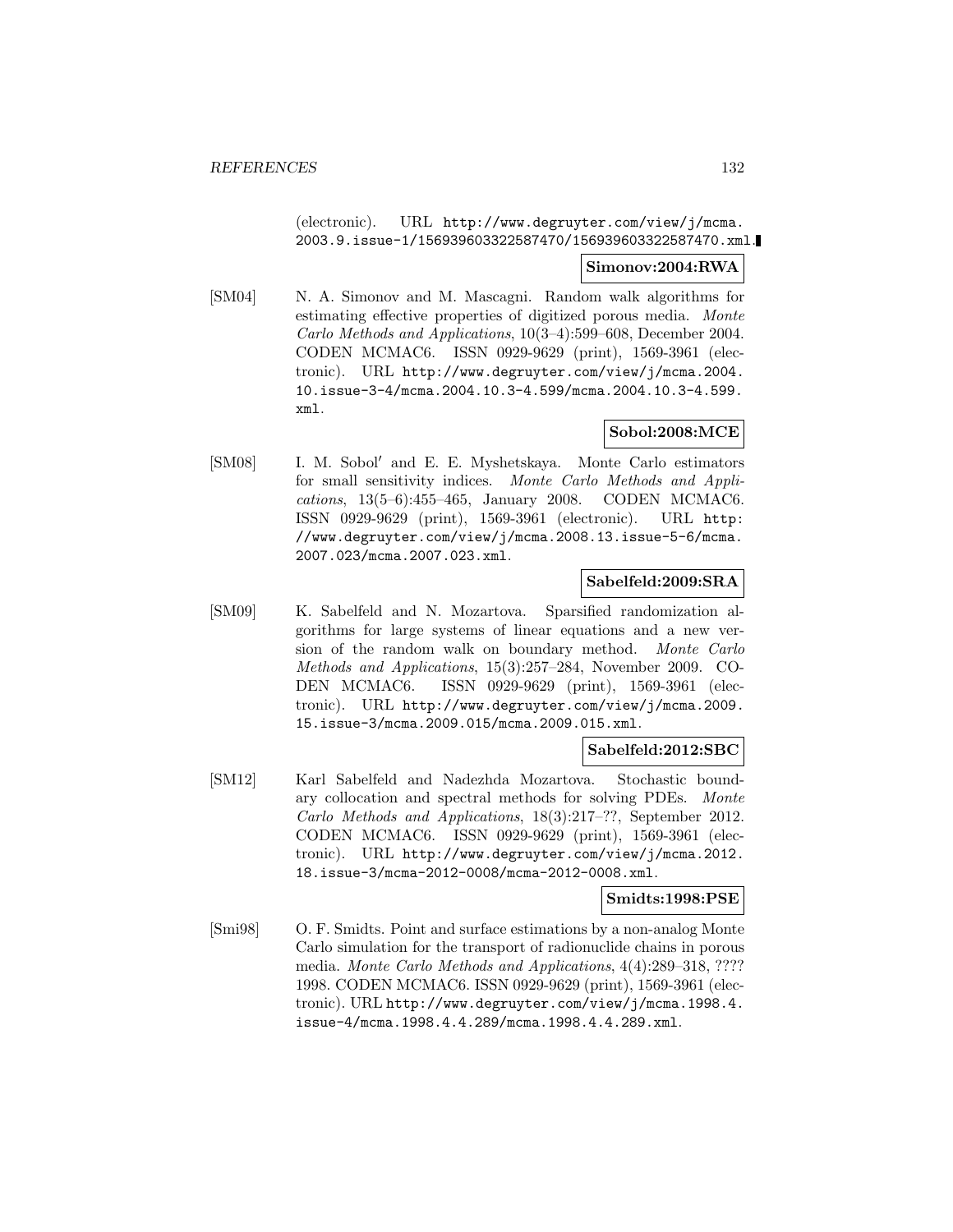#### **Schretter:2013:DIM**

[SN13] Colas Schretter and Harald Niederreiter. A direct inversion method for non-uniform quasi-random point sequences. Monte Carlo Methods and Applications, 19(1):1–??, March 2013. CO-DEN MCMAC6. ISSN 0929-9629 (print), 1569-3961 (electronic). URL http://www.degruyter.com/view/j/mcma.2013. 19.issue-1/mcma-2012-0014/mcma-2012-0014.xml.

## **Sellier:2014:BSW**

[SNDS14] Jean Michel Sellier, Mihail Nedjalkov, Ivan Dimov, and Siegfried Selberherr. A benchmark study of the Wigner Monte Carlo method. Monte Carlo Methods and Applications, 20(1):43–??, March 2014. CODEN MCMAC6. ISSN 0929-9629 (print), 1569-3961 (electronic). URL http://www.degruyter.com/view/j/mcma.2014. 20.issue-1/mcma-2013-0018/mcma-2013-0018.xml.

#### **Sabelfeld:2020:MCT**

[SP20] Karl K. Sabelfeld and Nikita Popov. Monte Carlo tracking driftdiffusion trajectories algorithm for solving narrow escape problems. Monte Carlo Methods and Applications, 26(3):177–191, August 6, 2020. CODEN MCMAC6. ISSN 0929-9629 (print), 1569-3961 (electronic). URL https://www.degruyter.com/document/doi/ 10.1515/mcma-2020-2073/html.

# **Spade:2021:EDM**

[Spa21] David A. Spade. Estimating drift and minorization coefficients for Gibbs sampling algorithms. Monte Carlo Methods and Applications, 27(3):195–209, August 8, 2021. CODEN MCMAC6. ISSN 0929-9629 (print), 1569-3961 (electronic). URL https://www. degruyter.com/document/doi/10.1515/mcma-2021-2093/html.

#### **Sabelfeld:1996:SAS**

[SRKL96] K. K. Sabelfeld, S. V. Rogasinsky, A. A. Kolodko, and A. I. Levykin. Stochastic algorithms for solving Smolouchovsky coagulation equation and applications to aerosol growth simulation. Monte Carlo Methods and Applications, 2(1):41–87, ???? 1996. CODEN MCMAC6. ISSN 0929-9629 (print), 1569-3961 (electronic). URL http://www.degruyter.com/view/j/mcma.1996.2. issue-1/mcma.1996.2.1.41/mcma.1996.2.1.41.xml.

# **Sabelfeld:1995:RWS**

[SS95] K. K. Sabelfeld and I. A. Shalimova. Random walk on spheres process for exterior Dirichlet problem. Monte Carlo Meth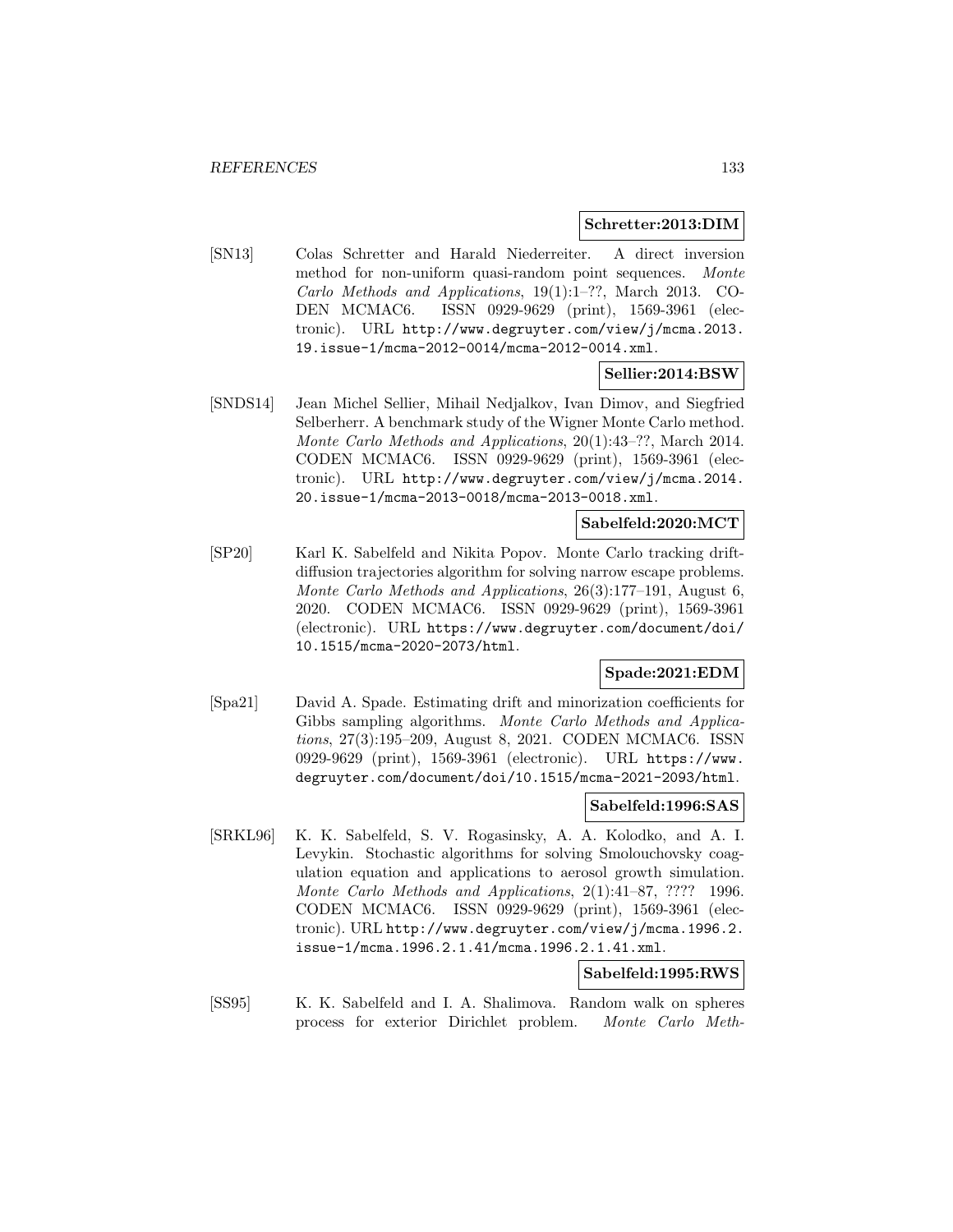ods and Applications, 1(4):325–331, ???? 1995. CODEN MCMAC6. ISSN 0929-9629 (print), 1569-3961 (electronic). URL http://www.degruyter.com/view/j/mcma.1995.1.issue-4/mcma.1995.1.4.325/mcma.1995.1.4.325.xml.

## **Sahoo:1997:TUS**

[SS97] L. N. Sahoo and J. Sahoo. On three unbiased strategies in sample surveys. Monte Carlo Methods and Applications, 3(1):73-81, ???? 1997. CODEN MCMAC6. ISSN 0929-9629 (print), 1569-3961 (electronic). URL http://www.degruyter.com/view/j/mcma.1997.3. issue-1/mcma.1997.3.1.73/mcma.1997.3.1.73.xml.

# **Sabelfeld:2001:FBS**

[SS01] K. Sabelfeld and I. Shalimova. Forward and backward stochastic Lagrangian models for turbulent transport and the well-mixed condition. Monte Carlo Methods and Applications, 7(3–4):369– 381, ???? 2001. CODEN MCMAC6. ISSN 0929-9629 (print), 1569-3961 (electronic). URL http://www.degruyter.com/view/ j/mcma.2001.7.issue-3-4/mcma.2001.7.3-4.369/mcma.2001. 7.3-4.369.xml. Monte Carlo and probabilistic methods for partial differential equations, Part II (Monte Carlo, 2000).

### **Sabelfeld:2002:RWS**

[SS02] Karl K. Sabelfeld and Irina A. Shalimova. Random walk on spheres methods for iterative solution of elasticity problems. Monte Carlo Methods and Applications, 8(2):171–202, ???? 2002. CO-DEN MCMAC6. ISSN 0929-9629 (print), 1569-3961 (electronic). URL http://www.degruyter.com/view/j/mcma.2002.8.issue-2/mcma.2002.8.2.171/mcma.2002.8.2.171.xml.

### **Sabelfeld:2003:FRW**

[SS03] Karl Sabelfeld and Elena Shkarupa. Functional random walk on spheres algorithm for biharmonic equation: optimization and error estimation. Monte Carlo Methods and Applications, 9(1):51–65, January 2003. CODEN MCMAC6. ISSN 0929-9629 (print), 1569- 3961 (electronic). URL http://www.degruyter.com/view/j/ mcma.2003.9.issue-1/156939603322587461/156939603322587461. xml.

#### **Sobol:2007:GSI**

[SS07] Ilya M. Sobol' and Boris V. Shukhman. On global sensitivity indices: Monte Carlo estimates affected by random errors. Monte Carlo Methods and Applications, 13(1):89–97, ???? 2007.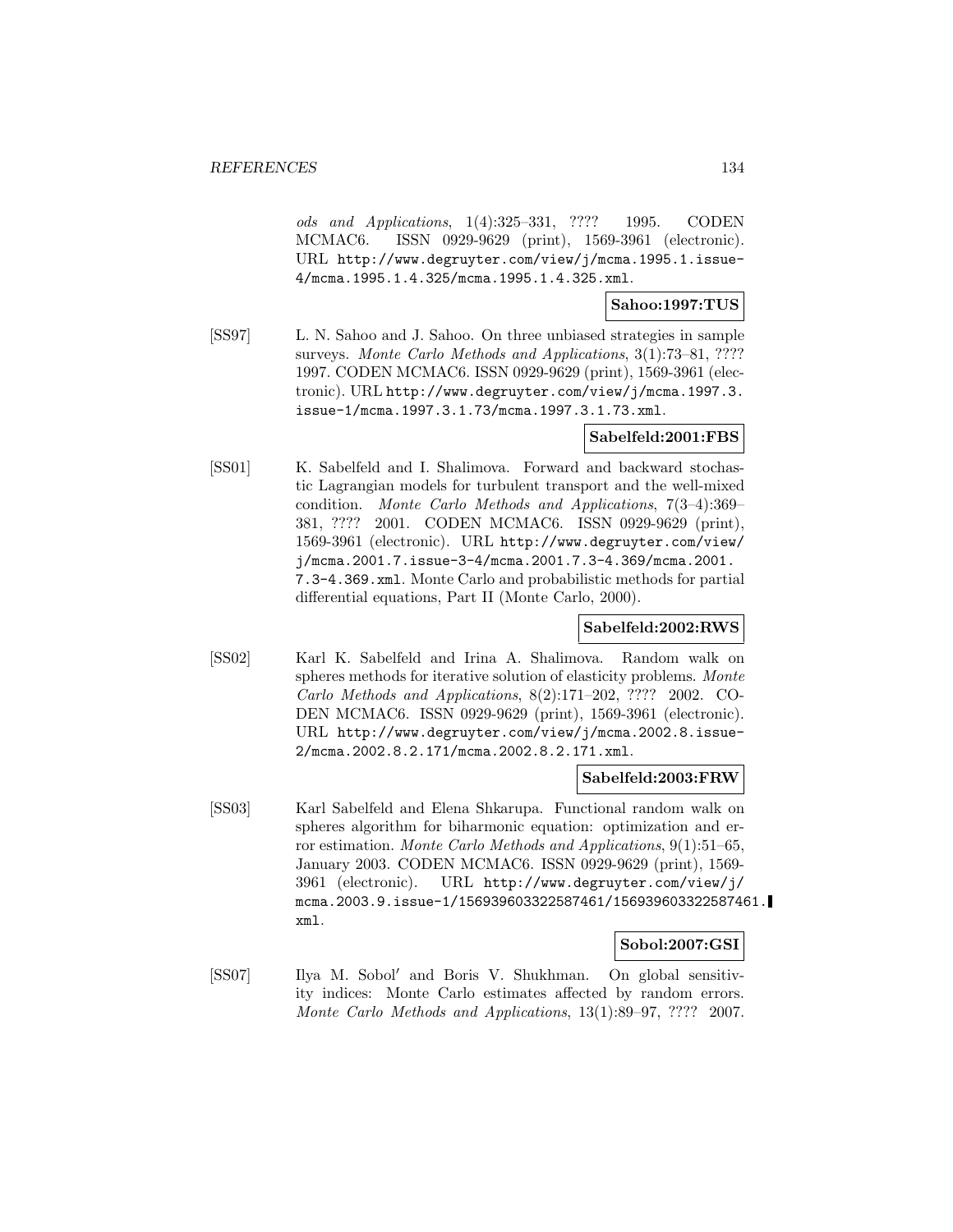CODEN MCMAC6. ISSN 0929-9629 (print), 1569-3961 (electronic). URL http://www.degruyter.com/view/j/mcma.2007. 13.issue-1/mcma.2007.005/mcma.2007.005.xml.

### **Shalimova:2014:SPC**

[SS14a] Irina A. Shalimova and Karl K. Sabelfeld. Stochastic polynomial chaos based algorithm for solving PDEs with random coefficients. Monte Carlo Methods and Applications, 20(4):279–??, December 2014. CODEN MCMAC6. ISSN 0929-9629 (print), 1569-3961 (electronic). URL http://www.degruyter.com/view/j/mcma.2014. 20.issue-4/mcma-2014-0006/mcma-2014-0006.xml.

# **Sobol:2014:QMC**

[SS14b] Ilya M. Sobol and Boris V. Shukhman. Quasi-Monte Carlo: A high-dimensional experiment. Monte Carlo Methods and Applications, 20(3):167–171, September 2014. CODEN MCMAC6. ISSN 0929-9629 (print), 1569-3961 (electronic). URL http://www. degruyter.com/view/j/mcma.2014.20.issue-3/mcma-2013-0022/ mcma-2013-0022.xml.

#### **Shukhman:2015:LTA**

[SS15] Boris V. Shukhman and Ilya M. Sobol. A limit theorem for average dimensions. Monte Carlo Methods and Applications, 21(2):175–??, June 2015. CODEN MCMAC6. ISSN 0929-9629 (print), 1569- 3961 (electronic). URL http://www.degruyter.com/view/j/ mcma.2015.21.issue-2/mcma-2014-0018/mcma-2014-0018.xml.

### **Shalimova:2017:SPC**

[SS17] Irina A. Shalimova and Karl K. Sabelfeld. Stochastic polynomial chaos expansion method for random Darcy equation. Monte Carlo Methods and Applications, 23(2):101–??, June 2017. CODEN MCMAC6. ISSN 0929-9629 (print), 1569-3961 (electronic). URL https://www.degruyter.com/view/j/mcma.2017. 23.issue-2/mcma-2017-0109/mcma-2017-0109.xml.

#### **Shalimova:2018:RWS**

[SS18a] Irina Shalimova and Karl K. Sabelfeld. Random walk on spheres method for solving anisotropic drift-diffusion problems. Monte Carlo Methods and Applications, 24(1):43–54, March 2018. CODEN MCMAC6. ISSN 0929-9629 (print), 1569-3961 (electronic). URL https://www.degruyter.com/view/j/mcma.2018. 24.issue-1/mcma-2018-0006/mcma-2018-0006.xml.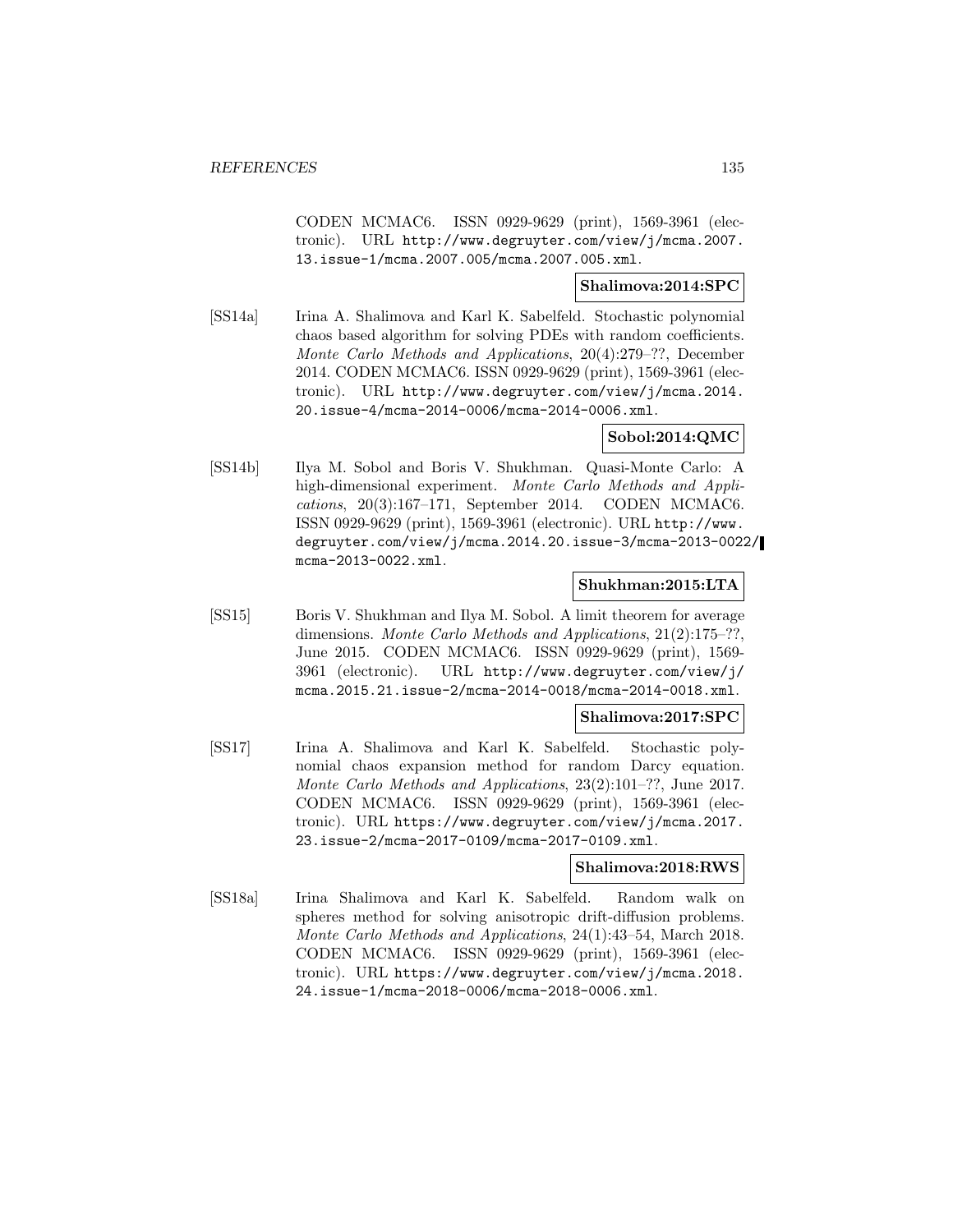### **Sobol:2018:ADP**

[SS18b] Ilya M. Sobol and Boris V. Shukhman. On average dimensions of particle transport estimators. Monte Carlo Methods and Applications, 24(2):147–151, June 2018. CODEN MC-MAC6. ISSN 0929-9629 (print), 1569-3961 (electronic). URL https://www.degruyter.com/view/j/mcma.2018.24.issue-2/ mcma-2018-0013/mcma-2018-0013.xml.

## **Shalimova:2019:RWS**

[SS19a] Irina Shalimova and Karl K. Sabelfeld. A random walk on small spheres method for solving transient anisotropic diffusion problems. Monte Carlo Methods and Applications, 25(3):271–??, September 2019. CODEN MCMAC6. ISSN 0929-9629 (print), 1569-3961 (electronic). URL https://www.degruyter.com/view/j/mcma.2019. 25.issue-3/mcma-2019-2047/mcma-2019-2047.xml.

## **Sobol:2019:QMC**

[SS19b] I. M. Sobol and B. V. Shukhman. Quasi-Monte Carlo method for solving Fredholm equations. Monte Carlo Methods and Applications, 25(3):253–??, September 2019. CODEN MC-MAC6. ISSN 0929-9629 (print), 1569-3961 (electronic). URL https://www.degruyter.com/view/j/mcma.2019.25.issue-3/ mcma-2019-2045/mcma-2019-2045.xml.

#### **Shalimova:2020:RWE**

[SS20a] Irina Shalimova and Karl K. Sabelfeld. Random walk on ellipsoids method for solving elliptic and parabolic equations. Monte Carlo Methods and Applications, 26(4):335–353, November 20, 2020. CODEN MCMAC6. ISSN 0929-9629 (print), 1569-3961 (electronic). URL https://www.degruyter.com/document/doi/ 10.1515/mcma-2020-2078/html.

### **Sobol:2020:QIE**

[SS20b] Ilya M. Sobol and Boris V. Shukhman. QMC integration errors and quasi-asymptotics. Monte Carlo Methods and Applications, 26 (3):171–176, July 16, 2020. CODEN MCMAC6. ISSN 0929-9629 (print), 1569-3961 (electronic). URL https://www.degruyter. com/document/doi/10.1515/mcma-2020-2067/html.

### **Sabelfeld:2021:GRWa**

[SS21a] Karl K. Sabelfeld and Dmitrii Smirnov. A global random walk on grid algorithm for second order elliptic equations. Monte Carlo Methods and Applications, 27(3):211–225, August 8, 2021.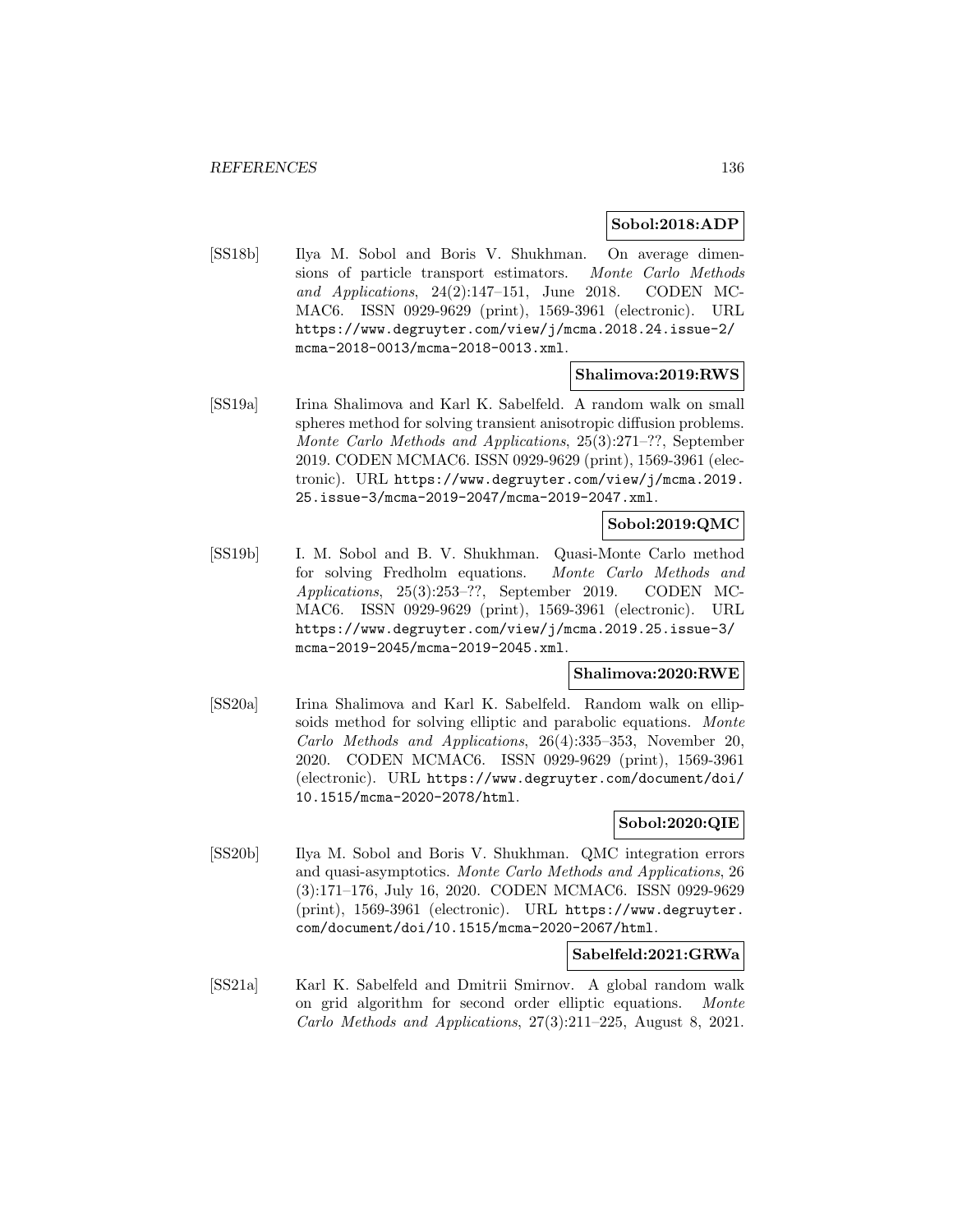CODEN MCMAC6. ISSN 0929-9629 (print), 1569-3961 (electronic). URL https://www.degruyter.com/document/doi/10. 1515/mcma-2021-2092/html.

## **Shalimova:2021:RWS**

[SS21b] Irina Shalimova and Karl K. Sabelfeld. Random walk on spheres algorithm for solving steady-state and transient diffusionrecombination problems. Monte Carlo Methods and Applications, 27(4):301–313, November 4, 2021. CODEN MCMAC6. ISSN 0929-9629 (print), 1569-3961 (electronic). URL https://www. degruyter.com/document/doi/10.1515/mcma-2021-2099/html.

### **Sakouvogui:2021:SAS**

[SSDM21] Kekoura Sakouvogui, Saleem Shaik, Curt Doetkott, and Rhonda Magel. Sensitivity analysis of stochastic frontier analysis models. Monte Carlo Methods and Applications, 27(1):71–90, February 2, 2021. CODEN MCMAC6. ISSN 0929-9629 (print), 1569-3961 (electronic). URL https://www.degruyter.com/document/doi/ 10.1515/mcma-2021-2083/html.

#### **Sabelfeld:2021:GRWb**

[SSDT21] Karl K. Sabelfeld, Dmitry Smirnov, Ivan Dimov, and Venelin Todorov. A global random walk on grid algorithm for second order elliptic equations. Monte Carlo Methods and Applications, 27(4): 325–339, October 27, 2021. CODEN MCMAC6. ISSN 0929-9629 (print), 1569-3961 (electronic). URL https://www.degruyter. com/document/doi/10.1515/mcma-2021-2097/html.

# **Sobol:1999:DRR**

[SSG99] I. M. Sobol, B. V. Shukhman, and A. Guinzbourg. On the distribution of random ranges. Monte Carlo Methods and Applications, 5(2):113–134, ???? 1999. CODEN MCMAC6. ISSN 0929-9629 (print), 1569-3961 (electronic). URL http://www.degruyter.com/ view/j/mcma.1999.5.issue-2/mcma.1999.5.2.113/mcma.1999. 5.2.113.xml.

#### **Sabelfeld:2004:DRW**

[SSL04] K. K. Sabelfeld, I. A. Shalimova, and A. I. Levykin. Discrete random walk on large spherical grids generated by spherical means for PDEs. Monte Carlo Methods and Applications, 10(3–4): 559–574, December 2004. CODEN MCMAC6. ISSN 0929-9629 (print), 1569-3961 (electronic). URL http://www.degruyter. com/view/j/mcma.2004.10.issue-3-4/mcma.2004.10.3-4.559/ mcma.2004.10.3-4.559.xml.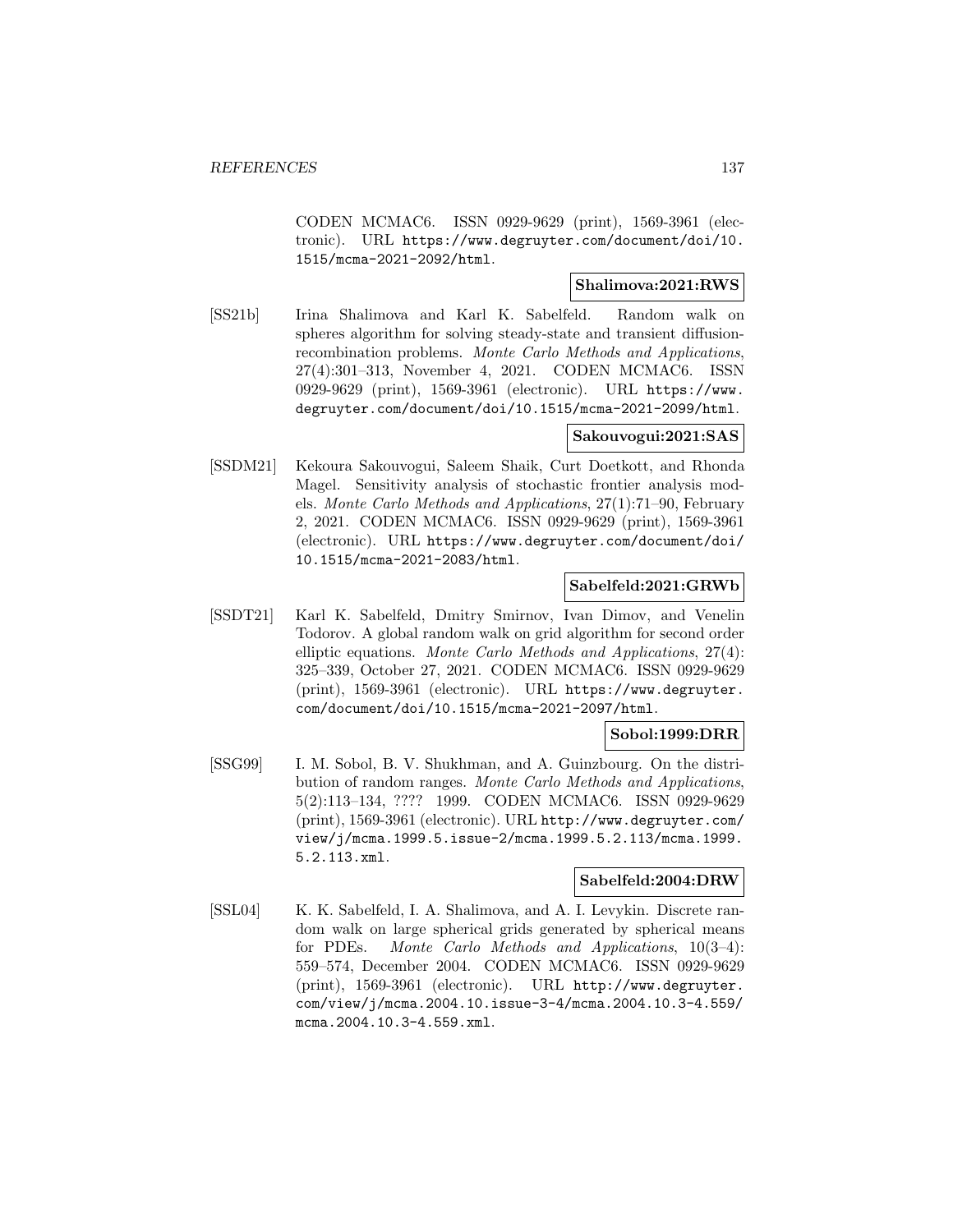#### **Sabelfeld:2006:RWF**

[SSL06] K. K. Sabelfeld, I. A. Shalimova, and A. I. Levykin. Random walk on fixed spheres for Laplace and Lamé equations. Monte Carlo Methods and Applications, 12(1):55–93, ???? 2006. CODEN MCMAC6. ISSN 0929-9629 (print), 1569-3961 (electronic). URL http://www.degruyter.com/view/j/mcma.2006. 12.issue-1/156939606776886634/156939606776886634.xml.

## **Sahoo:2006:ESA**

[SSS06] L. N. Sahoo, R. K. Sahoo, and S. C. Senapati. An empirical study on the accuracy of ratio and regression estimators in the presence of measurement errors. Monte Carlo Methods and Applications, 12(5–6):495–501, ???? 2006. CO-DEN MCMAC6. ISSN 0929-9629 (print), 1569-3961 (electronic). URL http://www.degruyter.com/view/j/mcma.2006. 12.issue-5/156939606779329026/156939606779329026.xml.

### **Sabelfeld:1995:IFB**

[ST95] K. K. Sabelfeld and D. Talay. Integral formulation of the boundary value problems and the method of random walk on spheres. Monte Carlo Methods and Applications, 1(1):1–34, ???? 1995. CODEN MCMAC6. ISSN 0929-9629 (print), 1569-3961 (electronic). URL http://www.degruyter.com/view/j/mcma.1995.1. issue-1/mcma.1995.1.1.1/mcma.1995.1.1.1.xml.

### **Sugita:2000:RWS**

[ST00] Hiroshi Sugita and Satoshi Takanobu. Random Weyl sampling for robust numerical integration of complicated functions. Monte Carlo Methods and Applications, 6(1):27–48, ???? 2000. CO-DEN MCMAC6. ISSN 0929-9629 (print), 1569-3961 (electronic). URL http://www.degruyter.com/view/j/mcma.2000.6.issue-1/mcma.2000.6.1.27/mcma.2000.6.1.27.xml.

#### **Starkov:1995:MCS**

[Sta95] A. V. Starkov. Monte Carlo splitting importance sampling. Monte Carlo Methods and Applications, 1(3):241–250, ???? 1995. CO-DEN MCMAC6. ISSN 0929-9629 (print), 1569-3961 (electronic). URL http://www.degruyter.com/view/j/mcma.1995.1.issue-3/mcma.1995.1.3.241/mcma.1995.1.3.241.xml.

# **Stefanescu:2000:GUR**

[Ste00] Stefan V. Stefanescu. Generating uniform random points inside a cone. Monte Carlo Methods and Applications, 6(2):115–130, ????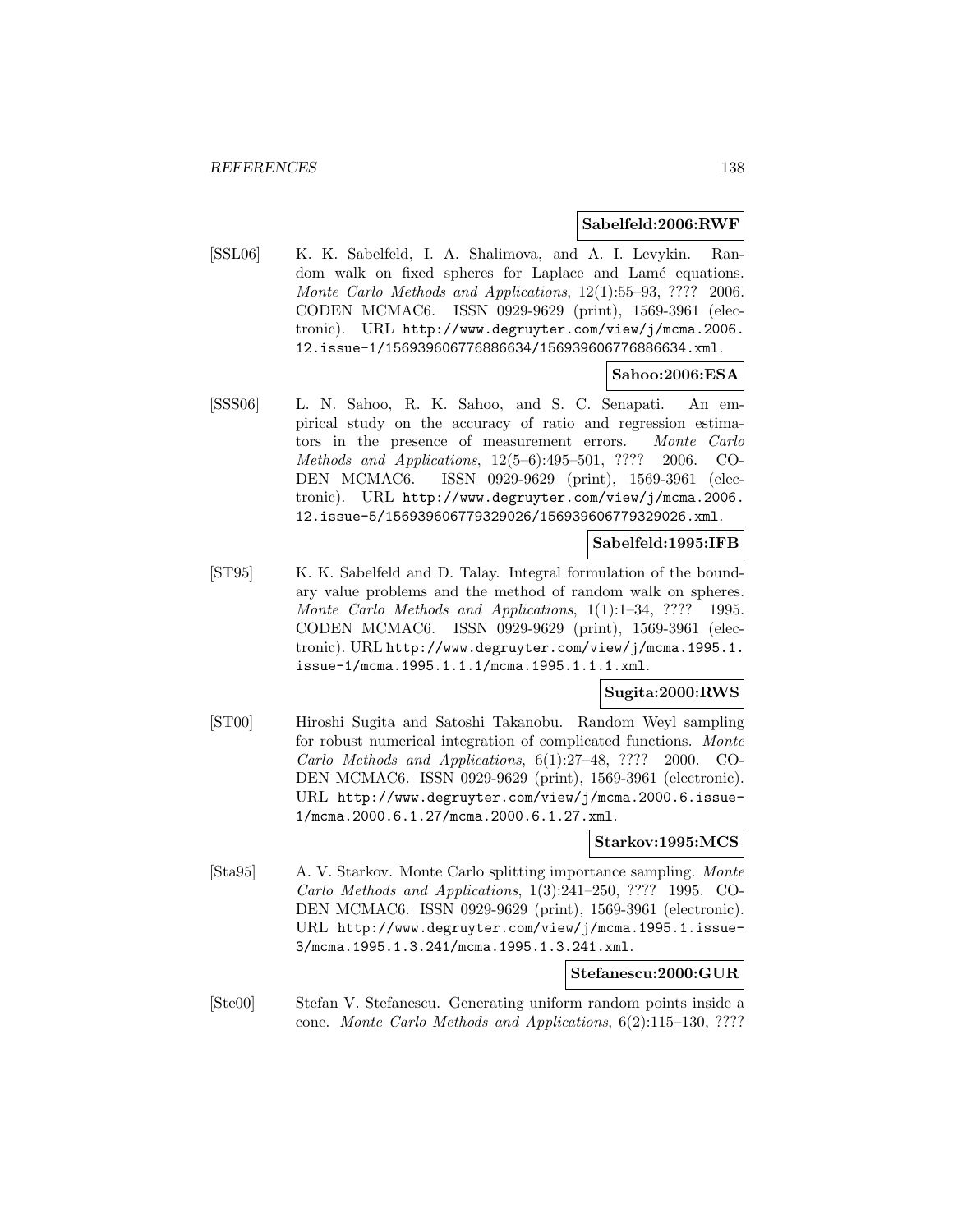2000. CODEN MCMAC6. ISSN 0929-9629 (print), 1569-3961 (electronic). URL http://www.degruyter.com/view/j/mcma.2000.6. issue-2/mcma.2000.6.2.115/mcma.2000.6.2.115.xml.

#### **Sugita:1995:PRN**

[Sug95] Hiroshi Sugita. Pseudo-random number generator by means of irrational rotation. Monte Carlo Methods and Applications, 1(1):35–57, ???? 1995. CODEN MCMAC6. ISSN 0929-9629 (print), 1569-3961 (electronic). URL http://www.degruyter.com/view/j/mcma. 1995.1.issue-1/mcma.1995.1.1.35/mcma.1995.1.1.35.xml.

## **Sugita:2004:SPR**

[Sug04] Hiroshi Sugita. Security of pseudo-random generator and Monte Carlo method. Monte Carlo Methods and Applications, 10(3–4): 609–615, December 2004. CODEN MCMAC6. ISSN 0929-9629 (print), 1569-3961 (electronic). URL http://www.degruyter. com/view/j/mcma.2004.10.issue-3-4/mcma.2004.10.3-4.609/ mcma.2004.10.3-4.609.xml.

## **Schell:2004:MUD**

[SUZ04] Thomas Schell, Andreas Uhl, and Peter Zinterhof. Measures of uniform distribution in wavelet based image compression. Monte Carlo Methods and Applications, 10(3–4):587–597, December 2004. CODEN MCMAC6. ISSN 0929-9629 (print), 1569-3961 (electronic). URL http://www.degruyter.com/view/j/mcma.2004. 10.issue-3-4/mcma.2004.10.3-4.587/mcma.2004.10.3-4.587. xml.

# **Suciu:2004:NML**

[SVH<sup>+</sup>04] N. Suciu, C. Vamos, H. Hardelauf, J. Vanderborght, and H. Vereecken. Numerical modeling of large scale transport of contaminant solutes using the global random walk algorithm. Monte Carlo Methods and Applications, 10(2):153–177, ???? 2004. CODEN MCMAC6. ISSN 0929-9629 (print), 1569-3961 (electronic). URL http://www.degruyter.com/view/j/mcma.2004. 10.issue-2/156939604777303235/156939604777303235.xml.

### **Svit:2021:SMS**

[SZKS21] Kirill Svit, Konstantin Zhuravlev, Sergey Kireev, and Karl K. Sabelfeld. A stochastic model, simulation, and application to aggregation of cadmium sulfide nanocrystals upon evaporation of the Langmuir–Blodgett matrix. Monte Carlo Methods and Applications, 27(4):289–299, November 6, 2021. CODEN MCMAC6. ISSN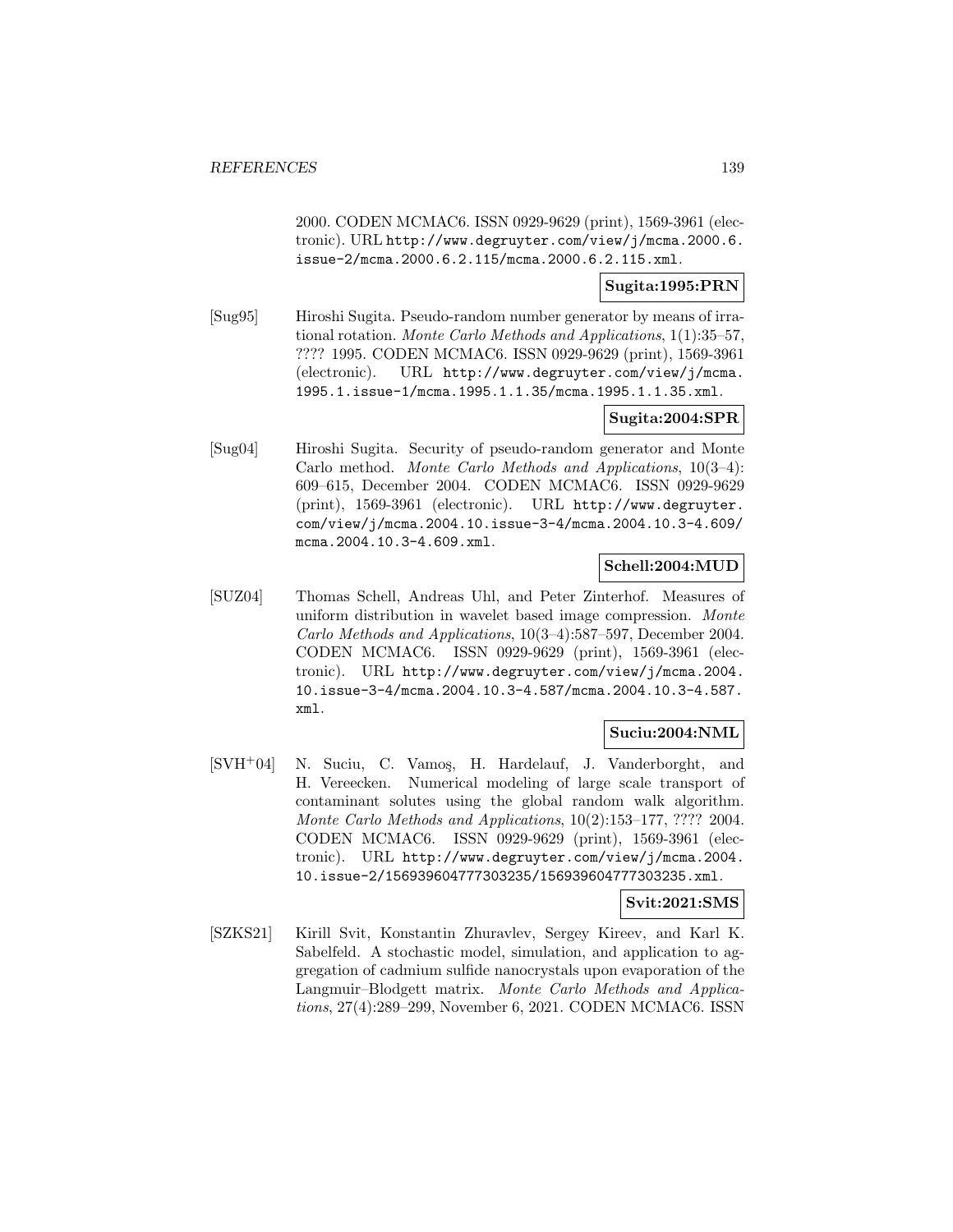0929-9629 (print), 1569-3961 (electronic). URL https://www. degruyter.com/document/doi/10.1515/mcma-2021-2100/html.

### **Takashima:1996:HWT**

[Tak96a] Keizo Takashima. On Hamming weight test and sojourn time test of m-sequences. Monte Carlo Methods and Applications, 2 (4):331–340, ???? 1996. CODEN MCMAC6. ISSN 0929-9629 (print), 1569-3961 (electronic). URL http://www.degruyter.com/ view/j/mcma.1996.2.issue-4/mcma.1996.2.4.331/mcma.1996. 2.4.331.xml.

# **Takashima:1996:NMC**

[Tak96b] Keizo Takashima. On the number of multiples of certain primitive polynomials over GF(2). Monte Carlo Methods and Applications, 2(1):15–24, ???? 1996. CODEN MCMAC6. ISSN 0929-9629 (print), 1569-3961 (electronic). URL http://www. degruyter.com/view/j/mcma.1996.2.issue-1/mcma.1996.2.1. 15/mcma.1996.2.1.15.xml.

# **Takashima:1997:RWT**

[Tak97] Keizo Takashima. Random walk tests of reciprocal m-sequences. Monte Carlo Methods and Applications, 3(2):155–166, ???? 1997. CODEN MCMAC6. ISSN 0929-9629 (print), 1569-3961 (electronic). URL http://www.degruyter.com/view/j/mcma.1997.3. issue-2/mcma.1997.3.2.155/mcma.1997.3.2.155.xml.

## **Takashima:2000:HPR**

[Tak00] K. Takashima. Hybrid pseudo-random number generation. Monte Carlo Methods and Applications, 6(1):49–59, ???? 2000. CO-DEN MCMAC6. ISSN 0929-9629 (print), 1569-3961 (electronic). URL http://www.degruyter.com/view/j/mcma.2000.6.issue-1/mcma.2000.6.1.49/mcma.2000.6.1.49.xml.

### **Thrasher:2020:ESR**

[TM20] W. John Thrasher and Michael Mascagni. Examining sharp restart in a Monte Carlo method for the linearized Poisson–Boltzmann equation. Monte Carlo Methods and Applications, 26(3):223– 244, August 11, 2020. CODEN MCMAC6. ISSN 0929-9629 (print), 1569-3961 (electronic). URL https://www.degruyter. com/document/doi/10.1515/mcma-2020-2069/html.

# **Torres:2020:DPD**

[Tor20] David J. Torres. Describing the Pearson R distribution of aggregate data. Monte Carlo Methods and Applications, 26(1):17–??, March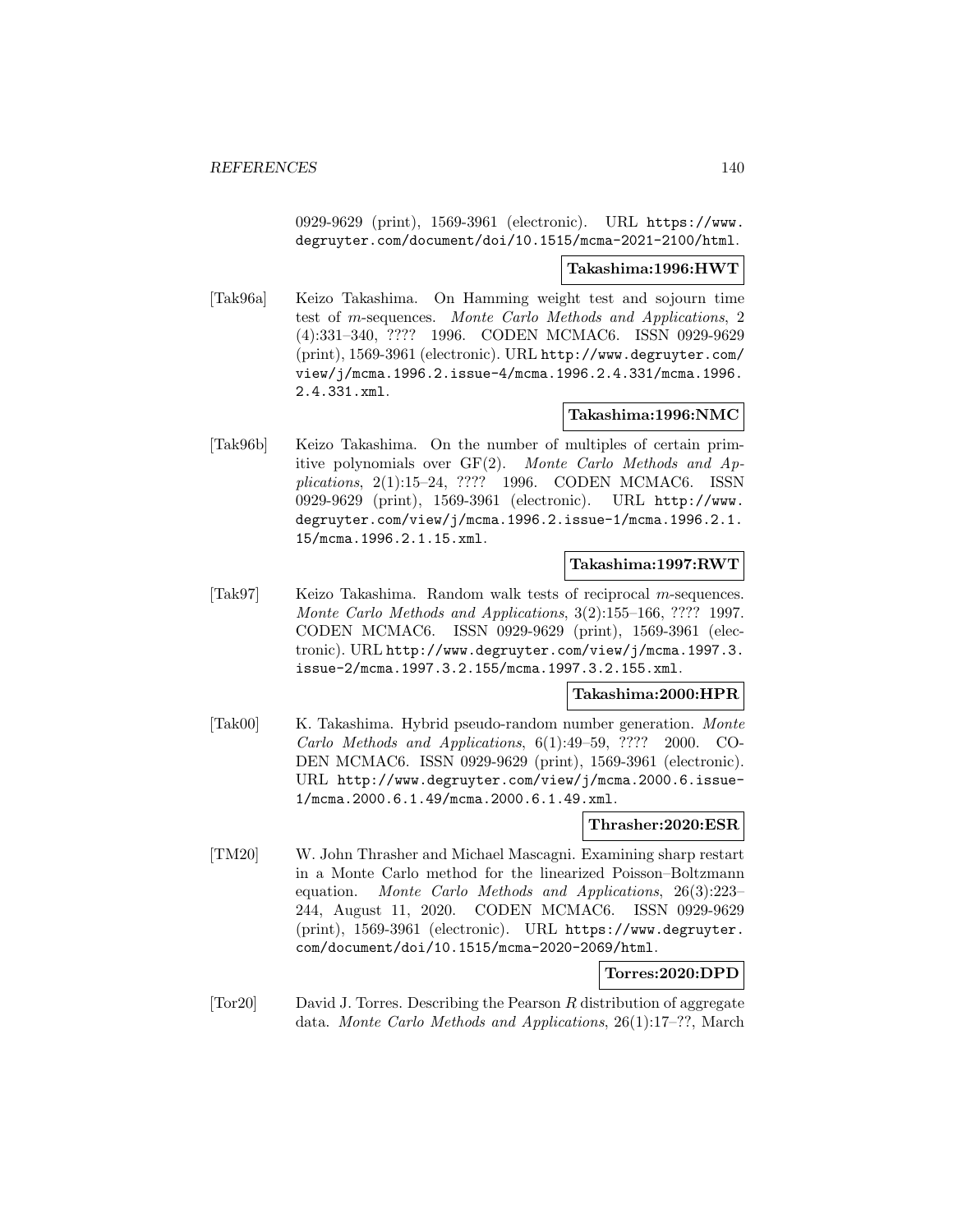2020. CODEN MCMAC6. ISSN 0929-9629 (print), 1569-3961 (electronic). URL https://www.degruyter.com/view/j/mcma.2020. 26.issue-1/mcma-2020-2054/mcma-2020-2054.xml.

## **Tamiti:2018:UVR**

[TOTAI18] Kenza Tamiti, Megdouda Ourbih-Tari, Abdelouhab Aloui, and Khelidja Idjis. The use of variance reduction, relative error and bias in testing the performance of  $M/G/1$  retrial queues estimators in Monte Carlo simulation. Monte Carlo Methods and Applications, 24(3):165–178, September 2018. CO-DEN MCMAC6. ISSN 0929-9629 (print), 1569-3961 (electronic). URL https://www.degruyter.com/view/j/mcma.2018. 24.issue-3/mcma-2018-0015/mcma-2018-0015.xml.

**Tinet:2001:RTT**

[TTEA01] E. Tinet, J. M. Tualle, D. Ettori, and S. Avrillier. Real time transformation of pre-computed Monte Carlo results for fitting optical measurements in biomedical applications. Monte Carlo Methods and Applications, 7(3–4):397–409, ???? 2001. CO-DEN MCMAC6. ISSN 0929-9629 (print), 1569-3961 (electronic). URL http://www.degruyter.com/view/j/mcma.2001.7.issue-3-4/mcma.2001.7.3-4.397/mcma.2001.7.3-4.397.xml.

### **Tuffin:1996:ULD**

[Tuf96] Bruno Tuffin. On the use of low discrepancy sequences in Monte Carlo methods. Monte Carlo Methods and Applications, 2(4): 295–320, ???? 1996. CODEN MCMAC6. ISSN 0929-9629 (print), 1569-3961 (electronic). URL http://www.degruyter.com/ view/j/mcma.1996.2.issue-4/mcma.1996.2.4.295/mcma.1996. 2.4.295.xml. See comments [Tuf98].

# **Tuffin:1998:CUL**

[Tuf98] Bruno Tuffin. Comments on: "On the use of low discrepancy sequences in Monte Carlo methods" [Monte Carlo Methods Appl. **2** (1996), no. 4, 295–320; MR1434423 (97m:65018)]. Monte Carlo Methods and Applications, 4(1):87–90, ???? 1998. CO-DEN MCMAC6. ISSN 0929-9629 (print), 1569-3961 (electronic). URL http://www.degruyter.com/view/j/mcma.1998.4.issue-1/mcma.1998.4.1.87/mcma.1998.4.1.87.xml. See [Tuf96].

### **Tuffin:2004:RQM**

[Tuf04] Bruno Tuffin. Randomization of quasi-Monte Carlo methods for error estimation: Survey and normal approximation. Monte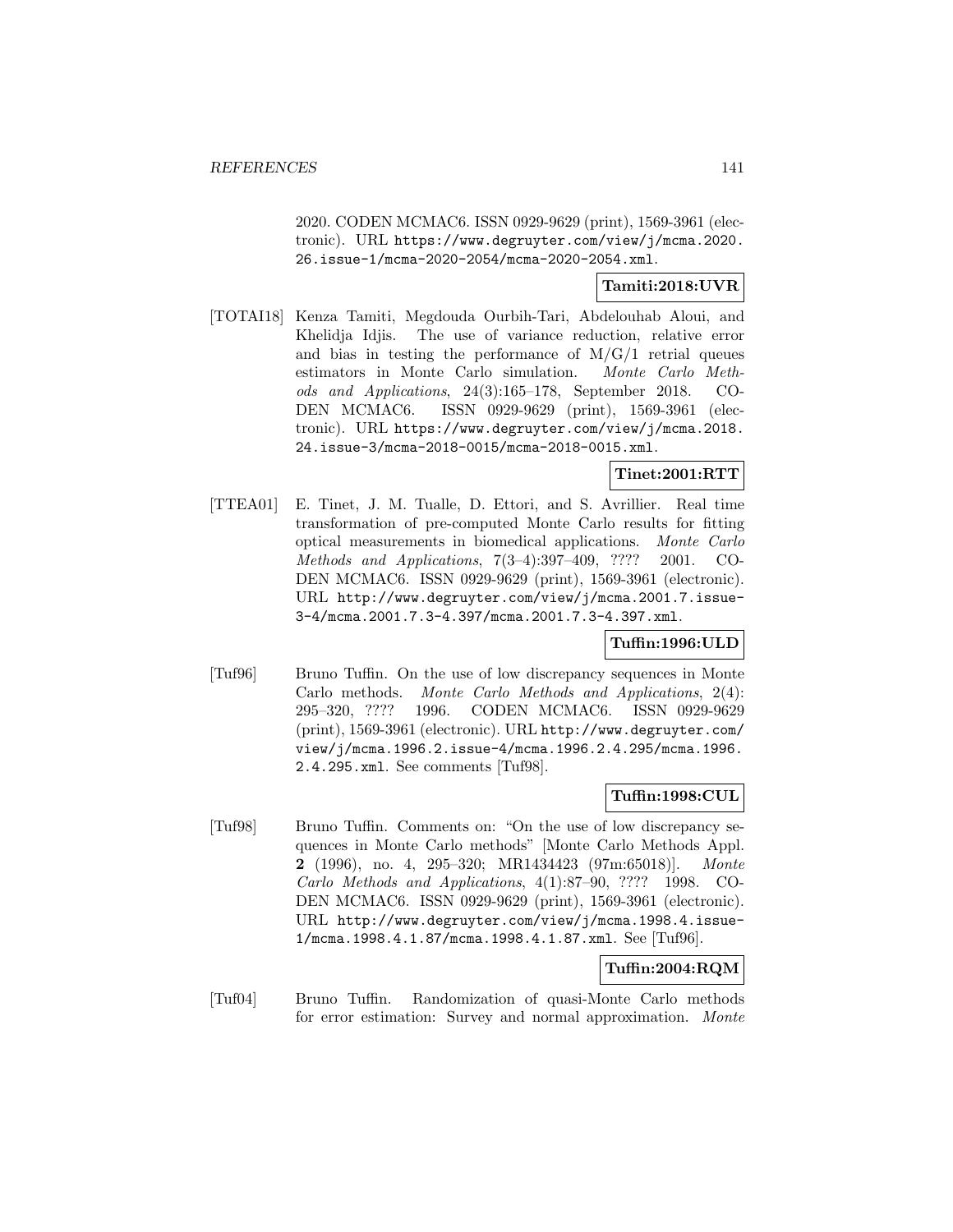Carlo Methods and Applications, 10(3–4):617–628, December 2004. CODEN MCMAC6. ISSN 0929-9629 (print), 1569-3961 (electronic). URL http://www.degruyter.com/view/j/mcma.2004. 10.issue-3-4/mcma.2004.10.3-4.617/mcma.2004.10.3-4.617. xml.

## **Turchyn:2011:SSG**

[Tur11] Yevgen V. Turchyn. Simulation of sub-Gaussian processes using wavelets. Monte Carlo Methods and Applications, 17(3):215-231, September 2011. CODEN MCMAC6. ISSN 0929-9629 (print), 1569-3961 (electronic). URL http://www.degruyter.com/view/ j/mcma.2011.17.issue-3/mcma.2011.010/mcma.2011.010.xml.

## **Turchyn:2019:WBS**

[Tur19] Ievgen Turchyn. Wavelet-based simulation of random processes from certain classes with given accuracy and reliability. Monte Carlo Methods and Applications, 25(3):217–??, September 2019. CODEN MCMAC6. ISSN 0929-9629 (print), 1569-3961 (electronic). URL https://www.degruyter.com/view/j/mcma.2019. 25.issue-3/mcma-2019-2042/mcma-2019-2042.xml.

### **Ugrin-Sparac:1996:NAG**

 $[USS6]$  Dimitrije Ugrin-Šparac. A natural algorithm for generation of pseudo-random numbers and its applications. Monte Carlo Methods and Applications, 2(3):191–217, ???? 1996. CO-DEN MCMAC6. ISSN 0929-9629 (print), 1569-3961 (electronic). URL http://www.degruyter.com/view/j/mcma.1996.2.issue-3/mcma.1996.2.3.191/mcma.1996.2.3.191.xml.

### **Uhinov:2000:UIS**

[UV00] S. A. Uhinov and A. V. Voytishek. Usage of the importance sample in Monte Carlo methods. Monte Carlo Methods and Applications, 6(4):341–348, ???? 2000. CODEN MCMAC6. ISSN 0929-9629 (print), 1569-3961 (electronic). URL http://www.degruyter.com/view/j/mcma.2000.6.issue-4/mcma.2000.6.4.341/mcma.2000.6.4.341.xml.

#### **Vasileska:2004:MCS**

[VA04] Dragica Vasileska and Shaikh S. Ahmed. Monte Carlo simulation of narrow-width SOI devices: Incorporation of the short range Coulomb interaction. Monte Carlo Methods and Applications, 10(3–4):629–640, December 2004. CODEN MCMAC6.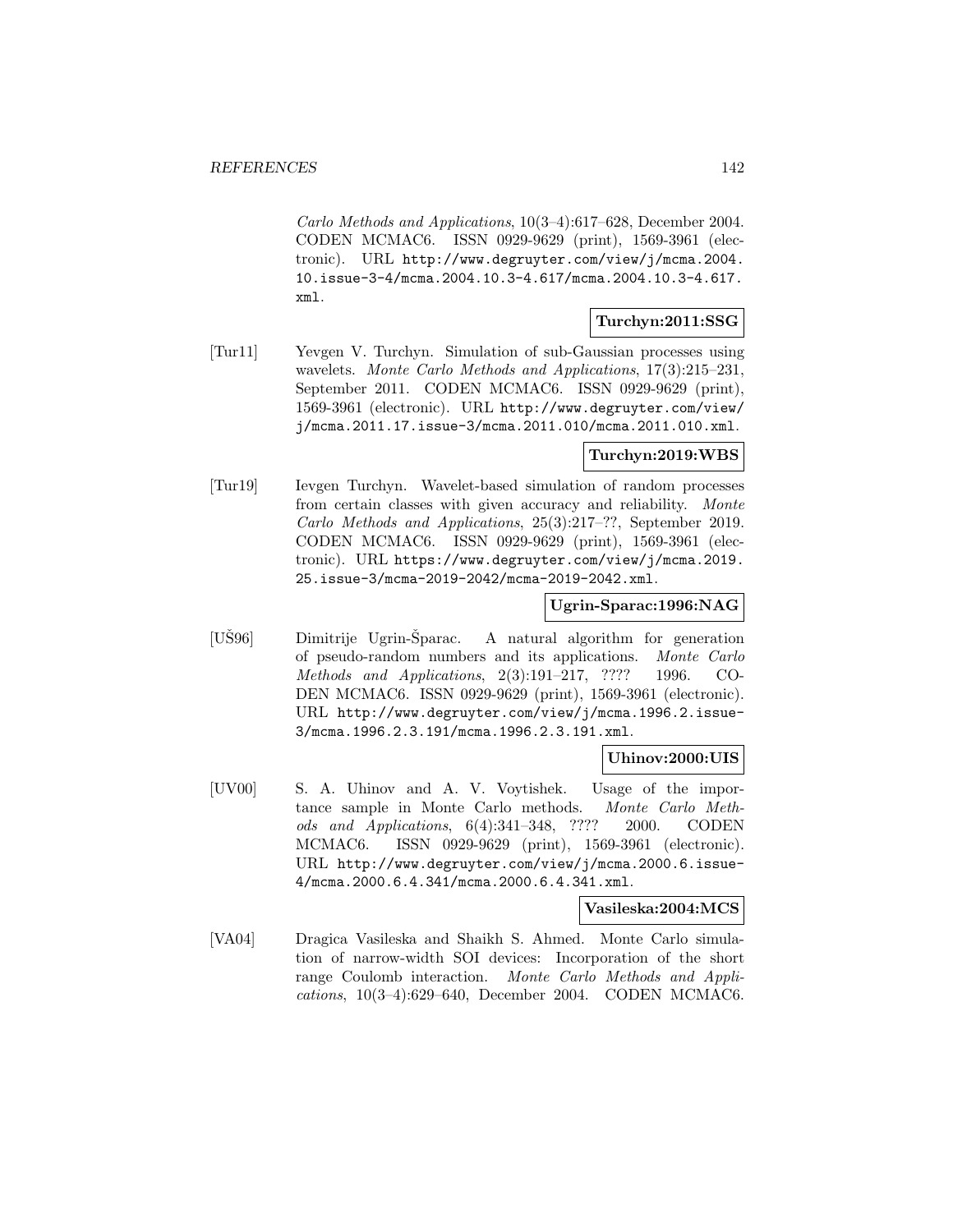ISSN 0929-9629 (print), 1569-3961 (electronic). URL http: //www.degruyter.com/view/j/mcma.2004.10.issue-3-4/mcma. 2004.10.3-4.629/mcma.2004.10.3-4.629.xml.

#### **Vanslette:2020:WSQ**

[VAYT20] Kevin Vanslette, Abdullatif Al Alsheikh, and Kamal Youcef-Toumi. Why simple quadrature is just as good as Monte Carlo. Monte Carlo Methods and Applications, 26(1):1–??, March 2020. CODEN MCMAC6. ISSN 0929-9629 (print), 1569-3961 (electronic). URL https://www.degruyter.com/view/j/mcma.2020. 26.issue-1/mcma-2020-2055/mcma-2020-2055.xml.

# **Voytishek:2000:GMC**

[VDM00] A. V. Voytishek, E. G. Dyatlova, and T. E. Mezentseva. Geometrical Monte Carlo method and its modifications. Monte Carlo Methods and Applications, 6(2):131–139, ???? 2000. CO-DEN MCMAC6. ISSN 0929-9629 (print), 1569-3961 (electronic). URL http://www.degruyter.com/view/j/mcma.2000.6.issue-2/mcma.2000.6.2.131/mcma.2000.6.2.131.xml.

### **Vidya:2007:PRA**

[Vid07] K. P. Vidya. Pollard's rho attack on ECDLP and threshold schemes. Monte Carlo Methods and Applications, 13(3):245– 252, August 2007. CODEN MCMAC6. ISSN 0929-9629 (print), 1569-3961 (electronic). URL http://www.degruyter.com/view/ j/mcma.2007.13.issue-3/mcma.2007.013/mcma.2007.013.xml.

### **Voytishek:2008:UAN**

[VMS08] Anton Voytishek, Alexandr Myasnikov, and Leonid Saneev. A use of algorithms for numerical modeling of order statistics. Monte Carlo Methods and Applications, 13(5–6):467–483, January 2008. CODEN MCMAC6. ISSN 0929-9629 (print), 1569-3961 (electronic). URL http://www.degruyter.com/view/j/mcma.2008. 13.issue-5-6/mcma.2007.024/mcma.2007.024.xml.

## **Voytishek:1997:USF**

[Voy97] A. V. Voytishek. Using the Strang–Fix approximation in discretestochastic numerical procedures. Monte Carlo Methods and Applications, 3(2):89–112, ???? 1997. CODEN MCMAC6. ISSN 0929-9629 (print), 1569-3961 (electronic). URL http://www. degruyter.com/view/j/mcma.1997.3.issue-2/mcma.1997.3.2. 89/mcma.1997.3.2.89.xml.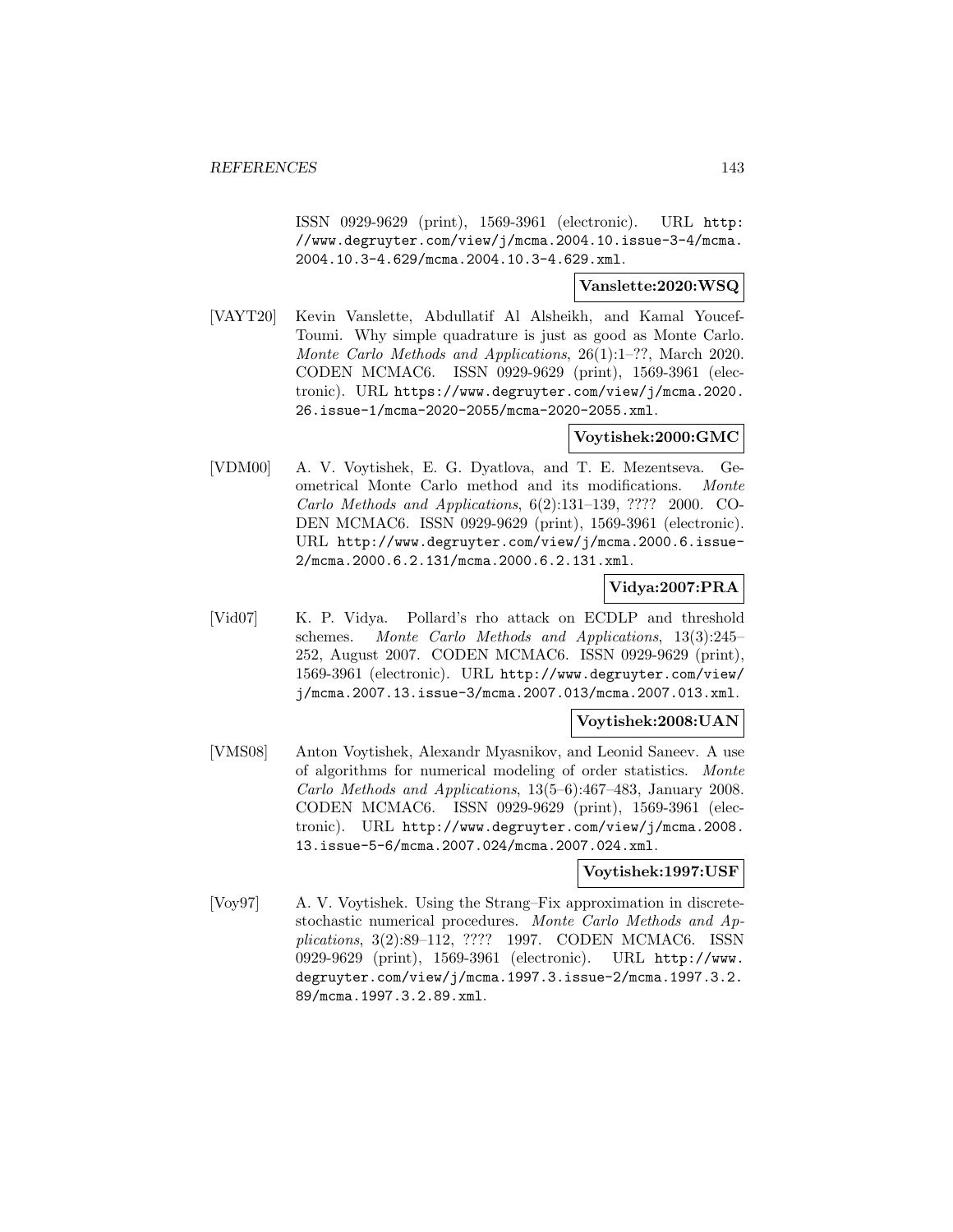### **Voytishek:1998:RMM**

[Voy98] A. V. Voytishek. Rejection methods for modelling of betadistribution. Monte Carlo Methods and Applications, 4(1):73–85, ???? 1998. CODEN MCMAC6. ISSN 0929-9629 (print), 1569-3961 (electronic). URL http://www.degruyter.com/view/j/mcma. 1998.4.issue-1/mcma.1998.4.1.73/mcma.1998.4.1.73.xml.

### **Wagner:2008:DPM**

[Wag08] Wolfgang Wagner. Deviational particle Monte Carlo for the Boltzmann equation. Monte Carlo Methods and Applications, 14(3):191– 268, September 2008. CODEN MCMAC6. ISSN 0929-9629 (print), 1569-3961 (electronic). URL http://www.degruyter.com/view/ j/mcma.2008.14.issue-3/mcma.2008.010/mcma.2008.010.xml.

### **Wagner:2010:RDF**

[Wag10] Wolfgang Wagner. Random and deterministic fragmentation models. Monte Carlo Methods and Applications, 16(3–4):399–420, December 2010. CODEN MCMAC6. ISSN 0929-9629 (print), 1569- 3961 (electronic). URL http://www.degruyter.com/view/j/ mcma.2010.16.issue-3-4/mcma.2010.016/mcma.2010.016.xml.

## **Wagner:2015:CPM**

[Wag15] Wolfgang Wagner. A class of probabilistic models for the Schrödinger equation. Monte Carlo Methods and Applications, 21(2):121–??, June 2015. CODEN MCMAC6. ISSN 0929-9629 (print), 1569-3961 (electronic). URL http://www.degruyter.com/ view/j/mcma.2015.21.issue-2/mcma-2014-0014/mcma-2014-0014. xml.

### **Warin:2018:NMC**

[War18] Xavier Warin. Nesting Monte Carlo for high-dimensional non-linear PDEs. Monte Carlo Methods and Applications, 24(4):225–247, December 2018. CODEN MCMAC6. ISSN 0929-9629 (print), 1569- 3961 (electronic). URL https://www.degruyter.com/view/j/ mcma.2018.24.issue-4/mcma-2018-2020/mcma-2018-2020.xml.

### **Wells:2006:SAS**

[Wel06] C. G. Wells. A stochastic approximation scheme and convergence theorem for particle interactions with perfectly reflecting boundary conditions. Monte Carlo Methods and Applications, 12(3–4):291– 342, ???? 2006. CODEN MCMAC6. ISSN 0929-9629 (print), 1569- 3961 (electronic). URL http://www.degruyter.com/view/j/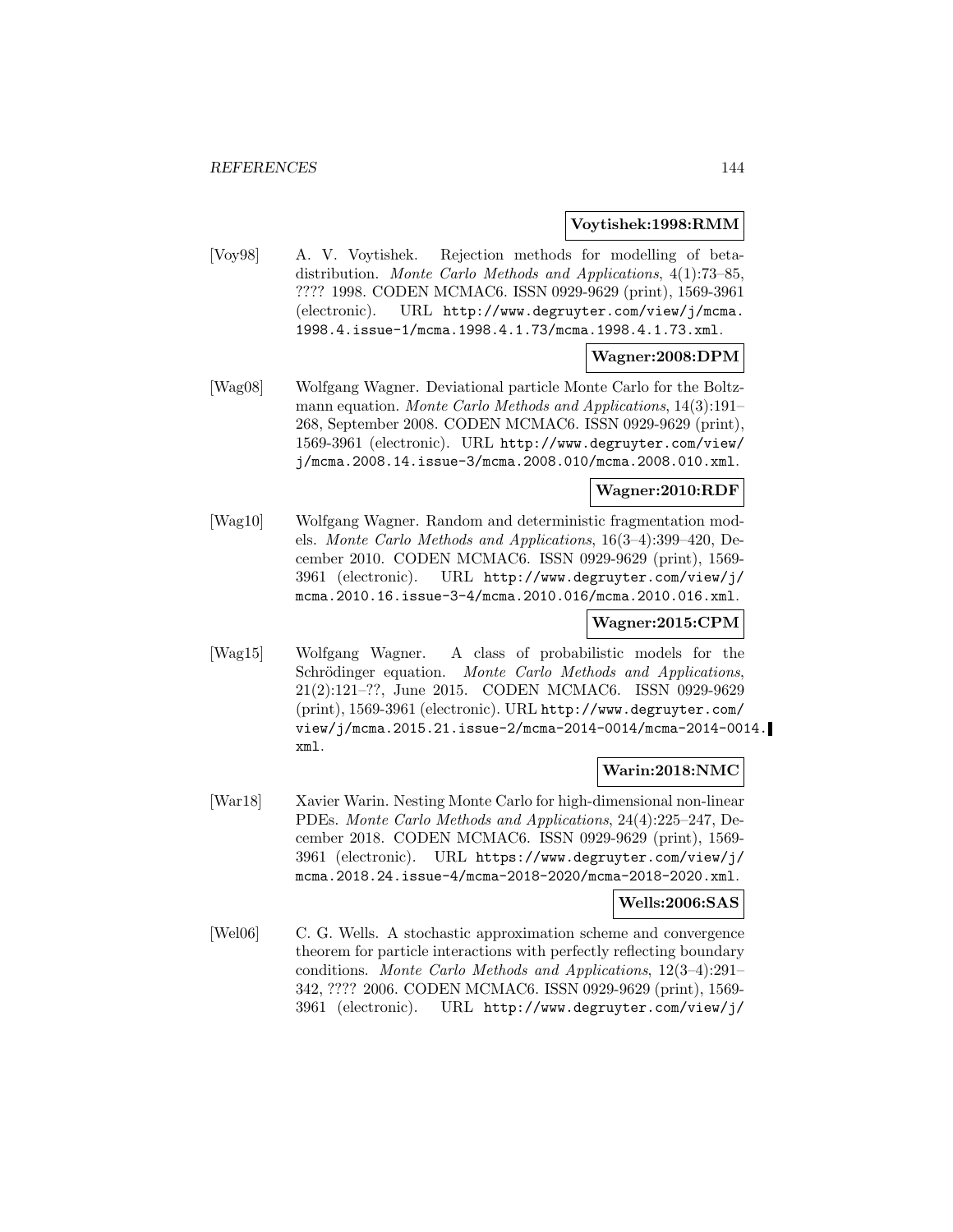mcma.2006.12.issue-3/156939606778705182/156939606778705182. xml.

#### **Wang:2009:BNB**

[WENG09] Yi Wang, Kent M. Eskridge, S. Nadarajah, and Andrzey T. Galecki. Bayesian and non-Bayesian analysis of mixed-effects PK/PD models based on differential equations. Monte Carlo Methods and Applications, 15(2):145–167, August 2009. CO-DEN MCMAC6. ISSN 0929-9629 (print), 1569-3961 (electronic). URL http://www.degruyter.com/view/j/mcma.2009. 15.issue-2/mcma.2009.009/mcma.2009.009.xml.

### **Wihstutz:2001:CSD**

[Wih01] Volker Wihstutz. Communication structure of discretized degenerate diffusion processes and approximation of Lyapunov exponents. Monte Carlo Methods and Applications, 7(3–4):411– 419, ???? 2001. CODEN MCMAC6. ISSN 0929-9629 (print), 1569-3961 (electronic). URL http://www.degruyter.com/view/ j/mcma.2001.7.issue-3-4/mcma.2001.7.3-4.411/mcma.2001. 7.3-4.411.xml. Monte Carlo and probabilistic methods for partial differential equations, Part II (Monte Carlo, 2000).

## **Wells:2005:DSM**

[WK05] Clive G. Wells and Markus Kraft. Direct simulation and mass flow stochastic algorithms to solve a sintering–coagulation equation. Monte Carlo Methods and Applications, 11(2):175–197, ???? 2005. CODEN MCMAC6. ISSN 0929-9629 (print), 1569-3961 (electronic). URL http://www.degruyter.com/view/j/mcma.2005. 11.issue-2/156939605777585980/156939605777585980.xml.

## **Wiart:2021:DSQ**

[WLD21] Jaspar Wiart, Christiane Lemieux, and Gracia Y. Dong. On the dependence structure and quality of scrambled  $(t, m, s)$ -nets. Monte Carlo Methods and Applications, 27(1):1–26, January 10, 2021. CODEN MCMAC6. ISSN 0929-9629 (print), 1569-3961 (electronic). URL https://www.degruyter.com/document/doi/ 10.1515/mcma-2020-2079/html.

#### **Weiss:2019:AOR**

[WN19] Christian Weiß and Zoran Nikolić. An aspect of optimal regression design for LSMC. Monte Carlo Methods and Applications, 25 (4):283–??, December 2019. CODEN MCMAC6. ISSN 0929-9629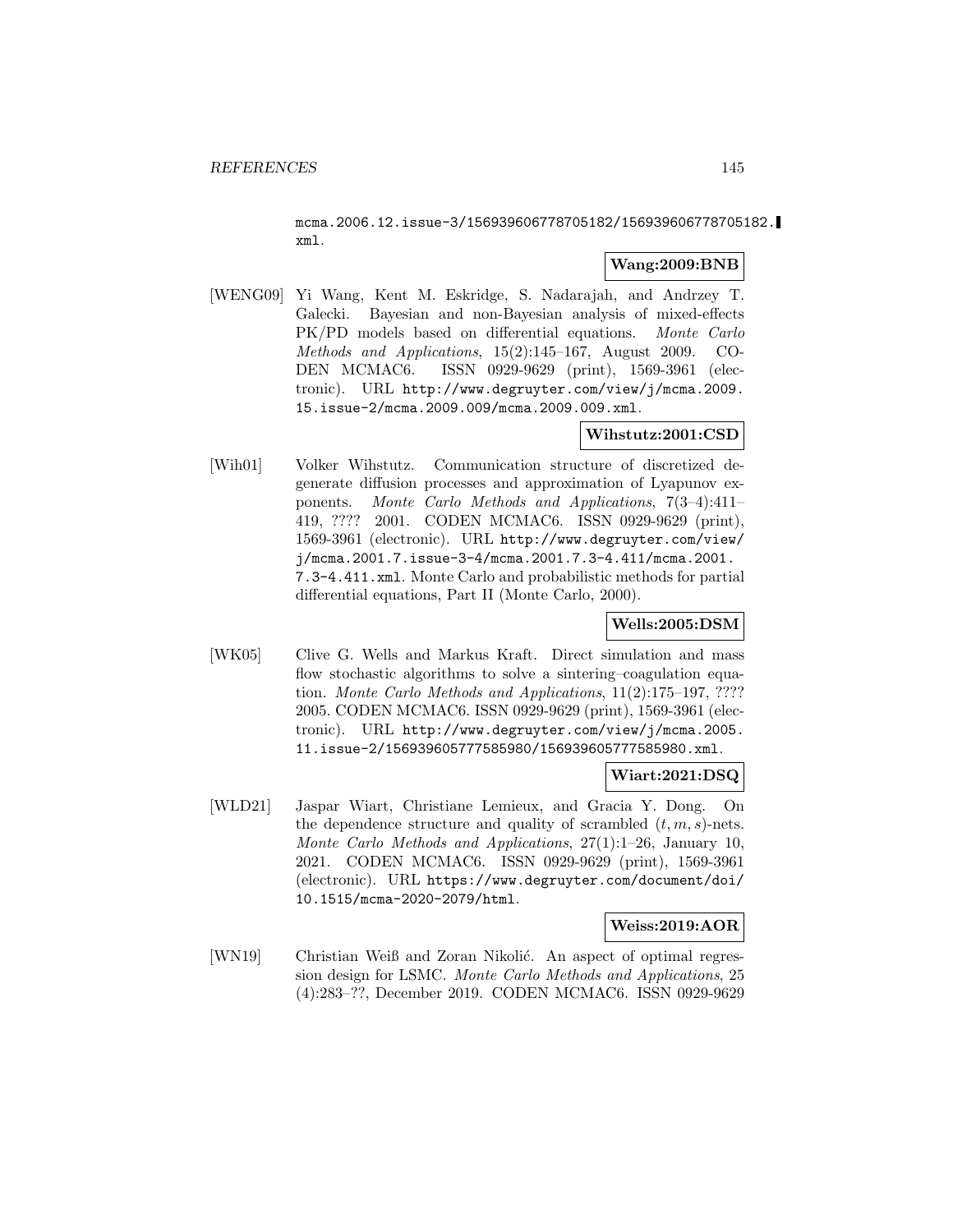(print), 1569-3961 (electronic). URL https://www.degruyter. com/view/j/mcma.2019.25.issue-4/mcma-2019-2049/mcma-2019- 2049.xml.

## **Xiao:1996:VPF**

[Xia96] Yi-Jun Xiao. Variation of product function and numerical solution of some partial differential equations by low-discrepancy sequences. Monte Carlo Methods and Applications, 2(4):321–330, ???? 1996. CODEN MCMAC6. ISSN 0929-9629 (print), 1569-3961 (electronic). URL http://www.degruyter.com/view/j/mcma.1996.2. issue-4/mcma.1996.2.4.321/mcma.1996.2.4.321.xml.

### **Xiao:2002:SGP**

[Xia02] Yi-Jun Xiao. Some geometric properties of  $(0, m, 2)$ -nets in base  $b \geq 2$ . Monte Carlo Methods and Applications, 8(1):97–106, ???? 2002. CODEN MCMAC6. ISSN 0929-9629 (print), 1569-3961 (electronic). URL http://www.degruyter.com/view/j/mcma.2002.8. issue-1/mcma.2002.8.1.97/mcma.2002.8.1.97.xml.

## **Yaguchi:2000:RHR**

[Yag00] Hirotake Yaguchi. Randomness of Horner's rule and a new method of generating random numbers. Monte Carlo Methods and Applications, 6(1):61–76, ???? 2000. CODEN MCMAC6. ISSN 0929-9629 (print), 1569-3961 (electronic). URL http://www. degruyter.com/view/j/mcma.2000.6.issue-1/mcma.2000.6.1. 61/mcma.2000.6.1.61.xml.

# **Yaguchi:2002:CLP**

[Yag02] Hirotake Yaguchi. Construction of a long-period nonalgebraic and nonrecursive pseudorandom number generator. Monte Carlo Methods and Applications, 8(2):203–213, ???? 2002. CO-DEN MCMAC6. ISSN 0929-9629 (print), 1569-3961 (electronic). URL http://www.degruyter.com/view/j/mcma.2002.8.issue-2/mcma.2002.8.2.203/mcma.2002.8.2.203.xml.

### **Yamada:2021:HOW**

[Yam21] Toshihiro Yamada. High order weak approximation for irregular functionals of time-inhomogeneous SDEs. Monte Carlo Methods and Applications, 27(2):117–136, February 20, 2021. CODEN MCMAC6. ISSN 0929-9629 (print), 1569-3961 (electronic). URL https://www.degruyter.com/document/doi/10. 1515/mcma-2021-2085/html.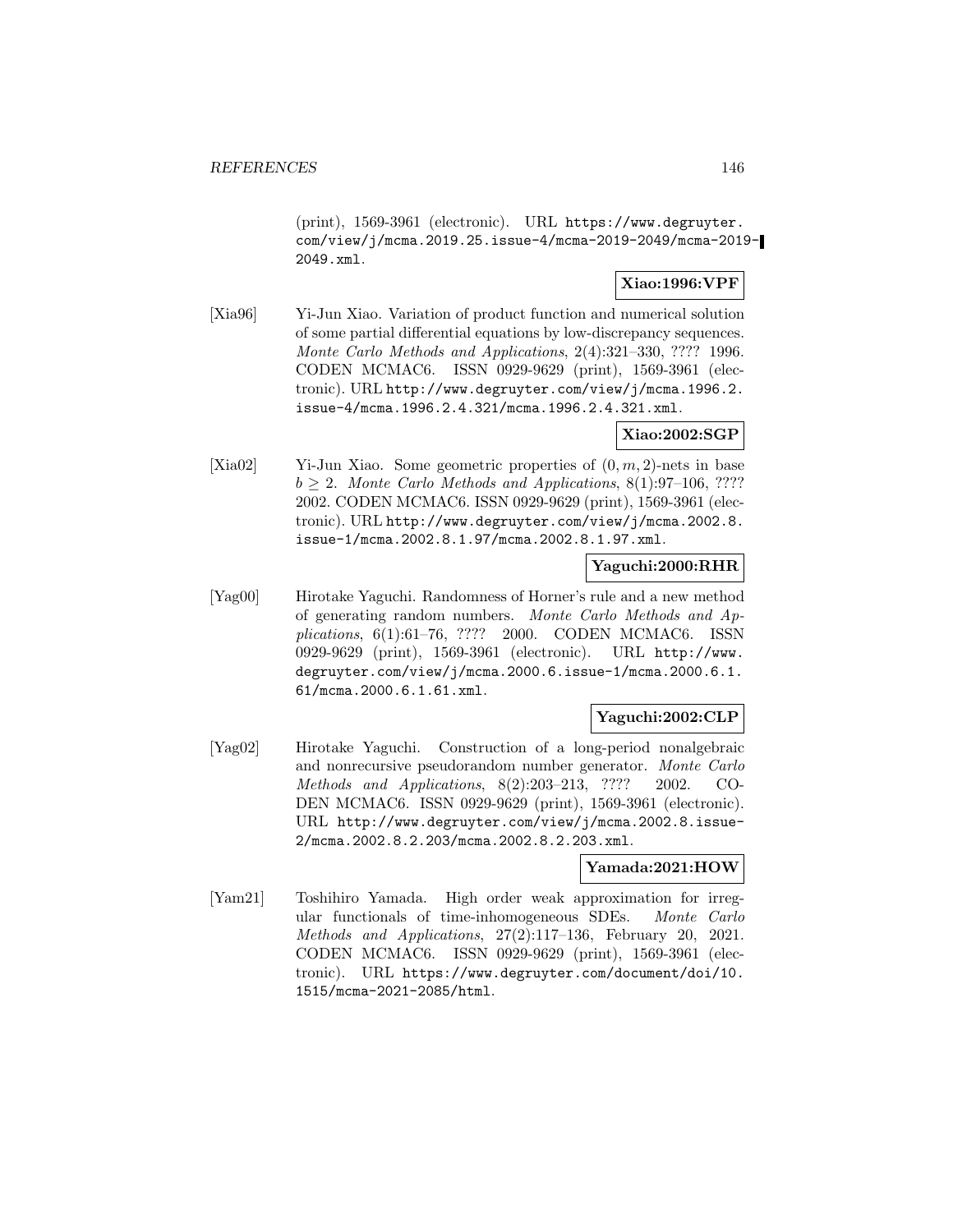#### **Yang:2013:NNS**

[Yan13] Xuewei Yang. A new numerical scheme for a class of reflected stochastic differential equations. Monte Carlo Methods and Applications, 19(4):273–??, December 2013. CO-DEN MCMAC6. ISSN 0929-9629 (print), 1569-3961 (electronic). URL http://www.degruyter.com/view/j/mcma.2013. 19.issue-4/mcma-2013-0011/mcma-2013-0011.xml.

## **Yu:2021:DMC**

[YJH21] Unjong Yu, Hoseung Jang, and Chi-Ok Hwang. A diffusion Monte Carlo method for charge density on a conducting surface at nonconstant potentials. Monte Carlo Methods and Applications, 27(4): 315–324, October 28, 2021. CODEN MCMAC6. ISSN 0929-9629 (print), 1569-3961 (electronic). URL https://www.degruyter. com/document/doi/10.1515/mcma-2021-2098/html.

#### **Yaguchi:2008:NNP**

[YK08] Hirotake Yaguchi and Izumi Kubo. A new nonrecursive pseudorandom number generator based on chaos mappings. Monte Carlo Methods and Applications, 14(1):85–98, May 2008. CO-DEN MCMAC6. ISSN 0929-9629 (print), 1569-3961 (electronic). URL http://hdl.handle.net/10076/9251; http:// www.degruyter.com/view/j/mcma.2008.14.issue-1/mcma.2008. 005/mcma.2008.005.xml.

## **Yamada:2018:SOW**

[YY18] Toshihiro Yamada and Kenta Yamamoto. A second-order weak approximation of SDEs using a Markov chain without Lévy area simulation. Monte Carlo Methods and Applications, 24(4):289–308, December 2018. CODEN MCMAC6. ISSN 0929-9629 (print), 1569- 3961 (electronic). URL https://www.degruyter.com/view/j/ mcma.2018.24.issue-4/mcma-2018-2024/mcma-2018-2024.xml.

#### **Zalesky:2000:SRB**

[Zal00] B. A. Zalesky. Stochastic relaxation for building some classes of piecewise linear regression functions. Monte Carlo Methods and Applications, 6(2):141–157, ???? 2000. CODEN MCMAC6. ISSN 0929-9629 (print), 1569-3961 (electronic). URL http://www.degruyter.com/view/j/mcma.2000.6.issue-2/mcma.2000.6.2.141/mcma.2000.6.2.141.xml.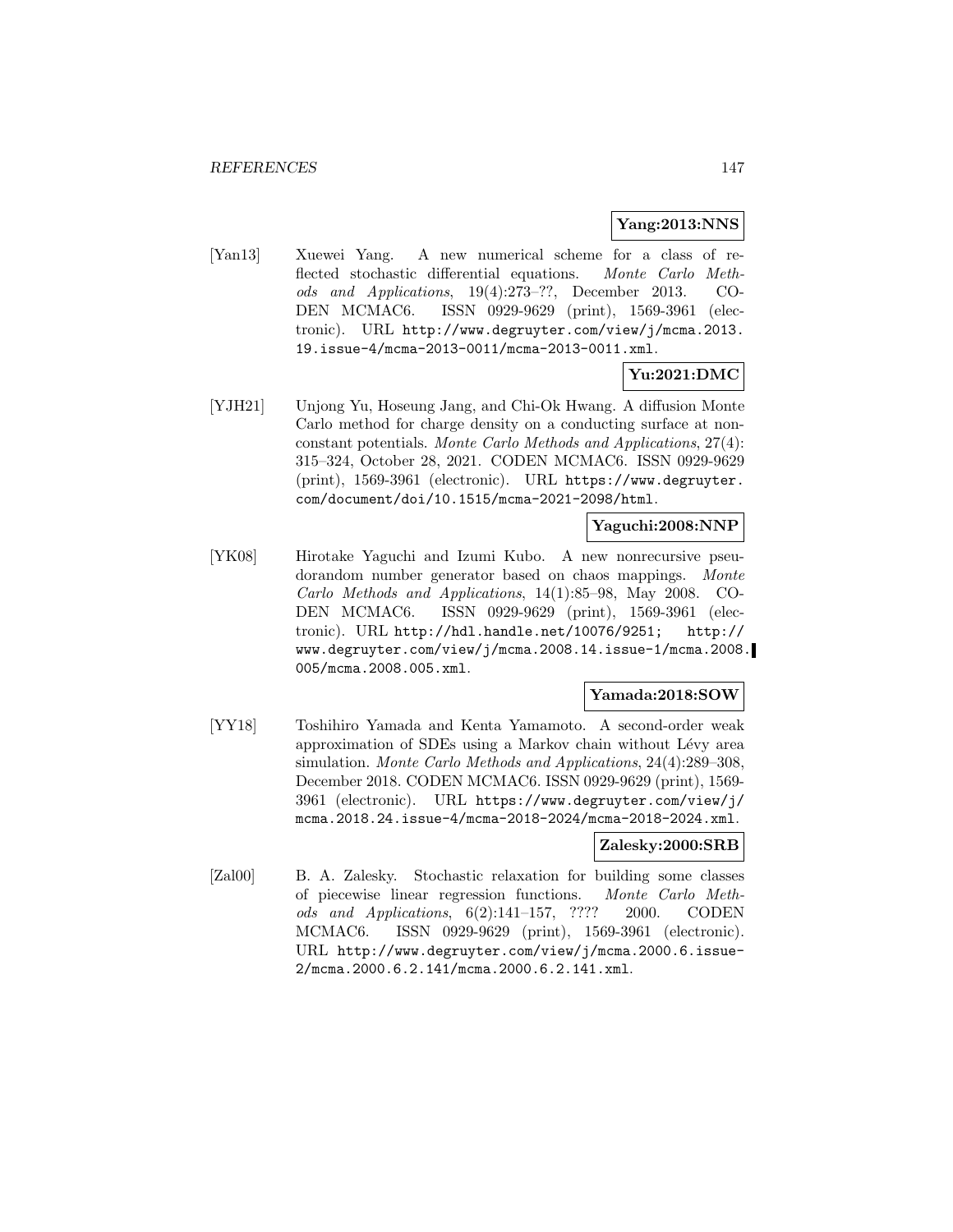#### **Zarezadeh:2019:PDM**

[ZC19] Zakarya Zarezadeh and Giovanni Costantini. Particle diffusion Monte Carlo (PDMC). Monte Carlo Methods and Applications, 25(2):121–??, June 2019. CODEN MCMAC6. ISSN 0929-9629 (print), 1569-3961 (electronic). URL https://www.degruyter. com/view/j/mcma.2019.25.issue-2/mcma-2019-2037/mcma-2019- 2037.xml.

# **Zio:2004:DSV**

[ZCC04] E. Zio, A. Cammi, and A. Cioncolini. Dagger-sampling variance reduction in Monte Carlo reliability analysis. Monte Carlo Methods and Applications, 10(3–4):641–652, December 2004. CODEN MCMAC6. ISSN 0929-9629 (print), 1569-3961 (electronic). URL http://www.degruyter.com/view/j/mcma.2004.10.issue-3-4/ mcma.2004.10.3-4.641/mcma.2004.10.3-4.641.xml.

### **Zherelo:2013:CMB**

[Zhe13] Anatoly Zherelo. On convergence of the method based on approximately exact formulas for functional polynomials for calculation of expectations of functionals to solutions of stochastic differential equations. Monte Carlo Methods and Applications, 19(3):183–??, September 2013. CODEN MCMAC6. ISSN 0929-9629 (print), 1569-3961 (electronic). URL http://www.degruyter.com/view/ j/mcma.2013.19.issue-3/mcma-2013-0009/mcma-2013-0009.xml.

### **Zalewska:2010:MIA**

[ZNS10] Marta Zalewska, Wojciech Niemiro, and Bolesław Samoliński. MCMC imputation in autologistic model. Monte Carlo Methods and Applications, 16(3–4):421–438, December 2010. CO-DEN MCMAC6. ISSN 0929-9629 (print), 1569-3961 (electronic). URL http://www.degruyter.com/view/j/mcma.2010. 16.issue-3-4/mcma.2010.017/mcma.2010.017.xml.

### **Zapadinsky:2002:ECC**

[ZPK02] Evgeni Zapadinsky, Liisa Pirjola, and Markku Kulmala. Effect of cross-correlated fluctuations on the aerosol dynamics: Monte Carlo simulations. Monte Carlo Methods and Applications, 8(4):405–419, ???? 2002. CODEN MCMAC6. ISSN 0929-9629 (print), 1569-3961 (electronic). URL http://www.degruyter.com/view/j/mcma. 2002.8.issue-4/mcma.2002.8.4.405/mcma.2002.8.4.405.xml.